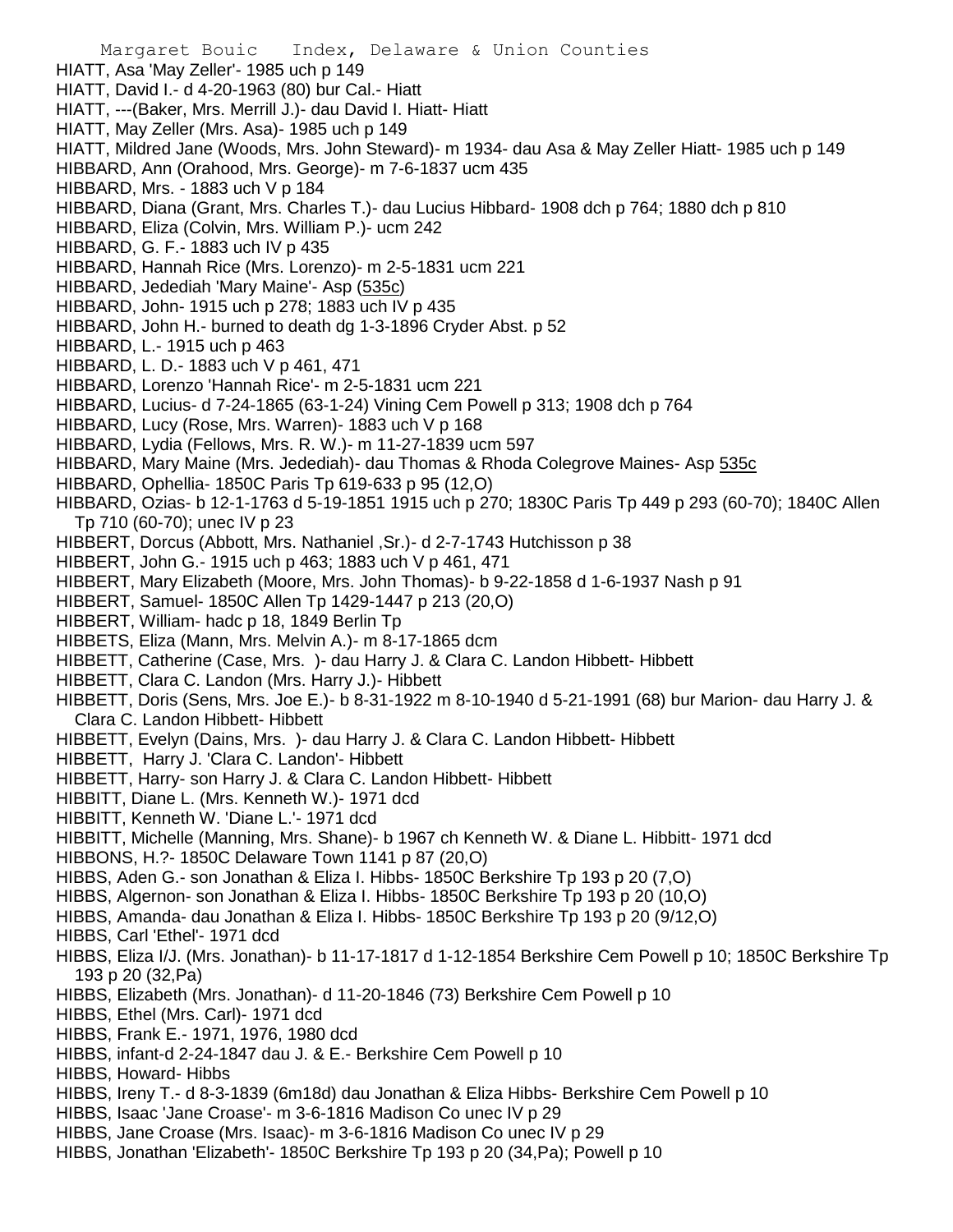Margaret Bouic Index, Delaware & Union Counties HIBBS, Kimberly Ann Thompson- Hibbs- engaged to Morgan Richard Hallwachs HIBBS, Mary- dau Jonathan & Eliza I. Hibbs- 1850C Berkshire Tp 193 p 20 (2,O) HIBNER, Louise Jane (Grover, Mrs. George)- Cowgill p 70 HIBNER, Maria L. (Weiser, Mrs. Oliver Thomas)- b 1839 d 1898- Weiser p 807 HICE, Mary (Eppley, Mrs. George Arthur)- m 2-4-1891 d 5-8-1941 Weiser p 465 HICHEN, Alford- 1880C Berlin Tp p 364A HICHOCK, William- unec XII p 67 HICHINBOTHAM Bible- delge VII p 11 HICHMON, Jane Young (Mrs. Townsen)- m 8-8-1808 onwq I HICHMON, Townsen 'Jane Young'- m 8-8-1808 onwq I HICK, Catherine (Mrs. John)- 1850C Liberty Tp Del Co 1586 p 106 (43,Ger) HICK, Catherine- dau John & Catherine Hick- 1850C Liberty Tp Del Co 1586 p 106 (10,O) HICK, George- son John & Catherine Hick- 1850C Liberty Tp Del Co 1586 p 106 (3,O) HICK, John-son John & Catherine Hick- 1850C Liberty Tp Del Co 1586 p 106 (5,O) HICK, John 'Catherine'- 1850C Liberty Tp Del Co 1586 p 106 (40,Ger) HICK, Malcolm F. 'Marcella R.'- 1977, 1979 ucd HICK, Marcella R. (Mrs. Malcolm)- 1977, 1979, 1981, 1983 ucd HICK, Margaret- dau John & Catherine Hick- 1850C Liberty Tp Del Co 1586 p 106 (11,O) HICK, Sarah- 1850C Radnor Tp 207 p 182 (13,Md) HICKERNELL, Calvin- 1880C Delaware Town p 512C HICKCOX, Alex B.- son David & Barbara Hickcox- Hickcox HICKCOX, Barbara (Mrs. David)- Hickcox HICKCOX, David 'Barbara'- Hickcox HICKCOX, Mary Hopkins (Mrs. Samuel)- Fisher p 5 HICKCOX, Samuel 'Mary Hopkins'- Fisher p 5 HICKEL, Benjamin O.- son Sarah J. Hickel- 1850C Liberty Tp Un Co 1012-1029 p 151 (2,O) HICKEL, Sarah J.- 1850C Liberty Tp Un Co 1012-1029 p 141 (22,O);lived with Elizabeth Thomas HICKENBOTTOM, J. A.- 1980 dcd HICKENBOTTOM, Janice (Mrs. William R.)- 1969, 1971, 1976 dcd HICKENBOTTOM, Robin- b 1963 ch William R. & Janice Hickenbottom- 1969, 1971, 1976 dcd HICKENBOTTOM, Sherri- b 1965- dau William R. & Janice Hickenbottom- 1969, 1971, 1976 dcd HICKENBOTTOM, William R. 'Janice'- 1969, 1971, 1976 dcd HICKENBOTTOM, William- b 1969 son William R. & Janice Hickenbottom- 1971, 1976 dcd HICKEY, Chad- b 1969 son Chester C. & Lydia Hickey- 1983 ucd HICKEY, Chester C. 'Lydia'- 1983 ucd HICKEY, Ellsworth- b 1855 Un Co d 3-28-1920 Oakdale Cem I p 48 (E-R47-3) HICKEY, Elsie May (Wilson, Mrs. Robert L.,Jr.)- m 6-4-1962 dau Norma C. Hickey- Hickey HICKEY, Elza/Elsie C. 'Maggie Hoover'- b 8-1855 m 1-9-1882 ucm 7105 DJ p 32; 1900C Richwood 91-97 p 4A (44,O,Fla,O);m 10y HICKEY, Ettie M.- d 8-24-1878 (1m7d) dau E. C. & M. E. Hickey Unionville Cem DJ p 33 HICKEY, Father- dumch p 242; 1915 uch p 239 HICKEY, Francis- b 1904-1905 Oakdale Cem I p 48 (E-R47-3) son Ellsworth & Margaret Hickey HICKEY, Gerchie- b 11-1888 dau Elsie & Maggie Hoover Hickey- 1900C Richwood 91-97 p 4A (11,O,O,O) HICKEY, Harry- b 8-1892 son Elsie & Maggie Hoover Hickey- 1900C Richwood 91-97 p 4A (7,O,O,O) HICKEY, James J.- b 1859 d 1911 Oak Grove Powell p 434 HICKEY, John- mentioned will of Julia king- dcw Bk 4 p 5(1) HICKEY, John- naturalization 5-24-1859 from Ireland; delge IX p 42 HICKEY, John- b 1819 d 1899 Oak Grove Powell p 434; 1880C Delaware Town p 551A HICKEY, L. C.- 1980 dcd HICKEY, Leo H.'Mary Belle Howell'- b 5-14-1897 m 12-30-1922 div- Cowgill p 71 HICKEY, Leo Paul- b 10-23-1923 son Leo H. & Mary Belle Howell Hickey- Cowgill p 71 HICKEY, Lizzie- infant- Oak Grove Powell p 434 HICKEY, Lydia (Mrs. Chester D.)- 1983 ucd HICKEY, Maggie Hoover (Mrs. Elsie C.)- m 1-9-1882 ucm 7105 DJ p 33; 1900C Richwood 91-97 p 4A (67,O,Pa,Pa,); m 18y, 6 ch, 5 living

HICKEY, Mamie- b 11-1886 dau Elsie & Maggie Hoover Hickey- 1900C Richwood 91-97 p 4A (13,O,O,O)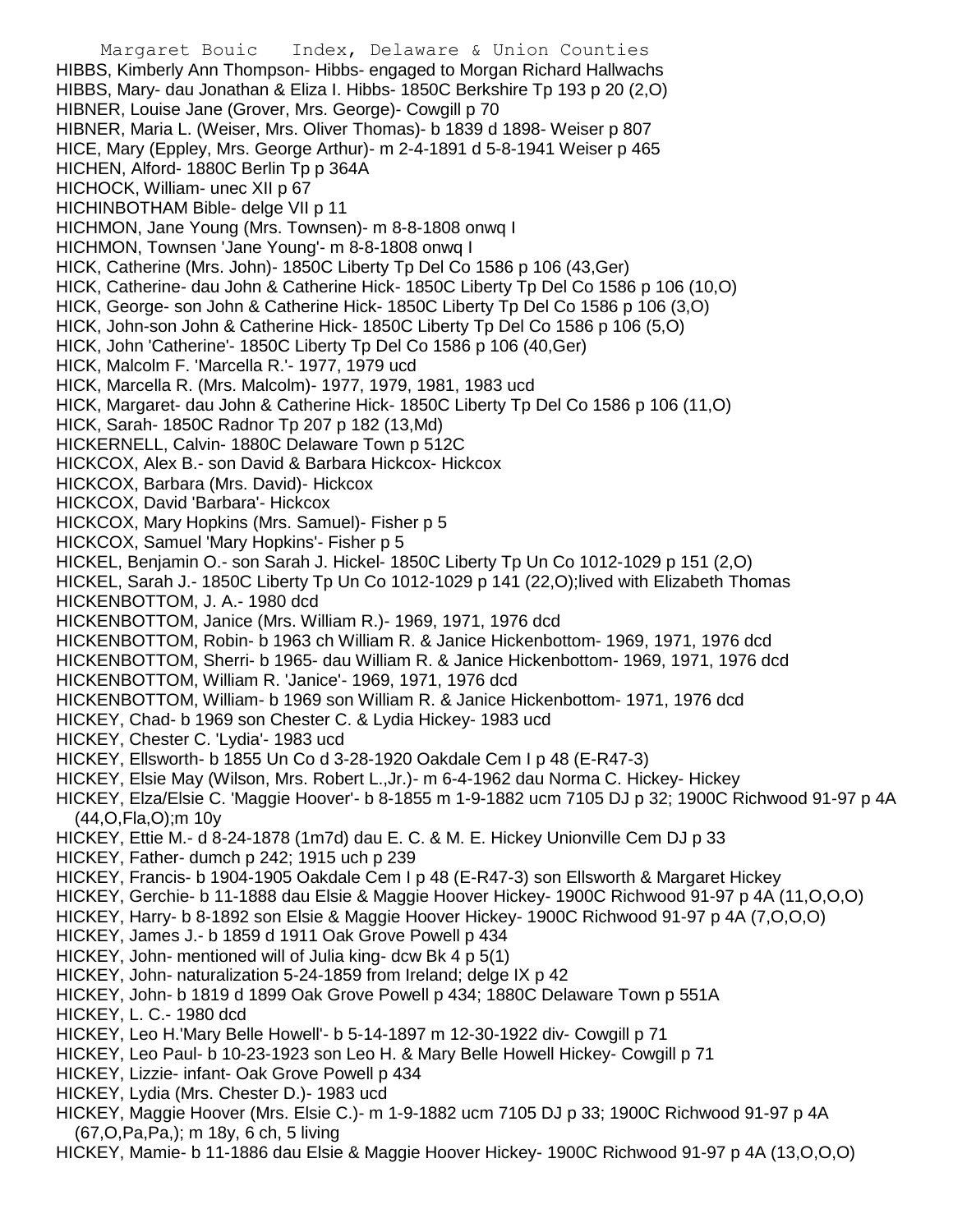Margaret Bouic Index, Delaware & Union Counties HICKEY, Margaret Elizabeth(Gaines, Mrs. )(Edelblute, Mrs. Clinton Odell)- b 2-26-1924 m(2) 12-31-1954 dau William J. & Susan McAfee Gaines- Ferguson (1(11)651); Wilson (11651); Longbrake p 94 HICKEY, Margaret- b 1852 d 5-12-1907 (55y1m) Oakdale Cem 2031 (304E) I p 48 (E-R47-3) HICKEY, Mary Belle Howell (Mrs. Leo H.)(Smith, Mrs. Louck)- b 8-5-1902 m 12-30-1922 d 6-1984 dau Cameron Eli & Nettie May Ward Hickey- Cowgill p 71 HICKEY, Matey (Conklin, Mrs. Miller)- m 3-8-1875 ucm 5655; mt 3 p 11 HICKEY, Miles- naturalization 2-28-1855 from Ireland delge IX p 42 HICKEY, Nora- b 1832 d 1898 Oak Grove Powell p 434 HICKEY, Norman C.- Hickey HICKEY, Patrick- naturalization 10-9-1879 from Ireland- delge IX p 42 HICKEY, Ralph 'Treva'- 1962 ucd HICKEY, Samson- d 1-26-1905 (7m) Oakdale Cem 1938 (304E) I p 48 (E-R47-3) son Ellsworth & Margaret **Hickey** HICKEY, Susan- b 6-27-1946 dau Leo H. & Mary Belle Howell Hickey- Cowgill p 71 HICKEY, Susan McAffee (Mrs. William J.)- Longbrake p 94 HICKEY, Treva (Mrs. Ralaph)- 1962 ucd HICKEY, William E. b 3-1885 d 3-18-1905 (19y11m) Oakdale Cem 1952 (304E) I p 48 (E-R47-3)- son Ellsworth & Margaret Hoover Hickey- 1900C Richwood 91-97 p 4A (15,O,O,O) HICKEY, William J. 'Susan McAffee'- Longbrake p 94 HICKIN, Earl 'Goldia Haschel'- b 11-16-1891 m 6-16-1915 d 1-17-1953- Weiser p 157 HICKIN, Goldia Haschel (Mrs. Earl)- b 2-9-1895 m 6-16-1915 dau Daniel & Amanda Reinholt Haschel- Weiser p 157 HICKIN, Ladyne (Manning, Mrs. Jack)- b 11-23-1916 m 7-12-1938 dau Earl & Goldia Haschel Kickin- Weiser p 157 HICKINBOTHAM, Clarence- brother Denzel Hickinbotham- Hickinbotham HICKINBOTHAM, Denzel 'Hazel May Firtch'- d 4-29-1972 (78) Hickinbotham HICKINBOTHAM, Denzel J.,Jr.- d 3-10-1969 (50) Oak Grove- son Denzel & Hazel May Firtch Hickinbotham-**Hickinbotham** HICKINBOTHAM, Edna (Nash, Mrs. )- sister Denzel Hickinbotham- Hickinbotham HICKINBOTHAM, Elizabeth Hindley (Mrs. Thomas)- b 2-11-1827 m 2-7-1848 d before 1900 dcc Paul Stimmel,Jr. 23 HICKINBOTHAM, Iva (Miller, Mrs. )- sister Denzel Hickinbotham- Hickinbotham HICKINBOTHAM, Hazel May (Mrs. Denzel)- d 12-13-1966 (73) Oak Grove Cem- dau Mrs. George Firtch-Hickinbotham HICKINBOTHAM, Julia Ann (Wolfe, Mrs. John)- dau Denzel & Hazel May Hickinbotham- Hickinbotham HICKINBOTHAM, Laureta- 1860C Brown Tp 818-777 p 107 (16,O) HICKINBOTHAM, Mattie- sister Denzel Hickinbotham- Hickinbotham HICKINBOTHAM, Sarah H. (Knowlton, Mrs. Levi P)- b 2-21-1864 m 11-10-1883 d 6-28-1959 dau Thomas & ELizabeth Hindley Hickinbotham- dcc Paul Stimmel,Jr. 11 HICKINBOTHAM, Thomas 'Elizabeth Hindley'- b 2-20-1820 m 2-7-1848 d after 1900 dcc Paul Stimmel, Jr. 22 HICKINDEFFER, Margaret (Singer, Mrs. Harmon)- m 8-17-1863 dcm HICKINDON, Arena (Mrs. Martin)- 1850C Delaware Town 1254 p 91 (30,Ger) HICKINDON, David- son Martin & Arena Hickindon- 1850C Delaware Town 1254 p 91 (1,O) HICKINDON, Martin 'Arena'- 1850C Delaware Town 1254 p 91 (28,Ger) HICKINDON, Mary- dau Martin & Arena Hicindon- 1850C Delaware Town 1254 (5,O) HICKISH, Alwilda- ch Charles & Mary May Turner Hickish- 1915 uch p 1019 HICKISH, Charles 'Mary May Turner'- 1915 uch p 1019 HICKISH, Charline- dau Charles & Mary May Turner Hickish- 1915 uch p 1019 HICKISH, Frank Leonidas- son Charles & Mary May Turner Hickish- 1915 uch p 1019 HICKISH, Mary May Turner (Mrs. Charles)- dau Leroy & Addie M. Boomes Turner- 1915 uch p 1019 HICKLE, Bart' Sherilee'- Hickle HICKLE, Brett 'Rebecca George'- m 9-10-1988 son Dale & Ruby Hickle- Hickle HICKLE, Brooke Eve-Marie- b 11-21-1992 dau Bart & Sherilee Hickle- Hickle HICKLE, Bryan (18m-1992)- son Bart & Sherilee Hickle- Hickle HICKLE, Charlotte- dg 1-7-1908 delge VIII p 13 HICKLE, Charlotte Meeker (Mrs. Timothy)- b Fairfield Co d 12-11-1896 (77/76-8-29/27) Troy Tp dcdeaths;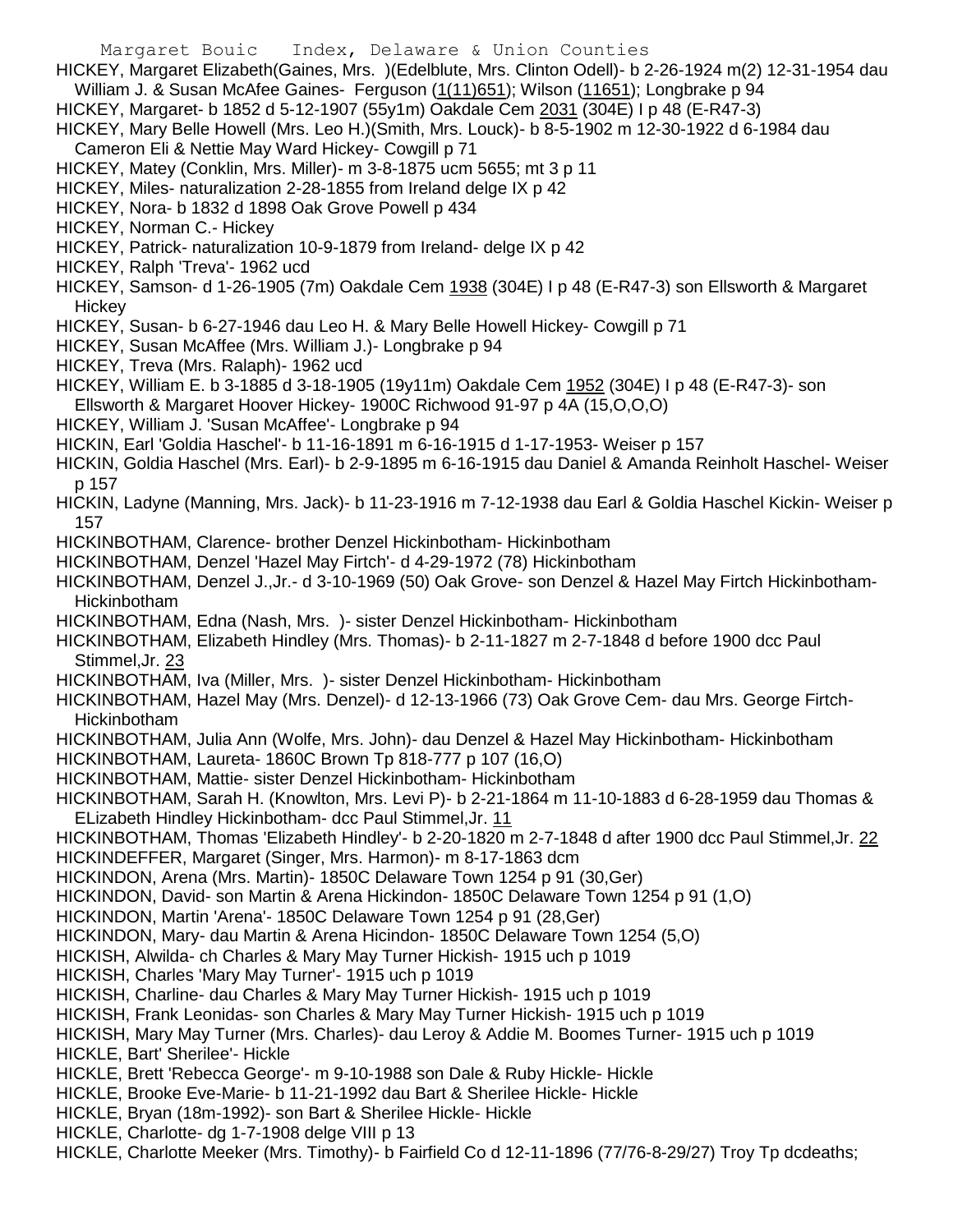Powell p 286- dau Jacob & Elizabeth Meeker- 1880 dch p 773

- HICKLE, Christine/Chrittina- b 1817 Ross Co d 9-4-1894 (76-11-09) Brown Tp dau Sol Strawser- dcdeaths; 1880C Brown Tp p 375B; dg 9-14-1894 Cryder Abst.
- HICKLE, Clarie J.- d 8-26-1864 (1-0-17) ch I. W. & L. A. Hickle- Marlborough Cem p 154; Powell p 291
- HICKLE, Dale 'Ruby'- Hickle
- HICKLE, Delilah (Halbrook, Mrs. )- dau Timothy & Sarah Cutchall Hickle- 1880 dch p 773; 1850C Troy Tp 2646 p 138 (8,O)
- HICKLE, Eliza Ann- d 6-21-1834 (6-9-2) Powell p 97; dbg p 14 -dau T. & S. Hickle
- HICKLE, Frankie C.- d 10-19-1861 (4m23d) Powell p 291; ch W. R. & L. A. Hickle- Marlborough Cem p 154 HICKLE, G.- CCC Brown Tp
- HICKLE, George- d 7-10-1875 (6y) Horseshoe Bapt. Graveyd- Powell p 283
- HICKLE, Hannah Waters (Mrs. Timothy)- m 3-10-1853 dcm
- HICKLE, Hattie Ellie- d 7-9-1880 (9m11d) Brown Tp dcdeaths
- HICKLE, Isaac N.- son Timothy & Sarah Cutchall Hickle- 1908 dch p 396; 1850C Troy Tp 2646 p 138 (21,O)
- HICKLE, Isaac W. 'Louisa Covell'- m 3-9-1854 dcm Powell p 291
- HICKLE, Jane (Judson, Mrs. David D.)- m 3-25-1858 dcm- dau Timothy & Sarah Cutchall Hickle- 1880 dch p 773
- HICKLE, John- d 7-20-1902 Brown Tp, infirmary- dcdeaths; 1880C Brown Tp p 375B
- HICKLE, Rev. Larry L.- Hickle
- HICKLE, Louisa Covell (Mrs. Isaac W.)- m 3-9-1854 dcm; Powell p 291
- HICKLE, Lucinda- dau Timothy & Sarah Cutchall Hickle- 1850C Troy Tp 2646 p 138 (18,O)
- HICKLE, Mahala (Batch, Mrs. )- dau Timothy & Sarah Cutchall Hickle- 1880 dch p 773; 1850C Troy Tp 2646 p 138 (11,O)
- HICKLE, Mahala Waters (Mrs. Timothy)- 1880 dch p 773; Powell p 97
- HICKLE, Manley C.- d 9-5-1864 (9-9-9) Powell p 291 son I. W. & L. A. Hickle- Marlborough Cem p 154
- HICKLE, Mary- 1860C Brown Tp 819-777 (35,Ger)
- HICKLE, Mary- dau Timothy & Sarah Cutchall Hickle- 1850C Troy Tp 2646 p 138 (16,O)
- HICKLE, Nicolis (3-1992)- son Bart & Sherilee Hickman- Hickle
- HICKLE, Rebecca George (Mrs. Brett)- m 9-10-1988 dau Jerri George- Hickle
- HICKLE, Ruby (Mrs. Dale)(Miller, Mrs. )- Hickle
- HICKLE, Sarah Cutchall (Mrs. Timothy)- d 2-25-1851 dcg p 14; 1880 dch p 773; 1850C Troy Tp 2646 p 138 (49,Pa); Powell p 97
- HICKLE, Sarah- dau Timothy & Sarah Cutchall Hickle- 1850C Troy Tp 2646 p 138 (13,O)
- HICKLE, Sherilee Pullins (Mrs. Bart)- dau Lawrence & Donnalee Pullins- Hickle
- HICKLE, T.- Horseshoe Bapt. Grvyd; Cowgill p 282
- HICKLE, Timothy 'Hannah Waters'- m 3-10-1853 dcm
- HICKLE, Timothy 'Sarah Cutchall'- 1880 dch p 773; 1850C Troy Tp 2646 p 138 (49,Va); 1880C Troy Tp p 339A
- HICKLE, Timothy S.'Mahala Waters'- d 8-19-1859 (46-2-10) Oak Grove dbg p 14, Powell p 97
- HICKLE, Timothy- d 5-4/5-1885 (83-2-29) Marlborough Cem p 163, Powell p 286 or (84y4m) dcdeaths son Timothy Hickle: 1880C Brown Tp p 374A
- HICKLE, Wilson- son Timothy & Sarah Cutchall Hickle- 1880 dch p 773
- HICKLE, Zachary- (5-1992)- son Bart & Sherilee Hickle- Hickle
- HICKLEN, John 'Mary A. Oliphant'- dumch p 440
- HIKCLEN, Rev. Louis- 1883 uch V p 578
- HICKLEN, Mary A. Oliphant (Mrs. John)(Jackson, Mrs. James)- b 1826 dau Ephraim Oliphant- dumch p 440
- HICKLEN, Sarah Ann (Stanley, Mrs. Francis C.)- b 10-20-1847 m 10-23-1867 dau John & Mary A. Oliphant Hickle- dumch p 42, 440
- HICKLING/HICKLEY, Rev. James- 1908 dch p 269, 279; Pabst 1 p 71; hmp p 59, 84, 164, 281; dg 8-25-1896, 8-14-1896 Cryder Abst. p 80, 82 obituary; dg 10-20-1897 p 132, 7-8-1898 p 139, 6-2-1899 p 202; 1-13-1899 p 180; pastor Liberty Ch
- HICKMAN, Agnes "Aggie'M. (Edwards, Mrs. )- b 1950 dau Charles Frederick & Erma E. Pyle Hickman-Hickman; 1967 ucd
- HICKMAN, Alice (Mrs. Jacob)- b 1882 d 1925 N. California Cem DJ p 95
- HICKMAN, Amelia Coleman (Mrs. Harley)- d 9-10-1967 (84) dau George & Barbara Coleman- Hickman HICKMAN, Anna May Pfleiger (Mrs. Oliver Albertson)- b 7-25-1874 m 4-18-1908 d 10-22-1952 dau Clara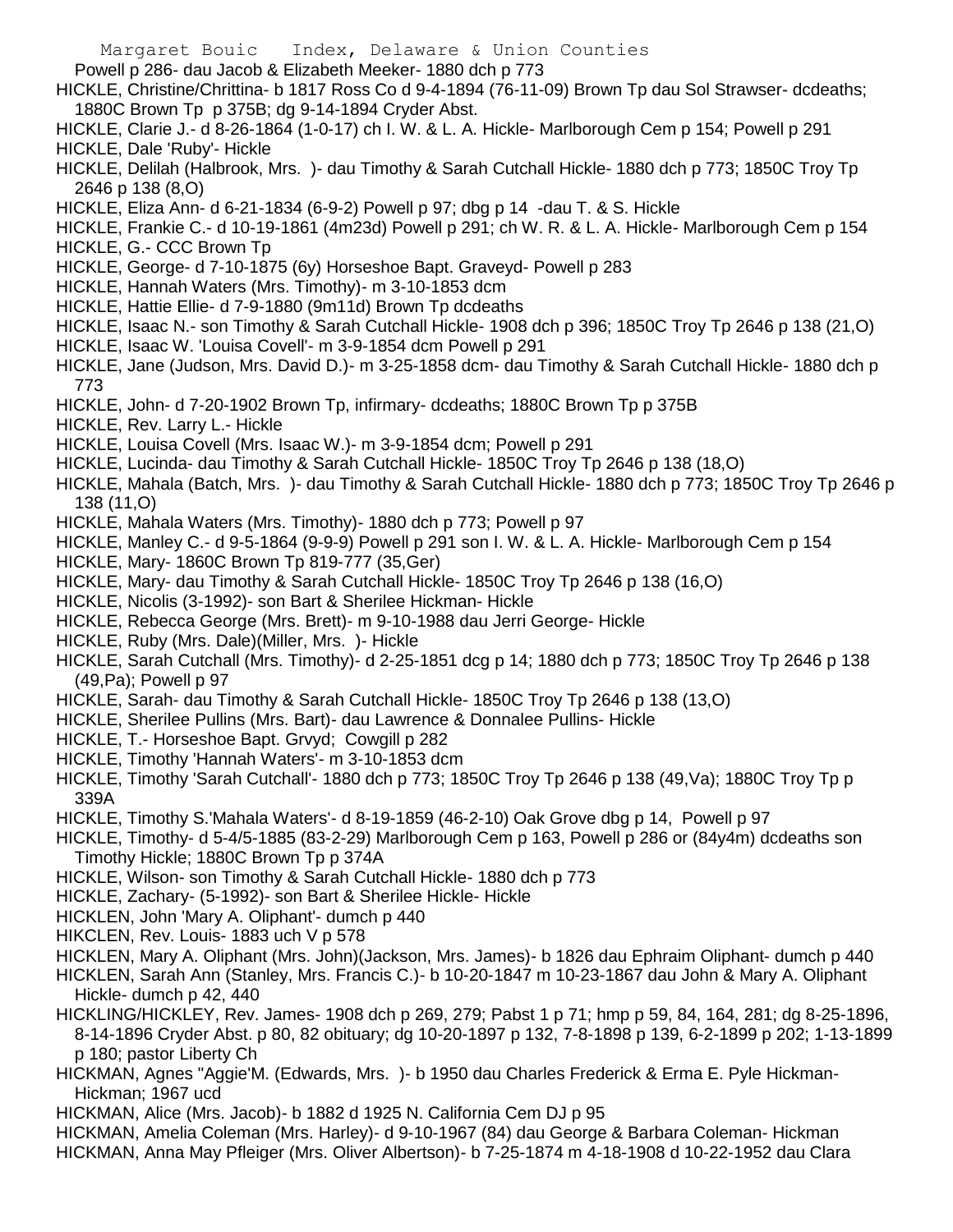Margaret Bouic Index, Delaware & Union Counties Sophia Brehm- Weiser p 153 HICKMAN, B.- 1981 ucd HICKMAN, Bette (Bartok, Mrs. )- dau Jacob & Alice McIntire Hickman- Hickman HICKMAN, Bonnie- b 3-26-1937- uninf p 23 HICKMAN, Carolyn (Mrs. Ray)- 1969 dcd HICKMAN, Charles Frederick 'Erma E. Pyle'- b 1-26-1896 d 11-30-1985 (89) son David & Elizabeth Days Hickman- Hickman; 1967, 1971, 1973, 1975, 1977, 1979, 1981, 1983 ucd HICKMAN, Charles Ray- son Charles Frederick & Erma E. Pyle Hickman- Hickman HICKMAN, Christopher- 1980 dcd HICKMAN, Clara M. (Mrs. John R.)- 1959 ucd HICKMAN, Claude M. 'Cynthia J.'- 1973 ucd HICKMAN, Clifford- son Irven Tilden & Mary Alice Baker Hickman- 1985 uch p 69 HICKMAN, Comford Cooper (Jrs. John)- m 12-6-1810 onwq I HICKMAN, Connie- b 1968 dau Ray & Carolyn Hickman- 1969 dcd HICKMAN, Cynthia J. (Mrs. Claude M.)- 1973 ucd HICKMAN, Cynthia- dau Elijah & Fanny Hickman- 1850C Harlem Tp 541 p 51 (1,O) HICKMAN, Daniel 'Martha A. Cowen'- dcc S. C. Jackson 44 HICKMAN, David- 1880C Porter Tp p 456A HICKMAN, David 'Elizabeth Days'- Hickman HICKMAN, David,Jr.- son David Sr. & Julia Hickman- Hickman- engaged to Vivian Del Valle HICKMAN, Deanna- dau John R. & Clara M. Hickman- 1959 ucd(7) HICKMAN, Debbie- b 1965 dau Ray & Carolyn Hickman- 1969 dcd HICKMAN, Dianna- dau John Robert Hickman- Hickman HICKMAN, Donald E. 'Opal M.'- 1971, 1976 dcd HICKMAN, Donald E.,Sr.- Hickman HICKMAN, Donald E. Jr.- son Doanld E. Sr.- Hickman HICKMAN, Donald- b 1966 son Ray & Carolyn Hickman- 1969 dcd HICKMAN, Dorothy Lou (Willey, Mrs. Charles Lawrence)- b 3-13-1916 m 12-25-1939- Weiser p 26 HICKMAN, Dorothy May (Cahnt (Mrs. Jacob M.)- b 9-29-1910 m 4-21-1945 dau Olvier Albertson & Anna May Pfleiger Hickman- Weiser p 153 HICKMAN, Effy (Rairy, Mrs. John)- m 5-11-1808 onwq II HICKMAN, Elijah 'Fanny'- 1850C Harlem Tp 541 p 51 (22,O) HICKMAN, Elizabeth Days (Mrs. David)- Hickman HICKMAN, Elizabeth (Donmoyer, Mrs. Harry R.)- b 1-20-1917 m 2-4-1937- Weiser p 572 HICKMAN, Ella J.- 1880C Darby Tp 151 p 16 (19,O,O,O) HICKMAN, Ellen E. (Loar, Mrs. James)- m 12-23-1880 ucm 6868 HICKMAN, Ellen- dau John & Mary Hickman- 1870C Darby Tp 97-86 p 13 (8,O) HICKMAN, Erma E. Pyle (Mrs. Charles)- 1967, 1971, 1973, 1977, 1979, 1981, 1983 ucd HICKMAN, Esta Rausch (Mrs. Frank)- m 12-31-1958 dau Leo & Magdalena Wolff Rausch- Rausch 1681 III p 300 HICKMAN, Ethel (McKean, Mrs. )- d 4-16-1984 (76) Forest Grove Cem -dau Jacob & Alice McIntire Hickman-Hickman HICKMAN, Fanny (Mrs. Elijah)- 1850C Harlem Tp 541 p 51 (19,O) HICKMAN, Frank 'Barbara Deane Shaffer'- m 5-12-1968 son James W. & Jean Hickman- Hickman- engaged to Diane Chandler HICKMAN, Frank 'Esta Rausch'- m 12-31-1958 Rausch (1681) III p 300 HICKMAN, Mrs. Fred- unvmec p 24 HICKMAN, Georgia Orella (Freshwater, Mrs. Samuel Herman)- m 6-8-1904- Freshwater p 162, 166 HICKMAN, Gladys (25-1937) Jerome Tp uninf p 23 HICKMAN, Gladys (Loar, Mrs. )- dau Jacob & Alice McIntire Hickman- Hickman HICKMAN, Grover- Di p 95 HICKMAN, Harley 'Amelia Coleman'- Hickman HICKMAN, Harold Wesley 'Ruth Fraces Blue'- b 1-5-1913 m 4-25-1936 Price Cem djlm p 67- son Irven Tilden & Mary Alice Baker Hickman- 1985 uch p 69

HICKMAN, Harriet Nickols (Mrs. Robert F.)- dau Nathan & Sarah Thomas Nichols- dumch p 50

HICKMAN, Hester Ann Johnson (Mrs. John)- b 5-17-1835 m 10-14-1850 d 1-20-1895 dau James & Susan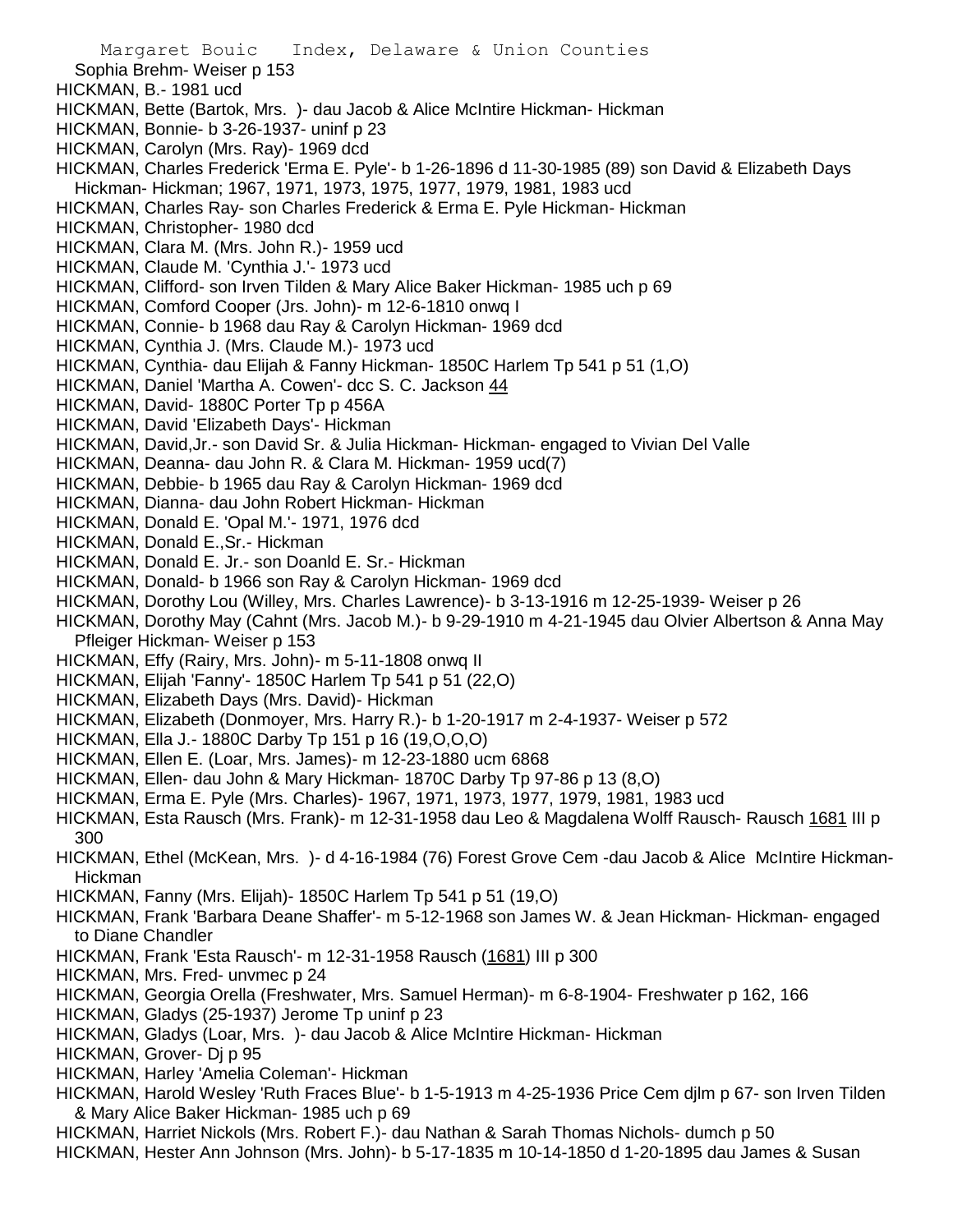West Johnson- dcc Susan Cain Jackson 23

HICKMAN, HYDE & GRUNMAN- delge IV p 26

HICKMAN, Inez (Willowby, Mrs. )- dau Harley & Amelia Coleman Hickman- Hickman

- HICKMAN, Irven Tilden 'Mary Alice Baker'- d 7-29-1963 (86) 1985 uch p 69
- HICKMAN, Jack L.- d 2-17-1971 son Ralph & Kathryn Sherwood Hickman- Hickman
- HICKMAN, Jacob 'Alice'- b 1866 d 1947 N. Calif. Cem DJ p 95 son John & Mary Hickman- Hickman; 1870C Darby Tp 97-86 p 13 (2,O); 1880C Richwood 84-89 p 8 (12,O,NJ,O)
- HICKMAN, Jacob- 1900C Millcreek Tp 123-127 p 6B (31,O,NJ,O)
- HICKMAN, James W.'Jean'- Hickman
- HICKMAN, Jean (Mrs. James W.)- Hickman
- HICKMAN, John- 1883 uch IV p 476; hjt p 50; 1915 uch p 423; DJ p 37(?)
- HICKMAN, John 'Comfort Cooper'- m 12-6-1810 onwq I
- HICKMAN, John 'Hester Ann Johnson'- b 3-1-1829 m 10-14-1850 d 11-13-1915 son Daniel & Martha A.
- Cowen Hickman- dcc Susan C. Jackson 22
- HICKMAN, John- nephew Jacob Hickman- 1900C Millcreek Tp 123-127 p 6B (18,O,Irel,O)
- HICKMAN, John 'Mary'- 1860C Darby Tp 424-425 p 60 (39,Pa); 1870C Darby Tp 97-86 p 13 (46,NJ); 1880C Richwood 84-89 p 8 (57,NJ.NJ.NJ)
- HICKMAN, John Robert 'Clara'- b 4-1-1904 d 10-19-1959 Forest Grove Cem.- son Jacob & Alice McEntire Hickman- Hickman; 1959 ucd
- HICKMAN, Joseph 'Mattie Curry'- d 4-16-1960- Hickman
- HICKMAN, J. T. 'Myrtle'- 1979, 1981, 1983 ucd
- HICKMAN, Julia- 1850C Jerome Tp 1824-1845 p 268 (8,O); black; lived with Neptune & Betsey Chizel
- HICKMAN, Kathryn/Catherine Sherwood (Mrs. Ralph)- d 3-1-1971 (56) bur Washington CH- dau David C. & Jessie B. Sherwood- Sherwood; Hickman
- HICKMAN, Kelly- 1980 dcd
- HICKMAN, Leah Marie- b 4-30-1985 dau Phillip & Mary Hickman- Hickman
- HICKMAN, Leo J.- b 8-12-1920 d 2-21-1984 (63) Forest Grove Cem -son Jacob & Alice McIntire Hickman-Hickman; 1959, 1971 ucd
- HICKMAN, Lisa- b 1961 dau Robert M. & Ursula R. Hickman- 1969 dcd
- HICKMAN, Lucena (Maine, Mrs. Levant)- d 1885 Asp (717)
- HICKMAN, Margaret- dau John & Mary Hickman- 1860C Darby Tp 424-425 p 60 (3/12,O); 1870C Darby Tp 97-86 p 13 (9,O)
- HICKMAN, Margaret- dau John & Mary Hickman- 1800C Richwood 84-89 p 8 (21, O,NJ.O)
- HICKMAN, Margaret (Karsarda, Mrs. )- dau Jacob & Alice McIntire Hickman- Hickman
- HICKMAN, Margaret (McGreevy, Mrs. Thomas)- m 6-22-1881 ucm 6982
- HICKMAN, Margaret- sister Jacob Hickman- 1900C Millcreek Tp 123-127 p 6B (40,O,NJ,O); div 5 ch 2 living
- HICKMAN, Martha A. "Patsy" Cowen (Mrs. Daniel)- b 1802 dcc Susan Cain Jackson 45
- HICKMAN, Mary Alice Baker (Mrs. Irven Tilden)- d 7-16-1963 (86)- 1985 uch p 69
- HICKMAN, Mary Ann (Bly, Mrs. )- b 1953 dau Charles Frederick & Erma E. Pyle Hickman- Hickman; 1967, 1971, 1973 ucd
- HICKMAN, Mary Catherine (Bishop, Mrs. William Allen)- b 10-10-1867 m 9-25-1884 d 11-13-1942 dau John & Hester Ann Johnson Hickman- dcc Susan Cain Jackson 11
- HICKMAN, Mary (Mrs. John)- 1860C Darby Tp 424-425 p 60 (34,O); 1870C Darby Tp 97-86 p 13 (41,O)
- HICKMAN, Mary (Mrs. John)- 1880C Richwood 84-89 p 8 (61,O,O,O)
- HICKMAN, Mary (Mrs. Phillip)- Hickman
- HICKMAN, Mary (Taylor, Mrs. William S.)- m 1831 d 10-1871- Genther p 124
- HICKMAN, Mattie Curry (Mrs. Joseph)- Hickman
- HICKMAN, Myrtle (Mrs. J. T.)- 1979, 1981, 1983 ucd
- HICKMAN, Nancy E. (Mrs. Robert D.)- 1980 dcd
- HICKMAN, Nellie (Mrs. William)- Hickman; 1961 dcd
- HICKMAN, Oliver Albertson 'Anna May Pfleiger'- b 9-15-1872 m 4-18-1908 d 9-3-1954- Weiser p 153
- HICKMAN, Opal M. (Mrs. Donald E.)- 1971, 1976 dcd
- HICKMAN, Phillip 'Mary'- Hickman
- HICKMAN, Ralph 'Kathryn Sherwood'- Hickman
- HICKMAN, ---(Ball, Mrs. John)- dau Ralph & Kathryn Sherwood Hickman- Hickman
- HICKMAN, Ray 'Carolyn'- 1969 dcd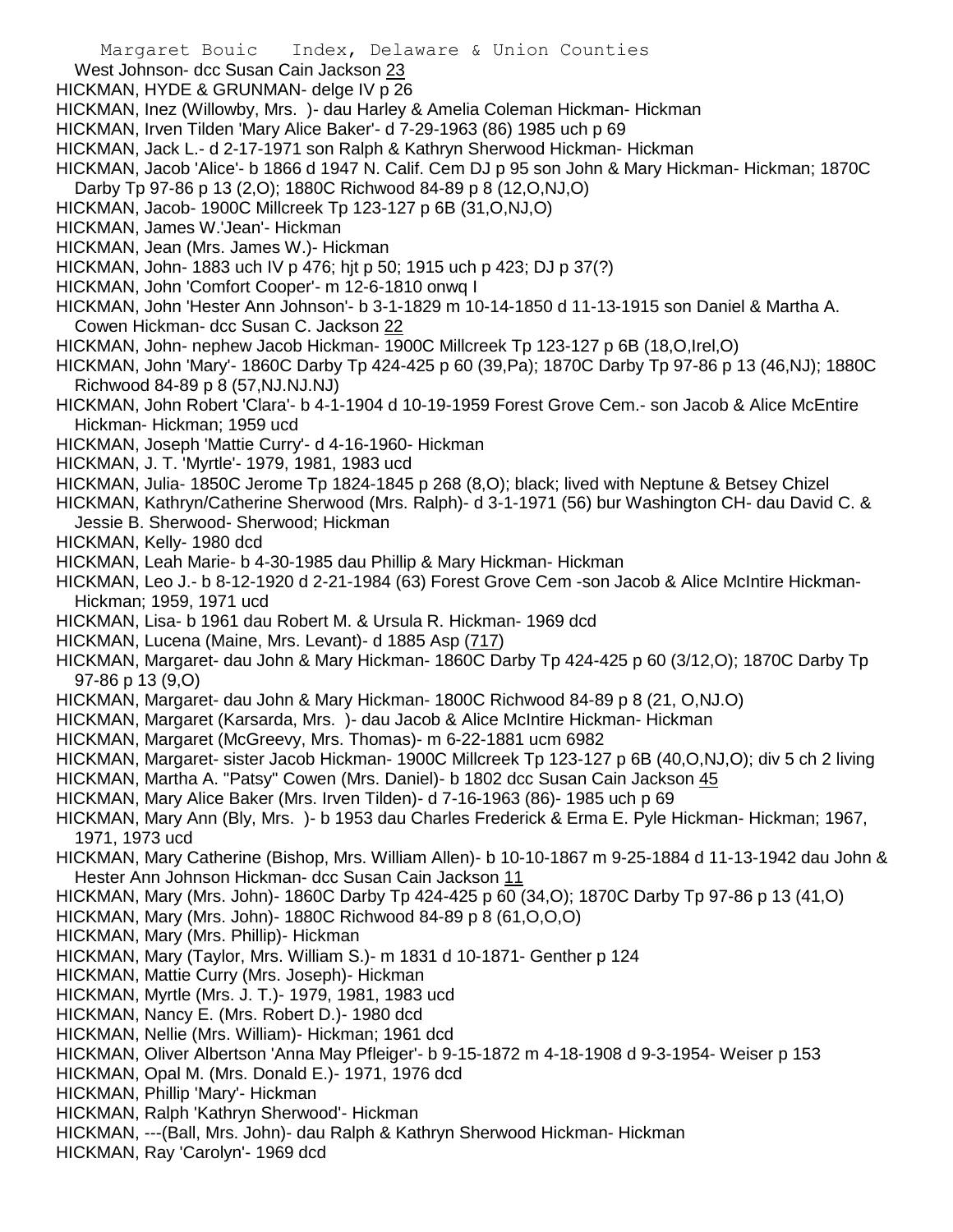- Margaret Bouic Index, Delaware & Union Counties
- HICKMAN, Robert- DJ p 123
- HICKMAN, Robert D. 'Nancy E.'- 1980 dcd
- HICKMAN, Robert E.- son Ethel Hickman McKean Hickman- Hickman
- HICKMAN, Robert F. 'Harriet Nickols'- dumch p 50
- HICKMAN, Robert M. 'Ursula R.'- 1969 dcd
- HICKMAN, Robert- b 1956 son Robert M. & Ursula R. Hickman- 1969 dcd
- HICKMAN, Rosie (Reinholt, Mrs. Alfred)- Weiser p 161
- HICKMAN, Ruth Frances Blue (Mrs. Harold Wesley)- b 6-5-1918 m 4-25-1936 Price Cem djlm p 67- dau Charles W. & Martha R. Hall Blue- 1985 uch p 69
- HICKMAN, Samuel J. S.- grandson William Taylor- Genther p 124, 125
- HICKMAN, Susan (Stewalt, Mrs. William)- m 4-3-1812 onwq I
- HICKMAN, Thomas- b 1968 son Robert M. & Ursula R. Hickman- 1969 dcd
- HICKMAN, Ursula R. (Mrs. Robert M.)- 1969 dcd
- HICKMAN, Vada- d infancy- dau Irven Tilden & Mary Alice Baker Hickman- 1985 uch p 69
- HICKMAN, Vera Mae (Barnard, Mrs. )- dau Irven Tilden & Mary Alice Baker Hickman- 1985 uch p 69
- HICKMAN, Viola Mae (Haschel, Mrs. Clayton Earl)- b 3-29-1916 m 4-21-1935- Weiser p 159
- HICKMAN, Wayne b 1961 son Robert M. & Ursula R. Hickman- 1969 dcd
- HICKMAN, Wilber- 1880C Delaware Town p 512C
- HICKMAN, William Joseph 'Nellie'- d 1-3-1960 Hickman
- HICKMAN, W. Z.- History of Jackson Co- McKitrick p 180, 181
- HICKMAN, Zadoc- unclaimed letter E. Liberty- unec XII p 22
- HICKOK, ---family of Janice Daugherty #157- unec VI p 13
- HICKOK, Albert J. 'Rosalia Mackan'- b 4-1859 d 1946 Fairview Cem- 1985 uch p 65; Wells 2,3
- HICKOK, Allen 'Sarah Sharp'-b 5-10-1806 m 7-20-1837 d 1-15-1894- 1883 uch V p 415; dcc Kenneth Lee Davis 12; 1985 uch p 65; 1850C Genoa Tp 438 p 44 (43,NY); 1860C Leesburg Tp 497 (54,NY); 1870C Leesb. Tp 197-204 p 25 (64,NY)
- HICKOK, Allen- son Allen & Sarah Hickok- 1850C Genoa Tp 438 p 44 (8,O); 1860C Leesburg Tp 497 (18,O)
- HICKOK, Allie Cary (Mrs. George)- b 1885 Weaver (12593)
- HICKOK, Anna- dau Allen & Sarah Hickok- 1985 uch p 65; 1860C Leesburg Tp 497 (15,O); 1870C Leesb. Tp 197-204 p 25 (21,O)
- HICKOK, Ann Marie- dau Raymond Merle & Gerry Davids Hickok- Weaver 1259351
- HICKOK, Belva Cox (Mrs. Dennis)- Hickok (12596)
- HICKOK, Bertha (Davis, Mrs. Lawrence W.)- b 1-3-1896 m 11-28-1923 d 1-1-1980 dau William & Della Shreyer Hickok- Weaver 12599; dcc Kenneth Lee Davis 3; 1900C Leesburg Tp 227-230 p 10A (4,O,O,O)
- HICKOK, Cleveland- b 1892 d 1909 Claibourne Cem p 62 son William & Della Shreyer Hickok- Weaver 12597; 1900C Leesburg Tp 227-230 p 10A (7,O,O,O)
- HICKOK, Della Marie Shreyer (Mrs. William Morris)- b 11-224-1860 m 3-10-1880 ucm 6672 d 12-18-1934 Claibourne Cem p 62- dau George & Catherine Weaver Shreyer- Weaver 1259; dcc Kenneth Lee Davis 7; Pabst Pion I p 130; 1880C Leesburg Tp 274 p 27 (19,O,O,O); 1900C Leesburg Tp 227-230 p 10A (39,O,Ger,O) m 20y 10ch
- HICKOK, Robert Delano 'Ona/Leona Burris'- b 1900 m 1923 son William Morris & Della Shreyer Hickok-Weaver 1259(11)
- HICKOK, Dennis- son Allen & Sarah Sharp Hickok- 1850C Genoa Tp 438 p 44 (1,O); 1860C Leesburg Tp 497 (11,O); 1870C Leesb. Tp 197-204 p 25 (25,O)
- HICKOK, Dennis 'Belva Cox''Helen Doner'- b 4-1890 d 1965 Claibourne Cem p 106- son William Morris & Della Marie Shreyer Hickok- Weaver 12596; 1900C Lessburg Tp 227-230 p 10A (10,O,O,O)
- HICKOK, Donald- b 9-9-1925 d 8-1-1944 WWII Claibourne Cem p 87 son Frank & Ethel Warren Hickok-Weaver 1259(10)
- HICKOK, Dorothy Cora (Penn, Mrs. Ronald)- b 7-17-1913 m 2-3-1934 d 5-23-1975 dau George & Allie Cary Hickok- Weaver 125933
- HICKOK, Hazel Eilene (Northrup, Mrs. Kenneth J.)- b 10-13-1930 m 4-9-1950 dau Frank & Ethel Warner Hickok- Weaver 1259(10)2
- HICKOK, Ernest Lee- son William Lafayette & Zeta Sherwood Hickok- Weaver 1259313
- HICKOK, Estelle (Lewis, Mrs. Austin)(Fillinger, Mrs. Leland)- b 1904 d 1970 dau William Morris & Della Marie Shreyer Hickok- 1985 uch p 91; Weaver 1259(12)
- HICKOK, Ethel Warren (Mrs. Frank)- b 10-6-1902 m 10-26-1922 d 3-5-1984 Claibourne Cem p 87- dau John &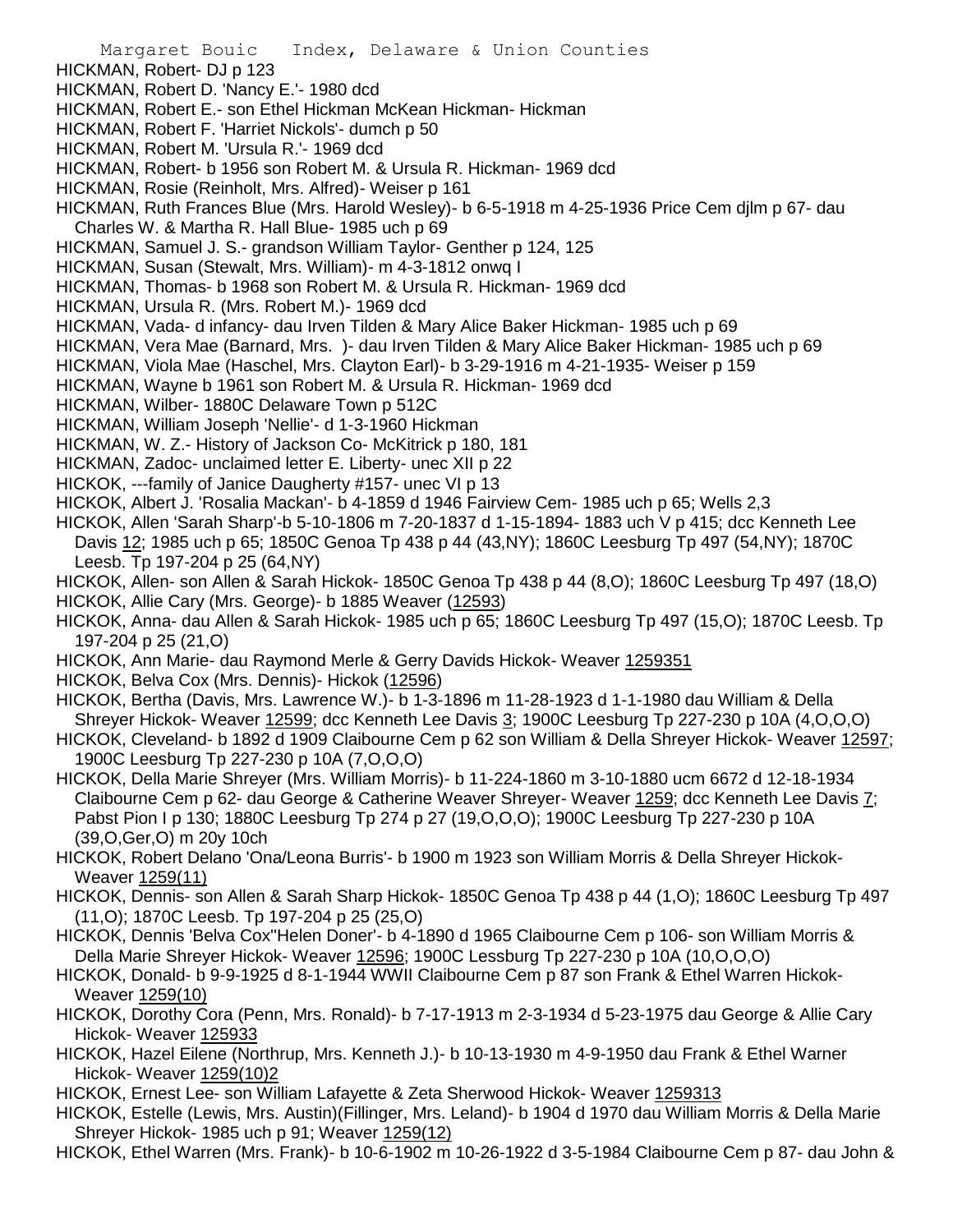- Margaret Bouic Index, Delaware & Union Counties
- Bertha Wood Warren- Weaver 1259(10); 1961, 1964, 1971 dcd; 1975, 1977, 1979, 1981 ucd
- HICKOK, Eva (Weller, Mrs. William)- dau Dennis & Belva Cox Hickok- Weaver 125962
- HICKOK, Dr. Francis M.- son Rev. Nelson C. Hickok- dpc p 33; hmp p 318
- HICKOK, Frank(lin)- son Allen & Sarah Hickok- 1860C Leesburg Tp 497 (3,O); 1870C Leesb. Tp 197-204 p 25 (13,O)
- HICKOK, Frank 'Ethel'- 1900C Leesburg Tp 227-230 p 10A (2,O,O,O) 1961, 1964, 1971 dcd
- HICKOK, Freda Lodell (Liggett, Mrs. Wayne)- b 6-5-1911 m 4-25-1936 dau George & Allie Cary Hickok-Weaver 125932; Carr11431223; Joel Smith 5,6; Rittenhouse 5,6
- HICKOK, George A. 'Allie Cary'- b 1884 m 1905 d 1946 Claibourne Cem p 87- son William Morris & Della Marie Hickok- Weaver 12593; 1900C Leesburg Tp 227-230 p 10A (15,O,O,O)
- HICKOK, Geraldine Davids (Mrs. Raymond Merle)- dau Newell & Erma Donithen Davids- Weaver (125935) ; CCC p 122; Pabst Pion I p 101; 1975, 1977, 1979, 1981, 1983, 1991 ucd
- HICKOK, Glenna (Nichols, Mrs. Harvey)(Bixler, Mrs. Alfred)- b 12-16-1880 d 3-16-1960 dau William Morris & Della Marie Shreyer Hickok- Weaver 12591; 1900C Leesburg Tp 227-230 p 10A (19,O,O,O)
- HICKOK, Goldie/Gertrude (Perkins, Mrs. Charles Hardin)- b 3-30-1906 m 7-21-1928 dau William Morris & Della Marie Shreyer Hickok- Weaver 1259(13); unec III p 18
- HICKOK, Hannah Macomber (Mrs. Harry)- d 1826 dumch p 197
- HICKOK, Harry 'Hannah Macomber'- dumch p 197
- HICKOK, Helen Doner (Mrs. Dennis)- Weaver (12596)
- HICKOK, Heman/Herman 'Mary Corbitt'- b 1847 d 1936 son Allen & Sarah Sharp Hickok- 1883 uch V p 427; ped Janice Gerold Daugherty #157 14; unec IX p 44; 1860C Leesburg Tp 497 (13,O); 1880C Leesb. Tp 275 p 27 (33,O,NY,O)
- HICKOK, Horatio- 1883 uch V p 597
- HICKOK, James Duane 'Phyllis Evans'- b 7-3-1933 d 9-24-1991 (58) Claibourne Cem- son William Lafayette & Zeta Sherwood Hickok- Weaver 1259311; 1971, 1973, 1975, 1977, 1979, 1981, 1983 ucd
- HICKOK, Janice- dau Dennis & Belva Cox Hickok- Weaver 125964
- HICKOK, Carolyn Joanna (Budd, Mrs. James Edward)- dau Walter & Ruth Rider Hickok- Wells 4,5
- HICKOK, Joyce (Cox, Mrs. William J.)- dau Walter Mackan & Ruth Rider Hickok- Wells 4,5
- HICKOK, Kwana- b 1955 ch James Duane & Phyllis Evans Hickok- 1971, 1973 ucd
- HICKOK, Lewis- b 4-21-1838 d 10-31-1862 (24-7-10) Ky Claibourne Cem p 14- son Allen & Sarah Sharp Hickok- 1850C Genoa Tp 438 p 44 (12,O)
- HICKOK, Lewis Clyde- b 1882 d 1926/7- son William Morris & Della Marie Shreyer Hickok- Weaver 12592; 1900C Leesburg Tp 227-230 p 10A (17,O,O,O)
- HICKOK, Lola Jean (Rodman, Mrs. Donald Eugene)- dau Frank & Ethel Warren Hickok- Weaver 1259(10)3
- HICKOK, Margaret Viola (Loring, Mrs. Lynn Bradley)- m 8-21-1976 dau Raymond Merle & Geraldine Davids Hickok- Weaver 1259352
- HICKOK, Mary- dau Allen & Sarah Sharp Hickok- 1985 uch p 65; 1860C Leesburg Tp 497 (7,O); 1870C Leesb. Tp 197-204 p 25 (17,O); 1880C Leesb. Tp 295 p 27 (26,O,NY,O)
- HICKOK, Mary Ann (Coder, Mrs. Alva)- b 3-27-1894 m 5-1-1915 d 9-9-1982 (88) Claibourne Cem dau William Morris & Della Marie Shreyer Hickok- Weaver 12598; 1900C Leesburg Tp 227-230 p 10A (6,O,O,O)
- HICKOK, Carrie Mae (Hall, Mrs. Edgar)- b 6-9-1902 m 4-1-1934 d 1-1-1988 Fairview Cem- dau Albert James & Rosalia Mackan Hickok- Wells 3,4; 1985 uch p 65; Hall (19312); 1949, 1959, 1962, 1967, 1973, 1975, 1977, 1979, 1981, 1983, 1991 ucd
- HICKOK, Mary- 1883 uch V p 427
- HICKOK, Mary Elliott (Mrs. Paul Robinson)- dpc p 81, 82, 100; hmp p 319 dau Rev. John Calvin Elliott
- HICKOK, Mary F.- dau Francis M. Hickok- hmp p 319
- HICKOK, May Allen (Landon, Mrs. Marion)- m 7-4-1960 dau William Lafayette & Zeta Sherwood Hickok-1259312; 1959 ucd (17)
- HICKOK, Michael- b 1958 son James Duane & Phyllis Evans Hickok- 1971, 1973, 1975 ucd
- HICKOK, Rev. Nelson C.- hmp p 318
- HICKOK, Ona/Leona Burris (Mrs. Robert Delano)- Weaver (1259(11))
- HICKOK, Ora (Patch, mrs. Dean)- b 9-30-1888 m 12-24-1905 d 8-6-1970 dau William Norris & Della Marie Shreyer Hickok- Weaver 12595; 1900C Leesburg Tp 227-230p 10A (11,O,O,O)
- HICKOK, Patricia Ann- dau Robert Charles & Faye West Hickok- Weaver 1259341; 1949 ucd
- HICKOK, Dr. Paul E.- Pabst 4 p 24
- HICKOK, Rev. Paul Robinson 'Mary Elliott' son Dr. Francis M. Hickok- dpc p 33, 34, picture 35, 37, 39, 41, 49,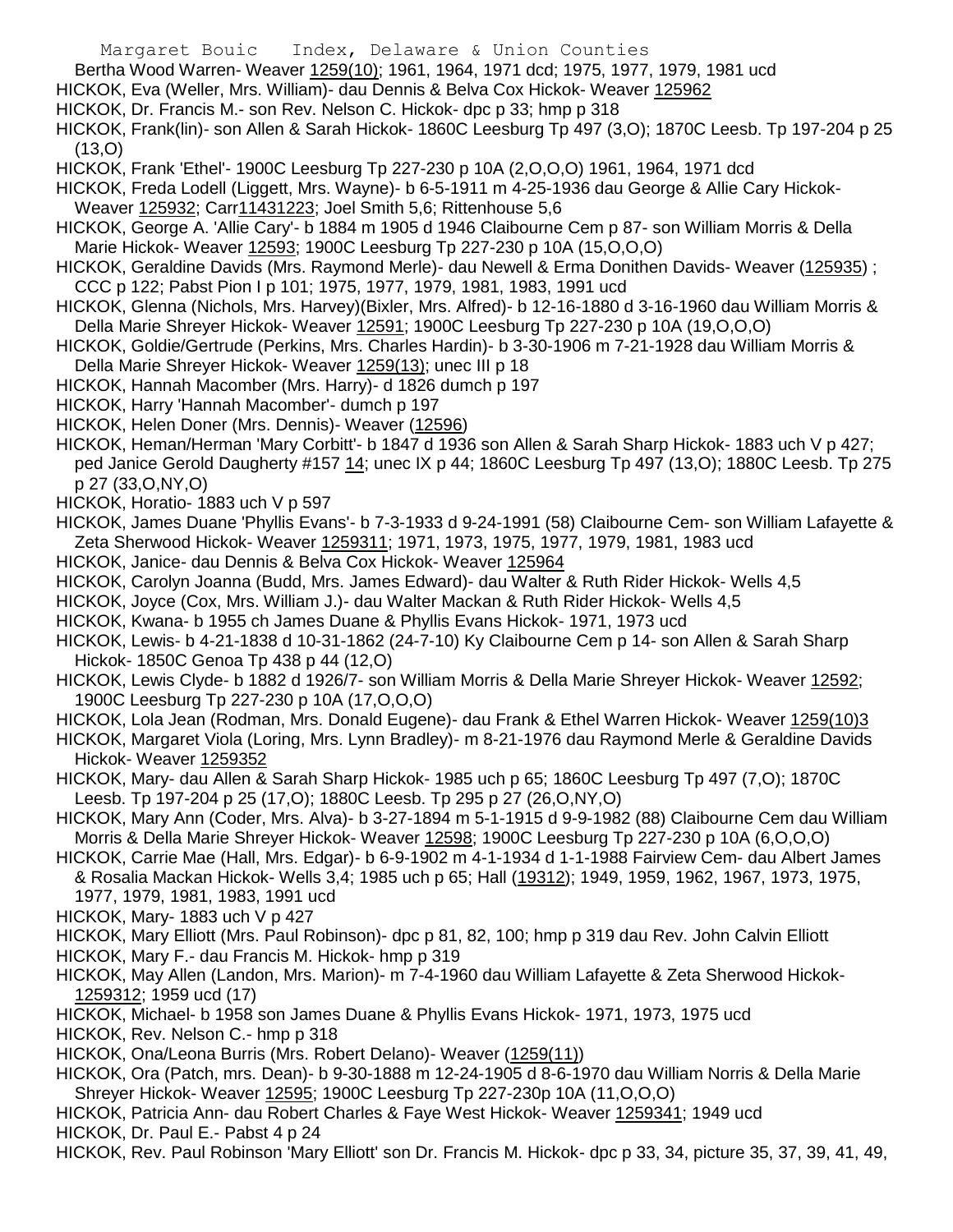- 100; hmp p 50, 69, 166, picture 318, 319; dg 1-7 delge VIII p 13, 14
- HICKOK, Mrs. Paul R.- 1908 dch p 178
- HICKOK, Phyllis Evans (Mrs. James Duane)- 1971, 1973, 1975, 1977, 1979, 1981, 1983 ucd
- HICKOK, Rev. Ralph K.- son Rev. Francis M. Hickok- hmp p 318
- HICKOK, Raymond Merle 'Geraldine Davids'- son George & Allie Cary Hickok- Weaver 125935; Pabst Pion I p 126, 202; 1973, 1975, 1977, 1979, 1981, 1983, 1991 ucd
- HICKOK, Richard William- son William Lafayette & Zeta Sherwood Hickok- Weaver 1259314; 1959(7), 1962 ucd
- HICKOK, Robert 'Edna''Fae West'- son George & Allie Cary Hickok- Weaver 125934; 1949 ucd

HICKOK, Ronald- son Dennis & Belva Cox Hickok- Weaver 125963

- HICKOK, Ronda/Rhonda- b 1962 dau James Duane & Phyllis Evans Hickok- 1971, 1973, 1975, 1979 ucd
- HICKOK, Rosalia Mackan (Mrs. Albert)- b 1864 d 1954 Fairview Cem p 16- dau James & Louisa Wells Mackan- 1985 uch p 65; Wells 2,3
- HICKOK, Ruth Rider (Mrs. Walter Mackan)- m 5-21-1932- Wells 3,4; 1961, 1964, 1969, 1971, 1976, 1980 d cd HICKOK, Sarah Catharine (Warner, Mrs. Harry)- b 1-1886 dau William Morris & Della Marie Shreyer Hickok-
- Weaver 12594; 1985 uch p 142; 1900C Leesburg Tp 227-230 p 10A (14,O,O,O)
- HICKOK, Sarah Ellenora (Thane, Mrs. Henry Charles)- b 1891 d 1971 ped Janice Gerold Daugherty #157 7 unec IX p 44 dau Hemon & Mary Corbitt Hickok-
- HICKOK, Sarah Sharp (Mrs. Allen)- b 3-3-1819 m 7-20-1837 d 5-4-1906/7 dau Garritt & Anna Sharp- dcc Kenneth Lee Davis 13; ped Janice Gerold Daugherty #157 29 unec IX p 44; 1880C Leesburg Tp 275 p 27 (61,O,Ny,NY); 1900C Leesb. Tp 237-240 p 10· (81,O,NY,NY)
- HICKOK, Sarah (Taber, Mrs. William)- b 9-27-1825 m 6-28-1845 dau Harry & Hannah Macomber Hickokdumch p 197
- HICKOK, Starling Lodell- dau Robert C. & Faye West Hickok- Weaver

1259343; 1949 ucd

- HICKOK, Steve- b 1957 son James Duane & Phyllis Evans Hickok- 1971, 1975 ucd
- HICKOK, Thelma Irene (McLaughlin, Mrs. Stephen)- dau Dennis & Belva Cox Hickok- Weaver 125961
- HICKOK, Twila (Forsythe, Mrs. William)- dau Delno & Ona Burris Hickok- Weaver 1259(11)1; 1959 ucd
- HICKOK, Walter Mackan 'Ruth Rider'- b 10-9-1904 m 5-21-1932 d 10-10-1966 son Albert James & Rosalia Mackan Hickok- 1985 uch p 65; Wells 3,4; 1961, 1974; dcb late
- HICKOK, William Morris 'Della Marie Shreyer'- b 11-4-1851 m 3-10-1880 ucm 6672 d 10-22-1939 Claibourne Cem p 62- son Allen & Sarah Sharp Hickok- dcc Kenneth Lee Davis 6; Weaver (1259); Pabst Pion I p 129,

130; 1880C Leesburg Tp 273 p 27 (28,O,Ger,O); 1900C Leesburg Tp 227-230 p 10A (48,O,NY,O); m 20y

- HICKOK, William- b 12-28-1839 d 1-4-1842 (3y7d) buried with Allen & Sarah Hickok- Claibourne p 14
- HICKOK, William- son Allen & Sarah Sharp Hickok- 1860C Leesburg Tp 497 (9,O)- 1985 uch p 65
- HICKOK, William Lafayette 'Zeta Sherwood'- b 1906 m 8-1-1931 Claibourne Cem p 95- son George & Allie Cary Hickok- Weaver 125931; 1949, 1959, 1962 ucd
- HICKOK, Zeta Sherwood (Mrs. William Lafayette)- Weaver (125931); 1949 ucd
- HICKOX, Carlos V. J.- d 9-26-1822 (26) dcga p 9 Del Pat & Fr Chron 12-11-1822
- HICKOX, James- d 9-1824 dcga p 25 Del Pat & Franklin Chronicle
- HICKS, A. (Mrs. C. H.)- lptw p 117
- HICKS, Adam- b 1978 son Lonnie D. & June Hicks- 1979 ucd
- HICKS, Alayna- b 1978 ch John C. & Tereseta Hicks- 1980 dcd
- HICKS, Alice- 1961 dcd Genoa Tp
- HICKS, Alyssa- b 1876 ch John C. & Tereseta Hicks- 1980 dcd
- HICKS, Amdy- d 6-17-1896 (34-11-27) Porter Tp ch Charles Hicks- Hicks; dcdeaths
- HICKS, Andrew- hadc p 115, Porter Tp; delge IV p 3i; 1880C Porter Tp p 449C
- HICKS, Anice- 1880C Marysville 357-395 p 26 (20,O,Ind,KY)
- HICKS, Anna C. dau Robert & Eunice Thompson Hicks- 1883 uch V p 669; 1870C Washington Tp 3 p 1 (6,O); 1880C Wash. Tp 126-131 p 14 (16,O,Eng,NY)
- HICKS, Anna G. Snell (Noel, Mrs. )(Mrs. )- dau Jacob & ELiza Caroline Meeker Snell- 1985 uch p 130 HICKS, Barbara (Heflin, Mrs. Jennings B.)- m 6-15-1968 dau Charles Hicks- Hicks
- HICKS, Bert Garland 'Martha Carter'- b 10-14-1916 m 10-23-1940 d 4-26-1991 (74) Claibourne Cem- son Sanford & Lucille Hayner Hicks- Hicks; 1971, 1973, 1975, 1981, 1983 ucd
- HICKS, Bertha C.- dau Robert & Eunice Thompson Hicks- 1883 uch V p 669; 1880C Washington Tp 126-131 (7,O,Eng,NY)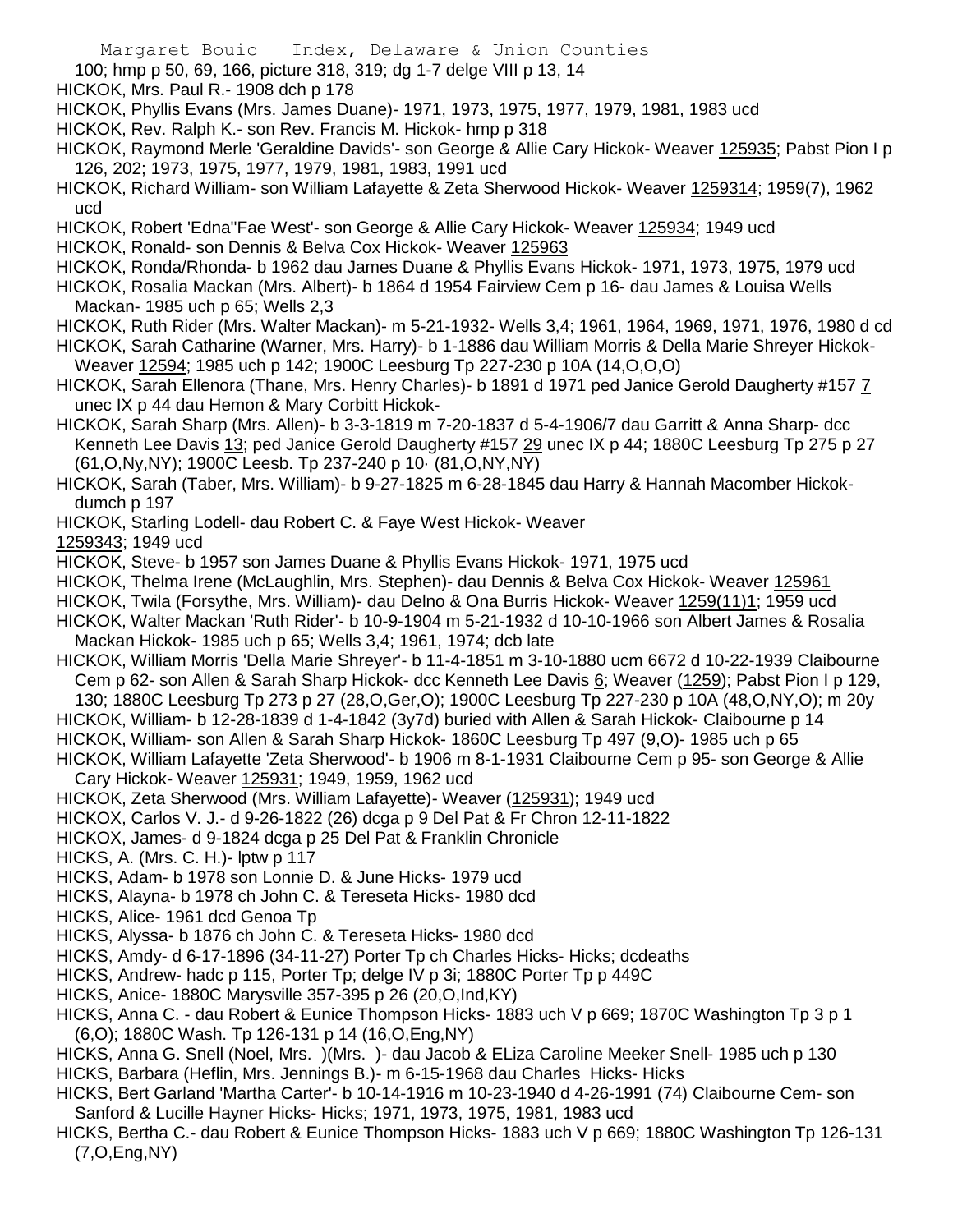- Margaret Bouic Index, Delaware & Union Counties
- HICKS, Betty (Edwards, Mrs. )- dau Roy B. & Ella Burton Hicks- Hicks; 1959(15), 1962 ucd
- HICKS, Betty (Thacker, Mrs. Wilbur)- dau Roy B. & Laura Burton Hicks- Hicks
- HICKS, Beulah (Clark, Mrs. )- dau Nancy Jane Hicks- Hicks
- HICKS, Beverly (Barnes, Mrs. Donald)- dau Bert Garland & Martha Carter Hicks- Hicks
- HICKS, Beverly (Mrs. Larry)- 1969, 1971, 1976, 1980 dcd
- HICKS, Bill- 1962 ucd
- HICKS, Blanche (Lane, Mrs. Lewis)(Mrs. )- d 5-27-1962 Bur Olympia, Wash. sister Mrs. Floris Westbrook-**Hicks**
- HICKS, Brenda (Mrs. David L.)- 1977 ucd
- HICKS, Catharine- b 12-1-1822 d 7-1-1898 Mt. Pleasant Cem Porter Tp Cowgill p 197; dcdeaths
- HICKS, Catherine (Mrs. Thomas)- 1883 uch V p 669
- HICKS, C. H.- 1908 dch p 427
- HICKS, C. H. 'A."- lptw p 117
- HICKS, Charles- b 3-10-1823 d 5-24-1896 Porter Tp Powell p 197; delge IV p 36
- HICKS, Charles- b Eng. d 5-24-1898 (75-2-14) Porter Tp dcdeaths; 1880C Porter Tp p 453C
- HICKS, Charles- son-in-law of Mrs. Hannah Daugherty- dg 5-9-1873 Cryder Abs. p 107
- HICKS, Charles 'Louvena Riggs'- Hicks
- HICKS, Charles H.'Sarah Belle Hines''Clare Belle Carnes'- b 5-28-1864 m(1) 4- 1887 (2) 9-1896 d 3-19-1900 York Cem p 57; unec XIII p 44
- HICKS, Clare Belle Carnes (Mrs. Charles H.)- m 9-1896- unec XIII p 44
- HICKS, Clarinda Hammond (Mrs. M. H.)- m 1857 Powell p 333
- HICKS, Clyde 'Theresa Anne'- Hicks
- HICKS, Cornelia- unclaimed letter delge VII p 10 (Miss)
- HICKS, Curtis- b 1962 son Curtis L. & Patricia Hicks- 1971, 1975 ucd
- HICKS, Curtis L. 'Patricia'- 1967, 1971, 1973, 1977, 1979, 1981, 1983, 1991 ucd
- HICKS, Daniel- d 1976 Oakdale Cem I p 61 (O-R2)
- HICKS, David L. 'Brenda'- 1977 ucd
- HICKS, David- b 1964 son Paul D. & Niawana Hicks- 1971 dcd
- HICKS, Deborah"Debbie'- b 1965 dau Dillard E. & Loretta Hicks- 1969, 1971, 1976, 1980 dcd
- HICKS, Debra (Jerew, Mrs. Charles)- b 1959 dau Bert Garland & Martha Carter Hicks- Hicks; 1971, 1973, 1975, 1979, 1981, 1983 ucd
- HICKS, Delores (Jones, Mrs. Charles)- dau Roy B. & Laura Burton Hicks- Hicks
- HICKS, Dillard E. 'Loretta'- 1969, 1971, 1976, 1980 dcd
- HICKS, Dorothy J. (McNeely, Mrs. )(Case, Mrs. )(Mrs. Ronald C.)- dau Edna Overly- Hicks; 1991 ucd
- HICKS, Drew- son Nancy Jane Hicks- Hicks
- HICKS, E. A.- 1880 dch p 288, 542; 1908 dch p 383
- HICKS, Earl- son Sanford & Lucille Hayner Hicks- Hicks
- HICKS, Capt. E. 'Hattie Rhoades'- dumch p 106
- HICKS, Edward 'Rebecca Lybarger'- b 1848 m 5-17-1876 ucm 5884 d 1886 York Cem p 30; mt 3 p 26; 1880C York Tp 253 p 24 (33,O,Eng,Eng)
- HICKS, Egie (Caudill, Mrs. )- dau Nancy Jane Hicks- Hicks
- HICKS, W. Elaine (Mrs. Floyd J.)- 1971, 1973 ucd
- HICKS, Elizabeth (Chapman, Mrs. H. Amasa)- m 4-16-1868 dau John Wesley Hicks- 1883 uch V p 244
- HICKS, Elisabeth (Mrs. Jerry)- 1971 dcd
- HICKS, Elizabeth E.- dau Edward & Rebecca Hicks- 1880C York Tp 253 p 24 (3,O,O,Eng)
- HICKS, Ella Burton (Mrs. Roy B.)- b 1919 m 1935 Oakdale Cem II p 122 (K-R7-15); Hicks; 1959, 1962 ucd
- HICKS, Ematus A. 'Mattie Johnson'- m 10-23-1862 dcm
- HICKS, Emmanuel- delge VII p 24; dg 1-3-1902; 1880C Porter Tp 453C
- HICKS, Eunice (Mrs. Henry Craig)- Hicks
- HICKS, Eunice Thompson (Mrs. Robert)- b 1-22-1834 m 9-27-1853 d 2-17-1879 Byhalia Cem lptw p 112- dau Asa & Anne Thompson- 1883 uch V p 669; 1870C Washington Tp (36,NY)
- HICKS, Flores (Huey, Mrs. )- sister Henry Craig Hicks- Hicks
- HICKS, Floyd J. 'W. Elaine'- 1971 ucd
- HICKS, Francis M.- 1977, 1979, 1981, 1983 ucd
- HICKS, Freda (Musselman, Mrs. Chester)- b 8-29-1909 m 3-7-1928 d 8-17-1988 (78) bur W. Mansfield- dau Lancen & Ida Titus Hicks- Hicks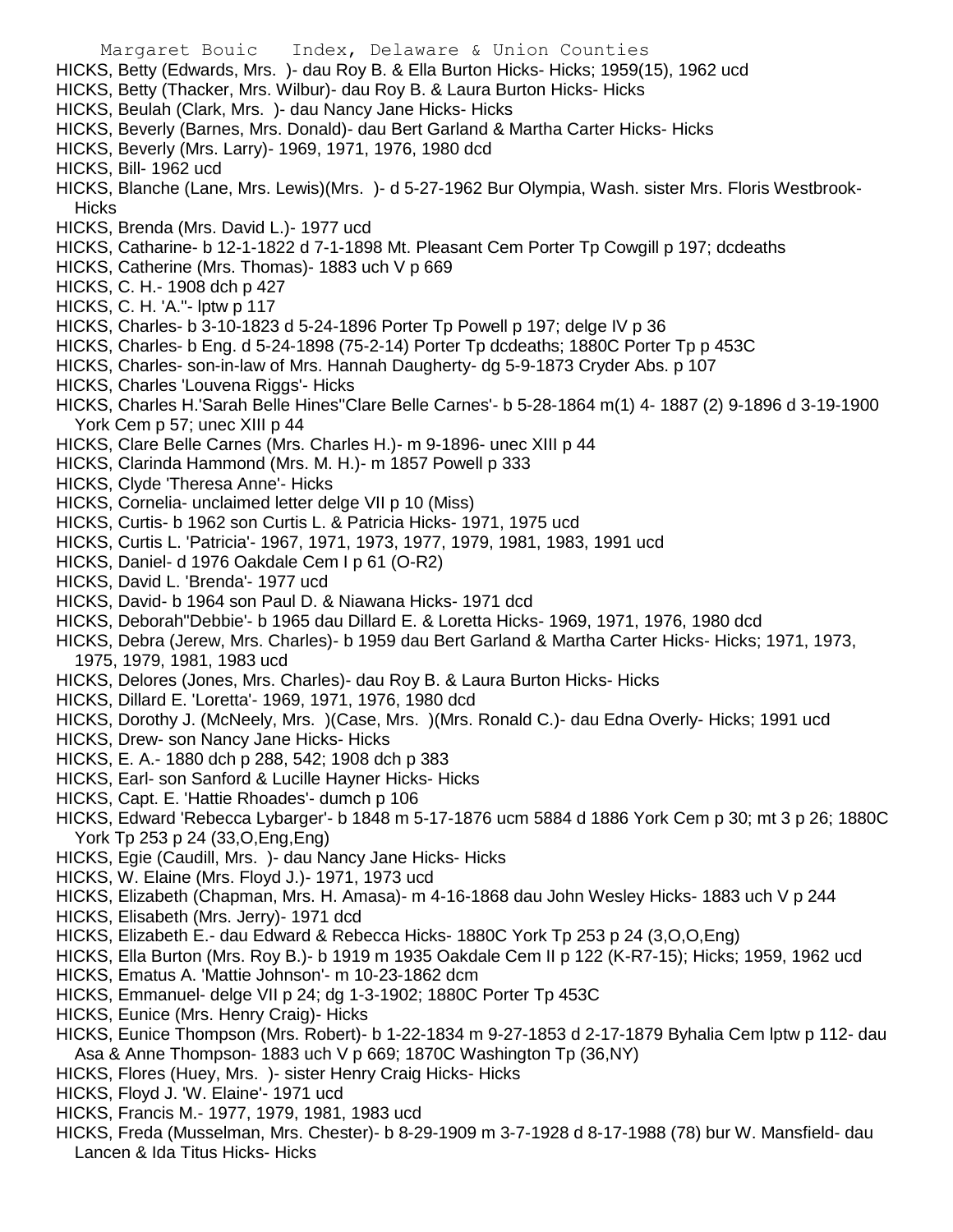- HICKS, Gac'y- dau Edward & Rebecca Hicks- 1880C York Tp 253 p 24 (1,O,O,Eng)
- HICKS, Garland Eugene-"Sonny" son Bert Garland & Martha Carter Hicks- Hicks; 1971, 1973 ucd
- HICKS, Gary- b 1981 son Jimmie R. & Nancy Hicks- 1991 ucd
- HICKS, George B.- unclaimed letter- unec XII p 21
- HICKS, George H. son Robert & Eunice Thompson Hicks- 1883 uch V p 669; 1870C Washington Tp 3 p 1 (13,O); 1880C Wash Tp 126-131 p 14 (23,O,Eng,NY)
- HICKS, George 'Mary Elizabeth Gregg'- m 12-11-1841 ucm 755; p 59
- HICKS, Glen- son Grover C. & Ozella Prince Hicks- Hicks
- HICKS, Grace F. (Underhill, Mrs. Charles R.)- m 1894 unec IV p 27
- HICKS, Grace (McCabe, Mrs. )- dau Grover C. & Ozella Prince Hicks- Hicks
- HICKS, Gregory- b 1956 son Henry Clay & Margery Adams Hicks- Hicks; 1962, 1967, 1971, 1973 ucd
- HICKS, Grover C. 'Ozella Prince'- Hicks
- HICKS, H.- delge VII p 24, dg 1-3-1902
- HICKS, Hattie B.- dau Robert & Eunice Thompson Hicks- 1883 uch V p 669; 1990C Washington Tp 126-131 p 14 (9,O,Eng,NY)
- HICKS, Henry- son Sanford & Lucille Hayner Hicks- Hicks
- HICKS, Henry Clay 'Margery E. Adams'- b 12-16-1915 m 2-9-1938 d 10-15-1983 (67) Raymond Cem-lptw p
- 44- son Grover C. & Ozella Prince Hicks- Hicks; 1962. 1967, 1971, 1973, 1975, 1977, 1979, 1981, 1983 ucd
- HICKS, Henry Craig 'Eunice'- d 4-14-1966 bur Condit- Hicks
- HICKS, Henry T.- 1980 dcd
- HICKS, Hester Ann Duckson (Mrs. James M.)- m 10-3-1844 Madison Co unec X p 8
- HICKS, Ida J.- dau Robert & Eunice Thompson Hicks- 1883 uch V p 669; 1870C Washington Tp 3 p 1 (4,O)
- HICKS, Ida Titus (Mrs. Lancen)- Hicks
- HICKS, Irene (Hart, Mrs. Harold)- dau Grover C. & Ozella Prince Hicks- Hicks
- HICKS, James M. 'Hester Ann Duckson'- m 10-3-1844 Madison Co unec X p 8
- HICKS, James M. 'Sarah G. R. Arnett'- m 1-21-1837 Madison Co unec VIII p 68
- HICKS, Jane (Mrs. Andrew)- 1850C Porter Tp 3173 p 169 (33,Pa)
- HICKS, Jason- b 1976 son David L. & Brenda Hicks- 1977 ucd
- HICKS, Jerry 'Elisabeth'- 19971 dcd
- HICKS, Jimmie R. 'Nancy'- 1991 ucd
- HICKS, Jimme- b 1977 son Jimmie R. & Nancy Hicks- 1991 ucd
- HICKS, John C. 'Tereseta L.'- 1980 dcd
- HICKS, John- b 1973 son Marshall & Velma N. Hicks- 1976, 1980 dcd
- HICKS, John 'Orilla Fosmer'- Powell p 333
- HICKS, John T. 'Sarah J. Thomas'- m 8-27-1846 unec VI p 68
- HICKS, John Wesley- 1883 uch V p 244
- HICKS, John W. son Robert & Eunice Thompson Hicks- 1883 uch V p 669; 1870C Washington Tp 3 p 1 (2,O); 1880C Wash. Tp 126-131 p 14 (12,O,Eng,NY)
- HICKS, Joyce Allene (Mathys, Mrs. Carroll)- dau Henry Clay & Margery Adams Hicks- Hicks; 1962 ucd (12)
- HICKS, J. S.- 1908 dch p 396
- HICKS, June B. (Mrs. Lonnie P.)(Ackley, Mrs. Tony)- m (2) 8-9-1986 dau Rev. & Mrs. Roy Allen- Hicks; Ackley; 1977, 1979, 1981 ucd
- HICKS, Karen Anne (Rausch, Mrs. James E.)- m 10-6-1961 dau Henry Clay & Margery Adams Hicks- Hicks
- HICKS, Kathleen- b 1965 dau Floyd J. & W. Elaine Hicks- 1971, 1973 ucd
- HICKS, Kay (Lions, Mrs. )- dau Charles & Louvena Riggs Hicks- Hicks
- HICKS, Keith- son Ronald & Peggy Hicks- Hicks
- HICKS, Kimberly Sue- dau Lonnie L. & Wanda Sue Hicks- Hicks
- HICKS, Lancen 'Ida Titus'- Hicks
- HICKS, Larry G. 'Beverly;- 1969, 1971, 1976, 1980 dcd
- HICKS, Laura Burton (Mrs. Roy B.)(Yates, Mrs. )- Hicks
- HICKS, Laura Ellen Spring (Mrs. Ronald J.)- m 9-5-1981 dau Otis E. Spring- Hicks
- HICKS, Letitia- dau Andrew & Jane Hicks- 1850C Porter Tp 3173 p 169 (4,O); 1880C Porter Tp p 453C
- HICKS, Lillian (Mrs. Malcolm F.)- 1959, 1962, 1991 ucd
- HICKS, Lincon E.- son Edward J. & Rebecca Hicks- 1880C York Tp 253 p 24 (11,O,O,Eng)
- HICKS, Lisa- b 1964 dau Larry G. & Beverly Hicks- 1969, 1971 dcd
- HICKS, Lisa- dau Ronald & Peggy Hicks- Hicks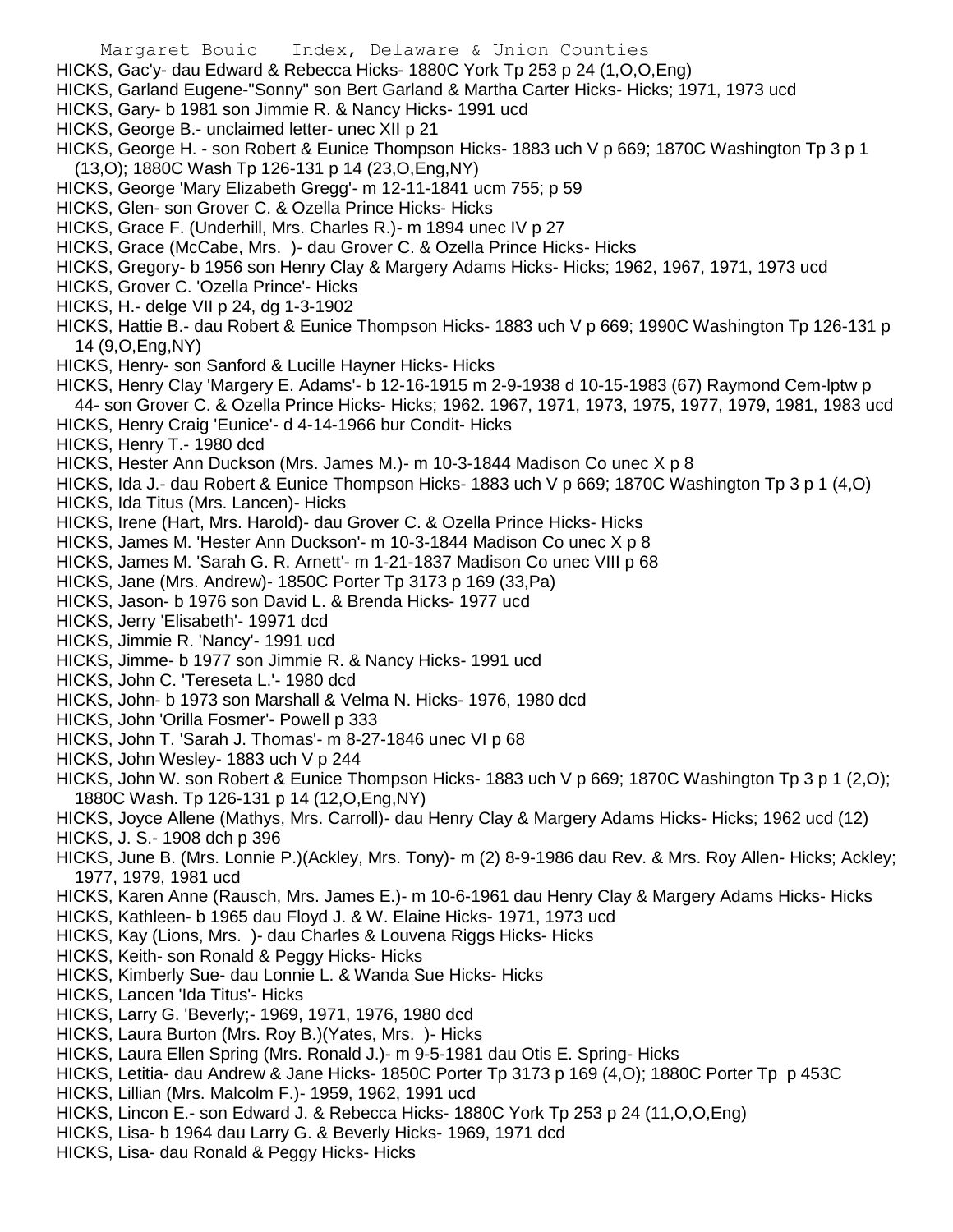- HICKS, Lonnie, Jr. "HotDog"- b 1975 son Lonnie L. & Wanda Sue Hicks- Hicks; 1983 ucd
- HICKS, Lonnie L. 'Wanda Sue'- b 1-6-1941 m 12-4-1965 d 4-18-1986 (45) Oakdale Cem son Roy B. & Ella Burton Hicks- Hicks
- HICKS, Lonnie P/D. 'June'- 1959, 1977, 1979, 1981, 1983, 1991 ucd
- HICKS, Loretta (Mrs. Dillard E.)- 1969, 1971, 1976, 1980 dcd
- HICKS, Lori E. (Mrs. Stan R.)- 1977, 1979 ucd
- HICKS, Louvena Riggs (Mrs. Charles)- Hicks
- HICKS, Lucille Hayner (Mrs. Sanford)- Hicks
- HICKS, Lydia D. (Johnson, Mrs. Henry O.)- m 10-23-1859 dcm
- HICKS, Malcolm F. 'Lillian'- 1959, 1962, 1967, 1971 ucd
- HICKS, Malcolm F. 'Marcella R.'- b 4-11-1929 NY d 5-3-1980 Oakdale Cem II p 145 (M-R11-10); 1967, 1973, 1975 ucd
- HICKS, infant d 2-10-1881 (1m1d) Porter Tp ch Manuel & Lizzie Wheatcraft Hicks- dcdeaths
- HICKS, Marcella R. Justus (Mrs. Malcolm F.)- b 1936 Oakdale Cem II p 145 (M-R11-10); 1967, 1971, 1973, 1975 ucd
- HICKS, Margaret/Maggie (Mrs. Tracy)- b 1867 m 1894 d 1917 Byhalia Cem lptw p 115; unec IV p 66
- HICKS, Margery E. Adams (Mrs. Henry Clay)- b 1920 m 2-9-1938- lptw p 44; Hicks; 1962, 1967, 1971, 1973, 1975, 1977, 1979, 1981, 1983 ucd
- HICKS, Maria L. (Harvey, Mrs. Harry C.)- m 9-11-1880 ucm 6787; 1980C Washington Tp 3 p 1 (11,O)
- HICKS, Marie (Johnson, Mrs. )- dau Charles & Louvena Riggs Hicks- Hicks
- HICKS, Marshall 'Velma N.'- 1976, 1980 dcd
- HICKS, Martha (Mrs. Bert G.)- 1971, 1973, 1975, 1977, 1979 ucd
- HICKS, Martha Carter (Mrs. Bert Garland)- m 10-23-1940- Hicks
- HICKS, Martha Jane SR d 6-15-1902 York Cem p 27
- HICKS, Martha L. (Mrs. Garland)- 1981, 1983, 1991 ucd
- HICKS, Martha L. (Harvey, Mrs. Harry C.)- m 9-11-1880 ucm 6787; 1870C Washington Tp 8 p 1 (11,O)
- HICKS, Martha Southard (Mrs. )- dau Sylvester & Rebecca Tilton Southard- 1915 uch p 898
- HICKS, Mary- dau Andrew & Jane Hicks- 1850C Porter Tp 3173 p 169 (3,O)
- HICKS, Mary E.- hadc p 115 (Porter Tp)
- HICKS, Mary Elizabeth Gregg (Mrs. George)- m 12-11-1841 ucm 755; unec V p 59
- HICKS, Mary L.- dau Robert & Eunice Thompson Hicks- 1883 uch V p 669; 1970C Washington Tp 5 p 1 (14,O)
- HICKS, Mary L. (Thornton, Mrs. Nelson)- m 12-26-1876 ucm 5998
- HICKS, Mattie Johnson (Mrs. Ematus A.)- m 10-30-1862 dcd
- HICKS, Mattie Rhoades (Mrs. Capt. E.)- dau Levi & Margaret Livingston Johnson dumch p 106
- HICKS, Maudie (Moore, Mrs. )- dau Charles & Louvena Riggs Hicks- Hicks
- HICKS, Maxine A.- 1-13-1929 Byhalia Cem lptw p 117
- HICKS, Melissa- b 1966 dau Larry G. & Beverly Hicks- 1969, 1971 dcd
- HICKS, M. H. 'Clarinda Hammond'- m 1857 Powell p 333
- HICKS, Milcah (Twiford, Mrs. Clement)- 1915 uch p 1020
- HICKS, Milton- 1908 dch p 396
- HICKS, Myrtus (McCabe, Mrs. )- dau Grover C. & Ozella Prince Hicks- Hicks
- HICKS, Nancy Jane (Mrs. )- d 2-22-1973 (80) bur Catlessburg- Hicks
- HICKS, Nancy (Mrs. Jimmie R.)- 1991 ucd
- HICKS, Naomi- delge VII p 24 dg 1-3-1902
- HICKS, Nettie F.- dau Robert,Sr. & Eunice Thompson Hicks- 1880C Washington Tp 126-131 p 14 (14,O,Eng,NY)
- HICKS, Newton- 1883 uch V p 8, 28, 33, 34; 1915 uch p 215, 522, 542; Marysville p 11; unec XIII p 45; 1830C Allen Tp 407 p 295 (30-40)
- HICKS, Niawana (Mrs. Paul D.)- 1971 dcd
- HICKS, Norma Lee (Kuhn, Mrs. Mike)- dau Roy B. & Laura/Ella Burton Hicks- Hicks; 1959(9), 1962 ucd
- HICKS, Orrila Fasmer (Mrs. John)- Powell p 333
- HICKS, Ozella Prince (Mrs. Grover C.)- Hicks
- HICKS, Patricia (Mrs. Curtis L.)- 1971, 1973, 1977, 1979, 1981, 1983, 1991 ucd
- HICKS, Patricia Lynn (Wedding, Mrs. Dean)- b 1968 dau Lonnie L. & Wanda Sue Hicks- Hicks; 1983 ucd
- HICKS, Patricia (McComas, Mrs. Glenn)- m 10-9-1960 dau Henry Clay & Margery Adams Hicks- Hicks
- HICKS, Rev. Paul- b 6-17-1903 d 6-18-1963 Byhalia Cem lptw p 117; 1985 uch p 159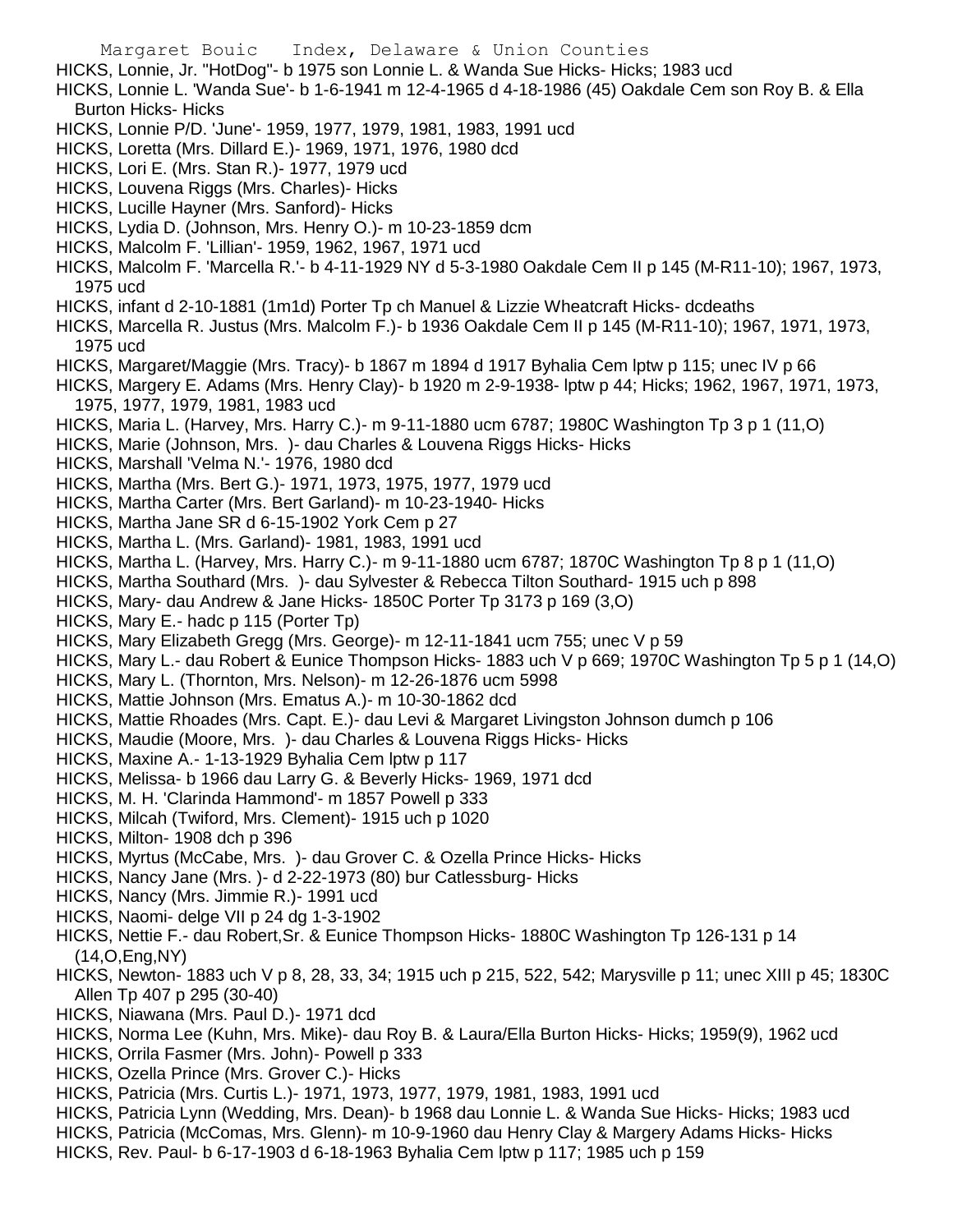- HICKS, Paul D. 'Niawana'- 1971 dcd
- HICKS, Paula- b 1963 dau Paul D. & Niawana Hicks- 1971 dcd
- HICKS, Pauline- b 11-13-1902 Byhalia Cem lptw p 117
- HICKS, Pearl K.- d 7-16-18-- (7-8-8) son C. H. & A. Hicks Byhalia Cem lptw p 117
- HICKS, Phyllis (Gaskins, Mrs. )- dau Bert Garland & Martha Carter Hicks- Hicks
- HICKS, Pok S. "Penny" (Mrs. Ronald C.)- b 8-13-1940 Korea m 10-5-1977 d 1-18-1989 (48) Raymond Cem-Hicks; 1979, 1981, 1983 ucd
- HICKS, Priscille- dau Andrew & Jane Hicks- 1850C Porter Tp 3172 p 169 (6,O)
- HICKS, Randy- b 1962 son Curtis L. & Patricia Hicks- 1973, 1977, 1979, 1981, 1983 ucd
- HICKS, Rebecca A. Rodgers (Mrs. Thomas)- m 8-9-1877 ucm 6100 d 1-22-1890 (41-8-15) Byhalia Cem lptw p 110; 1880C Washington Tp 124-129 p 13 (31,O,O,O)
- HICKS, Rebecca (Lybarger, Mrs. )(Mrs. Edward)- b 1837 m 5-17-1876 ucm 5884 d 1908 York Cem p 30- 1880C York Tp 253 p 24 (41,Eng,Eng,Eng); mt 3 p 26
- HICKS, Rebecca (Wells, Mrs. )- dau Nancy Jane Hicks- Hicks
- HICKS, Rebekah- b 1975 dau Marshall & Velma N. Hicks- 1976, 1980 dcd
- HICKS, Rellie L.- d 11-18-1897 (10m15d) Porter Tp ch Robert Hicks- dcdeaths
- HICKS, Robert- d 3-9-1901 (51-3-6) dcdeaths- son Andrew & Jane Hicks- 1850C Porter Tp 3173 p 169 (4/12,O); 1880C Porter Tp p 453C
- HICKS, Robert 'Eunice Thompson'- b 112-26-1825 m 9-27-1853 d 1908 Byhalia Cem lptw p 12- son Thomas & Catherine Hicks- 1883 uch V p 669; 1870C Washington Tp 3 p 1 (44,Eng); 1880C Wash. Tp 126-131 p 14 (54,Eng,Eng,Eng)
- HICKS, Robert Jr. 'Victory'- 1880C Washington Tp 124-129 p 13 (28,O,Eng,O)
- HICKS, Robin- b 1960 dau Curtis L. & Patricia Hicks- 1971, 1973, 1977, 1979 ucd
- HICKS, Ronald C.'Pok S.''Dorothy J. Case' m(2) 10-5-1977 (3) 2-17-1990- son Henry Clay & Margery Adams Hicks- Hicks; 1962, 1979, 1981, 1983, 1991 ucd
- HICKS, Ronald J. 'Laura Ellen Spring'- m 9-5-1981 son John Hicks- Hicks
- HICKS, Ronda- b 1964 dau Curtis L. & Patricia Hicks- 1971, 1973, 1977, 1979, 1981, 1983 ucd
- HICKS, Roy B/E. 'Ella Burton'- b 6-19-1915 m 1935 d 8-30-1967 Oakdale Cem II p 122 (K-R7-15)- son Charles & Louvena Riggs Hicks- Hicks; 1959, 1962 ucd
- HICKS, Sally Bostwick (Mrs. Thomas)- m 7-10-1842 Madison Co unec IX p 56
- HICKS, Salona E.(Higgins, Mrs. Charles R.)- m 7-30-1880 ucm 6760- dau Robert & Eunice Thompson Hicks-1883 uch V p 669; 1870C Washington Tp 3 p 1 (8,O); 1880C Wash. Tp 126-131 p 14 (19,O,Eng,NY)
- HICKS, Samuel (1756) Powers p 256
- HICKS, Sanford 'Lucille Hayner'- Hicks
- HICKS, Sarah Belle Hines (Mrs. Charles)- m 4-1887 d 11-23-1888 (18y2m5d) York Cem p 57; unec XIII p 44
- HICKS, Sarah E. R.- d 3-30-1889 Byhalia Cem lptw p 110 dau Thomas & Rebecca Rodgers Hicks
- HICKS, Sarah E. (Walker, Mrs. John Peter)- m 9-19-1845 Madison Co unec X p 17
- HICKS, Sarah G. R. Arnett (Mrs. James)- m 1-21-1837 Madison Co unec VIII p 68
- HICKS, Sarah J. Thomas (Mrs. John)- m 8-27-1846 ucm 1151; unec VI p 68
- HICKS, Sarah (Wells, Mrs. James)- m 1-11-1832 ucm 245
- HICKS, S. E.- CCC p 15
- HICKS, Sheryl (Johnson, Mrs. Earl)- dau Henry Clay & Margery Adams Hicks- Hicks; 1962(2), 1967, 1971, 1973, 1975, 1977 ucd
- HICKS, Stan R. 'Lori E.'- 1977, 1979 ucd
- HICKS, Steven- b 1969 son Floyd J. & W. Elaine Hicks- 1971, 1973 ucd
- HICKS, Susan Beth- b 12-17-1965 dau Ronald & Peggy Hicks- Hicks
- HICKS, Tamara Kammy- b 1960 ch Dillard E. & Loretta Hicks- 1969, 1971, 1976 dcd
- HICKS, Tereseta L. (Mrs. John C.)- 1980 dcd
- HICKS, Thaddeus- b 1975 son Lonnie D. & June Hicks- 1977, 1979 ucd
- HICKS, Theresa Anne (Mrs. Clyde)- Hicks
- HICKS, Thomas- 1908 dch p 282
- HICKS, Thomas- b 1956 son Bert Garland & Martha Carter Hicks- Hicks; 1971, 1973 ucd
- HICKS, Thomas 'Catherine'- 1883 uch V p 669
- HICKS, Thomas 'Rebecca'- m 8-9-1877 ucm 6100; lptw p 110; 1880C Washington Tp 125-130 (32,O,Eng,O)
- HICKS, Thomas 'Sally Bostwick'- m 7-10-1842 Madison Co unec IX p 56
- HICKS, Tom- 1983 ucd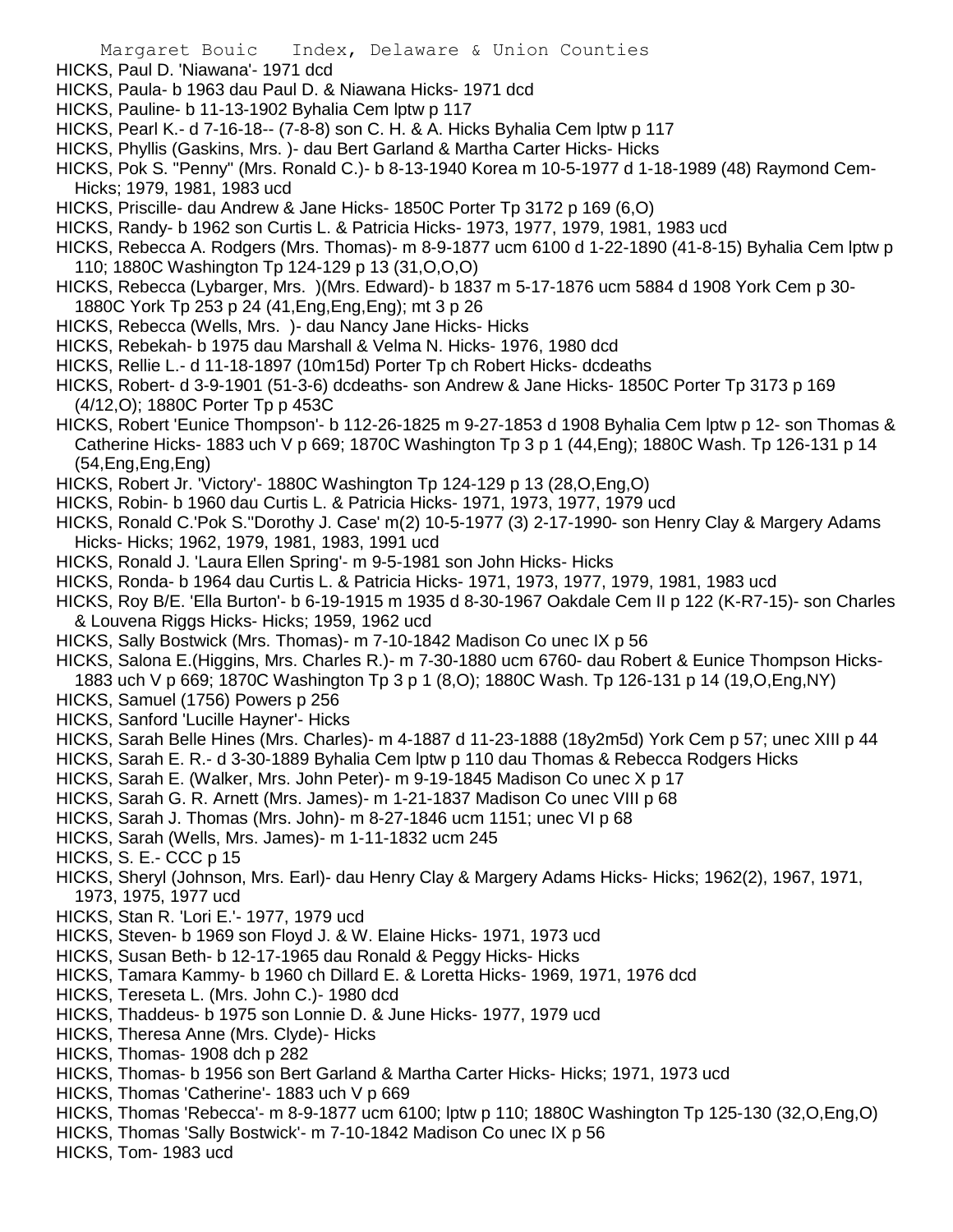- Margaret Bouic Index, Delaware & Union Counties HICKS, Tony- b 1980 son Debra Hicks- 1981 ucd HICKS, Traci- 1985 uch p 158 HICKS, Tracy 'Margaret'- b 1867 m 1894 d 1917 Byhalia Cem lptw p 115; unec IV p 66 HICKS, Velma N. (Mrs. Marshall)- 1976, 1980 dcd HICKS, Vena (Spery, Mrs. )- dau Roy B. & Ella Burton Hicks- Hicks; 1959 ucd HICKS, Vera (Louden, Mrs. Jess)- dau Roy B. & Laura Burton Hicks- Hicks HICKS, Victory (Mrs. Robert,Jr.)- 1880C Washington Tp 124-129 p 13 (29,O,O,Md) HICKS, Virginia Pierce- Asp p 161a HICKS, Walter Andrew- b 5-18-1880 d 2-22-1895 (15-9-4) Porter Tp son Robert & Mary Hicks- dg 3-1-1895 Cryder Abs. p 10; dcdeaths HICKS, Wanda Sue Burchett (Mrs. Lonnie L.)- m 12-4-1965 Hicks HICKS, W. C.- unclaimed letter 1852 unec IV p 19 HICKS, Weltha M. (Hornbeck, Mrs. James L.)- Hicks; Hornbeck HICKSON, Anna Margaret (Doane, Mrs. )- sister John Jacob Hickson- Hickson HICKSON, Bertha (Crist, Mrs. )- sister Harry F. Hickson- Hickson HICKSON, Beryl Gattschall (Mrs. Harry F.) Hickson HICKSON, Betty (Mrs. Roy J.)- 1964, 1969, 1971 dcd HICKSON, Brenda- dau Ralph S. Hickson- Hickson HICKSON, Candy (Nelson, Mrs. James)- dau LeRoy & Betty Hickson- Hickson; 1964 dcd (15) HICKSON, Charles C.- brother John Jacob Hickson- Hickson HICKSON, David 'Hatie Fleming'- dumch p 397; Powers p 133 HICKSON, Dean- brother Ray C. Hickson- Hickson HICKSON, Debbie- b 1957 dau Roy J. & Betty Hickson- 1964, 1969, 1971 dcd HICKSON, Dorothy (Morgan, Mrs. )- dau Jay & Frances L. Hickson- Hickson HICKSON, Eloise R. (Taylor, Mrs. )- dau John Jacob & Inez Shaw Hickson- Hickson HICKSON, Florence Winifred Wallace- b 1912 d 1939 Marlborough Cem p 158; Powell p 289 HICKSON, Frances Lee Titus (Mrs. Jay Abraham)- d 6-6-1963 (74) bur Stantontown- (18-1908) dcb late (Ralph Ernest)- Hickson HICKSON, Gayla- dau LeRoy & Betty Hickson- Hickson; 1964(13), 1969, 1971 dcd HICKSON, Rev. George A.- son Joseph Hickson- Hickson HICKSON, Harry F. 'Beryl Gattshall'- d 10-12-1973 bur Glendale- Hickson HICKSON, Hattie Fleming (Mrs. David)- b 8-1-1851 d 6-8-1937 dau James & Rachel Heverlo Fleming- dumch p 397; Powers p 133 HICKSON, Homer- son Jay & Frances L. Hickson- Hickson HICKSON, Inez K. (Mrs. John Jacob)- d 7-6-1962 (70) bur Marion- Hickson; Pabst 8 p 30, 36, 43 HICKSON, Iona Jean- dau Harry F. & Beryl Gattschall Hickson- Hickson HICKSON, Isaac- father-in-law of Maurice M. Coomer- dg 10-6-1896 Cryder Abst p 86 HICKSON, Jacob- with brother Joseph Hickson- Hickson HICKSON, Jay Abraham 'Frances Lee Titus' brother Harry F. Hickson- Hickson; dcb late (Ralph Ernest)- (18- 1908) HICKSON, Jean Carper (Mrs. Richard L.)- Hickson HICKSON, John Jacob 'Inez K.''Rita Kay Kinsley'- d 11-13-1972 (85) bur Marion- son Joseph Hickson- Hickson HICKSON, Joseph- twin brother Jacob Hickson- Hickson HICKSON, Katherine (Mrs. Ray C.)- Hickson HICKSON, LeRoy 'Betty'- son Jay Abraham & Frances Lee Titus Hickson- Hickson; 1964, 1969, 1971 dcd HICKSON, Lu Ann (Bay, Mrs. Michael T.)- dau Homer Hickson- Hickson HICKSON, Mary M. (Mrs. Thomas)- 1969, 1971, 1976 dcd HICKSON, Melody- b 1969 dau Thomas & Mary M. Hickson- 1976 dcd HICKSON, Nita Kaye (Seastrand, Mrs. Robert Howard)- dau LeRoy Hickson- Hickson; 1964, 1971, 1976 dcd HICKSON, Paul- d 7-1960 (17) son Virgil W. Hickson- Hickson HICKSON, Ralph Earnest- b 4-6-1908 Kingston Tp dcb late- son Jay Abraham & Frances Lee Titus Hickson-Hickson
- HICKSON, Ralph- son John Jacob & Inez Shaw Hickson- Hickson
- HICKSON, Ray- 1908 dch p 425
- HICKSON, Ray C. 'Katherine'- d 12-20-1964 (80) Ashley Union Cem- Hickson
- HICKSON, Rebecca (Clevenger, Mrs. Jamie)- Hickson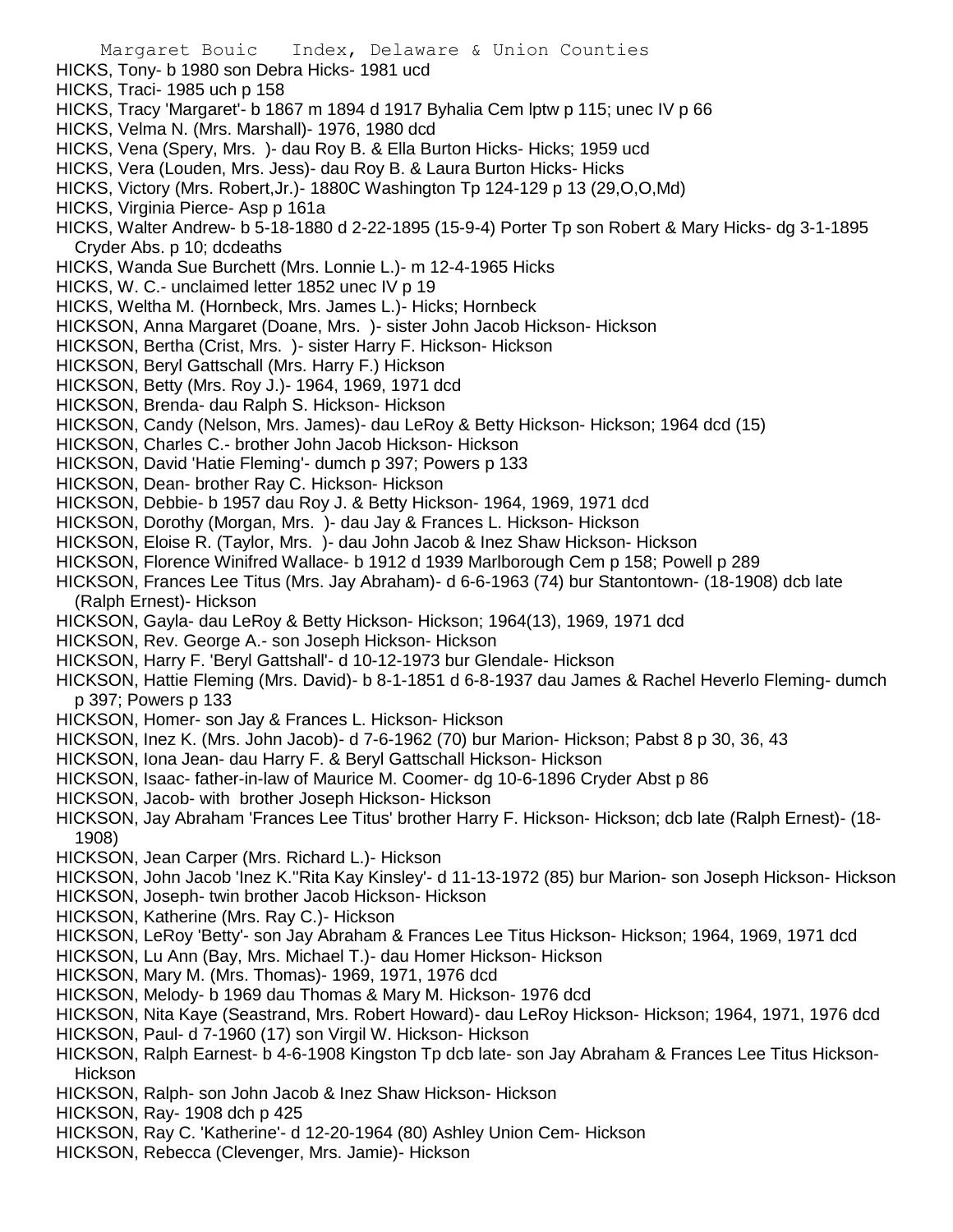Margaret Bouic Index, Delaware & Union Counties HICKSON, Richard L. 'Jean Carper'- son Virgil W. Hickson- Hickson; 1971 dcd HICKSON, Richard Scott- b 11-20-1966 son Richard & Jean Carper Hickson- Hickson HICKSON, Rita Kay Kinsley (Mrs. John Jacob)(Wilcox, Mrs. )- m(2) 9-26-1963 d 3-20-1970 (82) bur Nevada-Hickson HICKSON, Ross- b 1887 d 8-14-1968 (81) Marlborough Cem p 158; brother Ray C. Hickson- Powell p 289 HICKSON, Ross,Jr- son Ross Hickson- Hickson HICKSON, Russell- son Jay Abraham & Frances Lee Titus Hickson- Hickson HICKSON, Ruth (Beheler, Mrs. )- dau Jay Abraham & Frances Lee Titus Hickson- Hickson HICKSON, Sandra Sue (Noll, Mrs. Michael J.)- dau Ralph S. Hickson- Hickson HICKSON, Shirley (Ruppert, Mrs. )- dau Ray C. & Katherine Hickson- Hickson HICKSON, Teresa Sue (Stevens, Mrs. Ronald Lee)- m 2-19-1967 dau Russell & Elouise Hickson- Hickson HICKSON, Thomas L.- son Virgil W. Hickson- Hickson HICKSON, Thomas 'Mary M.- 1969, 1971, 1976 dcd HICKSON, Virgil W.- son Jay Abraham & Frances Lee Titus Hickson- Hickson HICKSON, Virginia (Coen, Mrs. )- dau Jay Abraham & Frances Lee Titus Hickson- Hickson HICKY, Catherine- mother of Armistead Barry- dcw Bk 2 p 304 HICOK & GRUNMAN, HYDE- delge VI p 21 HIDE, Elizabeth (Mrs. )- unclaimed letter- unec XI p 15 HIDE, Eveline S. (Marley, Mrs. Jacob)- m 5-5-1855 dcm HIDE, Keziah (Evans, Mrs. Lewis)- m 2-5-1859 ucm 2833; unec IV p 27 HIDE, Russell- 1870C Paris Tp 111-112 p 16 (33,O) HIDE, Saline- Pabst 1 p 43 HIDE, Z/Jebediah- Pabst 1 p 43; 1835 men p 32 #40 p 56 Harmony Tp HIDEGKUTI, Bev (Mrs. Steve)- 1980 dcd HIDEGKUTI, Steve 'Bev'- 1980 dcd HIDEY, Olive (Kahle, Mrs. Dale W.)- Weiser p 701 HIEBEL, Annie M. (Mrs. John)- 1880 dch p 649 HIEBER, Linda- query- unec XIII p 27 HIDDLESTON, Agnes (Sellars, Mrs. John)- m 10-8-1835 dcm HIEKES, Rev. John- 1915 uch p 239 HIEL, Daniel C. 'Martha J.'- 1961 dcd HIEL, Janet- dau Daniel C. & Martha J. Hiel- 1961 dcd (8) HIEL, Martha J. (Mrs. Daniel C.)- 1961 dcd HIEL, Patty Jerew (Mrs. )- dau William Sidney & Martha Dell Douglas Jerew- 1985 uch p 82 HIEL, Susan- dau Daniel C. & Martha J. Hiel- 1961 dcd (6) HIELL, Darwin H. 'Margaret Osborn'- m 6-12-1853 dcm HIELL, Margaret Osborn (Mrs. Darwin H.)- m 6-12-1853 dcm HIELMAN, Calvin W.- b 8-22-1896 (3m17d) Berlin Tp son L. Hielman- dcdeaths HIENEMAN, Debbie- b 1954 lived with Robert E. & Patricia J. Cooke- 1969 dcd HIENEMAN, Diane- b 1953 lived with Robert E. & Patricia J. Cooke-1969 dcd HIENEY, Susanna- 1880C Delaware Town p 481A HIENZ, Betty M. (Mrs. Harold H.)(Schuette, Mrs. John R.)- Hienz HIENZ, Harold H. 'Betty M.'- son Susanna Hienz- Hienz HIENZ, Harold H. - b 2-20-1964 d 6-30-1989 (25) bur Glen Rest- son Harold H. & Betty M. Hienz- Hienz HIENZ, Susanna (Mrs. )- Hienz HIESBUND, George- 1880C Marysville 411-454 p 30 (30,O,O,O) HIESTAND- see Heistand HIESTAND, Sarah- internment 9-27-1913 Unionville Cem DJ p 46 HIESTER, Ann Hall Nicolls (Mrs. George Baer)- b 2-25-1909 m 11-27-1931 d 2-7-1949- dau Frederick William & Minnie Ramsey Taylor Nicolls- Weiser p 169, 217 HIESTER, Anna Muhlenberg (Jones, Mrs. John Pringle)- b 10-28-1812 m 6-10-1840 d 3-17-1874 dau Isaac & Hester Muhlenberg Hiester- Weiser p 168 HIESTER, Anna Muhlenberg (McSherry, Mrs. H. Clinton)- b 1-13-1859 m 1-26-1880 d 11-1944 dau Frank Muhlenberg & Ella V. Luman Hiester- Weiser p 170

HIESTER, Barbara Ross (Mrs. George Baer)- b 7-17-1915 m 10-4-1952- Weiser p 169

HIESTER, Caroline Amelia Musser (Mrs. John Philip)- b 12-28-1808 m 7-5-1848 d 1875 dau John & Mary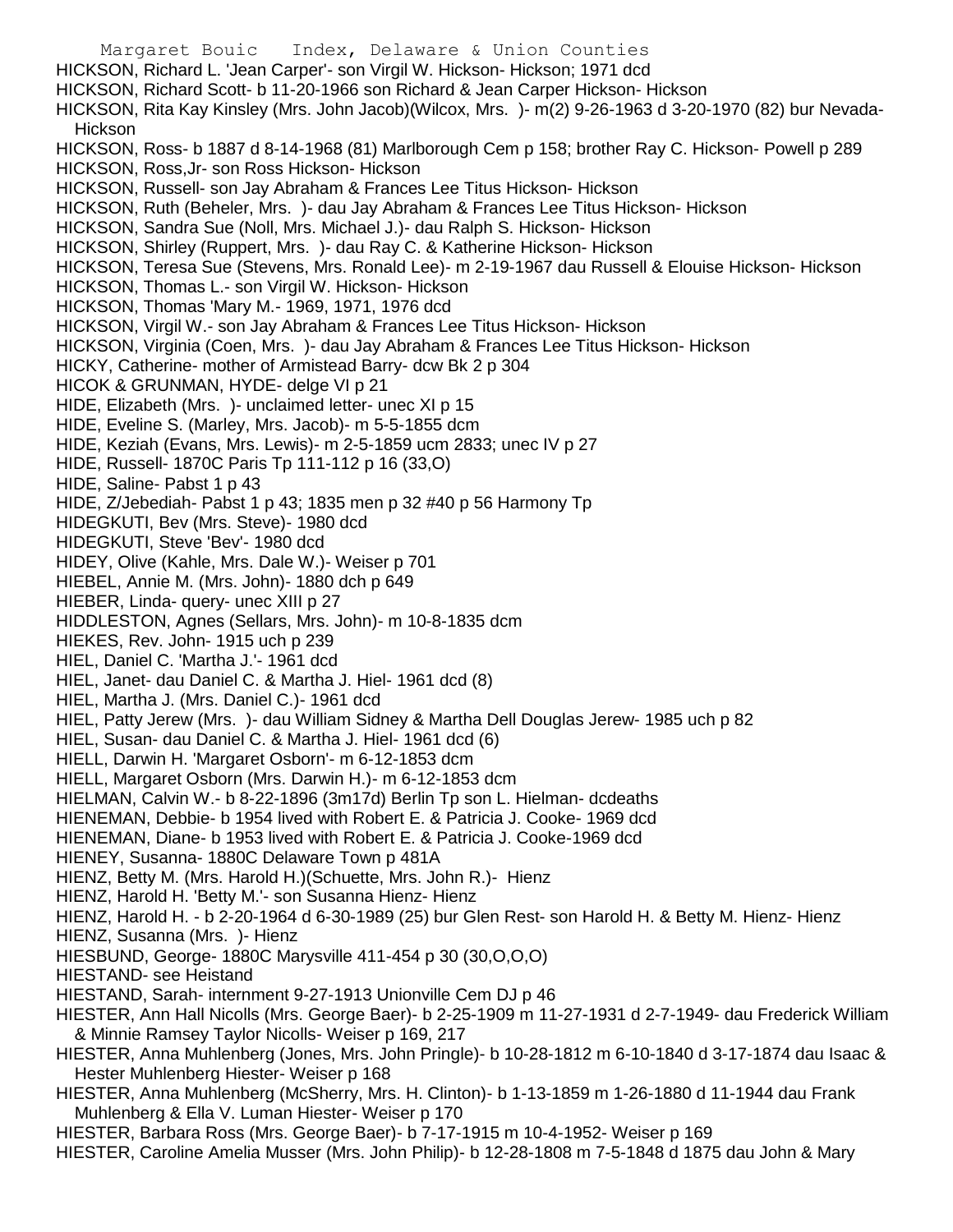Catharine Muhlenberg Musser- Weiser p 213

HIESTER, Caroline Elizaeth- b 3-29-1851 dau John Philip & Caroline Amelia Musser Hiester- Weiser p 213 HIESTER, Caroline Moyer (Hills, Mrs. Jack Howard)- b 11-30-1932 m 4-30-1955 dau William Muhlenberg & Helen Caroline Moyer Hiester- Weiser p 169

- HIESTER, Catharine Elizabeth (Jones, Mrs. John Pringle)- b 4-4-1810 m 10-16-1851 d 6-7-1885 dau John C. & Mary Catharine Muhlenberg Hiester- Weiser p 185
- HIESTER, Edwardine Lauman (Hogewerff, Mrs. John Adrian)- b 10-28-1863 m 10-1889 d 11-11-1952 dau Frank Muhlenberg & Ella V. Lauman Hiester- Weiser p 170
- HIESTER, Elizabeth Margaretta- b 5-31-1812 d 12-4-1827 dau John S. & Mary Catharine Muhlenberg Hiester-Weiser p 185
- HIESTER, Elizabeth Feldmeier (Mrs. William Muhlenberg)- b 9-15-1912 m 8-12-1950- Weiser p 169
- HIESTER, Ella V. Luman (Mrs. Frank Muhlenberg)- m 6-5-1856 d 1-14-1916- Weiser p 170
- HIESTER, Emily (Harden, Mrs. Bruce Price)- b 4-18-1911 m 6-2-1945 dau Isaac & Mary Kimmel Baer Hiester-Weiser p 170
- HIESTER, Emily T. Gilson (Mrs. John Sylvanus)- m 6-28-1864- Weiser p 185
- HIESTER, Eugenia Frances (Sheaff, Mrs. William John)(Rush, Mrs. James Murrary)- b 12-3-1813 m(1) 11-19- 1829 (2) 1-28-1847 d 12-3-1849 dau John S. & Mary Catharine Muhlenberg Hiester- Weiser p 186
- HIESTER, Frank Muhlenburg 'Ella V. Lauman'- b 3-11-1829 m 6-5-1856 d 4-9-1864 son Isaac & Hester Muhlenberg Hiester- Weiser p 170
- HIESTER, Frederick Augustus Muhlenberg 'Lydia Ann C. Garretson'- b 9-17-1808 m 10-15-1829 d 7-26-1868 son John S. & Mary Catharine Muhlenberg Hiester- Weiser p 185
- HIESTER, George Baer 'Ann Hall Nicolls''Barbara Ross'- b 3-7-1909 m(1) 11-27-1931 (2) 10-4-1952 son Isaac & Mary Kimmel Baer Hiester- Weiser p 169, 217
- HIESTER, George Lauman- b 5-29-1857 d 6-5-1857 son Frank Muhlenberg & Ella V. Luman Hiester- Weiser p 170
- HIESTER, Helen Caroline moyer (Mrs. William Muhlenberg)- b 9-23-1909- Weiser p 169
- HIESTER, Henry Melchior Muhlenberg- b 8-4-1851 d 8-21-1838 son Joseph Muhlenberg & Isabella Criag McLanaham Hiester- Weiser p 185
- HIESTER, Hester Muhlenberg (Mrs. Isaac)- b 4-1-1785 m 4-10-1810 d 7-21-1872 dau John Peter Gabriel & Anna Barbara Meyer Muhlenberg- Weiser p 168
- HIESTER, Isaac 'Hester Muhlenberg'- b 6-22-1785 m 4-10-1810 d 9-12-1855- Weiser p 163
- HIESTER, Isaac 'Mary Kimmel Baer'- b 1-8-1856 m 12-8-1905 d 3-14-1921 son William Muhlenberg & Julia F. Roland Hiester- Weiser p 169
- HIESTER, Isabella Craig McLanaham (Mrs.Joseph Muhlenberg)- b 12-11-1812 m 12-10-1832 d 1-8-1892- Weiser p 185
- HIESTER, John Louis- b 9-2-1849 d 4-20-1851 son John Philip & Caroline Amelia Musser Hiester- Weiser p 213
- HIESTER, John Peter Muhlenberg- b 5-3-1815 d 3-10-1834 son Isaac & Hester Muhlenberg Hiester- Weiser p 169
- HIESTER, John Philip 'Caroline Amelia Musser'- b 6-9-1803 m 7-5-1848 d 9-15-1854- Weiser p 213
- HIESTER, John S. 'Mary Catharine Muhlenberg'- b 7-28-1774 m 2-20-1806 d 3-7-1849- Weiser p 185
- HIESTER, John Sylvanus 'Emily T. Gilson'- b 8-21-1838 m 6-28-1864 d 3-29-1889 son Frederick Augustus Muhlenberg & Lydia Ann Garretson Hiester- Weiser p 185
- HIESTER, Joseph Muhlenberg 'Isabella Craig McLanaham'- b 12-11-1806 m 12-10-1832 d 2-15-1881 son John S. & Mary Catharine Muhlenberg Hiester- Weiser p 185
- HIESTER, Josephine Elizabeth- b 6-17-1837 d 8-21-1838 dau Joseph Muhlenberg & Isabella Craig McLanahan Hiester- Weiser p 185
- HIESTER, Julia F. Roland (Mrs. William Muhlenberg)- b 4-23-1826 m 6-12-1849 d 10-27-1904- Weiser p 169
- HIESTER,--- b 2-20-1853 d 3-20-1853 son William Muhlenberg & Julia F. Roland Hiester- Weiser p 169
- HIESTER, Lydia Ann Garretson (Mrs. Frederick Augustus Muhlenberg)- b 12-20-1814 m 10-15-1829 d 11-5- 1875- Weiser p 185
- HIESTER, Maria Catharine- b 6-10-1830 d 6-24-1830 dau Frederic Augustus Muhlenberg & Lydia Ann Garretson Hiester- Weiser p 185
- HIESTER, Maria Catharine Muhlenberg- b 11-28-1833 d 11-30-1922 dau Joseph Muhlenberg & Isabella Craig McLanahan Hiester- Weiser p 185
- HIESTER, Mary Augusta Catharine (Reid, Mrs. George A.)- b 4-10-1854 m 5-13-1885 d 9-1921 dau John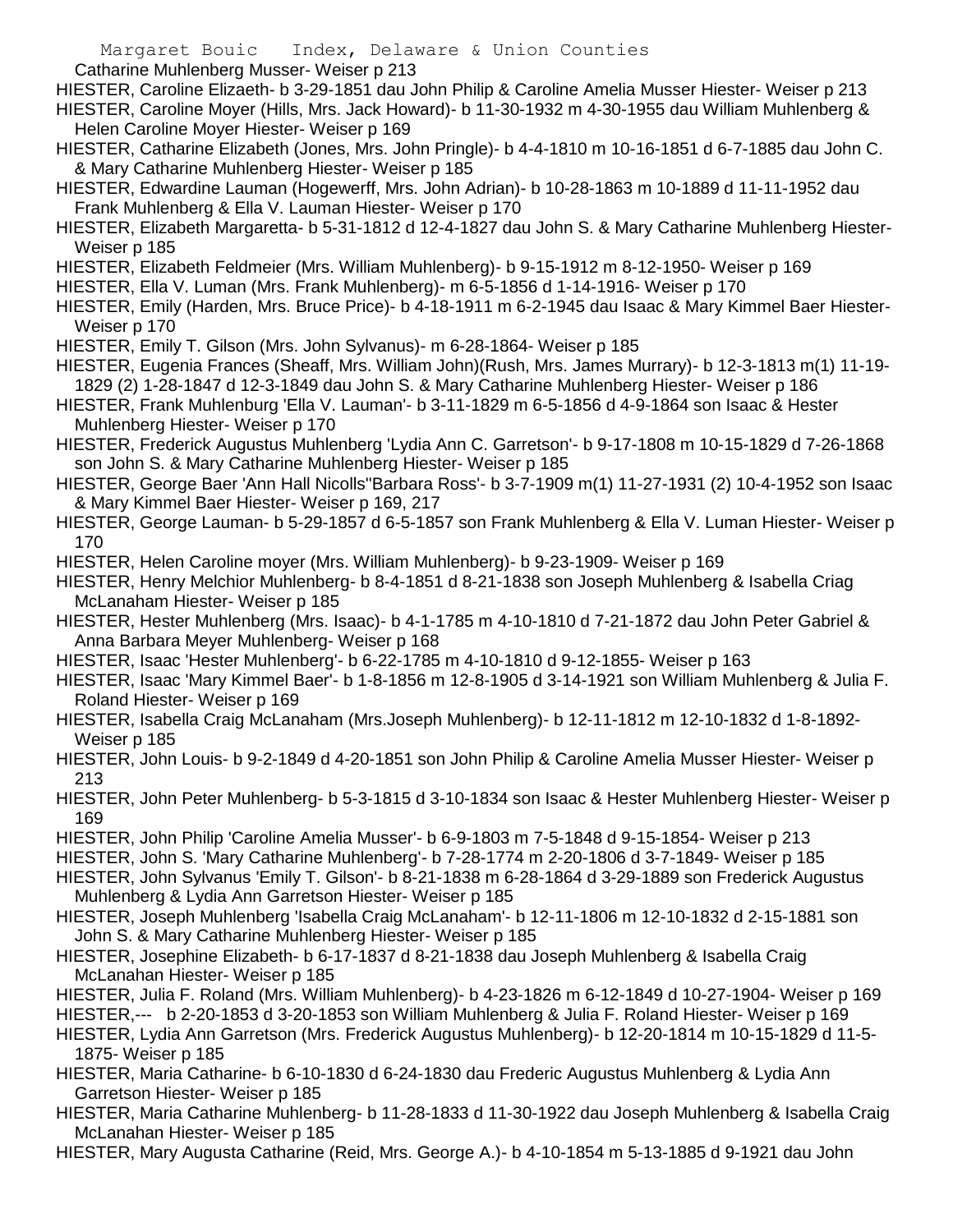Philip & Caroline Amelia Musser Hiester- Weiser p 213

- HIESTER, Mary Catharine Muhlenberg (Mrs. John S.)- b 5-29-1774 m 2-20-1806 d 11-28-1846 dau Frederick Augustus Conrad & Catharine Schaefer Muhlenberg- Weiser p 185
- HIESTER, Mary Elizabeth (Muhlenberg, Mrs. Henry Augustus Philip)- b 1784 m 1805 d 3-21-1806- Weiser p 213
- HIESTER, Mary Kimmel Baer (Mrs. Isaac)- b 10-23-1872 m 12-8-1905 d 11-2-1946- Weiser p 169
- HIESTER, Mary Rosina (Shulze, Mrs. Frederick Augustus Samuel)- b 12-28-1781 m 10-21-1804 d 2-13-1824- Weiser p 178
- HIESTER, Rebecca Muhlenberg, Mrs. Henry Augustus Philip)- b 7-4-1781 m 6-7-1808 d 1-22-1841- Weiser p 214
- HIESTER, Robin Hall (Hajarian, Mrs. Edward Paul)- b 9-29-1933 dau George Baer & Ann Hall Nicolls Hiester-Weiser p 169, 218
- HIESTER, Walter William- b 8-5-1936 son William Muhlenberg & Helen Carolin Moyer Hiester- Weiser p 169
- HIESTER, William Muhlenberg'Helen Caroline Meyer''Elizabeth Feldmeier'- b 9-17-1907 (1) 6-27-1931 (2) 8- 12-1950- son Isaac & Mary Kimmel Baer Hiester- Weiser p 169
- HIESTER, William Muhlenberg 'Julia F. Roland'- b 5-15-1818 m 6-12-1849 d 8-16-1878 son Isaac & Hester Muhlenbert Hiester- Weiser p 169
- HIETALA, Diane Patricia (Gardner, Mrs. Martin Ra)- m 1-15-1978 div 1979- Cowgill p 32
- HIETT, Don E.- Hiett
- HIETT, James ' Ewing'- son Don E. Hiett- Hiett
- HIETT, Jamie Marie- b 2-27-1970- dau James & Ewing Hiett- Hiett
- HIETT, John W.- 1880 dch p 368
- HIETT, Myra (Traxler, Mrs. Don)- m 8-9-1964 dau Don E. Hiett- Hiett
- HIFFS, Jonathon- 1840C Berkshire Tp p 181 (20-30)
- HIGAR, Mary Rittenhouse (Mrs. Sylvanus)- dau Samuel T. & Mary Ann Rittenhouse- Rittenhouse 3
- HIGAR, Sylvanus 'Mary Rittenhouse'- Rittenhouse 3
- HIGBEE, Rev. Benjamin F.- 1915 uch p 211;hmp p 20, 92; 1883 uch V p 38
- HIGBEE, Carol Diane Erickson (Mrs. Thomas Michall)- b 3-21-1946 m 6-1-1970 dau Clifford Lloyd & Dorothy Lenna Hiss Erickson- McKitrick p 162
- HIGBEE, Clarence Joseph 'June Bump'- b 4-29-1911 d 7-5-1966 son Edward & Lola Burke Higbee- Higbee
- HIGBEE, David- son Edward & Lola Burke Higbee- Higbee
- HIGBEE, Edward J.- son Clarence Joseph Higbee- Higbee
- HIGBEE, Edward 'Lola Burke'- Higbee
- HIGBEE, Elisha- 1915 uch p 492; 1883 uch V p 572; 1840C Claibourne Tp 27 (30-40)
- HIGBEE, Elizabeth G. (Mrs. Joseph)- dcw Bk 2 p 23
- HIGBEE, George- 1883 uch IV p 473
- HIGBEE, Rev. H. G.- 1915 uch p 217
- HIGBEE, Joseph Charles- son Joseph Higbee- dcw Bk 2 p 23
- HIGBEE, Joseph 'Elizabeth G.'- Pabst 1 p 6; dcw Bk 2 p 23; delge II p 37, 38, III p 25
- HIGBEE, June Bump (Mrs. Clarence Joseph)- d 6-12-1966 (49) bur Raymond -dau John C. & Molly Simmons Bump- Higbee
- HIGBEE, Lila Ann (Crane, Mrs. Danford Bickmore)- m 2-8-1932- McKitrick p 168
- HIGBEE, Lisa Michelle- b 7-27-1973 dau Thomas Michall & Carol Diane Erickson Higbee- McKitrick p 162
- HIGBEE, Lola Burke (Mrs. Edward)- Higbee
- HIGBEE, Mark- son Edward & Lola Burke Higbee- Higbee
- HIGBEE, Marriell (Marken, Mrs. )- dau Edward & Lola Burke Higbee- Higbee
- HIGBEE, Monica Diane- b 3-11-1971 dau Thomas Michall & Carol Diane Erickson Higbee- McKitrick p 162
- HIGBEE, Rosina (Reed, Mrs. Warren Richard)- Nash p 275
- HIGBEE, Sarah (Rathbone, Mrs. Daniel)- Asp p 21a
- HIGBEE, Thomas Michaell 'Carol Diane Erickson'- b 7-4-1946 m 6-1-1970 McKitrick 0 162
- HIGBY, ---Pabst 6 p 58; 1883 uch V p 683
- HIGBY, Adeline E. (Terry, Mrs. George B.)- m 9-22-1842 dcm
- HIGBY,HIGBEE, Clinton 'Letha V. Burkam'- dumch p 101; lptw p 74; 1880C Taylor Tp 6 p 1 (28,O,Pa,O)
- HIGBY, Eleanor Clark (Mrs. Elisha)- m 1-17-1841 ucm 692; unec V p 37 see Higley
- HIGBY, Elisha 'Eleanor Clark'- m 1-17-1841 ucm 692 unec V p 37 see Higley
- HIGBY, HIGBEE, Letha V. Burkam (Mrs. Clinton)- dumch p 101; 1880C Taylor Tp 6 p 1 (19,Va,Va,Pa); lptw p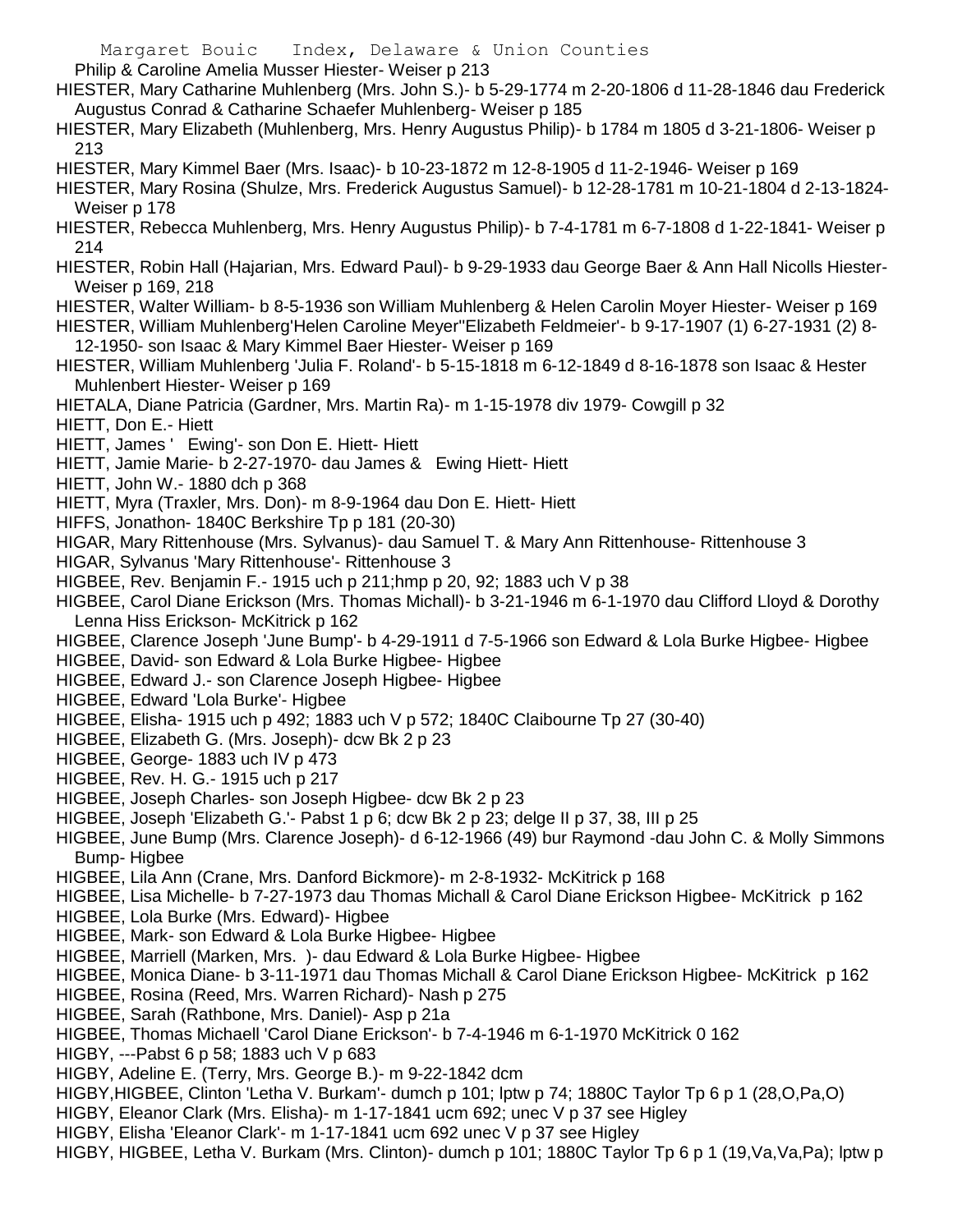Margaret Bouic Index, Delaware & Union Counties 74; unec III p 3; (21-1882) HIGBY, HIGBEE, Pearl T.- ch Clinton & Leatha V. Burkam Higbee- 1880C Taylor Tp 6 p 1 (1,O,O,Va) HIGBY, Sarah McCampbell (Mrs.Wm.)- m 3-22-1853 ucm 1931; unec VIII p 10 HIGBY, William 'Sarah McCampbell' m 3-22-1853 ucm 1931; unec VIII p 10 HIGBEE, William M.- son Clinton & Leatha V. Burkam Higbee- 1880C Taylor Tp 6 p 1 (3,O,O,Va)(5-1882) unec III p 4 HIGBEE, Infant son- b 3-17-1883 d 3-21-1881 Broadway Cem lptw p 74 HIGDON, Charles- Higdon HIGDON, Elizabeth Irene Ward (Mrs. Terence Scott)- m 7-1986 dau David Ward- Higdon HIGDON, Patricia Van (Bazler, Mrs. Kay Wellington)- b 4-20-1933 div. Cowgill p 57 HIGDON, Terence Scott 'Elizabeth Irene Ward'- m 7-1986 son Charles Higdon- Higdon HIGELIN, Sidonie May (Stilts, Mrs. Henry Wilson)- Maugans Anc p 149 HIGGANS, A. J.- 1883 uch IV p 470, 536 HIGGANS, Christina Kinney (Mrs. Daniel)- m 9-24-1829 Madison Co unec V p 39 HIGGANS, Daniel 'Christina Kinney'- m 9-24-1829 Madison Co unec V p 39 HIGGANS, Joab- unclaimed letter 1852 unec IV p 19 HIGGANS, Margaret (69-1910) Claibourne Tp uninf p 15 HIGGANS, Sarah (Goodle, Mrs. Henry)- m 2-21-1822 Madison Co unec IV p 63 HIGGENS, Edward 'Rachel Hodson (Hodgdin)- m 10-30-1866 ucm 4069 HIGGENS, Joe- d 11-24-1889 (84-0-0) Brown Tp dcdeaths HIGGENS, Rachel Hodson (Hodgdin) (Mrs. Edward)- m 10-30-1866 ucm 4069 HIGGINBOTHAM, V. Alice (Mrs. Shirley W.)- 1962 ucd HIGGINBOTHAM, Barbara J.- 1962 ucd HIGGINBOTHAM, Brenda- b 1955 dau George & Geneva Higginbotham- 1962, 1967, 1971 ucd HIGGINBOTHAM, Carrie- b 1977 dau Terry & Kay Higginbotham- 1979, 1981, 1983 ucd HIGGINBOTHAM, Elizabeth Bartholomew (Mrs. Samuel)- m 3-28-1850 dcm- Higginbotham HIGGINBOTHAM, Geneva (Mrs. George F.)- 1962, 1967, 1971 ucd HIGGINBOTHAM, George F. 'Geneva'- 1962, 1967, 1971 ucd HIGGINBOTHAM, Glen II- b 1972 son Glenn Roy & Nancy L. Higginbotham- 1975, 1977, 1979, 1981, 1983, 1991 ucd HIGGINBOTHAM, Glenn Roy 'Nancy L'- 1962, 1967, 1971, 1973, 1975, 1977, 1979, 1981, 1983, 1991 ucd HIGGINBOTHAM, Irene (Sapp, Mrs. Floyd E.)- m 9-2-1919- Howison (1287) HIGGINBOTHAM, Kelly- ch Vernon & Mary Higginbotham- 1981, 1983 ucd HIGGINBOTHAM, Margaret (Diven, Mrs. Josiah)- m 5-4-1852 dcm HIGGINBOTHAM, Mary (Mrs. Vernon)- 1981, 1983 ucd HIGGINBOTHAM, Megan- ch Vernon & Mary Higginbotham- 1981, 1983 ucd HIGGINBOTHAM, Nancy L. (Mrs. Glenn R.)- 1962, 1967, 1971, 1973, 1975, 1977, 1979, 1981, 1983, 1991 ucd HIGGINBOTHAM, Patty- b 1968 dau Glenn R. & Nancy L. Higginbotham- 1971, 1973, 1975, 1977, 1979 1981, 1983 ucd HIGGINBOTHAM, Peggy- b 1971 dau Glenn R. & Nancy L. Higginbotham- 1975, 1977, 1979, 1981, 1983 ucd HIGGINBOTHAM, Penny- b 1963 dau Glenn R. & Nancy Higginbotham- 1967, 1973, 1975, 1977, 1979, 1981 ucd HIGGINBOTHAM, Perry- b 1975 son Terry & Kay Higginbotham- 1975, 1979, 1981, 1983 ucd HIGGINBOTHAM, Ralph -son George F. & Geneva Higginbotham- 1962 (14),1967 ucd HIGGINBOTHAM, Ramona Kay (Mrs. Terry)- 1975, 1979, 1981, 1983 ucd HIGGINBOTHAM, Robert- son George F. & Geneva Higginbotham- 1962 ucd (16) HIGGINBOTHAM, Samuel 'Elizabeth Bartholomew'- m 3-28-1850 dcm HIGGINBOTHAM, Shirley W. 'V. Alice'- 1962 ucd HIGGINBOTHAM, Terry 'Ramona Kay- b 1956 ch Glenn R. & Nancy L. Higginbotham- 1962, 1967, 1971, 1973, 1975, 1977, 1979, 1981, 1983 ucd HIGGINBOTHAM, Vernon 'Mary'- b 1958 son Glenn E. & Nancy L. Higginbotham- 1962, 1967, 1971, 1973, 1975, 1977, 1981, 1983 ucd HIGGINBOTHAM, Vicky- b 1950 dau George & Geneva Higginbotham- 1962, 1967, 1971 ucd HIGGINS & HENKLE, - Genther p 147 HIGGINS,---(Lloyd, Mrs. Byron)- d Toledo, bur Bloomfield- dg 10-5-1894 Cryd. Ab.p 151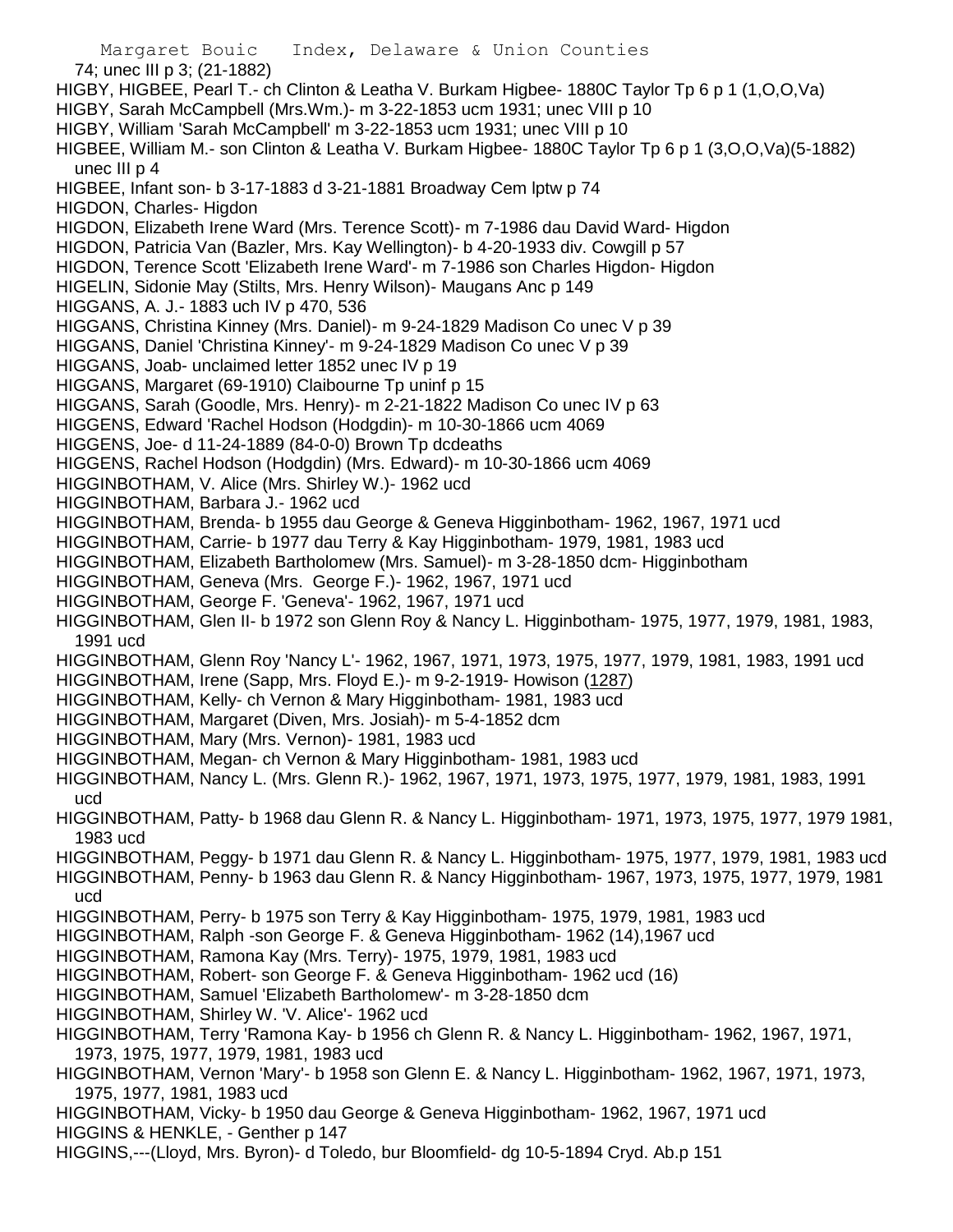Margaret Bouic Index, Delaware & Union Counties HIGGINS, Abraham 'Elizabeth Poe'- m 8-20-1817 Madison Co unec IV p 30 HIGGINS, Ai- son Kendle & Amelia Hall Higgins- 1850C Marion Co (8) HIGGINS, Ally- ch Richard & Ella Carr Higgins- Hutchisson p 25 HIGGINS, Amelia Hall (Mrs. Kendle)- 1850C Marion Co (35) HIGGINS, Amy- b 1968 dau Curtis L. & Rebecca M. Higgins- 1971 ucd HIGGINS, Ann- dau Henry P. & Mary E. Higgins- 1880C Liberty Tp Un Co 177-182 p 19 (7,O,O,O) HIGGINS, Anna (Mrs. Sylvester)- 1959 ucd HIGGINS, Anne (Mrs. Silas)- 1870C Union Tp 28 p 4 (32,Tenn) HIGGINS, Annie E. (Sherman, Mrs. George T.)- m 1-10-1865 dcm HIGGINS, Annis Miranda Maine (Mrs. John)- b 10-18-1810 m 2-9-1835 dau Samuel & Susannah Palmer Maine- Asp 698 HIGGINS, Armon 'Ruth Cadwallader'- m 9-1916 Howison (1390) HIGGINS, Arthur J. 'Catherine L.'- 1961, 1964 dcd HIGGINS, Aubrey B. ''Myra''Mary Faye'- b 3-22-1911 d 10-10-1988 (77) Burnside Cem- Higgins; 1961, 1964, 1969, 1971, 1976 dcd HIGGINS, Barbara E. (Mrs. Stephen M.)- 1976 dcd HIGGINS, Bessie M.- b 12-13-1883 d 4-22-1895 Byhalia Cem lptw p 117; dau C. & S. Higgins HIGGINS, Bill 'Margie'- Higgins HIGGINS, Blanche Edwards (Tilley, Mrs. )(Mrs. Clyde M.)- b 1-23-1902 d 3-31-1993 (91) Galena Cem- dau Frank & Myrtle Allen Edwards- Higgins; 1969, 1971, 1976, 1980 dcd HIGGINS, Blanche (McIntire, Mrs. Samuel Francis)- Phillips p 103 HIGGINS, Bonnie (Mrs. James)- Higgins; 1964 dcd HIGGINS, Bonnie (Mrs. Roger A.)- 1964, 1969 dcd HIGGINS, Brian E. (D.O.) 'Kay Ellen'- Higgins; 1991 ucd HIGGINS, Bruce- b 1961 son Roger A. & Bonnie Higgins- 1964, 1969 dcd HIGGINS, Carlos- son Grace Mae Higgins- Higgins HIGGINS, Caroline (Strait, Mrs. )- dau Aubrey B. & Mary Faye Higgins- Higgins HIGGINS, Carolyn- dau Arthur J. & Catherine Higgins- 1961 dcd HIGGINS, Catherine L. (Mrs. Arthur J.)- 1961, 1964 dcd HIGGINS, Charles 'Delila Chapman'- m 2-2-1826 Madison Co unec V p 16 HIGGINS, Charles R. 'Salone Hicks'- m 7-31-1880 ucm 6760 lptw p 117 HIGGINS, Charles- son Sylvester & Anna Higgins- 1959 ucd (9) HIGGINS, Charlotte (Alwood, Mrs. William Edward)- ped Lynn Baldwin #344 23; unec XII p 7 HIGGINS, Charlotte (Mrs. Richard A.)- 1977, 1979, 1981, 1983 ucd HIGGINS, Chester- brother Aubrey B. Higgins- Higgins HIGGINS, Chester- son Grace Mae Higgins- Higgins HIGGINS, Christina (Mrs. J. M.)- d 4-1-1886 (23y11m) Trenton Cem Powell p 278 HIGGINS, Claude 'Elizabeth Thacker'- Higgins; 1964, 1969 dcd HIGGINS, Clauda A.- b 1959 dau Claude A. & Elizabeth Higgins- 1964, 1976 dcd HIGGINS, Claude A. 'Helen'- Higgins; 1976, 1980 dcd HIGGINS, Claudia (Peters, Mrs. )- dau Claude & Helen Higgins- Higgins HIGGINS, Clyde 'Blanch'- 1969 dcd HIGGINS, Clyde M. 'Rosalie'- 1961, 1964 dcd HIGGINS, Curtie- ch Sylvester & Anna Higgins- 1959 ucd (11) HIGGINS, Curtis L. 'Rebecca'- 1971 ucd HIGGINS, Danessa Lynn Jones (Mrs. Matthew Eric)- m 6-19-1992 dau Frank & Beverly Jones- Higgins HIGGINS, D.- Genther p 145 HIGGINS, David- 1880 dch p 468; 1908 dch p 473 HIGGINS, David- brother Aubrey B. Higgins- Higgins HIGGINS, David- son Kendle & Amelia hall Higgins- 1850C Marion Co (5,O) HIGGINS, Deborah- b 1956 dau Gilbert K. & Virginia Higgins- 1971, 1976 dcd HIGGINS, Delila Chapman (Mrs. Charles)- m 2-2-1826 Madison Co unec V p 16 HIGGINS, Delman M.- d 11-24-1959 (92) bur Rich Hill Cem- Higgins HIGGINS, Delphane (Mrs. Hubert E.)- 1964, 1969, 1971, 1976, 1980 dcd HIGGINS, Dennis 'Lottie Edith Maine'- m 2-15-1900 Asp (2385) HIGGINS, Donald- b 6-1917 son Armon & Ruth Cadwallader Higgins- Howison 1899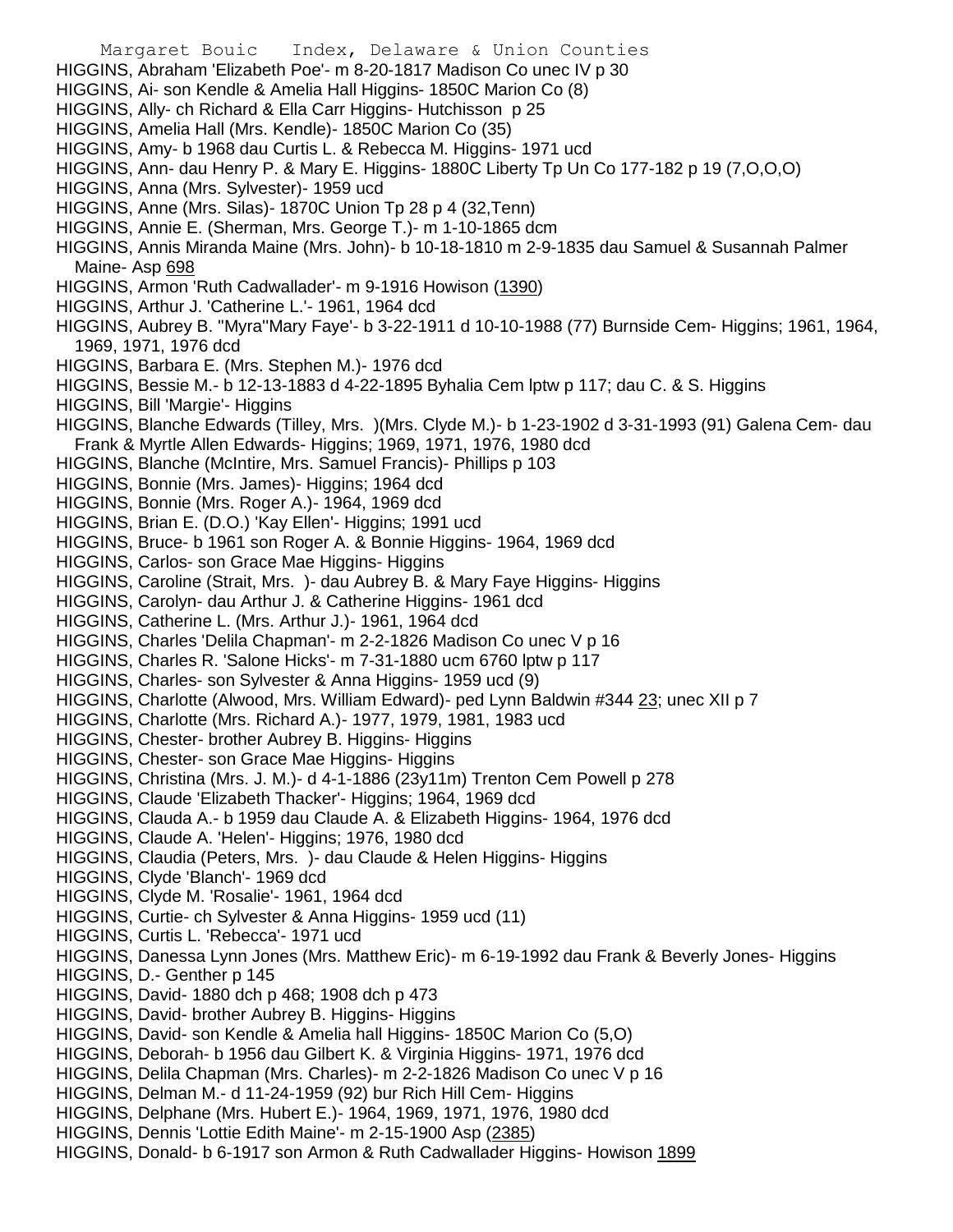- Margaret Bouic Index, Delaware & Union Counties HIGGINS, Donna M. (Mrs. Roland E.)- 1969, 1971, 1976, 1980 dcd HIGGINS, Donna S.- 1980 dcd HIGGINS, Donna (Smiff, Mrs. )- sister Aubrey B. Higgins- Higgins HIGGINS, Dorothy- dau Grace Mae Higgins- Higgins HIGGINS, Douglas- brother Aubrey B. Higgins- Higgins HIGGINS, E.- 1915 uch p 280; 1883 uch IV p 438 HIGGINS, Edward F. 'Rachel A.'- 1870C Jackson Tp 51-50 p 8 (47, Irel); 1880C Jackson Tp 8 p 1  $(62, Ia, Irel, Irel)$ HIGGINS, Elder- 1883 uch V p 397 HIGGINS, Elisha- brother David Higgins- 1880 dch p 469, 470; 1908 dch p 473 HIGGINS, Eliza (Thompson, Mrs. John)- m 11-26-1881 ucm 7072 (colored) HIGGINS, Elizabeth (Bynner, Mrs. Charles E.)- 1915 uch p 78 HIGGINS, Elizabeth (Mrs. Claud)- 1964, 1969 dcd HIGGINS, Elizabeth (Cypherd, Mrs. James)- m 10-10-1820 Madison Co unec IV p 52 HIGGINS, Elizabeth Poe (Mrs. Abraham)- unec IV p 30 HIGGINS, Elizabeth R. (Evans, Mrs. Henry D.)- m 12-29-1857 dcm HIGGINS, Elizabeth Thacker (Mrs. Claude)- Higgins HIGGINS, Ella Carr (Mrs. Richard)- dau Michael & Roseanna Felkner Carr- Hutchisson p 25 HIGGINS, Evangeline- b 10-4-1902 dau Dennis & Lottie Edith Maine Higgins- Asp 2524 HIGGINS, Eve (Harpole, Mrs. John)- m 9-10-1816 Madison Co unec IV p 29 HIGGINS, Floyd- son Sylvester & Anna Higgins- 1959 ucd (16) HIGGINS, Franklin- 1880C Berkshire Tp p 427A HIGGINS, Garnet (Nelson, Mrs. )- sister Aubrey B. Higgins- Higgins HIGGINS, Rev. George W.- 1880 dch p 498; 1908 dch p 272; Pabst 8 p 58 HIGGINS, Georgia- b 1891 d 1972 Oakdale Cem II p 68 (H-R4-9) HIGGINS, Gilbert K. 'Virginia'- 1971, 1976, 1980 dcd HIGGINS, Gilbert K.Jr- 1976 dcd HIGGINS, Glenn- brother Aubrey B. Higgins- Higgins HIGGINS, Gloriam- delge I p 21 HIGGINS, Grace Mae Pennington (Mrs. Harry Proctor)- d 1-20-1968 (61) bur Green Mounds Cem- Higgins HIGGINS, Harry Proctor 'Grace Mae Pennington'- d 10-16-1966 (62) Green Mound Cem- Higgins HIGGINS, Helen (Mrs. Claude A.)- Higgins; 1976, 1980 dcd HIGGINS, Henry P. 'Mary E.'- son Kendle & Amelia Hall Higgins- 1850C Marion Co (12,O); 1880C Liberty Tp 177-182 p 19 (41,O,NY,O) HIGGINS, Hubert E/F- son Grace Mae Higgins- Higgins; 1969, 1964, 1971, 1976, 1980 dcd HIGGINS, H. Y.- church Lib. Tp 11-4-1865 unec VIII p 32 HIGGINS, Ida (McKittrick, Mrs. Thomas)- McKitrick p 418 HIGGINS, Irene E. (Martin, Mrs. Charles W.)- m 11-9-1873 ucm 5374 HIGGINS, Irving- brother David Higgins- 1880 dch p 469, 470; 1908 dch p 473 HIGGINS, J. A.- d 9-20-1863; 1883 uch IV p 464 HIGGINS, James 'Bonnie'- Higgins; 1964 dcd HIGGINS, James E.- Higgins HIGGINS, James Raymond 'Marianne Arnold'- Weiser p 748 HIGGINS, James Russell- b 9-7-1957 son James Raymond & Marianne Arnold Higgins- Weiser p 748 HIGGINS, James- son Sylvester & Anna Higgins- 1959 ucd (2) HIGGINS, Jennie Elizabeth (Mrs. Levi)- b 10-30-1848 d 9-17/18-1911 (61y10m) Oakdale Cem 2416 (42E) I p 6 (E-RS-3); uninf p 15; 1870C Liberty Tp Un Co 92 p 11 (21, Ind); 1880C Lib. Tp 176-181 (32,Ind,Pa,O); 1900C Lib Tp 290-297 p 13A (51,Ind,O,O,) m 32y HIGGINS, Jerry- b 1957 son Hubert & Delphine Higgins- 1964, 1969, 1971 dcd HIGGINS, Jerry- son Sylvester & Anna Higgins- 1959 ucd (7m) HIGGINS, J. M. 'Christena'- Powell p 278 HIGGINS, John- 1880 dch p 195 HIGGINS, John'Annis Miranda Maine'- Asp (698) HIGGINS, John, Jr.-b 3-1899 son John & Marie Higgins- 1900C Liberty Tp Un Co 251-256 p 11B (1,O,O,O) HIGGINS, John 'Marie'- b 10-1875 1900C Liberty Tp Un Co 251-256 p 11B (24,O,O,O) m 2y
- HIGGINS, John Thomas 'Joy Lee Robinson'- m 5-21-1978; 1985 uch p 119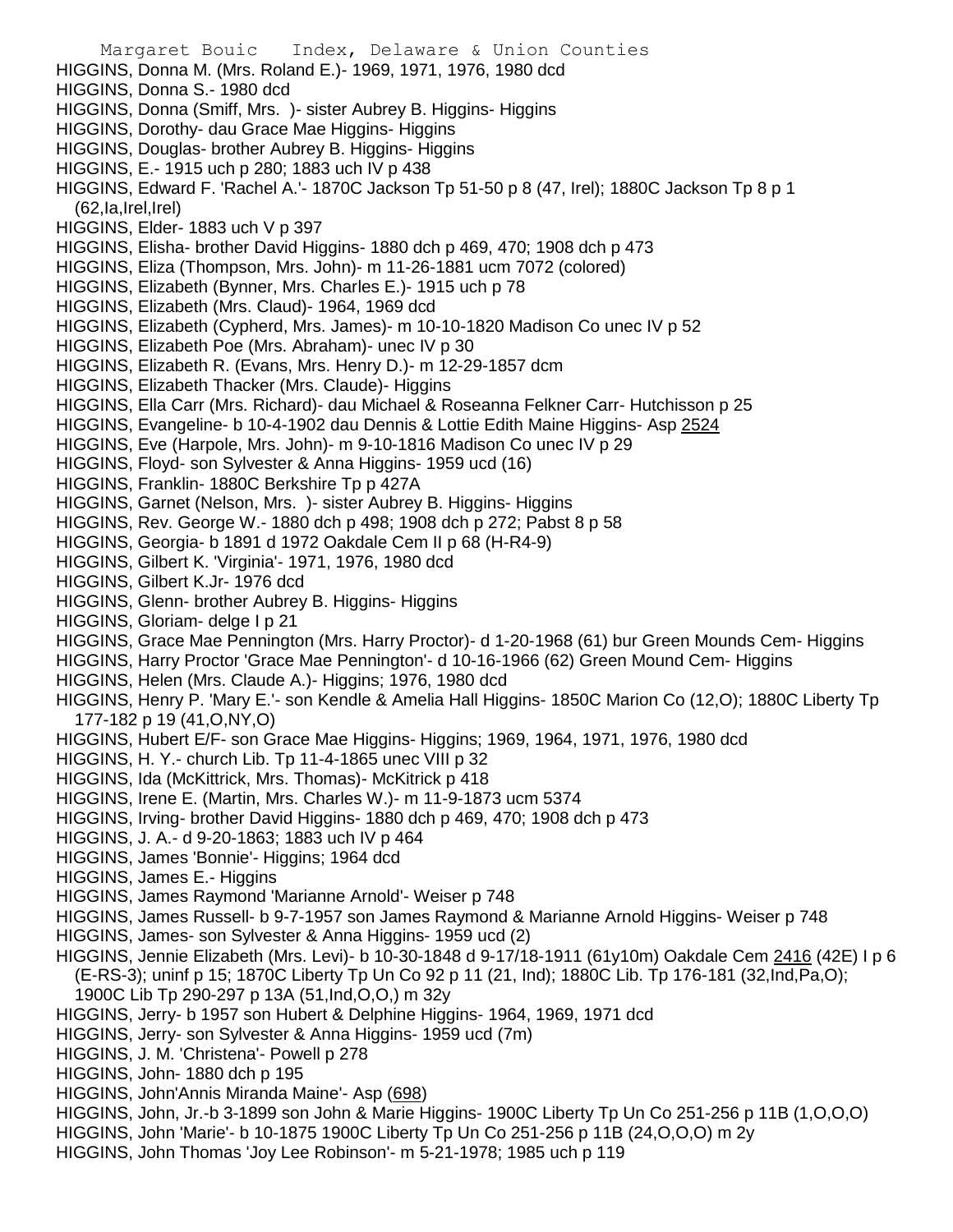- Margaret Bouic Index, Delaware & Union Counties
- HIGGINS, Josiah- brother David Higgins- 1880 dch p 469, 470; 1908 dch p 473
- HIGGINS, Josiah 'Mariah Pool'- m 5-16-1814 Franklin Co delge IX p 12
- HIGGINS, Joseph- 1850C Liberty Tp 1639 p 108 (32,Pa)
- HIGGINS, Joseph- 1870C Brown Tp 106-109 p 294 (52,Pa); 1880C Brown Tp p 382A (61,Pa,Pa,Pa)
- HIGGINS, Joseph- brother David Higgins- 1880 dch p 469, 470; 1908 dch p 473
- HIGGINS, Joy Lee Robinson (Mrs. John Thomas)- b 12-16-1955 m 5-21-1978 dau Donald Lee & Ruth Evelyn Bolander Robinson- 1985 uch p 119
- HIGGINS, Judith (Ebling, Mrs. )- dau Aubrey B. & Mary Faye Higgins- Higgins; 1964 dcd (18)
- HIGGINS, Judy (Mrs. Thomas)- 1961 dcd
- HIGGINS, Kara Jade- b 10-7-1985 dau John Thomas & Joy Lee Robinson Higgins- 1985 uch p 119
- HIGGINS, Kathryn (Hepner, Mrs. Monroe)- b 1894- Weiser p 368
- HIGGINS, Kathy A.- b 1961 dau Hubert F. & Delphine Higgins- 1964, 1969, 1971, 1976, 1980 dcd
- HIGGINS, Kay Ellen (Mrs. Dr. Brian E.)- Higgins
- HIGGINS, Elder Kendal/Kindall F.'Sarah Ann'- d 5-8-1887 (74y2m) Oakdale Cem 331 I p 6 (E-RS-3); 1915 uch p 230, 232; 1883 uch V p 533, 666; 1850C Marion Co (37,NY); 1870C Liberty Tp Un Co 92 p 11 (57,NY); 1880C Lib. Tp 177-181 p 19 (67,NY,NY,NY)
- HIGGINS, Kendle- son Kendle & Amelia Hall Higgins- 1850C Marion Co (2/12)
- HIGGINS, Kevin- b 1970 son Donnna S. Higgins- 1980 dcd
- HIGGINS, Kristin Joy- b 8-2-1982 dau John Thomas & Joy Lee Robinson Higgins- 1985 uch p 119
- HIGGINS, Larry- b 1964 son Claude & Helen Higgins- Higgins; 1976, 1980 dcd
- HIGGINS, Levi 'Jennie F.'- b 3-28-1847 d 5-9-1902 Oakdale Cem 1533(42E)I p 6 (E-RS-3); son Kendle & Amelia Hall Higgins- 1850C Marion Co (3,O); 1880C Liberty Tp Un Co 176-182 p 19 (33,O,NY,O); 1900C Lib. Tp 290-297 p 13A (53,O,NY,O); unec XIII p 44
- HIGGINS, Levy- 11-4-1865 church Liberty Tp unec VIII p 32
- HIGGINS, Lili- b 1970 dau Curtis L. & Rebecca M. Higgins- 1971 ucd
- HIGGINS, Lillie- dau Sylvester & Anna Higgins- 1959 ucd (14)
- HIGGINS, Lisa- unec IV p 61
- HIGGINS, Lisa Kay (Plesich, Mrs. Jansen David)- m 11-17-1990 dau James & Bonnie Higgins- Higgins; 1964 dcd (5)
- HIGGINS, Lisa- b 1965 dau Richard A. & Charlotte I. Higgins- 1977, 1979, 1981, 1983 ucd
- HIGGINS, Lonzo- 1961 dcd Croton
- HIGGINS, Lottie Edith Maine (Mrs. Dennis)- b 8-26-1880 m 2-15-1900 dau Byron Jerome & Abbie Lamberson Maine- Asp 2385
- HIGGINS, Lucretia (Pierce, Mrs. Webster)- m 9-16-1860 dcm
- HIGGINS, Margaret (McKittrick, Mrs. Thomas H.)- b 1886 d 1965- McKitrick p 415
- HIGGINS, Margie (Mrs. Bill)- Higgins
- HIGGINS, Mariah Pool (Mrs. Josiah)- m 5-16-1814 Franklin Co- dau Joseph & Sally Pool- delge IX p 12
- HIGGINS, Marianne Arnold (Mrs. James Raymond)- b 1-20-1934 dau Russell Miles & Helen Dessaine Arnold-Weiser p 748
- HIGGINS, Marie (Edwards, Mrs. )- dau Delman M. Higgins- Higgins
- HIGGINS, Marie (Mrs. John)- b 2-1882; 1900C Liberty Tp Un Cp 251-256 p 11B (18,O,O,O) m 2 y 1 ch
- HIGGINS, Marina- b 1969 dau Richard A. & Charlotte I. Higgins- 1977, 1979, 1981, 1983 ucd
- HIGGINS, Mark- b 1963 son Robert G. & Virginia Higgins- 1969, 1971 dcd
- HIGGINS, Martin P.- b 1884 d 1908 Oak Grove Powell p 434
- HIGGINS, Mary- church Liberty Tp 1865 unec VIII p 32
- HIGGINS, Mary E. (Mrs. Henry P.)- 1880C Liberty Tp 177-182 p 19 (32,O,O,O)
- HIGGINS, Mary Faye (Mrs. Aubrey B.)- Higgins; 1961, 1964, 1969 dcd
- HIGGINS, Mary (Powers, Mrs. Robert)- 1883 uch V p 128
- HIGGINS, Mary (Mrs. Richard)- Maugans Anc p 210
- HIGGINS, Matthew Eric 'Danessa Lynn Jones'- b 1971 m 6-19-1992 son Claude & Helen Higgins- Higgins; 1980 dcd
- HIGGINS, Myra (Mrs. Aubrey B.)- 1976 dcd
- HIGGINS, Millie- (1954) uninf p 31
- HIGGINS, Nancy- 1880C Millcreek Tp 127-132 p 14 (62,O,O,O)
- HIGGINS, Nina Kathyleen- b 9-18-1955 dau James Raymond & Marianne Arnold Higgins- Weiser p 748
- HIGGINS, Norma J. (Mrs. Robert C.)- 1961, 1964, 1969, 1971, 1976 dcd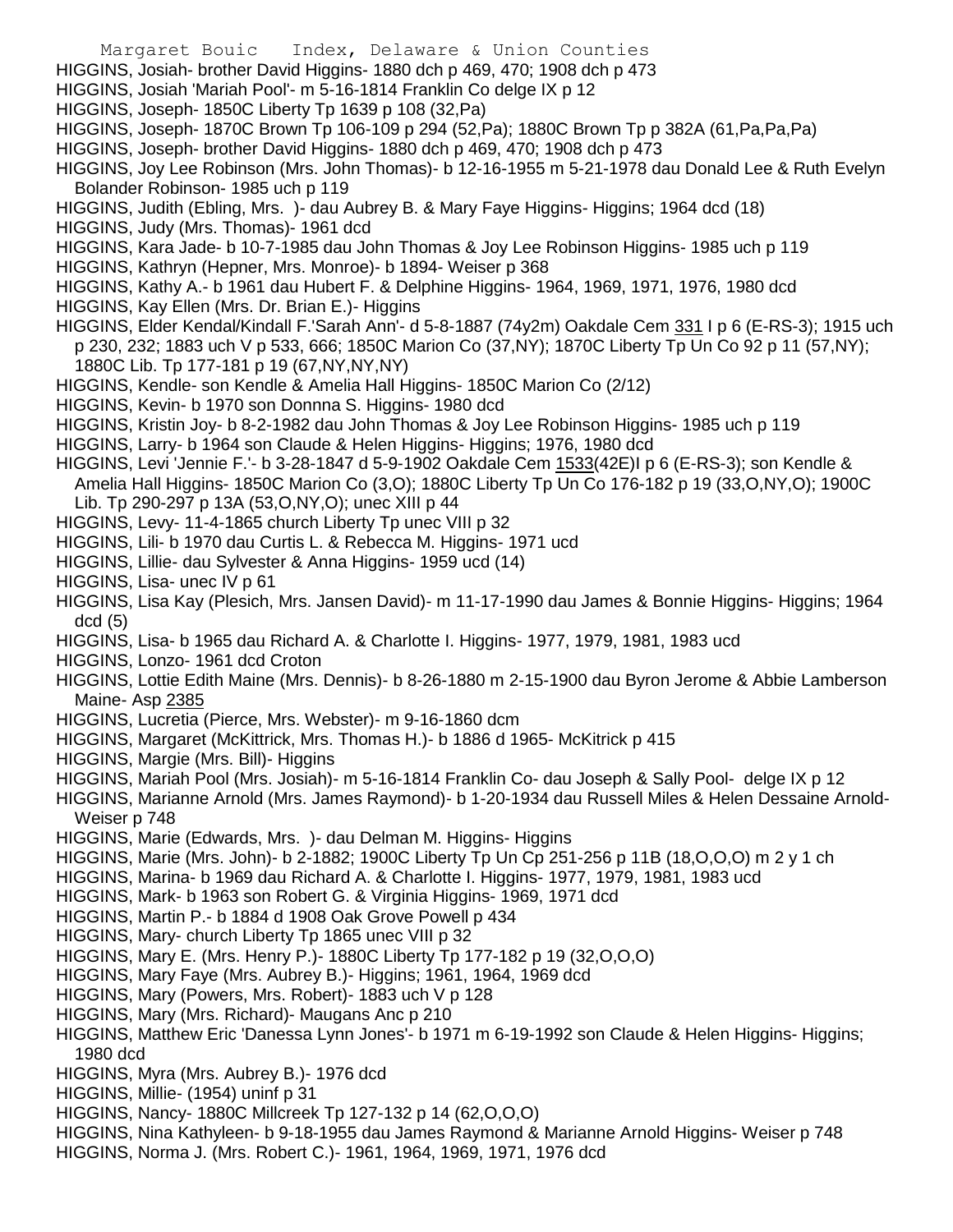Margaret Bouic Index, Delaware & Union Counties HIGGINS, P. (Miss)- unclaimed letter- unec XII p 58 HIGGINS, Rev. Paul- pmc p 3 HIGGINS, Paula- query on Erastus Fox- unec XIII p 28 HIGGINS, Perry- 1880C Brown Tp p 412C HIGGINS, Rachel A. (Mrs. Edward F.)- 1870C Jackson Tp 51-50 p 8 (38,O); 1880C Jackson Tp 8 p 1 (52,O,Pa,Conn) HIGGINS, Randall- b 1959 son Roger A. & Bonnie Higgins- 1964, 1969, 1980 dcd HIGGINS, Rebecca (Martin, Mrs. Thomas)- m 4-28-1683 dau Richard & Mary Higgins- Maugans Anc p 210 HIGGINS, Rebecca M. (Mrs. Curtis L.)- 1971 ucd HIGGINS, Richard A. 'Charlotte I.'- 1959, 1977, 1979, 1981, 1983, 1991 ucd HIGGINS, Richard 'Ella Carr'- Hutchisson p 25 HIGGINS, Richard- b 1978 son Richard A. & Charlotte I. Higgins- 1979, 1981, 1983 ucd HIGGINS, Richard 'Mary'- Maugans Anc p 210 HIGGINS, Robert C. 'Norma J.'- 1961, 19964, 1969, 1971, 1976 dcd HIGGINS, Robert G. 'Virginia' 1969, 1971 dcd HIGGINS, Robert W.- son Bill & Margie Higgins- Higgins- engaged to Lorena F. Kitchen HIGGINS, Rodney- b 1957 son Roland E. & Donna M. Higgins- 1969, 1971 dcd HIGGINS, Roger A. 'Bonnie'- 1964, 1969 dcd HIGGINS, Roland E. 'Donna M.'- Higgins; 1969, 1971, 1976, 1980 dcd HIGGINS, Rosalie (Mrs. Clyde M.)- 1961, 1964 dcd HIGGINS, Roy- 1971 dcd HIGGINS, Ruth Cadwallader (Mrs. Armon)- b 112-1890 m 9-1916 dau David & Ada McGoldric Cadwallader-Howison 1390 HIGGINS, Sallie F. (Collumber, Mrs. William)- m 4-16-1872 Reynolds Bible- unec IX p 53 HIGGINS, Salone Hicks (Mrs. Charles R.)- m 7-31-1880 ucm 6760; lptw p 117 HIGGINS, Sarah- church Liberty Tp 1865 unec VIII p 32 HIGGINS, Sarah A.- dau Henry P. & Mary E. Higgins- 1880C Liberty Tp Un Co 177-182 p 19 (5,O,O,O) HIGGINS, Sarah Ann (Mrs. Rev. K. F.)- b 4-26-1827 d 6-11-1911 (84y1m) Oakdale Cem 2392 (42E) I p 6 (E-R5-3); 1870C Liberty Tp Un Co 92 p 11 942,O); 1880C Lib. Tp 176-181 p 19 (53,O,Conn,Maine); 1900C Lib. Tp 290-298 p 13A (73,O,Mass,Maine) HIGGINS, Sarah (Bishop, Mrs. Levi Jr.)- b 1793 d 1882 ped Mary Turner Kuckelman #57 25; unec V p 30 HIGGINS, Scott- b 1961 son Roland E. & Donna M. Higgins- 1969, 1971, 1976, 1980 dcd HIGGINS, Sharma- b 1964 dau Roger A. & Bonnie Higgins- 1964, 1969 dcd HIGGINS, Silas 'Anne'- 1870C Union Tp 28 p 4 (30,Ill) HIGGINS, Stephen M. 'Barbara E.'- 1976, 1980 dcd HIGGINS, Sue- b 1954 dau Gilbert K. & Virginia Higgins- 1971 dcd HIGGINS, Susanna (Van Hook, Mrs. Benjmain)- dcc Dean Leibold 31 HIGGINS, Sylvester 'Anna'- 1959 ucd HIGGINS, Terecy- sister Harry Proctor Higgins- Higgins HIGGINS, Thomas- 1850C Brown Tp 2956 p 162 (21,O) HIGGINS, Thomas- son Aubrey B. & Mary Faye Higgins- Higgins HIGGINS, Thomas Dean- b 7-27-1962 d 7-29-1962 bur Ashley Union Cem- son Claude & ELizabeth Thacker Higgins- Higgins HIGGINS, Thomas 'Judy'- 1961 dcd HIGGINS, Tracy- b 1960 son Robert G. & Virginia Higgins- 1969, 1971 dcd HIGGINS, Virginia (Mrs. Gilbert K.)- 1971, 1976 dcd HIGGINS, Virginia (Mrs. Robert G.)- 1969, 1971 dcd HIGGINS, William- 1810 delge VII p 62, VIII p 53 HIGGINS, William d 6-5-1904 (23-2-1) Delaware - dcdeaths HIGGINS, William- brother David Higgins- 1880 dch p 469, 470; 1908 dch p 473 HIGGINS, William E.- b 1893 d 1953 Faiview Cem p 16 HIGGINS, Zohath- 1820C Big Rock Tp HIGGINSON, Helen E. Snyder (Mrs. James)- b 8-10-1887 m 7-18-1933 dau Hiram C. & Bertha K. Easton Snyder- Weiser p 114

- HIGGINSON, James 'Helen E. Snyder'- b 12-4-1882 m 7-18-1933 d 1-13-1958- Weiser p 748
- HIGGINSON, Thomas Wintworth- Powers Pat p 67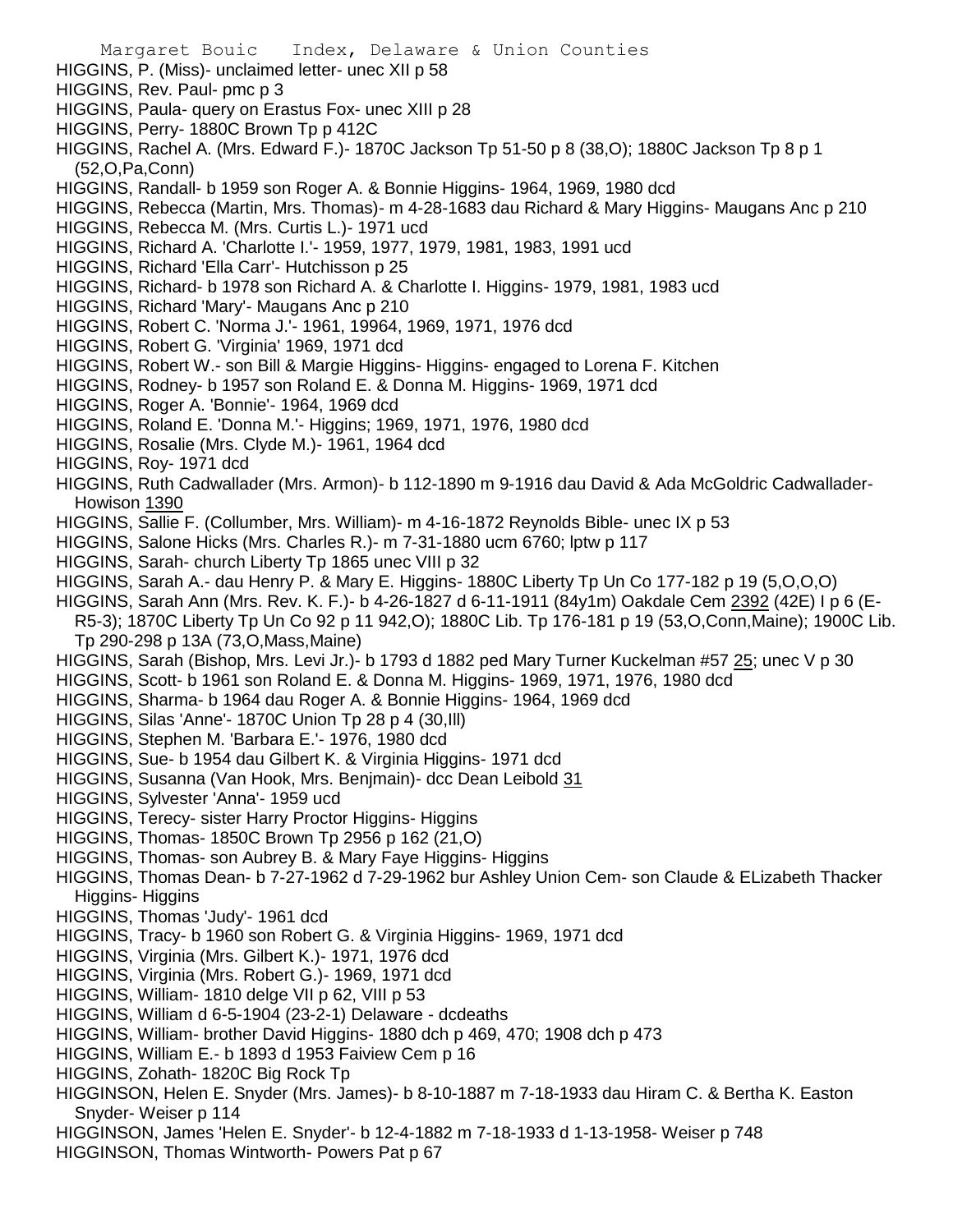- HIGGLE, Mary E.- 1860C Darby Tp 316-318 p 45 (21,Pa)
- HIGGONS, A. G.- 1860C York Tp 1313-1322 p 177 (18,O)
- HIGH (HOCH)- delge IX p 59
- HIGH, Adam E. 'Florence'- b 4-27-1882 d 3-13-1948 Oak Grove Cem- dg 3-13-1948
- HIGH, Aden B.- d 1-8-1881 (2m24d) Marlborough Tp dcdeaths
- HIGH, Albert-d 9-16-1889 (48-11-4) Troy Tp dcdeaths; 1880C Troy Tp p 338C
- HIGH, Albert 'Alma Graham'- son John & Elizabeth Warner High- 1880 dch p 773; hadc p 125; Weed letter; 1850C Troy Tp 2654 p 138 (1,O)
- HIGH, Albert G. 'Pauline Roush'- b 1-3-1903 m 3-7-1930 d 3-21-1988 (85) bur Marlborough Cem- Graham (174411); Bell (144411)
- HIGH, Alma Graham (Mrs. Albert)- dau Lewis & Ellen Swartz Graham- 1880 dch p 773
- HIGH, Alma (Miller, Mrs. )- sister Albert G. High- High
- HIGH, Andrew-Pope- b 1847 d 1863 Oak Grove Cem Powell p 433- son John High- dcw Bk 3 p 31; 1908 dch p 396
- HIGH, Angelina Siegfried (Mrs. David)- m 5-20-1839 dcm dau Elizabeth Seigfried- dcw Bk 4 p 390(41)
- HIGH, Angeline- b 1843 d 1873 Oak Grove Cem Powell p 433
- HIGH, Angelina (Troutman, Mrs. Jonathan)- m 12-12-1861 dcm
- HIGH, Angie- 1869 wsc p 6; Pabst 8 p 17
- HIGH, Ann (Weiser, Mrs. Daniel)- m 5-4-1837 Weiser p 36
- HIGH, Benjamin- b 1783 d 1834 Oak Grove Cem Powell p 433
- HIGH, Benjamin- will dcw Bk 4
- HIGH, Benjamin- son John & Elizabeth Warner High- 1908 dch p 396, 846; Pabst 2 p 80; dcw Bk 3 p 31; hadc p 56; 1850C Troy Tp 2654 p 138 (15,O)
- HIGH, Benjamin- d 10-15-1860 (30) dg 10-26-1860 Cryder Abstracts p 13- son Mary High- 1850C Troy Tp 2651 p 138 (20,Pa)
- HIGH, Bennewell- b 1828 d 1860 Oak Grove Cem Powell p 433
- HIGH, Bessie (Postle, Mrs. )- Postle; High
- HIGH, B. H.- 1880 dch p 300
- HIGH, Caroline (Wottring, Mrs. Samuel)- m 4-18-1850 dcm
- HIGH, Catherine Elizabeth- d 11-15-1859(21-1-10) Mayfield Cem-Powell p 173 dau Charles & Mary High-1850C Troy Tp 2590 p 136 (11,Pa)
- HIGH, Charles- 1880C Liberty Tp Del. Co p 308A
- HIGH, Charles- b 9-27-1834 d 11-15-1913 Marlborough Cem p 177; Pabst 2 p 79; hadc p 113; 1880C Marlborough Tp p 342C
- HIGH, Charles- son Charles & Mary High- 1850C Troy Tp 2590 p 136 (15,Pa)
- HIGH, Charles- brother Mae High- High
- HIGH, Charles 'Mary'- d 2-7-1877 (75y4m) Mayfield Cem Powell p 173; 1850C Troy Tp 2590 p 136 (49,Pa)
- HIGH, Charles Richard- son Albert G. & Pauline Roush High- Bell 1444116; Graham 1744116
- HIGH, Charles V.- 1880C Marlborough Tp p 345A
- HIGH, Clara Elizabeth- d 3-16-1888 (13-0-0) Troy Tp dcdeaths- dau Albert & Alma Graham High- 1880 dch p 773; dg 3-16-1888 Cryder Abs. p 186
- HIGH, Clara Pearl (Collins, Mrs. )- dau Albert G. & Pauline Roush High- Bell 1444118; Graham 1744118
- HIGH, Cynthia J. (Ms. John R.)- 1991 ucd
- HIGH, Daniel- 49ers p 3
- HIGH, Daniel- son Mary High- 1850C Troy Tp 2651 p 138 (20,Pa)
- HIGH, David- b 1834 d 1835 Oak Grove Cem -Powell p 433
- HIGH, David- d 6-30-1858 (16) Mayfield Cem Powell p 173
- HIGH, David 'Angelina Siegfried'- m 5-20-1839 dcm; 1835 men p 60 #2 p 112 Troy Tp
- HIGH, David- son Charles & Mary High- 1850C Troy Tp 2590 p 136 (8,O)
- HIGH, Donald E.- son Albert G. & Pauline Roush High- Bell 174415; Graham 1444115
- HIGH, Earl- brother Harry A. High- High; dg 3-13-1948
- HIGH, E. C.- delge V p 300
- HIGH, Edward- son John & Elizabeth Warner High- 1880 dch p 773; hadc p 125; Weed letter
- HIGH, Eliza (Mrs. Henry)- McKitrick p 201
- HIGH, Elizabeth (Jamison, Mrs. James M.)- m 10-13-1835 dcm- dau Benjamin High- dcw Bk 4 p 42(6); 1908 dch p 846; dg 9-24-1885 Cryder Abs. p 118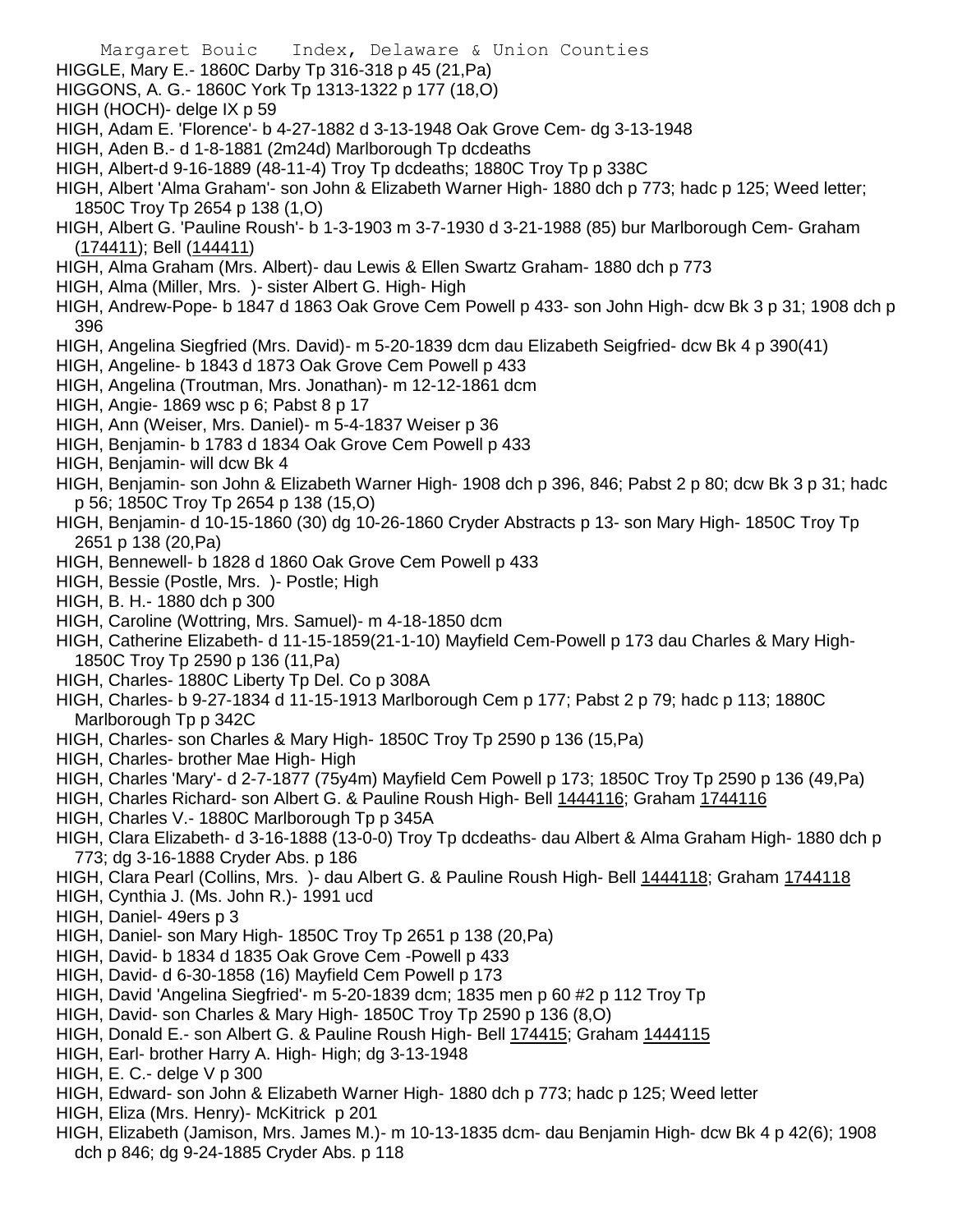- HIGH, Elizabeth Warner (Mrs. John)- d 1-9-1893 (80-5-23) dcdeaths- dau Isaac & Elizabeth Fegely Warner-
	- 1880 dch p 770, 773; 1850C Troy Tp 2654 p 138 (38,Pa); 1880C Troy Tp p 338C
- HIGH, Ellanora (McKittrick, Mrs. Charles Milliard)- m 1-24-1883 d 7-19-1898 dau Henry & Eliza High- McKitrick p 201
- HIGH, Florence (Dauer, Mrs. )- sister Albert G. High- High
- HIGH, Florence (Mrs. Adam E.)- dg 3-13-1948
- HIGH, ---(Gephard, Mrs. Myron)- dau Adam E. & Florence High- dg 3-13-1948
- HIGH, Frank G. 'Ora'- b 1885 d 1950 Byhalia Cem lptw p 128
- HIGH, Harriet- dau Charles & Mary High- 1850C Troy Tp 2590 p 136 (14,Pa)
- HIGH, Harriet (Miles, Mrs. Dr. J. S.)- Fowler p 76
- HIGH, Harry A.'Lela'- d 12-10-1965 (73) bur Fairview Mem. Cem- brother Adam E. High- dg 3-13-1948; High; delge VII p 24, dg 1-3-1902
- HIGH, ---(Monesmith, Mrs. John)- dau Harry A. & Lela High- High
- HIGH, ---(Williamson, Mrs. Brycel)- dau Harry A. & Lela High- High
- HIGH, Henry- 1880C Marlborough Tp p 343A
- HIGH, Henry- b 8-4-1845 d 11-8-1887 Mayfield Cem Powell p 174; dcdeaths- son Charles & Mary High-1850C Troy Tp 2590 p 136 (4,O)
- HIGH, Henry 'Eliza'- McKitrick p 210
- HIGH, Henry 'Mary J.'- Powell p 173
- HIGH, Howard- brother Mae High- High
- HIGH, Isaac W,- b 1833 d 1859 Oak Grove Cem Powell p 433- son John & Elizabeth Warner High- Pabst 2 p 79; 1850C Troy Tp 2654 p 138 (18,Pa); 1880C Troy Tp p 339A
- HIGH, John 'Elizabeth Warner'- b 1810 d 1873 Oak Grove Cem Powell p 433 son Benjamin High- 1880 dch p 770, 773; dcw Bk 3 p 31, Bk 4 p 42(6), p 64(8) wit; Weed letter; 1850C Troy Tp 2654 p 138 (39,Pa)
- HIGH, John R. 'Cynthia J.'- 1991 ucd
- HIGH, Kenneth Robert- son Albert G. & Pauline Roush High- Bell 1444117; Graham 1744117
- HIGH, Laura (Walley, Mrs. Perry Rockhold)- High
- HIGH, Lela (Mrs. Harry A.)- High
- HIGH, Lettie M. (Howison, Mrs. Scott)- m 6-20-1901 Howison (1164)
- HIGH, Louisa (Tuller, Mrs. Homer)- m 12-19-1857 dcm
- HIGH, Lydia (Cowgill, Mrs. David)- m 7-4-1843 dcm dau Benjamin High- dcw Bk 3 p 31; Bk 4 p 42(6)
- HIGH, Lydia (Ely, Mrs. Benjamin)- 1880 dch p 624; dcw Mary Blymyer Van Meter 15; ped Shirley Thomas Hooker 23; delge III p 50
- HIGH, Mae- sister Bessie High Postle- High
- HIGH, Margaret Alma- d 8-16-1888 (33-0-0) Troy Tp dcdeaths
- HIGH, Martha T.- 1880C Marlborough Tp p 342C
- HIGH, Mary- b 1788 d 1859 Oak Grove Cem Powell p 433
- HIGH, Mary- 1850C Troy Tp 2651 p 138 (55,Pa)
- HIGH, Mary (Mrs. Charles)- d 9-5-1865 (58-8-12) Mayfield Cem Powell p 173; 1850C Troy Tp 2590 p 136 (42,Pa)
- HIGH, Mary E. (Bush, Mrs. Louis)- dau John & Elizabeth Warner High- 1880 dch p 770, 773; Pabst 2 p 82; Weed letter- 1850C Troy Tp 2654 p 138 (7,O)
- HIGH, Mary (Slentz, Mrs. Jacob)- m 10-19-1847 dcm dau Benjamin High- dcw Bk 3 p 31
- HIGH, Mary E.- d 4-4-1867 (3m16d) dau H. P. & M. J.- Mayfield Cem Powell p 173
- HIGH, Mary J. (Mrs. Henry)- d 5-5-1873 (23-9-18) Mayfield Cem Powell p 173
- HIGH, Maude (Maine, Mrs. Fred)- Asp (1297x)
- HIGH, Myra Foust (Mrs. )- dau Wilson & Lucy Durkee Foust- 1908 dch p 754
- HIGH, Newton (A)- b 1876 Marlborough Cem p 168- son Albert & Alma Graham High- 1880 dch p 773
- HIGH, Ora (Mrs. Frank G.)- b 1890 d 1920 Byhalia Cem lptw p 128
- HIGH, Ora W.- d 10-25-1879 (7-7-27) Marlborough Tp dcdeaths
- HIGH, Pauline Roush (Mrs. Albert G.)- b 5-11-1906 m 3-7-1930 d 8-17-1966 dau Elmer & Clara Chloette Godfrey- Graham 174411; Bell 144411
- HIGH, Pearl- b 1884 d 1953 Marlborough Cem p 165
- HIGH, Peter- d 3-15-1867 (63-1-8) Genoa Tp dg 3-29-1867 Cryder Abst. p 61
- HIGH, R.- d 1-1862 dg 1-30-1862 son John High- Troy Tp- Cryder Abst
- HIGH, Rebecca Coleman- b 4-27-1837 d 4-13-1910 Marlborough Cem p 177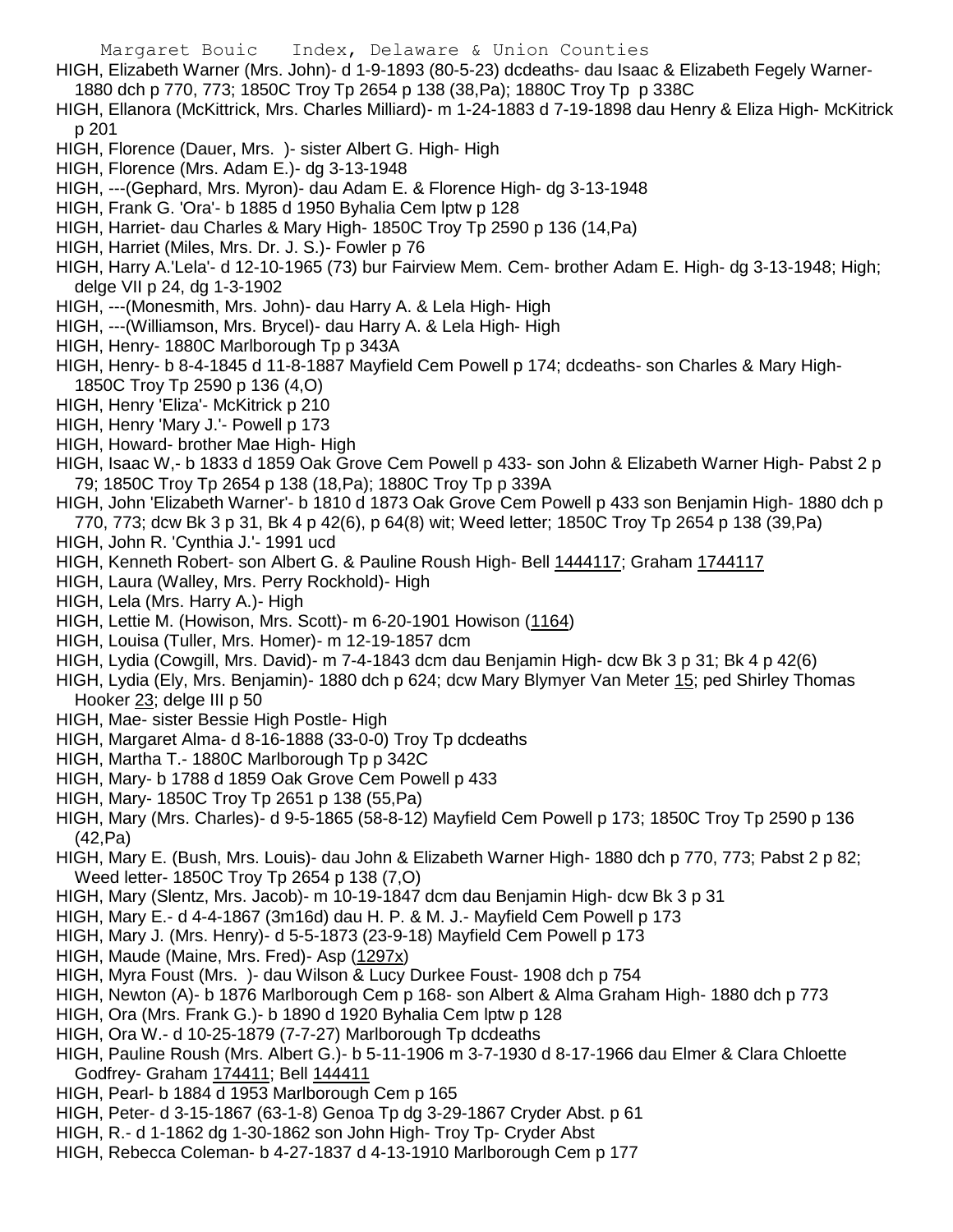- Margaret Bouic Index, Delaware & Union Counties
- HIGH, Ruben/Reuben- dcw Bk 4 p 42(6); 1880C Troy Tp p 337A
- HIGH, Russell- brother Albert G. High- High
- HIGH, Samuel- son Mary High- 49ers p 3; 1850C Troy Tp 2651 p 138 (24,Pa)
- HIGH, Susannah- b 1832 d 1834 Oak Grove Powell p 433
- HIGH, William- brother Benjamin High- dcw Bk 4 p 42(6); 1835 men p 60 #1 p 112 Troy Tp
- HIGHBARGAIN, Emily- dau Henry & Nancy Highbargain- 1870C Leesburg Tp 109-113 p 13 (9,O)
- HIGHBARGAIN, Georgaina- b 7-1877 dau Henry & Nancy Highbargain- 1900C Richwood 412-443 p 16  $(22, 0, 0, 0)$
- HIGHBARG(A)IN, Henry 'Nancy'- b 4-7-1817 d 5-10-1897 (80-1-21) Claibourne Cem p 39; 1883 uch III p 339, 340, V p 415, 416; 1870C Leesburg Tp 109-113 p 13 (53,O)
- HIGHBARGAIN, Ida- b 2-1858 d 1910 dau Henry & Nancy Highbargain- 1870C Leesburg Tp 109-113 p 13 (12,O); 1900C Richwood 412-443 p 16A (42,O,O,O)
- HIGHBARGAIN, Mary- 1900C Richwood 412-443 p 16A (44,O,O,O)
- HIGHBARGAIN, Mary E.- b 7-1855 d 1929 Claibourne Cem p 39- dau Henry & Nancy Highbargain- 1870C Leesburg Tp 109-113 p 13 (15,O)
- HIGHBARGAIN, Nancy (Mrs. Henry)- d 3-5-1893 (59-2-10) Claibourne Cem p 39; 1883 uch III p 340; 1870C Leesburg Tp 109-113 p 13 (36,O)
- HIGHBARGAIN, Nora A.- dau Henry & Nancy Highbargain- 1870C Leesburg Tp 109-113 p 14 (7,O)
- HIGHBARGAIN, William G.- d 7-1-1860 (7-7-2) Claibourne Cem p 39- son Henry & Nancy Highbargain HIGHDEN, Abraham 'Loisa'- 1850C Delaware Town 1255 p 91(35,O) mulatto
- HIGHDEN, Frederick- son Abraham & Loisa Highden- 1850C Delaware Town 1255 p 91(7,O)
- HIGHDEN, John- son Abraham & Loisa Highden- 1850C Delaware Town 1255 p 91(1,O)
- HIGHDEN, John W.- son Abraham & Loisa Highden- 1850C Delaware Town 1255 p 91(5,O)
- HIGHDEN, Loisa (Mrs. Abraham)- 1850C Delaware Town 1255 p 91(30,O)
- HIGHDEN, Shadrack- son Abraham & Loisa Highden- 1850C Delaware Town 1255 p 91(3,O)
- HIGHER, Jacob- from Germany naturalization 10-6-1861 delge IX p 42
- HIGHFIELD, Amy- b 1970 dau William E. & Marsha A. Highfield- 1971 dcd
- HIGHFIELD, Carrie May (Maxwell, Mrs. Ernest Victor)- b 5-22-1891 m 2-11-1912- Weiser p 735
- HIGHFIELD, Marsha A. (Mrs. William E.)- 1971 dcd
- HIGHFIELD, William E. 'Marsha A.'- 1971 dcd
- HIGHLAND, Aaron- unclaimed letter unec XII p 56
- HIGHLAND, Alice- dau Seth & Susan Highland- 1870C Jerome Tp 140 p 19 (14,O)
- HIGHLAND, Andrew Jackson 'Charlotte Cecilia Chapman'- b 1865 d 1943 son Andrew J. & Mary Fruit Highland- ped Marsha Milligan Buck #203 14- unec X p 32
- HIGHLAND, Andrew J. 'Mary Fruit'- b 1822 d 1896 ped Marsha Milligan Buck #203 28- unec X p 32
- HIGHLAND, Babe- b 6-1870- dau Seth & Susan Highland- 1870C Jerome Tp 140 p 19 (1/12,O)
- HIGHLAND, Betty (Burgbacher, Mrs. Richard)- dau Glenn & Nettie Vansky Highland- Highland
- HIGHLAND, Candis- dau Seth & Susan Highland- 1870C Jerome Tp 140 p 19 (12,o)
- HIGHLAND, Carrie- b 1961 dau Kendall Lynn & Glenna Highland- 1969, 1971m 1976 dcd
- HIGHLAND, Charlene (Shackleford, Mrs. Arthur)- m 7-4-1963 dau Charles Highland- Highland
- HIGHLAND, Charles- Highland
- HIGHLAND, Charlotte Cecilia Chapman (Mrs. Andrew Jackson)-b 1868 d 1966 dau Oren Lemuel & Almeda Augusta Chapman- ped Marsha Milligan Buck #203 15- unec X p 32
- HIGHLAND, Charlotte- b 1964 dau Kendall Lynn & Glenna Highland- 1969, 1971, 1976, 1980 dcd
- HIGHLAND, Charlotte- dau William & Cyrena Highland- 1850C Delaware Town 1095 p 84 (10,O)
- HIGHLAND, Clara- dau Seth & Susan Highland- 1870C Jerome Tp 140 p 19 (4,O)
- HIGHLAND, Cyrena (Mrs. William)- 1850C Delaware Town 1095 p 84 (27,NY)
- HIGHLAND, David 'Elizabeth Holibert'- m 7-7-1839 dcm
- HIGHLAND, Edward 'Margaret'- 1880C Darby Tp 63 p 239 (42,O,Eng,NY)
- HIGHLAND, Effie M.- dau Edward & Margaret Highland- 1880C Darby Tp 63 p 239 (2,O,O,O)
- HIGHLAND, Elizabeth (Mrs. Henry)- 1850C Concord Tp 2142 p 127 (45,NY)
- HIGHLAND, Elizabeth Holibert (Mrs. David)- m 7-7-1839 dcm
- HIGHLAND, Elizabeth (Weller, Mrs. William)- m 1-1-1854 ucm 2063; unec VIII p 26
- HIGHLAND, Glenn 'Nettie Vansky'- Highland
- HIGHLAND, Glenna (Mrs. Kendall Lynn)- 1969, 1971, 1976, 1980 dcd
- HIGHLAND, Harry- son Glenn & Nettie Vansky Highland- Highland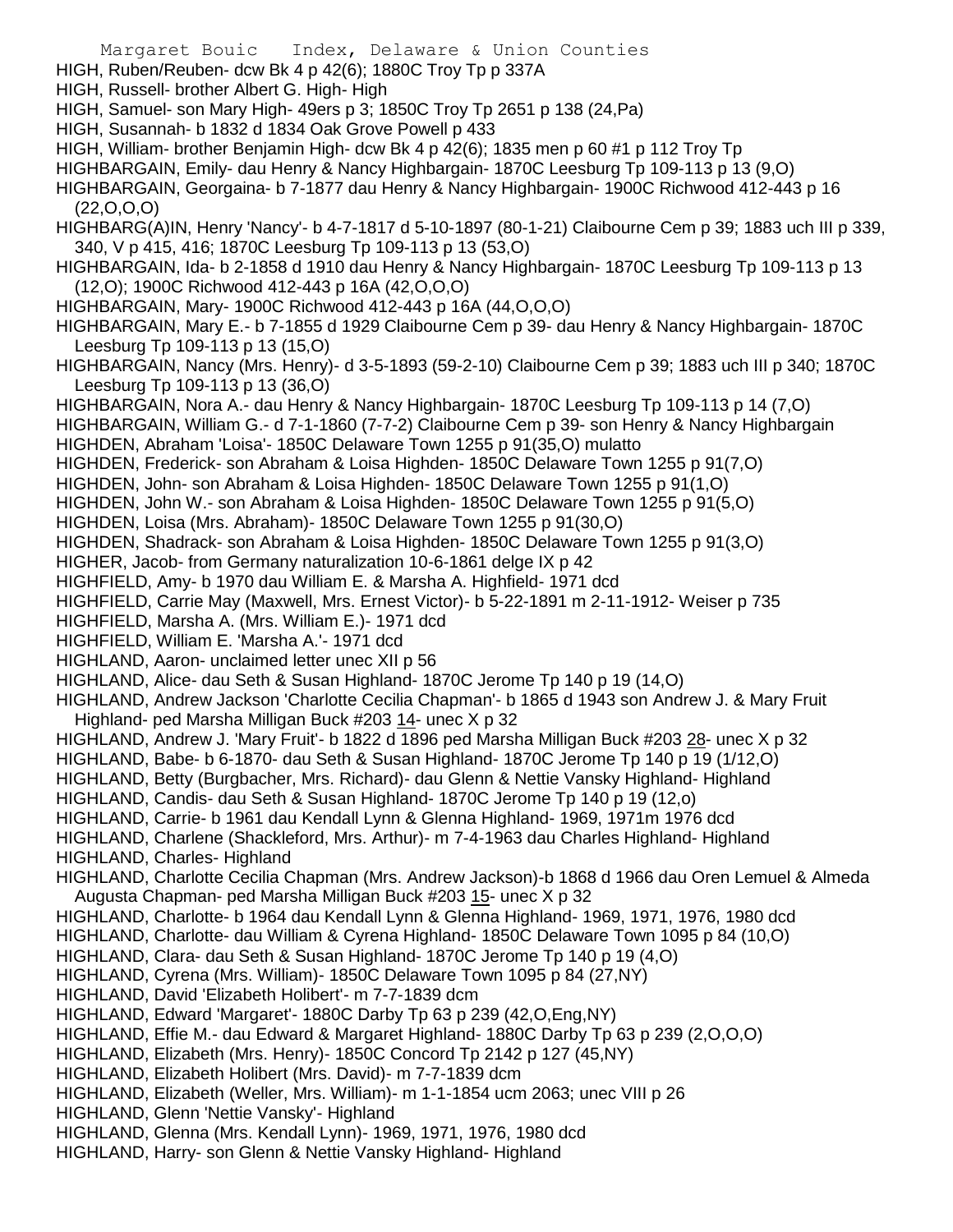Margaret Bouic Index, Delaware & Union Counties HIGHLAND, Henry- 1840C Jerome Tp 1156 (40-50) HIGHLAND, Henry 'Elizabeth'- 1850C Concord Tp 2142 p 127 (49,Eng) HIGHLAND, Ida- dau Seth & Susan Highland- 1870C Jerome Tp 140 p 19 (8,O) HIGHLAND, Isetta- dau Seth & Susan Highland- 1870C Jerome Tp 140 p 19 (2,O) HIGHLAND, Isabella (Ruby, Mrs. Bozaleel)- m 5-30-1838 dcm HIGHLAND, James A.- 1908 dch p 396 HIGHLAND, Jennie Elizabeth (Samson, Mrs. Hubert William)- b 1909 dau Andrew Jackson & Chalotte Cecilia Chapman Highland- ped Marsha Milligan Buck #203 7- nec X p 32 HIGHLAND, Kathryn (Foust, Mrs. Garth Eugene)- m 1947- Weiser p 28 HIGHLAND, Kendall Lynn 'Glenna'- 1969, 1971, 1976, 1980 dcd HIGHLAND, Kenneth E.- 1971 dcd Harlem Tp HIGHLAND, Kenneth H.- 1971 dcd HIGHLAND, Linda- b 1969 dau Kencall Lynn & Glenna Highland- 1969, 1971, 1976, 1980 dcd HIGHLAND, Maggie- dau Edward & Margaret Highland- 1880C Darby Tp 63 p 239 (11,O,O,O) HIGHLAND, Margaret (Mrs. Edward)- 1880C Darby Tp 63 p 239 (35,O,O,O) HIGHLAND, Marilah (Pennypacker, Mrs. Benjamin)- m 9-21-1862 ucm 3357 HIGHLAND, Mary Fruit (Mrs. Andrew J.)- b 1826 d 1903 ped Marsha Milligan Buck #203 29 unec X p 32 HIGHLAND, Mary/May (Herd, Mrs. Andrerw)- m 1-2-1842 ucm 763; unec V p 59 HIGHLAND, Mary- dau Seth & Susan Highland- 1870C Jerome Tp 140 p 19 (13,O) HIGHLAND, Merle- son Glenn & Nettie Vansky Highland- Highland HIGHLAND, Naomi- dau William & Cyrena Highland- 1850C Delaware Town 1095 p 84 (1,O) HIGHLAND, Nelson- d 12-31-1891 (62y7m) Oakdale Cem 697 (36D) HIGHLAND, Nettie Vansky (Mrs. Glenn)(Corwin, Mrs. Hayes)- b 12-22-1895 d 3-6-1989 (93) Hale Cem, Kenton- dau Alex & Carrie Selders Vansky- Highland HIGHLAND, Ostais- son Edward & Margaret Highland- 1880C Darby Tp 63 p 239 (16,O,O,O) HIGHLAND, Oster- son Edward & Margaret Highland- 1880C Darby Tp 63 p 239 (6,O,O,O) HIGHLAND, Rachel Downing (Mrs. Simeon)- m 8-9-1816 Madison Co unec IV p 29 HIGHLAND, Reuben- son Edward & Margaret Highland- 1880C Darby Tp 63 p 239 (13,O,O,O) HIGHLAND, Rosy- dau Seth & Susan Highland- 1870C Jerome Tp 140 p 19 (12,O) HIGHLAND, Seth G. 'Susan'- hjt p 194; 1883 uch IV p 474; 1870C Jerome Tp 140 p 19 (38,O) HIGHLAND, Sheila- b 1963 dau Kendall Lynn & Glenna Highland- 1969, 1971, 1976, 1980 dcd HIGHLAND, Susan (Mrs. Seth G.)- 1870C Jerome Tp 140 p 19 (33,O) HIGHLAND, William 'Cyrena'- 1850C Delaware Town 1095 p 84 (25,NY) HIGHLAND, William- son Edward & Margaret Highland- 1880C Darby Tp 63 p 239 (8,O,O,O) HIGHLANDS, John- delge II p 37, III p 27 HIGHLEY, Margaret A.- d 2-6-1897 (92-9-0) Ashley- dcdeaths HIGHMAN, Barbara- b 1960 dau Ray & Glenna J. Highman- 1977, 1979 ucd HIGHMAN, David- b 1964 son David E. & Patricia Highman- 1971 dcd HIGHMAN, David E. 'Patricia'- 1971 dcd HIGHMAN, Debra Gayle (Hoam, Mrs. Donald Lee)- m 7-7-1973 dau Don Highman- Highman HIGHMAN, Doug- b 1962 son Ray & Glenna J. Highman- 1977, 1981 ucd HIGHMAN, Glenna J. (Mrs. Ray)- 1977, 1979, 1981 ucd HIGHMAN, Jan- 1977, 1979 ucd HIGHMAN, Michael- b 1966 son David E. & Patricia Highman- 1971 dcd HIGHMAN, Patricia (Mrs. David E.)- 1971 dcd HIGHMAN, Ray 'Glenna J.'- 1975, 1977, 1979, 1981, 1983 ucd HIGHMAN, Scott- 1977 ucd HIGHSAW, Catherine (Linn, Mrs. Robert)- b 7-9-1848 m 1-31-1869 d 1905- ped Trina Linn Gabraith- delge V p 50 HIGHSLIP, Elva I. (Steiner, Mrs. Clarence W.)- Cowgill p 68 HIGHT, Augusta- b 1858 d 1938 Trenton Cem Powell p 276 HIGHT, Lucinda- Pabst 3 p 12,19 HIGHT, Mary A.- d 11-29-1890 (31-1-9) Trenton Tp dcdeaths HIGHT, Mary Elizabeth Meyer (Mrs. Moses)- b 8-10-1830 m 8-7-1856 dcm d 2-2-1903 (72-5-22) Trenton Cem Powell p 276; dcdeaths

HIGHT, Moses 'Mary Elizabeth Myere'- b 10-5-1819 m 8-7-1856 dcm d 1-28-1903 Trenton Cem Powell p 276;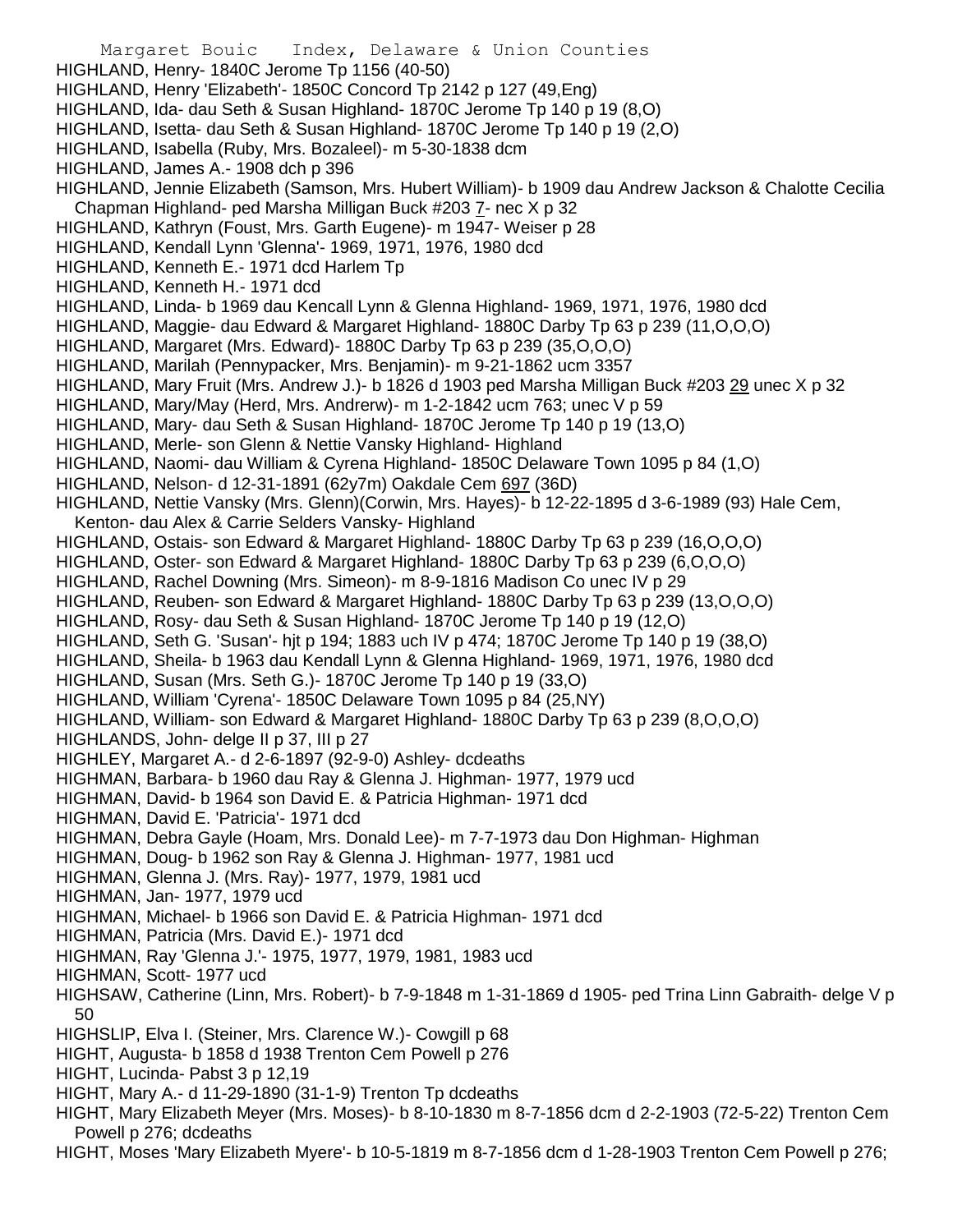- Margaret Bouic Index, Delaware & Union Counties dcdeaths; 1880C Trenton Tp p 459C HIGHTNER, Elniora D.- d 8-16-1880 (11m) Richwood HIGHTOWER, Alma Neal (Mrs. Jack)- d 11-7-1985 (71) bur Ala.- Hightower; 1980 dcd HIGHTOWER, Beverly (Mrs. James)- 1976 dcd HIGHTOWER, Celda (Syckes, Mrs. William)- dau Jack & Alma Neal Hightower- Hightower HIGHTOWER, Earlene (Pate, Mrs. James)- dau Jack & Alma Neal Hightower- Hightower HIGHTOWER, Jacalyn- dau Jack & Alma Neal Hightower- Hightower HIGHTOWER, James 'Beverly'- 1976 dcd HIGHTOWER, Jarrett- b 1972 ch Sid C. & Jean Hightower- 1980 dcd HIGHTOWER, Jean (Mrs. Sid C.)- 1980 dcd HIGHTOWER, Kay (Sufficool, Mrs. Richard)- dau Jack & Alma Neal Hightower- Hightower HIGHTOWER, Neil- b 1968 son Sid C. & Jean Hightower- 1980 dcd HIGHTOWER, Peggy (Barnett, Mrs. )- dau Jack & Alma Neal Hightower- Hightower HIGHTOWER, Sid C. 'Jean'- son Jack & Alma Neal Hightower- Hightower; 1980 dcd HIGHTOWER, Sue (Wooten, Mrs. Robert)- dau Jack & Alma Neal Hightower- Hightower HIGHWARDEN, Abraham,Sr. 'Mary Louisa Johnson'-b 6-10-1815 Pickaway Co. m 9-3-1842 NY d 1-13-1889 (73-0-0) dedeaths son Abednego & Nancy Fisher Highwarden- 1880 dch p 412, 628; 1908 dch p 263, 430; hadc p 18; CCC 1849 Berlin Tp; delge IX p 9; obit, biographicl sketch Cryder Ab. p 219, 220; 1880C Delaware Town p 505C HIGHWARDEN, Abram- 1908 dch p 396, 412; Pabst Pion II p 151; dg 5-31-1895 delge VIII p 25; 1880C Delaware Town p 501C HIGHWARDEN, A. 'Mary L.'- dbg p 18, Powell p 98; Cryder Abs p 28 HIGHWARDEN, Annie Strickland (Mrs. Edward Augustus)- 1880 dch p 628 HIGHWARDEN, Cecelia (Mrs. Raymond E.)- Highwarden HIGHWARDEN, Clara- Grad DHS 1889- delge VII p 20 HIGHWARDEN, Edward Augustus 'Annie Strickland' b 6-29-1843 d 7-7-1895 (52-0-8) dcdeaths eldest of 16 ch; son Abraham & Louisa Mary Highwarden- 1880 dch p 628; 1908 dch p 412; dg 7-12-1895 Cryder Abs. p 28; 1880C Delaware Town p 496A HIGHWARDEN, Edward B.- Highwarden HIGHWARDEN, F. A. 1908 dch p 144 HIGHWARDEN, Harry D.- 1908 dch p 412 HIGHWARDEN, James L.- d 3-8-1852 (2y) dbg p 18, Powell p 98 son A. & M. L. HIGHWARDEN, Jane (Strother, Mrs. James)- m 9-3-1835 dcm HIGHWARDEN, Jessie (Gardner, Mrs. )- sister Raymond E. Highwarden- Highwarden HIGHWARDEN, John- d 2-23-1897 Cryder Ab. p 107; 1880C Delaware Town p 502A HIGHWARDEN, John W.- 1880 dch p 412; 1908 dch p 263, 264, 412, 430 HIGHWARDEN, J. W.- d 2-22-1897 (51-5-13) son Abram Highwarden- dcdeaths HIGHWARDEN, Louisa (Mrs. Abraham)- 1880 dch p 628 HIGHWARDEN, Mary- 1860C Brown Tp 818-777 p 107 (75,Va) HIGHWARDEN, M. L. (Mrs. A.)- dbg p 18; Powell p 98; Cryder Abstracts p 28 HIGHWARDEN, Nancy- d 4-13-1874 (6y10m) dbg p 18, Powell p 98 dau A. & M. L. HIGHWARDEN, Raymond E. 'Cecelia'- d 9-17-1960- Highwarden HIGHWARDEN, Sarah Ann (Artiss, Mrs. Newson)- m 8-7-1847 dcm HIGHWARDEN, Shadrick- 1880 dch p 412 HIGINBOTHAM, Eric Barton- b 1964 son Gary B. & Nadia M. Shuran Higinbotham- Higinbotham- engaged to Deborah Jean Cook; 1967, 1973, 1975, 1977, 1979, 1981, 1991 ucd HIGINBOTHAM, Erin B.- b 1968 son Gary B. & Nadia M. Shuran Higinbotham- Higinbotham; 1971, 1973, 1975, 1979, 1981, 1983, 1991 ucd HIGINBOTHAM, Ezra- 1908 dch p 396; 1850C Brown Tp 2931 p 161 (15,O) HIGINBOTHAM, Gary B. 'Nadia M. Shuran'- m 12-11-1963- Higinbotham; 1967, 1971, 1973, 1975, 1977, 1979, 1981, 1983, 1991 ucd HIGINBOTHAM, Nadia M. Shuran (Mrs. Gary B.)- b 2-17-1934 m 12-11-1963 d 7-17-1986 Oakdale Cem Cemdau Walter V. & Joan V. Dzikowshi Shuran- Higinbotham; 1967, 1971, 1973, 1975, 1977, 1979, 1981 ucd HIGINBOTHAM, Paula A.-b 1966 dau Gary B. & Nadia M. Shuran Higinbotham- Higinbotham; 1967, 1971, 1973, 1975, 1977, 1979, 1981, 1983, 1991 ucd
- HIGINBOTTOM, Eliza (Van Sickle, Mrs. Curtis)- m 8-1-1861 dcm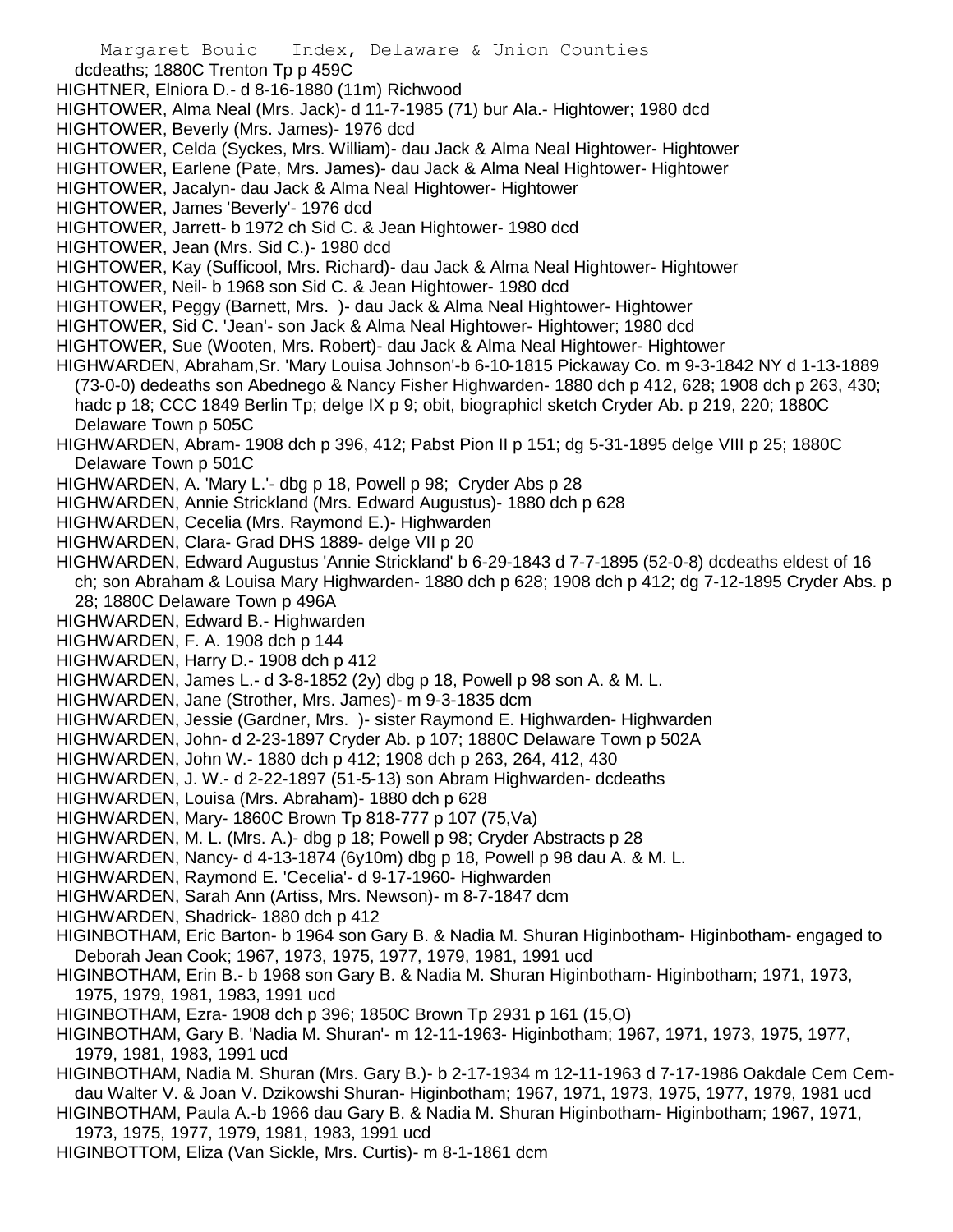Margaret Bouic Index, Delaware & Union Counties HIGINBOTTOM, Margaret- 1850C Brown Tp 2931 p 161 (17,O) HIGINBOTTOM, Mary (Mrs. Samuel)- 1850C Brown Tp 2931 p 161 (17,NY) HIGINBOTTOM, Samuel 'Mary'- m. within year- 1850C Brown Tp 2931 p 161 (21,O) HIGINS, Daniel- d 2-28-1877 Delaware son Michael & Johanna Ragers Higins- dcdeaths HIGINS, Maurace?- d 2-19-1878 son Michael & Johanna Ragers Higins- dcdeaths HIGINS, William- 1810 Liberty Tp delge VIII p 54 HIGLEY, Mrs. b 1805 Oxford Tp delge VIII p 7 HIGLEY, Anna Margaret Hepner (Mrs. Robert)- m 8-26-1939- Higley HIGLEY, Anna Talamo (Mrs. Jeffrey)- m 7-8-1967- Higley HIGLEY, April- dau Jeffrey & Anna Talamo Higley- Higley HIGLEY, Bertha L.- sister Frank C. Higley- Higley HIGLEY, Charles- son Jeffrey & Anna Talamo Higley- Higley HIGLEY, Chauncey- b 1799 d 1887 Westfield Cem Powell p 363 HIGLEY, Christine- dau Jeffrey & Anna Talamo Higley- Higley HIGLEY, Prof. C. O.- son Julian Higley- Higley HIGLEY, Eleanor Clark (Mrs. Elisha)- m 1-17-1841 ucm 692 HIGLEY, Elisha 'Eleanor Clark'- m 1-17-1841 ucm 692 HIGLEY, Emily S. (Hopper, Mrs. Peter Z.)- m 12-24-1859 dcm HIGLEY, Frank C. 'Mary Barnet'- d 8-16-1962 (79) Oak Grove Cem- Higley HIGLEY, Frank 'Ruth Byers'- Higley HIGLEY, George Oswin- 1908 dch p 233 HIGLEY, Grandmother d Sat dg 2-9-1897 Cryder Abstracts p 105 HIGLEY, Jeffrey 'Anna Talamo'- m 7-8-1967 son Robert & Anna Margaret Hepner Higley- Higley HIGLEY, Joseph E.- son Robert & Anna Margaret Hepner Higley- Higley HIGLEY, Josie Schultz (Mrs. )- Schultz p 5 HIGLEY, Julian- d 2-1915 (87) Higley HIGLEY, Lila/Lucille (Mrs. Robert W.)- 1969, 1971, 1976, 1980 dcd HIGLEY, Margaret- b 1804 d 1897 Westfield Cem Powell p 363 HIGLEY, Martha Porter (Curtiss, Mrs. Charles)- b 1-29-1815 m 1-22-1845 d 9-9-1873 dau Michal & Mehitable Bowen Higley- dcc Leta Curtiss 5; 1880 dch p 751; dcq Benjamin Curtiss 5 HIGLEY, Mary Barnet (Mrs. Frank C.)- Higley HIGLEY, Mehitable Bowen (Mrs. Michal)- dcc Leta Curtiss 11 HIGLEY, Micah 'Mehitable Bowen'- dcc Leta Curtiss 10 HIGLEY, Paul F. b 9-8-1922 d 7-30-1993 (70) Oak Grove Cem -son Frank & Ruth Byers Higley- Higley HIGLEY, Richard- son Frank & Ruth Byers Higley- Higley HIGLEY, Robert 'Anna Margaret Hepner'- m 8-26-1939- Higley HIGLEY, Robert M.- son Robert & Anna Margaret Hepner Higley- Higley HIGLEY, Robert W. 'Lila Lucille'- son Frank & Ruth Byers Higley- Higley; 1969, 1971, 1976, 1980 dcd HIGLEY, Ruth Byers (Mrs. Frank)- Higley HIGLEY, Wilson and --- unec III p 17 HIGNITE, Betty Joyce (Gebhart, Mrs. Robert Allen)- b 3-8-1937 m 5-30-1956- Weiser p 727 HIIBEL, Debbie- 1975 ucd HIIBEL, Tonia- b 1971 dau Debbie Hiibel- 1975 ucd HILAND, see Hyland HILAND, Clorring- b 1881 1900C Paris Tp 136-139 p 8B (19,O,O,O) HILAND, Cyrena (Mrs. William G.)- d 2-21-1865 (41-11-230 Westfield Baptict Cem Powell p 351 HILAND, Emma- 1870C Paris Tp 178-179 p 24 (19,O) HILAND, Matilda (Eikelberner, Mrs. Daniel C.)- b 1827 d 1848 Weiser p 156 HILAND, Mountain- 1870C Paris Tp 178-179 p 24 (17,O) HILAND, Nancy Ann (Davis, Mrs. James B.)- m 1-11-1844 dcm HILAND, Nelson- unclaimed letter- 1850, unec V p 32 HILAND, William G. 'Cyrena'- d 8-2-1854 (27-11-5) Westfield Baptist Cem Powell p 351 HILANDS, Joseph- 1840C Berlin Tp p 205 (40-50) HILBART, Rev. M. B.- unclaimed letter unec XII p 22 HILBERT, Alfred M.- b 1899 d 1935 Unionville Cem DJ p 42 HILBERT, Alice (Mrs. William F.)- b 1920 DJ p 45, 51; Hilbert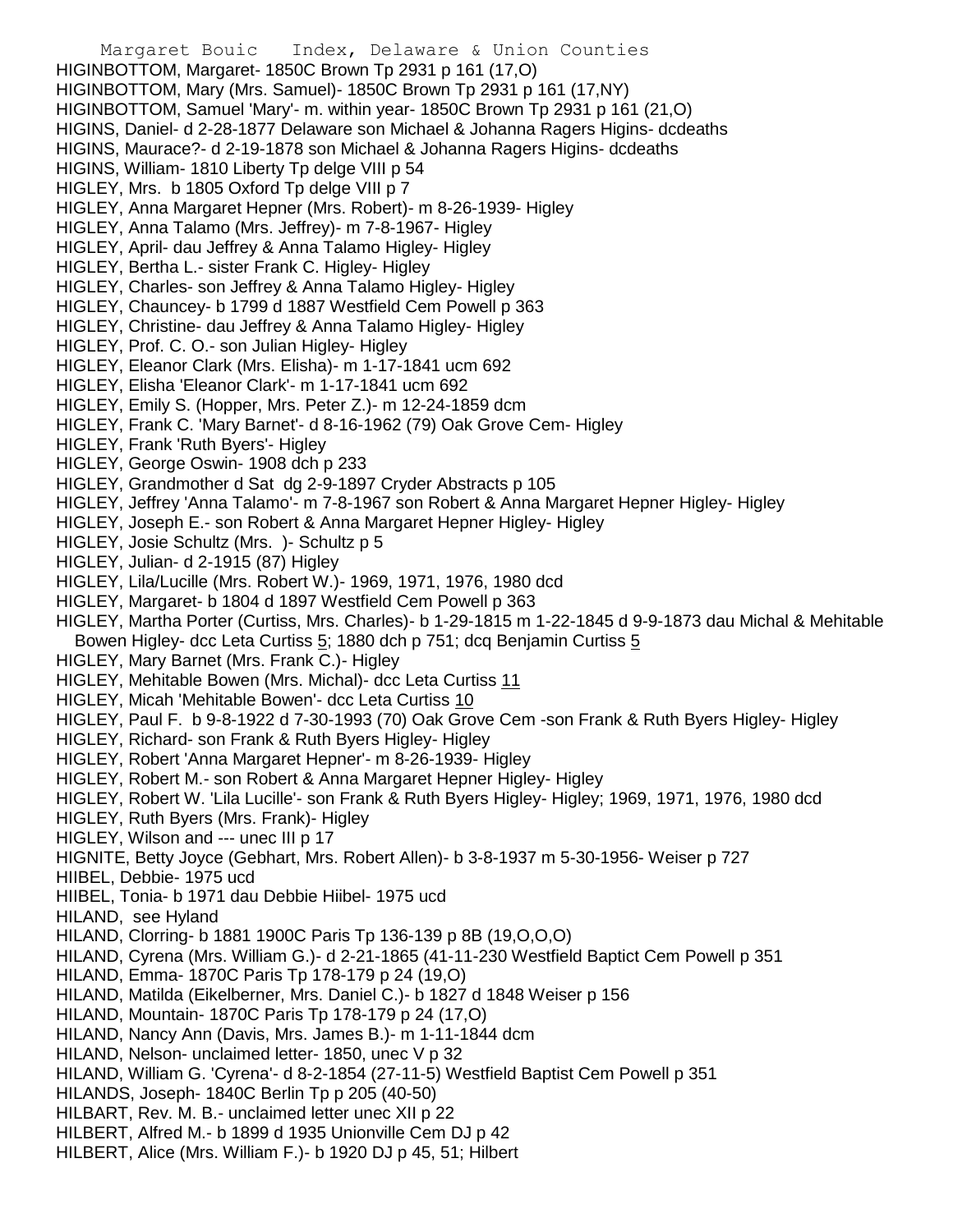HILBERT, Anna (Greenbaum, Mrs. Andrew)- b 8-5-1865- U143

HILBERT, Anna Margaret- dau Michael & Mary Ruhl Hilbert- 1985 uch p 70; 1870C Darby Tp 82-71 p 11 (4,O)

- HILBERT, Arney A.- b 1906 d 1955 Oakdale Cem I p 54 (E-R56-1)
- HILBERT, Arthur Andrew 'Ruth E. Amrine'- b 12-5-1897 m 5-7-1920 d 9-5-1974 Unionville Cem DJ p 40- son Frederick & Mary Hagenderfer Hilbert; 1985 uch p 70; Wolford-Amrine Bible- unec IV p 39; 1900C Darby Tp 258-267 p 13A (2,O,O,O)
- HILBERT, Barbara- dau Robert E. & Tokie M. Hilbert- 1961, 1964 (4) dcd
- HILBERT, Becky (Mrs. Donald L.)- Hilbert
- HILBERT, B. H.- m 8-5-1911- Hilbert
- HILBERT, Carrie- dau Michael & Mary Ruhl Hilbert- 1880C Darby Tp 22 p 237B (7/12,O,Ger,Ger)
- HILBERT, Charles- 1967, 1971, 1973, 1975 ucd
- HILBERT, Charles Albert 'Mildred Holderby'-b 7-12-1904 d 4-16-1977 internment 4-19-1977 Unionville Cem DJ p 40, 49, 50- son Frederick G. & Mary Katherine Hegenderfer Hilbert- Hilbert; 1985 uch p 70, 74; unvmec p 37
- HILBERT, Clara- dau Michael & Mary Ruhl Hilbert- 1985 uch p 70
- HILBERT, Clara (Rausch, Mrs. John)- Rausch (184) II p 279
- HILBERT, Donald L. 'Becky'- son Leroy G. & Esther L. Humphrey Hilbert- Hilbert; DJ p 51
- HILBERT, Edith Maria Katherine (Mitchell, Mrs. Cecil)- d 6-2-1984 (84) Mitchell Cem- dau Frederick George & Mary Catherine Hegenderfer Hilbert- Hilbert; Mitchell; 1985 uch p 70; 1900C Darby Tp 2258-267 p 13B (8/12,O,O,O)
- HILBERT, Edna C. (Mrs. Louis F.)- b 1905 Oakdale Cem II p 99 (H-RE-9)
- HILBERT, Esther L. Humphrey (Mrs. Leroy G.)- d 1-25-1969(67) Unionville Cem internment 1-28-1969- DJ p 40, 48; Hilbert; unvmec p 25; 1962, 1967 ucd
- HILBERT, Frederick,Sr.- 1870C Darby Tp 82-71 p 11 (28,Ger)
- HILBERT, Frederick George 'Mary Katherine Hegenderfer'- b 4-19-1868 m 5-16-1894/5 d 1920 Unionville Cem DJ p 40, 49; son Michael & Mary Ruhl Hilbert-1985 uch p 70; 1870C Darby Tp 82-76 p 11 (2,O); 1880C Darby Tp 22 p 237B (12,O,Ger,Ger); 1900C Darby Tp 258-267 p 13A (32,O,Ger,O) m 6y
- HILBERT, George- d 7-21-1911 Oakdale Cem 2404 (350E) I p 54 (E-R56-1)
- HILBERT, George K. 'Rosina'- b 1870 d 1937 Oakdale Cem I p 54 (E-R56-1)
- HILBERT, George 'Margaretha Ochs'- 1985 uch p 70
- HILBERT, George- son Michael & Mary Ruhl Hilbert- 1880C Darby Tp 22 p 237B (8,O,Ger,Ger)
- HILBERT, Harry Eirich'Ruth Amrine'-b 1896 d 10-10-1918 Unionville Cem DJ p 41, 52-WWI- son Frederick & Mary Hagenderfer Hilbert- Hilbert; 1985 uch p 70; Wolford-Amrine Bible unec IV p 38, 39 1900C Darby Tp 258-267 p 13A (3,O,O,O)
- HILBERT, Hazel- d 5-1-1929 stillborn Oakdale Cem 4133 (Reform)
- HILBERT, John Arthur 'Mary Card'- m 5-14-1948 Wolford-Amrine Bible- unec IV p 38
- HILBERT, John 'Mary'- son Arthur Andrew & Ruth E. Hilbert- Hilbert
- HILBERT, Judith A.-b 1941 internment 7-16-1950 Unionville Cem DJ p 40, 47- dau Leroy G. & Esther L. Humphrey Hilbert- Hilbert
- HILBERT, Leroy George 'Esther L. Humphrey'-b 1902 d 3-30-1992 (89)Unionville Cem DJ p 40-50- son Frederick & Mary Katherine Hegenderfer Hilbert- Hilbert; 1985 uch p 70; 1959, 1962, 1967 ucd
- HILBERT, Lisa Wing (Mrs. Thomas)- dau David D. Wing- Hilbert
- HILBERT, Lonnie- ch Robert E. & TOkie Hilbert- 1961, 1964 (13) ucd
- HILBERT, Louis F. 'Edna C.'- Oakdale Cem II p 99 (H-RE-9)
- HILBERT, 1942 infant son Louis F. & Edna C. Hilbert- Oakdale Cem II p 99 (H-RE-9)
- HILBERT, Lucille Dorthea (Andrews, Mrs. Edgar Rufus)- b 4-22-1909 d 2-2-1990 bur Darby Tp Cem- dau Frederick & Mary Hegenderfer Hilbert- Hilbert; Andrews; 1985 uch p 70; unvmec p 20
- HILBERT, Margaretha Ochs (Mrs. George)- 1985 uch p 70
- HILBERT, Mark- son William F. & Alice Hilbert- Hilbert
- HILBERT, Mary Card (Mrs. John Arthur)- m 5-14-1948 Wolford -Amrine Bible- unec IV p 39
- HILBERT, Mary C/Katherine Hegenderfer (Mrs. Frederick George)- b 1-11-1874 m 5-16-1894/5 d 4-23-1958
	- Unionville Cem DJ p 40, 47, intern, 4-26-1958- dau Gottlieb & Katherine Blumenschein Hegenderfer- Hilbert; 1985 uch p 70; unvmec p 25, 28; 1900C Darby Tp 259-267 p 13A (26,O,O,O) m 6 y, 3 ch
- HILBERT, Mary (Mrs. John)- Hilbert
- HILBERT, Mary K. (George, Mrs. )- dau Michael & Mary Ruhl Hilbert- 1985 uch p 70; 1880C Darby Tp 22 p 237B (5,O,Ger,Ger)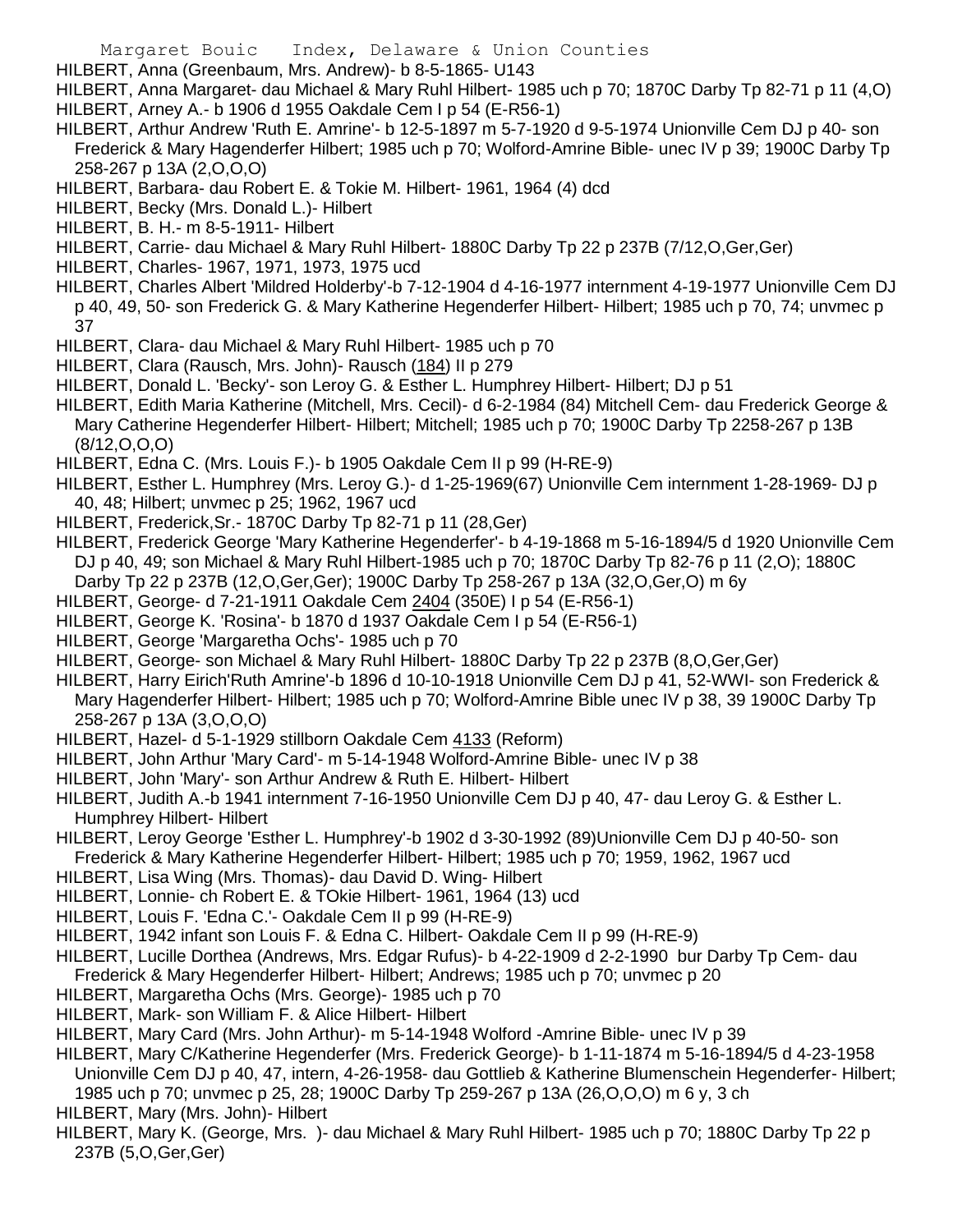HILBERT, Mary Ruhl (Mrs. Michael)- b 6-10-1841 m 10-26-1864 d 6-4-1914 St. John's Cem DJ p 63 dau

- George & Annie E. Cook Ruhl- 1985 uch p 70; 1880C Darby Tp 22 p 237 (38, O,Ger,Ger)
- HILBERT, Megan Nicole- b 4-1-1989 dau Thomas & Lisa Wing Hilbert- Hilbert
- HILBERT, Michael 'Mary Ruhl'- b 1-25-1832 m 10-24-1864 d 10-29-1906 (74-9-4) St. John's DJ p 63- son
- George & Margaretha Ochs Hilbert- 1985 uch p 70; 1880C Darby Tp 22 p 237 (48,Ger,Ger,Ger)
- HILBERT, Michael- son William F. & Alice Hilbert- Hilbert
- HILBERT, Michele- ch William F. & Alice Hilbert- Hilbert
- HILBERT, Mildred Holderby (Mrs. Charles)- b 3-16-1907 m 9-27-1929 d 3-22-1965 Unionville Cem inten. 3-26- 1965- DJ p 40. 48, 50- dau William A. & Laura Johnson Holderby- Hilbert; 1985 uch p 70, 74; unvmec p 37 HILBERT, Nellie May Rose (Douglas, Mrs. Todd)- dau Frederick & Mary Hagenderfer Hilbert- Hilbert; 1985 uch
- p 70
- HILBERT, Robert E. 'Tokie M.' -1961, 1964 dcd
- HILBERT, Ronald William- b 1-12-1934 d 1993 son Charles Albert & Mildred Holderby Hilbert- Hilbert; unvmec p 37; 1985 uch p 70, 74; 1967, 1971, 1973, 1975, 1977, 1979, 1981, 1983, 1991 ucd; unec IV p 37 HILBERT, Rosina (Mrs. George K.)- b 1878 d 1955 Oakdale Cem I p 54 (E-R56-1)
- HILBERT, Ruth E.Amrine (Mrs. Harry E.)(Mrs. Arthur Andrew)- b 10-24-1897 m 8-27-1918 (2) 5-7-1920 d 10- 7-1986 Unionville Cem DJ p 40, 50- dau John & Alberta Wolford Amrine- Wolford-Amrine Bible- unec IV p 38, 39; Hilbert; 1975, 1977, 1979 ucd
- HILBERT, Selma- DJ p 50
- HILBERT, Thomas 'Lisa Wing'- son Donald L. Hilbert- Hilbert
- HILBERT, Tokie M. (Mrs. Robert E.)- 1961, 1964 dcd
- HILBERT, William F. 'Alice'- b 10-16-1921 d 6-4-1972 Unionville Cem intern. 6-7-1972 DJ p 45, 48, 51 -son Leroy G. & Esther L. Humphrey Hilbert- Hilbert
- HILBIE, Carolyn (Williams, Mrs. Arthur Justin)- m 6-26-1928 Freshwater p 91
- HILBORN,Anna Marie (Konopatske, Mrs. Herman)- b 6-4-1896 dau Newton & Minnie Rhinebolt Hilborn-Weiser p 511
- HILBORN, Catherine Weiser (Mrs. James)- b 1-16-1825 m 11-7-1844 d 2-3-1895 dau Henry & Elizabeth Rinehart Weiser- Weiser p 510
- HILBORN, David John- b 6-21-1970 son James Henry & Mary Gretchen Meier Hilborn- Hilborn
- HILBORN, Della (Musser, Mrs. Timothy L.)- b 8-5-1867 d 12-13-1947 dau Isaac & Jennie Cordell Hilborn-Weiser p 510
- HILBORN, Dorothy- b 9-22-1929 dau James Hilborn- Weiser p 511
- HILBORN, Esther Kimmer (Mrs. James)- Weiser p 511
- HILBORN, Faye Della (Wilkinson, Mrs. Frank)- b 6-11-1894 dau Wesley & Martha Smyser Hilborn- Weiser p 510
- HILBORN, George- b 10-11-1864 d 1-3-1884 son James & Catherine Weiser Hilborn- Weiser p 518
- HILBORN, George W.- b 4-9-1879 d 10-29-1902 son Henry & Ida A. Spahr Hilborn- Weiser p 517
- HILBORN, Gladys F. Shoemaker (Mrs. Max B.)- d 10-2-1970 bur Galena- Hilborn
- HILBORN, Helen (Ribble, mrs. Calvin)- b 5-24-1906 dau Wesley & Martha Smyser Hilborn- Weiser p 511
- HILBORN, Henry 'Ida A. Spahr'- b 12-11-1855 d 11-8-1927 son James & Catherine Weiser Hilborn- Weiser p 517
- HILBORN, Ida A. Spahr (Mrs. Henry)- b 10-3-1863 d 8-5-1952 Weiser p 517
- HILBORN, Irene- b 10-1-1901 dau Rosa Ann Hilborn- Weiser p 517
- HILBORN, Isaac 'Jennie Cordell'- b 11-3-1823 m 11-7-1844 d 7-25-1874- Weiser p 510
- HILBORN, Jack/John Charles 'Mary Doreen Helm' -m 6-30-1973 son Wayne W. & Kay Hilborn- Hilborn
- HILBORN, James Henry 'Mary Gretchen Meier'- m 6-27-1964 son Wayne & Kay Hilborn- Hilborn
- HILBORN, James 'Catherine Weiser'- b 5-22-1823 m 11-7-1844 d 7-25-1874- Weiser p 510
- HILBORN, James- b 9-22-1929 son James Hilborn- Weiser p 511
- HILBORN, James III- b 8-17-1957 son James Hilborn- Weiser p 511
- HILBORN, James 'Lillian Reiter''Esther Kimmer'- b 6-22-1901 son Wesley & Martha Smyser Hilborn- Weiser p 511
- HILBORN, Jennie Cordell (Mrs. Isaac)- b 4-5-1847 d 8-23-1936 Weiser p 510
- HILBORN, Jennie (Ekleberry, Mrs. Allen)- b 3-23-1896 dau Wesley & Martha Smyser Hilborn- Weiser p 510 HILBORN, John - son Jack & Mary Hilborn- Hilborn
- HILBORN, John William- b 12-1-1937 son James Hilborn- Weiser p 511
- HILBORN, Kay (Mrs. Wayne)- Hilborn; Pabst 8 p 39, 41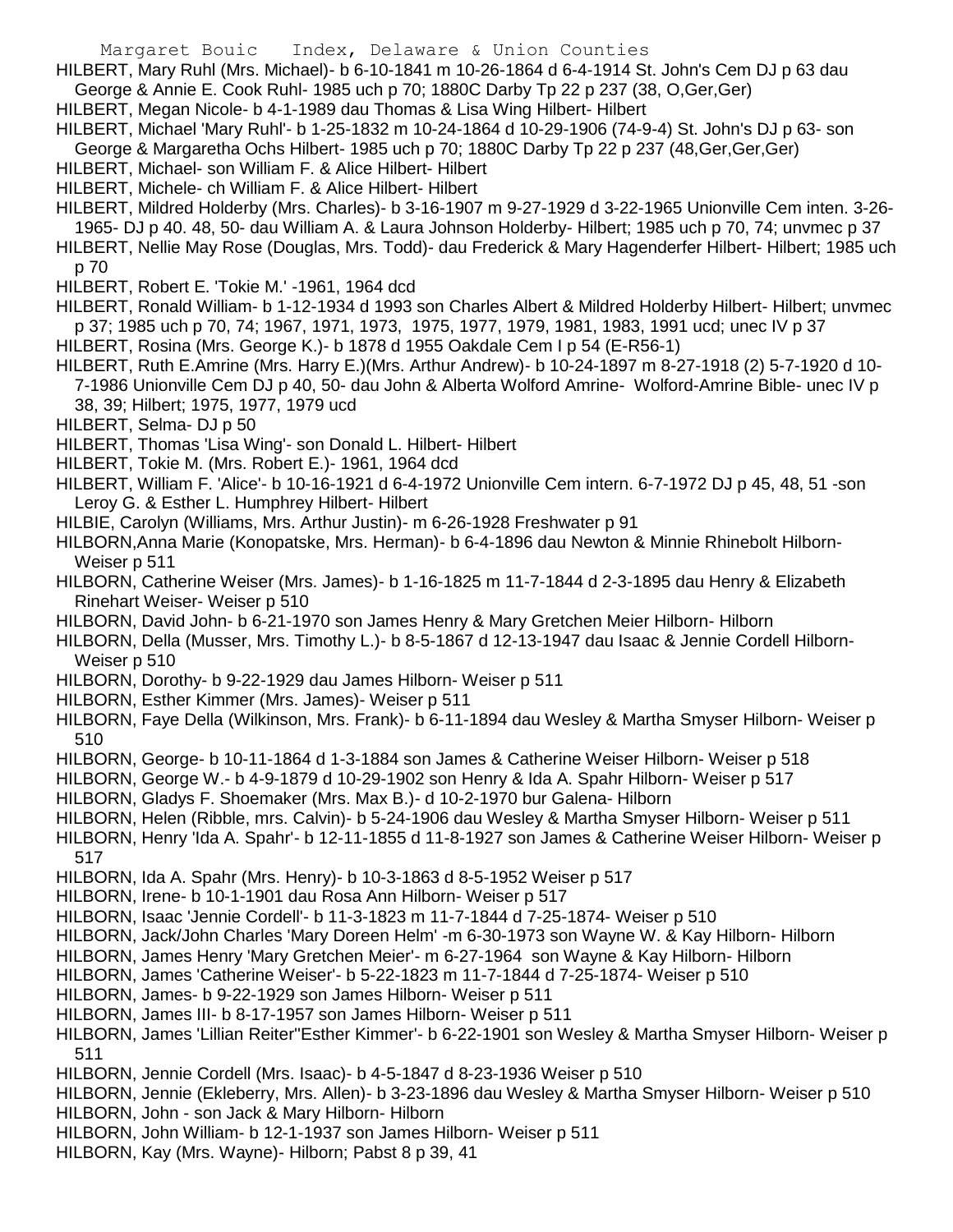- Margaret Bouic Index, Delaware & Union Counties HILBORN, Laura- dau Jack & Mary Hilborn- Hilborn HILBORN, Lelah J. (Lay, Mrs. Malcolm)- b 7-26-1897 dau Newton & Minnie Rhinebolt Hilborn- Weiser p 511 HILBORN, Lillian Reiter (Mrs. James)- div. Weiser p 511 HILBORN, Margaret- Pabst 8 p 34 HILBORN, Martha Jane (Cosgrove, Mrs. Marvin C.)- b 3-9-1850 m 4-15-1868 d 2-24-1906 dau James & Catherine Weiser Hilborn- Weiser p 516 HILBORN, Martha Smyser (Mrs. Wesley)- b 11-28-1873 d 2-27-1953- Weiser p 510 HILBORN, Mary Doreen Helm (Mrs. Jack/John Charles)- m 6-30-1973 dau Catlett M. Helm- Hilborn HILBORN, Mary Elizabeth (Cosgrove, Mrs. Willis J.)- b 11-6-1847 d 11-16-1919 dau James & Catherine Weiser Hilborn- Weiser p 511 HILBORN, Mary Gretchen Meier (Mrs. James Henry)- m 6-27-1964 dau Dr. Arnold R. Meier- Hilborn HILBORN, Mary Younkin (Mrs. Carl)- dau Max B. & Gladys Hilborn- Hilborn HILBORN, Max B. 'Gladys'- d 2-5-1970 (60) bur Galena Cem Hilborn HILBORN, May (Krupp, Mrs. Earl)- b 1-11-1898 dau Wesley & Mary Smyser Hilborn- Weiser p 511 HILBORN, Minnie Rhinebolt (Mrs. Newton)- b 9-15-1875 m 3-21-1895- Weiser p 511 HILBORN, Nancy (Tong-Villanueva, Mrs. Antonio)- dau Max B. & Gladys Shoemaker Hilborn- Hilborn HILBORN, Newton 'Minnie Rhinebolt'- b 4-6-1873 m 3-21-1895 d 12-20-1944 son Isaac & Jennie Cordell Hilborn- Weiser p 511 HILBORN, Preston- brother Max B. Hilborn- Hilborn HILBORN, Rosa Ann- b 8-30-1881 dau Henry & Ida A. Spahr Hilborn- Weiser p 517 HILBORN, Sharon Lee (Edwards, Mrs.James David)- m 9-12-1970 dau Wayne & Kay Hilborn- Hilborn HILBORN, Sylvester Bryan- b 8-17-1897 d 10-15-1954 son Henry & Ida W. Spahr Hilborn- Weiser p 518 HILBORN, Wayne 'Kay'- brother Max B. Hilborn- Hilborn; Sunbury p 68 HILBORN, Wesley 'Martha Smyser'- b 11-11-1870 d 5-1-1951 son Isaac & Jennie Cordell Hilborn- Weiser p 510 HILDEBAND, family of Arthur Tobias Keckley,Jr.- unec X p 61 HILDEBRAND, Ada May- dau John & Roxemia Hildebrand- 1870C Allen Tp 34 p 2 (3,O); 1880C Allen Tp 5 p 1  $(13,0,0,0)$ 
	- HILDEBRAND, Adam 'Jane'- d 6-20-1857 (36) mt 6-24-1857, 7-15-1857; 1850C Allen Tp 1549-1569 p 229 (28,Md)
	- HILDEBRAND, Addie (Leard/Laird, Mrs. William J.)- m 10-29-1869 ucm 4628; 1860C Leesburg Tp 515 (16,O); 1870C Leesb. Tp 151-157 p 19 (26,O)
	- HILDEBRAND, Alfretta- dau Adam & Jane Hildebrand- 1860C Allen Tp 797-806 p 110 (3,O); 1870C Allen Tp 34 p 3 (14,O); guardianship Un Co Prob.
	- HILDEBRAND, Alvin R.- son John & Roxemia Hildebrand- 1870C Allen Tp 34 p 2 (1,O); 1880C Allen Tp 5 p 1 (13,O,O,O)
	- HILDEBRAND, America- d 6-18-1868 (41-3-22) Smith Cem djlm p 99
	- HILDEBRAND, Amos 'Sarah'- 1860C Leesburg Tp 371 (23,O)
	- HILDEBRAND, Anna E.- d 2-25-1876 (21-9-1) dau E. & C. J. Smith Cem djlm p 99
	- HILDEBRAND, Anna E.-Oakdale Cem I p 74 (D-R1-32) dau Eli & Jane Hildebrand- 1860C Dover Tp 329 (5,O); 1870C Leesburg Tp 142-148 p 17 (15,O)
	- HILDEBRAND, Anna- dau Jacob & Nancy Lee Hildebrand- 1870C Leesburg Tp 58-59 p 8 (14,O); 1880C Leesb. Gp 172 p 17 (21,Va,Va,Va)
	- HILDEBRAND, Annie- dau John & Catherine Hildebrand- 1870C Leesburg Tp 151-157 p 19 (24,O)
	- HILDEBRAND, Carl- son John & Verbal Dull Hildebrand- Hildebrand
	- HILDEBRAND, Dr. Carl Richard 'Jo Ann Smith'- m 9-6-1960 son Carl Roy Hildebrand- Hildebrand
	- HILDE(R)BRAND, Catharine Jane Lee (Mrs. Eli)- b 1828 Va m 4-1-1852 ucm 1790 d 1885 Oakdale Cem I p 74 (D-R1-32); 1883 uch V p 443; 1860C Dover Tp 329 (32,Va); 1870C Leesburg Tp 142-148 p 17 (41,Va); 1880C Leesb. Tp 166 p 17 (51,Va,Va,Va)
	- HILDEBRAND, ---infant son d 1853 Oakdale Cem I p 74 (D-R1-32
	- HILDEBRAND, Catherine (Mrs. John)- d 2-25-1873 (73y10m) Smith Cem djlm p 99; 1860C Leesburg Tp 515 (61,Md); 1870C Leesburg Tp 151-157 p 19 (72,Md)
	- HILDEBRAND, Cora (Fogle, Mrs. Albert)- m 4-13-1873 ucm 5255; 1860C Leesburg Tp 151-157 p 19 (15,O) HILDEBRAND, Delina- 1860C Leesburg Tp 515 (14,O)
	- HILDE(R)BRAND, Eli 'Catherine Jane'- b 1829 m 4-1-1852 ucm 1790 d 12-30-1893 (65y7m) Oakdale Cem 977 (116D); 1915 uch p 1074; 1883 uch V p 431,3; 1860C Dover Tp 329 (32,Md); 1870C Leesburg Tp 142-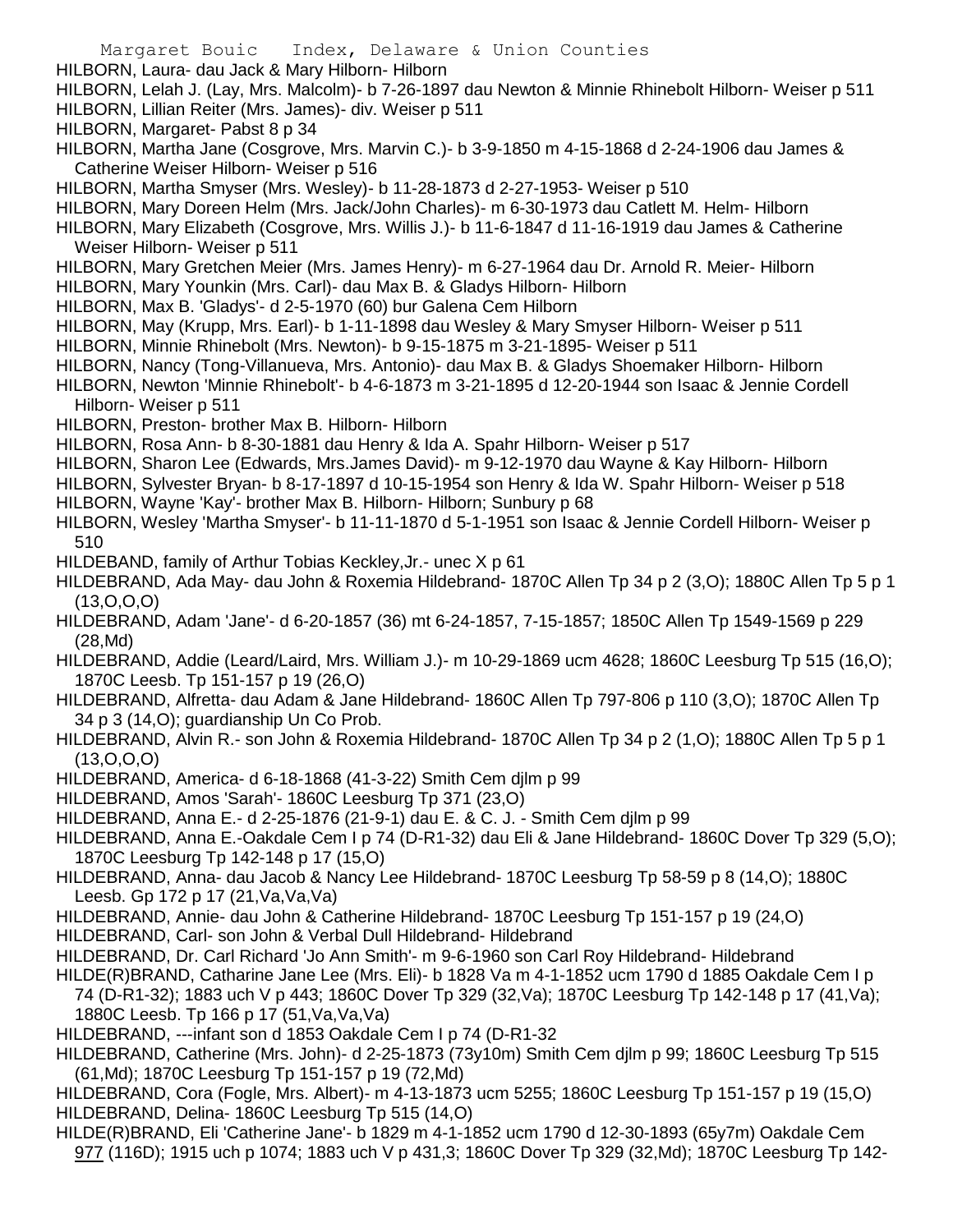148 p 17 (42,Md); 1880C Leesburg Tp 166 p 17 (50,Md,Md,Md)

HILDEBRAND, Elizabeth- b 6-17-1840 ILL d 12-27-1902/3 (62y6m) Oakdale Cem 1594 (5144D) I p 100 (D-R9-16)

- HILDEBRAND, Elizabeth (Hemmer, Mrs. William)- 1915 uch p 1058
- HILDEBRAND, Elizabeth- dau John & Catherine Hildebrand- 1860C Leesburg Tp 515 (20,Md)

HILDEBRAND, Ellen (Gantt, Mrs. Marquis M.)-m 10-17-1875 ucm 5765 mt 3 p 17; dau Jacob & Nancy Lee Hildebrand- 1870C Leesburg Tp 58-59 p 8 (14,O)

HILDEBRAND, Griffin- son Jacob & Nancy Lee Hildebrand- 1860C Leesburg Tp 514 (6,O); 1870C Leesb. Tp 58-59 p 8 (17,O)

HILDEBRAND, Henry- son John & Catherine Hildebrand- 1883 uch V p 366; 1860C Leesburg Tp 515 (22,Md); 1870C Leesb. Tp 151-157 p 19 (37,O)

- HILDEBRAND, H. (Mrs. J.)- djlm p 99
- HILDEBRAND, infant of J. & H. 1857 Smith Cem djlm p 99
- HILDEBRAND, J. 'H'- djlm p 99
- HILDEBRAND, Jacob 'Mary Easterly'- m 1-4-1845 dcm
- HILDE(R)BRAND, Jacob 'Nancy Lee'- m 8-17-1850 ucm 1561; 1860C Leesburg Tp 514 (38,Md); unec VIII p 3; mt 8-21-1858; unec IV p 27
- HILDEBRAND, Jane (Mrs. Adam)- 1850C Allen Tp 1549-1569 p 229 (26,O); 1870C Allen tp 34 p 2
- HILDE(R)BRAND, Jane- dau Jacob & Nancy Lee Hilde(r)brand- 1860C Leesburg Tp 514 (2,O)
- HILDEBRAND, J. F.- 1883 uch IV p 520
- HILDEBRAND, Jo Ann Smith (Mrs. Dr. Carl Richard)- m 9-6-1960 dau Hal C. Smith- Hildebrand
- HILDEBRAND, John 'Catherine'- d 2-16-1882 (84-11-12) Smith Cem djlm p 99; 1860C Leesburg Tp 515 (60,Md); 1870C Leesburg Tp 151-157 p 191 (73,Md); 1880C Leesb. Tp 171 p 17 (83, Md,Ger,Md); dg 11-2- 1882 Cryder Ab p 72
- HILDEBRAND, John L.'Roxemia'- son Adam & Jane Hildebrand- mt 7-15-1857; 1850C Allen Tp 1549-1569 p 229 (5,OP); 1860C Allen Tp 797-806 p 110 (16,O); 1870C Allen Tp 34 p 2 (25,O); 1880C Allen Tp 5 p 1 (35,O,Md,O)
- HILDEBRAND, John 'Verbal Dull'- Hildebrand
- HILDEBRAND, Maggie- dau Jacob & Nancy Lee Hilderbrand- 1880C Leesburg Tp 172 p 17 (19,O,Va,Va)
- HILDEBRAND, Malinda (Leard, Mrs. James M.)- m 11-21-1867 ucm 4286
- HILDEBRAND, Mary Catherine- dau Adam & Jane Hildebrand- 1850C Allen Tp 1549-1569 p 229 (3,O); 1860C Allen Tp 797-806 p 110 (13,O)
- HILDEBRAND, Mary J. (Moore, Mrs. Hugh E.)- b 8-29-1860 m 5-4-1880 dau Eli & Jane Lee Hildebrand- 1883 uch V p 443
- HILDEBRAND, Mary Easterly (Mrs. Jacob)- m 1-4-1845 dcm
- HILDEBRAND, Mary J. (Moore, Mrs. Hugh E.)- m 5-4-1880 ucm 6710; 1870C Leesburg Tp 142-148 p 17 (9,O)
- HILDEBRAND, Mary (Stricker, Mrs. George W.)- m 11-7-1869 ucm 4639
- HILDEBRAND, Minerva J.- dau John L. & Roxemia Hildebrand- 1880C Allen Tp 561 (5,O,O,O)
- HILDE(R)BRAND, Nancy Lee (Mrs. Jacob)- m 8-17-1850 ucm 561; 1860C Leesburg Tp 514 (34,Va); 1880C
- Leesb. Tp 172 p 17 (54,Va,Va,Va); unec VIII p 3; mt 8-21-1858
- HILDEBRAND, Rosanna Garvin (Mrs. Thomas Lee)- m 1857 unec IV p 27
- HILDEBRAND, Roxemia (Mrs. John)- 1870C Allen Tp 34 p 2 (20,O); 1880C Allen Tp 5 p 1 (30,O,Va,Va)
- HILDEBRAND, Sarah (Mrs. Amos)- 1860C Leesburg Tp 371 (28,O)
- HILDEBRAND, Sarah (Belville, Mrs. Samuel)- m 2-24-1867 ucm 4151
- HILDEBRAND, Sarah E.- dau Eli & Catherine Jane Hildebrand- b 1860 d 1861 Oakdale Cem I p 74 (D-R1-32)
- HILDEBRAND, Sarah- dau Jacob & Nancy Lee Hildebrand- 1860C Leesburg Tp 514 (6,O)
- HILDEBRAND, Susan- 1880C Allen Tp 116 p 25 p 13 (33,O,O,O)
- HILDEBRAND, Susanna (Bonnett, Mrs. Samuel)- m 1-22-1860 ucm 2980
- HILDEBRAND, Susanna M.- dau Adam & Jane Hildebrand- 1850C Allen Tp 1549-1569 p 229 (4/12,O); 1860C
- Allen Tp 797-806 p 112 (11,O); 1870C Allen tp 34 p 3 (20,O)
- HILDEBRAND, Thomas Lee 'Rosanna Garvin'- m 1857 unec IV p 27
- HILDEBRAND, Verbal Dull (Mrsl John)- d 3-14-1976 (75) bur Wy.- dau Walter & Mary Dull- Hildebrand
- HILDEBRAND, Annette (Mrs. Christian)- 1860C Paris Tp 1206-1216 p 160 (42,Ger)
- HILDERBRAND, Bonnie Kay (Skaggs, Mrs. Donald C)- dau Ora & Elva Hilderbrand; 1985 uch p 74
- HILDERBRAND, Christian 'Annette'- 1860C Paris Tp 1206-1216 p 160 (44,Ger)
- HILDERBRAND, Daniel G. 'Lucy A. Parmenter'- m 12-3-1879 ucm 6606; 1880C Taylor Tp 110-111 p 11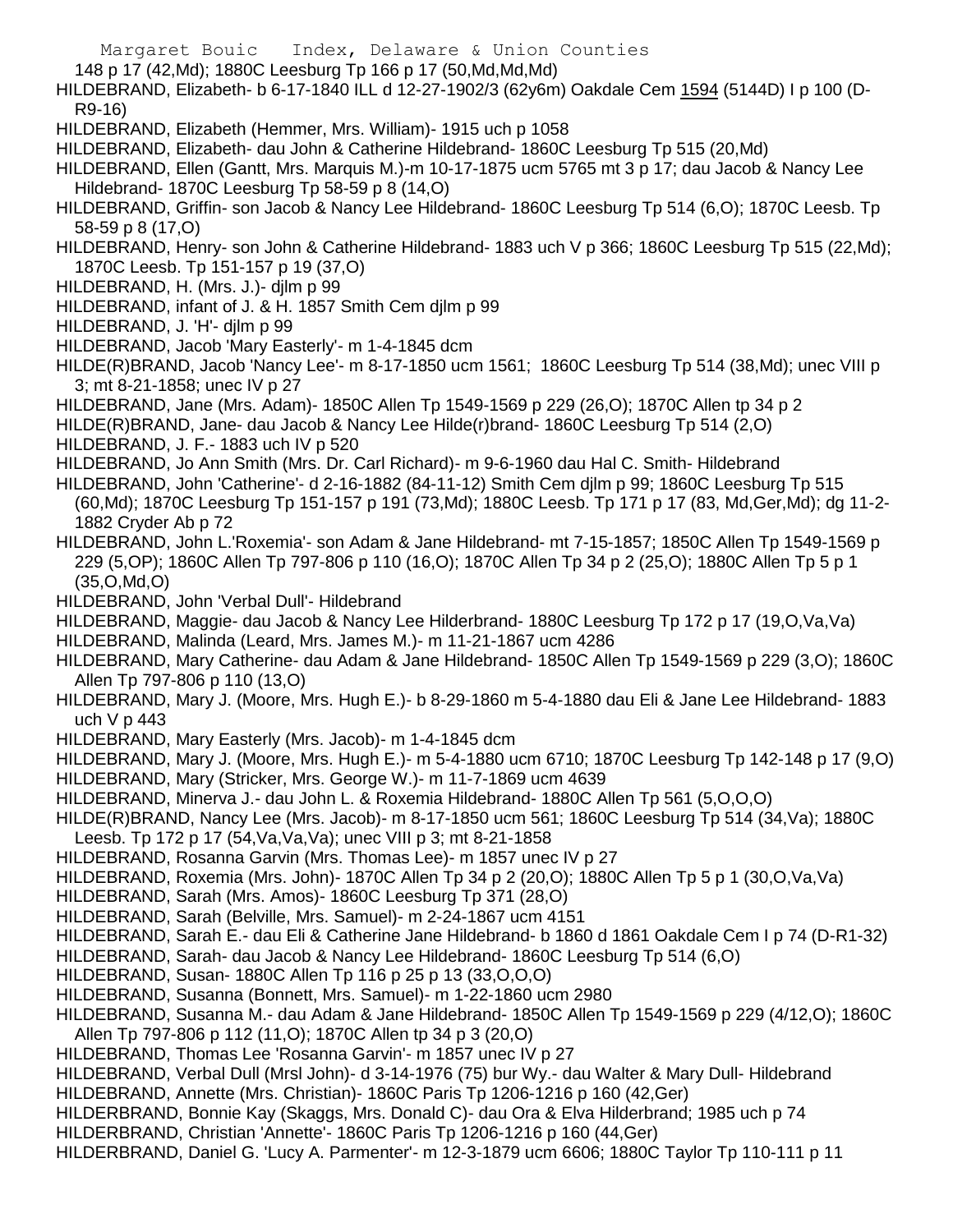- Margaret Bouic Index, Delaware & Union Counties (27,O,Pa,Pa) HILDERBRAND, Eliza J.- 1860C Union Tp 621-627 p 87 HILDERBRAND, Elva (Mrs. Ora)- 1985 uch p 74 HILDERBRAND, Freeman- 1860C Allen Tp 804-813 p 111 (15,O) HILDERBRAND, Henry- 1880C Union Tp 30 p 5 (45,O,Md,Md) HILDERBRAND, Jane (Mrs. Adam)- 1860C Allen Tp 797-806 (36,O) HILDERBRAND, John- 1880C Trenton Tp p 458A HILDERBRAND, John 'Roany Poling'- m 11-24-1865 ucm 3853 HILDERBRAND, John 'Sarah Gast'- m 11-9-1840 dcm HILDERBRAND, Josephine- 1880C Liberty Tp Un Co 251-261 p 26 (12.O.\_.\_) HILDERBRAND, Lizzie- b 6-1840 mother-in-law of Lawrence & Cornelia Sager- 1900C Paris Tp 229-235 p 12B (59,ILL,unk,unk); 3 ch 2 living, wid. HILDERBRAND, Louisa- dau Christian & Annette Hilderbrand- 1860C Paris Tp 1206-1216 p 160 (8,O) HILDERBRAND, Lucy A. Parmenter (Mrs. Daniel G.)- m 12-3-1879 ucm 6606; 1880C Taylor Tp 110-111 p 11 (22,O,O,Va) HILDERBRAND, Margaret- dau Jacob & Nancy Lee Hildebrand- 1870C Leesburg Tp 58-59 p 8 (10,O) HILDERBRAND, Ora 'Elva'- 1985 uch p 74 HILDERBRAND, Peter- d age 103 Lancaster Co Pa dcga p 59, Ohio State Gazette HILDERBRAND, Roany Poling (Mrs. John)- m 11-24-1865 ucm 3853 HILDERBRAND, Sarah Gast (Mrs. John)- m 11-9-1840 dcm HILDERBROOK, Ann M.- 1850C Allen Tp 1524-1544 p 226 (52,Md) HILDERMAN, Riley- 1908 dch p 396; Oak Grove; delge VIII p 26, dg 5-31-1895 HILDRANT, Sarah (Butz, Mrs. Charles)- 1915 uch p 781 HILDREN, Dr.- Fowler p 22 HILDRETH, Mrs.- uninf p 24 (1939) HILDRETH, --d 2-23-1869 (1-9-19) dau D. & E. A. - Hildreth Cem djlm p 101 HILDRETH, A.- 1915 uch p 267 HILDRETH, Abigail (Jackson, Mrs. Thomas)- m 3-28-1852 ucm 1786 HILDRETH, Abigail- dau William & Elizabeth Stoakley Hildreth- dumch p 451 HILDRETH, Ada(h) G. (Mrs. William M.)- b 1889 d 11-19-1931 (42) Oakdale Cem 4382 (H-113) II p 79 (H-R13- 8) HILDRETH, Adella M. (Mrs. W. P.)- b 5-1866 d 1946 Oakdale Cem I p 54 (E-R56-4); 1900C Magnetic Springs 330-334 p 14A (34,O,O,Va) HILDRETH, Albert M.- b 1943 d 1954 Claibourne Cem p 56 HILDRETH, Alfred Blaine 'Jeannie Freeland'- (29-1913) dcb late 9Vance) HILDRETH, Alice (Bolinger, Mrs. McDow)- dau David & Eliza A. Riley Hildreth- dumch p 452 HILDRETH, Alice L. "Ena"Curtis- b 1889 d 1965 Oakdale Cem II p 79 (H-R13-8) HILDRETH, Eliza Alice (McAdow, Mrs. Jasper)(Ballinger, Mrs. Orin)- b 12-3-1854 m 2-3-1877 ucm 6024 d 4- 30-1943 Marion- Hildreth; 1985 uch p 70; Hildreth HILDRETH, Alice May (Brown, Mrs. George Judd)- b 8-26-1865 m 9-27-1883 d 1-10-1931 Bellfontaine- dau Lafayette & Mary Jane Manville Hildreth- Hildreth; 1870C Leesburg Tp 200-207 p 25 (5,O) HILDRETH, Alma Alzina McVay (Mrs. William Hugh)- Hildreth HILDRETH, Altha- d 8-15-1861 (9-3-12) Hopewell Cem djlm p 86; ch Platt B. & Sophia Hildreth-1860C Leesburg Tp 534 (5,O) HILDRETH, Amel- ch Platt B. & Sophia Hildreth- 1860C Leesburg Tp 534 (4,O) HILDRETH, Americus David 'Hester Almina Baker''Mary Elizabeth Eddy Keyes'- b 7--25-1864 m 1-1-1890 d 1- 1-1944 Claibourne Cem p 62; son David & Eliza A. Riley Hildreth- Cowgill p p 51; Hildreth; 1870C Leesburg Tp 34 p 5 (7,O); 1880C Leesb. Tp 155 p 15 (16,O,O,O) HILDRETH, Sarah Angeline (Vasti/Van Atta, Mrs. Alva)-m 131-1879 ucm 6635 dau David & Eliza Jane Riley Hildreth- dumch p 452; Hildreth HILDRETH, Ann R. Thomas (Mrs. James T.)- Nash p 272 HILDRETH, Anna Mabel Bridley (Mrs. Harold Americus)- b 5-26-1902 m 5-15-1926 dau Walter Calvin & Anna
- Luella Rice Bradley- Cowgill p p 51 HILDRETH, Arnold/Arnel B.- b 12-23-1870 d 6-8-1898 Ks- son Lafayette & Mary Jane Manville Hildreth-
- 1870C Leesburg Tp 200-207 p 25 (5/12,O)
- HILDRETH, Arthur 'Metta L.'- son James Alfred & Mattie A.Conrad Hildreth- Hildreth; 1949, 1962 ucd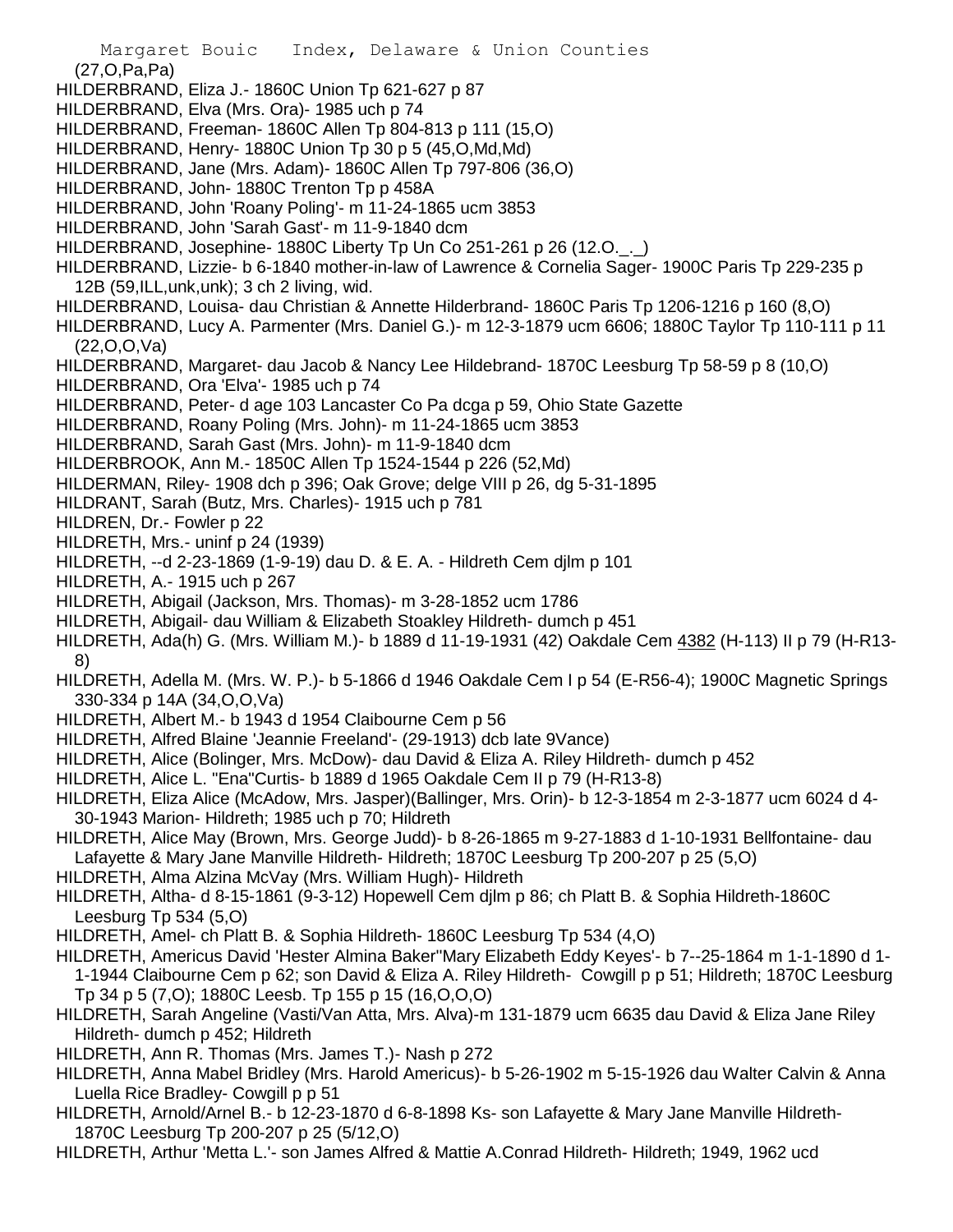HILDRETH, Audrey (Howe, Mrs. Frank)- dau Edward & Ethel/Edith Conrad Hildreth- Hildreth

- HILDRETH, Augusta (Schooler, Mrs. Iam)- b 4-26-1868 m 1890 twin dau Lafayette & Mary Jane Manville Hildreth- Hildreth; 1870C Leesburg Tp 200-207 p 25 (2,O)
- HILDRETH, Augustus 'Clara Ludwick'- b 4-26-1868 m 5-10-1891 d 9-1-1897 twin son Lafayette & Mary Jane Manville Hildreth- Hildreth; 1870C Leesburg Tp 200-207 p 25 (2,O)
- HILDRETH, Bathsheba/Barsheba (Bacon, Mrs. George W.)- m 2-17-1878 ucm 6277- ch William & Elizabeth Stoakly Hildreth- dumch p 451; 1860C Leesburg Tp 473 (14,O)
- HILDRETH, Becky- dau Floyd & Marcia L. Hildreth- 1961 (7m), 1980 dcd
- HILDRETH, Ben H.'Retta'- b 1881 d 1962 Byhalia Cem lptw p 1130; 1962 ucd
- HILDRETH, Benjamin A. 'Mary Arettie Foreman- m 3-1900 -1985 uch p 52
- HILDRETH, Benjamin H.- b 11-1890 son William & Adella M. Hildreth- 1900C Magnetic Springs 330-334 p 14A  $(9,0,0,0)$
- HILDRETH, Benoni P. 'Mary L. Jenkins'- b 2-24-1830 m 7-19-1863 d 10-10-1906 Oakdale Cem Cem I p 170 (C-16) son William & Elizabeth Stoakley Hildreth- dumch p 451; 1860C Claibourne Tp 473 (30,O); 1870C Leesburg Tp 1 (40,O); 1880C Leesb. Tp 137 p 14 (49,O,O,O)
- HILDRETH, Betty L. (Mrs. Leeallen)- 1967, 1971, 1973, 1975, 1977, 1979, 1981, 1983, 1991 ucd
- HILDRETH, Bonnia (Mrs. Larry)- 1976 dcd
- HILDRETH, B. P.- 1883 uch IV p 504, 508
- HILDRETH, Carrie McAdow (Mrs. William Hugh)- b 8-4-1881 d 12-31-1941 Oakdale Cem II p 34 (G-R3-16); **Hildreth**
- HILDRETH, Catherine Cook (Mrs. John Marion)- b 10-14-1872/9 m 1895 d 7-4-1963 Claibourne Cem p 95 dau Harve & Lydia Dillon Cook- Hildreth
- HILDRETH, Cathy (Shirley, Mrs. Jeff)- dau Leora Wright Hildreth- Hildreth
- HILDRETH, Charles- b 1950 son Clarence A. & Florence Chaney Hildreth- Hildreth; 1961 dcd (10); 1967 ucd HILDRETH, Charles 'Doris'- 1975, 1977, 1979 ucd
- HILDRETH, Charles Edwin 'Effie Stiner''Naomie Adams'- b 4-22-1872 m 3-8-1894 d 12-31-1957(85) Oakdale Cem II p 78 (H-R13-3); 1915 uch p 966; Hildreth; Sbc p 37; 1880C Taylor Tp 241-243 p 24 (8,O,O,O); 1900C Leesburg Tp 51 p 3A (28,O,O,O) m 39y
- HILDRETH, Christopher Alan- 11-17-1985 son Mark & Herriott Hildreth- Hildreth
- HILDRETH, Clara B.- b 8-1897 dau Henry E. & Rosetta Hildreth- 1900C Leesburg Tp 163-164 p 7B (2,O,O,O)
- HILDRETH, Clara (Mrs. Norton R.)- b 3-1876; 1900C Claibourne Tp 342-360 p 14B (24,O,O,O) m 4y 2ch l living
- HILDRETH, Clarence A. 'Florence Chaney'- b 1-29-1905 m 1-20-1935 d 8-28-1988- Claibourne Cem p 56- son John Marion & Catherine Cook Hildreth- Hildreth; 1961 dcd; 1967, 1973, 1974, 1975, 1977, 1979, 1981, 1983, 1991 ucd
- HILDRETH, Columbus Simeon'Louisa Jane Lee'- b 1-1847 m 5-4-1871 ucm 4926 son David & Eliza A. Riley Hildreth- dumch p 452; 1883 uch V p 118; Sbc p 37; 1850C Leesburg Tp 253-254 p 39 (3,O); 1860C Leesb. Tp 377 (12,O); 1870C Leesb. Tp 34 p 5 (23,O); 1880C Taylor Tp 240-252 p 23 (34,O,O,O); 1900C Dover Tp 41 p 20 (53,O,O,O) m 29y
- HILDRETH, Clyce W.- son John W. & Talitha L. Hildreth- 1900C Leesburg Tp 172-174 p 7B (11,O,O,O)
- HILDRETH, Cora Elizabeth (Williamson, Mrs. Silas A.)- b 3-26-1862 d 8-29-1944
- Marion- dau William IV & Esther Longwell Myers Hildreth- Hildreth; 1870C Leesburg 33 p 5 (8,O)
- HILDRETH, Cynthia Gertrude (Mrs. Willard H.)- b 1880 d 10-17-1970 York Cem p 90
- HILDRETH, Dana Lemmings (Mrs. Lester)- Hildreth
- HILDRETH, Danny- b 1964 son John A. & Maxine L. Hildreth- 1967, 1971, 1975, 1977, 1979, 1981 ucd HILDRETH, David/Daird 'Elizabeth Ann Riley'- b 10-7-1821/2 m 3-19-1854/1846 d 1908 Claibourne Cem p 52 son William III & Elizabeth Stokely Hildreth-1883 uch V p 428; dumch p 451, 452; Cowgill p 51; 1985 uch p 70; ped Trella Hemmerly Romine #75 14, unec VI p 34; 1850C Leesburg Tp 253-254 p 39 (28,O); 1860C Leesb. Tp 377 (34,O); 1870C Leesb. Tp 34 p 5 (48,O); 1880C Leesburg Tp 153 p 15 (58,O,Ct,O); 1900C Leesb. Tp 50 p 3A (78,O,Ct,O)
- HILDRETH, David- b 1962 son LeRoy & Patty R. Hildreth- 1971, 1979, 1981 ucd
- HILDRETH, D. 'E. A.'- djlm p 101
- HILDRETH, Delphine S. (Ginn, Mrs. George)- m 10-10-1880 ucm 6816 dau Benoni & Mary Hildreth- 1870C Leesburg Tp 1 (6,O); 1880C Leesb. Tp 137 p 14 (16,O,O,Va)
- HILDRETH, Diana R. (Mrs. Mark A.)- 1979 ucd
- HILDRETH, Dora E.- dau William Jr. & Esther Myers Hildreth- 1880C Leesburg Tp 153 p 15 (18,O,O,O)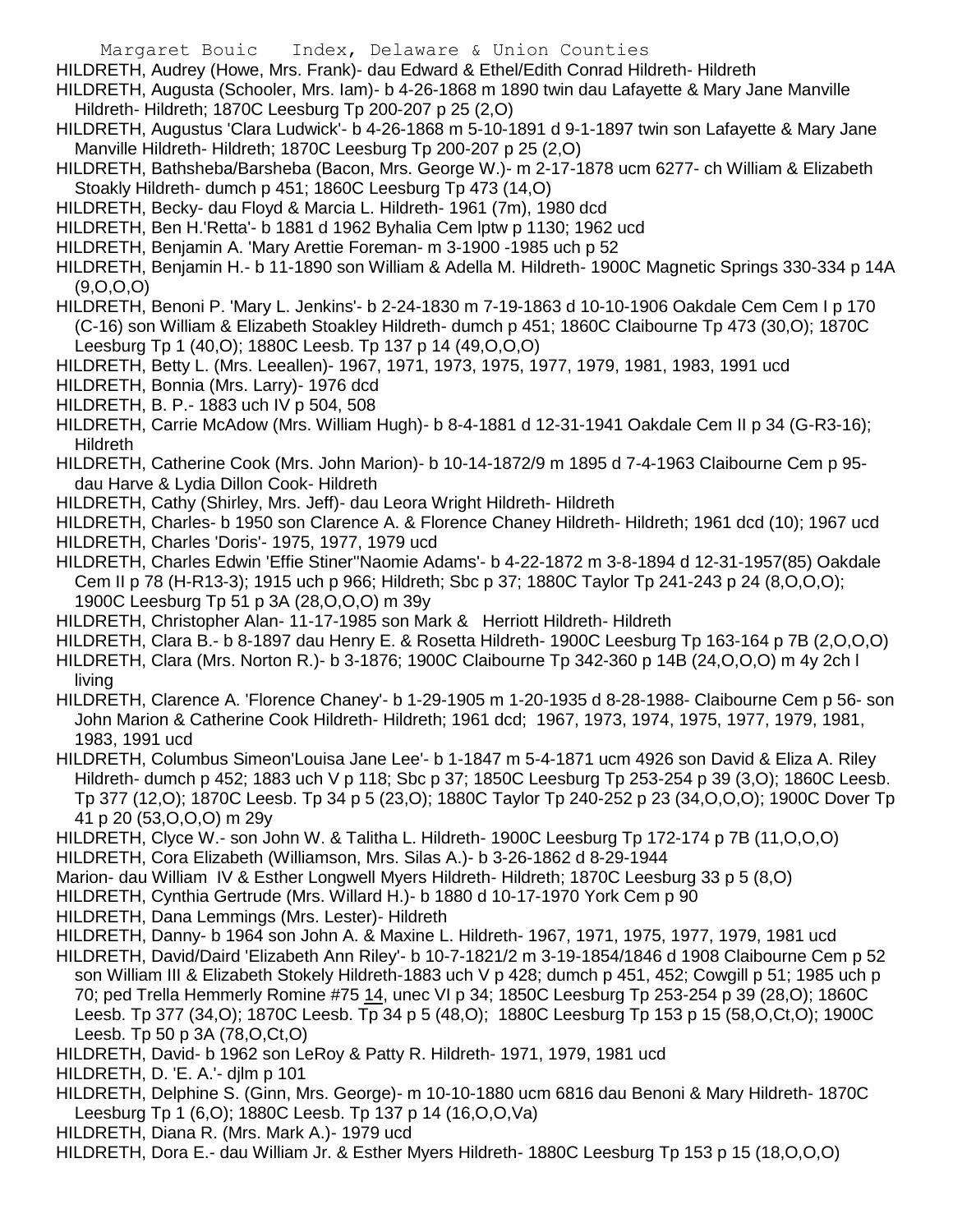Margaret Bouic Index, Delaware & Union Counties HILDRETH, Dora/Doris Pearl (Steaman, Mrs. Clayton)- b 4-16-1880 m 6-26-1907 d 11-19-1944 dau Columbus Simeon & Louisa Jennie Lee Hildreth- Hildreth; 1880C Taylor Tp 241-243 p 24 (2/12,O,O,O)

- HILDRETH, Doris (Mrs. Charles)- 1975, 1977, 1979 ucd
- HILDRETH, Dorothy Ann (Dines, Mrs. Bruce Eaton)- b 5-6-1928 m 8-19-1950 dau Harold Americus & Anna Mabel Bradley Hildreth- Cowgill p p 52
- HILDRETH, E. A. (Mrs. D.)- djlm p 101
- HILDRETH, Edith Conrad (Mrs. Edward)- b 7-20-1889 d 6-30-1973 dau Jacob & Emma Moore Conrad-Hildreth
- HILDRETH, Edward 'Edith Conrad'- d 9-1867 son Lester & Dana Lemmings Hildreth- Hildreth
- HILDRETH, Edward H.'Ethel M.'- b 1900 d 1967 Broadway cem lptw p 81; Hildreth
- HILDRETH, Effie Stiner (Mrs. Charles)- b 3-1876 d 1934 OII p 78 ((H-RB-5)- 1915 uch p 966; 1900C Leesburg Tp 51 p 3A (-,O,O,ILL)
- HILDRETH, El (Mrs. J.)- York Cem p 39, 40
- HILDRETH, Eliza Ann/Jane Riley (Mrs. David)- b 1828 m 3-19-1846 d 1917 Claibourne Cem p 52; dau William & Lucy Elizabeth Arnold Riley- dumch p 452; ped Trella Hemmerly Romine #75 15; unec VI p 34; Hildreth; Cowgill p 51 1850C Leesburg Tp 253-254 p 39 (22,O); 1860C Leesb. Tp 357 (35,O); 1870C Leesb. Tp 34 p 5 (37,O); 1880C Leesburg Tp 154 p 15 (53,O,Va,Va); 1900C Leesb. Tp 50 p 3A (73, Va,Va,Va) m 53y 10 ch, 9 liv.
- HILDRETH, Eliza- dau Enos & Mary M. Stout Hildreth- 1880C Taylor Tp 60-61 p 6 (7,O,O,O)
- HILDRETH, Eliza L. (Mrs. James)- lptw p 69
- HILDRETH, Eliza Lucinda (Taylor, Mrs. Abram)- m 1889 unec IV p 27
- HILDRETH, Elizabeth (Hudson, Mrs. Benjamin)- m 5-14-1865 ucm 3729
- HILDRETH, Elizabeth- dau James & Matilda Taff Hildreth- 1883 uch V p 689; 1860C Taylor Tp 929-944 p 124 (18,O)
- HILDRETH, Elizabeth L. Martin (Mrs. James)- b 1-24-1819 m 12-19-1847 1883 uch V p 689; 1860C Taylor Tp 929-944 p 124 (41,O); 1870C Tayl. Tp 37-36 p 5 (51,O); 1880C Taylor Tp 61-62 p 6 (61,O,Conn,NY)
- HILDRETH, Elizabeth Stokely/Stoakley (Mrs. William,Sr)- b 3-21-1800 d 1-28-1882 (82-8-16) Hildreth Cem djlm p 101; dau David & Abigail Hurlbut Stokely; dumch p 451; ped Trella Hemnmerly Romine #75 29 unec VI p 34; Hildreth; 1860C Leesburg Tp 473 (59,O); 1880C Liberty Tp Un Co 153 p 15 (80,O,Md,Md)
- HILDRETH, Elizabeth (Hudson, Mrs. Benjamin)- b 3-19-1841 m 1865 d 11-27-1908- dau William & Elizabeth Stoakly- dumch p 451; 1860C Leesburg Tp 473 (19,O)
- HILDRETH, Ella (7-1882) unec III p 4
- HILDRETH, Ellen M. (Mrs. Ovid J.)- b 1916 d 1978 Claibourne Cem p 103
- HILDRETH, Emily McCombs (Mrs. Welds A.)- b 6-20-1841 m 1-21-1861 ucm 3135 d 2-28-1879 (37-8-8) Hopewell Cem djlm p 86; 1870C Leesburg Tp 92-94 p 11 (28,Va)
- HILDRETH, Emma A. (Tabor, Mrs. Ed)- b 3-24-1863 d 12-1940 Ks dau Lafayette & Mary Jane Manville Hildreth- Hildreth; 1870C Leesburg Tp 200-207 p 25 (7,O)
- HILDRETH, Enos M. 'Mary M. Stout'- m 4-18-1871 son James & Matilda Taff Hildreth- 1860C Taylor Tp 929- 944 p 124 (7,O); 1870C Taylor Tp 37-36 p 3 (18,O); 1880C Tayl. Tp 60-61 (27,O,O,O); unec III p 53
- HILDRETH, Essie- b 8-1893- dau Henry E. & Rosetta Hildreth- 1900C Leesburg Tp 163-164 p 7B (6,O,O,O) HILDRETH, Estella P. (Mrs. Robert E.)- 1976, 1980 dcd
- HILDRETH, Esther Longwell Myers (Mrs. William,Jr.)- b 1837 m 1-17-1861 dcm d 1925 Claibourne Cem p 52; 1870C Leesburg Tp 33 p 5 (34,O); 1880C Leesb. Tp 153 p 15 (42,O,Pa,NY); 1900C Leesb. Tp 49 p 3A (62, O,Ky,Vt); m 39y 8 ch, 7 living
- HILDRETH, Ethel M. (Mrs. Edward H.)-b 1899 d 1973 Broadway Cem lptw p 81; Hildreth
- HILDRETH, Ethel (Stump, Mrs. )- dau Lester & Dana Lemmings Hildreth- Hildreth
- HILDRETH, Eva (Mrs. Ronald)- 1981 ucd
- HILDRETH, Evelyn (Faren, Mrs. Clarence R.)- m 7-25-1953- dau James A. & Mattie Conrad Hildreth- Hildreth; Faren; 1949 ucd
- HILDRETH, Fayette Allen 'Annetta Hill'- b 7-17-1861 m 10-3-1883 d Ks.- son Lafayette & Mary Jane Manville Hildreth- Hildreth; 1870C Leesburg Tp 200-209 p 25 (9,O)
- HILDRETH, Fidelia- dau James & Elizabeth Martin Hildreth- 1883 uch V p 689
- HILDRETH, Fidleia Stockwell (Mrs. Samuel)- d 1856; 1883 uch V p 689
- HILDRETH, Flora Belle (Vermillion, Mrs. )(Wornstaff, Mrs. William Levi)- b 1-5-1937 div 12-3-1973- Cowgill p p 36
- HILDRETH, Flora I. (Wells, Mrs. William Luther)- m 4-9-1890 1985 uch p 146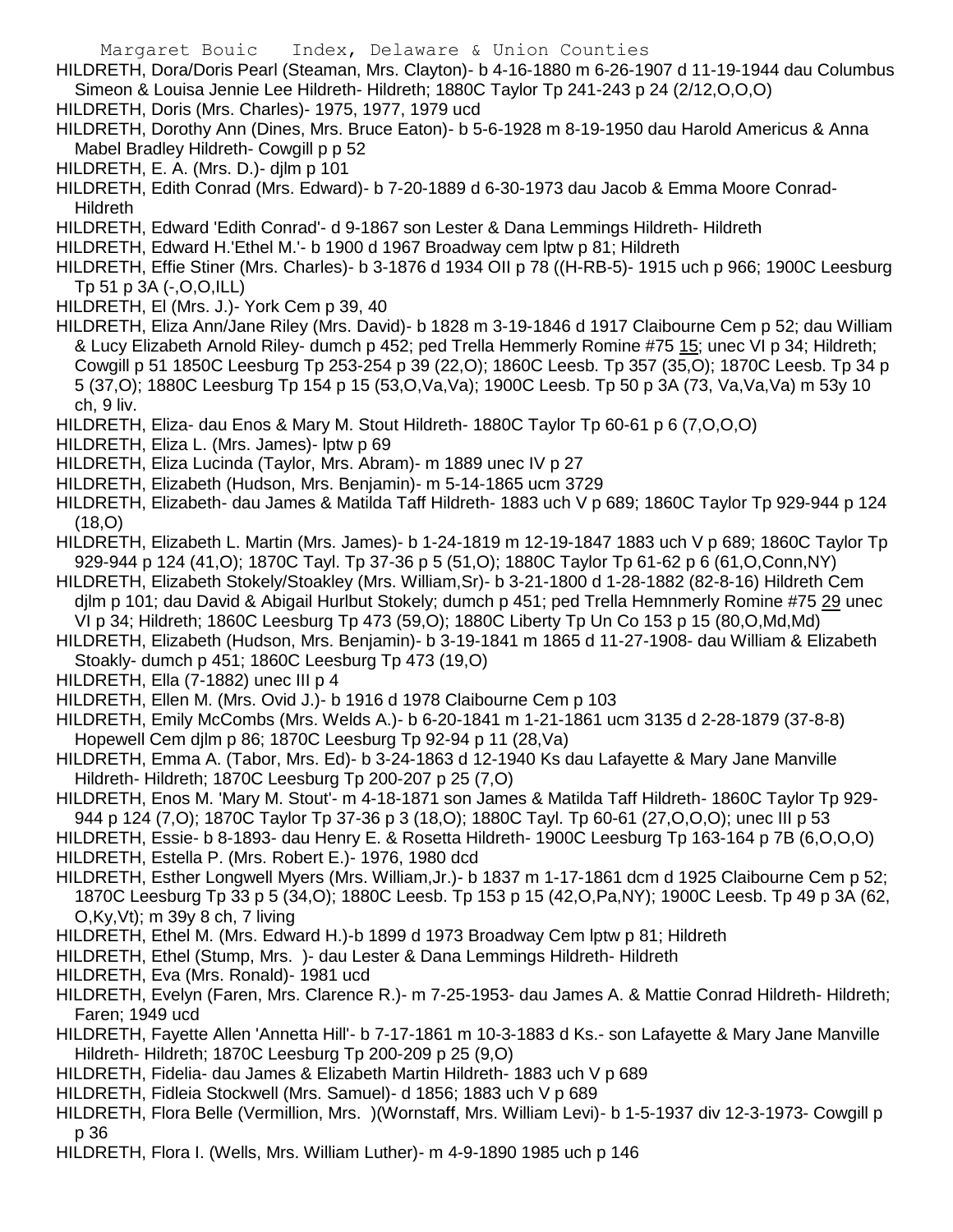- Margaret Bouic Index, Delaware & Union Counties
- HILDRETH, Flora (Ledley, Mrs. )- dau Clarence A. & Florence Chaney Hildreth- Hildreth
- HILDRETH, Florence Chaney (Marks, Mrs. )(Mrs. Clarence A.)- b 4-14-1912 d 11-22-1991 (79) Claibourne Cem- dau John & Florence Bradford Chaney
- HILDRETH, Florence (Mrs. Clarence)- b 1912 Claibourne Cem p 56; 1961 dcd; 1967, 1971, 1973, 1975, 1977, 1979, 1981, 1983, 1991 ucd
- HILDRETH, Flory- dau Samuel W. & Maranda Hildreth- 1880C York Tp 270 p 26 (5,O,O,O)
- HILDRETH, Floyd- Kingston Tp 1971 dcd
- HILDRETH, Floyd A.- b 1924 d 1972 Broadway cem, lptw p 81- son Edward H. & Ethel M. Hildreth
- HILDRETH, Floyd- son Jennie Freeland Hildreth- Hildreth
- HILDRETH, Floyd 'Marcia'- 1961, 1964, 1969, 1976, 1980 dcd
- HILDRETH, Frances C. Rowe (Mrs. Vance)- b 2-9-1918 d 7-12-1990 (72) Green Mound Cem- dau Lemerton & Carrie Weiant Rowe- Hildreth; 1961, 1964, 1969, 1971, 1976, 1980 dcd
- HILDRETH, Garry- son John A. & Maxine L. Hildreth- 1959 ucd (13)
- HILDRETH, Gary D. 'Heidi'- 1967, 1973, 1975 ucd
- HILDRETH, George A.- son John W. & Talitha L. Hildreth- 1900C Leesburg Tp 172-174 p 7B (8,O,O,O)
- HILDRETH, Georgia Ann (Nash, Mrs. James Edward)- b 1-9-1878-80 d 9-2-1909 dau James T. & Ann R. Thomas Hildreth- Nash p 252, 272
- HILDRETH, Gilman Bryant 'Sarah Jane Deaver'- b 7-8-1827 m 4-14-1850 d 11-30-1888 (61-4-22) Hildreth Cem- son William & Elizabeth Stoakly Hildreth- dumch p 451; 1860C Leesburg Tp 377 (34,O); 1870C Leesb. Tp 6 (42,O); 1880C Leesb. Tp 133 p 181A-13 (52,O,O,O)
- HILDRETH, --d 3-10-1864 Hildreth Cem infant dau Gilman Bryant & Sarah Jane Deaver Hildreth-
- HILDRETH, H.- 1883 uch IV p 521
- HILDRETH, Hannah A. D.- dau William Jr. & Esther Myers Hildreth- 1880C Leesburg Tp 153 (16,O,O,O)
- HILDRETH, Hannah- dau James & Matilda Taff Hildreth- 1860C Taylor Tp 929-944 p 124 (12,O)
- HILDRETH, Hannah R. (Smith, Mrs. William C.)- m 12-31-1866 ucm 4110 d 11-29-1877 (29-11-16) Broadway Cem lptw p 69 dau James & Eliza Hildreth
- HILDRETH, Harold Americus 'Anna Mabel Bradley'- b 4-14-1896 m 5-15-1926 d 9-20-1952 son Americus David & Hester Almina Baker Hildreth- Cowgill p 51
- HILDRETH, Harold- son William Hugh & Carrie McAdow Hildreth- Hildreth
- HILDRETH, Harold W. 'Miriam C.'- 1991 ucd
- HILDRETH, Harriet- d 9-15-1868 (22-2-26) York Cem p 40 dau J. & E. L.
- HILDRETH, Harriet A.(Manville, Mrs. Edward Burr)(Gard(i)ner, Mrs. Albert)- b 1-17-1849 or 5-8-1848 Knox Co m(1) 10-15-1868 d 1-7-1942 Oakdale Cem I p 34 (D-R32-3)- dau David & Eliza Jane Riley Hildreth- dumch p 452; 1850C Leesburg Tp 253-254 p 39 (2,O); 1860C Leesb. Tp 377 (6,O); 1870C Leesb. Tp 34 p 5 (21,O)
- HILDRETH, Harriet E. (Manville, Mrs. Edward Burr)- m 10-15-1868 ucm 4450
- HILDRETH, Harriet (Fulk, Mrs. William H.)- m 12-25-1867 ucm 4308
- HILDRETH, Harriet- dau James & Matilda Taff Hildreth- 1883 uch V p 689; 1860C
- Taylor Tp 929-944 p 124 (14,O)
- HILDRETH, Harry- 1883 uch IV p 525, 526
- HILDRETH, Harry Lee- b 9-1885 son Columbus & Louisa Jane Lee Hildreth- 1900C Dover Tp 42 p 2B (14,Iowa,O,O)
- HILDRETH, Hazel M. (Kent, Mrs. Roy)- b 3-1894 m 12-23-1911- dau William & Adella M. Hildreth- Hildreth; 1900C Magnetic Springs 330-334 p 14A (6,O,O,O)
- HILDRETH, Heidi (Mrs. Gary D.)- 1975 ucd
- HILDRETH, Helen M.- b 9-1899 lived with George & Laura D. Barber- 1900C Magnetic Springs 349-352 p 14B (8/12,O,O,O)
- HILDRETH, Helen (Lansdown, Mrs. Walter)- dau Edward & Ethel/Edith Conrad Hildreth- Hildreth
- HILDRETH, Helen Lucille Amerine (Mrs. James E.)- b 1927 m 1-23-1944- lptw p 83; Hildreth; 1975, 1983 ucd HILDRETH, Henry- son Edward & Ethel Conrad Hildreth- Hildreth
- HILDRETH, Henry B.- d 11-8-1862 (5-5-14) Hildreth Cem-djlm p 101 son Gilman Bryan & Sarah Jane Deaver Hildreth- Hildreth: 1860C Leesburg Tp 376 (4.O)
- HILDRETH, Henry E. 'Rosezettie'- b 1863 d 1919 Hopewell cem djlm p 87- son Wells & Emily McCombs Hildreth- 1870C Leesburg Tp 92-94 p 12 (6,O) 1880C Leesb. Tp 7 p 175 (17,O,O,Va); 1900C Leesburg Tp 163-164 p 7B (36,O,O,Va) m 7y
- HILDRETH, Hester Almina Baker (Mrs. Americus David)- b 1-20-1864 m 1-1-1880 d 10-14-1926 dau Lyman Gates & Mary Elizabeth Monson Baker- Cowgill p 51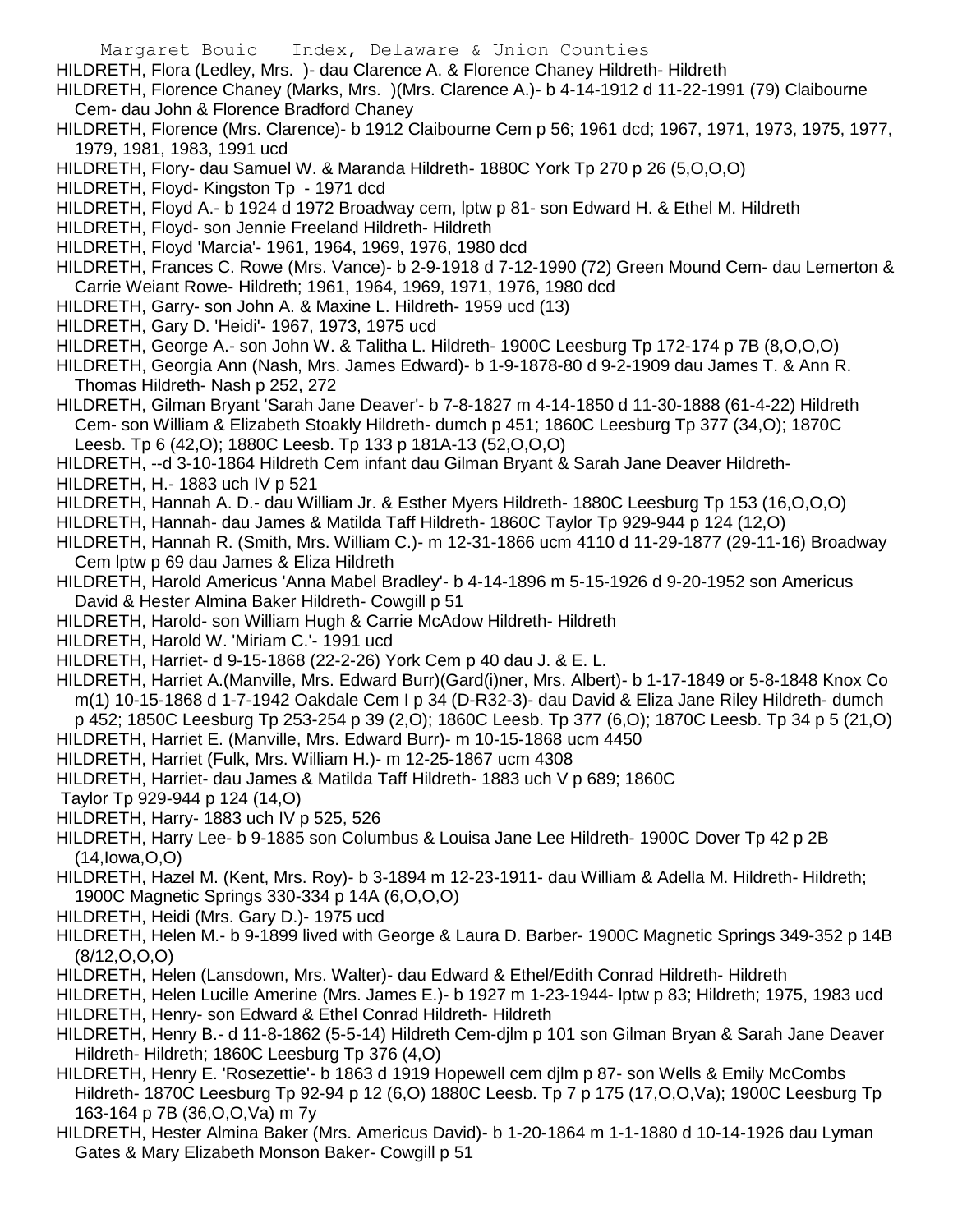HILDRETH, Hugh 'Alma Alzina McVay'- Hildreth

- HILDRETH, William Hugh 'Carrie McAdow'- b 12-31-1874 d 11-20-1964 Oakdale Cem II p 34 (B-R3-16) son William & Esther Longwell Hildreth- Hildreth; 1949, 1959, 1962 ucd
- HILDRETH, Huldah Viola "Ola" (Soliday, Mrs. William T.)- b 8-4-1862 m 2-9-1887 d 12-29-1957 Newark- dau David & Eliza Jane Riley Hildreth- Hildreth; 1870C Leesburg Tp 34 p 5 (8,O); 1880C Leesb. 154 p 18 (17,O,O,O)
- HILDRETH, Irene (Bingham, Mrs. )- dau Jennie Freeland Hildreth- Hildreth
- HILDRETH, James A.- b 11-6-19113 d 10-20-1957 WWII Claibourne Cem p 78
- HILDRETH, James Alfred 'Mattie A. Conrad'- b 6-25-1897 m 1921 d 4-27-1967 Broadway Cem- son Lester & Dana Lemmings Hildreth- Hildreth; 1959 ucd
- HILDRETH, James A.- son Wells & Emily McCombs Hildreth- 1870C Leesburg Tp 92-94 p 12 (2,O); 1880C Leesburg Tp 7 p 175 (12,O,O,Va)
- HILDRETH, James E. 'Helen Lucille Amerine'- b 6-11-1920 m 1-23-1944 d 4-7-1984 Broadway Cem lptw p 83 son Edward & Ethel/Edith Conrad Hildreth- Hildreth; 1975, 1977, 1983 ucd
- HILDRETH, James 'Eliza L.'- d 3-29-1892 (73-2-3) Broadway cem lptw p 69
- HILDRETH, James F.- 1979, 1981 ucd Paris Tp
- HILDRETH, James- son Floyd & Marcia Hildreth- 1961, 1964(5) dcd
- HILDRETH, James- son James A. & Mattie Conrad Hildreth- Hildreth
- HILDRETH, James Lester- son Enos & Mary M. Stout Hildreth- 1880C Taylor Tp 60-61 p 6 (3,O,O,O)
- HILDRETH, James 'Matilda Taff''Elizabeth Martin'- b 1-26-1819 m 8-1-1840 (2) 12-19-1847 son Samuel &
- Fidelia Stockwell Hildreth- 1883 uch V p 689; 1860C Taylor Tp 929-944 p 124 (41,O); 1870C Tayl. Tp 37-36
- p 5 (51,O); 1880C Tayl. Tp 61-62 p 6 (61,O,Mass,NY)
- HILDRETH, James- son Robert H. & Ruth Hildreth- Hildreth
- HILDRETH, James T. 'Ann R. Thomas'- Nash p 272
- HILDRETH, James W.- son Samuel W. & Maranda Hildreth- 1880C York Tp 270 p 26 (9,O,O,O)
- HILDRETH, Sarah Jane (Mrs. Gilman)- 1860C Leesburg Tp 376 (30,O); 1870C Leesb. Tp 6 (37,O)
- HILDRETH, Jane Lee (Mrs. )- dau Addison & Mary Bellville Lee- 1915 uch p 595
- HILDRETH, Jason- b 1959 son Floyd & Marcia Hildreth- 1969, 1976 dcd
- HILDRETH, Jeannie Freeland (Mrs. Alfred Blaine)- d 4-10-1967 (79) Green Mound Cem- (26-1913) dcb late (Vance)- Hildreth; 1961 dcd
- HILDRETH, Jeannie R./F (Mrs. Robert A.)- 1971, 1973, 1975, 1977, 1979, 1981, 1983, 1991 ucd
- HILDRETH, J. 'E. L.'- York Cem p 39, 40
- HILDRETH, Jennie- 1964 dcd
- HILDRETH, Jennie- b 1968 dau Floyd & Marcia Hildreth- 1969, 1980 dcd
- HILDRETH, Jennie S.- Sbc p 37
- HILDRETH, Jim- 1980 dcd Kingston Tp
- HILDRETH, John- 1980 dcd Liberty Tp
- HILDRETH, John A. 'Maxine L.'- 1959, 1967, 1971, 1975, 1977, 1979, 1981, 1991 ucd
- HILDRETH, John- son James Alfred & Mattie A. Conrad Hildreth- Hildreth
- HILDRETH, John- son Leora Wright Hildreth- Hildreth
- HILDRETH, John Marion 'Catherine Cook'- b 4-9-1872 m 1895 d 7-28-1967 Claibourne Cem p 95- son James & Matilda Predmore Hildreth- Hildreth
- HILDRETH, John M. 'Catherine Cook'- Hildreth
- HILDRETH, John M.- son Samuel W. & Maranda Hildreth- 1880C York Tp 270 p 26 (7,O,O,O)
- HILDRETH, John W.'Talitha L.'- b 10-1865 son Wells & Emily McCombs Hildreth- 1870C Leesburg Tp 92-94 p 12 (4,O); 1880C Leesb. Tp 7 p 175 (15,O,O,Va); 1900C Leesb. Tp 172, 174 p 7B (34,O,O,Va)
- HILDRETH, Josephine M. (Bell, Mrs. Sylvester I.)- m 10-5-1867 ucm 4250 dau David & Eliza A. Riley Hildrethdumch p 452; 1860C Dover Tp 377 (10,O)
- HILDRETH, Joshua- b 1973 son Larry & Bonnia Hildreth- 1976 dcd
- HILDRETH, Joy A. (Loyzelle, Mrs. )- dau Vance & Frances Rowe Hildreth- Hildreth; 1961, 1964 dcd (9)
- HILDRETH, Judy- b 1963 dau LeRoy & Patty R. Hildreth- 1971, 1979, 1981 ucd
- HILDRETH, Kenneth- b 1960 son John A. & Maxine L. Hildreth- 1971, 1975, 1977, 1979 ucd
- HILDRETH, Lafayette 'Mary Jane Manville'- b 2-20-1837 m 9-27-1860 dcm d 11-1911 Ks- son William &
- Elizabeth Stoakly Hildreth- dumch p 451; 1860C Leesburg Tp 473 (27,O); 1870C Leesb. Tp 200-207 p 25 (35,O); 1880C Thompson Tp p 297A
- HILDRETH, Larry E.'Bonnia'- son Vance & Frances Rowe Hildreth- Hildreth; 1961, 1964(13), 1969, 1976 dcd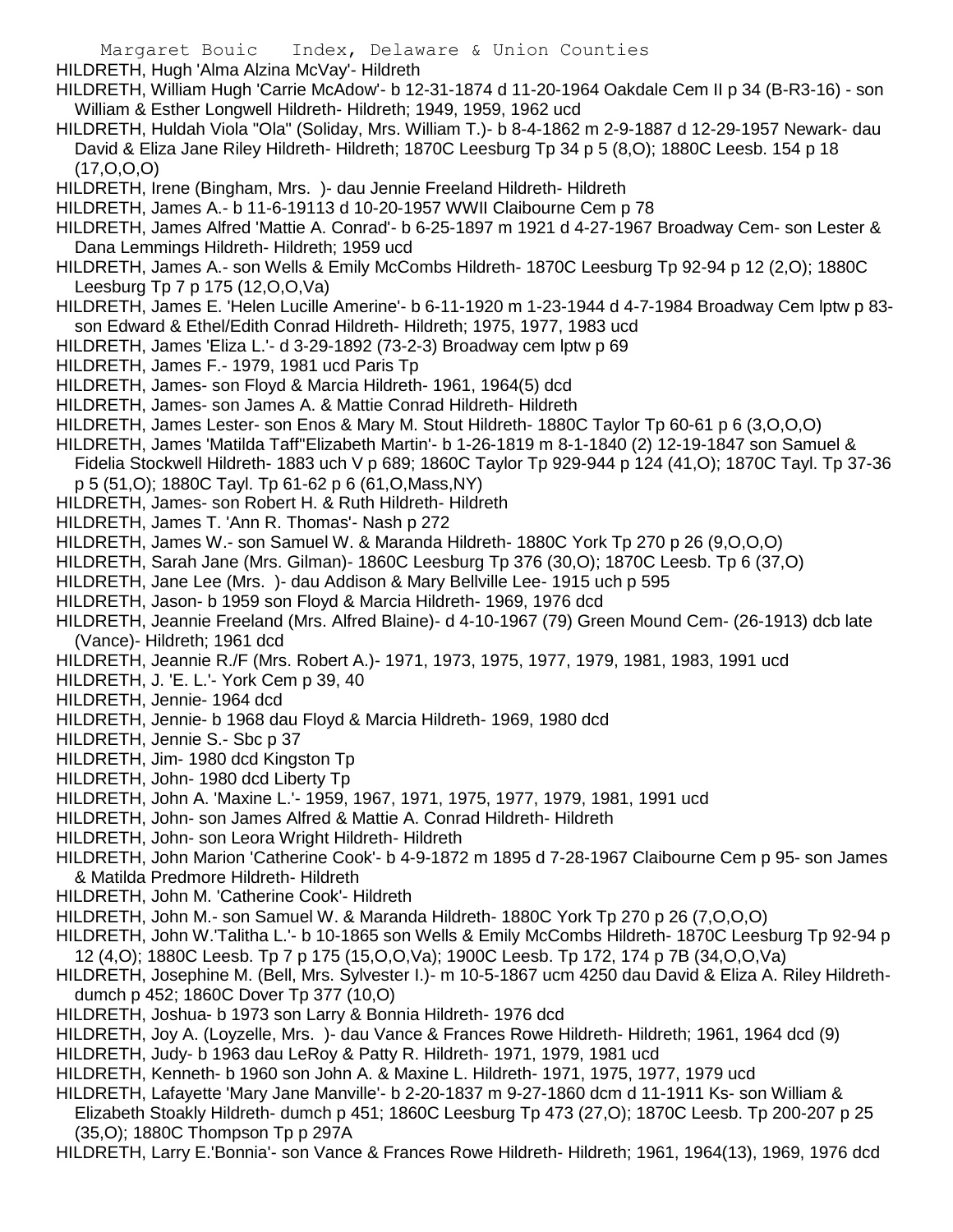- HILDRETH, Lee Allen 'Betty L.'- son Clarence A. & Florence Chaney Hildreth- Hildreth; 1961 dcd; 1967, 1971, 1973, 1975, 1977, 1979, 1981, 1983, 1991 ucd
- HILDRETH, Lena D.- b 6-1897 dau Norton R. & Clara Hildreth- 1900C Claibourne Tp 342-360 p 14B (2,O,O,O)
- HILDRETH, Leora Wright (Mrs. )- d 1-5-1988 (72) bur Greenville- dau Emerald & Daisy Burnett Wright-**Hildreth**
- HILDRETH, Leroy 'Patty'- son James Alfred & Mattie A. Conrad Hildreth- Hildreth; 1949, 1959, 1962, 1967, 1971, 1979, 1981 ucd
- HILDRETH, Lester 'Dana Lemmings'- Hildreth
- HILDRETH, Lewis P.- Sbc p 37
- HILDRETH, Lewis R.- son Columbus S. & Louise J. Lee Hildreth- 1880C Taylor Tp 241-243 p 24 (4,O,O,O)
- HILDRETH, Lidie (9-1882)- unec III p 4
- HILDRETH, Loretta (Young, Mrs. )- dau John M. & Catherine Cook Hildreth- Hildreth
- HILDRETH, Lottie June (Amato, Mrs. Joseph M.)- b 6-12-1897 m 4-20-1920 d -12-1981 (84) bur Marion- dau John & Catherine Cook Hildreth- Hildreth; 1985 uch p 38
- HILDRETH, Louisa A.- dau David & Eliza J. Riley Hildreth- 1870C Leesburg Tp 34 p 5 (15,O)
- HILDRETH, Louisa J. Lee (Mrs.Columbus)- m 5-4-1871 ucm 4926 dau Adison & Mary Ann Belville Lee- 1883 uch V p 118; 1880C Taylor Tp 224-243 (26,O,Va,Va); 1900C Dover Tp 41 p 2B (47,O,O,O) m 29y, 4 ch
- HILDRETH, Lucille (Mrs. James E.)- Hildreth; 1977 ucd
- HILDRETH, Lucy Elizabeth (Sheneman, Mrs. Emanuel Mackling)- b 4-7-1852 m 2-29-1872 d 4-4-1955 Mariondau David & Eliza Ann Riley Hildreth- ped Trella Hemmerly Romine #75 7- Hildreth; unec VI p 34; 1860C Leesburg Tp 377 (8,O); 1870C Leesb. Tp 34 p 5 (17,O)
- HILDRETH, Lucy (Steneman, Mrs. E. M.)- dau David & Eliza A. Riley Hildreth- dumch p 452
- HILDRETH, Mae (King, Mrs. William)- dau Edward & Edith Conrad Hildreth- Hildreth
- HILDRETH, Maranda (Mrs. Samuel W.)- b 45-22-1837 m 4-30-1870 ucm 4719 d 5-22-1904 Broadway Cem lptw p 74; 1880C York Tp 270 p 26 (42,O,Pa,Pa)
- HILDRETH, Marcia L. (Mrs. Floyd)- 1961, 1964, 1969, 1976, 1980 dcd
- HILDRETH, Marcia (Thomas, Mrs. Donald Earl)- b 4-7-1934 m 9-29-1956 dau Harold Americus & Anna Mabel Bradley Hildreth- Cowgill p 51
- HILDRETH, Marcus/Marquis 'Maggie/Margaret Walker'- b 2-7-1839 m 11/10-3-1874 ucm 5570 d 10-31-1926 son William & Elizabeth Stoakly Hildreth- dumch p 451; Hildreth; 1860C Leesburg Tp 473 (21,O); 1870C Leesb. 209-216 p 27 (31,O)
- HILDRETH, Margaret Walker (Mrs. Marcus M.)- m 10-3-1874 ucm 5570; mt 3 p 3
- HILDRETH, Marilyn (Shoffner, Mrs. )- dau James E. & Helen Lucille Amerine Hildreth- Hildreth
- HILDRETH, Mark Anthony "Tony"- b 1979 son Mark & Diana R. Herriott Hildreth- Hildreth; 1979 ucd
- HILDRETH, Mark A'Diana R. Herriott'- son Arthur & Metta L. Hildreth- Hildreth; 1962(3), 1979, 1983 ucd
- HILDRETH, Mary Abigail (Evans, Mrs. Lew)- b 8-14-1867 dau William & Esther Myers Hildreth- 1870C Leesburg Tp 33 p 5 (3,O); 1880C Leesb. Tp 153 p 15 (12,O,O,O)
- HILDRETH, Mary Ann (Barck, Mrs. )- dau James Alfred & Mattie A. Conrad Hildreth- Hildreth; 1949 ucd
- HILDRETH, Mary Arettie Foreman (Mrs. Benjamin A.)- b 1882 d 1914 dau Coit Allen & Dora Harrington Foreman- 1985 uch p 52
- HILDRETH, Mary Edith (Stump, Mrs. LeRoy R.)- b 2-18-1907 m 4-20-1929 d 10-19-1986 (79) Broadway Cemdau Hugh & Alma Alzina McVay Hildreth- Hildreth; Stump
- HILDRETH, Mary Elizabeth Eddy Keyes (Mrs. Americus David)- Cowgill p 51; Hildreth
- HILDRETH, Mary Jane Manville (Mrs. LaFayette)- m 9-27-1860 dcm; 1870C Leesburg Tp 200-207 p 25 (29,O) HILDRETH, Mary Jenkins (Mrs. P. B.)- m 7-19-1863 ucm 3456
- HILDRETH, Mary L. (Mrs. Benoni)- b 3-1842 Marshal Co W. A. d 7-22-1910 (68y4m) Oakdale Cem 2306 (347E) I p 54 (E-R56-4); 1870C Leesburg Tp 1 (29,O); 1880C Leesb. Tp 127 p 14 (38,O,Va,Va); 1900C Magnetic Springs 333-337 p 14A (58,Va,Md,Va) m 37y 2 ch
- HILDRETH, Mary M. (Evarts, Mrs. Henry L.)- m 4-26-1868 ucm 4376
- HILDRETH, Mary M.- d 9-11-1868 (3-7-22) dau J. & E. L.- York Cem p 39
- HILDRETH, Mary M. Stout (Mrs. Enos M.)- m 4-18-1871 ucm 4915; 1880C Taylor Tp 60-61 p 6 (26,O,O,O) HILDRETH, Mary R.- dau David & Eliza A. Riley Hildreth- 1870c Leesburg Tp 34 p 5 (13,O)
- HILDRETH, Mary- dau William & Elizaabeth Stoakly Hildreth- dumch p 451; 1860C Leesburg Tp 473 (17,O)
- HILDRETH, Matilda J. (Burkepile, Mrs. Daniel W.)- b 2-21-1851 m 3-19-1871 ucm 4894 d 4-1-1912 dau Gilman Bryant & Sarah Jane Beaver Hildreth- Hildreth; 1860C Leesburg Tp 376 (10,O); 1870C Leesb. Tp 6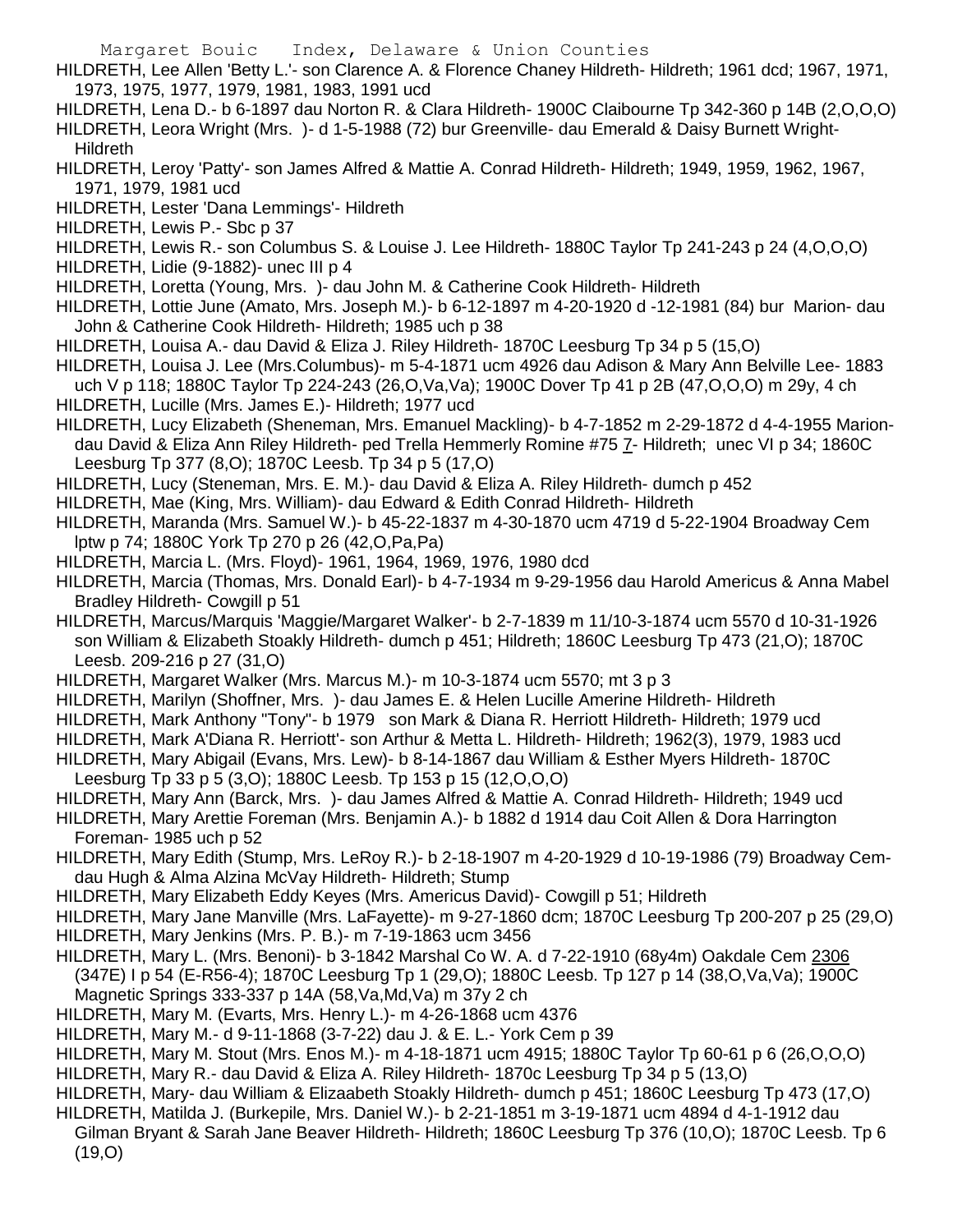- Margaret Bouic Index, Delaware & Union Counties
- HILDRETH, Matilda Taff (Mrs. James)- m 8-1-1840 d 7-3-1947 1883 uch V p 689
- HILDRETH, Mattie A. Conrad (Mrs. James Alfred)- b 5-22-1902 m 1921 d 2-15-1967 bur Broadway- dau Jacob & Emma Moore Conrad- Hildreth; 1949, 1962 ucd
- HILDRETH, Matilda Josephine Hildreth (Bell, Mrs. Sylvester)- b 8-4-1850 m 10-5-1867 d 2-10-1933 Piqua- dau David & Eliza Jane Riley Hildreth- Hildreth
- HILDRETH, Maxine L. (Mrs. John A.)- 1959, 1967, 1971, 1975, 1977, 1979, 1981, 1991 ucd
- HILDRETH, May Alice (King,, Mrs. )- dau Edward & Ethel Hildreth- Hildreth
- HILDRETH, Metta L. (Mrs. Arthur)- 1962 ucd
- HILDRETH, Mildred Kathleen (Roshon, Mrs. )- dau Jennie Freeland Hildreth- Hildreth
- HILDRETH, Minnie A. Baker(Mrs. Americus D.)- b 1864 d 1926 Claibourne Cem p 62; Hildreth
- HILDRETH, Miranda (Mrs. Warren)- m 4-1870; 1870C Taylor Tp 45-44 p 6 (33,O)
- HILDRETH, Miriam C. (Mrs. Harold)- Hildreth; 1991 ucd
- HILDRETH, Naomi Adams (Mrs. Charles)- b 2-19-1899 d 12-21-1985 (86) Claibourne Cem- dau Samuel & Emma Simpson Adams- Hildreth- 1971, 1973 ucd
- HILDRETH, Nellie C.- d 1949, infant Claibourne Cem p 56
- HILDRETH, Nina Adell (Laughrey, Mrs. )- b 12-24-1863 d 1-1-1942 dau William & Esther Longwell Myers-Hildreth; 1870C Leesburg Tp 33 p 5 (6,O)
- HILDRETH, Norton R.'Clara Rogers'- b 7-2-1869 m 10-11-1893 d 2-25-1932 son William IV & Esther Longwell Myers Hildreth- Hildreth; 1915 uch p 503; 1870C Leesburg Tp 33 p 5 (1,O); 1880C Leesburg Tp 153 p 15 (10,O,O,O); 1900C Claibourne Tp 342-360 p 14B (30,O,O,O) m 4y
- HILDRETH, Ollie/Olive B.- b 9-15-1865 d 1-7-1902(36-3-23) Claibourne Cem p 49 dau William IV & Esther Longwell Myers Hildreth- Hildreth; 1870C Leesburg Tp 33 p 5 (5,O); 1880C Leesb. Tp 153 p 15 (14,O,O,O); 1900C Leesb. Tp 49 p 3A (34,O,O,O)
- HILDRETH, Ollie (Grandstaff, Mrs. Grover C.)- m 1903, unec IV p 27
- HILDRETH, Ovid 'Ellen M.'- b 1912 d 1983 Claibourne Cem p 103 son John Marion & Catherine Cook Hildreth-Hildreth
- HILDRETH, P.1883 uch IV p 449
- HILDRETH, Pat (Haas, Mrs. Stan)- dau James E. & Helen Lucille Amerine Hildreth- Hildreth
- HILDRETH, Patty (Mrs. LeRoy)- 1959, 1962, 1971, 1979, 1981 ucd
- HILDRETH, Peggy- dau John A. & Maxine L. Hildreth- 1959(2), 1971 ucd
- HILDRETH, Platt B. 'Sophia' 1860C Leesburg Tp 534 (28,O); djlm p 86
- HILDRETH, Polly (Mrs. Robert)- 1971 dcd
- HILDRETH, Rebecca- b 1961 dau Floyd & Marcia Hildreth- 1964, 1969, 1976 dcd
- HILDRETH, Retta (Mrs. Ben H.)- b 1882 d 1914 Byhalia Cem lptw p 130
- HILDRETH, Rettie (Young, Mrs. )- dau John Marion & Catherine Cook Hildreth- Hildreth
- HILDRETH, Rick A.- b 1964 son Robert A. & Jean A. Hildreth- 1971, 1973, 1975, 1977, 1979, 1981, 1983 ucd
- HILDRETH, Richard C.,Sr.- d 2-24-1986 (81) bur Amanda Tp.- Hildreth
- HILDRETH, Robert A. 'Jean(nie) R.- 1973, 1975, 1977, 1979, 1981, 1983, 1991 ucd
- HILDRETH, Robert- b 1911 Byhalia Cem lptw p 130 prob. son Ben H. & Retta Hildreth
- HILDRETH, Robert E. 'Estella P.'- 1976, 1980 dcd
- HILDRETH, Robert H. 'Ruth'- b 11-27-1928 d 2-16-1988 (59) Maple Grove Cem- son James Alfred & Mattie Conrad Hildreth- Hildreth; 1949, 1962 ucd
- HILDRETH, Robert- b 1960 son John M. & Cathrine L. Hildreth- Claibourne Cem p 95
- HILDRETH, Robert 'Polly'- 1971 dcd
- HILDRETH, Robin- ch Arthur & Metta L. Hildreth- 1962 ucd(8m)
- HILDRETH, Robin- b 1970 son Robert A. & Jeannie R. Hildreth- 1971, 1973, 1975, 1977, 1979, 1981, 1983 ucd
- HILDRETH, Ronald 'Eva'- 1979, 1981 ucd
- HILDRETH, Ronald- son Ronald & Eva Hildreth- 1981 ucd
- HILDRETH, Ronnie- b 1960 son LeRoy & Patty Hildreth- 1962, 1971 ucd
- HILDRETH, Rosa B.- d 1919 Sbc p 37
- HILDRETH, Rosanna A.- d 3-1-1863 (1-2-18) Hildreth Cem djlm p 101- dau Gilman Bryant & Sarah Jane Beaver Hildreth- Hildreth
- HILDRETH, Marie Rosella "Ella" (Maskill, Mrs. Robert G.)-b 2-23-1857 m 7-11-1877 ucm 6090 d 1-29-1920 Claibourne Cem p 52- dau David & Eliza A. Riley Hildreth- dumch p 452; Hildreth; 1860C Dover Tp 377  $(4, 0)$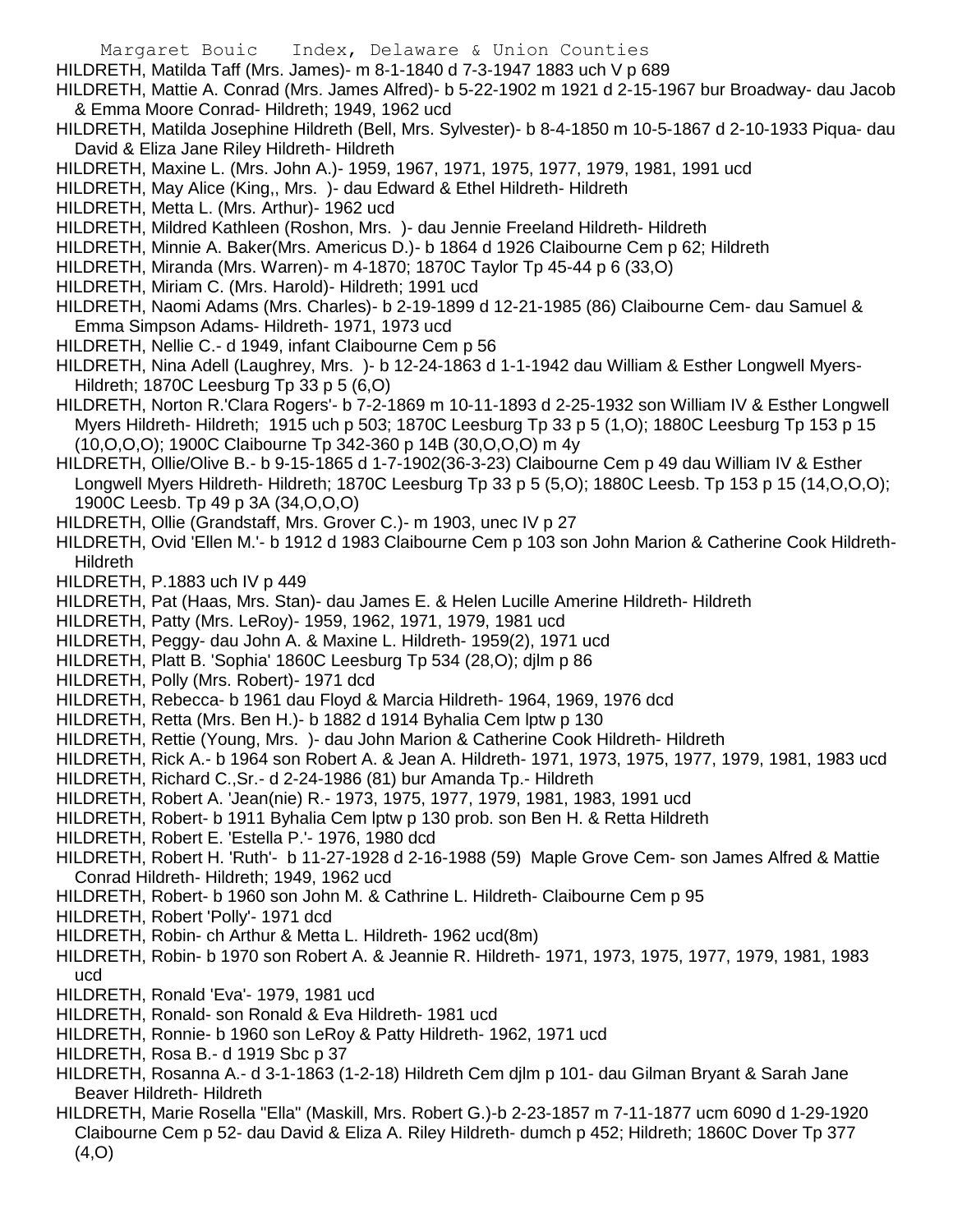HILDRETH, Rosetta (Mrs. Henry E.)- b 12-1866 d 1929 Hopewell Cem djlm p 87; 1900C Leesburg Tp 163-164 p 7B (33,O,O,O) m 7y 2 ch

- HILDRETH, Roy- son James A. & Mattie Conrad Hildreth- Hildreth
- HILDRETH, Ruth (Mrs. Robert H.)- Hildreth
- HILDRETH, Ruth Mason (Mrs. William II)- Hildreth
- HILDRETH, Ryan Scott- b 9-29-1988 son Mark & Herriott Hildreth- Hildreth
- HILDRETH, Samuel 'Fidelia Stockwell'- d 1865 1915 uch p 689
- HILDRETH, Samuel- son James & Matilda Taff Hildreth- 1860C Taylor Tp 929-944 p 124 (10,O)
- HILDRETH, Samuel P.- 1883 uch V p 362; Powers Pat p 152
- HILDRETH, Samuel W. 'Maranda'- m 4-30-1870 ucm 4719 lptw p 74 1880C York Tp 270 p 26 (31,O,O,O)
- HILDRETH, Sarah Angeline (Van Atta, Mrs. Alva)- b 3-3-1859 m 12-31-1879 d 8-10-1944 (85)- dau Davis & Eliza Jane Riley Hildreth- Hildreth; 1985 uch p 140; 1860C Leesburg Tp 377 (3,O); 1870C Leesb. Tp 34 p 5 910,O)
- HILDRETH, Sarah Ellen- dau Enos & Mary M. Stout Hildreth- 1880C Taylor Tp 60-61 p 6 (5,O,O,O)
- HILDRETH, Sarah Jane Deaver (Mrs. Gilman Bryant)-djlm p 101; 1880C Leesburg Tp 133 p 181A (44,O,O,O) HILDRETH, Sophia (Mrs. Platt B.)- djlm p 86; 1860C Leesburg Tp 534 (35,Md)
- HILDRETH, Steven- son LeRoy & Patty Hildreth- b 1958- 1959, 1962, 19961, 1979, 1981 ucd
- HILDRETH, Talitha L. (Mrs. John W.)- b 12-1865; 1900C Leesburg Tp 172-174 p 7B (34,O,O,O) m 12y 2 ch
- HILDRETH, Timothy- b 1974 son Charles & Doris Hildreth- 1975, 1977, 1979 ucd
- HILDRETH, Vance 'Frances C. Rowe'- b 12-22-1913 son Alfred Blaine & Jeannie Freeland Hildreth- dcb late; Hildreth; 1961, 1964, 1969, 1971, 1976, 1980 dcd
- HILDRETH, Viola dau
- HILDRETH, Warren 'Miranda'- m 4-1870; 1870C Taylor tp 45-44 p 6 (20)
- HILDRETH, Welds/Wells A. 'Emily mcCombs'- m 1-21-1861 ucm 3135 djlm p 86; 1915 uch p 267; 1870C Leesburg Tp 92-94 p 11 (36,O); 1880C Leesb. Tp 7 p 175 (46,O,Ct,Ct)
- HILDRETH, Wesley- b 1904 d 1915 prob. son Ben H. & Retta Hildreth- Byhalia Cem lptw p 130
- HILDRETH, Willard H.'Cynthia Gertrude'- b 1877 d 1953 son Samuel W. & Maranda Hildreth- 1880C York Tp 270 p 26 (2,O,O,O)
- HILDRETH, William III 'Elizabeth Stokely'- b 12-30-1799 m 2-16-1817 d 3-12-1868 (68-3-13) Hildreth Cem djlm p 101- son William II & Ruth Mason Hildreth- ped Trella Romine #75 28 unec VI p 34; Hildreth; dumch p 451; 1860C Leesburg Tp 473 (61,Conn)
- HILDRETH, William, Jr. 'Esther Myers'- m 1-17-1861 dcm d 1-29-1902 (78-2-19) Claibourne Cem p 44; 1860C Leesburg Tp 389 (36,O); 1870C Leesb. Tp 33 p 5 (46,O); 1880C Leesb. 153 p 15 (50,O,Ct.O); 1900C Leesb. 49 p 3A (76,O,Ct,O)
- HILDRETH, William H.- b 12-1875 son William Jr. & Esther Myers Hildreth- 1880C Leesburg Tp 153 p 15 (5,O,O,O); 1900C Leesb. Tp 49 p 3A (24,O,O,O)
- HILDRETH, William- son James Alfred & Mattie A. Conrad Hildreth- Hildreth; 1949 ucd
- HILDRETH, William- b 7-12-1877 d 9-11-1902 Broadway Cem lptw p 74- son Samuel W. & Maranda Hildreth-1880C York Tp 270 p 26 (2,O,O,O)
- HILDRETH, William M. 'Adah G.'- b 9-16-1892 d 1979 Oakdale Cem II p 79 9H-R13-8); 1900C Magnetic Springs 330-334 p 14A (7,O,O,O)
- HILDRETH, William P.'Adella M.'- b 9-1866 Ashtabula Co d 1-27-1926 (59) Oakdale Cem 3779 (E347) I p 54 (E-R56-4)- son Benoni & Mary Hildreth- 1870C Leesburg Tp 1 (3,O); 1880C Leesb. 127 p 14 (13,O,O,Va); 1900C Magnetic Springs 330-334 p 14A (33,O,O,Va) m 10y
- HILDRETH, William II 'Ruth Mason'- Hildreth; dumch p 451
- HILDRITH, Bud 'Elizabeth Potts'- 1915 uch p 1028
- HILDRITH, Elizabeth Potts (Mrs. Bud)- 1915 uch p 1028
- HILDUM, Clayton 'Mary Schambs'- 1915 uch p 915
- HILDUM, Mary Schambs (Mrs. Clayton)- dauMathias P. & May C. Birkdoll Schambs- 1915 uch p 915
- HILE----family of Norma Sothard #333, unec XI p 37
- HILE, Arthur Warren 'Betty Jean Michael'- Genther p 72
- HILE, Betty Jean Michael (Mrs. Arthur Warren)- Genther p 72
- HILE, Craig- b 1974 son Dewey J. & Donna J. Hile- 1976 dcd
- HILE, Dewey J. 'Donna J.;- 1976 dcd
- HILE, Donna J. (Mrs. Dewey J.)- 1976 dcd
- HILE, Glenda Marie Baker (Mrs. Rick)- b 4-27-1955 m 6-8-1974 dau Glen & Clara Kinkley Baker- Genther p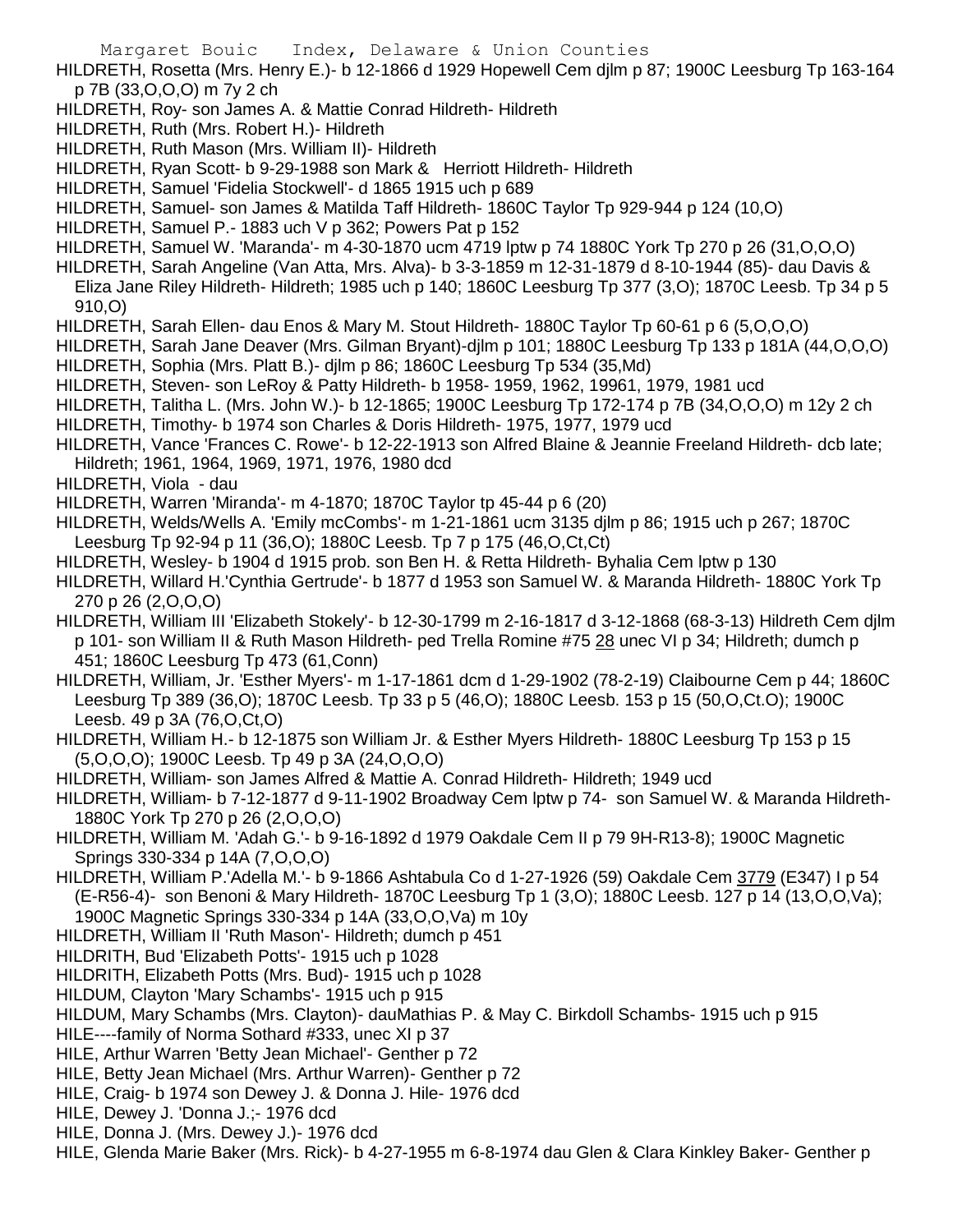72, 73 HILE, Gregory Taylor- b 4-16-1982 son Rick & Glenda Marie Baker Hile- Genther p 73 HILE, Mark Lincoln- b 9-25-1977 son Rick & Glenda Marie Baker Hile- Genther p 73 HILE, Rick 'Glenda Marie Baker'- b 2-8-1951 m 6-8-1974 son Arthur Warren & Betty Jean Michael Hile-Genther p 72, 73 HILE, Susan K. (Mrs. Thomas)- 1991 ucd HILE, Thomas 'Susan K.'- 1991 ucd HILEMAN, Betsy- b 1976 dau Emerson D. Jr. & Jane M. Hileman- 1977, 1979, 1983, 1991 ucd HILEMAN, Christine- b 1975 dau Emerson D. Jr. & Jane M. Hileman- 1975, 1977, 1979, 1983, 1991 ucd HILEMAN, Connie (Wibley, Mrs. Bill)- b 1-20-1962 m 1-1982 d 1-5-1983 Claibourne Cem p 98 dau Emerson & Margie Hileman- Hileman; 1971, 1973, 1975, 1977, 1979, 1981 ucd HILEMAN, Daniel Leroy- b 7-29-1962 son John & Elouise Loveless Hileman- Longbrake p 96 HILEMAN, Daryle Leslie- b 4-23-1959 son John & Elouise Loveless Hileman- Longbrake p 96 HILEMAN, Dexter Lee 'Valorie Ann Sells'- b 3-22-1954 m 5-26-1974 son John & Elouise Loveless Hileman-Longbrake p 96 HILEMAN, Dianna- b 1953 dau Emerson D. & Margie Hileman- 1959, 1971 ucd HILEMAN, Duwayne- b 9-3-1952 son John & Elouise Loveless Hileman- Longbrake p 96 HILEMAN, Elaine- b 10-26-1956 dau John & Elouise Loveless Hileman- Longbrake p 96 HILEMAN, Elouise Loveless (Mrs. John)- b 1-18-1933 m 1-1951 dau Elmer & Estella Shields Loveless-Longbrake p 96 HILEMAN, Emerson D. 'Margie'- Hileman; 1959, 1971, 1973, 1975, 1977, 1979, 1981, 1991 ucd HILEMAN, Emerson D.,Jr.'Jane M.'- son Emerson Hileman- Hileman; 1959(4), 1971, 1973, 1975, 1983, 1991 ucd HILEMAN, Ginger- b 1967 dau Emerson D. & Margie Hileman- Hileman; 1971, 1973, 1975, 1977, 1979, 1981 ucd HILEMAN, Jane M. (Mrs. Emerson D. Jr)- 1975, 1977, 1979, 1983, 1991 ucd HILEMAN, John 'Elouise Loveless'- m 1-1951 Longbrake p 96 HILEMAN, Kathy- b 1959 dau Emerson & Margie Hileman- 1971, 1973, 1975 ucd HILEMAN, Margie (Mrs. Emerson D.) 1959, 1971, 1973, 19975, 1979, 1981, 1991 ucd HILEMAN, Larry D.- son Emerson D. & Margie Hileman- 1959(2 1/2); 1975 ucd HILEMAN, Melody Ann- b 7-26-1961 dau John & Elouise Loveless Hileman- Longbrake p 96 HILEMAN, Michael- b 1981 son Emerson d. Jr. & Jane M. Hileman- 1983, 1991 ucd HILEMAN, Michele Rae- b 5-15-1965 ch John & Elouise Loveless Hileman- Longbrake p 96 HILEMAN, Miranda Lynn- b 9-23-1957 dau John & Elouise Loveless Hileman- Longbrake p 96 HILEMAN, Shelly- b 1978 ch Emerson D. Jr. & Jane M. Hileman- 1983, 1991 ucd HILEMAN, Valorie Ann Sells (Mrs. Dexter Lee)- m 5-26-1974 Longbrake p 96 HILER, Cynthia Jean (Carsey, Mrs. Larry James)- m 9-9-1972 dau Max Hiler-Hiler HILER, Daniel 'Elizabeth Wheeler'- m 9-7-1863 ucm 3468 HILER, Edward P. 'May J. Linnaberry'- m 4-5-1846 dcm HILER, Elizabeth (Fix, Mrs. George)- m 2-25-1841 dcm HILER, Elizabeth Wheeler (Mrs. Daniel)- m 9-7-1863 ucm 3468 HILER, Mary J. Linnaberry (Mrs. Edward P.)- m 4-5-1846 dcm HILER, Max- Hiler HILER, Sarah (Emerson, Mrs. John L.)- m 11-29-1846 dcm HILER, Stenna Green (Logsdon, Mrs. )- d 12-30-1969 (73) bur Hollywood,Fla- Hiler HILES, Barbara Spain (Mrs. Earl)- b 9-6-1928 m 1952 d 12-28-1972 Claibourne Cem p 100 dau Warnock & Ruth Williamson Apsin- Hiles; 1971, 1973 ucd HILES, Becky L. (Mrs. Steven E.)- 1976 dcd HILES, Earl A.'Barbara Spain'- b 1922 m 1952 Claibourne Cem p 100- Hiles; 19791, 1973 ucd HILES, Gerald "Jerry'- b 4-8-1952 d 12-24-1990 (38) Claibourne Cem- son Earl & Barbara Spain Hiles- Hiles; 1971, 1973, 1973, 1977 ucd HILES, Gregg- b 1958 son Harold E. & Josephine B. Hiles- 1969, 1971 dcd HILES, Harold E. 'Josephine B.'- 1969, 1971, 1976, 1980 dcd HILES, Jane- b 1960 dau Harold E. & Josephine B. Hiles- 1969, 1971 dcd

- HILES, Jeremy- b 1975 son Steven E. & Becky L. Hiles- 1976 dcd
- HILES, Joseph- son Joseph P. & Rosile Hiles- 1961 dcd (10)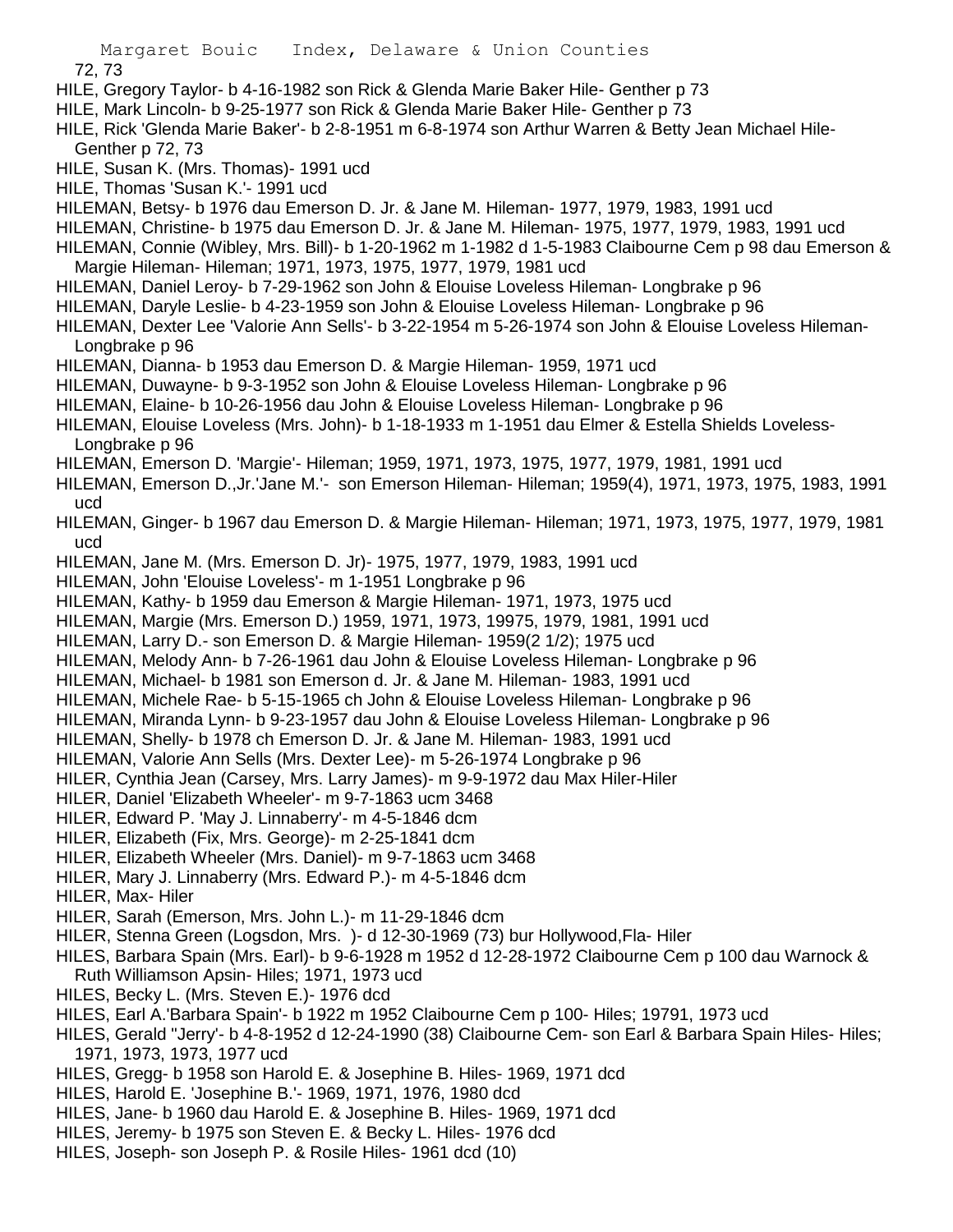- Margaret Bouic Index, Delaware & Union Counties HILES, Joseph P. 'Rosile'- 1961 dcd HILES, Josephine B. (Mrs. Harold E.)- 1969, 1971, 1976 dcd HILES, Joyce (Mrs. Roger)- 1975, 1977, 1979, 1981, 1983, 1991 ucd HILES, Mary- b 1963 dau Harold E. & Josephine B. Hiles- 1979, 1971 dcd HILES, Roger 'Joyce'-1975, 1977, 1979, 1981, 1983, 1991 ucd HILES, Rosile (Mrs. Joseph P.)- 1961 dcd HILES, Shirley- dau Joseph P. & Rosile Hiles- 1961 dcd (12) HILES, Stephen- b 1956 son Harold E. & Josephine B. Hiles- 1969, 1971 dcd HILES, Steve- 1976 dcd HILES, Steven E. 'Becky L.'- 1976 dcd HILES, Terry- b 1957 ch Harold E. & Josephine B. Hiles- 1969, 1971 dcd HILF, Charles F. 'Margaret'- 1908 dch p 396; dg 4-8-1947 HILF, Margaret (Mrs. Charles F.)- dg 4-8-1947 d Tues. HILFORD, Anna B. (Mrs. N. C.)- Powell p 176 HILFORD, D.-D.C./G d 8-28-1862 (19-8-28) OVI Old Norton Cem; Powell p 175; 1880 dch p 522 HILFORD, J. M. 'Margret A.'-Powell p 175 HILFORD, Margret A. (Mrs. J. M.)- d 6-19-1880 (69-5-28) Old Norton Cem Powell p 175 HILFORD, N. C. 'Anna B.'- Powell p 176 HILFORD Nehemiah- 1908 dch p 396 HILFORD, Nellie May- d 10-5/6-1847 (1-4-22 or 1-2-20) dau N. C. & Anna B. Hilford Old Norton Cem Powell p 176; dcdeaths HILGEMAN, Fern Hazel Richey (Mrs. Roy A.)- b 2-9-1913 dau Karl Garvin & Edith Dorothy Stegman Richey-Maugans Anc p 40 HILGEMAN, Larry Roy- b 7-12-1923 son Roy A. & Fern Hazel Richey Hilgeman- Maugans Anc p 40 HILGEMAN, Lawrence Dean- b 6-18-1957 son Larry Roy Hilgeman- Maugans Anc p 40 HILGEMAN, Roy A. 'Fern Hazel Richey'- b 6-22-1902 Maugans Anc p 40 HILGEMAN, Vincent Allen- b 9-8-1959 son Larry Roy Hilgeman- Maugans Anc p 40 HILGENBERG, Barbara J. W. (Mrs. Thomas M.)- 1991 ucd HILGENBERG, Joseph- b 1991 son Thomas M. & Barbara J. W. Hilgenberg- 1991 ucd HILGENBERG, Thomas M. 'Barbara J. W.'- 1991 ucd HILIARD, Margaret Jane Finley (Mrs. Samuel)- m 6-27-1850 ucm 1545 mt 7-3-1850 HILIARD/HEBARD, Samuel 'Margaret Jane Finley'- m 6-27-1850 ucm 1545; mt 7-3-1850 HILL, ----hjt p 10, 46; Nash p 432; 1915 uch p 414, 456; 1883 uch V p 234 HILL, Dr.- Pabst 2 p 4, 62, 7 p 95, 102; 1880 dch p 238 HILL, Mr.- lpc p 7; 1883 uch V p 426 HILL, Rev.- 1915 uch p 206, 231, 235; Pabst 8 p 57 HILL, Mrs. Presbyterian Church- delge I p 19 HILL, Miss- d 1-23-1927 (66) Dover Tp uninf p 19 HILL, --family of Russell Sage- unec XI p 3, Ann Raduege- delge VI p 6- HILL, 1883 uch IV p 535 HILL, ---man died cleaning well- dg 8-15-1872 Cryder Abstr. p 99 HILL, ---(Cowles, Mrs. E. J.)- dau Rev. Thomas Hill- hmp p 240 HILL, A. A. 'Silvia'- 1883 uch IV p 526; 1880C Union Tp 92 p 16 (33,O,Conn,Conn) HILL, Aaron- b 11-20-1844 (91y) Radnor Cem Powell p 212 HILL, Aaron Augustus- son Aaron & Lucinda Robinson Hill- dumch p 56 HILL, Aaron 'Lucinda Robinson'- m 6-3-1833 d 11-24-1862 (65) son John Hill- dumch p 54; 1883 uch V p 197, 207; 1860C Union Tp 598-604 p 83 (62,Conn) HILL, Aaron 'Maria Jane Robinson'- m 11-22-1851 dcm HILL, Abbie Alice- d 9-1-1897 (-0-8-9) Harlem Tp dau Manuel Hill- dcdeaths HILL, Abbie Wood (Mrs. Frank)- b 1866 d 1946 Oakdale Cem II p 106 (H-RK-1) Hill; 1900C Liberty Tp Un Co 244-249 p 11B (30,O,O,O) m 7y, 2 ch HILL, Abel Smith- d 10-9-1840 (47y9m) Old Cem- unec V p 3 HILL, Abigail (Potter, Mrs. Samuel)- dau John & Hannah Grannis Hill- Potter p 1(14) HILL, Abigal Slaughter (Mrs. Francis C.)- m 12-1-1842 Madison Co unec IX p 65 HILL, Abraham 'Mary'- d 1-6-1904 (82-9-19) Claibourne Cem p 13
- HILL, Abner- 1820C Union Tp 107 (26-45)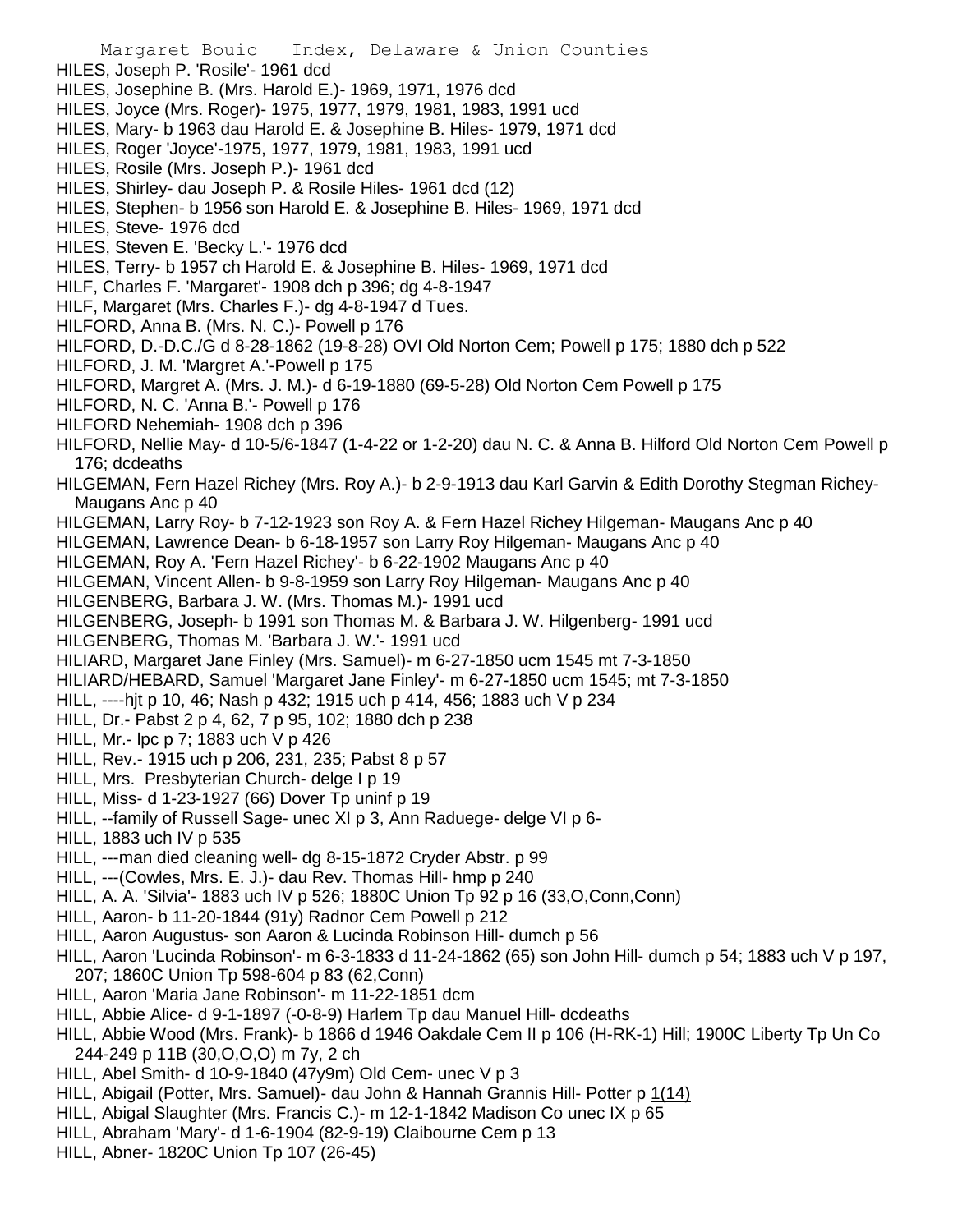- Margaret Bouic Index, Delaware & Union Counties HILL, Ada C.- b 1868 d 6-25-1872 (4y4d) dau J. & Mary J. Hill- Claibourne Cem p 23 HILL, Adaline Styes (Mrs. Nathaniel B.)- lic 10-1-1872 ucm 5141 d 12-16-1875 (26) Maskill Cem lptw p 98 HILL, Adam 'Hester Marsh''Mary Gooden'- son Stephen & Marium Martin Hill- 1908 dch p 880; 1835 men p 19 #71 p 30 Concord Tp; 1880C Concord Tp p 269C HILL, Adelaide- b Knox Co d 1875 (25) Claibourne Tp mt 3 p 29 HILL, Adeline C. Dietzel (Mrs. Alva E.)- d 5-15-1972 (94) bur Sunbury- Hill HILL, Adeline Vansickle (Mrs. Stephen)- m 5-24-1849 dcm HILL, Agathia- Nash p 167 HILL, Agustus Howard 'gladys Michel'- b 1-26-1896 d 2-1-1964 Milford Cem son George & Mae Shanks Hill-Hill HILL, A. J. 'Susan'- dumch p 444; 1860C Liberty Tp Un Co 1036-1040 p 142 (34,O) HILL, Alees (DeWitt, Mrs. Basil)- Maugans Anc p 218 HILL, Albert M.- son Peter & Matilda Hill- 1880C York Tp 163 p 16 (8,O,O,ILL) HILL, Alford H.- b 12-1896 son Mirtie Noggle Hill- 1900C Jackson Tp 68-69 (3,O,O,O) HILL, Alfred Myrtle'- Hill HILL, Alfred - d 7-23-1970 (76) Price Cem- son Alfred & Myrtle Hill- Hill HILL, Alice- dpc p 100 HILL, Alice (Mrs. Joel)- b 6-1858- 1900C Millcreek Tp 138-143 p 7A (41,O,Pa,O) m 19y, 1ch HILL, Alice (Mrs. Joseph)- 1880C Jerome Tp 70 p 8 (22,O,O,J?) HILL, Alice Lary (Mrs. Henry Jacob)- Hill HILL, Alice Mary (Spangler, Mrs. )- dau Alva E. & Adeline G. Dietzel Hill- Hill HILL, Allice- b 5-1880 dau Nathaniel W. & Sophie Mackling Hill- 1870C Leesburg Tp 120 p 180D (2/12,O,O,O) HILL, Almina- d 7-2-1829 (2y4m) Hill Cem p 2, Powell p p 74;dau John A. & Esther Hill HILL, Almyra- dau Elijah & Charlotte Hill - 1850C Milford Cent. 1199-1217 p 178 (12,O) HILL, Alonzo- son Lyman O. & Margaret McAdow Hill- Hill HILL, Alva E. 'Adeline G. Dietzel'- d 12-9-1964 (84) bur Sunbury- Hill HILL, Amanda D.- d 4-10-1874 (23-6-1) Bluescreek Cem djlm p 77- dau Justus M. & Rebecca Layman Hill; 1860C Millcreek Tp 33 (10); 1870C Leesubrg Tp 106-110 p 13 (19,O) HILL, Amanda- dau Elijah & Charlotte Hill- 1850C Milford Cent. 1199-1217 p 178 (7,O) HILL, Amanda- dau Harriette Hill- 1870C Liberty Tp Un Co 119 p 15 (11,O) HILL, Amanda (McAdow, Mrs. Lafayette F.)- m 3-3-1874 ucm 5453 HILL, Amanda (McCoy, Mrs. Joseph)- m 11-22-1842 Madison Co unec IX p 65 HILL, Amanda M. Evans (Mrs. David)- m 4-15-1847 dcm HILL, Amanda M. (Foster, Mrs. Morris)- m 11-25-1866 ucm 4084 HILL, Amanda M.- dau George & Charlotte Hill- 1850C Concord Tp 2077 p 125 (3,O) HILL, Amanda (Moore, Mrs. Joseph)- m 12-16-1838 dcm HILL, Andrew- 1908 dch p 396; hjt p 192, 193; 1883 uch IV p 468, 535 HILL, Andrew 'Martha Weiser'- b 7-9-1831 m 12-13-1860 d 12-27-1900- Weiser p 522 HILL, Angeline- dau Harriette Hill- 1870C Liberty Tp Un C0 119 p 15 (8,O) HILL, Angie- b 1965 dau Fred E. & Carol Hill- 1980 dcd HILL, Ann E. (McCullough, Mrs. Jonathan)- dau Robert & Nancy Morris Hill- 1883 uch V p 312 HILL, Ann Jane Mitchell (Mrs. Samuel)- b 1822 d 1900 ped David Rish- delge V p 70 HILL, Anna Sheares (Mrs. Hasadie)- Nash p 372 HILL, Ann Wade (Mrs. Jack)- 1961 dcd HILL, Anna Eliza (Glenn, Mrs. Daniel)- b 1834 dau Thomas & ELizabeth Byerly Hill- ped Dallas Michael Morse #25 11; unec III p 36 HILL, Anna J.- dau Israel & Maria Fulbert Hill- 1870C Jerome Tp 276-263 p 35 (7,O) HILL, Anna (Mrs. Levi)- d 2-12-1882 (42-8-29) Raymond Cem lptw p 31; 1860C Liberty Tp Un Co 1035-1045 p 42 (32,O); 1870C Taylor Tp 72-69 p 9 (40,O); 1880C Lib. Tp 212-220 p 22 (50,O,Scotland,Pa) HILL, Anna L.- dau Waterman & Susan E. Bennett Hill- dumch p 57; 1883 uch V p 207; 1870C Union Tp 171- 170 p 23 (11,O); 1880C Milford 74 p 35 (21,O,O,Vt) HILL, Anna Marie (Stephens, Mrs. )- dau LeRoy & Cecil Peppershill Hill- Hill
- HILL, Anna M. Biddle (Mrs. Nathaniel B.)- m 9-10-1876 ucm 5929
- HILL, Anna M. (Wolan, Mrs. John)- m 2-25-1873 ucm 5229
- HILL, Anna Smothers (Mrs. )- d 12-14-1889 (21-6-4) Harlem Tp dau Emery & Lyda Jones Smothers- dcdeaths HILL, Annabell (Noland, Mrs. David R.)- m 12-1950- Hill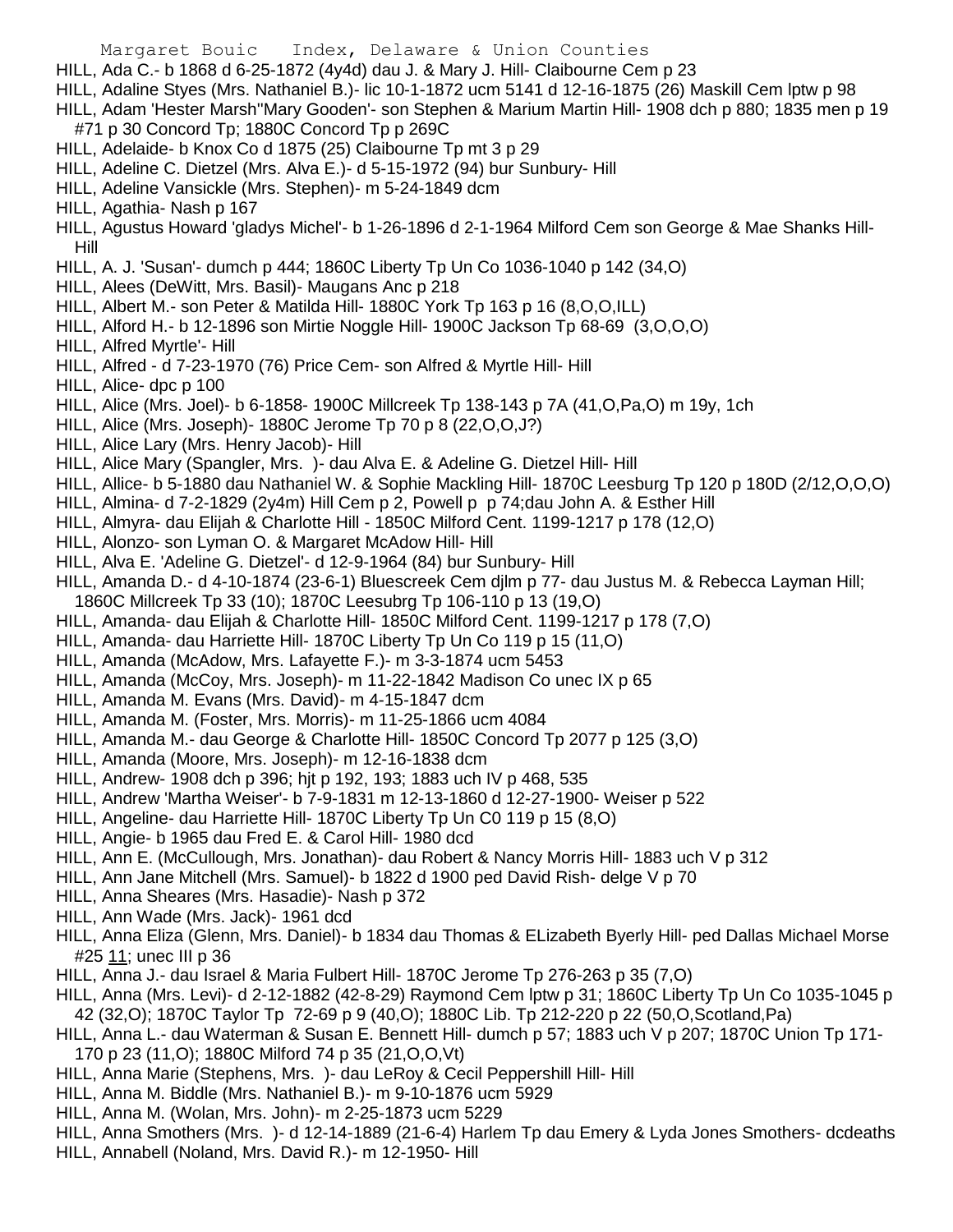- HILL, Annetta- b 6-16-1867 Ostrander- dau Edward Rodney & Elizabeth Baker Hill- Warren-Swick. p 15
- HILL, Annie M. Biddle (Mrs. M. B.)- dau Henry & Eunice Latson Biddle- 1883 uch V p 611; 1880C Claibourne Tp 72-77 p 7 (22,O,Va,Tn)
- HILL, Annie (Stokes, Mrs. George)- dau George & Elizabeth Hill- 1880 dch p 747; 1908 dch p 633
- HILL, Anthony- Nash p 375
- HILL, Arlo 'Grace Winslow'- b 1-4-1890 d 1929 son Charles W. & Julia Griswold Hill- Weiser p 524
- HILL, Arnold- 1835 men p 11 #88 p 14 Bennington Tp
- HILL, Arthur J. 'Lavern P.'- 1973, 1975, 1977, 1979 ucd
- HILL, Asa- d 7-10-1854 Hill Cem, Powell p 74- son Solomon & Rachel Kilbury Hill-McKitrick p 277; 1908 dch p 880; 1880 dch p 744; Hill 2
- HILL, Augusta H.- dau George Jr. & Mary Shanks Hill- 1915 uch p 853
- HILL, Augustus- son Aaron & Lucinda Robinson Hill- 1883 uch IV p 526; 1860C Union Tp 598-604 p 83 (15,O); 1870C Union Tp 172-171 p 23 (23,O)
- HILL, Augustus H. 'Gladys Michel'- m 1920 d 1964- Hill; 1949, 1959, 1962 ucd
- HILL, Bambi L. (Mrs. Richard L.)- 1980 dcd
- HILL, Barbara- dau Burl,Jr. & Joan Hill- 1959(6), 1962, 1967, 1971, 1973 ucd
- HILL, Barbara Woerner (Mrs. Roland)- Hill; 1949 ucd
- HILL, Baylor- 1883 uch V p 75, 675
- HILL, Belinda- dau F. A.- Raymond Cem djlm p 45
- HILL, Belle (Brake, Mrs. Lewis)- m 10-8-1872 ucm 5148
- HILL, Benjamin 'Jane'- 1850C Union Tp 1322-1340 p 198 (26,Va)
- HILL, Benjamin- d 5/3-4-1887 (88-1-14) Hill Cem p 2 son Stephen & Marium Martin Hill- 1880 dch p 196, 492, 493, 494; 1908 dch p 880; hadc p 22; delge III p 14; 1835 men p 20 #114 p 31 Concord Tp; 1850C Concord Tp 2236 p 131 (48,Pa); 1880C Concord Tp p 265C
- HILL, Benjamin- son Sanford W. & Margaret Hill- Hill; 1850C Millcreek Tp 1957-1978 p 286 (8/12,O)
- HILL, Bernard- son Howard & Myrtle Hill- Hill
- HILL, Bertha A.- dau Robert & ELizabeth A. Rea Hill- 1860C Millcreek Tp 20 (10,O)
- HILL, Bertha (Wilson, Mrs. )- dau Fleet & Maggie Bails Hill- Hill
- HILL, Berton J.- b 1-1874 son Charles N. & Cordleia Hill- 1900C Leesburg Tp 181-183 p 8A (26,O,NY,O)
- HILL, Bessie- b 7-1886 dau Frank F. & Olive M. Hill- 1900C Jerome Tp 253-262 p 11B (13,O,O,O)
- HILL, Bessie- dau Sanford W. & Margaret Hill- 1860C Millcreek Tp 28 (10,O)
- HILL, Betsey (Havens, Mrs. Abel)- 1880 dch p 712
- HILL, Betty (Mrs. Burl,Jr.)- 1983 ucd
- HILL, Betty (Mrs. Harold)- 1976, 1980 dcd
- HILL, Betty J. (Mrs. Leion J.)- 1961, 1971 dcd
- HILL, Betty Terry (Mrs. John)- dau Cuba M. Peyton Hill- Hill
- HILL, Beverly Jeane- b 11-3-1925 dau Dr. Paul & Mildred Elizabeth Welsh Hill- Howison 1859
- HILL, Bill- 1880C Taylor Tp 248-251 p 24 (21,O,O,O)
- HILL, Billy- b 1962 son William D. & Joyce Hill- 1964, 1971 dcd
- HILL, Blanch- dau M. W. & M. A. Hill- Claibourne Cem p 37
- HILL, Blanche E.- b Wales d 10-30-1896 (28-6-0) dau Tom Steed- dcdeaths
- HILL, Blanche (Martin, Mrs. James Hadley)(Hinderer, Mrs. John)- d 1-1958 (81) Oakdale Cem dau Waterman & Susan E. Bennett Hill- dumch p 57; 1883 uch V p 207; Hill
- HILL, Brenda- dau Daniel & Constance Adam Hill- Hill
- HILL, Brenda- dau Harold A. & Jayne Hill- 1959 ucd (7)
- HILL, Brenin- ch Harold A. & Jayne Hill0 1959 uch (7)
- HILL, Brent- son Daniel & Constance Adam Hill- Hill
- HILL, Breta- Pabst 2 p 35
- HILL, Bruce 'Mary L.'- 1980 dcd
- HILL, Bruce- son Russell & Elizabeth Hill- Hill
- HILL, Bunny- ch Leion J. & Betty J. Hill- 1961 dcd (1)
- HILL, Burl,Jr. 'Joan''Betty'- son Burl,Sr. Hill- Hill; 1959, 1962, 1967, 1971, 1973, 195, 1977, 1979, 1981, 1983 ucd
- HILL, Burl,Sr. 'Violet Verla Trout'- b 9-30-1898/9 d 7-1-1964 Oakdale Cem II p 151 (M-R18-7) son Frank & Addit Woods Hill- Hill; 1900C Liberty Tp Un Co 244-249 p 110 (1,O,O,O)
- HILL, Burnice B. 'Lena Reams'- b 7-15-1901 m 1924 d 11-15-1965 son Henry Jacob & Alice Lary Hill- Hill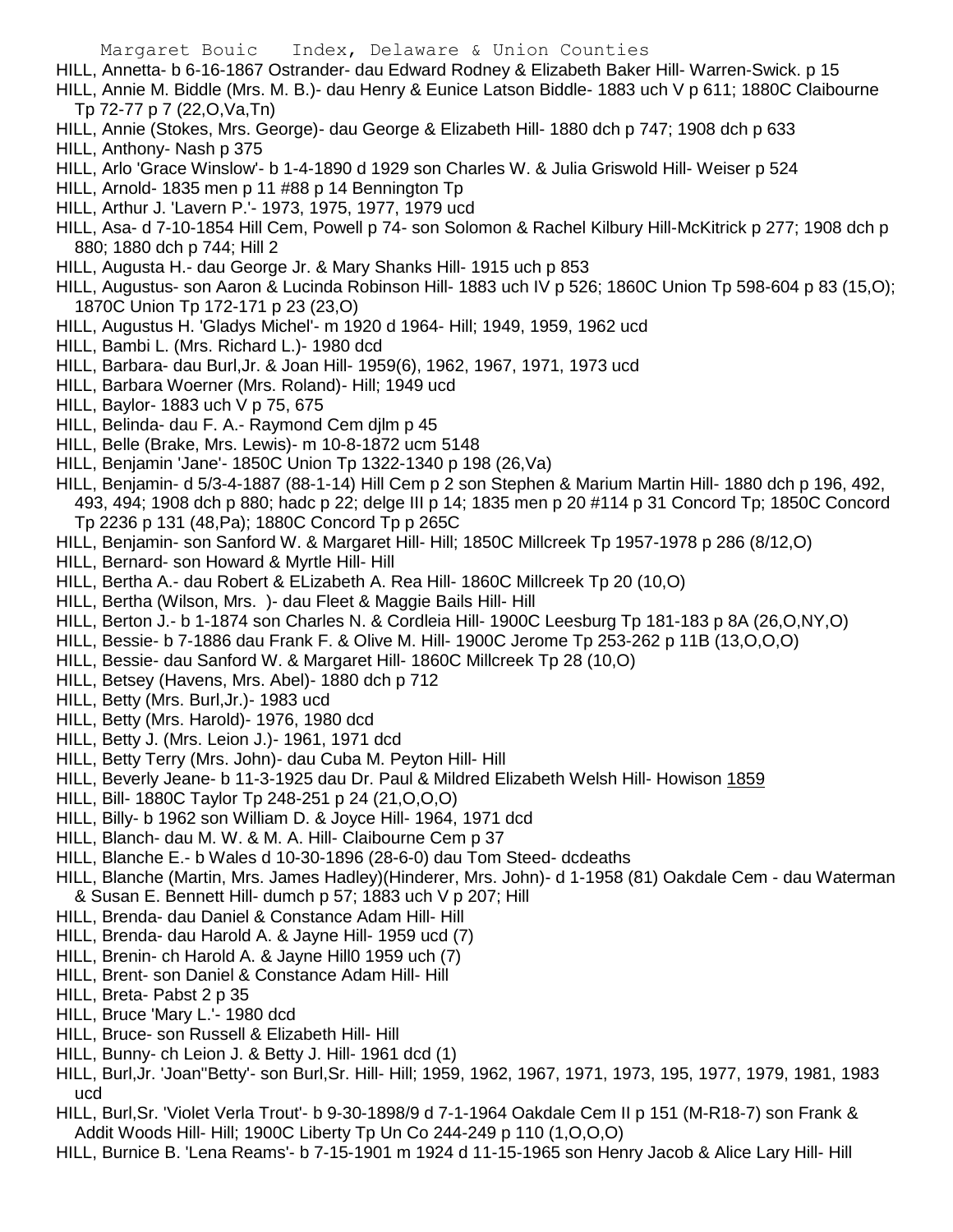- HILL, C.- 1991 ucd Dover Tp
- HILL, C. A. 'F. E.'- djlm p 80, 91
- HILL, Caleb- 1908 dch p 380; 1820C Delaware Tp; 1840C Thompson Tp 940-500; 1880C Thompson Tp p 296C; delge IV p 31; Pabst 5 p 2
- HILL, Caleb- (1826) Concord Tp delge V p 54, 55
- HILL, Caleb- 1835 men p 30 #42 p 52 Harlem Tp
- HILL, Caleb- 1835 men p 55 #68 p 102 Scioto Tp
- HILL, Caleb- b 1868 d 1918 Bokescreek Cem p 54
- HILL, Caleb,Sr. d 5-25-1854 (59y) Radnor Tp Powell p 212; delge IV p 4; 1840C Radnor Tp
- HILL, Rev. Caleb- 1880 dch p 547; 1908 dch p 290; dg 8-22-1899 Cryder Abst. p 212; dg 5-24-1895 Cryder Abst. p 23; hjt p 44
- HILL, Caleb- b 8--25-1868 Ostrander d 8-6-1918 son Edward Rodney & Elizabeth Baker Hill- Warren-Swick p 15
- HILL, Caleb- son Elizabeth Hill- 1850C Thomson Tp 96 p 189 (17,O); hadc p 117
- HILL, Caleb 'Mary R.'- d 8-6-1902 (82-11-24) Bokescreek Cem p 54, dcdeaths; 1840C Radnor Tp p 103 (20- 30); 1850C Radnor Tp 180 p 181 (32,NY);
- HILL, Caleb 'Mary Rose;- m 5-16-1839 ucm 552; unec III p 28
- HILL, Callie Upchurch (Mrs. George)- Hill
- HILL, Calvin- Genoa Tp- 1961 dcd
- HILL, Calvin 'Elizabeth A. Baker'- m 2-1-1847 ucm 1198; unec IV p 15, VI p 69
- HILL, Candace A.- dau Gilbert & Lucinda Hill- dcw Bk 4 p 322(34) witness; 1850C Liberty Tp Del. Co 1546 p 104 (1,O)
- HILL, Calvin- son Robert & Elizabeth A. Rea Hill- 1860C Millcreek Tp 20 (1,O)
- HILL, Carl Edwin- b 4-27-1908 son Frank Frazier & Ella McDaniel Hill- dcb late
- HILL, Carl F. 'Thelma'- 1991 ucd
- HILL, Carl- brother Homer M. Hill- Hill
- HILL, Carl- son J. Carl & Jean S. Hill- 1961 dcd (2)
- HILL, J. Carl 'Jean S.'- 1961 dcd
- HILL, Carol (Mrs. Fred E.)- 1980 dcd
- HILL, Carlos- son Daniel & Constance Adam Hill- Hill
- HILL, Caroline- 1850C Jerome Tp 1901-1922 p 278 (28,Pa)
- HILL, Caroline (McKitrick, Mrs. George)- lic 8-19-1839 ucm 569; 1883 uch V p 123; unec III p 38; McKitrick p 273, 274
- HILL, Carra A.(?)- dau Elijah & Charlotte Hill- 1850C Milford, Union Tp 1199-1217 (2,O)
- HILL, Carrie M.- 1880C Scioto Tp 300 p 291C
- HILL, Carrie May Jones (Mrs. Pearl)- b 2-10-1898 m 11-16-1916 d 1950 Claibourne Cem p 58 dau Charles & Emma Shreyer Jones- Weaver 125(10)2; 1949 ucd
- HILL, Carrie- b 1978 dau Richard L. & Bambi L. Hill- 1980 dcd
- HILL, Carri A.- dau James William & Mary Hill- 1870C Richwood 74-70 p 8 (2,O)
- HILL, Carrie L.- d 12-22-1860 (1m6d) dau C? & J. A. Hill- Old Norton Cem Powell p 176
- HILL, Catherine (Carpenter, Mrs. Solomon)- b 11-9-1784 d 2-5-1855 Oakdale Cem I p 163 (C-2); 1883 uch V p 472
- HILL, C. E.- dumch p 463; 1883 uch V p 595, 612
- HILL, Cecile Naomi Peppershill (Mrs. LeRoy)- m 5-9-1930 d 4-6-1977- Hill; 1967, 1971, 1973 ucd
- HILL, Cedila/Cedlia Baker (Cahill, Mrs. William)- b 1853 Un Co d 4-25-1926 Oakdale Cem p 5 (E-R4-2); dau George & Susan Baker- 1870C Liberty Tp 11 p 2 (17,O)
- HILL, Celeste (Medley, Mrs. )- dau Daniel & Constance Adam Hill- Hill
- HILL, Chad- b 1982 son Charles Terry & Jean A. Hill- 1983, 1991 ucd
- HILL, Chalmer- son George W. & Neva Eastman Hill- Hill
- HILL, Chancey E. 'O. A.'- son William & Mary Hill- 1860C Millcreek Tp 23 (3,O); 1870C Richwood 74-70 p 8 (13,O); 1880C Richwood 340-357 p 32 (23,O,O,O)
- HILL, Charlene- dau Robert & Linda Sue Ransome Hill- 1985 uch p 145
- HILL, Donna Charlene (Mrs. Ronald R.)- 1969, 1971, 1976, 1980 dcd
- HILL, Charles- 1973 ucd Dover Tp
- HILL, Charles- Powers Pat p 6
- HILL, Charles- dcw Bk 4 p 322(34) witness; 294(32) wit.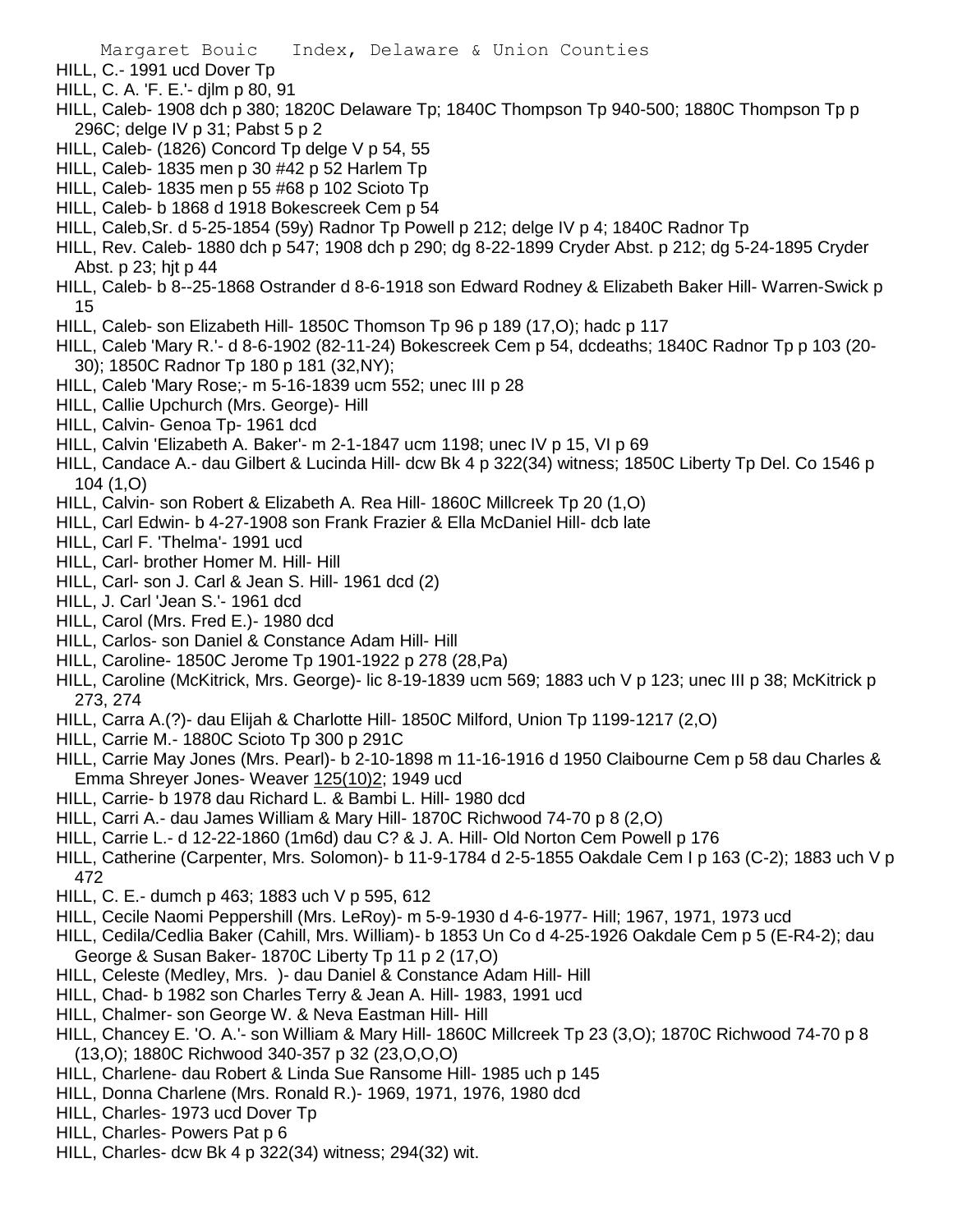HILL, Charles A. 'Florence E. McCombs' m 2-4-1878 ucm 6203; 1880C Leesburg Tp 23 p 175B (22, Maine, Maine, Maine)

- HILL, Charles- b 1976 son Charles T. & Jean A. Hill- 1983 ucd
- HILL, Charles E.- b 1862 d 1877 Oak Grove Cem Powell p 433
- HILL, Charles Franklin- b 7-8-1949 son Charles Winslow & Margaret Louise Costanzo Hill- Weiser p 825
- HILL, Charles J.- son George J. & Susan Baker Hill- 1915 uch p 852; 1870C Liberty Tp Un Co 11 p 2 (9,O); 1880C Lib. Tp 150-154 p 16 (18,O,O,O)
- HILL, Charles 'Lizzie'- 1900C Leesburg Tp 15 p 1B (37,O,O,O) m 15y
- HILL, Charles 'Lydia Robinson'- b 5-3-1822 m 10-12-1846 d 4-12-1897 (74-10-22) dg 4-23-1897 Cryder Abst.
- p 115 son Thomas & Clarisa Hill- 1850C Thomson Tp 2 p 186 (28,Vt); 1880C Thompson Tp p 295A
- HILL, Charles M. b ILL d 1-11-1920 (84-1915) uninf p 60, Paris Tp
- HILL, Charles Maple ' '- b 1-2-1991 son Pearl & Carrie May Jones Hill- Weaver 125(10)21
- HILL, Charles M. Jr.- son Charles M. & Janice E. Hill- 1961, 1964, 1969, 1971 dcd
- HILL, Charles M. 'Janice E.'- 1961, 1969, 1971, 1976, 1980 dcd
- HILL, Charles N. 'Cordelia'- b 2-1833; 1900C Leesburg Tp 181-183 p 8A (67,NY,NY,NY); m 27y
- HILL, Charles 'Rose Stoddard'- b 1861 d 11-23-1923 (63) Oakdale Cem 3594 (E155) I p 30 (E-R28-6)
- HILL, Charles- son Sanford W. & Margaret Hill- 1850C Millcreek Tp 1957-1978 (10); 1860C Mil. Tp 573-542 (20,O)
- HILL, Charles Terry 'Jean A.'- 1981, 1983, 1991 ucd
- HILL, Charles- b Vt d 4-12-1897 (75-0-0) Thompson Tp son Thomas & Clarry Hill- dcdeaths; delge VI p 50
- HILL, Charles W.- hjt p 138
- HILL, Charles Winslow 'Margaret Louise Costanzo'- b 5-17-1922 son Arlo & Grace Winslow Hill- Weiser p 525
- HILL, Charles W. 'Julia Griswold'- b 11-3-1856 m 1-1-1883 d 3-1-1930 son Elisha Adonirum Judson & Betty Quigley Weiser Hill- Weiser p 524
- HILL, Charlotte (Mrs. Elijah)- 1850C Milford Center 1199-1217 p 178 (38,O)
- HILL, Charlotte Evans (Mrs. George,Jr)- m 11-3-1842 dcm- 1850C Concord Tp 2077 p 125 (26,O); 1860C Leesburg Tp 573-542 (36,O); 1870C Leesb. Tp 40-41 p 6 (46,O); 1880C Leesb. Tp 119 p 180D (56,O,Vt,NJ)
- HILL, Charlotte (Mayer, Mrs. )- b 1899 d 1955 Claibourne Cem p 59
- HILL, Charlotte M. Davidson (Mrs. William M.)- White II p 23
- HILL, Chauncey 'Margaret Williams'- m 11-4-1847 dcm
- HILL, Chauncey 'Olive A. Finley;- lic 3-18-1880 ucm 6683 d 4-8-1895 (39-8-2) Claibourne Cem p 40; 1883 uch V p 617
- HILL, Cheri (Frazier, Mrs. )- dau William D.,Sr & Joyce Hill- Hill
- HILL, Cherly- b 1953 ch Robert J. & Doris Hill- 1964, 1969, 1971 dcd
- HILL, Cheryl- b 1959 dau Robert W. & Marlene Hill- 1973. 1975, 1977 ucd
- HILL, Cheryl (Mrs. Thomas)- 1991 ucd
- HILL, Cheryl- b 1960 dau William D. & Joyce Hill- 1961, 1964, 1969, 1971 dcd
- HILL, Chris- b 1955 ch Robert J. & Doris Hill- 1964, 1969, 1971 dcd
- HILL, Christian (Mrs. Thomas)- Nash p 85, 372
- HILL, Cindy A. (Mrs. Keith D.) 1991 ucd
- HILL, Cindy- dau Leion J. & Betty J. Hill- 1971 dcd (12)
- HILL, Clara D.- dau Harriette Hill- 1870C Liberty Tp Un Co 119 p 15 (3,O)
- HILL, Clara Edith- b Ross Co d 1-26-1901 (2-10-15) Harlem Tp -dau William Hill- dcdeaths
- HILL, Clara- dau Robert & Elizabeth Rae Hill- 1870C Jerome Tp 271-258 p 35 (4,O)
- HILL, Clarance- dau Morris W. & Margaret A. Fisher Hill- 1880C Richwood 323-340 p 30 (4,O,O,O)
- HILL, Clarence Morris/Morse C. 'Maggie May Biddle'- Sage letter 15005
- HILL, Clarisa (Mrs. Thomas)- dg 4-23-1879 Cryder Abst. p 115
- HILL, Clarissa (Kilpatrick, Mrs. Ephraim)- m 10-14-1844 dcm
- HILL, Clarrinda (Cole, Mrs. Ichabod)- m 2-25-1847
- HILL, Claud- 1880C Liberty Tp Un C0 212-220 p 22 (4,O,O,O)
- HILL, Clayton- son Burnice B. & Lena Reams Hill- Hill
- HILL, Clayton- son Florence Hill- Pabst 2 p 35
- HILL, Cliff,Jr.- 1980 dcd
- HILL, Clifford- son John & ELizabeth Hill- 1880C Liberty Tp Un Co 121-124 p 13 (8,O,O,O)
- HILL, Clifford 'Vivian'- Hill; 1980 dcd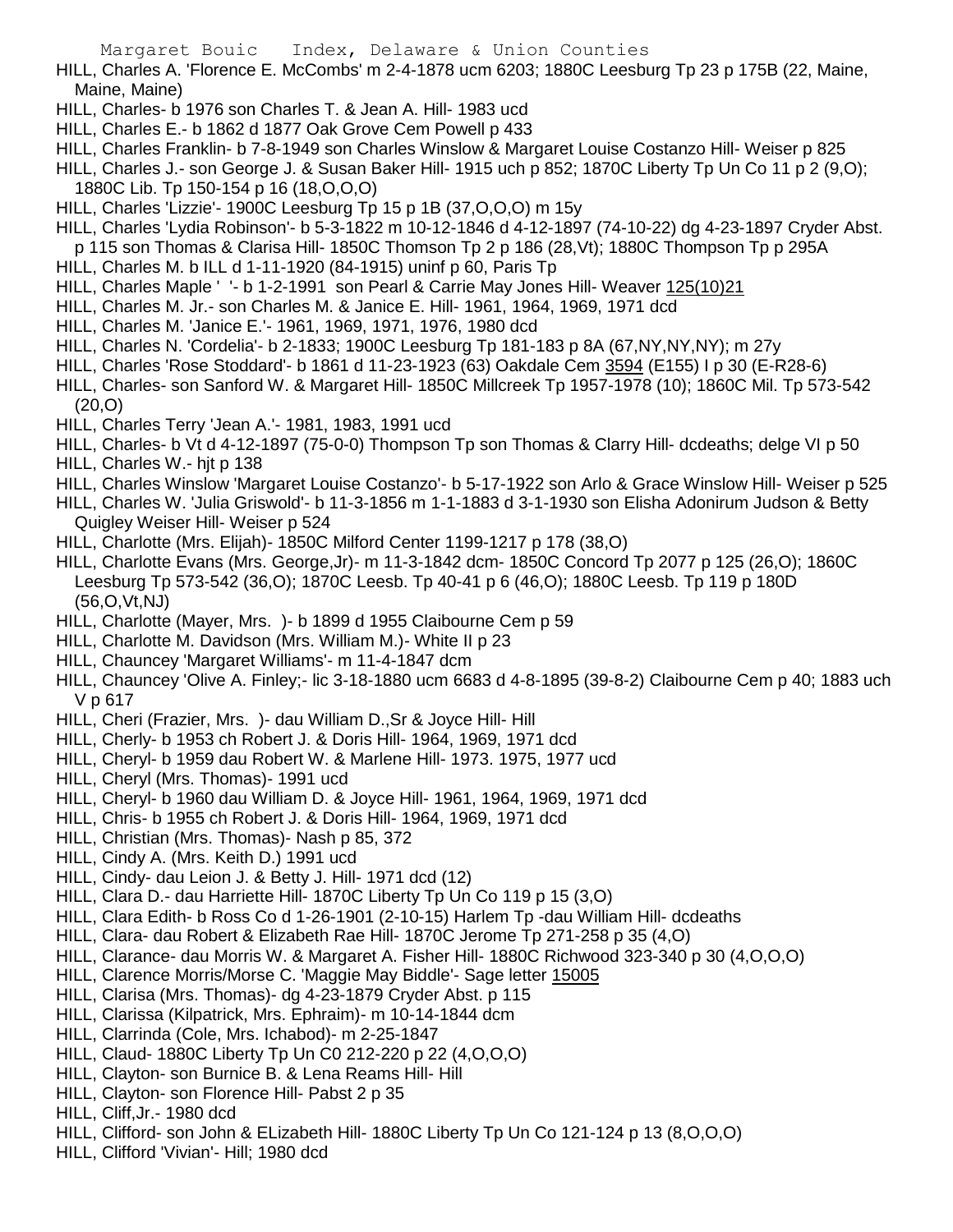- HILL, J. Clinton- Pabst Pion I p 20
- HILL, Cloe J. (Mrs. Enoch A.)- 1880C Leesburg Tp 203 p 21 (74,NH,NH,NH)
- HILL, Clyde I.- b 1880 d 1882 Bokescreek cem p 61
- HILL, Clyde L.- b 1908 d 1972 Jerome IOOF Cem- DJ p 109
- HILL, Cora (Amrine, Mrs. Lewis)- b 1875 d 1944 Oakdale Cem II p 65 (H-R1-2) dau George J. & Susan Baker Hill- 1915 uch p 852; 1880C Liberty Tp Un Co 150-154 p 16 (6,O,O,O)
- HILL, Cynthia A. (Phipps, Mrs. Johnson E.)- m 9-1-1870 ucm 4764
- HILL, Cynthia (Crawford, Mrs. James)- b 1829 m 6-28-1848 dcm d 1910 dau Stephen 2nd & Susan Lukenbill Hill- 1908 dch p 880; ped Ann Raduege Pearsell 31, delge III p 6
- HILL, Collins S.- son Lester E.Sr & Mary Banks Hill- Hill
- HILL, Constance Adam (Mrs. Daniel)- b 7-15-1923 d 3-1-1991 (67) bur Mt. Vernon- dau William & Daisy Adam- Hill
- HILL, Constance Ann Jordan (Mrs. Robert)- b 6-23-1942 m 11-17-1968 dau Kenneth & Melva Patrick Jordan-1985 uch p 111
- HILL, Cora (Adams, Mrs. )- dau Fleet & Maggie Bails Hill- Hill
- HILL, Cora (Mrs. Henry)- djlm p 85
- HILL, Cora J. Barlow (Mrs. John R.)- m 10-19-1881 ucm 7044
- HILL, Cora Simpson (Mrs. Henry)- m 10-31-1872 ucm 5164
- HILL, C. R. (Mrs. George)- djlm p 85
- HILL, Craig Allen- b 1-23-1960 d 4-5-1960 Oakdale Cem II p 151 (M-R18-6) son Harold & Jayne Andrews Hill-Hill
- HILL, Cristian C.- d 9-1-1854 (1-2-5) Hopewell cem djlm p 85 ch George & C. R. Hill
- HILL, Daniel- 1840C Thompson Tp (80-90) delge IV p 31
- HILL, Daniel B.- son John & Elizabeth Hill- 1880C Liberty Tp Un C0 121-124 p 13 (6,O,O,O)
- HILL, Daniel 'Constance Adam'- Hill
- HILL, Daniel- b NY d 6-3-1890 (26-3-20) Concord Tp son Elias Hill- dcdeaths
- HILL, Daniel J.- son J. W. & Ruth Hill- 1850C Concord Tp 2246 p 131 (7,NY)
- HILL, Darcy- dau Robert & Linda Sue Ransome Hill- 1985 uch p 145
- HILL, Daniel 'Phebe'- 1850C Concord Tp 2247 p 131 (73,NY) hadc p 22
- HILL, David- 1826 Concord Tp- delge V p 55
- HILL, David- 1830C Jerome Tp 29 (40-50); 1840C Jer. Tp 1236 (50-60); 1850C Jerome Tp 1901-1922 p 278 (63,Pa)
- HILL, David- d 4-1-1846 (1-6-15) Hopewell cem djlm p 85
- HILL, David A.- son Eldon C. & Mary Dawson Hill- Hill
- HILL, David 'Amanda M. Evans'- m 4-15-1847 dcm
- HILL, David Crandell 'June Muncy Gahagan'- m 4-1980 son William J. & Thelma Crandell Hill- Hill; Crandell Bible, unec VI p 41
- HILL, David E.- b 8-1869 son William & Lovina Hill- 1870C Leesburg Tp 68-69 (9/12,O)
- HILL, David F.- son Caroline Hill- 1850C Jerome Tp 1901-1922 p 278 (10,O)
- HILL, David- son George J. & Mabel Morse Hill- Hill; 1949 ucd
- HILL, David- son Kenneth R. & Rita Brown Hill- Hill
- HILL, David L. 'Martha B.'- mt 5-7-1856, 12-30-1856
- HILL, David 'Mary K. Webster'- m 9-21-1852 ucm 1853
- HILL, David- son Mike & Merrilyn Freeman Hill- Hill
- HILL, David,Sr. 'Mary'- (1853) unec IV p 59
- HILL, David- son Peter & Matilda Hill- 1880C York Tp 163 p 16 (1/12,O,O,ILL)
- HILL, David R.- b 1-30-1911 d 9-2-1911 Jerome IOOF Cem DJ p 108 son Herman R. & Edith Hill-
- HILL, David,Sr. 'Susannah'- d 11-30-1856 (69-11-12) son Stephen & Marium Martin Hill- 1908 dch p 880
- HILL, Deborah- b 1956 dau Burl,Jr. & Joan Hill- 1959, 1962, 1967, 1971, 1973, 1976 1977 ucd
- HILL, Deborah (Mrs. Sherman)- b 1868 d 10-19-1963 York Cem p 55
- HILL, Debra- b 1955 dau Homer W. & Lenora Hill- 1959, 1962, 1967, 1971 dcd
- HILL, Delila- dau Sanford W. & Margaret Hill- 1850C Millcreek Tp 1957-1978 (8); 1860C Mil. Tp. 28 (18,O)
- HILL, Della (Mrs. )- sister Julia A. Abbott- Abbott
- HILL, Dewey D. 'Mary'- 1964, 1969, 1971, 1976, 1980 dcd
- HILL, D. H. d 5-1-1838 (3m) Radnor Cem; Powell p 212
- HILL, Diana Dee Wilson (Mrs. Richard)(Hoover, Mrs. Donald)- b 11-28-1946 dau Sherman V. & E. Maxine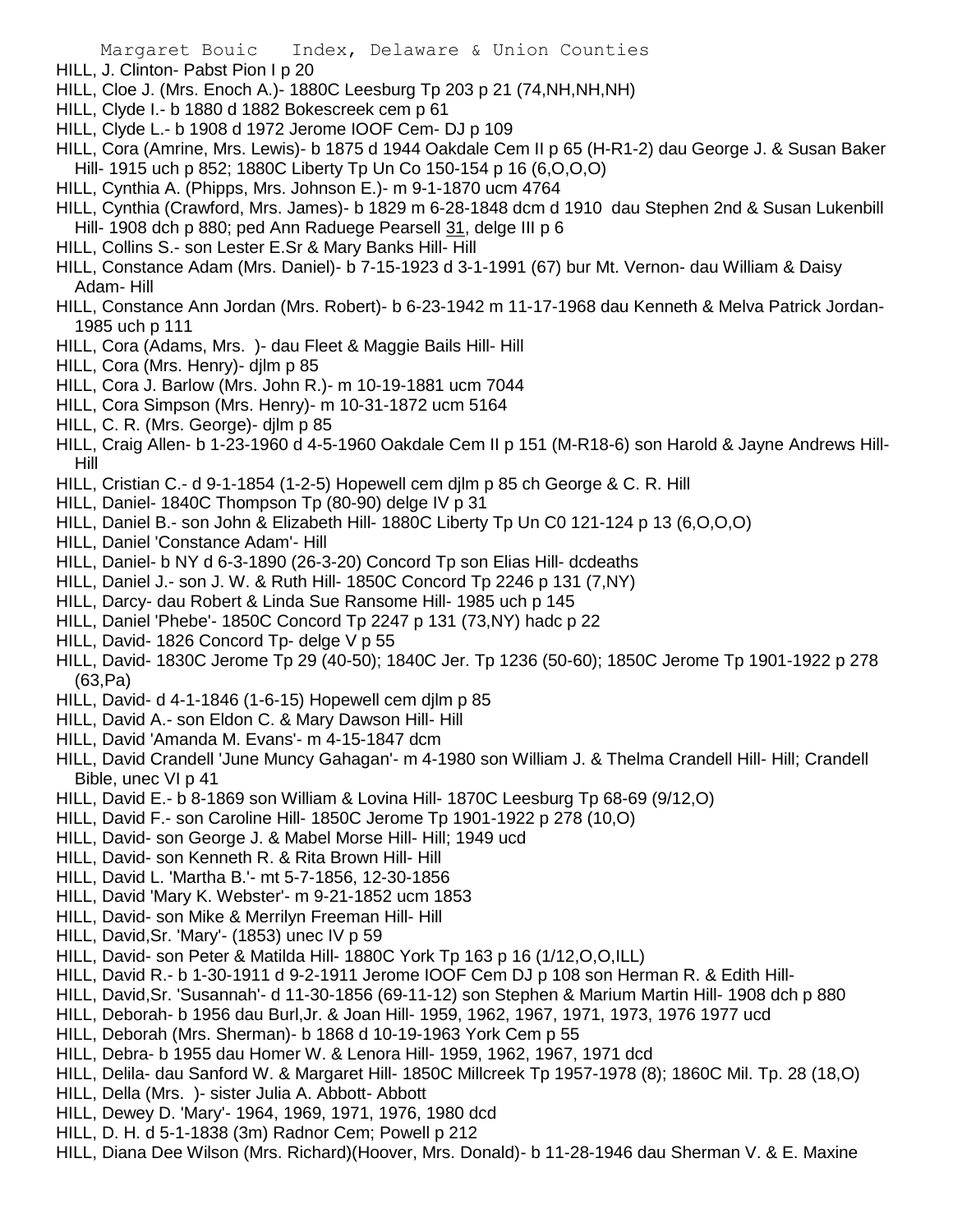- Shields Wilson -1985 uch p 147
- HILL, Diane (Mrs. Larry)- 1976 dcd
- HILL, Dora- 1900C Liberty Tp Un Co 9 p 1A (19, Iowa, ,)
- HILL, Dora M.- b 1856 d 1905 Maple Dell Cem djlm p 93
- HILL, Doreen- dau Robert E. & Shirley Hill- Hill
- HILL, Doris (Bader, Mrs. )- dau George W. & Neva Eastman Hill- Hill
- HILL, Doris (Louden, Mrs. James W.)- m 11-9-1941 dau Burl,Sr. & Violet Verla Trout Hill- Hill
- HILL, Doris (Mrs. Robert J.)- 1964, 1969, 1971 dcd
- HILL, Dorothy (Crum, Mrs. )- sister Homer M. Hill- Hill
- HILL, Dorothy (Mrs. Richard K.,Sr.)- Hill
- HILL, Dorrance J.- son Lester E.,Sr. & Mary Banks Hill- Hill
- HILL, E. (1852) unec III p 28
- HILL, Earl H.- son Jeanette G. Hill- Hill
- HILL, Edith (Mrs. Herman R.)- b 8--16-1890 d 2-6-1911 Herome IOOF Cem Dj p 108
- HILL, Edith (McKittrick, Mrs. Rev. Frank M.)- m 10-22-1909- McKitrick p 423
- HILL, Edith (Mrs. Percy)- dg 11-24-1952
- HILL, --- (Heidorn, Mrs. Will)- dau Percy & Edith Hill- dg 11-24-1952
- HILL, Edna dau Morris & Margaret Fisher Hill- Claibourne Cem p 37; 1880C Richwood 323-340 p 30  $(2,0,0,0)$
- HILL, Capt. Edward- Nash p 23
- HILL, Edward- 1880C Delaware Town p 496A
- HILL, Edward B.'Elizabeth Baker''Samantha Taylor'-b 1-14-1847 m(1) 11-22-1866 d 6-29-1942 (95); son Caleb & Mary R. Hill- opc 436; 1908 dch p 396; 1850C Radnor Tp 180 p 181 (3,O); 1880C Thompson Tp p 296C
- HILL, Edward R.- b 1847 d 1902 Bokescreek p 54
- HILL, Edward- son Russell & Elizabeth Hill- Hill
- HILL, Edward S.- d 12-1863- 1883 uch IV p 526
- HILL, Effie L. Hazelton (Mrs. William)- b 1886/1868 d 1953/1933 Del. Mausoleum- delge III p 57
- HILL, Eileen (Mrs. Robert)- 1980 dcd
- HILL, Eileen Sprague (Mrs. Ray J.)- m 7-4-1942- Hill; 1949, 1959, 1962, 1967, 1971 ucd
- HILL, E. J.- 1880 dch p 293
- HILL, Eldon C. 'Mary Dawson'- d 5-22-1987 (81) Hill
- HILL, Elgina (Rathbun, Mrs. Strange)- m 9-21-1839 ucm 572
- HILL, Elias- d 11-15-1892 (72-3-16) Concord Tp dcdeaths; 1908 dch p 396
- HILL, Elias B. 'Mary S.'- Powell p 86
- HILL, Elijah- 1846 delge VI p 22
- HILL, Elijah 'Charlotte'- 1850C Milford, Union Tp 1199-1217 p 178 (43,O)
- HILL, Elisa A.- dau Benjamin & Jane Hill- 1850C Union Tp 1322-1340 p 198 (1,O)
- HILL, Elisha Adonirum Judson 'Hetty Quigley Weiser'- b 5-16-1827 m 7-25-1855 d 4-1-1902- Weiser p 524
- HILL, Eliza Cunningham (Mrs. John)- dau Henry & Margery Chain Cunningham- 1908 dch p 498; hjt p 183
- HILL, Eliza (Hughes, Mrs. Chancy)- m 2-9-1865 dcm
- HILL, Eliza J. (Mrs. J. D.)- 1860C Jerome Tp 27-25 p 4 (28,O)
- HILL, Eliza (Turner, Mrs. Sylvester)- m 11-3-1869 ucm 4638
- HILL, Elizabeth- 1880C Delaware Town p 520C
- HILL, Elizabeth- 1850C Thomson Tp 96 p 189 (47,NY)
- HILL, Elizabeth- b 1847 d 1918 Bokescreek Cem p 54
- HILL, Elizabeth A. Keenan (Mrs. Howard Cleaver)- White II (22)
- HILL, Elizabeth A. (Mrs. Robert)- 1860C Millcreek Tp 20
- HILL, Elizabeth Ann Baker (Mrs. Calvin)- m 2-1-1847 ucm 1198; unec IV p 15, VI p 69
- HILL, Elizabeth Ann (Mrs. Orison)- dcw Bk 3 p 207
- HILL, Elizabeth (Barton, Mrs. Seymour)- m 2-7-1838 dcm
- HILL, Elizabeth Byerly (Mrs. Thomas)- b 1811 ped Dallas Michael Morse #25 23 unec III p 36
- HILL, Elizabeth (Mrs. Caleb,Sr.)- d 1-28-1852 (50) Radnor Cem Powell p 212
- HILL, Elizabeth Baker (Mrs. Edward Rodney)- b 3-6-1847 m 11-22-1866 d 1919 bur Bokescreek- dau John & Eliza P. Wareen Baker- Warren-Swick. p 15
- HILL, Elizabeth C. (Decker, Mrs. George)- m 7-25-1854 dcm; delge VII p 12
- HILL, Elizabeth (Cole, Mrs. Henry)- m 3-25-1852 dcm dau Stephen 2nd & Susan Lukenbill Hill- 1908 dch p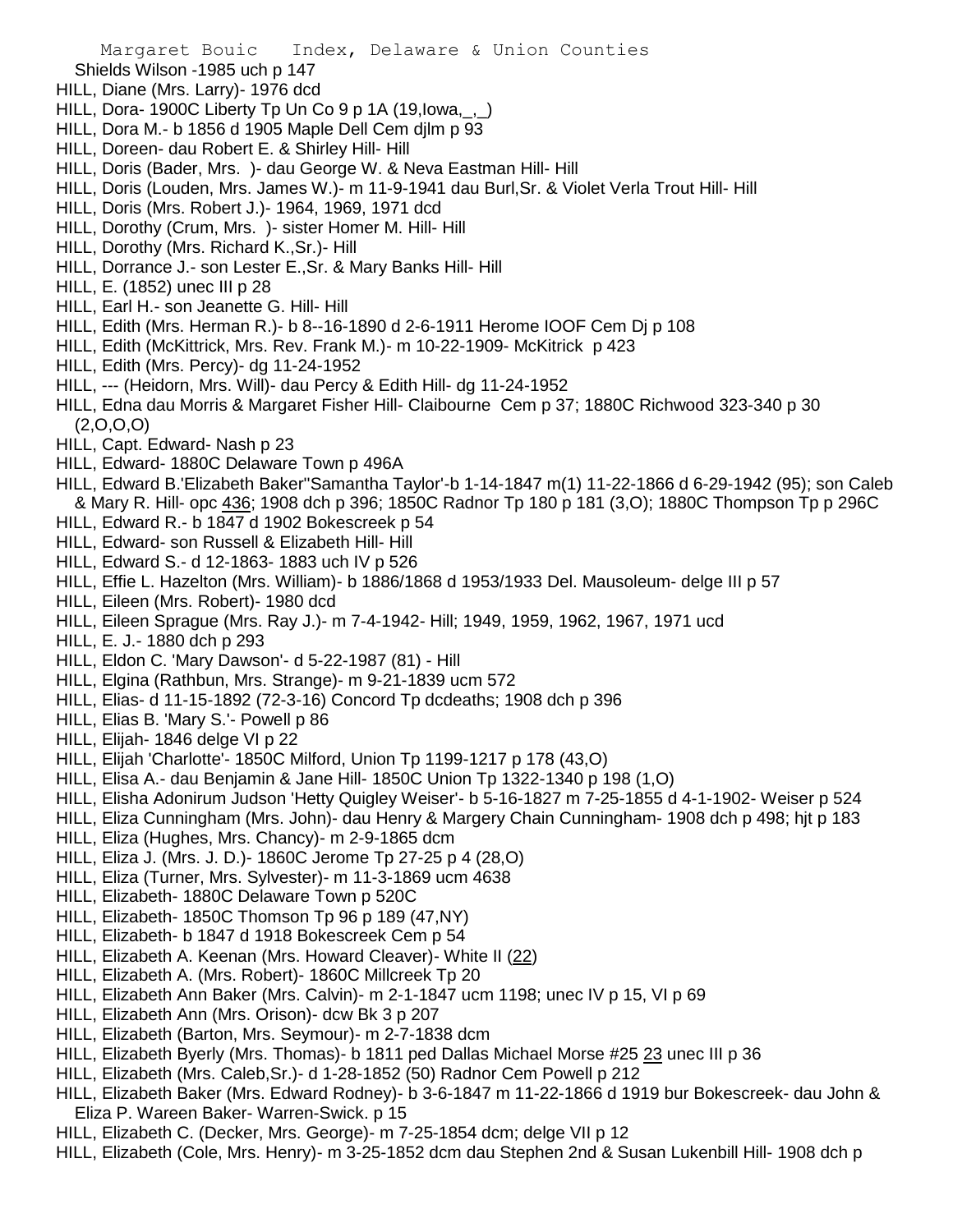880; 1850C Concord Tp 2222 p 130 (20,O)

HILL, Elizabeth (Freshwater, Mrs. Christopher)- b 4-1791 d 1855 Hill Cem p 1; dau Stephen & Marven/Marium Martin Hill- dcc, dcq Clara Loveless Edelblute 29; dcq Clara Freshwater Chidester 5; Freshwater p 35, 182, 185, 190, 191,. 192, 194, 195, 196, 197, 198, 200, 201, 203, 207, 208, 209; 1908 dch p 880

HILL, Elizabeth (Mrs. George)- 1880 dch p 748; 1908 dch p 633

HILL, Elizabeth J. (Courtright, Mrs. Fleetwood)- dau Robert & Elizabeth M. Rea Hill- 1883 uch V p 313; 1860C Millcreek Tp 20 (4,O); 1870C Jerome Tp 271-258 p 35 (13,O)

- HILL, Elizabeth (Mrs. John)- 1880C Liberty Tp 121-124 p 13 (35,O,O,O)
- HILL, Elizabeth Jones (Mrs. )- b Crawford Co Pa- d 5-9-1894 dau Peter N. Jones- dcdeaths
- HILL, Elizabeth (Mrs. Joseph)- d 8-13-1823 (93) Powell p 73; dcq Clara Freshwater Chidester 21; Clara Loveless Edelblute 117
- HILL, Elizabeth M. Rea (Mrs. Robert)- b 2-4-1827 m 1-8-1846 d 4-14-1892 (65-2-10) Jerome IOOF Cem DJ p 106; dau Samuel & Ruth A. Robinson Rea- 1883 uch V p 313; 1850C Millcreek Tp 1950-1971 p 284 (23,O); 1860C Mil Tp 20 (33,O: 1870C Jerome Tp 271-258 p 34 (43,O)
- HILL, Elizabeth (Reed, Mrs. David)- m 3-24-1852 dcm
- HILL, Elizabeth (Phillips, Mrs. P. Simeon)- b 3-10-1855 d 12-29-1919- Phillips (1351) p 199
- HILL, Elizabeth- dau Robert & Elizabeth A. Hill- 1860C Millcreek Tp 20 (4,O)
- HILL, Elizabeth (Rowe, Mrs. Samuel)- 1880 dch p 826
- HILL, Elizabeth (Mrs. Russell)- Hill
- HILL, Elizabeth Varcoe (Trevarthen, Mrs. Thomas)- b 2-8-1860 m 10-7-1876 Trevarthan Bible- unec IX p 54
- HILL, Elizabeth (Mrs. William)- 1860C Union Tp 650-656 p 91 (27,NC)
- HILL, Ella J. (Daynes, Mrs. Edward)- m 5-20-1881 ucm 6967
- HILL, Ella McDaniel (Mrs. Frank Frazier)- (28-1908) dcb late- Carl Edwin
- HILL, Ellen- dau Benjmain & Jane Hill- 1850C Union Tp 1322-1340 p 198 (5,Va)
- HILL, Ellie- dau Peter & Matilda Hill- 1870C York Tp 191-187 p 25 (5,O); 1880C Washington Tp 163 p 15 (14,O,O,ILL)
- HILL, Elsie J.- dau Levi & Anna Hill- 1860C Liberty Tp Un Co 1035-1045 p 142 (3,O); 1870C Taylor Tp 72-69 p 9 (14,O); 1880C Lib. Tp 212-220 p 22 (22,O,O,O)
- HILL, Elzina (Rathbun, Mrs. H. G.)- m 9-5-1839 ucm 572; unec III p 38
- HILL, Emary D.- dau Elijah & Charlotte Hill- 1850C Milford, Union Tp 1199-1217 p 178 (17,O)
- HILL, Emeroy (Anderson, Mrs. Isaac)- 1883 uch V p 343; Anderson 1; dcq Guy Anderson 5
- HILL, Emiline (Webb, Mrs. Daniel)- m 6-14-1857 ucm 2569
- HILL, Emily- dau A. J. & Susan Hill- 1860C Liberty Tp Un Co 1036-1046 o 141 (5,O)
- HILL, Emily A. (Keller, Mrs. Simon)- m 5-14-1846 dcm
- HILL, Emily- dau George & Susan Baker Hill- 1870C Liberty Tp Un Co 11 p 2 (13,O)
- HILL, Emit- d 8-6-1865 (4y3m) Hopewell cem djlm p 85 son George & C. R. Hill
- HILL, Emma/Emily (Hartshorn, Mrs. J.)- dau George J. & Susan Baker Hill- 1915 uch p 852
- HILL, Emma F. dau Peter & Matilda Hill- 1870C York Tp 191-187 p 25 (7,O); 1880C York Tp 163 p 115 (18,O,O,ILL)
- HILL, Emma Louise- b 7-30-1920 dau Howard Stanley & Myrtle Mitchell Budd Hill- dcb late
- HILL, Emma S.- dau J. D. & Eliza J. Hill- 1860C Jerome Tp 27-25 p 4 (3,O)
- HILL, Emma (Slater, Mrs. )- dau Howard & Myrtle Budd Hill- Hill
- HILL, Emma (Smith, Mrs. )- dau Mary Hill- Hill
- HILL, Emma Taylor (Mrs. John H.)- dau James Franklin Taylor- Nash p 436
- HILL, Enoch A. 'Cloe J.'- 1880C Leesburg Tp 203 p 21 (68,NH,MAss,Vt)
- HILL, E. P.- son Robert & Nancy Hill- 1860C Jerome Tp 34-32 p 5 (13,O)
- HILL, Ephraim N.- 1880C Delaware Town p 494C
- HILL, Ephraim- son Sanford & Margaret Hill- 1840C Millcreek Tp 1319 (-5); 1850C Mil Tp 1957-1978 (13)
- HILL, Eric- b 1986 son Thomas & Chery Hill- 1991 ucd
- HILL, C. Ernest- b 1-30-1888 d 3-4-1911 Claibourne Cem p 40- son Chancey E. & Olive A. Hill; 1900C Richwood 255-269 p 10A (12,O,O,O)
- HILL, Ernest Eugene- b 11-22-1913 son Howard Stanley & Myrtle Mitchell Budd Hill- Hill; dcb late; Harlem Tp
- HILL, Ernest- son Howard & Myrtle Hill- Hill
- HILL, Esther- dcq Charlotte Pittman Silverwood 23
- HILL, Esther H.- dau John A. & Esther Hill- 1850C Concord Tp 2219 p 130 (4,O)
- HILL, Esther Marsh (Mrs. John A.)d 12-20-1854 (55-4-7) Hill Cem Powell p 74; 1850C Concord Tp 2219 p 130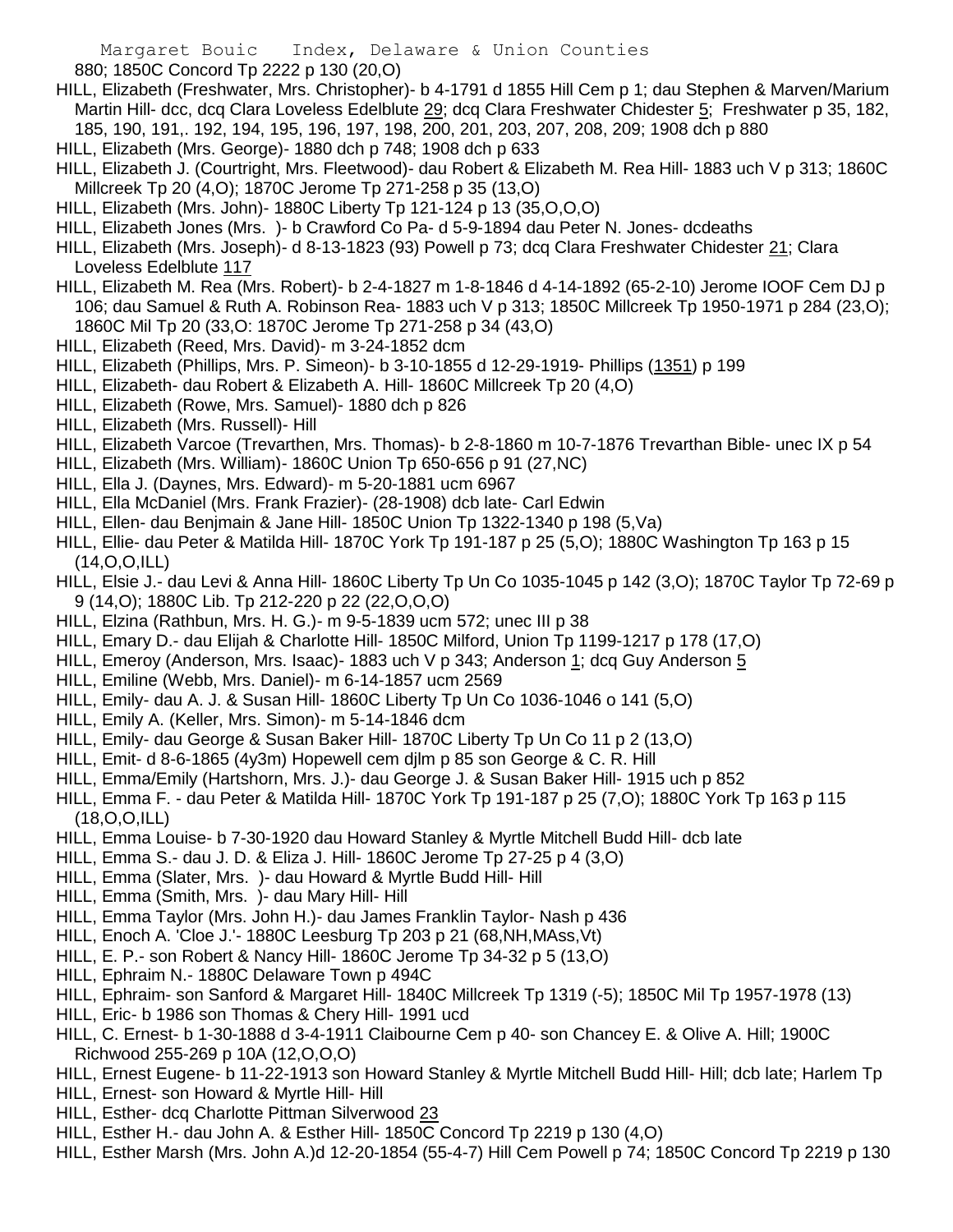(57,NY); delge V p 58

- HILL, Esther Neiswender (Mrs. John H.)- m 4-12-1868
- HILL, Etta- b 9-10-1866 d 3-7-1900 dau Andrew & Martha Weisr Hill- Weiser p 523
- HILL, Etta- dau George Jr. & May Shanks Hill- 1915 uch p 853
- HILL, Eugene Riddle- b 8-21-1900 d 9-30-1965 Claibourne Cem p 37- son Morse C. & Maggie Mae Biddle Hill-Hill; Sage letter 15006
- HILL, Euphenia S. (Watts, Mrs. Dr. James W.)- b 3-3-1856 m 9-22-1878 dau Wiley & Sarah E. Coverstan Hilldumch p 469
- HILL, Eveline- dau Sanford & Margaret Hill- 1840C Millcreek Tp 1319 (-5); 1850C Mil Tp 1957-1978 (13)
- HILL, Eveline (Webb, Mrs. David)- m 1857- unec IV p 28, XII p 16
- HILL, Everett- brother George W. Hill- 1949 ucd
- HILL, F. A.- lptw p 45
- HILL, Fanny- 1880C Jerome Tp 287 (12,O,O,O)
- HILL, F. E. (Mrs. C. A.)- djlm p 80, 91
- HILL, F. G.- (24-1882)- unec III p 3
- HILL, F. J.- 1915 uch p 317
- HILL, Fleet 'Maggie Bails'- Hill; Bails
- HILL, Flora M.- b 1876 d 1878 Bokescreek cem p 61
- HILL, Flora M. (Cutler, Mrs. Orange)- m 7-4-1865 ucm 3744 dau Robert & Elizabeth M. Rea Hill- 1883 uch V p 313; 1850C Millcreek Tp 1950-1971 p 284 (3,O); 1860C Mil. Tp 20 (12,O)
- HILL, Flora Miller (Cook, Mrs. )(Mrs. Seldon)- d 5-22-1963 (69) Fairview Cem p 17; dau Theodore & Cora Pounds Miller- Pounds 5,6; opc 783; 1949, 1959 ucd
- HILL, Florence E. McCombs (Mrs. Charles A.)- m 2-4-1878 ucm 6203; 1880C Leesburg Tp 22 p 175B (20,O,O,O)
- HILL, Florence- dau George Jr. & May Shanks Hill- 1915 uch p 853; Hill
- HILL, Florence L. (Wright, Mrs. Dr. James H.)- m 10-18-1882 dau A. J. Hill- dumch p 444
- HILL, Florence (Mrs. Norman B.)- Hill
- HILL, Florence Taylor (Mrs. Horton)- dau Nelson & M. Elizabeth Garvin Taylor- dg 3-17-1896 Cryder Abst. p 65; Pabst 2 p 39
- HILL, Floyd W.- b 10-1896 son John & Minnie B. Hill- 1900C Richwood 176-185 p 7B (3,O,O,O)
- HILL, Frances (Mrs. )- Paris Tp d 5-16-1940 black; uninf p 22
- HILL, Francis C. 'Abigal Slaughter'- m 12-1-1842 Madison Co unec IX p 65
- HILL, Francis R. "Topper" b 11-5-1937 d 1-7-1990 (52)- bur St. Mary- son Russell & Elizabeth Hill- Hill
- HILL, Frank- d 9-1879 bur Selina- unec XII p 8
- HILL, Frank 'Abbie/Addit Wood(s)'- b 1-15-1868 Un Co d 7-14-1952 Oakdale Cem II p 106 (H-RK-1)- Hill; 1900C Liberty Tp Un Co 244-249 p 11B (30,O,O,O)
- HILL, Frank E.- son Frank M. & Lena Hill- dg 8-13-1947
- HILL, Frank F. 'Olive M.'- b 6-1868- 1900C Jerome Tp 253-262 p 11B (31,O,O,O) m 14y
- HILL, --infant d 5-3-1891 (1d) Liberty Tp ch Frank & Olive Hill- dcdeaths
- HILL, Frank Frazier 'Ella McDaniel'- (30-1908) dcb late (Carl Edwin)
- HILL, Frank- son George J. & Susan Baker Hill- 1915 uch p 852; 1870C Liberty Tp Un Co 11 p 2 (1,O); 1880C Lib. Tp 150-154 p 16 (11,O,O,O)
- HILL, Frank J.- 1883 uch IV p 5557
- HILL, Frank- son John & Elizabeth Hill- 1880C Liberty Tp Un C0 121-124 p 13 (10,O,O,O)
- HILL, Frank M.-'Lena'- dg 8-131-1947 bur Washington C.H.
- HILL, Frank S.- b 1862 d 1923 Jerome IOOF Cem DJ p 106- son Robert & Elizabeth M. Rea Hill- 1883 uch V p 313; 1870C Jerome Tp 271-258 p 24 (8,O)
- HILL, Fred- 1880C Taylor Tp 29-30 p 3 (21,(Wisc,NY,Wales)
- HILL, Fred E. 'Carol'- 1980 dcd
- HILL, Fred- b 1969 son Fred E. & Carol Hill- 1980 dcd
- HILL, Fred S. 'Lucille Johnson''Mabel Thompson Stoddard'- b 8-8-1891 d 10-21-1966 (75) Oakdale Cem II p 99 (H-RE-18) son Charles & Rose Stoddard Hill- Hill
- HILL, Frederick O.- b 8-1891 son Charles & Lizzie R. Hill- 1900C Leesburg Tp 15 p 1B (8,O,O,O)
- HILL, Freeman- 1880C Harlem Tp p 443C
- HILL, Frieda L.(Starr, Mrs.Eugene N. R.)- b 7-20-1929 m 12-20-1951- dau Fred S. & Lucille Johnson Hill-Rausch (19512)III p 309- dau Fred Hill- Hill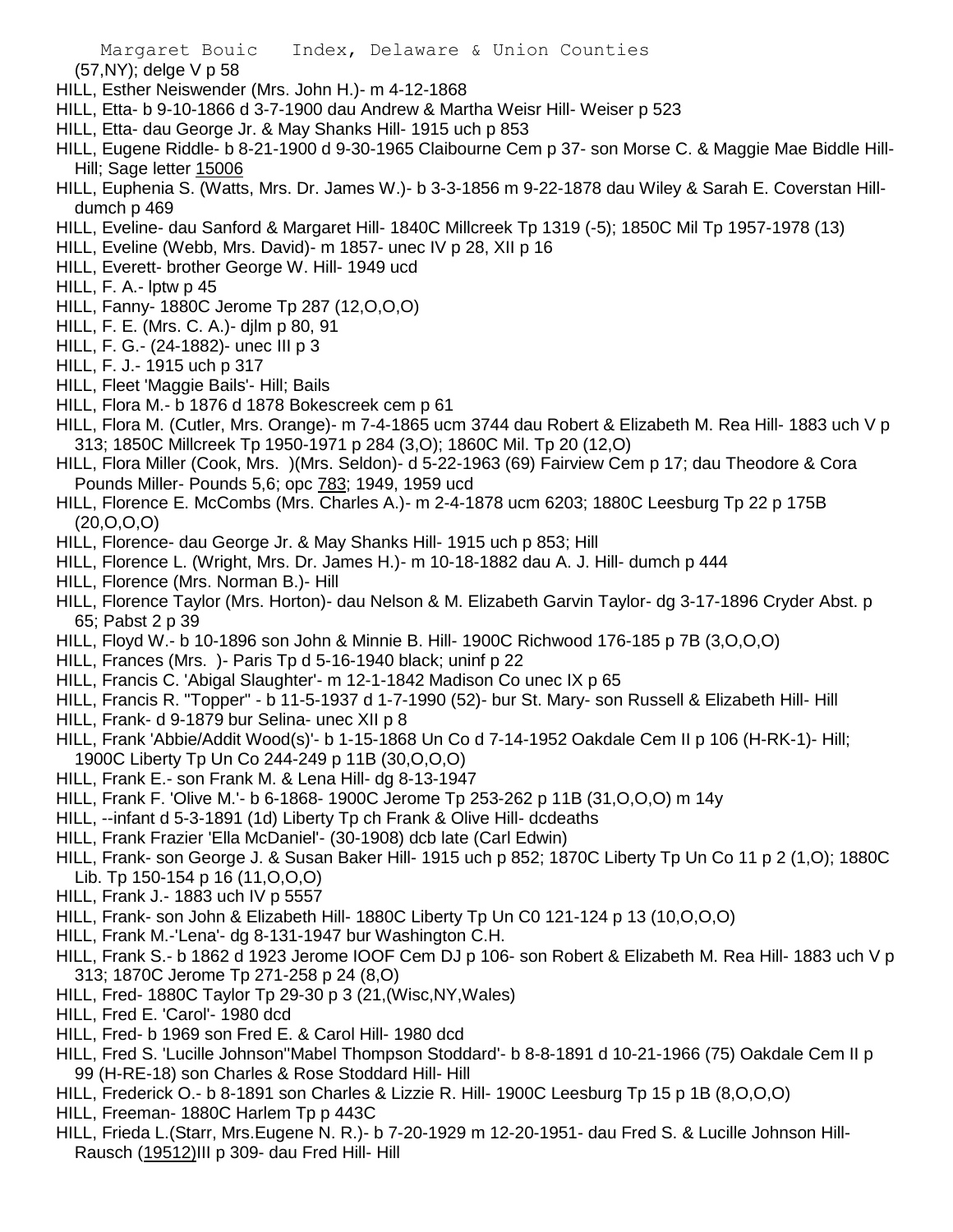- HILL, Gary- son Daniel & Constance Adam Hill- Hill
- HILL, Gary- son Francis R. Hill- Hill
- HILL, Gary 'Wanda Graham Johnson'- son Charles M.,Sr. & Janice Hill- Hill; 1961, 1964 (13), 1969, 1971 dcd; 1973, 1975, 1971, 1983, 1991 ucd
- HILL, Gennett- ch J. W. & Ruth Hill- 1850C Concord Tp 2246 p 131 (2,O)
- HILL, George- Marysville p 49
- HILL, George- 1835 men ; 19 #45 p 29 Concord Tp; delge V p 54, 55
- HILL, ---d 9-1879 ch of George Hill- unec XII p 8
- HILL, George A. 'Juliaetta Biglow'- m 3-12-1845 Madison Co unec X p 17, XI p 16
- HILL, George- 1915 uch p 237; 1883 uch V p 428; fowler p 63; hjt p 42
- HILL, George- brother-in-law Anthony Power- Powers Pat p 225
- HILL, George 'Callie Upchurch'- Hill
- HILL, George,Jr. 'Charlotte Evans'- m 11-3-1842 dcm; 1850C Concord Tp 2077 p 125 (28,O); 1870C Leesburg Tp 40-41 p 6 (50,O); 1880C Leesb. 119 p 180D (60, O,Pa,NY)
- HILL, George 'C. R.'- d 5-14-1882 (61-11-26) Hopewell Cem djlm p 85
- HILL, George- son Edgar & Mabel Myers Hill- Hill
- HILL, George 'Elizabeth'- 1880 dch p 196, 492, 494, 747; 1908 dch p 447; Pabst 7 p 3; rs p 3; Powell p 73, 90; 1820C Concord Tp
- HILL, George F. 'Mary E. Bland'- d 1-29-1960 (61)- Hill
- HILL, George- b 1967 son George N. & Linda Hill- Hill; 1971, 1973, 1975, 1977, 1979, 1981, 1983 ucd
- HILL, George H. 'Lucretia'- unec X p 36
- HILL, George J.- son George & Mae Shanks Hill- Hill; 1915 uch p 853; 1949 ucd
- HILL, George J. 'Gladys'- 1959, 1967, 1971, 1973 ucd
- HILL, George J. 'Mabel Morse'- Hill; 1962, 1975 ucd
- HILL, George J. 'Susan Baker'- b 8-22-1826/5 Ashland Co. m 3-19-1849 ucm 1401 d 1-24-1901- Oakdale Cem I p 97 (D-R9-3)- 1915 uch p 852; 1870C Liberty Tp Un Co 11 p 2 (48.O) 1880C Lib. Tp 150-154 p 16 (55,O,Vt,Pa); 1900C Lib. Tp 243-248 p 11B (73,O,O,O) m 51y
- HILL, George LeRoy- son LeRoy & Cecil Peppershill Hill- Hill
- HILL, George L/M.'Linda'- 1971, 1973, 1975, 1977, 1979, 1981, 1983, 1991 ucd
- HILL, George,Jr. 'Mae Shanks'- b 4-15-1866 son George J. & Susan Baker Hill-1915 uch p 852, 853- 1870C Liberty Tp Un Co 11 p 2 (4,O); 1880C Lib. Tp 150-154 p 16 (14,O,O,O)
- HILL, George M.- son J. W. & Ruth Hill- 1850C Concord Tp 2246 p 131 (2,O)
- HILL, George M.- son George J. & Mabel Morse Hill- Hill
- HILL, George N. 'Sarah Thomas'- m 4-10-1855 dcm
- HILL, George Rea' Hannah Rachel Herriott'- b 1852 m 2-5-1878 ucm 6202 d 1913 Jerome IOOF Cem DJ p 106, 119; son Robert & Elizabeth M. Rea Hill- 1883 uch V p 313; 1860C Millcreek Tp 20 (8,O); 1870C Jerome Tp 271-258 p 34 (17,O)
- HILL, George R. 'Serena'- 1976, 1980 dcd
- HILL, George S. (poet)- Powers Pat p 66, 67
- HILL, George- son Stephen & Marium Martin Hill- 1908 dch p 633, 850
- HILL, George 'Susanna Baker'- m 3-19-1849 ucm 1401 unec XIII p 19
- HILL, George W.- unclaimed letter (1852) unec IV p 19
- HILL, George W.- son Aaron & Lucinda Robinson Hill- dumch p 56; 1860C Union Tp 599, 605 p 83 (20,O)
- HILL, George W.- son Harriette Hill- 1870C Liberty Tp Un Co 199 p 15 (9,O)
- HILL, George W. 'Neva Eastman'- b 9-11-1886 d 3-30-1964 Oakdale Cem II p 55 (G-R11-22) son N. W. & Sophia Macklin Hill- Hill; 1949, 1959, 1962 ucd
- HILL, Georgianna (Shepherd, Mrs. )- sister Ray E. Hill- Hill
- HILL, Gerald Eugene'- b 1-15-1972 son Gary Hill- Hill; 1971 ucd
- HILL, Gertrude Idella Reed (Mrs. Rev. Peter A.)- b 8-23-1917 m 2-23-1941 d 1-7-1946- Weiser p 371
- HILL, Gilbert I.'Lucinda Gelvin'- m 1-1-1838 dcm; 1840C Thompson Tp (20-30); 1850C Liberty Tp Del Co 1546
- p 104 (35,Vt); Powell p 167; delge IV p 31; 1880C Delaware Town p 534A
- HILL, G. J.- 1883 uch V p 394
- HILL, Gladys- 1980 dcd Kingston Tp
- HILL, Gladys Boeshans Hill(Mrs. Laurence B.)- b 5-12-1902 d 5-4-1992 (89) bur Maplewood Cem- dau Pete & Elizabeth Campbell Hill- Hill; Sunbury p 52, 53, 109, 113, 124; 1961, 1964, 1969, 1971, 1980 dcd
- HILL, Gladys (Mrs. George J.)- 1967, 1971, 1973, 1975 ucd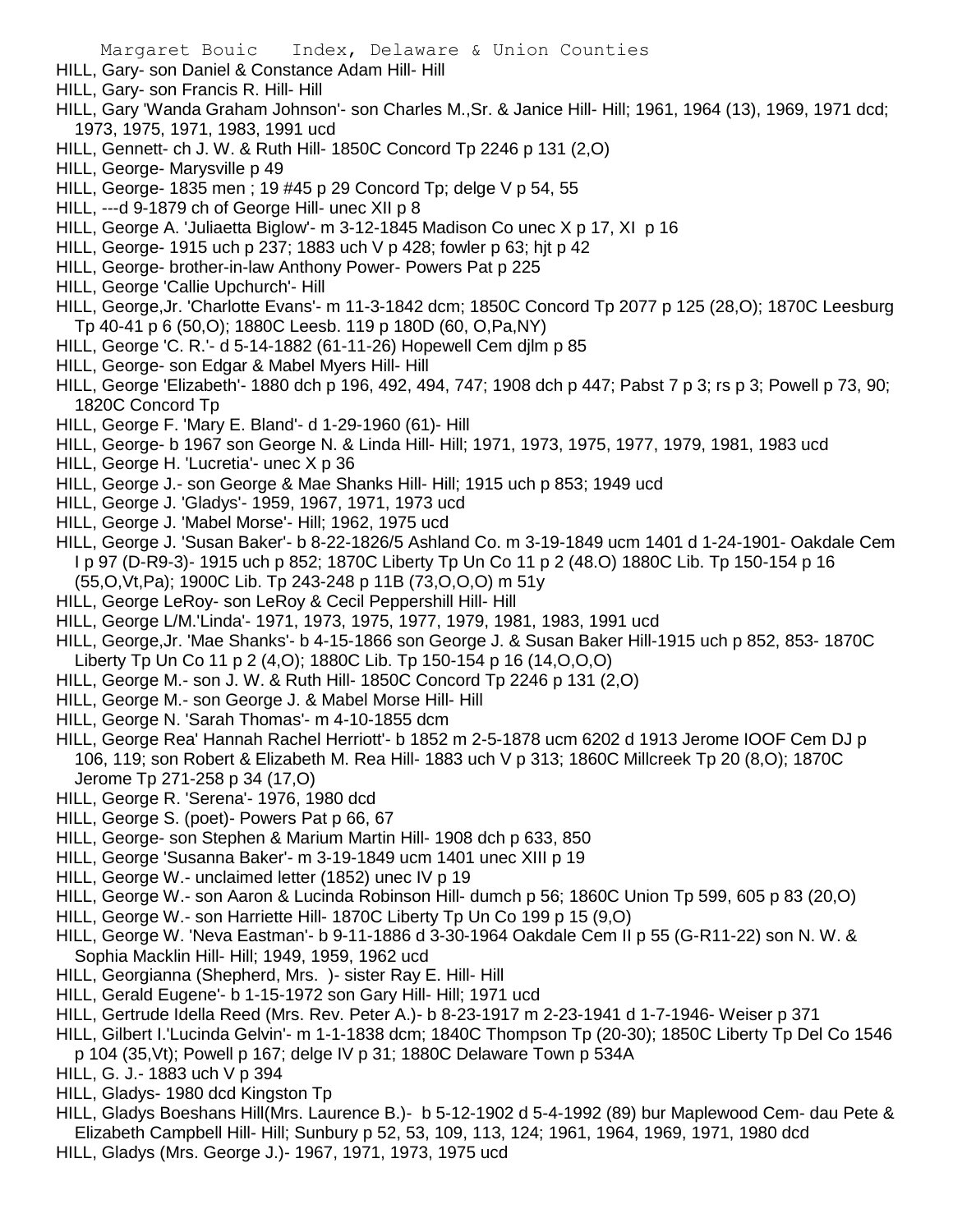- HILL, Gladys Michel (Mrs. Augustus H.)- b 3-3-1897 m 1920 d 9-3-1990 (93) Milford Cem- dau Charles & Elizabeth Michel Hill- Hill; 1949, 1959, 1962, 1967, 1971, 1977, 1979, 1981, 1983, 1991 ucd
- HILL, Gladys M. (Mrs. Larry B.)- 1961, 1964, 1969, 1971, 1976, 1980 dcd
- HILL, Goldie Catherine (Forsyth, Mrs. )- b 3-22-1873 dau Josiah W. & Rachel C. Shurler Hill- dcb late
- HILL, G. R.- hadc p 97 (100 Concord Tp)
- HILL, Grace (Mrs. Willis)- b 1879 d 2-17-1909 York Cem p 71
- HILL, Grace Winslow (Mrs. Arlo)- b 8-5-1895 Weiser p 525
- HILL, Guy- b 5-1888 -stepson Samuel & Nettie Trout- 1900C Liberty Tp Un Co 253-259 p 12A (12,O,O,O)
- HILL, G. W.- son Robert & Elizabeth A. Hill- 1860C Millcreek Tp 20 (8,O)
- HILL, Hall- son George & Charlotte Evans Hill- 1870C Leesburg Tp 40-41 p 6 (9,O)
- HILL, Hannah- 1880C Concord Tp p 271C
- HILL, Hannah C.- dau Caroline Hill- 1850C Jerome Tp 1901-1922 (3,O)
- HILL, Hannah Grannis (Mrs. John)- Potter p 1
- HILL, Hannah (Hamilton, Mrs. John)- m 8-28-1836 ucm 391; unec III p 29
- HILL, Hannah (Jones, Mrs. Henry)- Asp p 7
- HILL, Hannah- dau Levi & Anna Hill- 1860C Liberty Tp Un Co 1035-1045 p 142 (9,O)
- HILL, Hannah M.- d 11-5-1852 (3y8m) Hill cem- dau J. & A. M. Hill-
- HILL, Hannah Rachel (Mrs. George Rea)- b 12-25-1858 d 7-12-1902 Jerome Tp IOOF Cem DJ p 106
- HILL, Hannah R. Herriott (Mrs. R. G.)- dau James W. & Margery Cunningham Herriott- 1883 uch V p 314
- HILL, Harmon- son Jsoeph & Margaret Hill- 1850C Concord Tp 2192 p 129
- HILL, Harold A. 'Jayne'- son Burl,Sr. & Violet Verla Trout Hill- Hill; 1959 ucd
- HILL, Harold 'Betty'- 1976, 1980 dcd
- HILL, Harold D. 'Leila B. Rausch'- b 8-18-1925 m 11-30-1947 son Fred S. & Lucille Johnson Hill- Hill; Rausch
- (11822), II p 263, (14272) III p 282; 1959, 1962, 1967, 1971, 1973, 1975, 1977, 1979, 1981, 1983 ucd
- HILL, Harold- son Harold Hill- Hill
- HILL, Harriet (Mrs. Reuben)- will Union Co
- HILL, Harriette- 1870C Liberty Tp Un Co 119 p 15 (34,O)
- HILL, Harry- hjt p 201
- HILL, Harry E.- b 5-30-1881 d 8-26-1904 Claibourne Cem p 40- son Chancey E. & Olive A. Hill- 1900C Richwood 255-269 p 10A (19,O,O,O)
- HILL, Harry- son Howard S. & Myrtle Budd Hill- Hill
- HILL, Harvey- 1883 uch IV p 473
- HILL, Harvey- son Elizabeth Hill- 1850C Thomson Tp 96 p 189 (11,O)
- HILL, Hasadia 'Ann Sheares'- m 4-26-1659 son Thomas Hill,Sr.- Nash p 372, 373
- HILL, Hattie (Houtz, Mrs. )- dau Mary Hill- Hill
- HILL, Hazel- DJ p 120
- HILL, Hazel (Cox, Mrs. )- dau James & Minnie Barker Hill- Hill
- HILL, Hazel (Hall, Mrs. )- dau Flett & Maggie Bails Hill- Hill
- HILL, Hazel Impson (Mrs. Talmage F.)- Hill
- HILL, Hazel (Jester, Mrs. )- sister Homer M. Hill- Hill
- HILL, Hazel Pennington Everhart (Mrs. Talmage F.)- Hill
- HILL, H. B.- unclaimed letter- unec V p 32
- HILL, Helen- DJ p 122 (can't find)
- HILL, Helen B. (Mrs. Willis W.)- b 1869 d 8-30-1951 York Cem p 89
- HILL, Helen E.- b 1918 Un Co d 10-25-1934 Oakdale Cem II p 55 (G-R11-22) perhaps dau George W. & Neva Eastman Hill
- HILL, Helen Louise- b 1931 d 11-2-1959 York Cem p 89
- HILL, Infant d 8-21-1920 SR York Cem p 89
- HILL, Helen (Newhouse, Mrs. Joy)- dau Fred S. & Lucille Johnson Hill- Hill; Fish 3,4; Newhouse
- HILL, Helyn- b 1964/3 dau Robert W. & Marlene C. Hill- 1973, 1977 ucd
- HILL, Henry- 1883 uch IV p 473
- HILL, Henry- b 9-10-1866 d 5-16-1955 son Andrew & Martha Weiser Hill- Weiser p 523
- HILL, Henry 'Cora Simpson'- m 10-31-1872 ucm 5164 djlm p 85
- HILL, Henry- son George & Charlotte Evans Hill- 1860C Leesburg Tp 573-542 p 75 (5,O)
- HILL, Henry D.'Maria Stallman'- m 2-16-1854 dcm son John A. & Esther Hill- 1850C Concord Tp 2219 p 130 (24,O)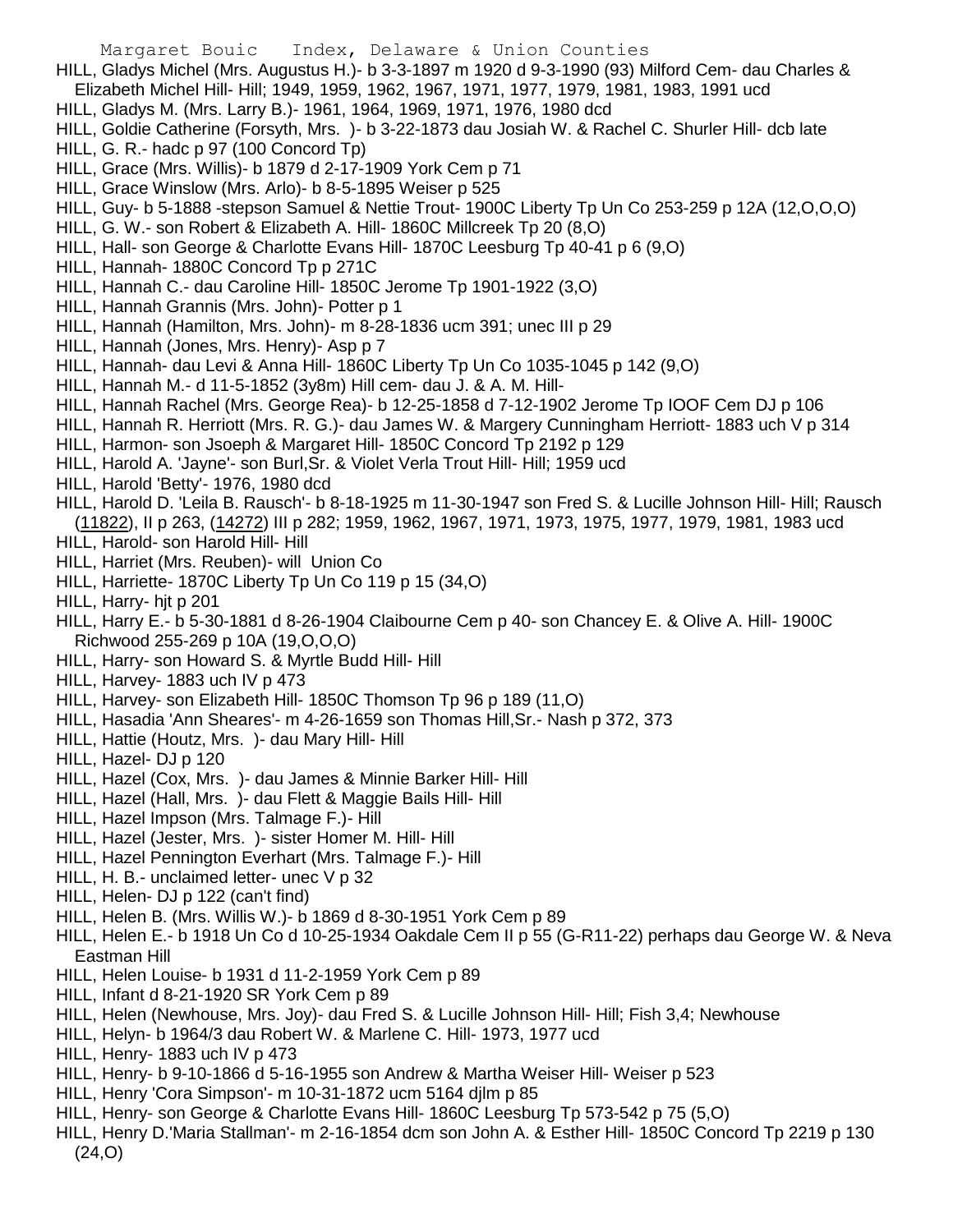- Margaret Bouic Index, Delaware & Union Counties HILL, Henry Jacob 'Alice Lary'- Hill HILL, Henry L.- son Harriette Hill- 1870C Liberty Tp Un Co 119 p 15 (5,O) HILL, Henry L.- d 3/5-5-1861 (12-5-) Hill Cem p 2 son H. D. & M. S. Hill HILL, Henyetta- b 9-1879 dau Charles A. & Florence E. McCombs Hill- 1880C Leesburg Tp 22 p 175B(8/12,O,Maine,O) HILL, Herbert- d 3-17-1918 SR York Cem p 103 HILL, Herman- Sunbury p 89, 119 HILL, Herman R.'Edith'- b 9-9-1881 d 8-6-1915 Jerome Cem DJ p 108; unec XI p 3 HILL, Hermon- DJ p 119 HILL, Hester Marsh (Mrs. Adam)- 1908 dch p 880 HILL, Hetty Quigley Weiser (Mrs. Elisha Adonirum Hudson)- b 8-31-1833 m 7-25-1855 d 2-10-1923 dau Henry & ELizabeth Rinehart Weiser -Weiser p 510, 524 HILL, Rev. H. G.- 1915 uch p 231 HILL, Hiram- son Gilbert & Lucinda Hill- 1850C Liberty Tp Un Co 1546 p 104 (11,O) HILL, H. L.- 20th Ohio Inf. Old Norton Cem Powell p 176 HILL, Hobart- son Burnice B. & Lena Reams Hill- Hill HILL, Hody A.- dau Harriette Hill- 1870C Liberty Tp Un Co 119 p 15 (1,O) HILL, Homer- b 1957 son Homer M. & Laura E. Hill- 1969 dcd HILL, Homer,Jr. "Butch"- son Homer M. & Laura Hill- Hill HILL, Homer- son Homer W. & Lenora Hill- 1959(11), 1962 ucd HILL, Homer- son James & Minnie Barker Hill- Hill HILL, Homer M. 'Laura E.'- b 3-21-1925 d 9-4-1987 (62) bur Sunbury Mem. Pk- Hill; 1969, 1976, 1980 dcd HILL, Homer W. 'Leonora'- 1959, 1962, 1967, 1971, 1973, 1977, 1979, 1981, 1981 ucd HILL, Howard A.'Myrtle Mitchell Budd'- b 4-29-1888 m 8-9-1911 Hill (31-19200 dcb late (Emma Louise) HILL, Howard Cleaver 'Elizabeth A. Keenan'- son James R. & Lenore J. Cleaver Hill- White II 22 HILL, Howard J.- son Howard A.& Myrtle Mitchell Budd Hill- Hill HILL, Howard- son LeRoy & Cecil Peppershill Hill- Hill HILL, Howard W.- 1860C Allen Tp 729-736 p 100 (8,O) HILL, Hubert 'Marion Maugans'- Maugans Anc p 29 HILL, Hugh M.- son John A. & Esther Hill- 1850C Concord Tp 2219 p 130 (1O,O) HILL, Ida (Goodwine, Mrs. Julian)- b 4-9-1864 d 1-29-1920 dau Andrew & Martha Weiser Hill- Weiser p 523 HILL, Iona (Sloop, Mrs. )- dau Mary Hill- Hill HILL, Isabel- dau Robert & Elizabeth Rae Hill- 1870C Jerome Tp 271-258 p 35 (15,O) HILL, Isabel (Zuck, Mrs. Alvin I.)- b 1-17-1844 m 1-28-1872 d 3-25-1928 Kenton- dau Samuel & Ann Jane Mitchell Hill- ped David Rish 15, delge V p 70 HILL, Isabella- d 1-6-1851 (13-11-3) Hill Cem Powell p 74- dau Justice M. & Rebecca A. Hill- 1840C Jerome Tp 1235 (-5); 1850C Jerome Tp 1894-1915 p 277 (10,O) HILL, Isabella (Tarpenning, Mrs. Israel B.)- m 1-24-1839 ucm 525; unec III p 37 HILL, Isadora- b 3-1858 sister Laura DeGood- 1900C Magnetic Springs 349-352 (42,O,O,Pa) HILL, Israel A. 'Martha E. Blaney'- m 2-1-1873 ucm 5219 HILL, Isreal- son Isreal & Maria Hill- 1860C Jerome Tp 25-2223 p 4 (9,O); 1870C Jer. Tp 276-263 p 35 (19,O) HILL, Israel'Maria Fulburt'- m 4-8-1847 dcm d 3-14-1870 956-1-11) Hill Cem; DJ p 107, 119; 1860C Jerome Tp 225-23 p 4 (46,Pa); Powell p 74 HILL, Israel U.- son Caroline Hill- 1850C Jerome Tp 1901-1922 p 278 (6,O) HILL, Jack 'Ann Wade'- Hill; 1961 dcd HILL, Jack- son Percy & Edith Hill- dg 11-24-1952 HILL, Jackie (Reynolds, Mrs. )- dau George J. & Mabel Morse Hill- Hill HILL, Jacob H.- 1976 dcd Genoa Tp HILL, Jacob- son Homer M. & Laura Hill- Hill HILL, Jacobs 'Phyllis'- 1969 dcd HILL, Jacqueline- dau George Hill- 1949 ucd HILL, James- d 2-1-1864 (20) N. Calif. Cem DJ p 94; 1883 ucy IV p 541 HILL, James (JP) unec III p 7,8
- HILL, James- 1980 dcd
- HILL, James- 1880C Thompson Tp p 295A
- HILL, James- hjt p 76, 200, 201, 205; dumch p 186; 1883 uch III p 374, V p 285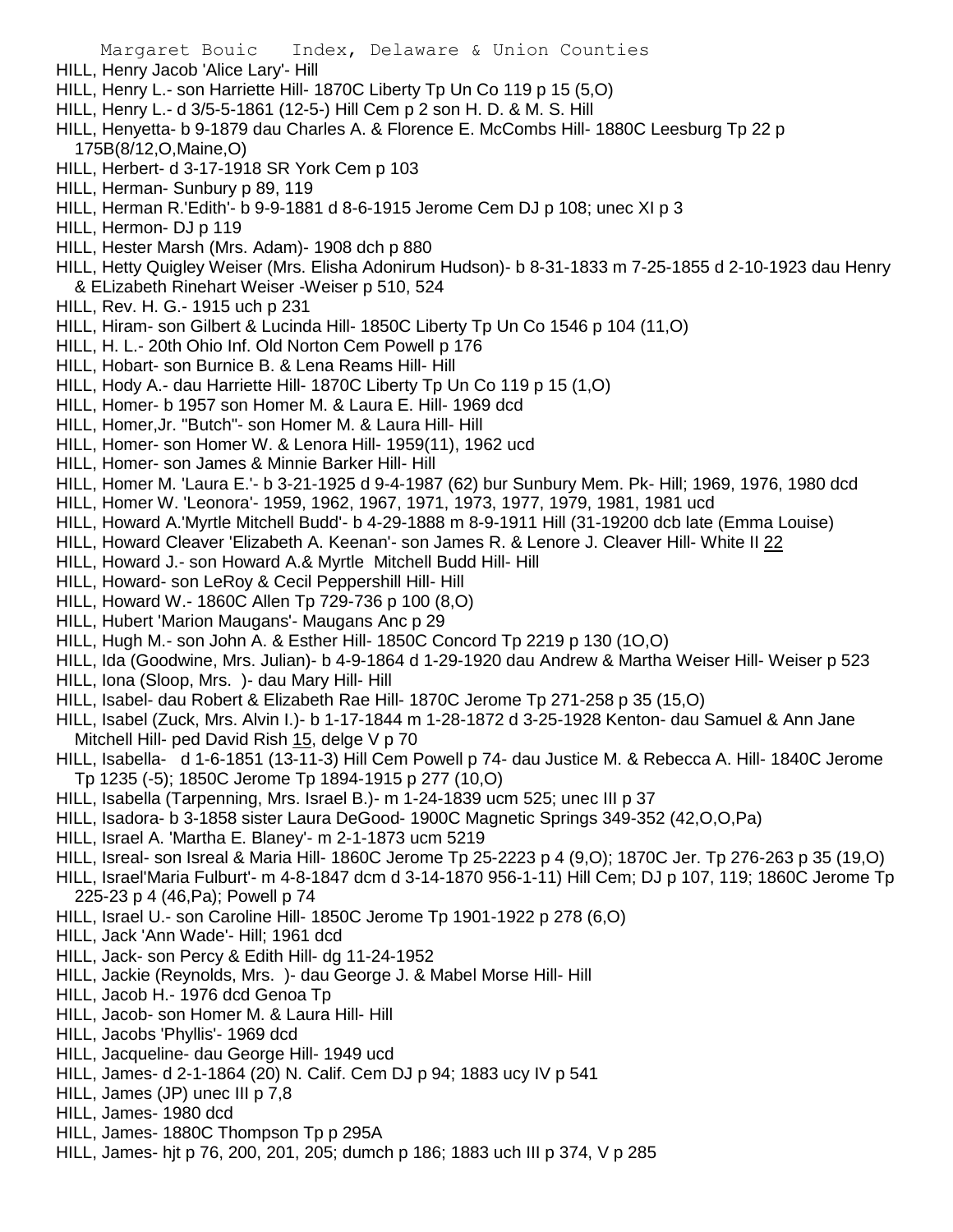Margaret Bouic Index, Delaware & Union Counties HILL, Dr. James- 1908 dch p 350, 373 HILL, James- b 1968 son Bruce & Mary L. Hill- 1980 dcd HILL, James G. 'Mary Ann Hite'- m 11-3-1864 dcm HILL, James H.- 1826 Delaware Tp delge V p 67, VIII p 29 HILL, James H- son Caroline Hill- 1850C Jerome Tp 1901-1922 p 278 (8,O) HILL, James 'Minnie Barker'- Hill HILL, James- d 8-1878 son Robert & Nancy Morris Hill- 1883 uch V p 312 HILL, Dr. James R.- brother Robert E. Hill- Hill HILL, James R. 'Leonoe J. Cleaver'- White II (20) HILL, James Russell 'Judith Lynn Lilja'- b 6-26-1947 m 6-20-1970 dcc Judith Lilja Hill 1 HILL, James- son Thomas & Rebecca Hill- 1850C Porter Tp 3120 p 168 (3,O) HILL, James W.- 1900C Richwood 255-269 p 10A (45,O,Vt,Va) HILL, James W.'Mary J.'- b 2-15-1834 d 5-12-1916 Claibourne Cem p 40; 1870C Richwood 74-70 p 8 (36,O); 1880C Richwood 239-253 p 22 (46,O,Vt,Va) HILL, James- son William & ELizabeth Hill- 1860C Union Tp 650-656 p 91 (9,O) HILL, Jamie- son Jim & Judi Hill- Hill HILL, Jane A.- d 2-2-1911 (87) sister- Bokescreek Cem p 54 HILL, Jane (Mrs. Benjamin)- 1850C Union Tp 1322-1340 p 198 (23,Va) HILL, Jane Eleanor- son James R. & Lenore J. Cleaver Hill- White II (24) HILL, Jane (Erwin, Mrs. Joshua)- m 8-31-1855 dcm HILL, Jane (Hadey, Mrs. William)- m 1-6-1846 dcm HILL, Jane- dau John A. & Esther Hill- 1850C Concord Tp 2219 p 130 (20,O) HILL, Jane (Ploucher, Mrs. Jacob)- m 2-8-1810 onwq I HILL, Janice/Janet E. (Mrs. Charles M.)- 1961, 1964, 1969, 1971, 1976, 1980 dcd HILL, Jay- son A. J. & Susan Hill- 1860C Liberty Tp Un Co 1036-1046 p 142 (3,O) HILL, Jayne Andrews (Mrs. Harold A.)- dau Leroy & Phyllis Nichols Andrews- Andrews; Hill; 1959 ucd HILL, Jayne- b 1963 dau Russell H. & Noram J. Hill- 1969, 1971, 1976 dcd HILL, J. D. 'Eliza J.'- 1860C Jerome Tp 27-25 p 4 (20,O) HILL, Rev. J. E.- 1880 dch p 498; 1908 dch p 271 HILL, Jean S. (Mrs. J. Carl)- 1961 dcd HILL, Jeannette G. (Mrs. )- d 12-5-1962 (81) bur Pataskala- Hill HILL, ---(Evans, Mrs. Walter)- dau Jeanette G. Hill- Hill HILL, Jeannie (Mrs. Terry)- 1991 ucd or Jean A. (Mrs. Charles T.)- 1983 ucd HILL, Jeffrey- son Francis R. Hill- Hill HILL, Jeffrey- son Robert K. & Mary Jones Hill- Hill HILL, Jennie E. (Courtwright, Mrs. Fleetwood)- m 9-3-1874 ucm 5530 dau Robert Hill- 1908 dch p 624 HILL, Jennie- d 11-2-1889 (5m17d) Liberty Tp dau F. S. Hill- dcdeaths HILL, Jennie (Huber, Mrs. )- dau George Jr. & May Shanks Hill- Hill; 1915 uch p 853 HILL, Jennie- dau Roland & Kate Hill- 1880C Jerome Tp 270-280 p 30 (25,O,Eng,O) HILL, Jennie Wilson (Mrs. John C.)- m 9-24-1881 ucm 7025 HILL, Jennifer- b 1967 dau Larry & Diane Hill- 1976 dcd HILL, Jennifer- b 1973 dau Terry & Jeannie Hill- 1983, 1991 ucd HILL, Jerry 'Margot'- son Willard & Martha Hill- Hill HILL, Jesse- b 9-1898 son Joshua & Mary M. Hill- 1900C Liberty Tp Un Co 168-172 p 8A (1,O,O,O) HILL, Jessie M.- b 1866 d 1950 Claibourne Cem p 50 HILL, Jessie P.- b 9-1899 dau Mirtie Noggle Hill- 1900C Leesburg Tp 68-69 p 3B (8/12,O,O,O) HILL, J. G. d 10-4-1862 (4-3-9) son J. G. & Susan Hill- Raymond Cem lptw p 45 HILL, J. G. 'Susan'- lptw p 45 HILL, Jim 'Judi'- Hill HILL, Jimmie- son William J. & Virginia Hunter Hill- Hill HILL, J. J.- 1908 dch p 491 HILL, J. M.- hadc p 22 (1849 Concord Tp) HILL, J. 'Mary J.'- Claibourne Cem p 23 HILL, J. M.-'R.L.'- djlm p 77 HILL, Joan (Mrs. Burl,Jr)- 1959, 1962, 1967, 1971, 1973, 1975, 1977 ucd HILL, Jody- b 1956 dau Larry B. & Gladys M. Hill- 1961, 1964, 1969, 1971 dcd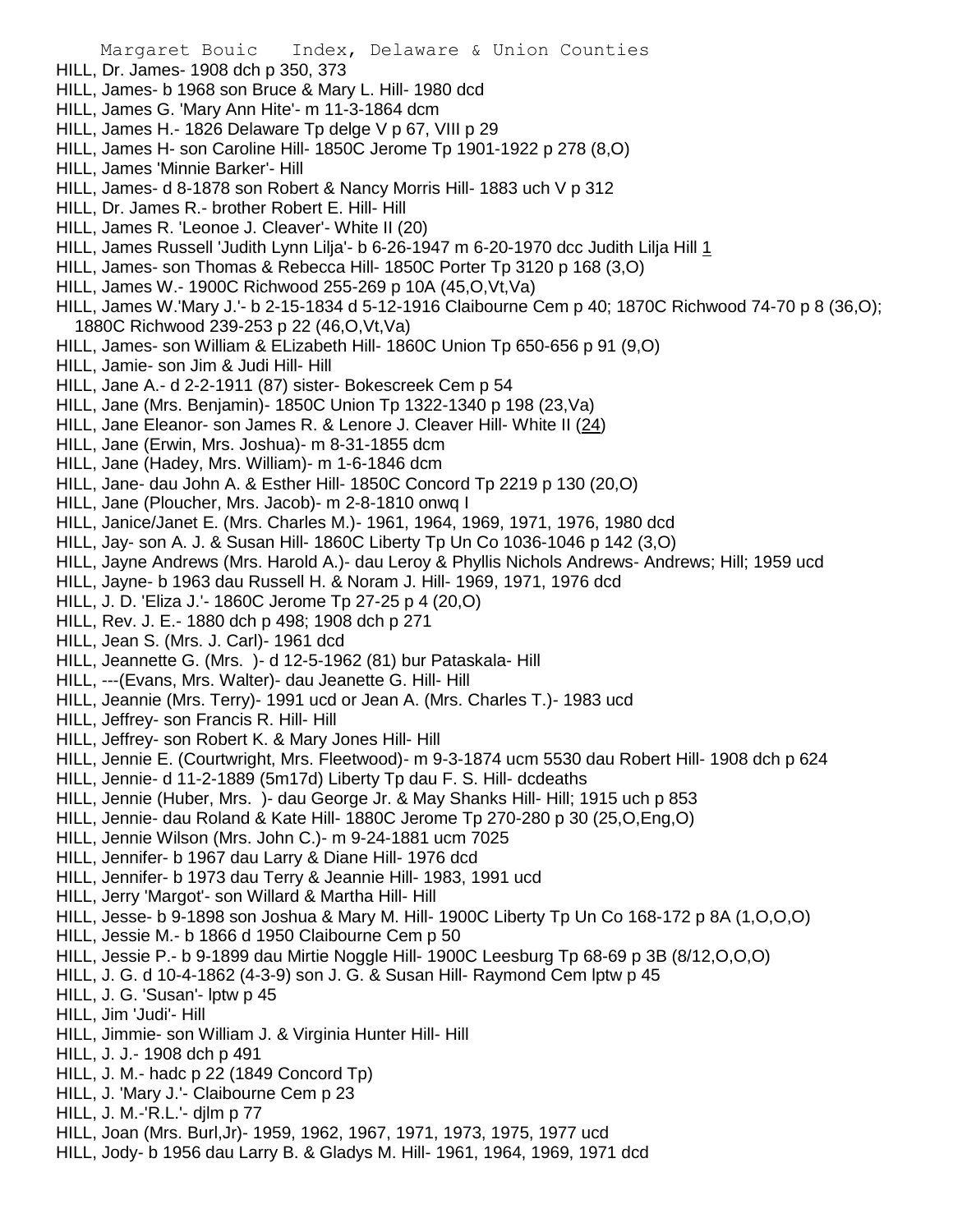Margaret Bouic Index, Delaware & Union Counties HILL, Joel- Pabst 8 p 64, 69 HILL, Joel 'Alice'- 1900C Millcreek Tp 138-143 p 7A (39,O,Pa,Ger)- m 19y HILL, Joel F.- son Israel & Maria Fulburt Hill- 1870C Jerome Tp 276-263 p 35 (9,O) HILL, John- dumch p 54 HILL, John- Nash p 19, 20, 32, 163 HILL, John- 1880C Kingston Tp p 434A HILL, John- 1949, 1979, 1981, 1983, 1991 ucd HILL, John A. 'Emma Taylor'- nash p 436 HILL, John Adam 'Esther Marsh'- m 10-18-1821 Franklin Co delge V p 58; Powell p 74; delge V p 54, 55; 1850C Concord Tp 2219 p 130 (57,Pa) HILL, John A. 'Mary Gooding'- m 9-10-1861 dcm HILL, John C.- son Harriette Hill- 1870C Liberty Tp Un Cp 119 p 15 (12,O) HILL, John C. 'Jennie Wilson'- m 9-24-1881 ucm 7025 HILL, John D.- 1850C Jerome Tp 1894-1915 p 277 (19,O) HILL, John- b 10-19-1871 son Edward Rodney & Elizabeth Baker Hill- Warren-Swickheimer p 15 HILL, John E.- son Peter & Martha Elliott Hill- 1870C York Tp 191-187 p 25 (11,O); 1880C York Tp p 163 p 15 (21,O,O,ILL) HILL, John 'Elizabeth'- 1880C Liberty Tp Un Co 121-124 p 13 (33,O,O,O) HILL, John R.- 1975 ucd HILL, John 'Hannah Grannis'- Potter p 1 HILL, John H.- 1976 dcd (Berlin Tp) HILL, John H. 'Esther Neiswender'- m 4-12-1868 ucm 4367 HILL, John Hubert- b 10-16-1862 d 1-29-1863 son Andrew & Martha Weiser Hill- Weiser p 522 HILL, John- son Homer M. & Laura Hill- Hill HILL, John 'Judy'- son Willard & Martha Hill- Hill HILL, John- b 1960/1959 son Larry B. & Gladys Hill- 1961, 1964, 1969, 1971, 1976 dcd HILL, John L. 'Lucinda Collier'-Hill HILL, John M.- 1981, 1983 ucd HILL, John 'Minnie B.'- b 10-1872 1900C Richwood 176-185 p 7B (27,O,O,O) m 4y HILL, John R. 'Cora J. Barlow'- m 10-19-1881 ucm 7044 HILL, John 'Rebecca Davis'- Asp p 31 HILL, John R. -son Robert & Elizabeth M. Rea Hill- 1883 uch V p 313 HILL, John R.- son Roland & Kate/Catherine Hill- 1860C York Tp 1266-1274 p 171 (4,O); 1880C Jerome Tp 270-280 p 30 (24,O,O,O) HILL, John- son Russell & Elizabeth Hill- Hill HILL, John- son Thomas & Rebecca Hill- 1850C Porter Tp 3120 p 168 (10,O) HILL, John W. 'Mary '- b 1829 d 1891 Maple Dell cem djlm p 93 HILL, Johnson 'Phila Kimball'- m 9-2/5-1839 ucm 573; unec III p 38 HILL, Jose- dau Morris W. & Margaret A. Fisher Hill- 1880C Richwood 323-340 p 30 (7,O,O,O) HILL, Joseph- unvmec p 38 HILL, Joseph 'Alice'- 1880C Jerome Tp 70 p 8 (19,O,O,O) HILL, Joseph- ancestor of Murtlo Hill- McKitrick p 277 HILL, Joseph 'Elizabeth Shelley'- 1880 dch p 492; 1908 dch p 829, 880; Powell p 23; dcq Clara Freshwater Chidester 20; Clara Loveless Edelblute 116; delge V p 54,55 (1826); Pabst 7 p 3; 1820C Concord Tp see Irene Townsend ped HILL, Joseph,Jr.- son Joseph & Margaret Hill- 1850C Concord Tp 2192 p 129 (5,O) HILL, Joseph 'Margaret'- 1850C Concord Tp 2192 p 129 (28,O) HILL, Joseph 'Mary A. Corbin'- m 11-10-1844 dcm HILL, Joseph R.- b Nighgoto Vt d 8-12-1890 Delaware Tp dcdeaths HILL, Joseph R. 'Rachael Northrup'- m 4-7-1851 dcm HILL, Joseph- son Stephen & Marium Martin Hill- 1880 dch p 880 HILL, Josephine- 1870C Marysville 32 p 4 (10,O); black HILL, Josephine Ann- dau Larry B. Hill- Hill

- HILL, Josephine- dau William & Elizabeth Hill- 1860C Union Tp 650-656 p 91 (1,O)
- HILL, Josiah W. 'Rachel C. Shurler'- b Vt (31-1873) dcb late Goldia Catherine
- HILL, Josiah W. 'Ruth'- 1908 dch p 396, 703; 1850C Concord Tp 2246 p 131 (25,Vt/Va)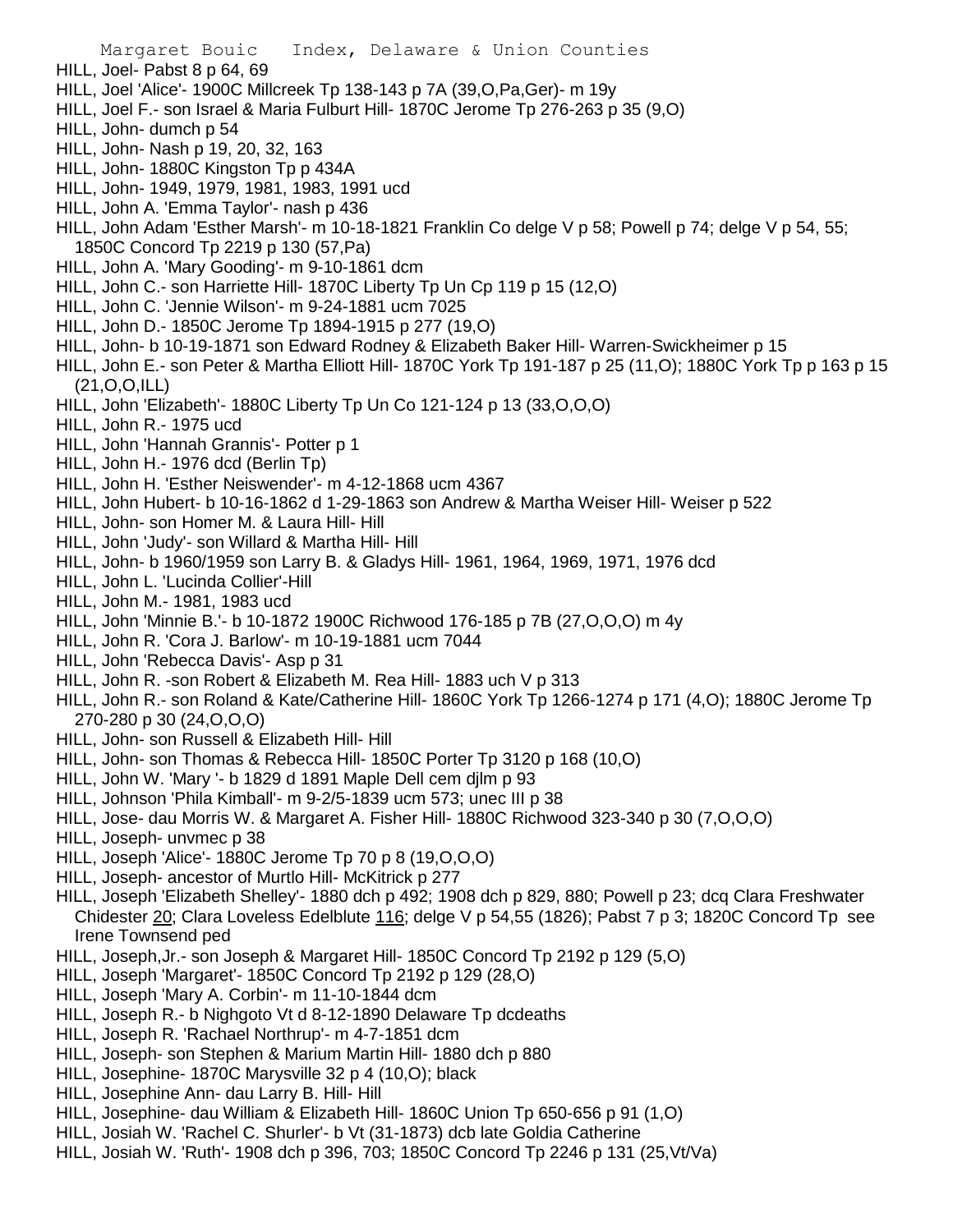HILL, Joshua H.- d 7-1850 (12-3-25) son Justus M. & Rebecca A. Hill- Hill Cem- Powell p 74

HILL, Joshua H.- d 5-4-1887 (88) Powell p 90 son Stephen & Marium Martin Hill- 1880 dch p 493; 1908 dch p 880; hadc p 22; delge III p 43; 1835 men p 20 #18 p 32 (Concord Tp); 1850C Con. Tp 2236 p 131 (26,Pa)

HILL, Joshua- son Justice M. & Rebecca A. Layman Hill- 1850C Jerome Tp 1894-1915 p 277 (12,O)

HILL, Joshua 'Mary M.'- b 12-1859 1900C Liberty Tp Un Co 168-172 (40,O,O,O) m 14y

HILL, Joshua W.- son Peter & Martha Elliott Hill- 1860C York Tp 1256-1264 p 169 (7/12,O); 1870C York Tp 191-187 p 25 (9,O); 1880C York Tp 163 p 15 (20,O,O,ILL)

- HILL, Joy Ann Berry (Mrs. Ronald Edwin)- m 7-7-1959 dau Arthur Berry- Berry
- HILL, Joyce Ann Kreamer (Mrs. Robert)- m 121-29-1970 dau John Kreamer- Hill
- HILL, Joyce (Mrs. William D.,Sr.)- Hill 1964, 1969, 1971 dcd
- HILL, Judi- delge II p 20, 33
- HILL, Judi (Mrs. Jim)- Hill

HILL, Judith Ann- b 11-1-1935 dau William James & Thelma Crandell Hill- Crandell Bible- unec VI p 41

- HILL, Judith (Carawan, Mrs. )- dau Edgar & Mabel Myers Hill- Hill
- HILL, Judith Lynn Lilja (Mrs. James Russell)- b 3-4-1945 m 6-20-1970 dau Oscar William & Mary Marjorie Bretzius- dcc Judith Lilja Hill 1
- HILL, Judy (Mrs. John)- Hill
- HILL, Judy (Schmidt, Mrs. Glen Dean)(Bell, Mrs. )- b 11-1-1935 m 1955- 1985 uch p 37; Rausch (14745) III p 288
- HILL, Juliaette Biglow (Mrs. Goerge A.)- m 2-13-1845 Madison Co unec X p 17, XI p 16
- HILL, Julia Griswold (Mrs. Charles W.)- b 10-11-1854 m 1-1-1883 d 5-31-1936- Weiser p 524
- HILL, Julie Ann- b 1-23-1959 dau Charles Winslow & Margaret Louise Costanzo Hill- Weiser p 525
- HILL, Julie- b 1970 dau Bruce & Mary L. Hill- 1980 dcd
- HILL, Julie- b 1962 dau Russell H. & Norma Hill- 1969, 1971, 1976 dcd
- HILL, Deborah June Gahagan (Mrs. David Crandell)- m 4-1980 dau June Muncy Gahagan- Hill
- HILL, Justice/Justus M. 'Rebecca A. Layman'- m 7-23-1837 ucm 432 d 8-6-1862 (50-5m) Hill Cem- 1840C Jerome Tp 1235 (20-30); 1850C Jer. Tp 1894-1915 p 277 (38,Pa); 1860C Millcreek Tp 33 (48,Pa); unec III p 29
- HILL, Justin- mt 1-7-1857
- HILL, Justus 'Mary Ann'- dcga p 60 Ohio State Gazette 5-2-1833, desertion
- HILL, Karen- Hill
- HILL, Kate/Catherine (Mrs. Roland)- 1860C York Tp 1266-1274 p 171 (27,O):
- 1880C Jerome Tp 270-280 p 30 (46,O,Va,Va)
- HILL, Keith D. 'Cindy A.'- 1991 ucd
- HILL, Kelli- dau Richard & Dianne Dee Wilson Hill- 1985 uch p 47
- HILL, Kenneth 'Ruby'- 1971, 1979 ucd
- HILL, Kenneth R. 'Rita Brown'- d 4-22-1986 (82) bur Fla.
- HILL, B. Kester 'Mildred T.'- b 1913 d 1976 Claibourne Cem p 53
- HILL, Keven- son Charles Terry & Jean Hill- 1991 ucd
- HILL, Kevin- son Robert E. & Shirley Hill- Hill
- HILL, Kimberlee- dau Richard & Dianne Dee Wilson Hill- 1985 uch p 147
- HILL, Kimberly Renee Latham (Mrs. Peter Lee)- m 3-24-1990 dau Duane & Cynthia Heilman Latham- Hill
- HILL, Kristi- b 1979 ch Charles Terry & Jean Hill- 1983 ucd
- HILL, Larry 'Diane'- 1976 dcd
- HILL, Larry- son Laurence B. & Gladys Boeshans Hill Hill- Hill
- HILL, Larry 'Muriel D.'- 1980 dcd
- HILL, Laura Anthony (Young, Mrs. William Potter)- Powers Pat p 38
- HILL, Laura Frances- dau Lester E.,Sr. & Mary Banks Hill- Hill
- HILL, Laura E. (Mrs. Homer M.)- Hill; 1969, 1976, 1980 dcd
- HILL, Laura- dau J. D. & Eliza Hill- 1860C Jerome Tp 27-25 p 4 (2,O)
- HILL, Laurence B. 'Gladys Boeshans Hill'- d 1-12-1979- Hill; Sunbury p 53, 109; Hill; 1961, 1964, 1969, 1971, 1976, 1980 dcd
- HILL, Lavern P. (Mrs. Arthur J.)- 1973, 1977, 1979 ucd
- HILL, Lavon (DeRemer, Mrs. Wilbur)- Hill
- HILL, Lawrence B. 'Gladys B.'- 1961, 1964, 1969, 1971, 1976 dcd
- HILL, Lawrence M. 'Merrilyn Freeman'- m 2-26-1972 son Lawrence J. Hill- Hill; Freeman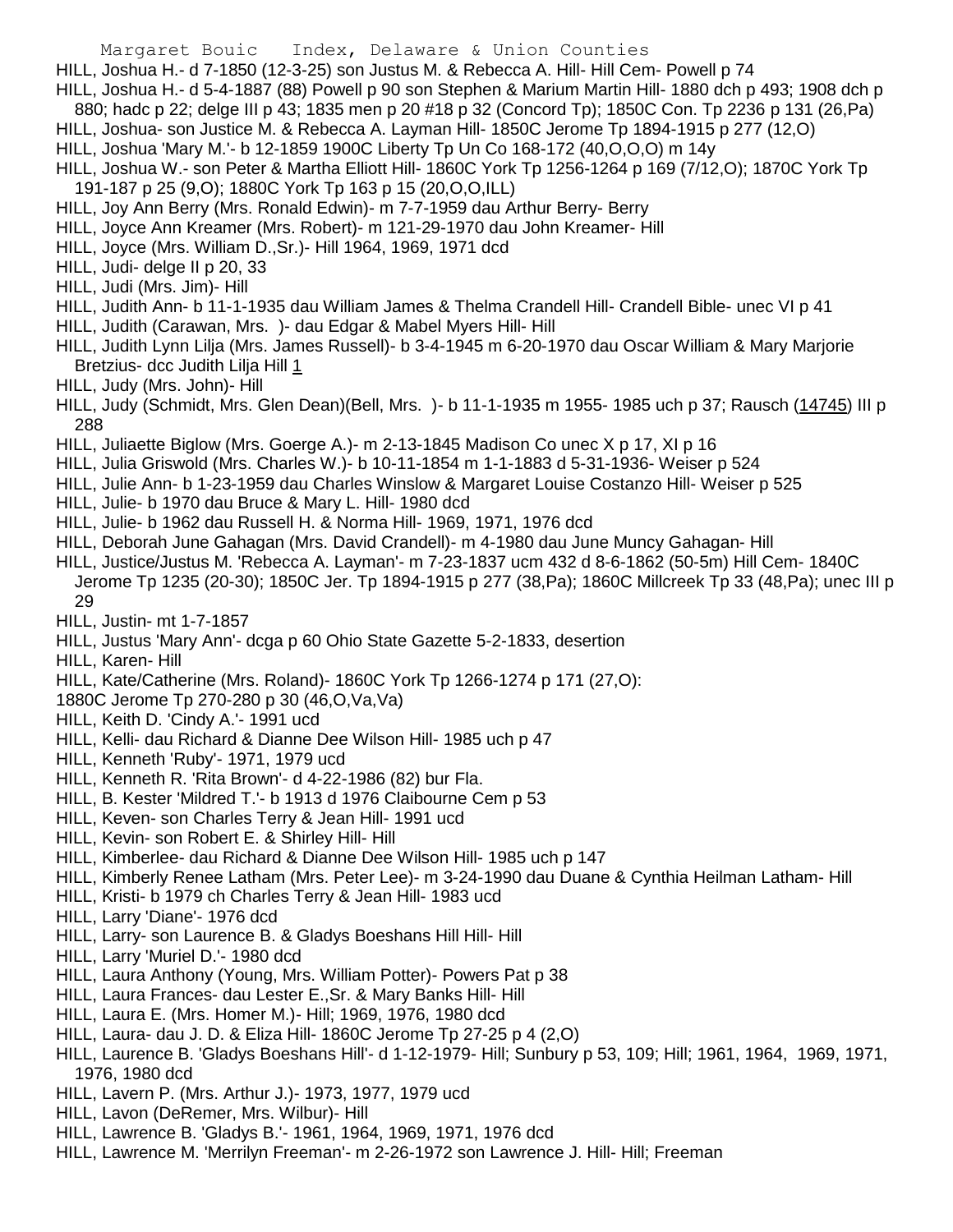- HILL, Leafy (Bails, Mrs. James R.)- b 9-10-1898 m 3-30-1918 d 6-30-1985 bur Maple Grove Cem dau Fleet & Maggie Bails Hill -Hill; Bails
- HILL, Lee (Grant?) 'Nancy'- b 6-1860; 1900C Richwood 372-399 p 15B (39,O,-,-) black m 5y
- HILL, Legrunt- dau William & Elizabeth Hill- 1860C Union Tp 650-656 p 91 (7,O)
- HILL, Leila B. Rausch (Mrs. Harold D.)- b 2-25-1924 m 11-30-1947 dau Carl A. & Carrie Mayer Rausch-
- Rausch 11822 II p 263; Hill; 1949, 1959, 1962, 1967, 1971, 1973, 1974, 1977, 1979, 1981 ucd HILL, Leion J. 'Betty J.'- 1961, 1971 dcd
- HILL, Lemuel L.- d 4-20-1911 (61-6-9) Bokescreek Cem p 54 son Caleb & Mary E. Hill- 1850C Radnor Tp 180 p 18 (1,O); 1880C Thompson Tp p 302
- HILL, Lena (Mrs. Frank M.)- dg 8-13-1947
- HILL, Lena Reams (Mrs. Burnice B.)- Hill; unec V p 44
- HILL, Lenore J. Cleaver (Mrs. James R.)- dau William H. & Anna E. White Cleaver- White II p 20
- HILL, Leola L.- d 1-26-1894 (4-2-0) Center Village- dcdeaths
- HILL, Leonora (Mrs. Homer)- 1959, 1962, 1967, 1971, 1973, 1977, 1979, 1981 1981, 1983 ucd
- HILL, LeRoy 'Cecil Peppershill'- b 8-8-1909 m 5-9-1930 d 11-30-1985 (74) Milford Cem- son George & Callie Upchurch Hill- Hill; 1967, 1971, 1973, 1975, 1977, 1979, 1981, 1983 ucd
- HILL, Leroy T.- b 7-1879 son John & Elizabeth Hill- 1880C Liberty Tp Un Co 121-124 p 13 (10/12,O,O,O)
- HILL, Lester E.,Sr. 'Mary Banks'- b 2-8-1910 d 11-23-1987 (77) Oak Grove Cem- Hill
- HILL, Lester E.,Jr.- son Lester E.Sr. & Mary Banks Hill- Hill
- HILL, Leverett- 1973, 1975 ucd Jerome Tp
- HILL, Levi 'Anna'- lptw p 31; 1883 uch IV p 500, V p 403; 1860C Liberty Tp Un Co 1035-1045 p 142 (32,O); 1870C Taylor Tp 72-69 p 9 (41,O); 1880C Liberty Tp Un Co 212-220 p 22 952,O,Vt,Pa)
- HILL, Lillian Lovell (Shade, Mrs. Herbert Emerson)- b 4-27-1907 m 10-14-1939- Weiser p 731
- HILL, Linda- dau J. Carl & Jean S. Hill- 1961 dcd(4)
- HILL, Linda- dau Harold A. & Jayne Hill- 1959 ucd
- HILL, Linda M. (Mrs. Goerge N/E)- 1971, 1973, 1975, 1977, 1979, 1983, 1991 ucd
- HILL, Linda Sue Ransome (Robinson, Mrs. David)(Mrs. Robert)- dau Abram W. & Ruth Shields Ransome-1985 uch p 144
- HILL, Lisa- b 1961 dau Harold & Betty Hill- 1976 dcd
- HILL, Lisa/Liza- b 1965 dau Ronald R. & D. Charlene Hill- 1969, 1971, 1976, 1980 dcd
- HILL, Lizzie Belle- dau M. W. & Margaret Fisher Hill- 1883 uch V p 634; 1870C Claibourne Tp 210-208 p 27 (4,O); 1880C Richwood 323-340 p 30 (13,O,O,O)
- HILL, Lizzie R. (Mrs. Charles)- b 8-1862 1900C Leesburg Tp 15 p 1B (39,O,Vt,NY) m 15y, 2 ch
- HILL, Lois Irene (Bear, Mrs. Charles A.)(Kelson, Mrs. Robert Shaw)- b 3-1-1859 m(1) 12-28-1884 (2) 4-21-
- 1898 d 5-3-1946 dau Elisha Adonirum Judson & Hetty Quigley Weiser Hill- Weiser p 525
- HILL, Lola B.- d 7-13-1887 (2y9m) Hopewell Cem-
- HILL, Loretta J.- 1976 dcd Berlin Tp
- HILL, Loretta Kay Deel (Mrs. Richard K.)- m 9-30-1967 dau Florence Deel- Hill; 1973 ucd
- HILL, Lorinda (Robinson, Mrs. Alfred)- m 9-12-1861 ucm 3218 dau Justice & Rebecca A. Layman Hill-
- Robinson 2,3; 1883 uch V p 376; 1860C Millcreek Tp 33
- HILL, Loring- son Burnice B. & Lena Reams Hill- Hill
- HILL, Lottie (Campbell, Mrs. Elmer H.)- b 1881 d 1967 Oakdale Cem II p 81 (H-R15-17) dau N. W. & Neva Eastman Hill- Hill
- HILL, Lottie L.- b 6-1881 dau Nathaniel & Sophia Mackling Hill- 1900C Leesburg Tp 56 p 3A (8,O,O,O)
- HILL, Louisa- 1850C Thomson Tp 12 p 186 (22,O)
- HILL, Louisa- dau Elizabeth Hill- 1850C Thomson Tp 96 p 189 (19,O)
- HILL, Louisa (Fuller, Mrs. Israel)- 1st wife- delge VII p 52
- HILL, Louisa E. (Stevens, Mrs. Ephraim)- m 1-5-1865 dcm
- HILL, Louisa- dau Peter & Matilda Hill- 1880C York Tp 163 p 16 (5,O,O,ILL)
- HILL, Louise- Pabst 2 p 4
- HILL, Louise (Hornbeck, Mrs. Charles E.)- b 1877 d 1939 dau Peter & Martha Elliott Hill-- ped Bonnie Hornbeck Hamblin- #71 5; unec VI p 27
- HILL, Louva (Hines, Mrs. Pearl H.)- m 1894; unec IV p 28
- HILL, Lovina (Mrs. William)- 1870C Leesburg Tp 68-69 p 9 (22,O)
- HILL, Lucille Meredith Johnson (Mrs. Fred S.)- b 5-5-1894 d 4-17-1957 OII p 99 (H-RE-18)- dau Fred J. & Lydia Reid Johnson- Hill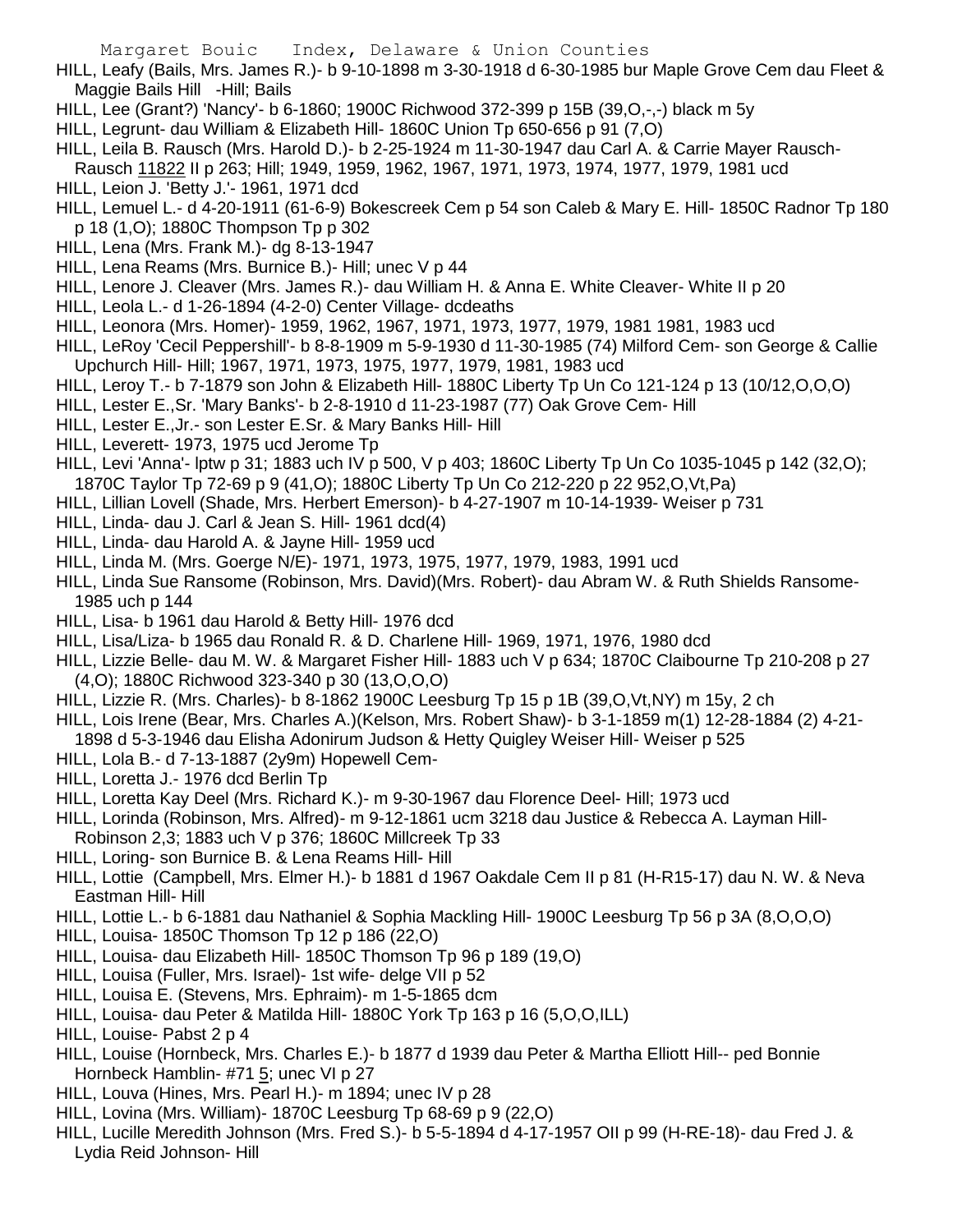- Margaret Bouic Index, Delaware & Union Counties
- HILL, Lucinda- 1961, 1971 dcd (Powell)
- HILL, Lucinda- mother of A. A. Hill- 1880C Union Tp 92 p 16 (82,Conn,Conn,Con)
- HILL, Lucinda Collier (Mrs. John L.)- d 11-17-1966 (73)- Hill
- HILL, Lucinda Colvin (Mrs. Gilbert)- b 1814 m 1-1-1838 dcm d 1853 Powell Cem, Powell p 167; 1850C Liberty Tp Del Co 1546 p 104 (35,O)
- HILL,
- HILL, Lucinda-dau John A. & Esther Hill- 1850C Concord Tp 2219 p 130 (15,O)
- HILL, Lucinda- dau Justice M. & Rebecca A. Layman Hill- 1850C Jerome Tp 1894-1915 p 277 (8,O); 1860C Millcreek Tp 33 (17,O)
- HILL, Lucinda Robinson (Mrs. Aaron)- b 7-22-1798 m 6-3-1833 d 8-31-1883 dau Andrew & Olive Hovey Robinson- dumch p 55,56; 1883 uch V p 207; 1860C Union Tp 598-604 p 83 (61,Conn); 1870C Union Tp 172-171 p 23 (65,Ct)
- HILL, Lucinda (Robinson, Mrs. Edwin H.)- m 9-16-1858 dcm- 1883 uch V p 376; Robinson 2
- HILL, Lucinda Vansickle (Mrs. Stephen)- m 8-24-1841 dcm
- HILL, Lucinda (Witham, Mrs. Otis)- m 3-26-1846 Madison Co unec X p 27
- HILL, Lucretia (Mrs. George H.)- d 9-27-1879 (30) London- unec X p 36
- HILL, Lula (Kanniard, Mrs. Ona)- dau Howard & Myrtle Budd Hill- Hill
- HILL, Luva- ch Willard & Ruth Hill- 1850C Liberty Tp Del Co 1542 p 104 (25,O)
- HILL, Lydia Davenport (Mrs. )- dau Atwood A. & Rebecca Davenport- Pabst 1 p 30
- HILL, Lydia L.- dau Gilbert & Lucinda Colvin Hill- 1850C Liberty Tp Del Co 1546 p 102 (7,O)
- HILL, Lydia (Newhouse, Mrs. Alexander)- dau Gilbert & Lucinda Hill- Hill; Newhouse p 88; 1908 dch p 535
- HILL, Lydia Robinson (Mrs. Charles)- m 10-12-1846 dg 4-23-1897 Cryder Abst. p 115'; 1850C Thomson Tp 2 p 186 (26,NY)
- HILL, Lymas/Lymon O.'Margaret McAdow'- b 12-1885 m 1906 d 1956 Hopewell Cem djlm p 90; Hill; 1900C Leesburg Tp 56 p 3A (16,O,O,O); 1949 ucd
- HILL, M.- 1883 uch IV p 458
- HILL, Mabel Morse (Mrs. George J.)- Hill
- HILL, Mabel M. Myers (Mrs. Edgar)- b 10-5-1904 d 4-16-1991 (86) bur Paint Tp. Cem- dau Edgar & Daisy Lee Miller Myers- Hill
- HILL, Mabel (Stoddard, Mrs. ) (Mrs. Fred)- b 4-10-1895 d 6-28-1986 (91) bur Maple Grove, Mechanicsburgdau John S. & Mary Rowinsky Thompson- Hill
- HILL, Mabel- dau Waterman & Susan Hill- 1880C Milford 74 p 35 (3,O,O,Vt)
- HILL, Mae J. Webster (Mrs. C. E.)- b 1861 Un Co d 2-13-1932 Oakdale Cem I p 164 (C-12)
- HILL, Mae Shanks (Mrs. George)- mother of George Hill- 1949 ucd
- HILL, Maggie- 1962 ucd Leesburg Tp
- HILL, Maggie A.- b 1842 d 1922 Claibourne Cem p 50
- HILL, Maggie Mae Biddle (Mrs. Norse C.)- Hill
- HILL, Mame (Mrs. Israel)- 1860C Jerome Tp 25-23 p 4 (33,Ger)
- HILL, Mandes- b 5-1890 step-dau Samuel & Nettie Trout- 1900C Liberty Tp Un Co 253-259 p 12A (10,O,O,O)
- HILL, Mapbry- d 1-17-1869 (12-10-4) Hill Cem ch J. M. & R. A. Hill-
- HILL, Mardis (McCann, Mrs. Donald Richard)- Cowgill p 62
- HILL, Margaret A. Fisher (Mrs. M. W.)- b 12-1842 m 9-28-1865 ucm 3803 dau Benjmain & Catherine Cramer Fisher- 1883 uch V p 617, 634; 1870C Claibourne Tp 210-208 p 27 (27,O); 1880C Claib.Tp 323-34-0 p 30 (37,O,Penn,O); m 34y, 6 ch 4 living
- HILL, Margart Alona (Lytle, Mrs. Chester Fay)- b 10-31-1905 dau Clarence Morris & Maggie May Biddle Hill-Sage letter 15007
- HILL, Margaret Bailie (Mrs. Thomas,Jr.)- Nash p 372, 374
- HILL, Margaret (Gorsuch, Mrs. Benjamin)- dau Samuel Hill- 1880 dch p 842; dumch p 279
- HILL, Margaret (Mrs. Joseph)- 1850C Concord Tp 2192 p 129 (22,Va)
- HILL, Margaret Louise Costanzo (Mrs. Charles Winslow)- b 8-19-1924- Weiser p 525
- HILL, Margaret (Lytle, Mrs. )- dau Morse Clarence & Maggie Mae Biddle Hill- Hill
- HILL, Margaret McAdow (Mrs. Lymas O.)- b 5-31-1882 m 1906 d 9-4-1965 Hopewell Cem djlm p 90- dau Hugh & Elizabeth McAdow- Hill; 1949 ucd
- HILL, Margaret McCaulley (Mrs. Sanford W.)- m 2-23-1831 unec IX p 26
- HILL, Margaret M.- dau Justice & Rebecca A. Layman Hill- 1860C Millcreek Tp 33 (4,O)
- HILL, Margaret M. (Mrs. Morris,Jr.)- b 11-1876 d 1926 Claibourne Cem p 37; 1900C Richwood 350-375 p 14A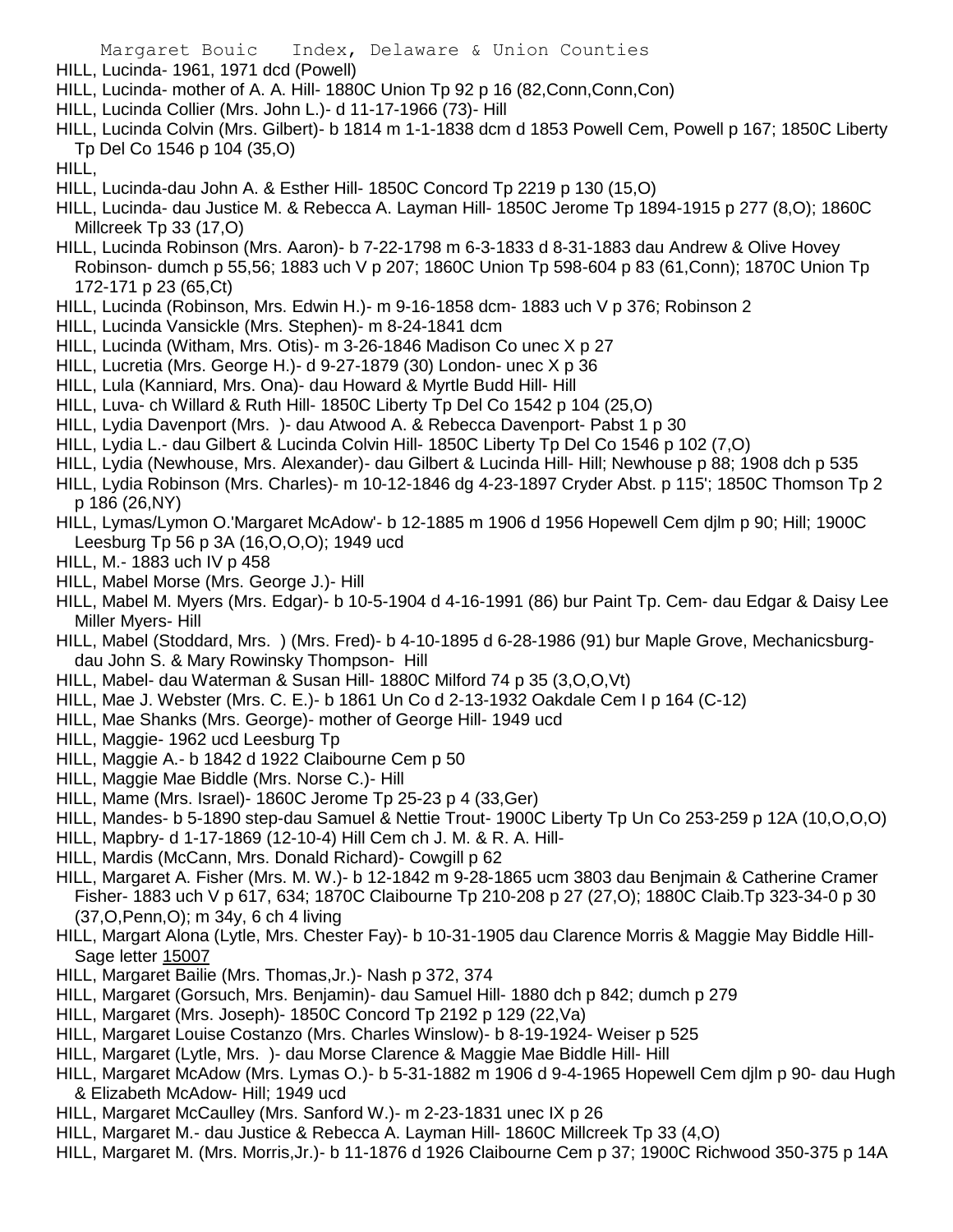(23,O,O,O)

- HILL, Margaret- dau Robert & ELizabeth A. Hill- 1850C Millcreek Tp 20
- HILL, Margaret (Mrs. Sanford W.)- 1840C Millcreek Tp 1319 (30-40); 1850C Mil Tp (41,Va); 1860C Mil Tp 28 (50,Va)
- HILL, Margaret- dau Sanford W. & Margaret Hill- 1850C Millcreek Tp 1957-1978 p 296 (5,O); 1860C Mil. Tp 28 (15,O)
- HILL, Margaret Williams (Mrs. Chauncey)- m 11-4-1847 dcm
- HILL, Margery- d 2-17-1869 (12-10-4) Hill Cem,Powell p 74 dau Justus M. & Rebecca A. Hill- (11-10-0) dcdeaths
- HILL, Margery (Morgan, Mrs. James)- m 8-6-1640 dau William & Phyllis Lyman Hill- Powers Pat p 9, 124, 126, 128, 134
- HILL, Margot (Mrs. Jerry)- Hill
- HILL, Anna Maria Fulburt (Mrs. Israel)-b 2-14-1827 m 4-8-1847 dcm d 9-9-1895 Jerome IOOF Cem DJ p 107; 1870C Jerome Tp 276-263 p 35 (43,Ger)
- HILL, Maria Jane Robinson (Mrs. Aaron)- m 11-22-1851 dcm
- HILL, Maria Stallman (Mrs. Henry D.)- m 2-16-1854 dcm dau Henry Stallman
- HILL, Marian #350 unec XI p 40, XIII p 3
- HILL, Marjorie (Mrs. Ron)- 1980 dcd
- HILL, Marjorie Joy- dau Howard C. & Elizabeth A. Keenan Hill- White II 25
- HILL, Mark- son Jack & Ann Wade Hill- 1961 dcd (2)
- HILL, Marla (Grimes, Mrs. Larry E.)- dau Robert & Marlene Hill- Hill; 1985 uch p 5, 63
- HILL, Marlene C. (Mrs. Robert W.)- Hill; 1985 uch p 63; 1973, 1975, 1977 ucd
- HILL, Martha- Pabst 8 p 64, 69
- HILL, Martha B. (Mrs. David L.)- d 4-23-1856 mt 5-7-1856
- HILL, Martha E. Blaney (Mrs. Israel A.)- m 2-1-1873 ucm 5219
- HILL, Martha Elliott (Mrs. Peter)- b 2-14-1842 m 10-27-1857 ucm 2624 d 10-30-1906 York Cem p 55; unec XII p 12; ped Bonnie Hornbeck Hamblin #71 11; unec VI p 27; 1860C York Tp 1256-1264 p 169 (20,ILL); 1870C York Tp 191-187 p 25 (28,ILL)
- HILL, Martha (Hamon, Mrs. William)- m 3-29-1849 dcm
- HILL, Martha (Hatch, Mrs. Alfred)- dumch p 176
- HILL, Martha- b 5-1896 dau Joshua & Mary M. Hill- 1900C Liberty Tp Un Co 168-172 p 8A (4,O,O,O)
- HILL, Martha Lee (Mrs. Samuel)- b 1852 Del Co d 1-13-1918 Oakdale Cem II p 14 (B-R7-4)
- HILL, Martha Poling (Mrs. Willard G.)- b 1914 m 3-7-1941 Oakdale Cem II p 137 (M-R3-19)
- HILL, Martha Weiser (Mrs. Andrew)- b 9-5-1836 m 12-13-1860 d 10-28-1923 dau Henry & Elizabeth Rinehart Hill Weiser- Weiser p 510, 522
- HILL, Martha (Mrs. Willard)- m 1941 Hill
- HILL, Martin V. 'Olive R.'- 1961 dcd
- HILL, Marven/Maryem/Marium Martin (Mrs. Stephen)- d 2-1846 (81-1-9) Hill Cem p 2; 1908 dch p 880; Freshwater p 185; dcq Clara Freshwater Chidester 11, Clara Loveless Edelblute 59; rs p 3; see Irene Townsend ped
- HILL, Mary- b Pickaway Co, d 4-17-1892 (14-6-11) Concord GIH- dcdeaths
- HILL, Mary A.- d 2-23-1894 (39-0-0) Center Village- dcdeaths
- HILL, Mary A. (Mrs. Abraham)- d 8-28-1908 (87-11-7) Claibourne Cem p 13
- HILL, Mary A. Corbin (Mrs. Joseph)- m 11-10-1844 dcm
- HILL, Mary Ann (Griffis, Mrs. William)- m 10-1857 dcm
- HILL, Mary Ann (Mrs. Justus)- dcga p 60 Ohio State Gazette 5-2-1833
- HILL, Mary Ann Rite (Mrs. James G.)- m 11-3-1864 dcm
- HILL, Mary Ann (Peckham, Mrs. Stephen Van Rensselar)- m 1836 d 1872 dau John & Rebecca Davis Hill- Asp (400)
- HILL, Mary Ann- d 4-2-1851 (29-10-21) Old Cem Weaver Rd- dau S. & P. Hill; unec V p 3
- HILL, Mary Ann- dau Thomas & Rebecca Hill- 1850C Porter Tp 3120 p 168 (12,O)
- HILL, Mary Banks (Mrs. Lester E.,Sr)- Hill
- HILL, Mary Bennett (Mrs. William)- m 10-1857 dcm
- HILL, Mary- b 1960 dau Burl,Jr. & Joan Hill- 1962, 1967, 1971, 1973, 1975, 1977 ucd
- HILL, Mary (Mrs. David,Sr.)- unec IV p 59
- HILL, Mary Dawson (Mrs. Eldon C.)- Hill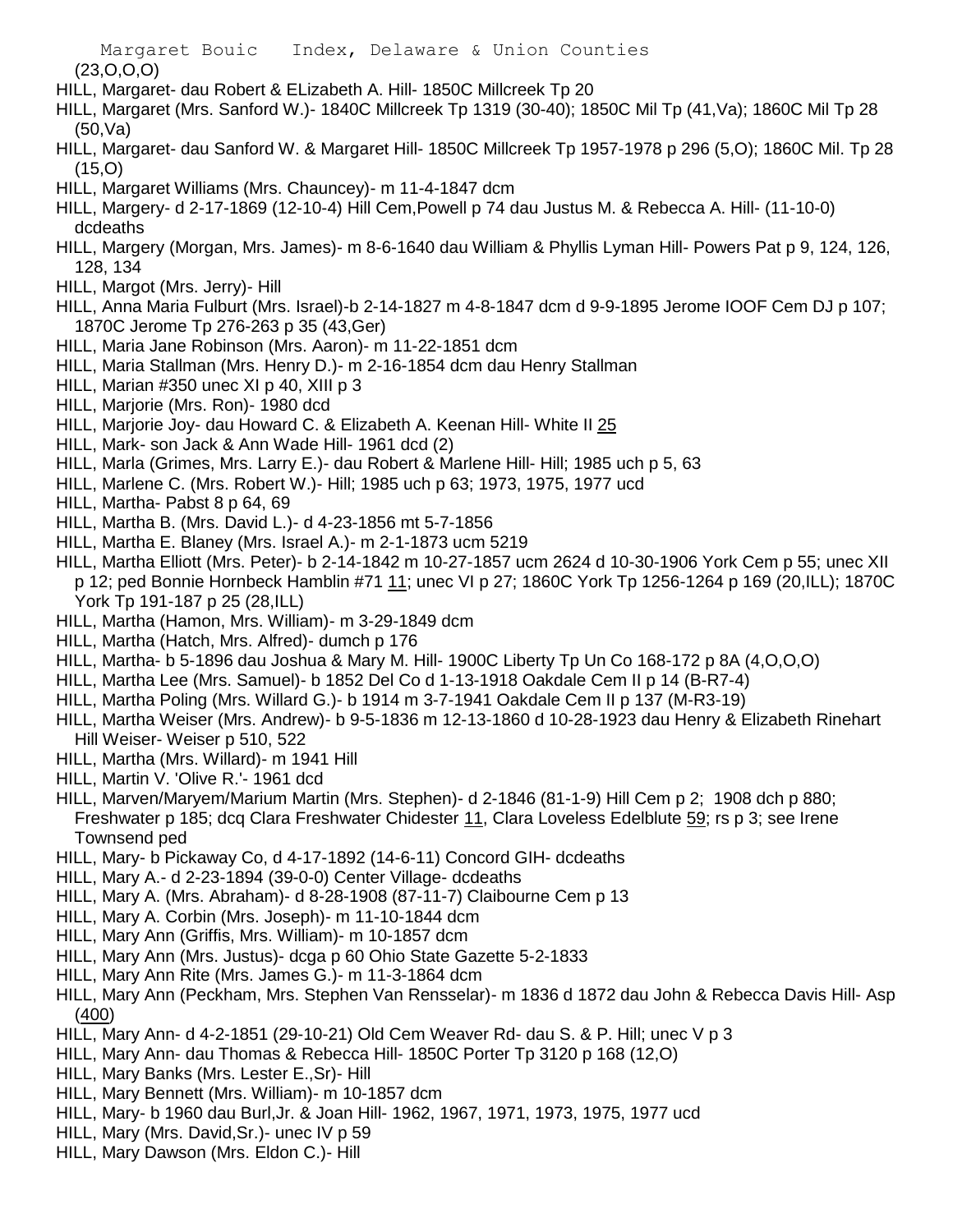- HILL, Mary (Mrs. Dewey D.)- 1964, 1969, 1971, 1976, 1980 dcd
- HILL, Mary D.- dau William & Elizabeth Hill- 1860C Union Tp 650-656 p 91 (4,O)
- HILL, Mary E.- dau Benjamin & Jane Hill- 1850C Union Tp 1322-1340 p 198 (3,O)
- HILL, Mary E. Bland (Mrs. George F.)- Hill
- HILL, Mary E. Klein- b 1853 d 1875 Oak Grove Cem Powell p 433
- HILL, Mary Eliza- dau J. W. & Ruth Hill- 1850C Concord Tp 2246 p 131 (2/12,O)
- HILL, Mary E. Thomas (Mrs. )- dau Thomas Paul & Flora Faye Cumston Thomas- dcc Martin Thomas see 2
- HILL, Mary (Fauntleroy, Mrs. Col. Moore)- dau Capt. Thomas Hill- Nash p 371
- HILL, Mary (Fuller, Mrs. Israel)- 2nd wife- delge VII p 52
- HILL, Mary Gooden (Mrs. Adam)- 1908 dch p 880
- HILL, Mary Gooding (Mrs. John A.)- m 9-10-1861 dcm
- HILL, Mary (Harland, Mrs. )- b 3-5-1897 dau Murtlo & Molly Sheen Hill- McKitrick p 277; 1908 dch p 883
- HILL, Mary J.- d 2-13-1932 (71) Oakdale Cem 4406 (C-115)
- HILL, Mary Jane- dau Harriette Hill- 1870C Liberty Tp Un Co 119 p 15 (13,O)
- HILL, Mary Jane Jackson (Mrs. Solomon)- b 1836 m 1860 d 1917 Hill Cem Powell p 74- dau William & Catherine McKitrick Jackson- McKitrick p 277; 1880 dch p 744; 1908 dch p 879, 880; 1860C Jerome Tp 33- 31 p 5 (35,O)
- HILL, Mary J. (Mrs. James W.)- b 1837 d 1921 Claibourne Cem p 23; 1870C Richwood 74-70 p 8 (32,O); 1880C Richwood 259-253 p 22 (42,O,Eng,Md); 1900C Richwood 255-269 p 100 (62,O,Eng,Md)
- HILL, Mary Jane (Maine, Mrs. Thomas G.)- m 4-22-1852 d 10-24-1864 Asp (990)
- HILL, Mary Jane Morris (Mrs. William)- m 6-29-1855 ucm 2304; unec VIII p 35
- HILL, Mary (Mrs. John W.)- b 1832 d 1900 Maple Dell Cem djlm p 93
- HILL, Mary Jones (Mrs. Robert)- b 9-23-1925 d 3-11-1993 (67) Radnor Cem- dau Charles & Mary Watson Jones- Hill
- HILL, Mary K. Timms (Mrs. Ralph)- d 3-16-1986 (71) Radnor Cem- sister Robert Timms- Hill
- HILL, Mary K. Webster (Mrs. David)- m 9-21-1852 ucm 1853
- HILL, Mary L. (Brake, Mrs. Lewis)- dau Robert & ELizabeth M. Rea Hill- 1883 uch V p 313; 1860C Millcreek Tp 20 (6,O)
- HILL, Mary L. (Mrs. Bruce)- 1980 dcd
- HILL, Mary- Raymond Cem lptw p 31 dau Levi & A. Hill
- HILL, Mary M.- d 8-25-1901 (72-1-15) Genoa Tp- dcdeaths
- HILL, Mary (Merryman, Mrs. Hanson)- dau Robert & Nancy Morris Hill- 1883 uch V p 312
- HILL, Mary M. (Mrs. Joshua)- b 10-1868 1900C Liberty Tp Un Co 168-172 p 8A (31,O,O,O) 8 ch, 7 liv m 14y
- HILL, Mary M.- dau Justice & Rebecca A. Layman Hill- 1850C Jerome Tp 1894-1915 p 277 (6,O); 1860C Millcreek Tp 33 (12,O)
- HILL, Mary N. (Andrews, Mrs. William G.)- m 9-17-1868 ucm 4433
- HILL, Mary Rose (Mrs. Caleb)- m 5-16-1839 ucm 552 d 7-6-1908 (91-8-13) Bokescreek Cem p 54; 1850C Radnor Tp 180 p 181 (33,NY)
- HILL, Mary N. (Mrs. Robert K.)- Hill; 1971, 1976, 1980 dcd
- HILL, Mary Roberts (Mrs. Nathaniel Birt)- 1883 uch V p 634
- HILL, Mary (Robinson, Mrs. John L.)- m 2-22-1876 ucm 5845; mt 3 p 23
- HILL, Mary S. (Mrs. Elias B.)- d 8-25-1870 (17-6-9) Oller Cem p 16; Powell p 86
- HILL, Mary Shanks (Mrs. George,Jr)- dau Joseph & Jennie Hammond Shanks- 1915 uch p 661, 853
- HILL, Mary Smothers (Mrs. William)- m 4-15-1849 dcm
- HILL, Mary- dau Stephen & Marium Martin Hill- 1908 dch p 880
- HILL, Mary (Mrs. William)- 1860C Millcreek Tp 24 (22,O); 1870c Richwood 74-70 p 8 (32,O)
- HILL, Matilda- dau George & Charlotte Evans Hill- 1860C Leesburg Tp 573-542 p 75 (12,O)
- HILL, Matilda (Mrs. Peter)- 1880C York Tp 163 p 15 (39,ILL,O.O.) see Martha Elliott
- HILL, Mattie C/M.- dau Waterman & Susan E. Bennett Hill- dumch p 57; 1883 uch V p 207; 1870C Union Tp 171-170 p 23 (2,O); 1880C Milford 74 p 35 (12,O,O,Vt)
- HILL, Maude (Shoemaker, Mrs. Charles M.)- b 11-19-1910 d 1-31-1993 (82) dau Roland & Barbara Woerner Hill- Hill
- HILL, Max- 1991 ucd
- HILL, M. B. 'Annie M. Biddle'- 1883 uch V p 611; 1880C Claibourne Tp 72-77 p 7 (28,O,Va,Tn)
- HILL, Melinda- b 4-1893 dau Joshua & Mary M. Hill- 1900C Liberty Tp Un Co 168-172 p 8A (7,O,O,O)
- HILL, Melinda (Woodworth, Mrs. John)- Fowler p 82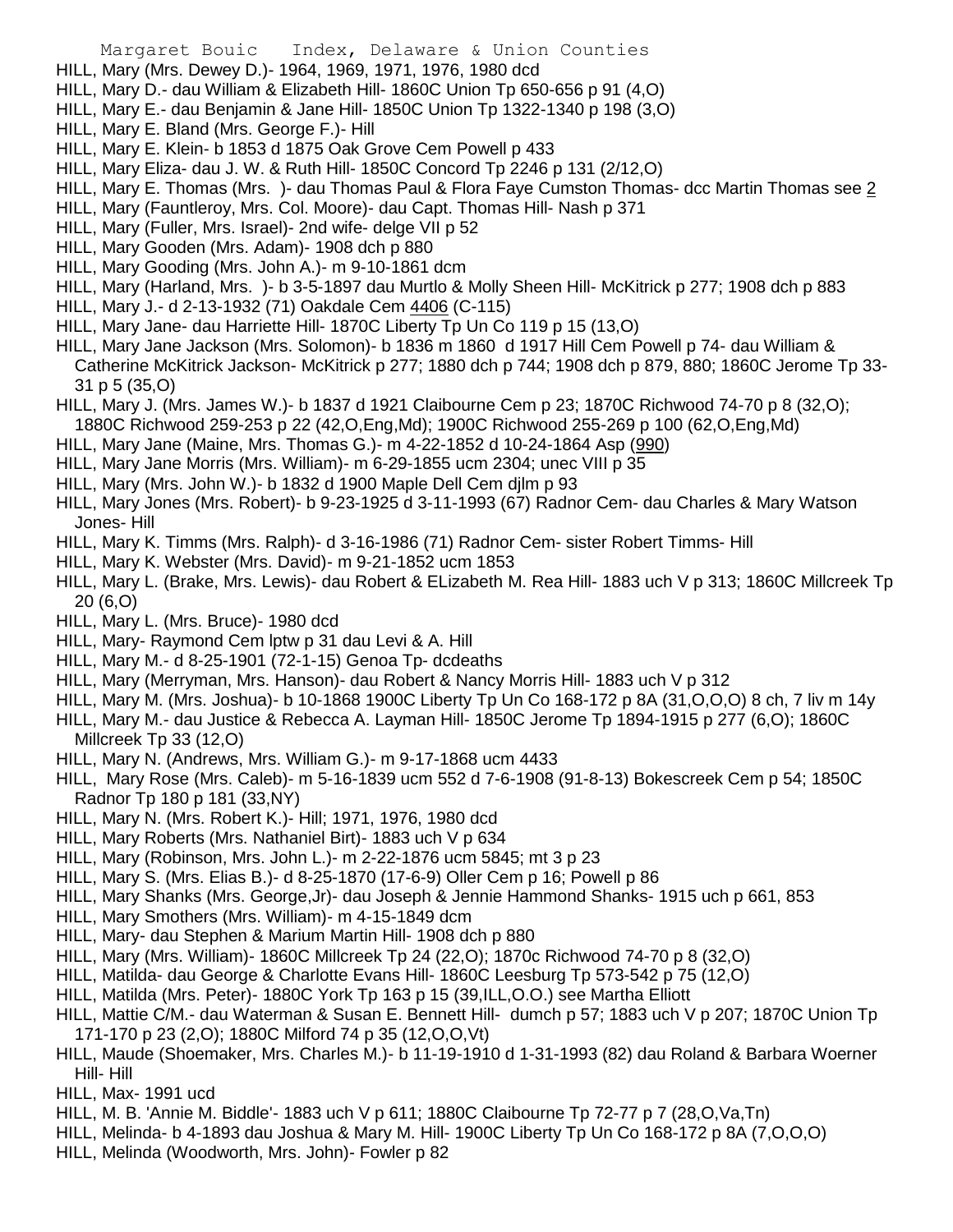HILL, Melvina- d 1-26-1856 (4m2d) Hill Cem p 2, Powell p 74- dau Solomon & Rachel Kilbury Hill- McKitrick p 277; 1880 dch p 744; 1908 dch p 880

- HILL, Merrilyn Freeman (Mrs. Mike)- m 2-26-1972 dau Frank & Alberta Freeman- Hill; Freeman
- HILL, Michael- son Jack & Ann Wade Hill- Hill; 1961 dcd (7)
- HILL, Michael- son Paul & Fern Hill- 1962 ucd (14)
- HILL, Michael R.- son Ray J. & Eileen Sprague Hill- Hill; 1949, 1959(13), 1962, 1967 ucd
- HILL, Mike- son Leion J. & Betty J. Hill- 1961 dcd (17)
- HILL, Mildred Clare (Snyder, Mrs. Peter VanWert)- b 1-28-1897 Weiser p 113
- HILL, Mildred Elizabeth Welsh (Mrs. Dr. Paul F.)- b 6-12-1902 m 8-20-1921 dau Edmund Brush & Iva Dunlap Welsh- Howison 1307
- HILL, Mildred T. (Mrs. B. Kester)- b 1916 Claibourne Cem p 53
- HILL, Minnie Barker (Mrs. James)- Hill
- HILL, Minnie B. (Mrs. John)- b 8-1877 1900C Richwood 176-185 p 7B (22,O,NY,O) m 4 y, 2 ch
- HILL, Minnie U. (Ireland, Mrs. Lemuel)- m 3-23-1882 ucm 7148
- HILL, Mirtie- dau Elnora Noggle- 1900C Jackson Tp 68-69 p 3B (22, O, O, O) wid, 2 ch
- HILL, M. N.- 1883 uch IV p 527
- HILL, Molly E. Sheen (Mrs. Murtlo)- m 1892 dau Patrick Sheen- McKitrick p 277; 1908 dch p 883; Murphy
- HILL, Morris W. 'Margaret A. Fisher'- b 12-24-1843 m 9-28-1865 ucm 3803 son Nathaniel Birt & Mary Robert Hill- 1915 uch p 498; 1883 uch III p 339, V p 561, 592, 617, 634; 1870C Claibourne Tp 210-208 p 27
	- (26,Pa); 1880C Claib. Tp 323-340 p 30 (36,O,O,O); 1900C Richwood 357-382 p 14A (56,O,O,O) m 34y
- HILL, Morris W.,Jr. 'Margaret M.'- b 1875 d 1912 Claibourne Cem p 37; 1883 uch V p 634; 1900C Richwood 350-375 p 14A (24,O,O,O) m 3y
- HILL, Morse C. 'Maggie Mae Biddle'- Hill
- HILL, Muriel D. (Mrs. Larry)- 1980 dcd
- HILL, Murtlo 'Molly E. Sheen'- b 4-22-1862 m 1892 Hill Cem son Solomon & Mary Jackson Hill- McKitrick p 277; 1908 dch p 880; 1880 dch p 774
- HILL, Myrtle (Mrs. Alfred)- Hill
- HILL, Myrtle (Freshwater, Mrs. George)- m 12-3-1902 div Freshwater p 21; Loveless p 8
- HILL, Myrtle Mitchel Budd (Mrs. Howard Stanley)- (25-1920) dcb late (Emma Louise)- Hill
- HILL, Nan (Goss, Mrs. )- dau Jacob Henry & Mary Alice Lary Hill- Hill
- HILL, Nancy- dau Elizabeth Hill- 1850C Thomson Tp 96 p 189 (15,O)
- HILL, Nancy (Mrs. Lee Grant)- b 3-1869 1900C Richwood 372-399 p 15B (31,O,NC,O); m 5 y no ch
- HILL, Nancy Morris (Mrs. Robert)- d 1828/9- 1883 uch V p 312
- HILL, Nancy (Nichel, Mrs. Francis A.)- m 12-13-1842 unec XII p 55
- HILL, Nathaniel B. 'Adaline Styes'- lic 10-1-1872 ucm 5141; lptw p 98
- HILL, Nathaniel B. 'Anna M. Biddle'- m 9-10-1876 ucm 5929
- HILL, Nathaniel Birt 'Mary Roberts'- d 1852 1883 uch V p 634
- HILL, Nathaniel W/R. 'Sophia Mackling' b 12-1858 m 11-12-1879 ucm 6584 son George & Charlotte Evans Hill- Hill; 1870C Leesburg Tp 40-41 p 6 (11,O); 1900C Leesb. 56 p 3A (41,O,O,O)
- HILL, Nellie M.- b 5-1881 dau Charles N. & Cordelia Hill- 1900C Leesburg Tp 181-183 p 8A (19,O,NY,O)
- HILL, Nettie Gosnell (Mrs. Welcon)- dau Jasper N. & Amanda Harturm Hill dumch p 210
- HILL, Neva Eastman (Mrs. George W.)- b 2-17-1888 d 1975 Oakdale Cem II p 55 (G-R11-22) Hill; 1949, 1959, 19962, 1967, 1971 ucd
- HILL, Neva- b 9-1890 dau Joshua & Mary M. Hill- 1900C Liberty Tp Un Co 168-172 p 8A (9,O,O,O)
- HILL, Newell (1839-1844) delge IX p 62
- HILL, Major Nicholas- Nash p 23
- HILL, Norma Jean (Anderson, Mrs. Dan)- dau Norman B. & Lena Reams Hill- Hill
- HILL, Norma J. (Mrs. Russell H.)- 1969, 1971, 1976, 1980 dcd
- HILL, Norman Alan- Nash p 121
- HILL, Norman B. 'Florence'- b 6-24-1928 d 12-22-1971 son Burnice B. & Lena Reams Hill- Hill
- HILL, Norton S.- son Justus & Rebecca Layman Hill- 1870C Leesburg Tp 106-110 p 13 (10,O); 1880C Scioto Tp 142
- HILL, N. S.- 1880C Union Tp 60 p 10 (22,O,O,O) male
- HILL, Olive A. Finley (Mrs. Chauncey)- lic 3-18-1880 ucm 6683 d 8-10-1892 (36y29d) Claibourne Cem p 40; dau George W. & Angeline Williams Finley- 1883 uch V p 617; 1880C Richwood 340-357 p 32 (23,O,Va,O)
- HILL, Olive M. (Mrs. Frank F.) b 9-1868 1900C Jerome Tp 253-262 p 11B (31,O,O,O) m 14y 4 ch 2 liv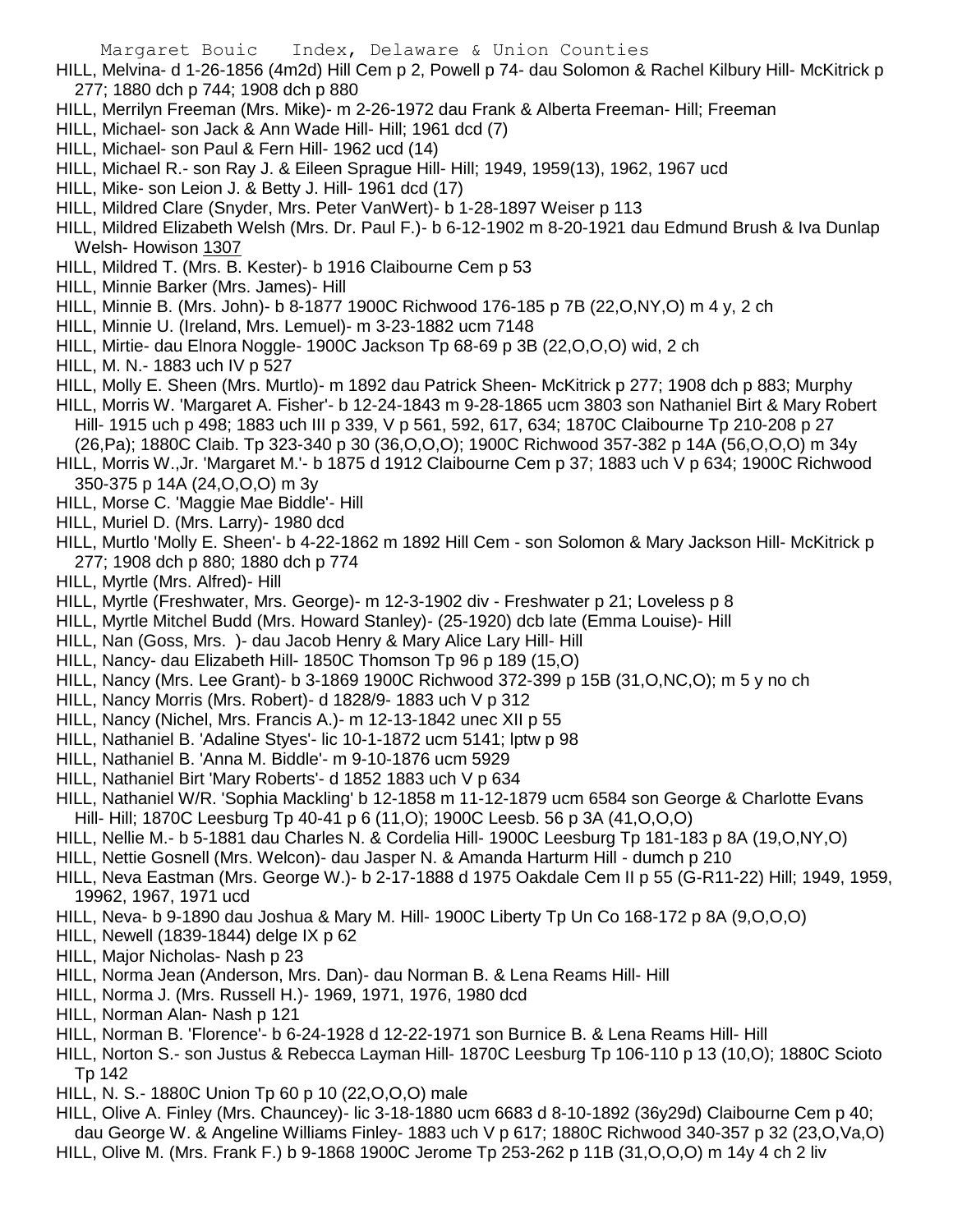- HILL, Olive R. (Mrs. Martin V.)- 1961, 1964, 1969, 1971 dcd
- HILL, Oliver- 1976, 1980 dcd retired, Orange Tp
- HILL, Ollie L. (Boerger, Mrs. J. Leny)- m 6-2-1886 dau Waterman & Susan E. Bennett Hill- dumch p 57, 362; 1883 uch V p 207; 1870C Union Tp 171-170 p 23 (9,O); 1880C Milford 74 p 35 (19,O,O,Vt)
- HILL, Orison 'Elizabeth Ann'- d 9-12-1856 (35-10-9) Oller Cem p 4; will dcw Bk 3 p 307
- HILL, Orison Green- heir of Orison Hill- dcw Bk 3 p 307; Powell p 81
- HILL, Orsamus- 1880C Thompson Tp p 302
- HILL, Orvilla- 1850C Liberty Tp Del Co 1542 p 104 (10,O)
- HILL, Orvilla (Mrs. Andrew)- CCC p 65
- HILL, Orvilla (Miller, Mrs. Richard)- m 2-12-1865 ucm 368
- HILL, Orval/Orville- b 1891 d 1950 Oakdale Cem I p 136 (F-R10-15) son Nathaniel Walter & Sophia Mackling Hill-1900C Leesburg Tp 56 p 3A (9,O,O,O)
- HILL, Otho W.- b 3-18-1883 d 2-11-1909 Claibourne Cem p 40- son Chancey O. & Olive A. Finley Hill; 1900C Richwood 255-269 p 10A (17,O,O,O)
- HILL, P.(Mrs. S.)- unec V p 3
- HILL, Pamela- b 1969 dau Harold & Betty Hill- 1976 dcd
- HILL, Patricia Dressler (Mrs. Robert E.)- b 1937 dau Marlin J. & Mary Pearl Nichilo Dressler- Weiser p 826
- HILL, Patti/Patricia- dau Jack & Ann Wade Hill- Hill; 1961 dcd (4)
- HILL, Dr. Paul F. 'Mildred Elizabeth Welsh'- m 8-20-1921 Howison (1307)
- HILL, Pearl 'Carrie May Jones'- b 1894 m 11-16-1916 d 1964 Claibourne Cem p 58; Jones; Weaver; 1949, 1959, 1962 ucd
- HILL, Paul II- b 3-11-1923 son Dr. Paul F. & Mildred Elizabeth Welsh Hill- Howison 1858
- HILL, Pearl (Koegel, Mrs. John Christian)- b 6-22-1880 m 11-11-1903 dau Andrew & Martha Weiser Hill-Weiser p 523
- HILL, Pearl- son Nathaniel & Sophia Mackling Hill- 1900C Leesburg Tp 56 p 3A (5,O,O,O)
- HILL, Percy H. 'Edith'- dg 11-24-1952 died Monday (58).
- HILL, Permilia C.- b 1852 d 1913 Bokescreek p 61
- HILL, Perry- son Thomas & Rebecca Hill- 1850C Porter Tp 3120 p 168 (7,O)
- HILL, Peter- b 1831 d 3-8-1874 (43) Oak Grove Cem Powell p 433, dcdeaths
- HILL, Peter- 145 OVI delge VIII p 25; dg 5-31-1895
- HILL, Rev. Peter A. 'Gertrude Idella Reed'- b 2-1918 m 2-23-1941 Weiser p 371
- HILL, Peter Lee 'Kimberly Renee Latham'- m 3-24-1990 son Clifford & Vivian Hill- Hill
- HILL, Peter 'Martha Elliott'- m 10-27-1857 ucm 2624 d 9-18-1892 (59-3-2) York Cem p 55 OVI; ped Bonnie Hornbeck Hamblin #71 10; unec VI p 27, XII p 12; 1883 uch IV p 490, 517, 536; 1860C York Tp 1256-1264 p 169 (28,O)
- HILL, Peter 'Matilda'- 1880C York Tp 163 p 15 (47,O,Pa,Pa)
- HILL, Peter- son Stephen 2nd & Susan Lukenbill Hill- 1908 dch p 396, 880
- HILL, Phebe (Mrs. Daniel)- 1850C Concord Tp 2247 p 131 (66,NJ)
- HILL, Phedora/Phidora Durfey (Mrs. ) dau Dexter Durfey- dg 8-30-1898 Cryder Abst. p 165; 1880C Thompson Tp p 522A
- HILL, Phila Kimball (Mrs. Johnson)- m 9-2/5-1839 ucm 573; unec III p 38
- HILL, Phyllis (Mrs. Jacobs)- 1969 dcd
- HILL, Phyllis Lyman (Mrs. William)- Powers Pat p 128
- HILL, Peter S.- son Peter & Matilda Hill- 1870C York Tp 191-187 p 25 (4,O); 1880C York Tp 163 p 15 (15,O,O,ILL)
- HILL, Polly- dau Caleb & Mary R. Hill- 1850C Radnor Tp 180 p 181 (7,O)
- HILL, Polly F. (McFadden, Mrs. Dr. G. Horace)- b 9-27-1904 m 1928 d 2-15-1986 Oakdale Cem dau Frank & Abbie Wood Hill-Hill
- HILL, Polly (Fuller, Mrs. John)- Asp p 31
- HILL, Rachael Northrup (Mrs. Joseph R.)- m 4-7-1851 dcm
- HILL, Rachel- d 7-8-1902 (44-7-25) Concord Tp dcdeaths
- HILL, Rachel- 1969 dcd retired, Genoa Tp
- HILL, Rachel (Barker, Mrs. Isaac)- 1985 uch p 7
- HILL, Rachel C. Shurler (Mrs. Josiah W.)-(30-1873) dcb late (Goldie Catherine)
- HILL, Rachel E. (Mrs. William H.)- 1961, 1964 dcd
- HILL, Rachel Herriott (Mrs. G. Rea)- m 2-5-1878 ucm 6202; 1883 uch V p 313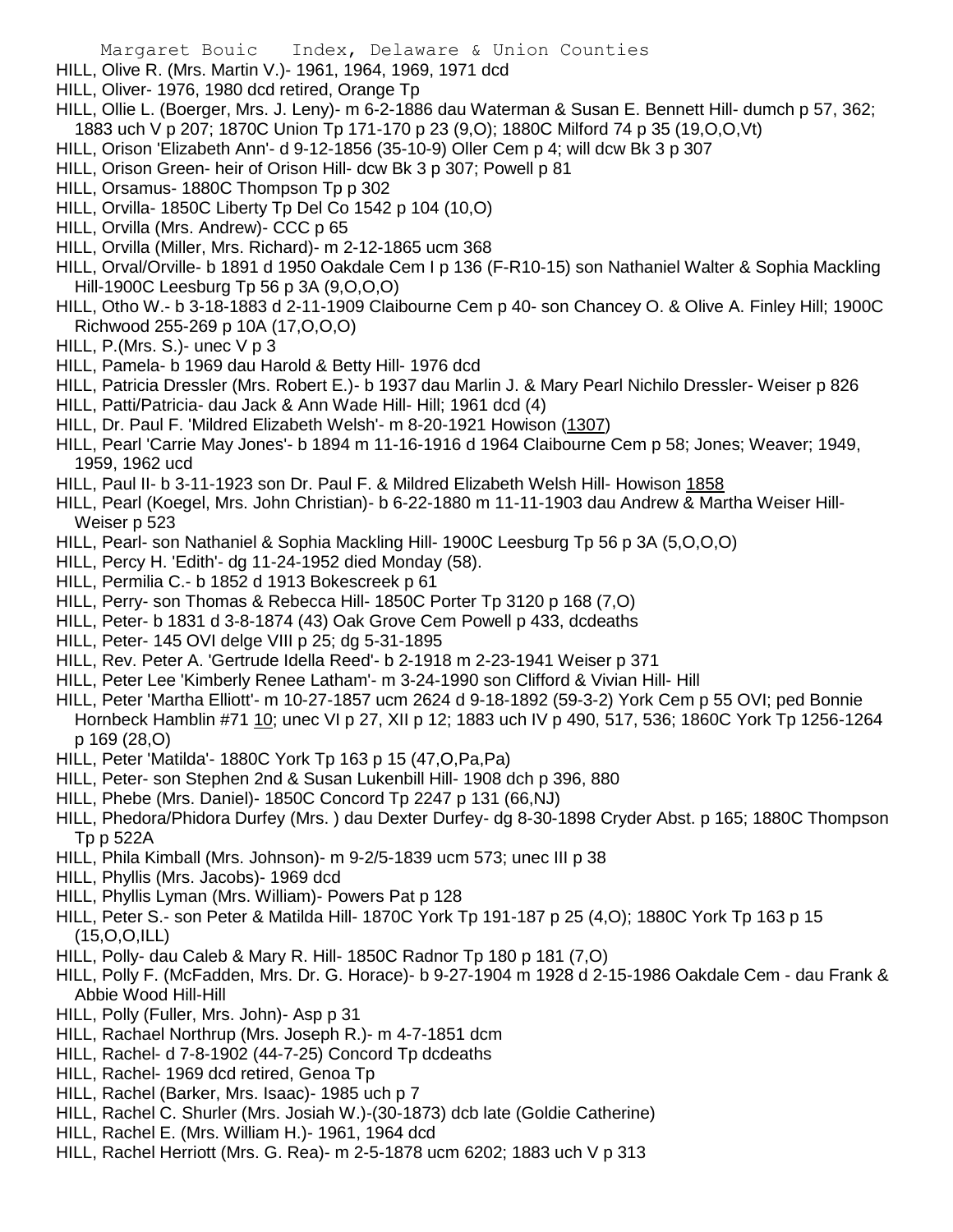HILL, Rachel Kilbury (Mrs. Solomon)- d 1-24-1856 (21-8-2) Hill Cem, Powell p 74; McKitrick p 277; 1880 dch p 744; 1908 dch p 880

- HILL, Rachel (Marsh, Mrs. Joel)- dau Stephen & Marium Martin Hill- 1908 dch p 880
- HILL, Rachel Shuster (Mrs. Josiah)- dau George & Catherine Morgan Shuster- 1908 dch p 703
- HILL, Rachel (Mrs. Solomon)- d 1-24-1856 (21-8-2) Hill Cem Powell p 74
- HILL, Ralph D.- b 3-1899 son John & Minnie B. Hill- 1900C Richwood 176-185 p 7B (1,O,O,O)
- HILL, Dr. Ralph H.- unec XI p 55
- HILL, Ralph- brother Lester E. Sr. Hill- Hill
- HILL, Ralph 'Mary K. Timms'- Hill
- HILL, Ray E.- d 2-23-1989 (69) bur Ross Co- brother Georgianna Shepherd- Hill
- HILL, Ray J. 'Eileen Sprague'- b 10-12-1921 m 7-4-1942 d 7-21-1992 (70) Milford Cem- son George J. & Mabel Morse Hill- Hill; 1949, 1959, 1962, 1967, 1971 ucd
- HILL, R. B.- unclaimed letter- delge VII p 10
- HILL, R. E.- 1980 dcd Delaware Tp
- HILL, G. Rea 'Hannah R. Herriott'- 1883 uch V p 314; 1880C Concord Tp p 272A
- HILL, Rebecca- 1880C Scioto Tp p 284A
- HILL, Rebecca A. Layman (Mrs. Justice)- m 7-23-1837 ucm 432; 1840C Jerome Tp 1235 (20-30); 1850C Jerome Tp 1894-1915 p 277 (34,Va) 1860C Millcreek Tp 33 (44,Va); 1870C Leesburg Tp 106-110 p 13 (54,Va); 1880C Scioto Tp 142
- HILL, Rebecca L.- dau Richard K. Sr.& Dorothy Hill- Hill-engaged to Shawn L.

Zimmerman

- HILL, Rebecca- b 1973 dau Richard K. Sr. & Loretta Hill- 1973 ucd
- HILL, Rebecca (Mrs. Thomas)- 1850C Porter Tp 3120 p 168 (37,Pa)
- HILL, Reuben H. 'Harriet'- will, Union Co
- HILL, Reuben H.- son Levi & Anna Hill- 1860C Liberty Tp Un Co 1035-1045 p 142 (11,O)
- HILL, Richard- Nash p 24, 28, 68, 81
- HILL, Richard 'Diane Dee Wilson'- 1985 uch p 147
- HILL, Richard K.,Sr. 'Dorothy'- son Robert K. & Mary Jones Hill- Hill
- HILL, Richard-b 1954 son Homer M. & Laura Hill- Hill; 1969 dcd
- HILL, Richard K. 'Loretta Kay Deel'- m 9-30-1967 son Robert K. Hill- Hill; 1973 ucd
- HILL, Richard L. 'Bambi L.'- 1980 dcd
- HILL, Richard- b 1970 son Richard K. Sr. & Loretta Hill- 1973 ucd
- HILL, Richard- son Robert K. & Ruby Hill- 1959 ucd (13)
- HILL, Rita Brown (Mrs. Kenneth R.)- Hill
- HILL, R. (Mrs. J. M.)- djlm p 77
- HILL, Robert- Nash p 23
- HILL, Robert-b 1950 son Burl,Jr. & Joan Hill- 1959, 1962, 1967 ucd
- HILL, Robert 'Constance Sue Jordan'- m 11-17-1967 1985 uch p 111
- HILL, Robert 'Eileen'- 1980 dcd
- HILL, Robert 'Elizabeth N. Rea'- b 11-25-1823 m 1-8-1846 d 11-3-1889 (65-10-9) Jerome IOOF Cem DJ p 106, 119, 120; son Robert Hill; 1883 uch V p 289, 312; 1908 dch p 624; 1850C Millcreek Tp 1950-1971 p 284 (26,O); 1860C Mil Tp 20 (36,O); 1870C Jerome Tp 271-258 p 34 (45,O);
- HILL, Robert E. 'Patricia Dressley'- Weiser p 826
- HILL, Robert E. 'Ruby'- 1959, 1971, 1973, 1975 ucd
- HILL, Robert E. 'Shirley'- d 7-10-1970 (43) bur Marion- son Margart Boyer- Hill
- HILL, Robert F.- son Elijah & Charlotte Hill- 1850C Milford 1199-1217 p 178 (14,O)
- HILL, Robert- son Howard S. & Myrtle Buss Hill- Hill
- HILL, Robert J. 'Doris'- 1964, 1969, 1971, 1976, 1980 dcd
- HILL, Robert 'Joyce Ann Kreamer'- son Burl Hill- Hill
- HILL, Robert K. 'Mary Jones'- b 5-6-1922 d 12-19-1989 (67) Radnor Cem- son Howard & Myrtle Hill- Hill; 1971, 1976, 1980 dcd
- HILL, Robert 'Linda Sue Ransome'- 1985 uch p 144
- HILL, Robert 'Nancy Morris'- d 11-1879 1883 uch V p 312; 1860C Jerome Tp 34-32 p 5 (60,Irel); 1870C Jer. Tp 272-2259 p 35 (70,Irl)
- HILL, Robert- son Norman B. & Florence Hill- Hill
- HILL, Robert- son Percy & Edith Hill- dg 11-24-1952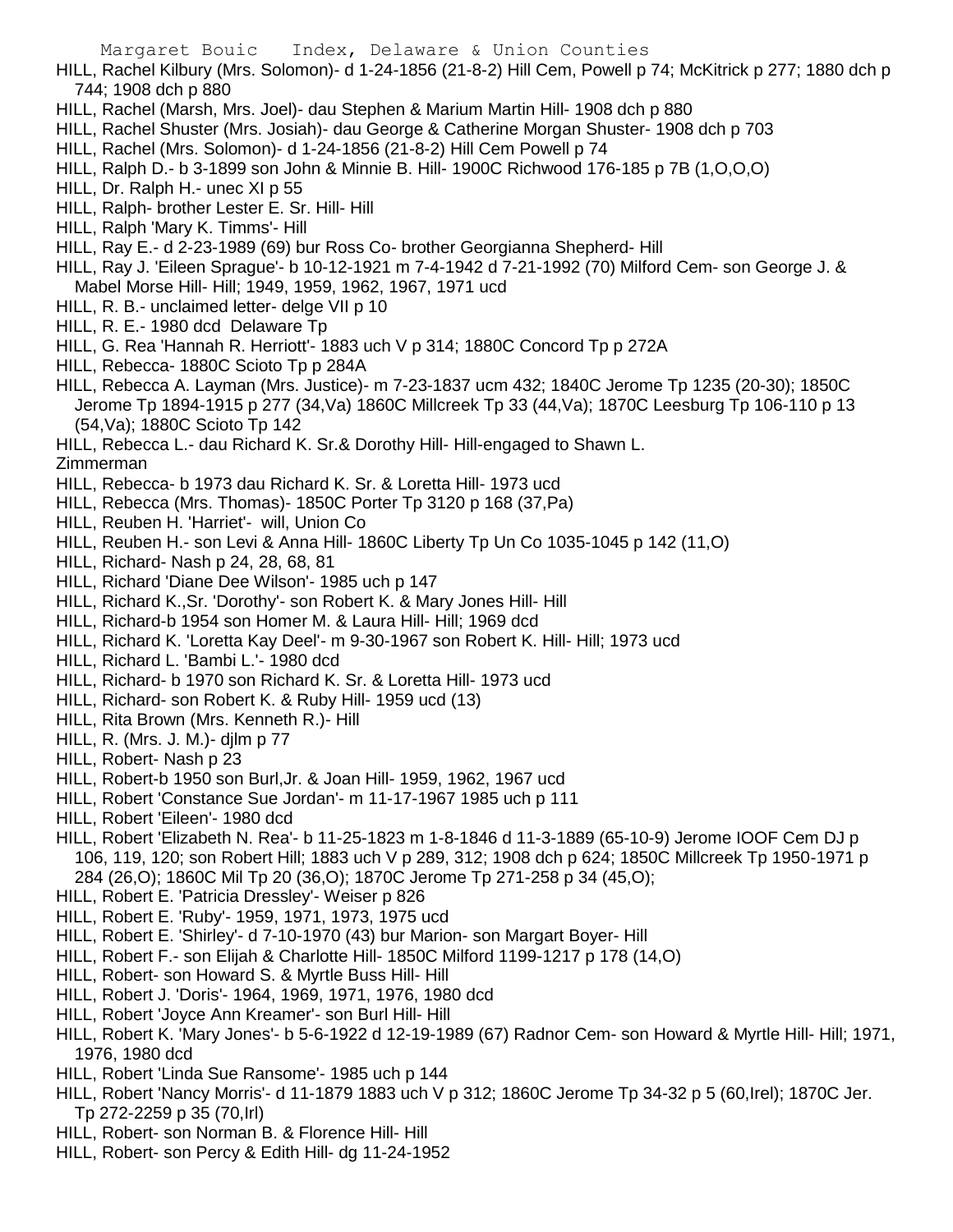Margaret Bouic Index, Delaware & Union Counties HILL, Robert- son Robert & Elizabeth Rea Hill- 1883 uch V p 313 HILL, Robert- son Robert K. & Ruby Hill- 1959 ucd (17) HILL, Robert W.- 1971 dcd Orange Tp HILL, Robert W. 'Marlene C.'- 1985 uch p 63; Hill; 1973, 1975, 1977 ucd HILL, Roberta Louise (Hanners, Mrs. William Martin)- b 1962 m 9-7-1985 dau Robert W. & Marlene C. Hill- Hill; 1973, 1975, 1977 ucd HILL, Rodger- 1820C Genoa Tp

- HILL, Roland 'Barbara Woerner'- Hill
- HILL, Roland 'Kate'- 1860C York Tp 1266-1274 p 171 (39,Eng); 1880C Jerome Tp 270-280 p 30 (51,Eng,NY,-)
- HILL, Roland son Robert & ELizabeth Rae Hill- 1870C Jerome Tp 271-258 p 35 (1,O)
- HILL, Rolland- d 12-12-1888 (1-5-15) Jerome IOOF Cem or (1-6-0) dcdeaths son G. Rea & Hannah Rachel Hill- DJ p 106
- HILL, Ron 'Marjorie'- 1980 dcd
- HILL, Ronald- b 1955 son Charles M. & Janet Hill- 1961, 1964, 1969, 1971, 1976 dcd
- HILL, Ronald Edwin 'Joy Ann Berry' m 7-7-1959 son Howard Hill- Hill
- HILL, Ronald- son Howard S. & Myrtle Budd Hill- Hill
- HILL, Ronald- son Ralph & Mary K. Timms Hill- Hill
- HILL, Ronald R. 'Donna Charlene'- 1969, 1971, 1976, 1980 dcd
- HILL, Ronald- b 1979 son Ronald & Marjorie Hill- 1980 dcd
- HILL, Rose Stoddard- b 1859 d 7-22-1929 (73) Oakdale Cem 4157 (E-155) I p 30 (E-R28-6)
- HILL, Roy A. 'Myrtle'- b 4-20-1890 d 4-3-1965- Hill
- HILL, Rubin- 1880C Marysville 216-233 p 11 (28,O,O,O)
- HILL, Ruby (Mrs. Robert Kenneth)- 1959, 1971, 1973, 1975, 1977, 1979 ucd
- HILL, Rufus- 1840C Union Tp 655 (40-50)
- HILL, Russell 'Elizabeth'- Hill
- HILL, Russell H. 'Norma J.'- 1969, 1971, 1976, 1980 dcd
- HILL, Russell- son Russell & Elizabeth Hill- Hill
- HILL, Russell- b 1960 son Russell H. & Norma J. Hill- 1969, 1971, 1976 dcd
- HILL, Ruth A.- 1850C Millcreek Tp 1950-1971 p 284 (11/12,O); 1870C Jerome Tp 26\71-258 p 34 (20,O)
- HILL, Ruth A. (Wentz, Mrs. W. P.) dau Robert & Elizabeth M. Rea Hill- 1883 uch V p 313; 1880 dch p 744; 1860C Millcreek Tp
- HILL, Ruth A.- dau William & Lavina Hill- 1870C Leesburg Tp 68-69 p 9 (3,O)
- HILL, Ruth (Cline, Mrs.Kenneth)- sister Robert E. Hill- Hill; Schultz p 4
- HILL, Ruth (Cook, Mrs. Fred L.)- Hill
- HILL, Ruth E.- 1980 dcd Harlem Tp
- HILL, Ruth- b 1-1894 dau Frank & Abbie Wood Hill- 1900C Liberty Tp Un Co 244-249 p 11B (6,O,O,O)
- HILL, Ruth (Houch, Mrs. )- dau James & Minnie Barker Hill- Hill
- HILL, Ruth (Mrs. J. W.)- 1850C Concord Tp 2246 p 121 (2/12,O)
- HILL, Ruth (Kilbury, Mrs.Dunbar C.)- dau Solomon & Mary Jackson Hill- McKitrick p 277; 1880 dch p 744; 1908 dch p 883
- HILL, Ruth (Klyne, Mrs. )- dau Roland & Barbara Woerner Hill- Hill
- HILL, Ruth L. Miller (Mrs. Sheldon W.)- b 1892 d 2-25-1945 Oakdale Cem II p 82 (H-R16-8)
- HILL, Ruth (Reed, Mrs. )(Murphy, Mrs. Charles Clevelan)- b 12-10-1894 or 9-5-1894 m 1939 d 8-10-1961 dau Murtlo & Molly Sheen Hill- McKitrick p 277; Hill
- HILL, Ruth (Nash, Mrs. Alexander)- m 1-20-1662 dau Thomas & Christian Hill- Nash p 18, 85, 372, 373, 376, 408
- HILL, Ruth (Ward, Mrs. Carl)- dau Talmage F. Hill- Hill
- HILL, Ruth (Mrs. Willard)- 1850C Liberty Tp Del Co 1542 p 104 (63, Mass)
- HILL, Ruthellen- b 9-22-1944 dau Rev. Peter A. & Gertrude Idella Reed Hill- Weiser p 371
- HILL, Ryan Patrick- b 5-19-1971 son Robert & Constance Sue Jordan Hill- 1985 uch p 111; 1977, 1979 ucd
- HILL, Sam 'Doris'- d 10-19-1960 bur W. Jefferson- son Ola Berry- Berry
- HILL, Samantha (Taylor, Mrs. Ed R.)- d 1942 opc 689
- HILL, Samuel- 1880 dch p 842
- HILL, Samuel- Co D. b 7-3-1875 shot in Porto Rico dg 8-23-1898 Cryder Abst p 163 nephew of Mrs. Martha Chapman- lived Jerome Tp
- HILL, Samuel A.- 1883 uch IV p 473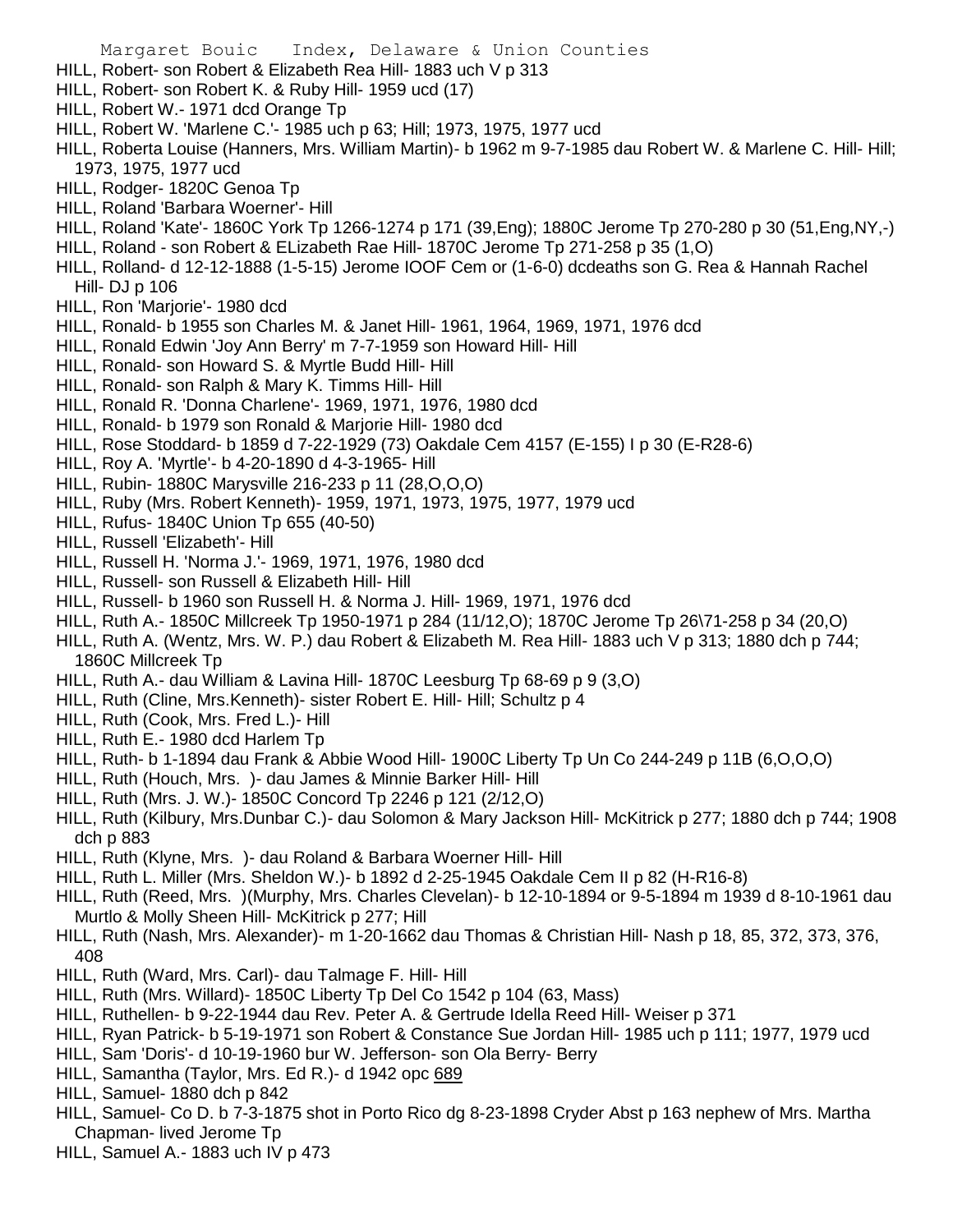- HILL, Samuel 'Ann Jane Mitchell'- b 1817 d 1908 ped David Rish 30; delge V p 70
- HILL, Samuel C.- son Robert & ELizabeth M. Rea Hill- 1883 uch V p 313; 1870C Jerome Tp 271-258 p 35  $(11,0)$
- HILL, Samuel- son Elizabeth Hill- 1850C Thomson Tp 96 p 189 (8,O)
- HILL, Samuel L.- Marysville p 39
- HILL, Samuel 'Martha Lee'- b 7-3-1875 d 4-12-1899 Oakdale Cem II p 14 (B-R7-4)
- HILL,
- HILL, Sandy/Sandra- b 1974 dau George N. & Linda M. Hill- 1975, 1977, 1979, 1981, 1983 ucd
- HILL, Sanford- son Sanford W. & Margaret Hill- 1850C Millcreek Tp 1957-1978 p 286 (3,O); 1860C mil Tp 28 (12,O)
- HILL, Sanford W. 'Margaret McCaulley'- delge V p 65; unec XI p 69; 1840C Millcreek Tp 57 (30-40); 1850C Mil Tp (48,Vt); 1860C Mil Tp 28 (50,NY)
- HILL, Sarah Ann (Crawford, Mrs. John)- m 5-14-1843 dcm; dau Stephen 2nd & Susan Lukenbill Hill; 1908 dch p 800
- HILL, Sarah (Edhelberger, Mrs. Godfrey)- unec VIII p 19
- HILL, Sarah E. Coverstan (Mrs. Wiley R.)- dumch p 469
- HILL, Sarah (Echelberger, Mrs. Godfrey)- m 4-1-1854 ucm 2111
- HILL, Sarah Jane (Finley, Mrs. Thomas)- m 1-27-1850 dcm; Maugans Anc p 161
- HILL, Sarah- dau John A. & Esther Hill- 1850C Concord Tp 2219 p 130 (17,O)
- HILL, Sarah P.- dau Caleb & Mary R. Hill- 1850C Radnor Tp 180 p 181 (9,O)
- HILL, Sarah P. (Oller, Mrs. Ezekiel)- m 9-21-1865 dcm
- HILL, Sarah (Robinson, Mrs. John)- m 9-16-1852 dcm
- HILL, Sarah "Sally"d 8-5-1879 (74-5-25) Hill Cem dau Stephen & Marium Martin Hill- 1908 dch p 880; delge III p 43; 1850C Concord Tp 2236 p 131 (44,Pa)
- HILL, Sarah Thomas (Mrs. George N.)- m 4-10-1855 dcm
- HILL, Sedelia (Cahill, Mrs. William)- dau George H. & Susan Baker Hill- 1915 uch p 852
- HILL, Seldon 'Flora Miller;- b 2-1889 son Nathaniel & Sophia Mackling Hill- Pounds 5,6; 1900C Leesburg Tp 56 p 3A (11,O,O,O); 1949 ucd
- HILL, Sells- 1915 uch p 264
- HILL, Serena (Mrs. George R.)- 1976 dcd
- HILL, Sheldon W.'Ruth L.Miller'- b 2-7-1889 d 7-25-1957 Oakdale Cem II p 82 (H-R16-8)
- HILL, Sherman 'Deborah'- b 1865 d 1935 York Cem p 55
- HILL, Shirley (Kendrick, Mrs. )- dau LeRoy & Cecil Peppershill Hill- Hill
- HILL, Shirley (Rausch, Mrs. Donald G.)- b 9-30-1934 m 1959 dau Burnice B. & Lena Reams Hill- Hill; Rausch (13335) III p 273
- HILL, Shirley (Mrs. Robert E.)- Hill
- HILL, Silvia (Mrs. A. A.)- 1880C Union Tp 92 p 16 (30,O,O,O)
- HILL, Simpson- son Elizabeth Hill- 1850C Thomson Tp 96 p 189 (21,O)
- HILL, Sodilna- dau A. J. & Susan Hill- 1860C Liberty Tp Un Co 1036-1046 p 142 (8,O)
- HILL, Solomon 'Rachel Kilbury''Mary Jackson'- b 5-28-1825 d 1907 Hill Cem.Powell p 73, 74- son Stephen 2nd & Susan Lukenbill Hill- 1880 dch p 493, 743; 1908 dch p 43, 396, 879, 880; McKitrick p 277; unec VIII p 40;
- 1850C Concord Tp 2222 p 131 (25,O); 1860C Jerome Tp 33-31 p 5 (35,O); 1880C Concord Tp p 269C HILL, Sophia Mackling (Mrs. Nathaniel W.)- b 6-1859 m 11-12-1879 ucm 6584; Hill; 1880C Leesburg Tp 120 p
- 180B (19,O,O,O); 1900C Leesb. Tp 56 p 3A (40,O,O,O) m 20y 7 ch, 6 liv.
- HILL, Sophia- b 1970 dau Russell H. & Norma J. Hill- 1971, 1976, 1980 dcd
- HILL, Sophia (Mrs. V. Walter) b 1860 d 6-12-1928 (67) Oakdale Cem Cem 4042 (F154) I p 136 (F-R10-15)
- HILL, Stacey Dawn- b 4-7-1975 d 4-10-1975 Jerome IOOF DJ p 109
- HILL, Stacy- b 1977 ch Richard L. & Bambi Hill- 1980 dcd
- HILL, Stanton-d 3-19-1918 SR York Cem p 103
- HILL, Stephen- d 10-15-1870 dcdeaths; 1835 men p 19 #72 p 30 Concord Tp
- HILL, Stephen 'Adaline Vansickle'- m 5-24-1849 dcm
- HILL, Stephen Jackson- son Ray J. & Eileen Sprague Hill- Hill; 1959, 1962(11), 1967 ucd
- HILL, Stephen 'Lucinda Vansickle'- m 8-24-1841 dcm
- HILL, Stephen- d 1-31-1837 (21) son David & Susannah Hill- Hill Cem p 2
- HILL, G. Stephen- son Eldon C. & Mary Dawson Hill- Hill
- HILL, Stephen 1st 'Maryem Martin'- d 8-20-1838 (84-5-21) Hill Cem p 2 Powell p 73; 1908 dch p 879, 880;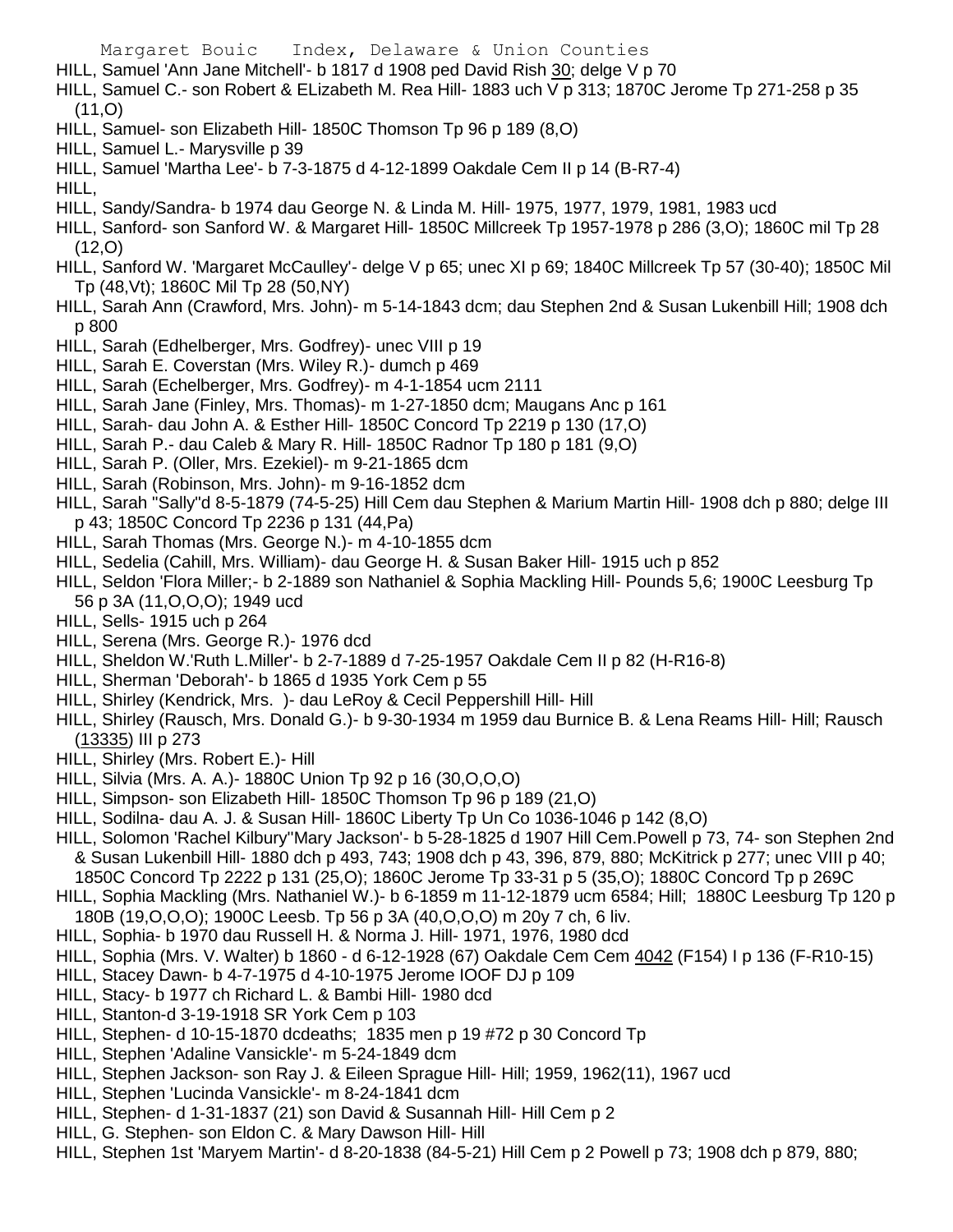Pabst 7 p 3; delge V p 54, 55; rs p 3; 1820C Concord Tp; dcq Clara Freshwater Chidester 10; Clara Loveless Edelblute 58; Freshwater p 185, 188

- HILL, Stephen 2nd 'Susan Lukenbill'- m 9-23-1824 ucm 79 d 10-15-1870 (74-11-2) Hill Cem p 2, Powell p 74; son Stephen & Mary Martin Hill- 1880 dch p 743; 1908 dch p 880; 1883 uch III p 284; 1835 men p 19 #44 p 29 Concord Tp; 1850C Concord Tp 2222 p 1130 (54,Pa); delge V p 54, 55
- HILL, Stephen 3rd- son Justus & Rebecca Layman Hill- 1860C millcreek Tp 33 (7,O); 1870C Leesburg Tp 106- 110 p 13 (16,O); 1880C Scioto Tp 142
- HILL, Stephen- b 1968 son Ronald R. & D. Charlene Hill- 1969, 1971, 1976, 1980 dcd
- HILL, Steve- b 1955 son Dewey d. & Mary Hill- 1964, 1969, 1971, 1976 dcd
- HILL, Susan (Mrs. A. J.)- 1860C Liberty Tp Un Co 1036-1046 p 142 (30,O)
- HILL, Susan Baker (Mrs. George J.)- b 10-12-1830 Ashland Co d 1-7-1903 Oakdale Cem I p 97 (D-R9-3); 1900C Liberty Tp Un Co 243-248 p 11B (71,O,O,O)
- HILL, Susan E. Bennett (Mrs. Waterman)- b 2-12-1837 m 12-9-1857 ucm 2651 dau William & Experience Bennett- dumch p 57; 1883 uch V p 207; unec XII p 12; mt 12-9-1857; 1860C Union Tp 599-605 p 83 (23,Vt); 1870C Union Tp 171-170 p 23 (32,Vt); 1880C Milford 74 p 35 (47,Vt,Vt,Vt)
- HILL, Susan (Mrs. J. G.)- lptw p 45
- HILL, Susan Lukenbill (Mrs. Stephen 2nd) m 9-23-1824 ucm 79 dau David & Croninger Lukenbill- 1908 dch p 880; 1883 uch III p 284; 1850C Concord Tp 2222 p 130 (44,O)
- HILL, Susan M.- d 10-15-1854 (1-4-2) Hill cem dau I. & A. M. Hill
- HILL, Susan- dau Solomon & Mary Jackson Hill- Hill Cem p 1; 1880 dch p 743; 1908 dch p 883
- HILL, Susan- b 2-10-1872 d infancy- dau Solomon & Mary Jackson Hill- McKitrick p 277; 1908 dch p 880
- HILL, Susana- d 4-7-1872 (1m22d) Concord Tp dcdeaths
- HILL, Susanna (White, Mrs. John)- dcq Thomas Graham 239
- HILL, Susannah Baker (Mrs. George)- b 1832 m 3-19-1849 ucm 1401 d 1904; unec XIII p 19; 1870C Liberty Tp Un Co 11 p 2 (40,O); 1880C Lib. Tp 150-154 p 16 (48,O,Pa,Pa)
- HILL, Susannah (Mrs. David)- d 8-7-1844 Hill Cem p 2
- HILL, Susie b 1956 dau Homer M. & Laura E. Hill- 1969 dcd
- HILL, Susie- b 1952 dau LeRoy & Cecil Peppershill Hill- Hill; 1967, 1971 ucd
- HILL, S. W.- 1840C Millcreek Tp p 57 (30-40)
- HILL, Sylvania (Jackson, Mrs. John)- Newhouse p 81
- HILL, Sylvanus- son Justice & Rebecca A. Layman Hill- 1860C Millcreek Tp 33
- HILL, Talmage F. 'Hazel Impson''Hazel Pennington Everhart'- d 7-16-1973 (77) son Henry Jacob & Alice Lary Hill- Hill
- HILL, Terri- 1971 dcd Scioto Tp
- HILL, Terry 'Jeannie'- 1991 ucd
- HILL, Theodore L.- d 8-6/16-1849 (4-5-22) or (15-5-1)- Powell p 74 son J. M. & R. H. Hill- Hill Cem p 1
- HILL, Thelma (Mrs. Carl F.)- 1991 ucd
- HILL, Thelma C.- 1977, 1979, 1981 ucd, retired
- HILL, Thelma Loretta Crandell (Mrs. William James)- m 11-17-1934 dau George W. & Ellen Adella Burnham Crandell- Crandell Bible, unec VI p 41; 1985 uch p 37
- HILL, Theodore- J.P.- Madison Co unec IV p 6
- HILL, Theoron- ch Willard & Ruth Hill- 1850C Liberty Tp Del Co 1542 p 104 (23,O)
- HILL, Theron- Pabst Pion I p 59
- HILL, Thirza Lea (Mrs. William W.)- m 11-10-1862 delge V p 58, VI p 13
- HILL, Thomas- b 1604 Nash p 371, 375
- HILL, Thomas- 1883 uch IV p 533
- HILL, Thomas- hadc p 18; CCC 1849 Berlin Tp
- HILL, Thomas- 1880C Delaware Town p 486C
- HILL, Rev. Thomas- minister opc; 1880 dch p 426, 465, 487; 1908 dch p 269, 273, 286, 288; 1883 uch V p

341, 384; Pabst 3 p 10; btp p 14; lpc p 11, 12, 14, 15, 16, 22; hmp p 59, 84, 147, 150, 151, 160, 163, 164, 174, 238; Cryder Abst p 120; dg 10-22-1874

- HILL, Thomas- b 1893 d 1924 Jerome IOOF DJ p 106
- HILL, Thomas 'Cheryl'- 1991 ucd
- HILL, Thomas 'Clarisa'- dg 4-23-1897 Cryder Abst p 115 parents of Charles Hill
- HILL, Thomas 'Elizabeth Byerly'- b 1809 ped Dallas Michael Morse #25 22 unec III p 36
- HILL, Thomas Gardner- Nash p 121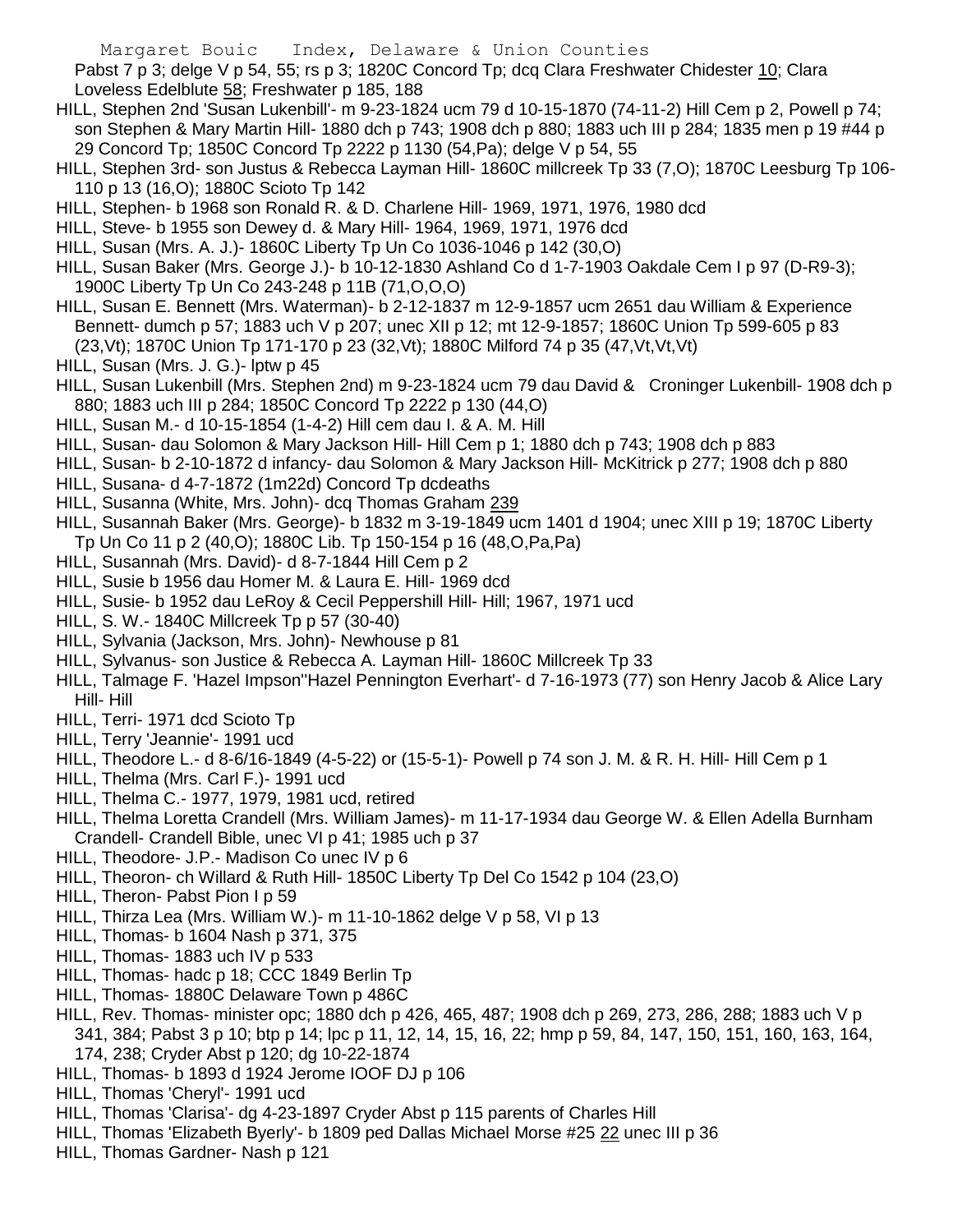- HILL, Thomas J.- 1976 dcd
- HILL, Thomas J.- d 1-18-1903 (78-0-0) dcdeaths- 1880C Delaware Town p 517A; 1908 dch p 396
- HILL, Thomas,Sr. 'Christian'- Nash p 85, 226, 309, 371, 373, 376, 408, 412
- HILL, Thomas J.- b 3-1892 son Frank F. & Olive M. Hill- 1900C Jerome Tp 253-262 p 11B (7,O,O,O)
- HILL, Thomas,Jr. 'Margaret Bailie'- son Thomas Hill.Sr.- Nash p 372, 373, 374, 375
- HILL, Thomas Kent- b 1-31-1951 son Charles Winslow & Margaret Louise Costanzo Hill- Weiser p 525
- HILL, Thomas 'Rebecca'- 1850C Porter Tp 3120 p 168 (37,Pa)
- HILL, Thomas- son Sanford W. & Margaret Hill- 1840C Millcreek Tp 1319 (5-10); 1850C Mil Tp 1957-1978
- HILL, Thurza Ann Lea (Mrs. William W.)- m 11-10-1862 dau Benjamin & Thurza Holmes Lea- 1908 dch p 658
- HILL, Timothy- 1980 dcd Harlem Tp
- HILL, Timri- Genoa Tp 1826 delge VI p 8
- HILL, Tom- son Jack & Ann Wade Hill- Hill
- HILL, Toni(y) b 1959 son Charles M. & Janice E. Hill- 1961, 1964, 1969, 1971, 1976, 1980 dcd
- HILL, Troy McKay- son Richard & Dianne Dee Wilson Hill- 1985 uch p 147
- HILL, T. S.- 1883 uch V p 58
- HILL, Ulissie- b 10-1869 son Peter & Matilda Hill- 1870C York Tp 191-187 p 25 (8/12,O); 1880C York Tp 163 p 16 (10,O,O,ILL)
- HILL, Vera- dau Florence Hill- Pabst 2 p 35
- HILL, Vernon- son Lester E.,Sr. & Mary Banks Hill- Hill
- HILL, Vickie- b 1963 dau Harold & Betty Hill- 1976 dcd
- HILL, Victoria (Jackson, Mrs. Frank)- b 7-4-1918 m 12-23-1933 d 8-26-1983 York Cem- dau James & Minnie Barker Hill- Hill
- HILL, Vincent- son Lester E.,Sr & Mary Banks Hill- Hill
- HILL, Viola J.- dau M. W. & Margaret A. Fisher Hill- 1883 uch V p 634
- HILL, Violet Verla Trout (Mrs. Burl,Sr.)- b 5-7-1902 d 11-17-1970 Oakdale Cem II p 15 (M-R18-7) dau John & Loretta Blue Hill- Hill
- HILL, Virginia Hunter (Mrs. William J.)- d 3-1-1973 dau James Hunter- Hill
- HILL, Virginia May (Ison, Mrs. )- dau James & Minnie Barker Hill- Hill
- HILL, Virginia- dau Roland & Kate/Catherine Hill- 1860C York Tp 1266-1274 p 171 (7,O)
- HILL, Virginia (Mrs. Thomas J.)- 1971 dcd
- HILL, Vivian (Mrs. Clifford)- Hill
- HILL, Vivian V.- b 11-1885 dau Charles & Lizzie R. Hill- 1900C Jerome Tp 15 p 1B (14,O,O,O)
- HILL, W.- son George & Charlotte Evans Hill- 1860C Leesburg Tp 573-542 p 75 (1,O)
- HILL, Walter 'Sophia'- b 1858 d 1-8-1916 (57) Oakdale Cem p 136 (F-R10-15)
- HILL, Wanda J.- 1969 dcd teacher
- HILL, Wanda Lou Graham (Johnson, Mrs. Glenn)(Mrs. Gary)- b 11-5-1932 m 1-15-1951 div dau Rollo Lloyd & Audren McCracken Graham- Graham 161431; Taylor 11731; Genther p 103; Richey 8,9; 1991 ucd;
- HILL, Waterman 'Susan E. Bennett'- b 11-5-1834 m 12-9-1857 ucm 2651 son Aaron Hill- dumch p 54, 56, 362; 1883 uch V p 207; unec XII p 12; mt 12-9-1857, 1860C Union Tp 599-605 p 83 (26,O); 1870C Union Tp 171-170 p 23 (36,O); 1880C Milford 74 p 35 (46,O,Ct.Ct)
- HILL, Weldon 'Nettie Cosnell' b 1863 d 11-14-1889 (26) Oakdale Cem 497 I p 77 (O-R2-12); dumch p 210 son George J. & Susan Baker Hill- 1915 uch p 852; 1870C Liberty Tp Un Co 11 p 2 (6,O); 1880C Lib. Tp 150- 154 p 16 (16,O,O,O)
- HILL, W. F.- 1908 dch p 459
- HILL, Whitney Paige- b 2-11-1976 dau Robert & Constance Ann Jordan Hill- 1985 uch p 111
- HILL, W. I.- hmp picture p 87, 90, 167
- HILL, Wilbert O.- b 4-1868 son Morris W. & Margaret A. Fisher Hill- 1883 uch V p 634; 1870C Claibourne Tp 210-208 p 29 (2,O); 1880C Richwood 323-340 p 30 (12,O,O,O); 1900C Richwood 357-382 p 14A  $(32, 0, 0, 0)$
- HILL, Wiley 'Sarah E. Coverstan'- dumch p 469
- HILL, Willa B.- d 7-13-1887 (2y9m) Hopewell Cem djlm p 80 dau C. A. & F. E.
- HILL, Willard- delge VI p 57 Liberty Tp
- HILL, Willard- son Fred S. & Lucille Johnson Hill- Hill
- HILL, Willard G, "Bunker"'Martha Poling'- b 1914 m 3-7-1941 Oakdale Cem II p 1137 (M-R3-19)- Hill
- HILL, Willard- 'Ruth'- 1915 uch p 273; 1850C Liberty Tp 1542 p 104 (64,Vt)
- HILL, Willard- b 1-1892 gr son Wiley Evans- 1900C Paris Tp 29 p 2B (8,O,O,O) black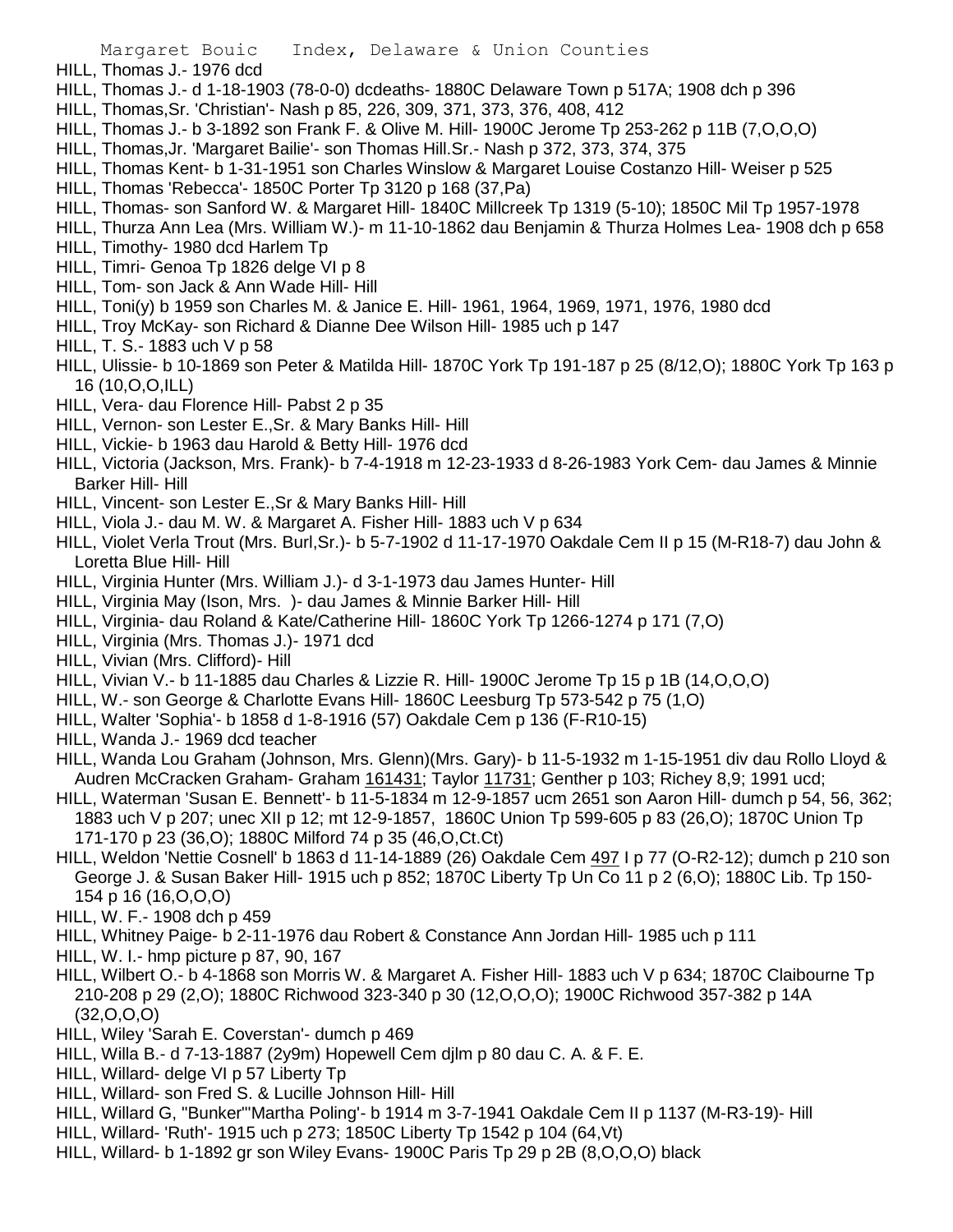- HILL, William- 1976, 1980 dcd Powell
- HILL, William- 1883 uch IV p 495, 532, 533, 536
- HILL, William- 1880C Porter Tp p 456C
- HILL, William- d 3-27-1886 (79) Ashley- dcdeaths
- HILL, William- d 10-11-1889 (58-5-10) Harlem Tp dcdeaths
- HILL, William A.- 1908 dch p 396; Fancher Cem Powell p 130
- HILL, William A.- 1883 uch IV p 473, 507
- HILL, William A.- b 1871 d 1893 Maple Dell Cem djlm p 93
- HILL, William A.- son Robert & Nancy Hill- 1860C Jerome Tp 34-42 p 5 (15,O)
- HILL, William D.,Sr.'Joyce'- b 6-7-1935 d 7-18-1991 (56) bur Fairview Mem. Pk.- son Howard & Myrtle Hill- Hill; 1964, 1969, 1971 dcd
- HILL, William "Billy"- son William D. & Joyce Hill- 1969 dcd
- HILL, William 'Effie'- b 1889 d 1945 Delaware Mausoleum- delge III p 57
- HILL, William 'Elizabeth'- 1860C Union Tp 650-656 p 91 (29,O)
- HILL, William H.- Hutchisson p 19
- HILL, William H. 'Rachel E.'- 1961, 1964 dcd
- HILL, William James 'Thelma Crandell'- m 11-17-1934 Crandell Bible- unec VI p 41
- HILL, William Jay- b 7-17-1941 son William James & Thelma Crandell Hill- Crandell Bible- unec VI p 41
- HILL, William- son John A. & Esther Hill- 1850C Concord Tp 219 p 1130 (12,O)
- HILL, William 'Lovina'- 1870C Leesburg Tp 68-69 p 9 (22,O)
- HILL, William 'Mary Bennett'- m 1-6-1859 dcm; 1860C Millcreek Tp 24 (26,O)
- HILL, William 'Mary Jane Morris'- m 6-29-1855 unec VIII p 35
- HILL, William 'Mary Smothers'- m 4-15-1849 dcm
- HILL, William Murray 'Charlotte Davidson'- son James R. & Lenore J. Cleaver Hill- White II 23
- HILL, William Murray,Jr.- son William Murray & Charlotte M. Davidson Hill- White II 56
- HILL, William M. 'Virginia Hunter'- Hill
- HILL, William 'Phyllis Lyman'- Powers Pat p 126
- HILL, William R.- 1980 dcd Trenton Tp
- HILL, William- son Sanford W. & Margaret Hill- 1840C Millcreek Tp 1319 (5-10); 1850C Millcreek Tp 1957- 1978 (17,O)
- HILL, William T.- 1880C Delaware Town p 525C
- HILL, William W. 'Thurza Ann Lea'- m 11-10-1862; son John Adam & Esther Marsh Hill- 1908 dch p 658; delge V p 58, VI p 13
- HILL, Willis- 1991 ucd
- HILL, Willis E. 'Grace'- b 1875 d 10-15-1921 York Cem p 71
- HILL, --d 3-1918 York Cem p 71 child of Willis Hill
- HILL, Willis W. 'Helen B.'- b 1894 d 3-8-1959 York Cem p 89
- HILL, Wilma (Ward, Mrs. )(Gale, Mrs. Harley)- dau Howard S.& Myrtle Budd Hill- Hill
- HILL, Winston, Mrs. d 2-9-1961 (52) bur Washington C. H.- Hill
- HILL, Winston W.- son Frank M. & Lena Hill- dg 8-13-1947
- HILL, Winston W.- son Winston W. Hill- Hill
- HILL, Zelma Faye (Ehrgott, Mrs. Otto)- b 5-27-1884 m 8-28-1907 dau Charles W. & Julia Griswold Hill- Weiser p 524
- HILLARD, Albert- brother Cora Hillard- Hillard
- HILLARD, Angela Lynn- dau Larry & Pam Hillard- Hillard- engaged to David Williams Edwards
- HILLARD, Barbara Elaine- dau John M. & Darlene Hillard- 1961 (15); 1964 dcd; engaged to Lawrence E. Opel
- HILLARD, Betty (Roberts, Mrs. John)- dau William E. & Margaret Hillard- Hillard
- HILLARD, Beverly (Mrs. Charles W.)(Anderson, Mrs. James)- Hillard
- HILLARD, Charles 'Beverly'- son John M. & Darlene Hillard- Hillard; 1961(14), 1964 dcd
- HILLARD, Cora- d 9-26-1959 (79) Oak Grove Cem- Hillard
- HILLARD, Darlene (Mrs. John N.)- 1961, 1964 dcd
- HILLARD, David- 1820C Union Tp
- HILLARD, Gerald,Jr.- son Gerald W. & Ruth M. Rawls Hillard- Hillard
- HILLARD, Gerald W. 'Ruth M. Rawls'- son John M. & Darlene Hillard- Hillard
- HILLARD, Harry Robert 'Lillian Stevens'- b 7-15-1859 m 6-13-1900 d 7-15-1859 Weiser p 92
- HILLARD, Inez (Seeley, Mrs. Harles Harts)- b 2-13-1897 m 1-19-1921 Weiser p 74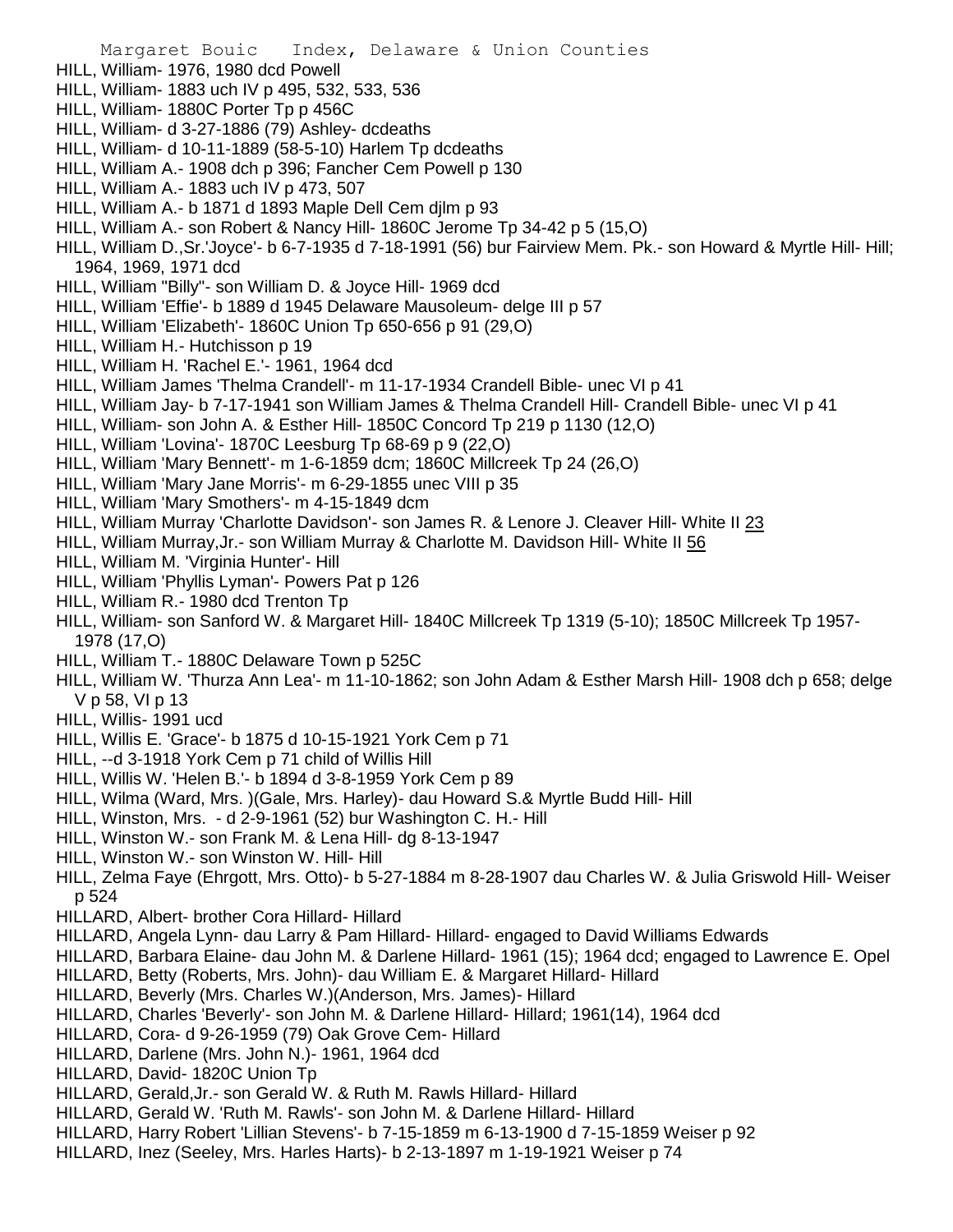- HILLARD, James- 1820C Union Tp
- HILLARD, Jane (Rothwell, Mrs. Arthur)- dau William E. & Pearl Hillard- Hillard
- HILLARD, John M. 'Darlene'- Hillard; 1961, 1964 dcd
- HILLARD, Larry- son John M. & Darlene Hillard- 1961 dcd (17)
- HILLARD, Larry 'Pam'- Hillard; 1964 dcd
- HILLARD, Leslie- brother Cora Hillard- Hillard
- HILLARD, Lillian Stevens (Mrs. Harry Robert)- b 5-14-1865 m 6-13-1900 d 1-28-1929 dau Samuel & Anna Priscilla Weiser Stevens- Weiser p 92
- HILLARD, Margaret (Sison, Mrs. Benjamin Franklin)- m 10-9-1867 Asp (485)
- HILLARD, Margaret (Mrs. William E.)- Hillard
- HILLARD, Maria Louise- dau Charles & Beverly Hillard- Hillard- engaged to Keith Eric Kohl
- HILLARD, Mary Alice (Wiseman, mrs. Fred)- dau William E. & Margaret Hillard- Hillard
- HILLARD, Mary L.- b 1864 d 1934 Marlborough Cem p 167
- HILLARD, Pam (Mrs. Larry)- Hillard
- HILLARD, Patricia (Maddox, Mrs. )- dau Gearld & Ruth M. Rawls Hillard- Hillard
- HILLARD, P. D.- rec p 12, 16
- HILLARD, Pearl Chaney (Mrs. ) (Giffen, Mrs. Lloyd) dau Lottie Chaney; Main (131615481)
- HILLARD, Ruth M. Rawls (Mrs. Gerald W.)- d 4-21-1985 (45)bur Va.- dau Seth & Mittie Rawls- Hillard
- HILLARD, Stephanie (Barry, Mrs. Charles Victor)- b 6-18-1906 m 2-20-1931 dau Harry Robert & Lillian Stevens Hillard- Weiser p 92
- HILLARD, Verna (Ayres, Mrs. )- sister Cora Hillard- Hillard
- HILLARD, William E. ' ''Margaret'- d 12-6-1961 (67) bur Wesley Chapel- Hillard
- HILLAS, Elizabeth McKitrick (Mrs. )(Weir, Mrs. )- d 1923 dau William & Elizabeth Gordon McKitrick McKitrick p 450
- HILLBUSH, Anna Marcena (Novik, Mrs. Michael)- b 12-4-1928 m 3-3-1951 dau Robert & Anna May Witmer Hillbush- Weiser p 402
- HILLBUSH, Anna May Witmer (Mrs. Robert)- b 2-2-1891 m 4-8-1922 dau John Franklin & Sarah Elizabeth Shaffer Witmer- Weiser p 432
- HILLBUSH, Beatrice Fordham (Mrs. Howard Edwin)- b 6-19-1918 m 8-15-1942- Weiser p 402
- HILLBUSH, Celia Bagocius (Mrs. Joseph Robert)- b 2-9- m 3-24-1945- Weiser p 402
- HILLBUSH, Christine Anna- b 9-15-1946 dau Joseph Robert & Celia Bagocius Hillbush- Weiser p 402
- HILLBUSH, Edward Joseph- b 3-14-1951 son Joseph Robert & Celia Bagocius Hillbush- Weiser p 402
- HILLBUSH, Howard Edwin 'Beatrice Fordham'- b 1-7-1923 m 8-15-1942 son Robert & Anna May Witmer Hillbush- Weiser p 402
- HILLBUSH, Joseph Robert 'Celia Begocium'- b 8-5-1924 m 3-24-1945 son Robert & Anna May Witmer Hillbush- Weiser p 402
- HILLBUSH, Kathryn Anne- b 2-29-1948 dau Joseph Robert & Celia Bagocius Hillbush- Weiser p 402
- HILLBUSH, Robert 'Anna May Witmer'- b 2-3-1896 m 4-8-1922 Weiser p 402
- HILLEARY, Anne (Bonnett, Mrs. Abraham I.)- dau William & Margaret Crabbe Hilleary- Monnett p 3
- HILLEARY, Margaret Crabbe (Mrs. William)- Monnett p 3
- HILLEARY, William 'Margaret Crabbe'- Monnett p 3
- HILLEBRANDT, Arthur A. 'Kathleen M.'- 1975 ucd
- HILLEBRANDT, Eric- b 1967 son Arthur A. & Kathleen M. Hillebrandt- 1975 ucd
- HILLEBRANDT, Jason- b 1971 son Arthur A. & Kathleen M. Hillebrandt- 1975 ucd
- HILLEBRANDT, Kathleen M. (Mrs. Arthur A.)- 1975 ucd
- HILLEGAS, Barbara Jo (Heid Mrs. Kelly R.)- b 1956 m 11-26-1977 dau Robert C. & Helen L. Hillegas-Hillegas; 1964, 1969, 1971 dcd
- HILLEGAS, Bill- b 1961 son W. B. & Doris R. Hillegas- 1971, 1977, 1979, 1981 ucd
- HILLEGAS, Diane Ruth (Corbett, Mrs. James E.,Jr.)- b 1958 m 3-13-1976 dau Robert C. & Helen L. Hillegas-Hillegas; 1964, 1969, 1971, 1976 dcd
- HILLEGAS, Doris R. (Mrs. W. B.)- 1975, 1977, 1979, 1981 ucd
- HILLEGAS, Helen L. (Mrs. Robert C.)- 1964, 1969, 1971, 1976, 1980 dcd
- HILLEGAS, Helen- dau Milton s. & Margaret C. Hillegas- 1961 dcd (15)
- HILLEGAS, Karen- b 1959 dau W. B. & Doris E. Hillegas- 1975, 1977, 1979, 1981 ucd
- HILLEGAS, Margaret D. (Mrs. Milton S.)- 1961, 1964, 1969, 1971, 1980 dcd
- HILLEGAS, Milton S. 'Margaret D.'- 1961, 1964, 1969, 1971, 1980 dcd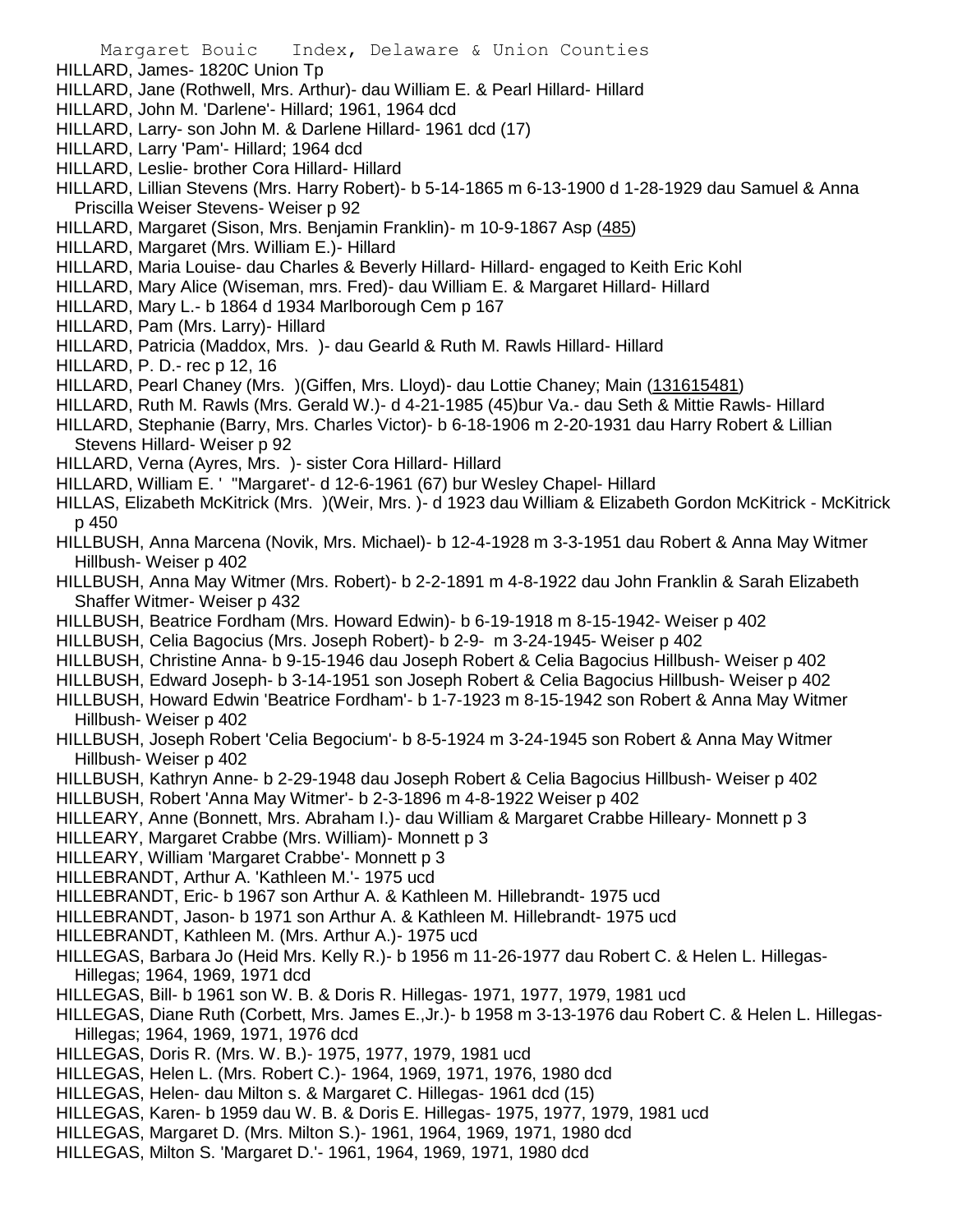Margaret Bouic Index, Delaware & Union Counties HILLEGAS, Patricia Ann- dau Robert C. Hillegas- Hillegas; 1964 dcd (17) engaged to Robert E. Kidner HILLEGAS, Robert C.'Helen L.'- Hillegas; 1964, 1969, 1971, 1976, 1980 dcd HILLEGAS, W. B. 'Doris R.'- Hillegas HILLEGASS, William B.,Jr.- son William Hillegass- Hillegass- engaged to Brigitta C. Brott HILLEGASS, William- Hillegass HILLER, Anna Marie Huckabee (Mrs. Jeffrey Edwin)- m 6-20-1992 dau Bill & Colleen Huckabee- Hiller HILLER, J. David,Sr. 'Mary Jane'- Hiller HILLER, J. David,Jr.- son J. David,Sr. & Mary Jane Hiller- Hiller HILLER, Edwin- son Owen & Lavina Hiller- 1850C Delaware Town 1166 p 88 (5,O) HILLER,(or HELLER, OR WELLER?)- Elias'Hannah'-1850C Delaware Town 1166 (65,Pa) HILLER, Elias- son Owen & Lavina Hiller- 1850C Delaware Town 1166 p 88 92,O) HILLER, Glenn C. Harris HILLER, Hannah (Mrs. Elias)- 1850C Delaware Town 1167 (66,Pa) HILLER, Jacob 'Sarah'- 1850C Delaware Town 1166 (26, Pa) HILLER, Jeffrey Edwin 'Anna Marie Huckabee'- m 6-20-1992 son J. David,Sr. & Mary Jane Hiller- Hiller HILLER, Joseph- 1850C Delaware Town 1167 (30,Pa) HILLER, Judith E. (Harris, Mrs. James T.)- m 5-15-1960 dau Glenn C. Hiller- Harris HILLER, Lovina (Mrs. Owen)- 1850C Delaware Town 1166 p 88 (30, Pa) HILLER, Margot- dau Jeffrey Edwin Hiller- Hiller HILLER, Mary Jane (Mrs. J. David,Sr.)- Hiller HILLER, Mary J.- dau Jacob & Sarah Hiller- 1850C Delaware Town 1168 ((/12,O) HILLER, Nicholas- son Jeffrey Edwin Hiller- Hiller HILLER, Owen 'Lovina'- 1850C Delaware Town 1166 p 88 (29, Pa) HILLER, Sarah (Mrs. Jacob)- 1850C Delaware Town 1168 p 88 (21,Pa) HILLER, Shirley (Holloway, Mrs. John C.)(Shirey, Mrs. )- 1985 uch p 68 HILLERICH, Christine- b 1971 dau Robert H. & Suzanne K. Hillerich- 1976, 1980 dcd HILLERICH, Daniel- b 1976 son Robert H. & Suzanne K. Hillerich- 1980 dcd HILLERICH, Donald- b 1976 son Robert H. & Suzanne K. Hillerich- 1980 dcd HILLERICH, Marla- b 1973 dau Robert H. & Suzanne K. Hillerich- 1980 dcd HILLERICH, Michael- b 1968 son Robert H. & Suzanne K. Hillerich- 1976, 1980 dcd HILLERICH, Robert H. 'Suzanne K. '- 1976, 1980 dcd HILLERICH, Suzanne K. (Mrs. Robert H.)- 1976, 1980 dcd HILLERY, Alma- 1880C Delaware Town p 481A HILLERY, Elizabeth (Foster, Mrs. Quinton D.)- b 2-23-1839 m 4-7-1859 11ch d 5-1897 dg 5-18-1897 Cryder Abst p 118 HILLERY, Golden C. (Mrs. Virgil A.)- 1964, 1971, 1976, 1980 dcd HILLERY, Virgil A. 'Golden C.'- 1964, 1971, 1976 dcd HILLES, Dr Carolyn (Ziegler, Mrs.Dr. John B.)- m 9-6-1947 dau Ross & Essie Hoiles Hilles- Hilles HILLES, Essie Hoiles (Mrs. Ross)- d 7-1-1970 (88) bur Alliance- Hilles HILLES, Richard- son Ross & Essie Hoiles Hilles- Hilles HILLES, Ross'Essie Hoiles'- d 1957- Hilles HILLES, Ross H.- son Ross & Essie Hoiles Hilles- Hilles HILLES, Walter- son Ross & Essie Hoiles Hilles- Hilles HILLES, Wilbur- son Ross & Essie Hoiles Hilles- Hilles HILLFORD, David C.- son James M. & Margaret Hillford- 1850C Marlborough Tp 39 p 183 (8,Pa) HILLFORD, James B.- son James M. & Margaret Hillford- 1850C Marlborough Tp 39 p 183 (2,O) HILLFORD, James M. 'Margaret'- 1850C Marlborough Tp 39 p 183 (40,Del) HILLFORD, Margaret- dau James M. & Margaret Hillford- 1850C Marlborough Tp 39 p 183 (4,O) HILLFORD, Margaret (Mrs. James M.)- 1850C Marlborough Tp 39 p 183 (39, Pa) HILLFORD, Neumia?- son James M. & Margaret Hillford- 1850C Marlborough Tp 39 p 183 (12,Pa) HILLIARD, R. Addie Gill (Mrs. James C.)- m 11-29-1866 ucm 4087 HILLIARD, Amanda A.- d 1-19-1913 (71) dau John & Mary Amanda Smeltzer Hilliard- Powers p 313, 314 HILLIARD, Ann (Booth, Mrs. Harold)- dau Daniel & Linnie J. McCutchen Hilliard- Hilliard HILLIARD, Bertha (Strunk, Mrs. Ralph)- dau Ralph & Inith VanHoose Hilliard- Hilliard HILLIARD, Charles 'Margaret R. Piper'- m 10-27-1868 ucm 4457 HILLIARD, Cheryl-#374- query (Griffin, Wigle)- unec XI p 39, XII p 25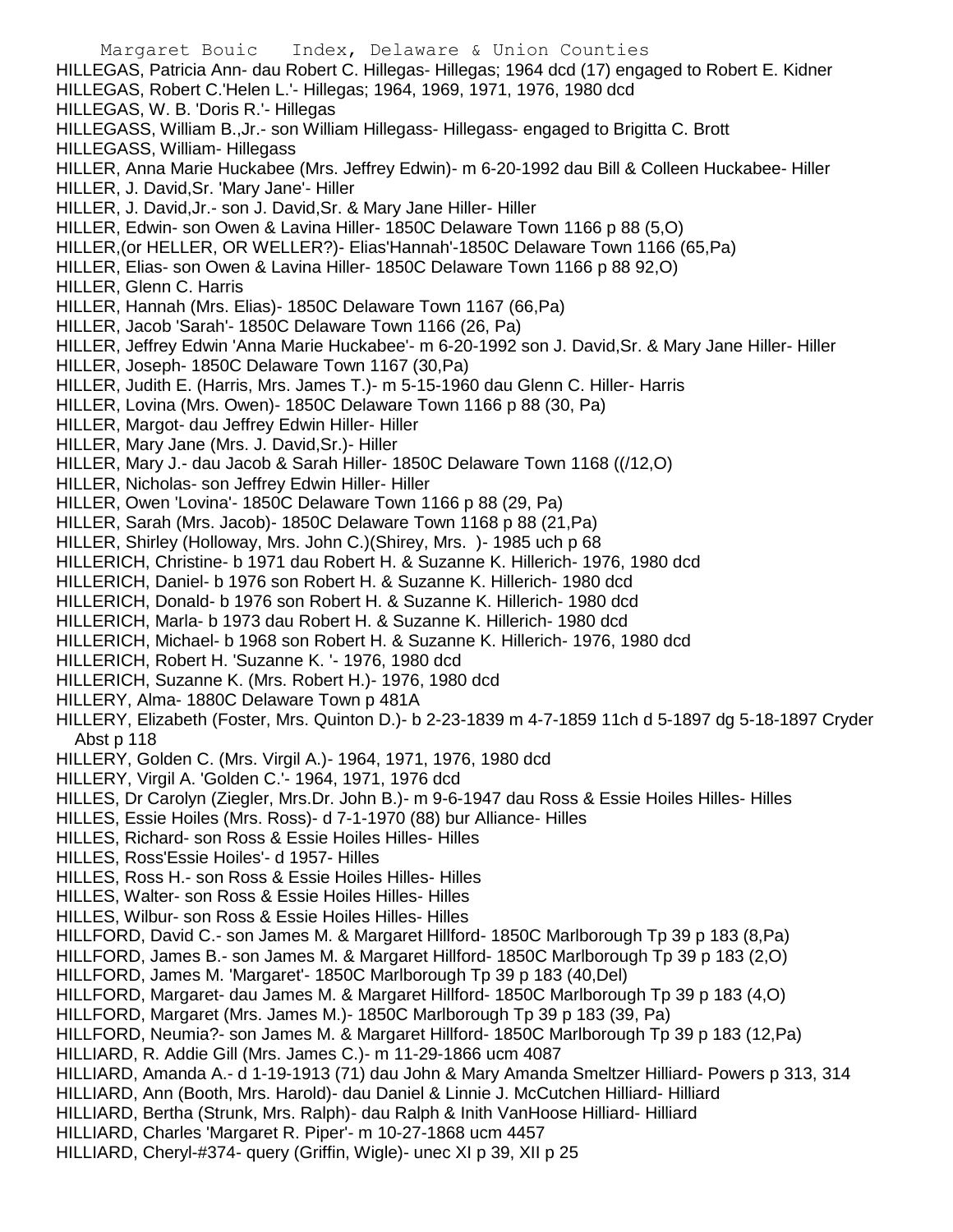- Margaret Bouic Index, Delaware & Union Counties HILLIARD, Cora- 1880C Concord Tp p 275C HILLIARD, Curtis R.- son Ralph C.Jr. & Mary Ellen Dingy Hilliard- Hilliard HILLIARD, Daniel'Linnie J. McCutchen'-Hilliard HILLIARD, Dorothy (Austen, Mrs. Paul)- dau Daniel & Linnie J. McCutchen Hilliard- Hilliard HILLIARD, Dorothy Jean- b 10-9-1922 dau Edgar & Marie Hager Hilliard- Genther p 109 HILLIARD, Dwight- son Daniel & Linnie J. McCutchen Hilliard- Hilliard HILLIARD, Edgar 'Marie Hager'- Genther p 209 HILLIARD, Elizabeth (Mrs. James)- b Ireland 1819 Jansen letter HILLIARD, Elwine- son Daniel & Linnie J. McCutchen Hilliard- Hilliard HILLIARD, Georgia Davis (Mrs. L. L.)- b 12-14-1908 dau George Davis- Hilliard HILLIARD, Gloria (Inskeep, Mrs. Ronald)- dau Ralph,Sr. & Inith VanHoose Hilliard- Hilliard HILLIARD, Harriet- dau L. L. & Georgia Davis Hilliard- Hilliard HILLIARD, Hiram- unec III p 21 HILLIARD, Inith VanHoose (Mrs. Ralph)- b 5-25-1918 m 7-28-1936 d 2-20-1985 (66) Woodstock Cem- dau Thomas & Bertha Caudle Van Hoose- Hilliard HILLIARD, James- 1980 dcd HILLIARD, James C. 'R. Addie Gill'- m 11-29-1866 ucm 4087 HILLIARD, James 'Elizabeth'- b Ireland 1816- Jansen letter HILLIARD, Jan- (RN)- 1976 dcd HILLIARD, Jane- dau Ralph,Sr. & Inith VanHoose Hilliard- Hilliard HILLIARD, Jeffrey- b 1959 son John & Marie Hilliard- 1967, 1971, 1973, 1977, 1979 ucd HILLIARD, John F. 'Marie'- 1967, 1971, 1973, 1975, 1979, 1981, 1983 ucd HILLIARD, John III- b 1958 son John & Marie Hilliard- 1967, 1971, 1973 ucd HILLIARD, John 'Mary Amanda Smeltzer'- Powers p 253, 254, 305, 306, 313, 314 HILLIARD, John R.- 1908 dch p 155; 1883 uch III p 417; 1985 uch p 107 HILLIARD, Joshua- Powers Pat p 33 HILLIARD, Judy (Morris, Mrs. Orville)- dau Ralph,Sr. & Inith VanHoose Hilliard- Hilliard HILLIARD, Kate- descendant of John & Amanda Smeltzer Hilliard- Powers p 313 HILLIARD, Lydia (Sibley, Mrs. Benjamin)- m 3-22-1821 ucm 14; 1883 ucy III p 283; unec III p 12 HILLIARD, Margaret Jane (Carpenter, Mrs. Benjamin F.)- b 4-1848 m 7-4-1867 dau James & Elizabeth Hilliard- Jansen letter; Asp p 157 HILLIARD, Margaret Jane Finley (Mrs. Samuel)- m 6-27-1850 mt 7-3-1850; unec VI p 26 HILLIARD, Margaret R. Piper (Mrs. Charles)- m 10-27-1868 ucm 4457 HILLIARD, Marie Hager (Mrs. Edgar)- b 1897 dau Howard Asbury & Minta Long Hager- Genther p 209 HILLIARD, Marie (Mrs. John)- 1967, 1971, 1973, 1977, 1979, 1981, 1983 ucd HILLIARD, Mary Amanda Smeltzer (Mrs. John)- m 9-11-1824- Powers p 305, 3-6, 313 HILLIARD, Mary Ellen Dingy (Mrs. Ralph C.,Jr.)- b 5-8-1935 m 3-23-1957 d 12-28-1993 (58) cremated- dau John & Nancy Dingy- Hilliard HILLIARD, Mary J.- d 5-2-1904 (58) dau John & Mary Amanda Smeltzer Hilliard- Powers p 314 HILLIARD, R.- 1908 dch p 154 HILLIARD, Ralph,Sr. 'Inith'- b 7-27-1913 m 7-28-1936 d 4-21-1985 (71) Woodstock Cem- son Daniel & Linnie J. McCutchen Hilliard- Hilliard HILLIARD, Ralph C.Jr.'Mary Ellen Dingy' - m 3-23-1957 son Ralph,Sr. & Inith VanHoose Hilliard- Hilliard HILLIARD, Rhoda Manerva- unec III p 21 HILLIARD, Robert- son Daniel & Linnie J. McCutchen Hilliard- Hilliard HILLIARD, Rupert R.- b 1910 d 8-21-1928 (17y10m) Oakdale Cem 4061 I p 5 (E-R4-5) HILLIARD, Sarah (Parrott, Mrs. Sanny)- Parrott 1 HILLIARD, Samuel 'Margaret Jane Finley'- m 6-27-1850 mt 7-3-1850 unec VI p 26 HILLIARD, Sharon (Wampler, Mrs. Butch)- dau Ralph,Sr. & Inith VanHoose Hilliard- Hilliard HILLIARD, Thomas E.- Powers Pat p 89 HILLIARD, Vicki- b 1953 dau John & Marie Hilliard- 1967, 1971 ucd HILLIARD, William J.- Morrow Co. delge V p 55 HILLIBRAND/Hillebrand, John S.- 1840C Radnor Tp p 107 (20-30); delge IV p 5 HILLIER, Christianna (Mrs. Michael)- 1850C Delaware Town 1170 p 88 (34,Ger) HILLIER, Edward P.- 1850C Harlem Tp 686 p 60 (29,NJ)
- HILLIER, Elizabeth- 1850C Harlem Tp 686 (25,NJ)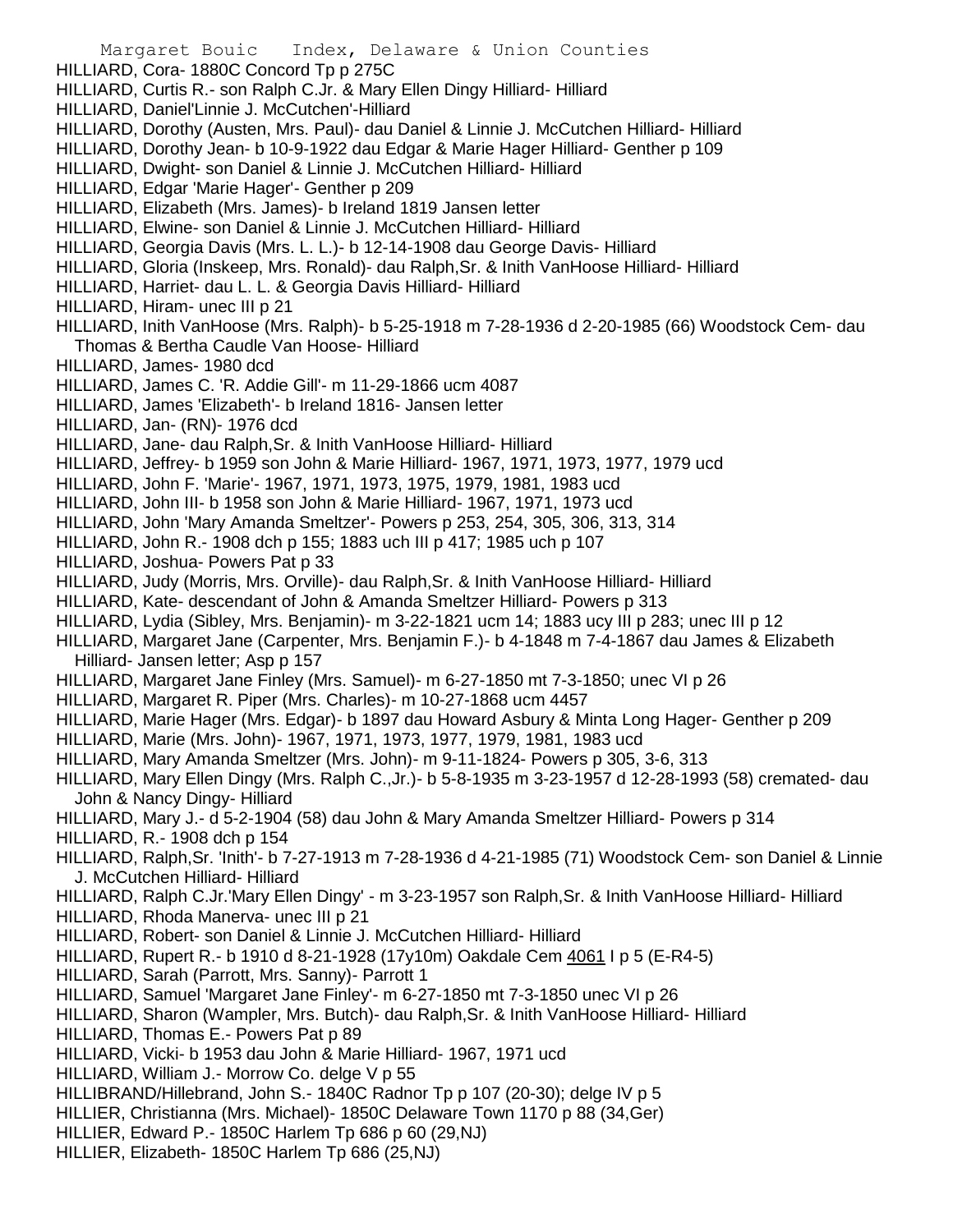- Margaret Bouic Index, Delaware & Union Counties HILLIER, Elizabeth Sommons (Mrs. Enoch)- m 8-21-1849 dcm- 1850C Harlem Tp 627 p 57 (23,O) HILLIER, Enoch 'Elizabeth Sommons'- m 8-21-1849 dcm; 1850C Harlem Tp 627 p 57 (29,O) HILLIER, E. P. 'Roxilla'- 1850C Harlem Tp 706 p 62 (28,NJ) HILLIER, Hannah- dau Michael & Christiana Hillier- 1850C Delaware Town 1170 p 88 (1,O) HILLIER, Harriett- dau Richard & Jane Hillier- 1850C Trenton Tp 756 p 65 (6/12,O) HILLIER, James- 1850C Harlem Tp 686 p 61 (3,O) HILLIER, Jane (Mrs. Richard)- 1850C Trenton Tp 756 p 65 (22,O) HILLIER, Jenter (Male)- 1850C Harlem Tp 686 p 61 (12,NJ) HILLIER, John- 1850C Harlem Tp 686 p 61 (9,O) HILLIER, Joseph W.- 1850C Harlem Tp 686 p 61 (16,NJ) HILLIER, Margaret- dau Richard & Jane Hillier- 1850C Trenton Tp 756 p 65 (4,O) HILLIER, Mary A.- 1850C Harlem Tp 686 p 61 (14,NJ) HILLIER, Michael 'Christiana'- 1850C Delaware Town 1170 p 88 (34,Pa) HILLIER, N. G. 'Sarah'- 1850C Harlem Tp 685 p 60 (49,NJ) HILLIER, Orange 'Rebecca Ann Landon'- m 7-29-1853 dcm HILLIER, Rebecca Ann Landon (Mrs. Orange)- m 7-29-1853 dcm HILLIER, Richard 'Jane'- 1850C Trenton Tp 756 p 65 (32,O) HILLIER, Roxilla (Mrs. E. P.)- 1850C Harlem Tp 706 p 62 (20,O) HILLIER, Salathel- 1850C Harlem Tp 686 p 60 (6,O) HILLIER, Sarah- 1850C Harlem Tp 686 p 60 (25,NJ) HILLIER, Sarah E.- 1850C Harlem Tp 706 p 62 (6/12,O) HILLIER, Sarah (Mrs. N. G.)- 1850C Harlem Tp 685 p 60 (50,NJ) HILLIER, William A.- 1850C Harlem tp 706 p 62 (22,O) HILLIKER, Anna (Conklin, Mrs. Abram)- dumch p 357 HILLING, Elsie- b 1962 lived with Robert V. & Barbara E. Dunn- 1973 ucd HILLING, May- b 1964 lived with Robert V. & Barbara E. Dunn- 1973 ucd HILLING, Steve- b 1960 lived with Robert V. & Barbara E. Dunn- 1973 ucd HILLINGS, Margaret (Bowers, Mrs. Thomas)- m 5-24-1856 ucm 2422 HILLIS, Clinton D.- Hillis HILLIS, Deborah Ann- dau Clinton D. Hillis- Hillis- engaged to Mark Alan Johnson HILLIS, Dorothy Louise Jackson (Mrs. Robert)(Brancazio, Mrs. Tony)- b 6-6-1926 dau Jesse & Georgia Clark Jackson Freshwater p 145 HILLIS, Margaret (Robb, Mrs. John)- d 1865; 1883 uch V p 133 HILLIS, Margaret (Watters, Mrs. Basil)- b 12-20-1793 d 10-29-1852 Old Eden Cem- Powell p 63 HILLIS, Rancy- b 9-10-1954 son Robert & Dorothy Louise Jackson Hillis- Freshwater p 145 HILLIS, Richard- b 7-4-19? son Robert & Dorothy Louise Jackson Hillis- Freshwater p 145 HILLIS, Robert 'Dorothy Louise Jackson'- Freshwater p 145 HILLIS, Robert- b 8-25-1943 son Robert & Dorothy Louise Jackson Hillis- Freshwater p 145 HILLMAN, Dr.- Fowler p 69 HILLMAN, Aaron B. 'Mary Miller'- m 7-4-1847 dcm HILLMAN, Aaron- 1908 dch p 380; adm notice dcga p 1, 16; Del Pat & Fr Ch 11-19-1821 HILLMAN, Barbara Joe- b 10-25-1956 dau Robert Fay & Joan Mitchell Hillman- Mitchell 12124; Newhouse 13251424; Warren 1394(10)124 HILLMAN, Benjamin- d 10-1826 dcga p 35 Del Patron & Frank. Chron HILLMAN, Benjamin - 1820C Kingston Tp adm dcga p 8, 16; Del Pat & Fr Ch 10-16-1822; Fr Chron 10-1-7- 1821; Powell p 203 HILLMAN, Benjamin,Jr.- 1820C Kingston Tp HILLMAN, Benjamin- sheriff Marion Co dcga p 29; Del Pat & Fr Chron 7-21-1 825 HILLMAN, Carrie E. Hayes (Mrs. John T.)- d 2-6-1966 (76) Ashley Union Cem - Hillman HILLMAN, Cathy Lynne- b 9-29-1953 dau Robert Ray & Joan Mitchell Hillman- Mitchell 12123; Newhouse 13251423; Warren 1394(10)123 HILLMAN, Charles- son John T. & Carrie E. Hayes Hillman- Hillman HILLMAN, David Ray- b 7-10-1950 son Edwin Ray & Melba Grace Foster Hillman- Weiser p 274 HILLMAN, Debra Ann (Swartz, Mrs. John Edward)- b 3-28-1952 m 11-11-1972 dau Robert Fay & Joan Mitchell
	- Hillman- Mitchell 12122' Newhouse 13251422; Warren 1394(10)122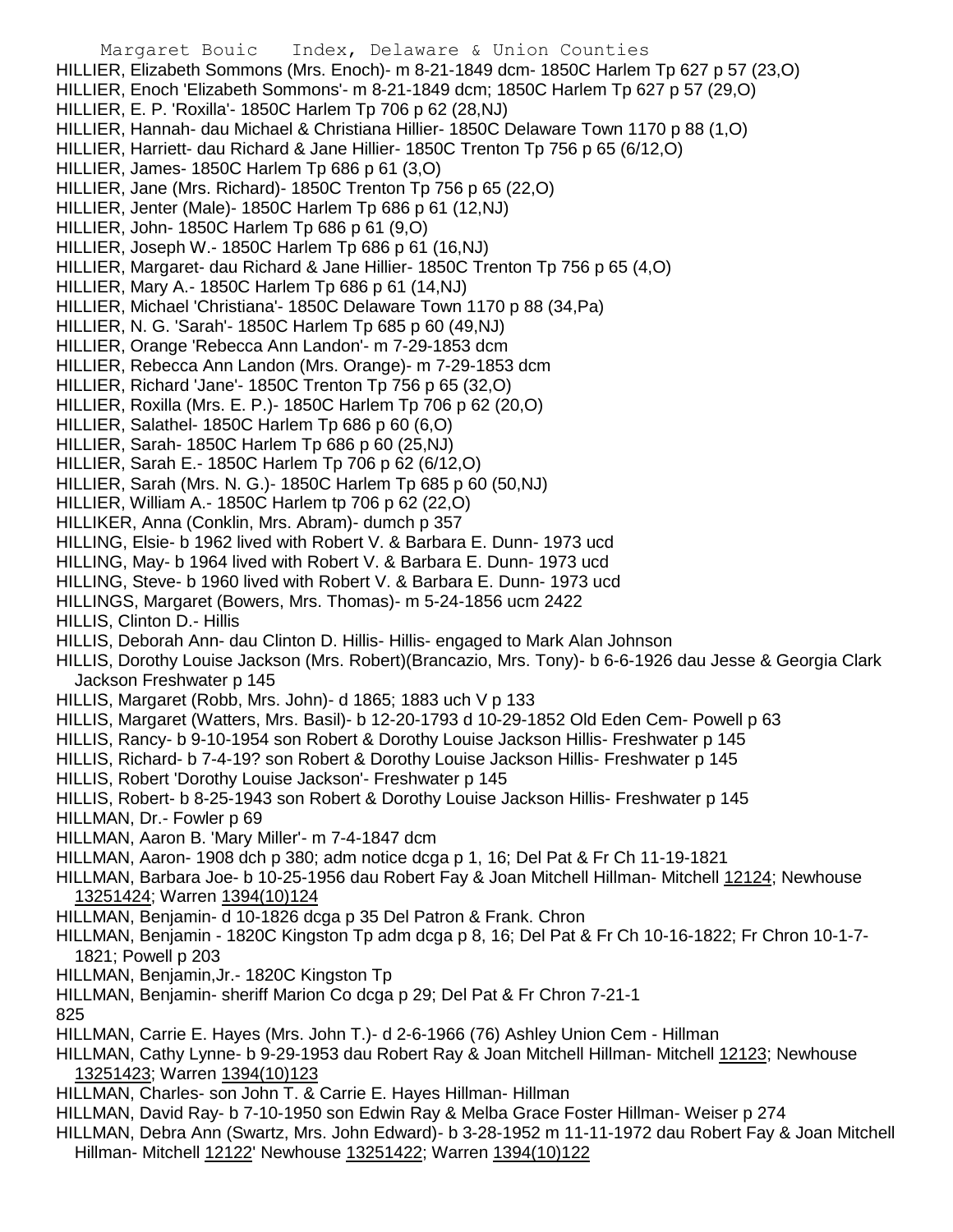- HILLMAN, Dennis- b 1953 son Paul & Fren Hillman- 1959, 1962, 1967, 1971 ucd
- HILLMAN, Diana (Schurch, Mrs. Michael Leonard)- b 4-7-1951 m 6-7-1970 dau Paul & Fern Hillman- Maugans Anc p 180; 1985 uch p 123 div 1984; 1959, 1962, 1967 ucd
- HILLMAN, Edwin Ray 'Melba Grace Foster'- b 11-27-1920 son Warner Edwin & Laura Mildred Smith Hillman-Weiser p 274
- HILLMAN, Floyd Walker 'Mary Waldene Scott'- b 3-30-1922 m 11-24-1946 son Warner Edwin & Laura Mildred Smith Hillman- Weiser p 274
- HILLMAN, Helen Frances- b 7-23-1951 dau Floyd Walker & Mary Waldene Scott Hillman- Weiser p 274
- HILLMAN, James- ran away dcga p 54 Ohio State Gazette 8-18-1831
- HILLMAN, Jewel- dau John T. & Carrie E. Hayes Hillman- Hillman
- HILLMAN, Joan Mitchell (Mrs. Robert Fay)- b 8-3-1929 m 6-10-1945 dau Herbert Clinton & Edith Florence Smart Mitchell- Mitchell 1212; Warren 1394(10)12; Newhouse 1325142
- HILLMAN, John- 1908 dch p 378; rs p 9; Powell p 203
- HILLMAN, John T. 'Carrie E. Hayes'- Hillman
- HILLMAN, Laura Mildred Smith (Mrs. Warner Edwin)- m 10-9-1895 m 3-4-1917 dau Walker G. & Margaret Jane Knecht Smith- Weiser p 274
- HILLMAN, Lorene (Wortz, Mrs. )- dau John T. & Carrin E. Hayes Hillman- Hillman
- HILLMAN, Mary- 1826 Kingston Tp- delge VI p 38
- HILLMAN, Mary Fern (Mrs. B. Paul)- 1949, 1959, 1962, 1967, 1971, 1973, 1975, 1977, 1979, 1981, 1983, 1991 ucd
- HILLMAN, Mary Miller (Mrs. Aaron B.)- m 7-4-1847 dcm
- HILLMAN, Mary Waldene Scott (Mrs. Floyd Walker)- m 11-24-1946- Weiser p 274
- HILLMAN, Melba Grace Foster Cochran (Mrs. Edwin Ray)- m 10-2-1946- Weiser p 274
- HILLMAN, Michael- son Paul & Fren Hillman- 1959, 1962, 1967 ucd
- HILLMAN, Nancy Grace- b 7-21-1953 dau Edwin Ray & Melba Grace Foster Hillman- Weiser p 274
- HILLMAN, Paul Edwin- b 7-28-1947 son Edwin Ray & Melba Grace Foster Hillman- Weiser p 274
- HILLMAN, B. Paul 'Mary F.'- 1977, 1983, 1991 ucd
- HILLMAN, Paul M. 'Mary Fern'- 1985 uch p 161; 1949, 1959, 1962, 1967, 1971, 1973, 1975, 1979, 1981 ucd
- HILLMAN, Paul- son Paul & Fern Hillman- 1949 ucd
- HILLMAN, Polly (probably Mrs. Benjamin)- adm dcga p 16 Frnk Ch 10-17-1821
- HILLMAN, Pricilla (Moulds, Mrs. John William)- Freshwater p 132A
- HILLMAN, Richard A.- 1976 dcd Concord Tp
- HILLMAN, Robert Fay 'Joan Mitchell'- m 6-10-1945 Mitchell (1212); Newhouse (1325142); Warren (1394(10)12)
- HILLMAN, Ruby Mildred (Crawford, Mrs. Hoyt Grady)- b 6-10-1919 m 11-6-1938 dau Warner Edwin & Laura Mildred Smith Hillman- Weiser p 274
- HILLMAN, Ruth Mary- b 9-3-1947 dau Floyd Walker & Mary Waldene Scott Hillman- Weiser p 274
- HILLMAN, Sally (Drake, Mrs. Jacob)- m Kingston Tp dcga p 29; Del Pat & Fr Chron 6-23-1825
- HILLMAN, Shanene- b 1955 ch Paul & Mary Fern Hillman- 1959, 1967, 1971 ucd
- HILLMAN, Shaunene- b 1955 ch Paul & Mary Fern Hillman- 1959, 1962, 1967 ucd
- HILLMAN, Thomas Edward- b 11-23-1958 son Robert Fay & Joan Mitchell Hillman- Mitchell 1325; Newhouse 13251425; Warren 1394(10)125
- HILLMAN, Vicky Kay (McClain, Mrs. Mark)- b 112-17-1945 m 8-20-1966 dau Robert Fay & Joan Mitchell Hillman- Mithcell 12121; Newhouse 13251421; Warren 1394(10)121
- HILLMAN, Warner Edwin 'Laura Mildred Smith'- b 3-3-1894 m 3-4-1917- Weiser p 274
- HILLS & Co.- Powers p 250 (1873); C. & Co delge VIII p 31 (1848)
- HILLS, ---Nash p 69, 293
- HILLS, Mrs. Dr.- mother-in-law of Dr. D. L. Ely- dg 3-27-1863 dg 3-27-1863 Cryder Abst p 30
- HILLS, Abigail Noyes (Mrs. Joseph)- 1908 dch p 509
- HILLS, Ada S.- dau James Harvey & Melissa Willey Hills- dg 4-15-1898 Cryder Abs. p 152
- HILLS, Agift (Mrs. Amos)- Fowler p 33
- HILLS, Alice- d 12-21-1960 Oak Grove Cem- dau Reuben E. & Ida Worline Hills- Hills
- HILLS, Almora- 1850C Delaware Town 954 p 76 (23,O)
- HILLS, Alonzo M.- son David & Mary Hills- 1850C Orange Tp 1724 p 111 (1/12,O)
- HILLS, Amelia J. "Mille"- (Mrs. Zimri)- 1869 wsc p 6; rs p 6; Pabst 8 p 17; dcga p 25 Del Pat & Fr Ch 8-12-1824
- HILLS, Amos 'Rachel Lewis'- son David & Anna Deming Hills- 1908 dch p 509; Fowler p 33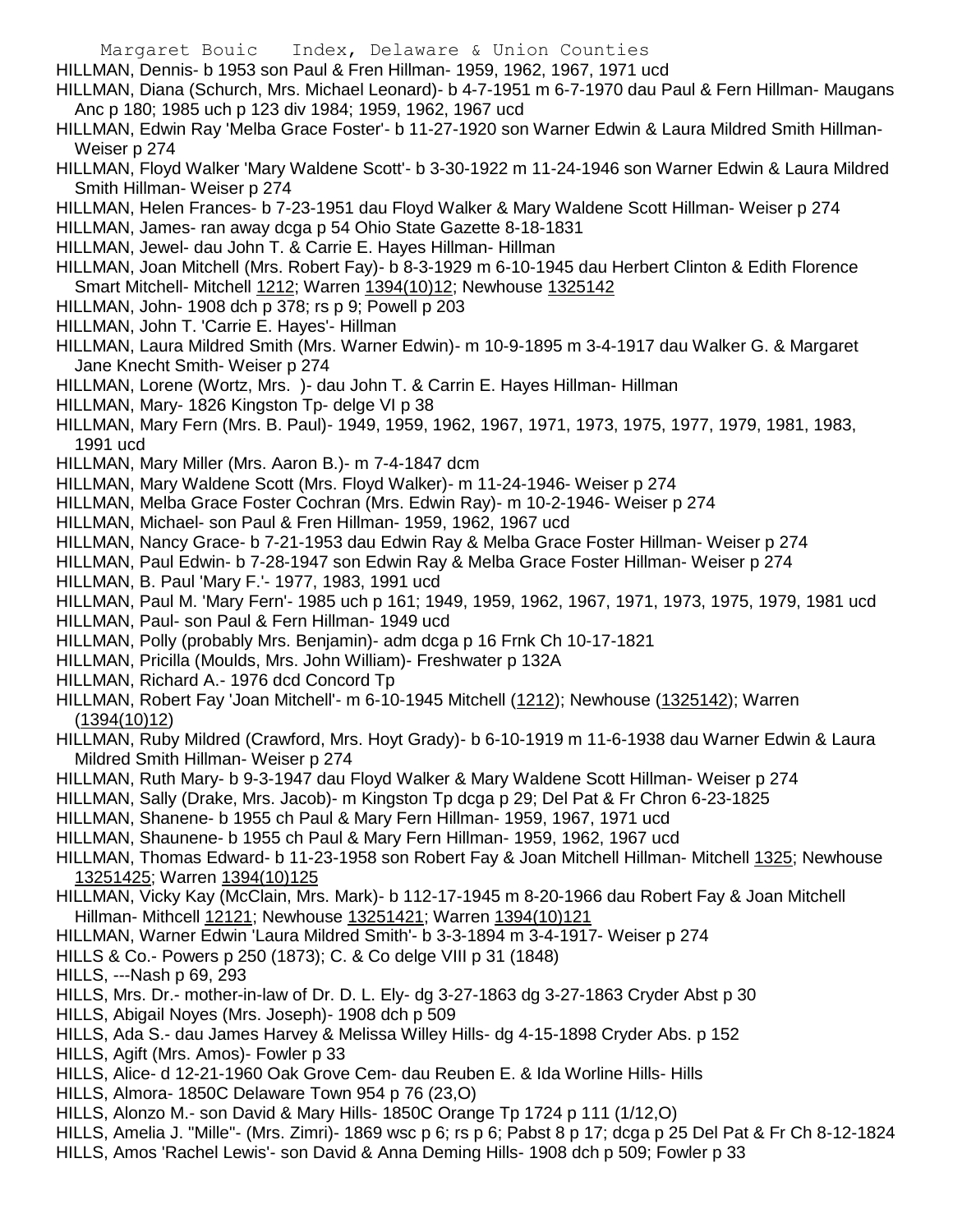- HILLS, Ann R. (Mrs. Isaiah)- 1850C Jerome Tp 1908-1929 p 279 (22,Ger)
- HILLS, Anna A. Pumphrey (Mrs. R. Howell)- m 9-5-1865 dcm dau H. W. Pumphrey- dg 12-13-1895 Cryder Abst. p 49
- HILLS, Anna Deming (Hart, Mrs. )(Mrs. David)- dau Zebuloon Deming- 1908 dch p 509
- HILLS, Annie H. (Barkdull, Mrs. )- dau Reuben E. Hills,Sr.- Hills
- HILLS, Asiel 'Mildred Landes'- 1985 uch p 74
- HILLS, Aurilla (Keeler, Mrs. )- sister Hulda Hills Fairchild- dcw Bk 4 p 368 (38)
- HILLS, Beatrice- d 8-1-1888 (0-8-20) Delaware dcdeaths
- HILLS, Beatrice- dau Fred Palmer & Mary Pennock Hills- 1908 dch p 512
- HILLS, Betsey- dau Thomas & Rosanna Hills- 1850C Orange Tp 1809 p 115 (16,O)
- HILLS, Beulah Andrews (Mrs. James Harvey)- b 1784 d 6-29-1866 Oak Grove Powell p 433; 1908 dch p 346; Pabst 8 p 4; 1850C Delaware Town 953 p 76 (60,Ct.); Cryder Abst p 55
- HILLS, Bular (Relaferd, Mrs. )- sister Hulda Hills Fairchild- dcw Bk 4 p 368 (38)
- HILLS, Carrie H. (Richards, Mrs. L. D.)- dau James Harvey & Melissa Willey Hills- dg 4-15-1898 Cryder Abst p 152
- HILLS, C. E.- 1908 dch p 38
- HILLS, Charles- baby- d b 1863 Oak Grove Cem Powell p 433
- HILLS, Charles 'Lydia Robinson'- m 10-12-1845 dcm
- HILLS, Chauncey Harvey 'Margaret Williams'- d 2-8-1901 (84-4-1) dcdeaths son Dr. James Harvey & B Anderson Hills- 1908 dch p 120, 144, 312, 152, 154, 155, 156, 159, 160, picture 507, 618, 852; ffd p 10; hadc p 125; Hills; dumch p 479; Cherrington p 7; Fowler p 33; dg 1-31-1899, 4-15-1898 Cryder Abs p 152, 184; 1850C Delaware Town 954 p 76 (33,O); 1880C Delaware Town p 483A; Powers Pat p p 191; delge VI p 51; appr- Powers p 247, 248; delge IX p 18
- HILLS, Clarence R.- grad DHS 1884 delge VII p 6; 1880C Delaware Town p 482C
- HILLS, Darvin T.- son Dr. James Harvey & Beulah Andrews Hills- Cherington p 7; Fowler p 33; delge IX p 53
- HILLS, David 'Anna Deming'- son Joseph & Abigail Noyes Hills- 1908 dch p 509
- HILLS, David 'Mary Groves'- m 12-24-1848 dcm; 1850C Orange T[p 1724 p 111 (25,O)
- HILLS, Delorius T.- 1880C Delaware Town p 494C
- HILLS, Dorothy- dau Fred Palmer & Mary Pennock Hills- 1908 dch p 512
- HILLS, Eleanor (Christie, Mrs. )- dau Reuben E.& Ida Worline Hills- Hills; delge VII p 33
- HILLS, Ella (Newman, Mrs. Omer)- m 4-28-1859 dcm- dau Reuben E. Hills,Sr. Hills
- HILLS, Ella R.- dau James Harvey & Melissa Willey Hills- dg 4-15-1898 Cryder Abst p 152
- HILLS, Elmer- 1908 dch p 178; dg 1-25-1898 Cryder Abst. p 141
- HILLS, Mrs. Elmer- 1908 dch p 174, 178, 179 cousin of John Chandler- dg 5-10-1895, Cryder Abst. p 21
- HILLS, C. Elmer 'Sue B. Cowles'- m 6-10-1862 dcm- 1880 Delaware Town p 482C
- HILLS, Eleanora- dau Dr. James Harvey & Beulah Andrews Hills- Cherington p 7; Fowler p 33
- HILLS, Elizabeth (Smelker, Mrs. )- dau Robert Pennock & Helen B. Jaynes Hills- Hills
- HILLS, Elnora S. (Abery, Mrs. Jasper C.)- m 11-11-1852 dcm
- HILLS, Emily (Mrs. Dr. Ralph)- Oak Grove Powell p 433; 1850C Delaware Town 953 p 76 (39,NY); 1880C Delaware Town p 535C
- HILLS, Estella Williams (Mrs. John Wood)- d 10-5-1952 bur Ct. dg 10-5-1952
- HILLS, Ester (Harch, Mrs. Jonathan)- m 5-5-1822 d 7-9-1844 Wi. delge VII p 33
- HILLS, Esther (Hatch, Mrs. )- dcw Bk 4 p 368 (38)
- HILLS, Esther (Sling, Mrs. Elias)- m 10-4-1849 dcm
- HILLS, Fanny (Ely, mrs. )- dau Ralph Hills- ffd p 14
- HILLS, Fanny McCullough (Mrs. )- b 1855 d 1891 Oak Grove Cem Powers p 204
- HILLS, Foletta Skinner (Mrs. Thomas J.)- m 5-18-1862 dcm
- HILLS, Frank A.- son Chauncey & Margaret Copp William Hills- 1908 dch p 113,511; 1850C Delaware Town 954 p 76 (11/12,O); 1880C Delaware Town p 328C
- HILLS, Fred Palmer 'Mary Pennock'- son Chauncey & Margaret Copp Williams Hills- Hills; 1908 dch p 32,33, 129, 144, 146, 159, picture 506, 509, 511, 527; dg 1-25-1898 Cryder Abst. p 141
- HILLS, George 'Miranda Johnson'- m 7-31-1864 dcm
- HILLS, George- son Thomas & Rosanna Hills- 1850C Orange Tp 1809 p 115 (9,O)
- HILLS, Gertrude D.- hadc p 91 (1900 Berkshire Tp)
- HILLS, Hannah (Fairchild, Mrs. Stephen)- m 7-1-1837 dcm
- HILLS, Hannah M.- dau Isaiah & Ann R. Hills- 1850C Jerome Tp 1908-1929 p 279 (2,O)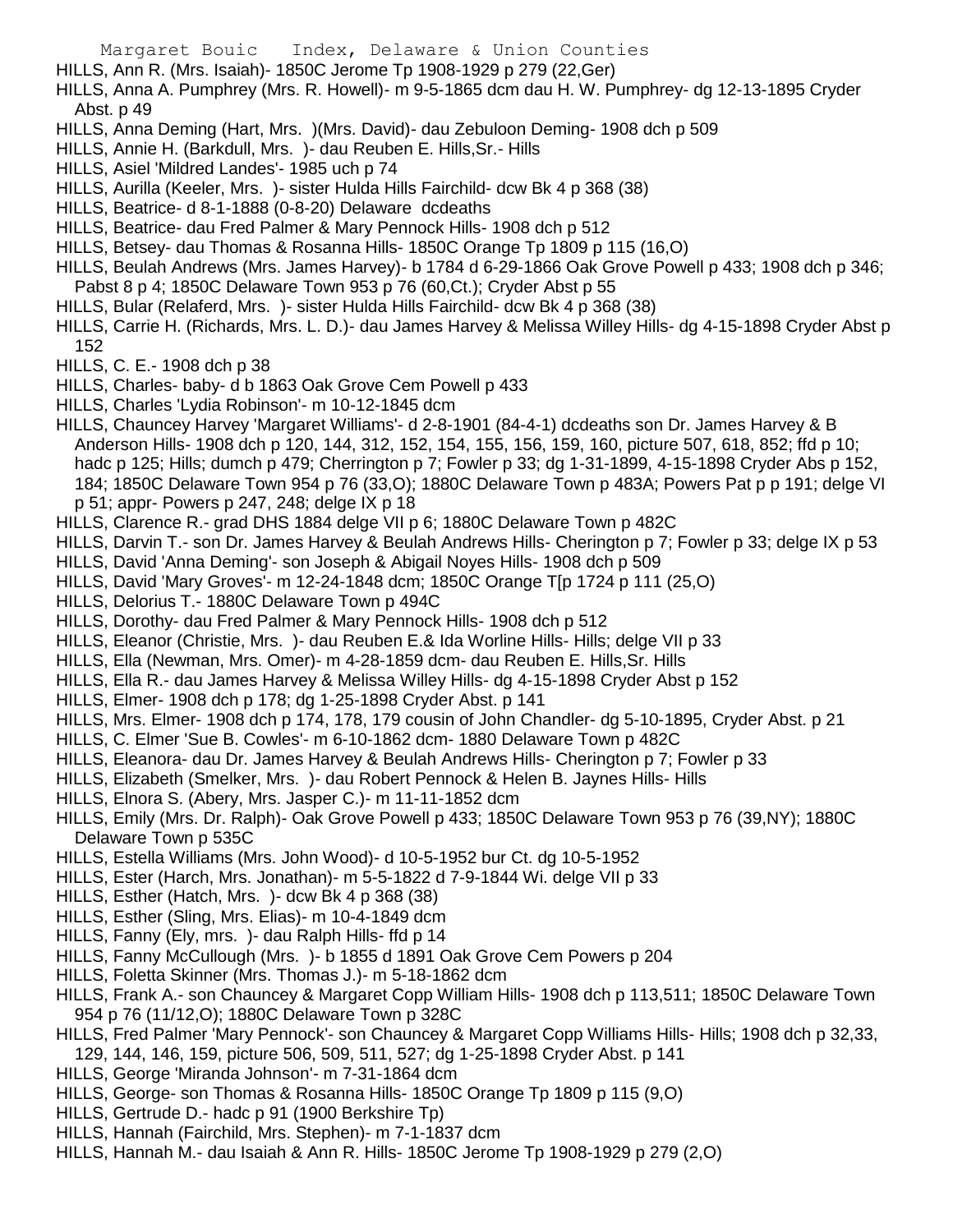- HILLS, Harry N.- son Chauncey & Margaret Copp Williams Hills- 1908 dch p 511
- HILLS, Dr. Harvey- b 1835 d 8-1862 Oak Grove Powell p 433- son R. Hills- dg 8-22-1862 Cryder Abst p 23, 25; delge IX p 53, 59; 1850C Delaware Town 1101 p 85 (15,O)
- HILLS, Helen B. Jaynes (Mrs. Robert Pennock)- b 9-5-1908 d 4-12-1969 (76) Oak Grove Cem Hills
- HILLS, R. Henry- 1880C Delaware Town p 4898
- HILLS, Henry- son Thomas & Rosanna Hills- 1850C Orange Tp 1809 p 115 (2,O)
- HILLS, Homer- son Homer M. & Laura Hills- 1961, 1964(6) dcd
- HILLS, Homer M. 'Laura'- 1961, 1964 dcd
- HILLS, Horatio W. 'Susan W.'- unec IV p 70
- HILLS, Hosea W.- son Chauncey & Margaret Copp Williams Hills- 1908 dch p 511; hadc p 91
- HILLS, R. Howell 'Anna A. Pumphrey'- m 9-5-1865 dcm; 1908 dch p 396
- HILLS, Ida Worline (Mrs. Reubene E.,Jr.)- d 8-13-1961 (98) Oak Grove Cem- Hills
- HILLS, Isaiah 'Ann R.'- 1850C Jerome Tp 1908-1929 p 279 (35,O)
- HILLS, Jacob- son Homer M. & Laura Hills- 1961, 1964(17) dcd
- HILLS, Dr. James Harvey 'Beulah Andrews'- b 1781 d 11-1830 (49) Oak Grove,Powell p 433- son Amos & Rachel Lewis Hills- 1908 dch p 113, 344, 346, 347, 509; 1880 dch p 230, 233, 319; ffd p 14; Cherington p 3,6,7; Fowler p 13, 24, 26, 27, 30, 32, 33, 34, 35, 40, 108; delge V p 66; dcga p 37, 52, 54 Ohio State Gaz.
- HILLS, James Harvey- b 1815 d 1835 Oak Grove, Powell p 433- son Dr. James Harvey & Beulah Andrew Hills- Cherington p 7; Pabst 2 p 43
- HILLS, James H.'Melissa Willey'- b 11-13-1809 d 4-1898 (89) Cryder Abs p 152, dg 4-15-1898- son Reuben Hills
- HILLS, James- d 1880 son James H. & Melissa Willey Hills- dg 4-15-1898 Cryder Abst p 152
- HILLS, James M.- son Chauncey & Margareet Copp Williams Hills- 1908 dch p 511
- HILLS, James Murray- b 1859 d 1864 Oak Grove Cem Powell p 433
- HILLS, Jane E.- b 1809 d 1848 Oak Grove Powell p 433
- HILLS, Jane Evans (Mrs. Dr. Ralph)- m 12-1822 Ohio State Gaz dcga p 62
- HILLS, Jane Reed (Mrs. Jeremiah)- m 8-29-1850dcm
- HILLS, Jayne- dau Robert Pennock & Helen B. Jaynes Hills- Hills
- HILLS, Jeremiah 'Jane Reed'- m 8-29-1850 dcm
- HILLS, Jeremiah- son Thomas & Rosanna Hills- 1850C Orange Tp 1809 p 115 (21,O)
- HILLS, Joan (Murray, Mrs. Richard)- b 1806 m 4-1827 d 1876 Oak Grove, Powell p 433- dau Dr. James H.
- Hills- 1880 dch p 362; 1908 dch p 197; dcga p 37
- HILLS, Rev. John-1908 dch p 291; 1880 dch p 547
- HILLS, John- son Homer M. & Laura Hills- 1961, 1964 (14) dcd
- HILLS, John W. 'Mary'- son Chauncey & Margaret Copp Williams Hills- 1908 dch p 511; 1850C Delaware Town 1101 p 85 (26,Conn)
- HILLS, John Wood 'Estella Williams'- dg 10-5-1952
- HILLS, Joseph- 1840C Jerome Tp 1245 (50-60)
- HILLS, Joseph- son William 2nd & Abigail Noyes Hills- 1908 dch p 509
- HILLS, Josiah- 1850C Liberty Tp Del Co p 304A
- HILLS, Justin M. 'Rebecca A.'- 1850C Jerome Tp 1894-1915 p 277 (38,Pa) see Hill
- HILLS, Katharine M. (Ferris, Mrs. Dr.)- dau Chauncey & Margaret Copp Williams Hills- 1908 dch p 511
- HILLS, Kittie- grad DHS 1878- delge VI p 72
- HILLS, Laura (Mrs. Homer M.)- 1961, 1964 dcd
- HILLS, Lauren- brother Hulda Hills Fairchild- dcw Bk 4 p 368 (38)
- HILLS, Lewis D.- 1908 dch p 414
- HILLS, Loeza- dau John & Mary A. Hills- 1850C Delaware Town 85 (2,Conn)
- HILLS, Lorin L. 'Susanna Morris'- m 2-24-1842 dcm; delge IX p 62
- HILLS, Louis- dg 1-7-1908 delge VIII p 14
- HILLS, Lydia Robinson (Mrs. Charles)- m 10-12-1845 dcm
- HILLS, Margaret Copp Williams (Mrs. Chauncey)- dau Hosea & Charlotte Elizabeth Williams- niece of E. D. Morgan- 1908 dch p 179, 511, 852; ffd p 12; dg 12-1-1896 Cryder Abst. p 93; 1850C Delaware Town 954 (24,O)
- HILLS, Margarete- d 2-1-1902 (36-0-0) Mexico/Delaware- dcdeaths
- HILLS, Marjorie (Allen, Mrs. Dr. Morse S.)- Allen
- HILLS, Mary A.- b 1816 d 1886 Oak Grove Powell p 433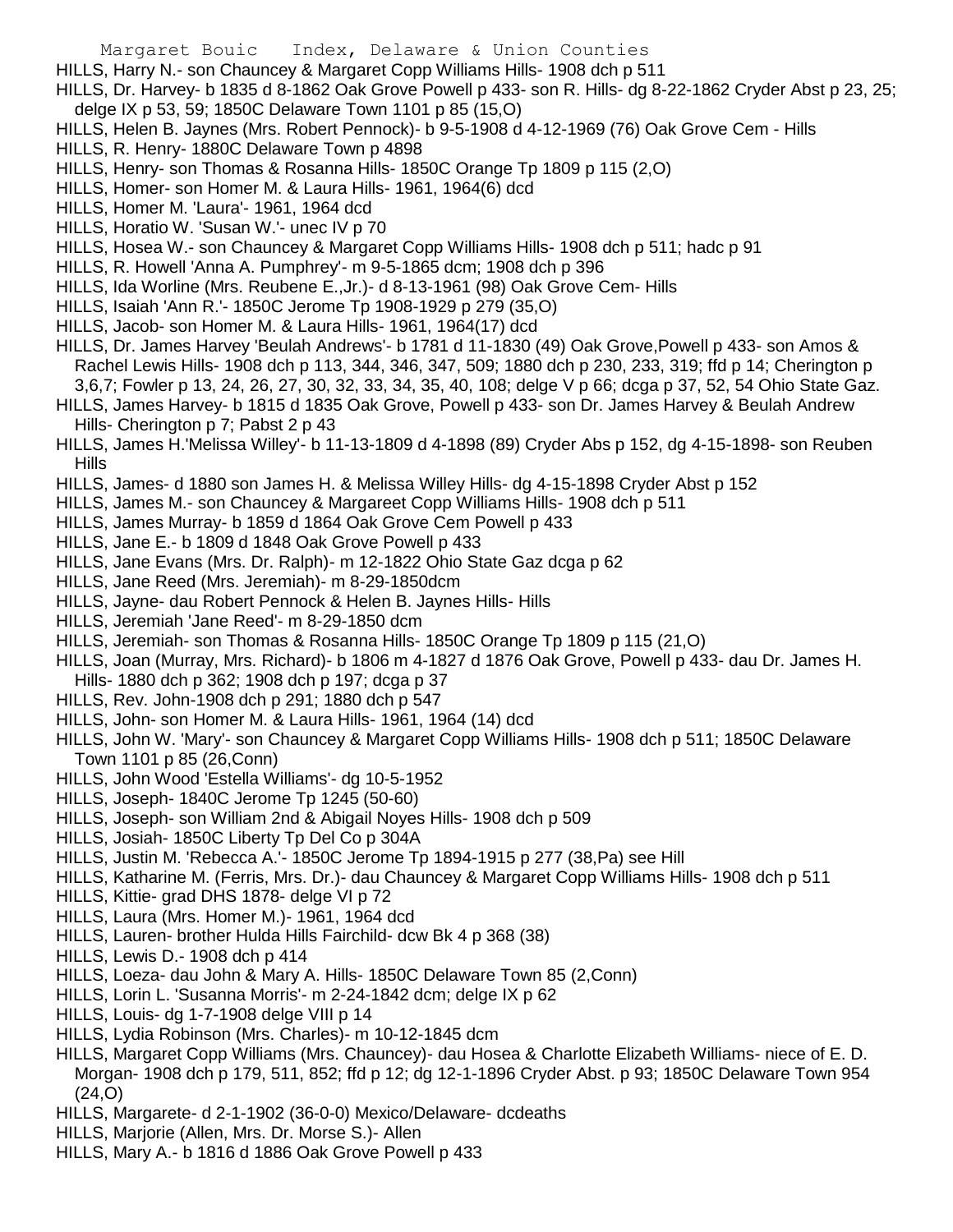HILLS, Mary A. (Mrs. John)- 1908 dch p 179; 1850C Delaware Town 1101 p 85 (24,Conn); 1880C Del. Town p 484C

- HILLS, Mary Augusta- b 1825 d 1854 Oak Grove Powell p 433
- HILLS, Mary Caroline- dau Fred Palmer & Mary Pennock Hills- 1908 dch p 512
- HILLS, Mary E. (Anderson, Mrs. Rev. David D.)- b 10-5-1821 m 11-4-1846 dcm d 12-20-1897 Cryder Abst. p 137
- HILLS, Mary Groves (Mrs. David)- m 12-24-1848 dcm; 1850C Orange Tp 1724 p 111 (17,O)
- HILLS, Mary H. (Lyman, Mrs. T. W.)- dau James Harvey & Melissa Willey Hills- dg 4-15-1898 Cryder Abst. p 152
- HILLS, Mary Jane- dau Dr. James Harvey & Beulah Andrews Hills- Fowler p 33; Cherington p 7
- HILLS, Mary Ovitt (Mrs. Thomas)- m 8-12-1856 dcm; Powell p 183
- HILLS, Mary Pennock (Mrs. Fred Palmer)- dau Isaac H. & Caroline Clark Pennock- 1908 dch p 512; dg 12-8- 1896 Cryder Abst. p 94, dg 7-21-1899 p 207
- HILLS, Melissa Willey (Mrs. James Harvey)- b 1875 dg 4-15-1898 Cryder Ab. p 152
- HILLS, Mildred Landes (Mrs. Asiel)- dau Jacob & Rosy Moore Landes- 1985 uch p 74
- HILLS, Milla- b 10-1-1844 (81-8-3) Fancher Cem Powell p 126 (Mrs. Zimri?)
- HILLS, Miranda Johnson (Mrs. George)- m 7-31-1864 dcm
- HILLS, Moody- 1820C Big Rock Tp
- HILLS, N.- hadc p 34
- HILLS, Orilla (Keeler, Mrs. Diadatus)- m 1815; delge VI p 60
- HILLS, Patty (Hatch, Mrs. )- sister Huldah Hills Fairchild- dcw Bk 4 p 368 p 38
- HILLS, Percy- dg 1-7-1908 delge VIII p 14
- HILLS, Phillis Lyman (Mrs. William)- dau Richard & Sarah Osborne Lyman- 1908 dch p 509; hadc p 76
- HILLS, R.- first mayor of Delaware delge VI p 25
- HILLS, Rachael (Bunker, Mrs. Peleg)- m 10-27-1841 dcm
- HILLS, Rachel- dau Dr. James Harvey & Beulah Andrews Hills- Fowler p 33
- HILLS, Rachel Lewis (Mrs. Amos)- 1908 dch p 509
- HILLS, Ralph- b 1861 d 1862 Oak Grove Cem Powell p 433
- HILLS, Dr. Ralph 'Emily'- b 1810 d 1879 Oak Groce Powell p 433- son James Harvey Hills- 1880 dch p 361, 364, 366, 383, 407, 501; 1908 dch p 79, 109, 120, 185, 201, 202, 203, 227, 257, 344, 345, 347, 350, 355, 450; 1915 uch p 165; 1883 uch V p 115; Poe p 23; Cherington p 3,5,7; Pabst 2 p 45, 7 p 53; ffd p 14; Monnett p 12; Fowler p 10, picture 11, 13, 19, 22, 23, 25, 30, 35, 37, 41, 42, 43, 46, 51, 54, 67, 127, 128; delge VIII p 29, 41, IX p 53; unec III p 28; dcga p 54 Ohio State Gaz.; 1850C Delaware Town 953 p 76 (39,O)
- HILLS, Dr. Ralph 'Jane Evans'- m 12-1833 Ohio State Gaz. dcga p 62; 1835 men p 23 #147 p 38 Delaware Tp; delge VII p 21, Powell p p 53
- HILLS, Reuben Elmer- b 1812 d 1864 Oak Grove Cem Powell p 433; son Dr. James Harvey & Beulah Andrews Hills- 1908 dch p 43, 146; ffd p 15; Fowler p 33; Pabst Pion I p 35; hadc p 66; dpc p 24, 76, 89, 91, 96; hmp picture p 50, 71, 174; Hills; delge IX p 29,53
- HILLS, Reuben E.,Jr.'Ida Worline'- dpc p 24, 37, 38, 41, 42, 43, 46, 49, 50, 56, 57; hmp p 71; Hills; delge VII p 33
- HILLS, Richard- d 3-15-1876 (58) Thompson Tp dcdeaths
- HILLS, Richard- son Homer M. & Laura Hills- 1961, 1964(11) dcd
- HILLS, Robert Pennock 'Helen B. Jaynes'- m 9-5-1918 son Red Palmer & Mary Pennock Hills- 1908 dch p 512; Hills
- HILLS, Robert Pennock,Jr.- son Robert Pennock & Helen B. Jaynes Pennock Hills- Hills
- HILLS, Robert E.- brother Hulda Hills Fairchild- dcw Bk 4 p 368 (38)
- HILLS, Rosanna (Mrs. Thomas)- 1850C Orange Tp 1809 p 115 (42,Pa)
- HILLS, Sally (Bosworth, Mrs. Samuel)- m 8-23-1835 dcm
- HILLS, Sarah- 1850C Concord Tp 2103 p 126 (60,NY)
- HILLS, Simon- d 1-22-1861 (20-9-11) Williamsville Cem Powell p 183- son Thomas & Rosanna Hills- 1850C Orange Tp 1809 p 115 (6,O)
- HILLS, Sue B. Cowles (Mrs. Elmer C.)- m 6-10-1862 dcm
- HILLS, Sue- dau Homer M. & Laura Hills- 1961, 1964(8) dcd
- HILLS, Susan W. (Mrs. Horatio W.)- unec IV p 70; 1908 dch p 179
- HILLS, Susanna Morris (Mrs. Lorin L.)- m 2-24-1842 dcm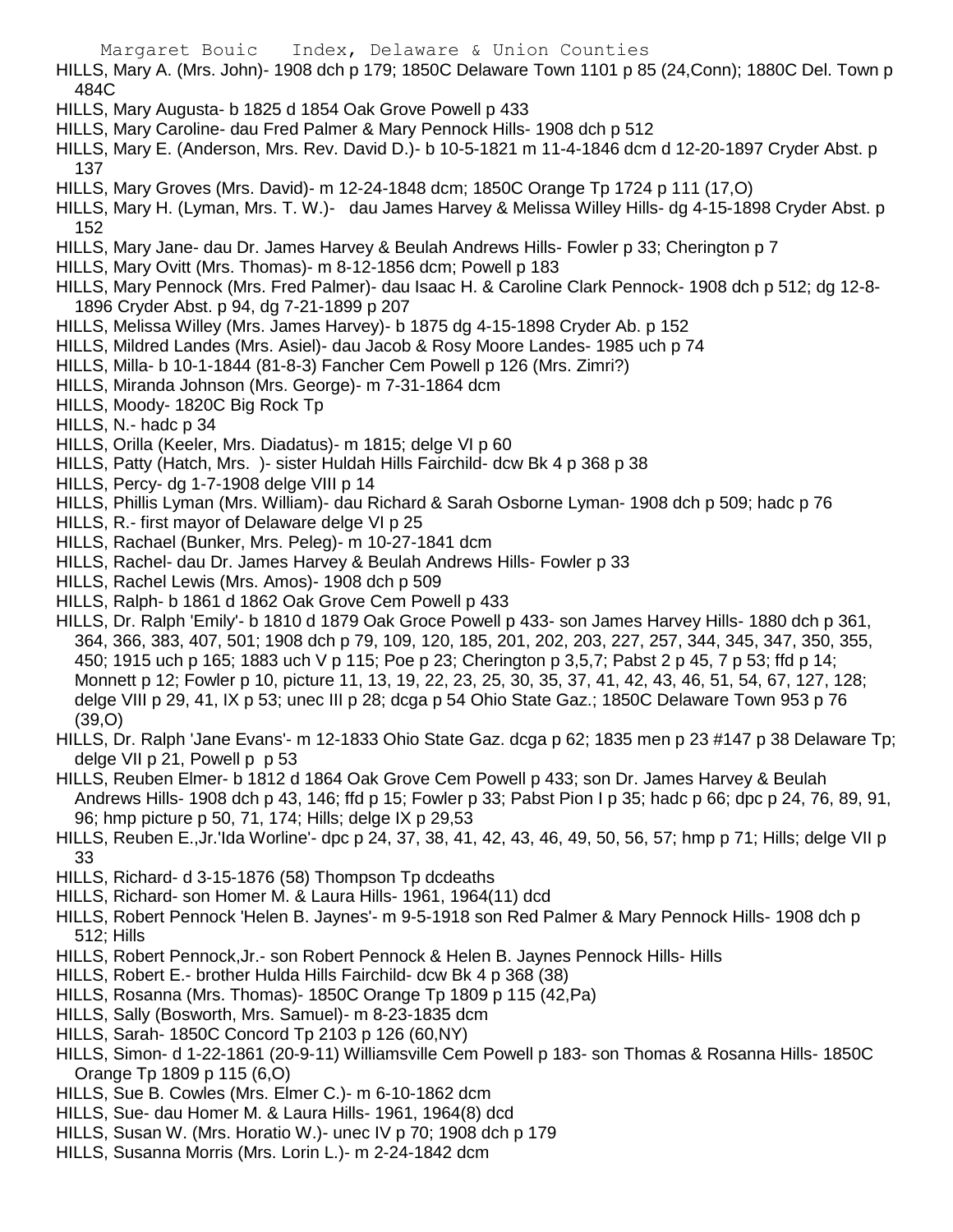- HILLS, Thomas- Nash p 59
- HILLS, Thomas- d 10-3-1862 (56-2-13) Williamsville Cem- Powell p 183
- HILLS, Thomas B.- d 3-5-1864 (1y26d) son T. J. & P. Hills- Williamsville Cem Powell p 183
- HILLS, Thomas J. 'Folletta Skinner'- m 5-18-1862 dcm; 1908 dch p 396;Powell p 1183; delge IX p 37
- HILLS, Thomas 'Mary Ovitt'- m 8-12-1856 dcm
- HILLS, or HILL 'Rosanna'- 1850C Orange Tp 1809 p 115 (45,NY); hadc p 40
- HILLS, Thomas- son Thomas & Rosanna Hills- 1850C Orange Tp 115 (14,O)
- HILLS, Timri- 1826 Genoa Tp delge V p 67
- HILLS, Velores T.-b 1836 d 12-1911 son Reuben Hills,Sr.- Hills; 1880 dch p 287. 288, 312; 1908 dch p 30, 121, 128, 129, 144, 152, 154, 155, 158, 214, 262, 295, 383, 396, 450, 465, 681; Pabst 1; ffd p 15; Sand p 1; hadc p 99, 107. 117; Powers Pat p 151; delge VIII p 14, IX p 8
- HILLS, Mrs. V. T.- 1908 dch p 169; Hills; delge III p 14
- HILLS, W.- hadc p 34 (1849 Liberty Tp)
- HILLS, Wealthy- 1850C Berlin Tp 1852 p 117 (22,Pa)
- HILLS, Wealthy- ch Thomas & Rosanna Hills- 1850C Orange Tp 1809 p 115 (24,O)
- HILLS, Weltha (Slane, Mrs. Jacob)- m 3-16-1856 dcm
- HILLS, Wilber? F.- son John & Mary A. Hills- 1850C Delaware Town 1101 p 5 (3,Conn)
- HILLS, Willard- 1835 men p 36 #48 p 64 Liberty Tp delge VI p 56
- HILLS, William- Nash p 59, 60
- HILLS, William 'Phillis Lyman'- 1908 dch p 509
- HILLS, William- son Thomas & Rosanna Hills- 1850C Orange Tp 1809 p 115 (11,O)
- HILLS, William 2nd- son William & Phillis Lyman Hills- 1908 dch p 509; Pabst 7 p 1; 1820C Liberty Tp Del. Co
- HILLS, Zimi- brother Hulda Hills Fairchild- dcw Bk 4 p 368 (38)
- HILLS, Zimri 'Amelia;- d 7-16-1834 (71y8m) Fancher Cem Powell p 126- rs p 6; dcga p 25 Del Pat & Fr. Chron 8-12-1824
- HILLYARD, Carl T. 'Martha Luella Prouty'- McIntire (17363)
- HILLYARD, David Edwin 'Zura Leah Schwartzlander'- m 3-1-1963 son Carl T. & Martha Luella Prouty- McIntire 173631
- HILLYARD, Debr/Debora J. (Mrs. Gary L.)- 1983, 1991 ucd
- HILLYARD, Gary L. 'Debra J.'- 1983, 1991 ucd
- HILLYARD, Hiram- 1835 men p 33 #80 p 58 Harmony Tp
- HILLYARD, Ken- 1981 son Gary L. & Debra J. Hillyard- 1983, 1991 ucd
- HILLYARD, Kevin- b 1974 son Gary L. & Debra J. Hillyard- 1983, 1991 ucd
- HILLYARD, K/Curt- b 1978 son Gary L. & Debra J. Hillyard- 1983, 1991 ucd
- HILLYARD, Liza Lynne- b 2-6-1964 dau David Edwin & Zura Leah Schwartzlander Hillyard- McIntire 1736311
- HILLYARD, Marsha Lynne (Dotson, Mrs. Clifton)- m 10-17-1965 dau Carl T. & Martha Luella Prouty- Mcintire 173632
- HILLYARD, Martha Luella Prouty (Mrs. Carl T.)- dau Edwin & Frances McIntire Prouty- McIntire 17363
- HILLYARD, Mary J. Priest (Mrs. Richard)- m 8-9-1845 dcm
- HILLYARD, Richard 'Mary J. Priest'- m 8-9-1845 dcm
- HILLYARD, Zura Leah Schwartzlander (Mrs. David Edwin)- McIntire (173631)
- HILLYER, Bush & -- delge IV p 29
- HILLYER, 2 infants- Oak Grove Cem Powell p 433
- HILLYER, Alice (White, Mrs. J. W.)- dau Picton D. & Mary Sweetser Hillyer- 1880 dch p 628; dcw Bk 3 p 213; delge VI p 47, VIII p 14; dg 1-7-1908
- HILLYER, Andrew D. 'Betsey Pettibone'- 1880 dch p 627
- HILLYER, Betsey Pettibone (Mrs. Andrew D.)- 1880 dch p 627
- HILLYER, Lester- Oak Grove Cem Powell p 433
- HILLYER, Margaret- b 1830 d 1869 Oak Grove Powell p 433
- HILLYER, Mary Sweetser (Mrs. Picton D.)- b 4-8-1817 m 7-30-1845 dcm d 9-1892; dau William & Delight Sweetser- 1880 dch p 628; dcw Bk 3 p 213; delge VI p 47, IX p 59
- HILLYER, Picton D. 'Mary Sweetser'- b 3-28-1810 m 7-30-1846 dcm d 12-4-1883 (74) Oak Grove Powell p 433, dcdeaths- son Andrew B. & Betsey Pettibone Hillyer- 1880 dch p 338, 357, 627; 1908 dch p 155, 618; CCC 1875 Delaware Tp; hadc p 38, 50, 52; delge V p 32, VI p 47, IX p 18, 19; dcga p 66 Olentangy Gaz.; Powers Pat p 191, 197; Pabst Pion II p 212; 1880C Delaware Town p 532A
- HILLYER, Seatus- ch Picton D. & Mary Sweetser Hillyer- dcw Bk 3 p 213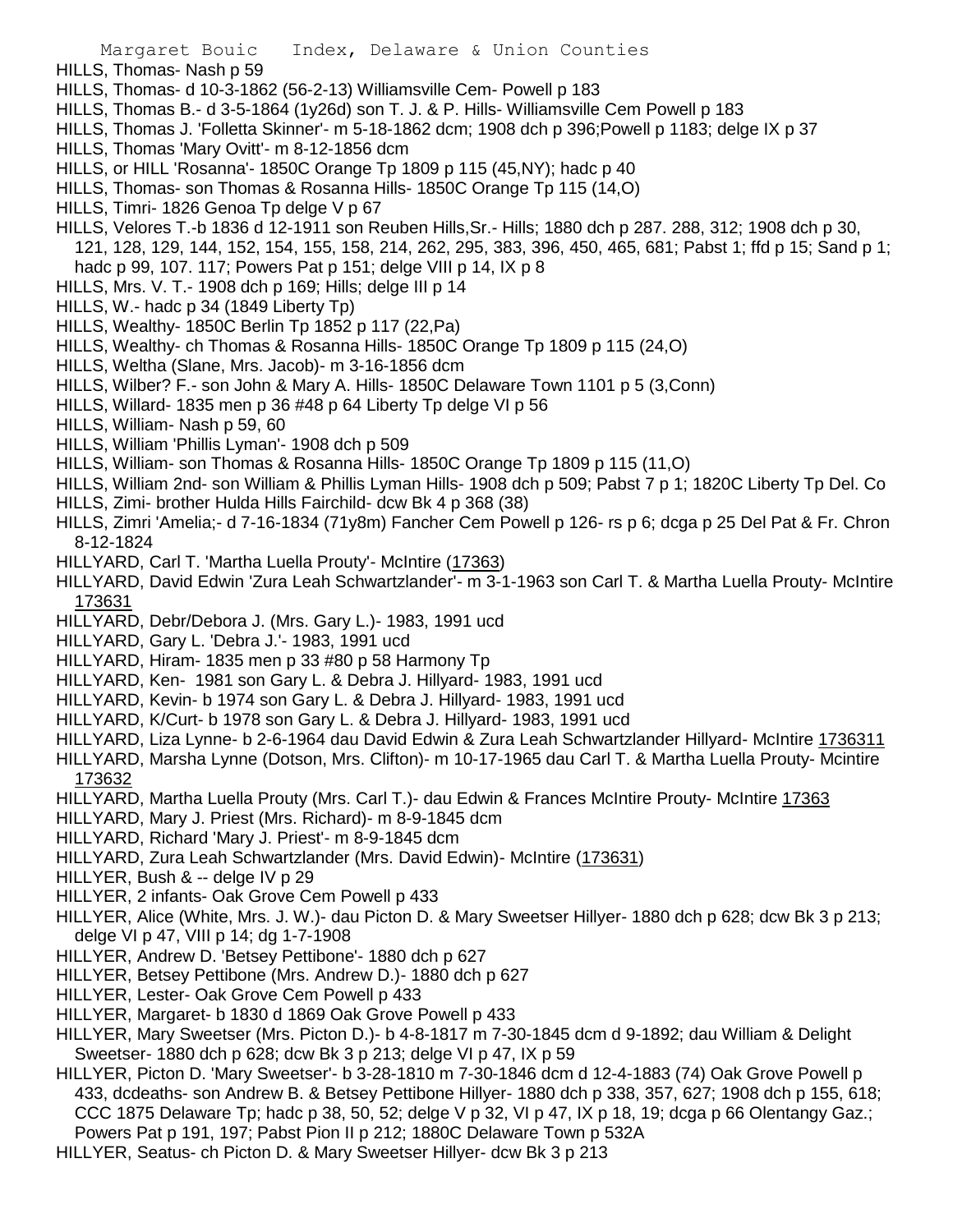Margaret Bouic Index, Delaware & Union Counties HILLYER, William- son Picton D. & Mary Sweetser Hillyer- dcw Bk 3 p 213 HILLYER, Willie- Oak Grove Cem Powell p 433 HILMAN, Emma (Doughty, Mrs. Daniel)- ped DeFro Tossey #183 29- unec X p 9 HILO, David 'Mary A.'- 1880C Washington Tp 138-143 (30/50,O,O,O) HILO, Margaret McCawley (Mrs. Sanford W.)- m 3-5-1831 ucm 226 HILO, Mary (Mrs. David M)- 1880C Washington Tp 138-143 p 15 (20,O,O,O) HILO, Sanford W. 'Margaret McCawley'- m 3-5-1831 ucm 226 HILO, Francis- son David & Mary A. Hilo- 1880C Washington Tp 138-143 (1,O,O,O) HILO, Mary A. (Mrs. David)- 1880C Washington Tp 138-143 (20,O,O,O) HILSABECK, Ella (Bellus, Mrs. Charles)- m 4-17-1883 unec VII p 14 HILT, Alice (Barber, Mrs. )- sister Donald Hilt- Hild HILT, Amanda (Sunstrom, Mrs. John)- 1985 uch p 144 HILT, Caroline (Waugh, Mrs. Thomas)(Cardenell, Mrs. Carmen)- b 7-28-1935 m(2) c 1960 dau Raymond & Londa McBride Hilt- Gabriel 163133; opc 808 HILT, Donald- d 1-31-1990 (43) bur ILL- brother of Alice Hilt Barber- Hilt HILT, Irving- Hilt HILT, John- son Peter & Mary Hilt- 1870C Leesburg Tp 38-39 p 5 (36,O) HILT, Londa McBride (Mrs. Raymond)- d 8-1-1970 (65) Oak Grove Cem dau Merle & Edna Gabriel McBride-Gabriel 16313 HILT, Louisa A.- dau Peter & Mary Hilt- 1870C Leesburg Tp 38-39 p 5 (23,O) HILT, Margaret Ann (Crago, Mrs. Floyd)- b 3-6-1932 m 10-25-1952 dau Raymond & Londa McBride Hilt-Gabriel 163132 HILT, Mary (Mrs. Peter)- 1870C Leesburg Tp 38-39 p 5 (66,Va) HILT, Peter 'Mary'- 1870C Leesburg Tp 38-39 p 5 (59,Va) HILT, Ray- delge VI p 43, 66 HILT, Yvonne Rae (Hopkins, Mrs. Richard)- b 3-6-1930 m 7-4-1964 dau Raymond & Londa McBride Hilt-Gabriel 163131 HILTON, Edward- brother Rebecca Hilton- Maugans Anc p 210 HILTON, Mae (Wells, Mrs. Ralph)- Maugans Anc p 155 HILTON, Rebecca (Roberts, Mrs. Gov. Thomas)- m 1627- Maugans Anc p 210 HILTON, William- Powers Pat p 12 HILTON, William- brother Rebecca Hilton- Maugans Anc p 210 HILTS, Almira Andrus (Mrs. Raymond)- m 1833 d 7-12-1886 dau Timothy Andrus- dg 3-12-1897 HILTS, ---(Watkins, Mrs. Thomas)- dau Raymond & Almira Andrus Hilts- dg 3-12-1897; Cryder Abs. p 109 HILTS, Fredrick- son Raymond & Almire Andrus Hilts- dc 3-12-1897 Cry. 109 HILTS, Jennifer Leigh- b 1972 dau Richard E. & Mary Ann Rausch Hilts- Hilts; 1977, 1979 ucd- engaged to Lynn Manuel White HILTS, Karen Ann- b 1963 dau Richard & Mary Ann Rausch Hilts- 1967, 1971, 1977, 1979 ucd HILTS, Margaret (Beddow, Mrs. )(Mrs. Raymond)- m 7-28-1887 dg 3-12-1897 Cryder Abs. p 109 HILTS, Martin- son Raymond & Almira Andrus Hilts- dg 3-12-1897 Cryder Ab 109 HILTS, Mary Ann Rausch (Mrs. Richard)- b 2-24-1941 m 4-29-1962 dau J. Charles & Elizabeth Renner Rausch- Rausch 131212, 112232 III p 268; 1971, 1977, 1979 ucd HILTS, Raymond 'Almira Andrus''Margaret Beddow'- b 4-18-1810 NY m 1833 d 3-8-1897 (86) dg 3-12-1897 Cryder Abst. p 109 HILTS, Richard Dean- b 10-12-1962 son Richard & Mary Ann Rausch Hilts- Rausch 1312121, 1122321 III p 258; 1967, 1971, 1977, 1979 ucd HILTS, Richard 'Mary Ann Rausch'- m 4-29-1962- Rausch (131212), (112232)- III p 268; Hilts; 1971, 1977, 1979 ucd

- HILTWINE, Mary (Boyer, Mrs. George Elmer)- m 11-22-1945- Weiser p 478
- HILTY, Phyllis Gaye (Nelson, Mrs. Robert James)- Weiser p 449
- HILVERS, Anastasia- dau Paul W. & Norma Hilvers- 1964(4) dcd
- HILVERS, Genevive- dau Paul W. & Norma Hilvers- 1964(3) dcd
- HILVERS, Lucinda- dau Paul W. & Norma Hilvers- 1964(2) dcd
- HILVERS, Melinda- dau Paul W. & Norma Hilvers- 1964 (2) dcd
- HILVERS, Norma (Mrs. Paul)- 1964 dcd
- HILVERS, Paul W. 'Norma'- 1964 dcd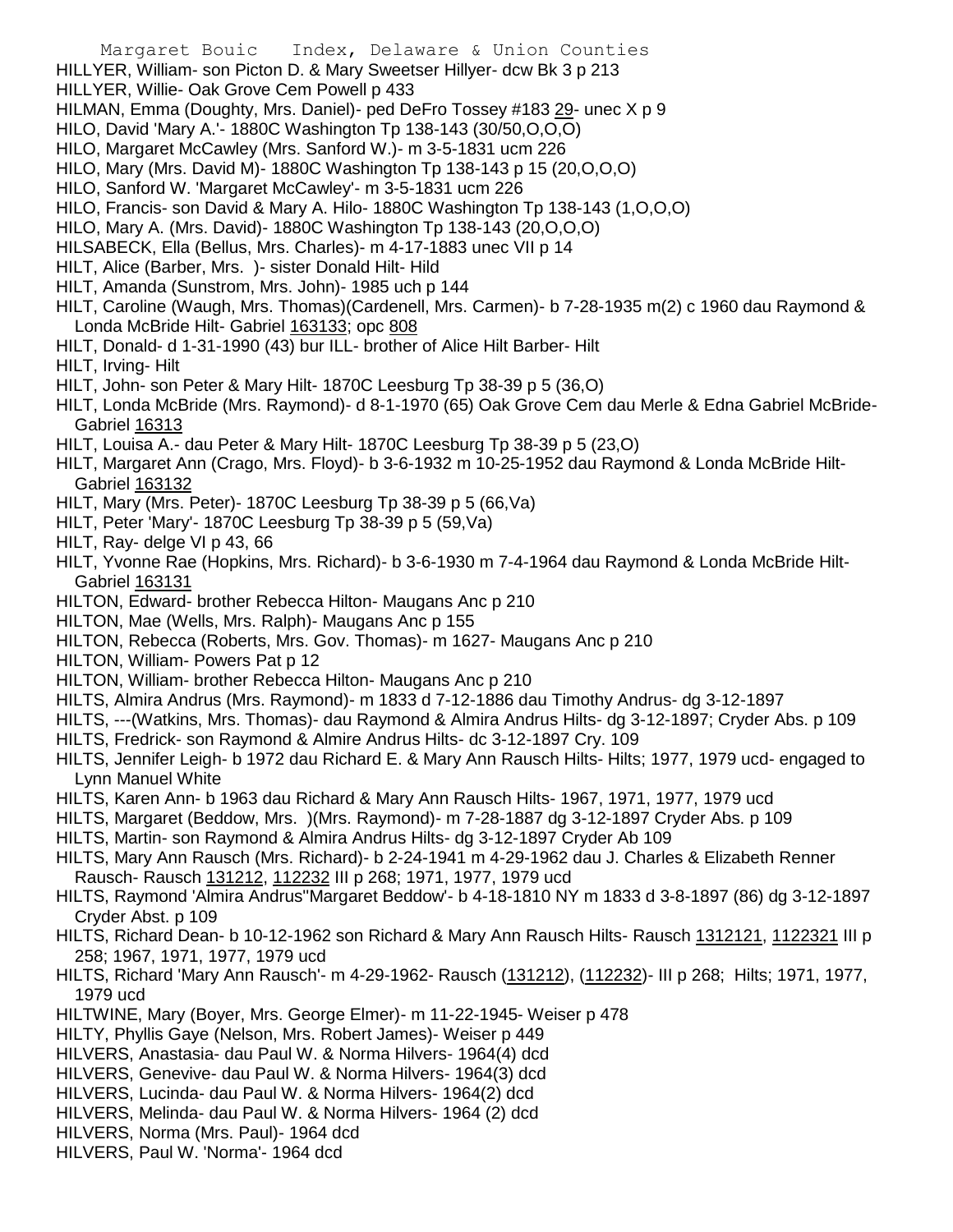Margaret Bouic Index, Delaware & Union Counties HILVERS, Rachel- dau Paul W. & Norma Hilvers- 1964(1) dcd HIMBER, Rev. E. S.- unec III p 29 HIME, Cliff A.- son Clifford & Lillian Cramer Hime- Hime HIME, Clifford 'Lillian Cramer'- Hime HIME, Debbie (Landon, Mrs. )- dau Clifford & Lillian Cramer Hime- Hime HIME, Gary F.- b 6-19-1965 d 8-13-1989 (24) Bellevue Cem- son Clifford & Lillian Cramer Hime- Hime HIME, Lillian Cramer (Mrs. Clifford)- Hime HIME, Linda (Kuns, Mrs. )- dau Clifford & Lillian Cramer Hime- Hime HIME, Mary (Bernsen, Mrs. )- dau Clifford & Lillian Cramer Hime- Hime HIME, Mary C. (Weiser, Mrs. Frederick)- dcq Della Weiser Ewing 9 HIMER, Helen- d 8-28-1888 (44-0-0) Brown Tp dcdeaths HIMES, Alph- 1880C Brown Tp p 383A HIMES, Bette J. (Mrs. Richard E.)- 1961 dcd HIMES, Carl- 1969, 1971 dcd HIMES, Cathy (Mrs. Rev. R. Michael)- Himes HIMES, Clara- 1969, 1971 dcd HIMES, Dawn- b 1971 dau Michael L. & Joy A. Himes- 1976 dcd HIMES, Donald- son Richard E. & Bette J. Himes- 1961 dcd (6) HIMES, Donald Scott 'Joan Eloise Kahle'- b 10-10-1937 m 11-2-1957- Weiser p 695 HIMES, Jacquie- b 1963 ch Michael L. & Joy A. Himes- 1976 dcd HIMES, Jean (Mrs. Stuart)- 1969, 1971 dcd HIMES, Joan Eloise Kahel (Mrs. Donald Scott)- b 11-13-1938 m 11-2-1957 dau Wendell Malcom & Ethel Offerlee Kahle- Weiser p 695 HIMES, Joan M. (Mrs. Robert L.)- 1980 dcd HIMES, Rev. John R.- Pabst 2 p 97 HIMES, Joy A. (Mrs. Michael L.)- 1976 dcd HIMES, Rev. R. Michael 'Cathy'- Himes HIMES, Michael L. 'Joy A.'- 1976 dcd HIMES, Michael- b 1968 son Michael L. & Joy A. Himes- 1976 dcd HIMES, Michael Scott- b 3-17-1959 son Donald Scott & Joan Eloise Kahle Himes- Weiser p 695 HIMES, Rachel- 1969, 1971 dcd HIMES, Randy- b 1955 son Stuart & Jean Himes- 1969, 1971 dcd HIMES, Richard E. 'Bette J.'- 1961 dcd HIMES, Ricky- b 1957 son Stuart & Jean Himes- 1969, 1971 dcd HIMES, Robert- son Richard E. & Bette J. Himes- 1961 dcd (9) HIMES, Roberta- b 1952 dau Stuart & Jean Himes- 1969, 1971 dcd HIMES, Robert L. 'Joan M.'- 1980 dcd HIMES, Sandra- b 1970 dau Robert L. & Joan M. Himes- 1980 dcd HIMES, Scott- b 1968 son Robert L. & Joan M. Himes- 1980 dcd HIMES, Shawn- b 1969 ch Michael L. & Joy A. Himes- 1976 dcd HIMES, Stacy- b 1964 dau Stuart & Jean Himes- 1969, 1971 dcd HIMES, Stuart 'Jean'- 1969, 1971 dcd HIMES, Valerie- dau Richard E. & Bette J. Himes- 1961 dcd (5) HIMES, William- son Richard E. & Bette J. Himes- 1961 dcd (10) HIMLER, Arthur 'Mabel Strine'- Schultz p 5 HIMLER, Cynthia (Mrs. Dr. Jeffrey E.)- Himler HIMLER, Jeffrey E.'Cynthia'- dentist- Himler HIMLER, Mabel Schultz (Mrs. Arthur)- dau Wellington & Emma Klingel Strine- Schultz p 5 HIMLER, Melinda Sue- dau Dr. Jeffrey E. & Cynthia Himler- Himler HIMLER, Thelma (Ryder, Mrs. Russell)- dau Arthur & Mabel Strine Himler- Schultz p 5 HIMLICH, Maggie (Peak, Mrs. Richard)- b 4-4-1834 m 1851 Powell p 366 HIMMEGER, Clara Mae (Lilley, Mrs. Alexander Glenn)- 1985 uch p 129 HIMMEGER, Joseph T. 'Mary E.'- 1853 d 1925 Price Cem djlm p 38 HIMMEGER, Mary E. (Mrs. Joseph T.)- b 1852 d 1926 Price Cem djlm p 38 HIMMEL, Susie- d 11-22-1886 (22-3-7) Delaware Tp dedeaths HIMMELBERGER, Cordella Isadora Krouse (Mrs. John)- b 1-26-1866 dau John F.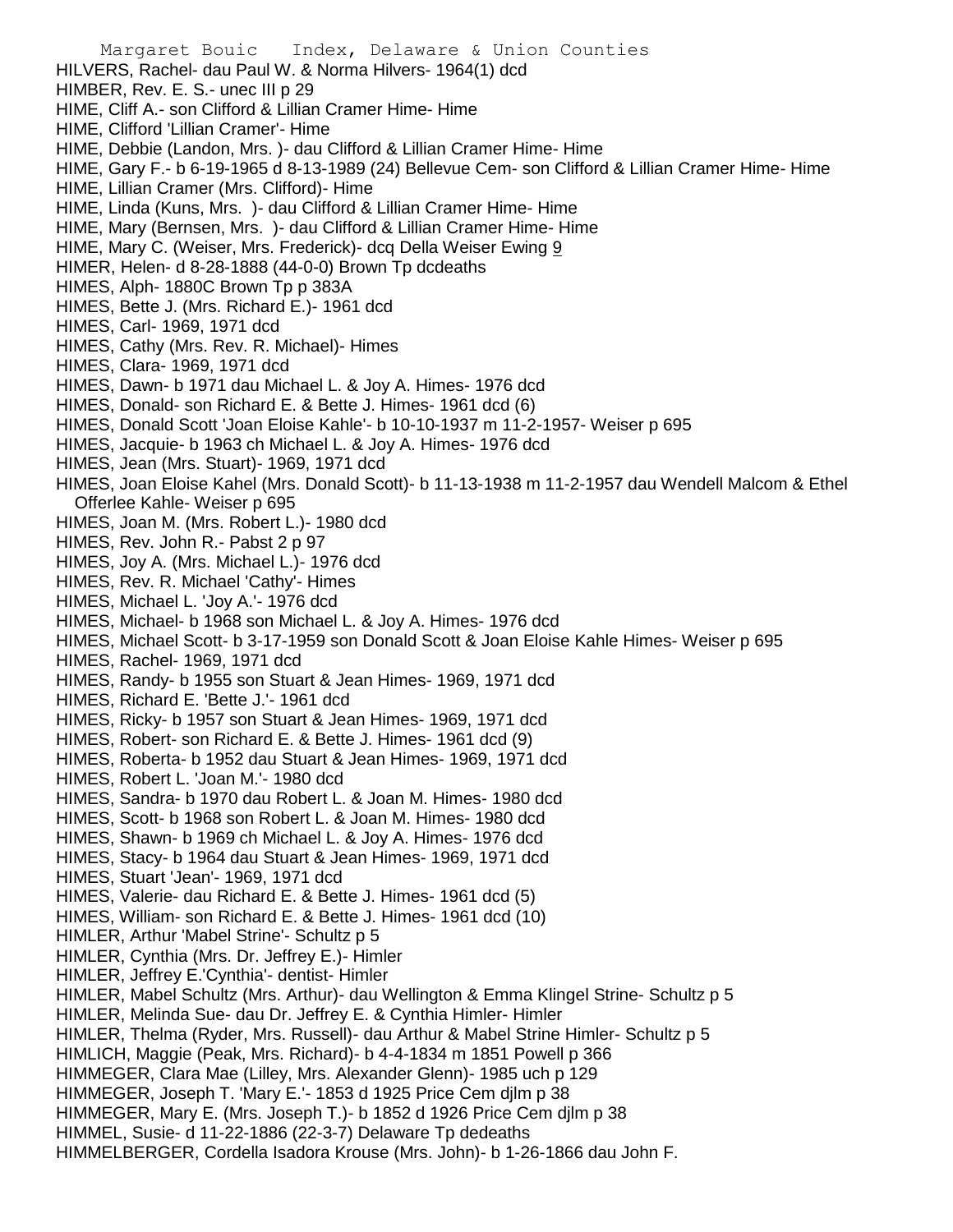Margaret Bouic Index, Delaware & Union Counties & Emma Snyder Krouse- Longbrake p 115A HIMMELBERGER, Diana (Weiser, Mrs. Williughby James)- Weiser p 785 HIMMELBERGER, Ella M. Weiser (Mrs. Henry)- b 1874 d 1941 dau Isaac Daniel & Eliza Heister Weiser-Weiser p 784 HIMMELBERGER, Henry 'Ella M. Weiser'- Weiser p 784 HIMMELBERGER, John 'Cordella Isadora Krouse'- Longbrake p 115A HIMMELBERGER, Ora Guy- son John & Cordella Isadora Krouse Himmelberger- Longbrake p 115A0 HIMMELMAN, Betty Jane- b 4-21-1956 dau L. A. & Margaret Joyce McKitrick Himmelman- McKitrick p 449 HIMMELMAN, Bryan Arthur- b 12-29-1946 son L. A. & Margaret Joyce McKitrick Himmelman- McKitrick p 449 HIMMELMAN, Joyce- b 12-12-1951 dau L. A. & Margaret Joyce McKitrick Himmelman- McKitrick 449 HIMMELMAN, Katy- b 8-7-1959 dau L. A. & Margaret Joyce McKitrick Himmelman- McKitrick p 449 HIMMELMAN, L. A. 'Margaret Joyce McKitrick '- m 11-26-1941- McKitrick p 448 HIMMELMAN, Margaret Joyce McKitrick (Mrs.L. A.)- b 1918 m 11-26-1941 dau R. Renfred & Teena Mae Abernathy McKitrick - McKitrick p 448 HIMMELMAN, Patricia Anne- b 4-2-1943 dau L. A. & Margaret Joyce McKitrick Himmelman- McKitrick p 449 HIMMELRICH, Cheri Lynn (THompson, Mrs. Scott Douglas)- m 9-26-1987 dau Mr. & Mrs. Lawrence Hesson,Jr.)- Himmelrich HIMMELREICH, Diane b 1961 dau Karl N. & Nicole Himmelreich- 1964, 1969 dcd HIMMELREICH, Karl N. 'Nicole'- 1964, 1969 dcd HIMMELREICH, Nancy- b 1964 dau Karl N. & Nicole Himmelreich- 1964, 1969 dcd HIMMELREICH, Nicole (Mrs. Karl N.)- 1964, 1969 dcd HIMMELREICH, William- b 1959 son Karl N. & Nicole Himmelreich- 1964, 1969 dcd HIMMELRIGHT, Audray- b 1965 dau James W. & Julia A. Himmelright- 1967, 1971 ucd HIMMELRIGHT, James W. 'Julia A.'- 1967, 1971 ucd HIMMELRIGHT, Julia A. (Mrs. James W.)- 1967, 1971 ucd HIMMELRIGHT, William Michael- b 1962 son James W. & Julia A. Himmelright- 1967, 1971 ucd HIMROD, Andrew 'Catherine'- d 4-18-1842 Berkshire Cem Powell p 3; 1820C Berkshire Tp; Pabst 5 p 2; rs p 1 HIMROD, Catharine (Anderson, Mrs. Alexander)- m 5-5-1829 dcga p 46 Del Pat & Fr Chron HIMROD, Catherine (Mrs. Andrew)- d 4-5-1839 (62) Berkshire Cem Powell p 3;rs p 1 HIMROD, Charlotte Caulkins (Mrs. Simon)- Pabst 1 p 58, 59; 1840C Berlin Tp 202 (20-30) HIMROD, Isabel (Rice, Mrs. John)- b 8-14-1801 m 6-26-1823 d 3-27-1863 dcc Ruth Gast Wolfinger 31 HIMROD, Simon 'Charlotte Caulkins'- d 7-8-1837 (37) Blockhouse Cem - Powell p 50; Pabst 1 p 58; 1835 men p 15 #110 p 21 Burlin Tp HINAMAN, Alice C.- Hinaman HINAMAN, Brandy- b 1972 son Gary & Laurie Hinaman- 1973 ucd HINAMAN, Edna (Baldwin, Mrs. )- b 1885 d 1958 Oakdale Cem II p 65 (H-R1-1) HINAMAN, Gary 'Laurie'- 1973 ucd HINAMAN, Gladys (Powell, Mrs. )- sister Wilfred C. Hinaman- Hinaman HINAMAN, Helen Biggs (Mrs. Wilfred C.)- Hinaman HINAMAN, Kenneth Lee- son Wilfred C. & Helen Biggs Hinaman- Hinaman HINAMAN, Laurie (Mrs. Gary)- 1973 ucd HINAMAN, Margery Rose (Gibson, Mrs. )- dau Wilfred C. & Helen Biggs Hinaman- Hinaman HINAMAN, Ralph S.- brother Wilfrd C. Hinaman- Hinaman HINAMAN, Robert retired- 1971, 1973, 1975, 1977 ucd HINAMAN, Robert Eugene- son Wilfred C. & Helen Biggs Hinaman- Hinaman HINAMAN, Wilfred C. 'Helen Biggs'- d 3-28-1969 (62) bur Pleasant Hill cem- son Alice C. Hinaman- Hinaman HINAMON, Donna Mae (Power, Mrs. )- dau Robert F. & Muriel A. Wilson Hinamon- Hinamon HINAMON, Emma Josephine (Young, Mrs. Orvie C.)- b 11-15-1909 m 5-25-1929 d 11-24-1990 (81) Claibourne Cem- dau Robert F. & Muriel A. Wilson Hinamon- Hinamon; Young HINAMON, Muriel A. Wilson (Mrs. Robert F.)- Hinamon HINAMON, Robert F. 'Muriel A. Wilson'- Hinamon HINCHEY, Beth- dau Frank & Martha Hinchey- Hinchey HINCHEY, Frank 'Martha'- Hinchey HINCHEY, Martha (Mrs. Frank)- Hinchey

- HINCKLE, Joel- 1820C Union Tp 213 (25-45)
- HINCKLEY, Dolly (Philbrook, Mrs. Job)- Shipps p 26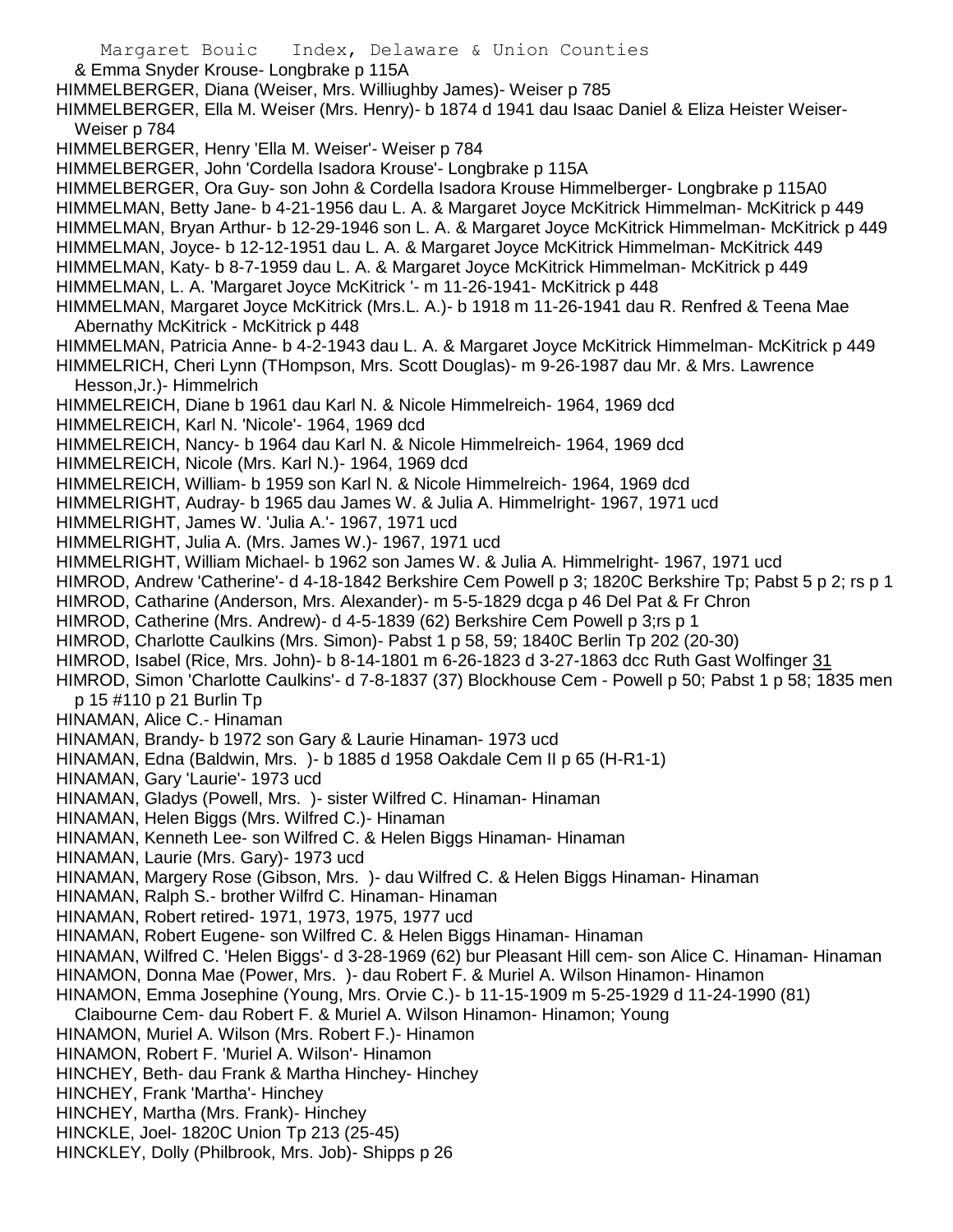- Margaret Bouic Index, Delaware & Union Counties HINCKLEY, Elizabeth (States, Mrs. Benjamin)- dumch p 281 HIND, Ann (Cox, Mrs. Thomas)- dcq Thomas Graham 569 HINDALL, Byron- son Harry & May Skidmore Hindall- Hindall HINDALL, Harry 'Mary Skidmore'- Hindall HINDALL, Marguerite- b 3-2-1910 d 10-31-1975 (65) Greenlawn Cem- dau Harry & Mary Skidmore Hindall-Hindall HINDALL, Ma(r)y Skidmore (Mrs. )- b 9-22-1879 m 5-1-1901 d 12-22-1969 dau Coleman Skidmore- Hindall HINDALL, Robert- son Harry & May Skidmore Hindall- Hindall HINDSALL, Wilbur- son Harry & Mary Skidmore Hindall- Hindall HINDE, Thomas- delge II p 37 HINDEMAN, Daisy (Ferguson, Mrs. William)- McKitrick p 177 HINDER, Lee,Sr.- Dj p 122 HINDER, Mabel S.- mother- b 3-15-1890 d 3-28-1975 Jerome IOOF Cem Dj p 116 HINDERER, Alan- son Don E. & Edna R. Hinderer- 1981, 1983 ucd HINDERER, Albert H. 'Meta W. Fladt'- b 11-28-1897 d 1981 Oakdale Cem II p 140 (M-R6-8); 1949, 1959, 1962, 1967 ucd HINDERER, Anna B. (Mrs. William G.)- b 1872 Un Co d 8-1-1934 Oakdale Cem II p 60 (G-R14-17) HINDERER, Barbara McClary (Mrs. Jack)- m 6-24-1961 dau David McClary- Hinderer HINDERER, Barbary A. (Mayer, Mrs. John)- m 4-14-1855 dcm HINDERER, Betty (Mrs. Gerald)- DJ p 122 HINDERER, Betty Salvia (Mrs. Howard)- m 5-24-1945 Rausch (16642) III p 299 HINDERER, Beverly (Coder, Mrs. )- dau Charles H. & Berdena Helen Hinderer- 1961 (14), 1964 dcd; engaged to Thomas Ragland HINDERER, Blanche Gertrude Mosier (Mrs. George E.)(Brown, Mrs. Walter)- dau Leroy & Lulu Graham Mosier- Graham 17564 HINDERER, Carl 'Clara Koerner'- Rausch (1664) III p 299 HINDERER, Caroline- d 10-9-1892 (14y5d) New Calif. Cem DJ p 92 dau F. & E. C. HINDERER, Charles H. 'Berdena Helen Pounds'- m 1940- 1961, 19964, 1969, 1971 dcd; 1973 ucd HINDERER, Charles- son Henry & Lulu McIntire Hinderer- Hinderer HINDERER, Cheryl L. (Mrs. John F.)- 1991 ucd HINDERER, Clara E. (Fry, Mrs. Walter)- d 9-30-1987 (84) dau Henry & Lulu McIntire Hinderer- Hinderer HINDERER, Clara Koerner (Mrs. Carl)- b 8-4-1899 dau Christopher & Margareth Koerner- Rausch 1664 III p 299 HINDERER, Clarence E. 'Esther Fry'- son Lulu Hinderer- McKitrick p 286; 1949, 1959, 1962, 1967, 1971, 1973, 1975, 1977, 1979, 1981 ucd HINDERER, Don- b 1965 son Donald E. & Edna R. Hinderer- 1975 ucd HINDERER, Don E. 'Edna R.'- 1973, 1975, 1977, 1979, 1981, 1983, 1991 ucd HINDERER, Donald 'Dorothy'- son Clarence E. & Esther Fry Hinderer- McKitrick p 286; 1949, 1959, 1962(17), 1967, 1971 ucd HINDERER, Donna Ruth- d age 3- dau Clarence E. & Esther Fry Hinderer- McKitrick p 286 HINDERER, Doris (Fields, Mrs. Jesse)- dau Clarence & Esther Fry Hinderer- McKitrick p 286; 1949 ucd HINDERER, Dorothy (Mrs. Donald)- 1967, 1971 ucd HINDERER, Mrs. Ed- hjt p 62 HINDERER, Edith (Young, Mrs. David)- m 12-10-1966- Hinderer HINDERER, Edna R. (Mrs. Don E.)- 1973, 1975, 1977, 1979, 1981, 1983, 1991 ucd
- HINDERER, Edward- b 8-1874 son Frederick & Effie C. Hinderer- 1900C Jerome Tp 134-143 p 6B (23,O,Wert,Wert)
- HINDERER, Edward H. 'Minnie I.'- d 9-22-1962 (79) Forest Grove Cem Hinderer; 1949, 1959, 1962 ucd
- HINDERER, Effie C. (Mrs. John Frederick)- b 3-1844 d 1907 N. Calif. Cem DJ p 92; 1900C Jerome Tp 134- 143 p 6B (56,Wert,Wert,Wert) m 40y 10 ch, 8 living
- HINDERER, Ella F. Lane (Mrs. Jacob F.)- b 3-1873 m 1890 unec IV p 53; 1900C Darby Tp 42-43 p 2B (27,O,O,O)
- HINDERER, Emma M. Williams (Mrs. John F.)- b 1874 d 1930 Unionville Cem DJ p 39- dau Abraham C. Williams- 1900C Darby Tp 41-424 p 2B (26,O,O,Pa) 2 ch, m 6y
- HINDERER, Esther Fry (Mrs. Clarence E.)- b 9-19-1907 dau Alfred & Cora McKitrick Fry- McKitrick p 286; 1949, 1959, 1962, 1967, 1971, 1973, 1975, 1977, 1979, 1981 ucd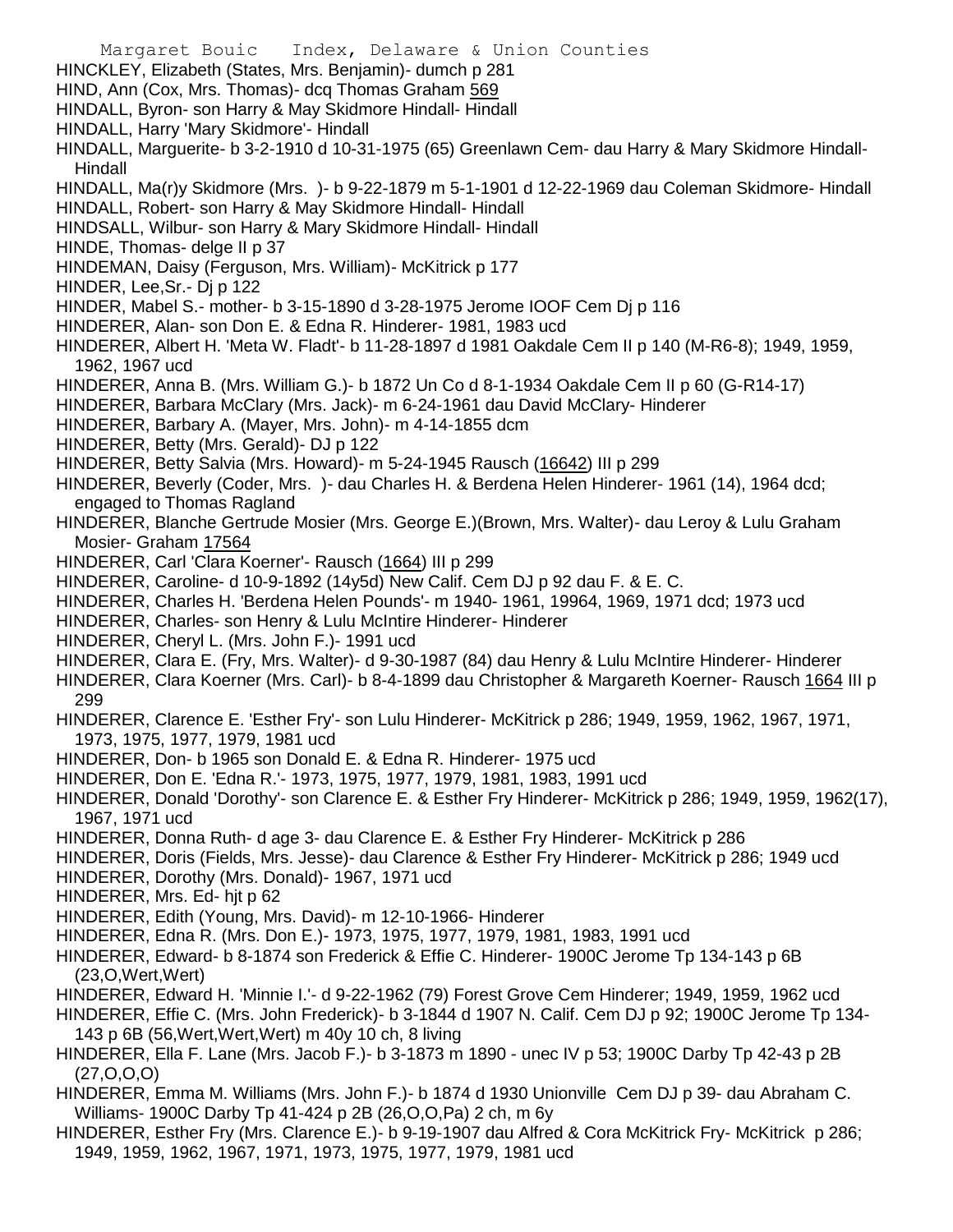- Margaret Bouic Index, Delaware & Union Counties HINDERER, Fred- unvmec p 30; DJ p 49 HINDERER, Frederick J. 'Effie C.'- b 9-1837 DJ p 93, 95; 1900C Jerome Tp 134-143 p 6B (62,Wert,Wert,Wert) m 40y HINDERER, Frederick Walden'Vanetta E.Niebler'- b 1916 m 10-16-1937 d 2-28-1980 Oakdale Cem II p 123 (K-R7-32); Hinderer HINDERER, George Edward 'Blanche Gertrude Mosier'- d 5-20-1972 (86) Forest Grove- brother Edward H. Hinderer- Graham (17564); Hinderer; 1949, 1959, 1962, 1967, 1971 ucd HINDERER, George- b 7-1885 son Frederick & Effie C. Hinderer- 1900C Jerome Tp 134- 143 p 6B (14,O,Wert,Wert) HINDERER, Gerald 'Betty'- DJ p 122 HINDERER, Gerold- son George Edward Hinderer- Hinderer HINDERER, Harold- son George Edward Hinderer- Hinderer HINDERER, Harry F.- b 2-1896 son Jacob F. & Ella Hinderer- 1900C Darby Tp 42-43 p 2B (4,O,O,O) HINDERER, Hazel (Lincoln, Mrs. Nick)- dau Clarence & Esther Fry Hinderer- McKitrick p 286; 1949 ucd HINDERER, Berdena Helen (Mrs. Charles H.)- 1961, 1964, 1969, 1971 dcd; 1973 ucd
- HINDERER, Helen (Mrs. Stewart)- DJ p 122
- HINDERER, Henry'Lulu McIntire'- Hinderer
- HINDERER, Henry N.- b 5-1872 son Frederick & Effie C. Hinderer- 1900C Jerome Tp 134-143 p 6B (28,O,Wert,Wert)
- HINDERER, Howard 'Betty Salvia'- b 6-4-1919 m 5-24-1945 son Carl & Clara Koerner Hinderer- Rausch 16642 III p 299
- HINDERER, Jack L.'Barbara McClary'- m 6-24-1961 son Charles H. & Berdena Helen Pounds Hinderer-Hinderer; 1961 dcd
- HINDERER, Jacob F. 'Ella Lane'- b 2-1865 m 1890- 1915 uch p 411; unec IV p 53; 1900C Darby Tp 42-43 p 2B (35,O,Ger,Ger,)- m 10y
- HINDERER, Jeannie- dau Charles & Berdena Helen Pounds Hinderer- Hinderer
- HINDERER, Jo Ann ( Coe, Mrs. Donald Robert)- dau Clarence & Esther Fry Hinderer- 1985 uch p 28; McKitrick p 286; 1949 ucd
- HINDERER, John-son Fred Walden & Vanetta Elisabeth Niebler Hinderer- Hinderer
- HINDERER, John F. 'Cheryl L.'- 1991 ucd
- HINDERER, John F. 'Effie C.'- b 1837 d 1900 New Calif. Cem DJ p 92
- HINDERER, John Fred 'Emma M. Williams'- b 11-1869 d 1957 (87) Unionville Cem Dj p 40, 47; internment 11- 29-1957; 1900C Darby Tp 41-42 p 2B (30,O,Ger,Ger)- m 6y; uninf p 32
- HINDERER, Katherine- dau Clarence & Esther Hinderer- 1949 ucd
- HINDERER, Kay (Moulder, Mrs. Robert)- dau Fred Walden & Vanetta Elisabeth Hinderer- Hinderer
- HINDERER, Laura (Benton, Mrs. Lewis)- b 1893 d 1982 Claibourne Cem p 90
- HINDERER, Leona (Rausch, Mrs. Clarence)- b 10-3-1900 m 1-20-1921 Rausch (1463) II p 271
- HINDERER, Louisa (Knight, Mrs. Abner)- m 8-5-1856 dcm
- HINDERER, Lulu McEntire (Mrs.Henry)- d 10-3-196- (81) bur Dublin- Hinderer; 1949, 1959, 1962 ucd
- HINDERER, Lura (Forsythe, Mrs. Rev. Claude J.)- b 6-8-1895 m 8-19-1920 d 6-30-1984 Oakdale Cem II p 95 (H-R26-5) dau John Fred & Emma M. Hinderer- 1900C Darby Tp 41-42 p 2B (-,O,O,O) 4 ch
- HINDERER, Mabel A. (Holtzberry, Mrs. Lawrence)- b 4-24- d 2-14-1991 (90); Oakdale Cem II p 61 (G-R16-5) dau John Fred & Emma F. Williams Hinderer- Hinderer; 1900C Darby Tp 41-42 p 2B (1/12,O,O,O)
- HINDERER, Mary Kathryn (Thompson, Mrs. William Owens)- dau Clarence & Esther Fry Hinderer- McKitrick p 286; 1949 ucd
- HINDERER, Mary Jo (Clendening, Mrs. )- dau Frederick Walden & Vanetta Elisabeth Niebler Hinderer-Hinderer
- HINDERER, Meta W. Fladt (Mrs. Albert H.)- b 6-19-1879 d 1977 Oakdale Cem II p 140 (M-R6-8)- 1949, 1959, 1962, 1967 ucd
- HINDERER, Mildred (Huffman, Mrs. )(Beck, Mrs. Herman)- b 9-21-1917 dau Carl & Clara Koerner Hinderer-Rausch 16641 II p 275, III p 299
- HINDERER, Minnie I. (Mrs. E. H.)- 1949, 1959 ucd
- HINDERER, Myrta- b 2-1900 dau Jacob F. & Ella Hinderer- 1900C Darby Tp 42-43 p 2B (3/12,O,O,O)
- HINDERER, Peggy Ann- b 9-1-1954 dau Howard & Betty Salvia Hinderer- Rausch 166422 III p 299
- HINDERER, Randy- b 2-25-1947 son Howard & Betty Salvia Hinderer- Rausch 166421 III p 299
- HINDERER, Roberta (Marsh, Mrs. )- dau George Edward Hinderer- Hinderer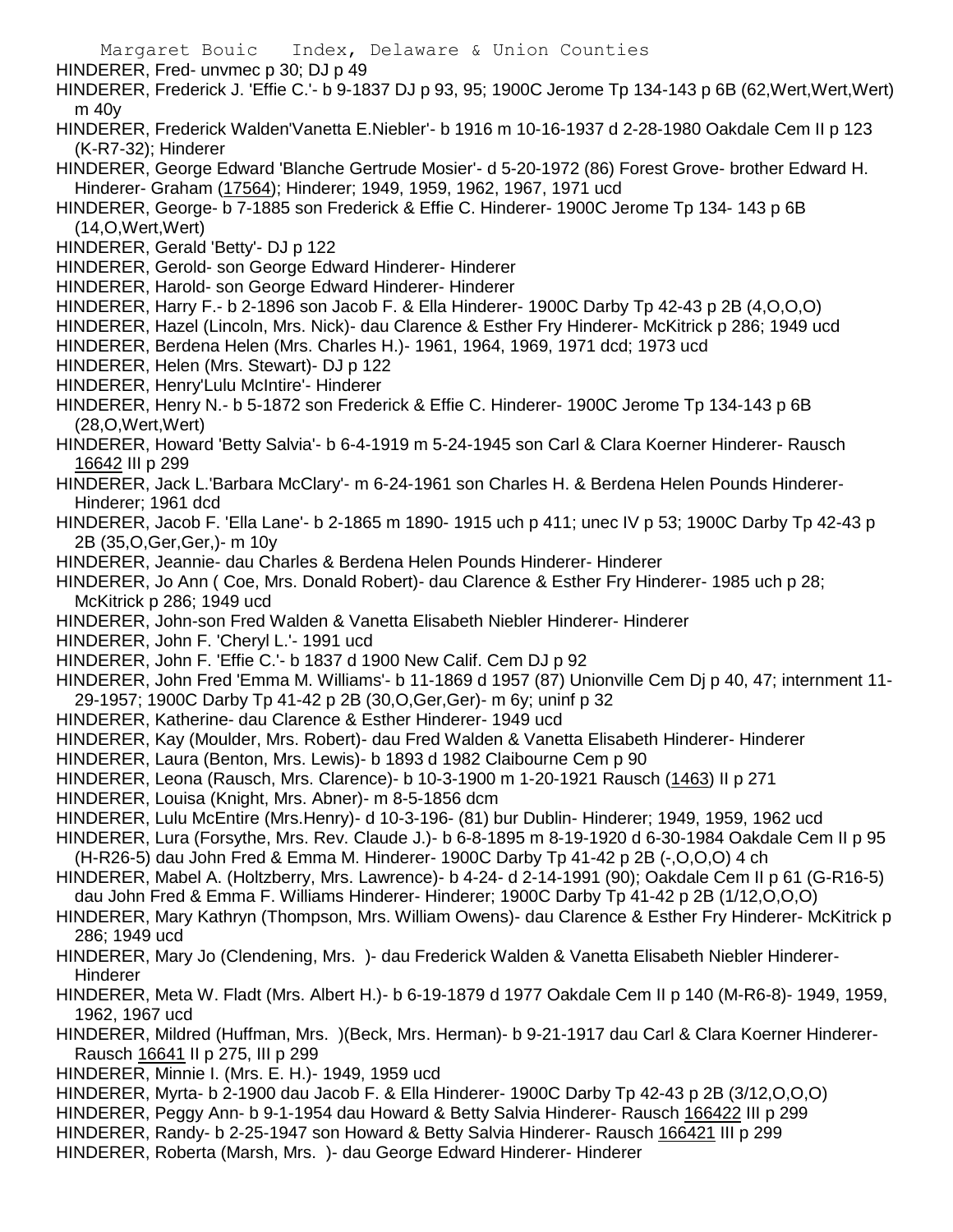HINDERER, Shirley Kay (Heffley, Mrs. George Raymond)- m 10-10-1964 dau Charles H. & Berdena Helen Pounds Hinderer- Heffley; 1961 dcd

HINDERER, Stella May (Huches, Mrs. Peter)- dau Clarence & Esther Fry Hinderer- McKitrick p 286; 1949 ucd HINDERER, Stewart 'Helen'- son George Edward Hinderer- Hinderer; DJ p 122

HINDERER, Vanetta Elisabeth Niebler (Mrs. Frederick Walden)(Sedgwick, Mrs. Arthur)- b 6-8-1919 M 10-16- 1937 (2) 3-13-1990 d 9-25-1993 (74) Oakdale Cem II p 123 -dau John & Clara Ruhl Miebler Hinderer HINDERER, William G. 'Anna B.'- b 1867 d 1957 Oakdale Cem II p 60 (G-R14-17)

HINDERLONG, Charles Ross 'Clara Welch''Nora Jane Doland'- b 4-8-1886 m(1) 6-28-1916 (2) 4-29-1929 d 5- 8-1966 son John S. & Mary L. Smith Hinderlong- Hinderlong; dcb late

HINDERLONG, Clara Welch (Mrs. Charles R.)- m 6-28-1916 d 8-8-1928 Hinderlong

HINDERLONG, Edna (Dye, Mrs. )- dau John & Mary Smith Hinderlong- Hinderlong

- HINDERLONG, Evangeline (Blackledge, Mrs. )- dau Charles R. & Clara Welch Hinderlong- Hinderlong
- HINDERLONG, Forrest C.- d 3-14-1895 (0-0-13) Radnor son John S. Hinderlong- dcdeaths
- HINDERLONG, John Curtis- son Charles R. & Clara Welch Hinderlong- Hinderlong
- HINDERLONG, John S. 'Mary L. Smith'- (26-1886) dcb late (Charles Ross)- Hinderlong
- HINDERLONG, Mary L. Smith (Mrs. John S.)- (28-1886) dcb late (Charles Ross)- Hinderlong
- HINDERLONG, Nora Jane Williams (Doland, Mrs. )(Mrs. Charles R.)- b 3-21-1888 m(2) 4-29-1929 d 11-28- 1965 dau Edward & Caroline Williams

HINDERLONG, Robert E.- son Charles R. & Clara Welch Hinderlong- Hinderlong

- HINDERLONG, Virginia Lucille- dau Charles R. & Nora Jane Williams Hinderlong- Hinderlong
- HINDERMAN, Floyd E.- 1976 dcd

HINDERSON, Bertha- d 3-1-1873 Scioto Tp dcdeaths

- HINDES, Bonita P. (Mrs. Tom Lewis)- 1980 dcd
- HINDES, Carlyn Elisabeth- b 1966 ch Tom L. & Bonita P. Hindes- Hindes; 1980 dcd; engaged to Brent William Murfield
- HINDES, Tom L. 'Bonita P.'- 1980 dcd

HINDES, Tracy- 1980 dcd

- HINDEVER, Christiana (Andrews, Mrs. Charles w.)- m 9-23-1855 dcm
- HINDLE, Robert- 1870C York Tp 33-32 p 5 (16,O)
- HINDLEY, Barbara Jean Tellefson (Mrs. John Parsons)- b 6-1-1928 m 11-26-1949 dau Rollin Mason & Hulda Pauline Mohr Tellefson- Weiser p 291
- HINDLEY, Elizabeth (Hickinbotham, Mrs. Thomas)- b 2-11-18827 m 2-7-1848 d before 1900 dcc Paul Stimmel,Jr. 23
- HINDLEY, Guy Stephen- b 8-22-1951 son Dr. John Parsons & Barbara Jean Tellefson Hindley- Weiser p 291

HINDLEY, Jean Elizabeth- b 10-25-1954- dau Dr. John Parsons & Barbara Jean Tellefson Hindley- Weiser p 291

HINDLEY, John Parsons 'Barbara Jean Tellefson'- b 1-1-1926 m 11-26-1949- Weiser p 291

HINDLEY, Thomas Rollin- b 2-12-1957 son Dr. John Parsons & Barbara Jean Tellefson Hindley- Weiser p 291

- HINDMAN, Arla- ch Charles E. & Barbara Hindman- 1964 dcd (3)
- HINDMAN, Barbara (Mrs. Charles E.)- 1961, 1964 dcd
- HINDMAN, Catharine A.- dau David H. & Margaret A. Stewart Hindman- 1880 dch p 792
- HINDMAN, Charles E. 'Barbara'- 1961, 1964 dcd
- HINDMAN, David H. 'Margaret A. Stewart''Sarah Arnold'- b 7-31-1827 m 1850 (2) 5-3-1866 son David & Margaret Hindman- 1880 dch p 792; 1880C Oxford Tp p 397A
- HINDMAN, David 'Margaret'- 1880 dch p 792
- HINDMAN, Debra- dau Charles E. & Barbara Hindman- 1961, 1964(5) dcd
- HINDMAN, Douglas- son Charles E. & Barbara Hindman- 1964 dcd(1)
- HINDMAN, Eliza- dau David H. & Sarah Arnold Hindman- 1880 dch p 792
- HINDMAN, E. Floyd- Hindman
- HINDMAN, Frank 'Mary Walker'- Freshwater p 131
- HINDMAN, Joseph- son David H. & Sarah Arnold Hingman- 1880 dch p 792
- HINDMAN, Margaret A. Stewart (Mrs. David h.)- 1880 dch p 792
- HINDMAN, Margaret (Mrs. David)- 1880 dch p 792
- HINDMAN, Margaret J.- d 4-6-1858 (33-10-9) Westfield Bapt. Cem Powell p 353
- HINDMAN, Mary Walker(Mrs. Frank)- dau David & Cora Mae Freshwater- Freshwater p 131
- HINDMAN, Mina (Freshwater, Mrs. Charles)- d 2-1958- Freshwater p 130, 132A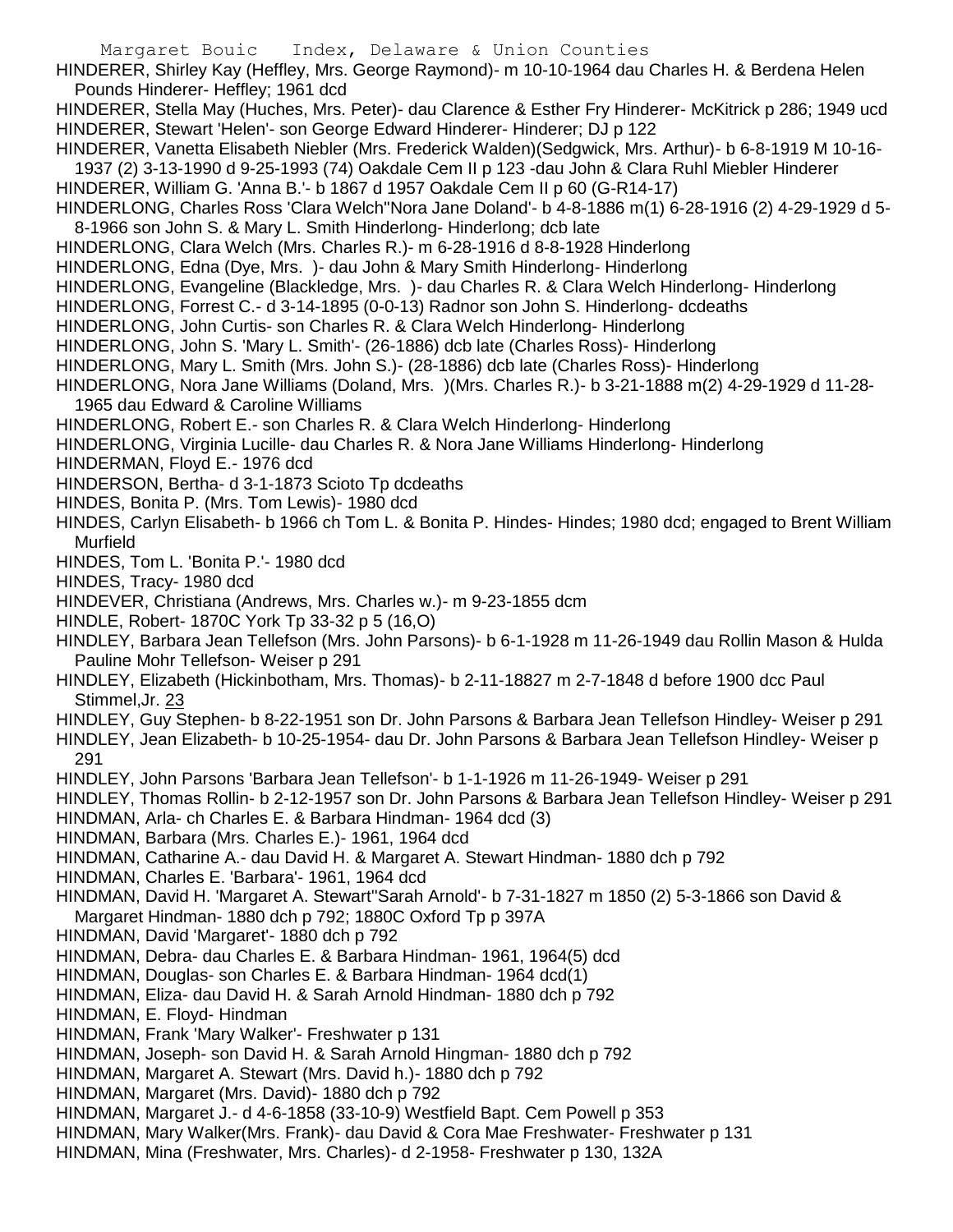- Margaret Bouic Index, Delaware & Union Counties
- HINDMAN, Nancy (Mrs. Rev. Thomas)- Hindman
- HINDMAN, Norma J. (Mrs. Richard W.)- 1980 dcd
- HINDMAN, Patty- b 1959 dau Richard W. Hindman- 1976 dcd
- HINDMAN, Richard W. 'Norma J.'- 1976, 1980 dcd
- HINDMAN, Rick- 1976 dcd
- HINDMAN, Sally Ann- dau E. Floyd Hindman- Hindman- engaged to Dale Wayne Ferguson
- HINDMAN, Sarah Arnold (Mrs. David H.)- m 1850 d 1854- 1880 dch p 792
- HINDMAN, Rev. Thomas 'Nancy'- Hindman
- HINDMAN, Todd 'Valerie'- son Rev. Thomas & Nancy Hindman- Hindman
- HINDMAN, Valerie (Mrs. Todd)- Hindman
- HINDRICKS, Amy Christine- b 1-13-1971 dau Shelby Hindricks- Hindricks
- HINDRICKS, Engle (Mrs. Frank)- McKitrick p 183
- HINDRICKS, Frank 'Engle'- McKitrick p 183
- HINDRICKS, Joey- son Shelby Hindricks- Hindricks
- HINDRICKS, Shelby- Hindricks
- HINDRICKS, Sophia Catherine (McKittrick, Mrs. John Angus)- b 9-29-1911 m 5-5-1940 d 4-22-1961 dau Frank & Engle Hindricks- McKitrick p 183, 184
- HINDS, Adam 'Caroline E. Stevens'- b 5-3-1831 m 1-22-1866 d 12-4-1902 ped Karen Klein Kike 28- delge III p 68
- HINDS, Addie Adams (Mrs. Edgar)- Hinds
- HINDS, Bonita P. (Mrs. Tom Q.)- 1976 dcd
- HINDS, Carlyn- b 1966 dau Tom Q. & Bonita P. Hinds- 1976 dcd
- HINDS, Caroline E. Stevens (Mrs. Adam)- b 2-23-1839 d 8-15-1909 ped Karen Klein Koke 29- delge III p 68
- HINDS, Charles J. 'Verna J.'- 1976 dcd
- HINDS, Christian (Mattox, Mrs. )- b 1779 d 1834 Wyatt Cem Powell p 305
- HINDS, Christopher- Powell p 305
- HINDS, Daisy Dayona Smith (Mrs. Fred Adam)- b 1867 m 1-10-1893 d 2-22-1922 dau Alice Smith- ped Karen Klein Kike 15- delge III p 68
- HINDS, David- b 1957 son Charles J. & Verna J. Hinds- 1976 dcd
- HINDS, Edgar 'Addie Adams'- Hinds
- HINDS, Floyd- d 1966 son Edgar & Addie Adams Hinds- Hinds
- HINDS, Frank L. 'Ruth Amelia Weiser'- m 6-17-1919- Weiser p 670
- HINDS, Frank Leslie,Jr.- b 3-7-1920 son Frank L. & Ruth Amelia Weiser Hinds- Weiser p 670
- HINDS, Fred Adam 'Daisy Dayona Smith'- b 5-6-1867 m 1-10-1890 d 2-25-1921 son Adam & Caroline Stevens Hinds- ped Karen Klein Koke 14; delge III p 68
- HINDS, Ivy Margaret (Crossman, Mrs. William Gordon)- b 7-8-1893 dau Fred Adam & Daisy Dayona Smith Hinds- ped Karen Klein Koke 7; delge III p 68
- HINDS, J. W. 'M. C.'- 1880C Richwood 233-246 p 22 (36,O,Eng,NY)
- HINDS, Margaret Alice- b 2-26-1916 dau Frank L. & Ruth Amelia Weiser Hinds- Weiser p 670
- HINKLE, Mary L. b 1-18-1908 d 10-23-1991 (83) Rivercliff Cem- dau Edgar & Addie Adams Hinds- Hinds
- HINDS, M. C. (Mrs. J. W.)- 1880C Richwood 233-246 p 22 (27,O,Pa,O)
- HINDS, O. E.- son J. W. & M. C. Hinds- 1880C Richwood 233-246 p 22 (2,O,O,O)
- HINDS, Robert Leonard- b 8-29-1927 son Frank L. & Ruth Amelia Weiser Hinds- Weiser p 670
- HINDS, R. R.- 1880 dch p 385
- HINDS, Ruth Amelia Weiser (Mrs. Frank L.)- b 10-30-1893 m 6-17-1919 dau Thomas Patton & Laura M. Seltzer Weiser- Weiser p 670
- HINDS, Thomas Edward- b 11-30-1922 son Frank L. & Ruth Amelia Weiser Hinds- Weiser p 670
- HINDS, Tom Q. 'Bonita P.'- 1976 dcd
- HINDS, Tracy- b 1962 ch Tom Q. & Bonita P. Hinds- 1976 dcd
- HINDS, Verna J. (Mrs. Charles J.)- 1976 dcd
- HINDSDALE, Elias- 1835 men p 51 #14 p 94 Radnor Tp
- HINE, Ada (Black, Mrs. Benjamin)- Freshwater p 110
- HINE, Eunice (Caulkins, Mrs. Roswell)- d 11-3-1849 (86) Blockhouse Cem Powell p 50; Pabst Pion I p 56, 57
- HINE, Michelle- dau William & Sharon Hine- 1980 dcd
- HINE, Sharon (Mrs. William)- 1980 dcd
- HINE, William 'Sharon'- 1980 dcd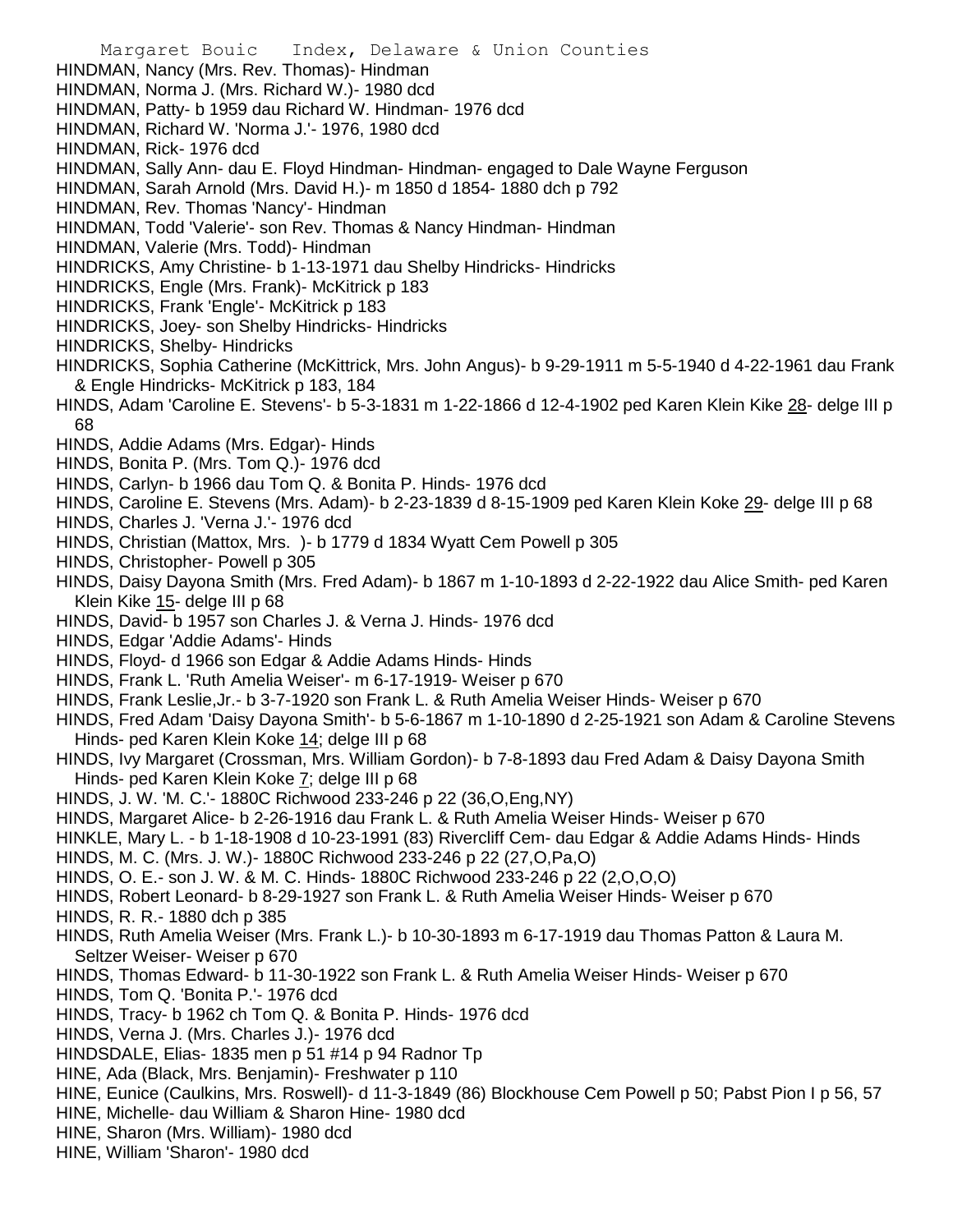Margaret Bouic Index, Delaware & Union Counties HINEBAUGH, Carole A. (Mrs. Jerry G.)- 1983 ucd HINEBAUGH, Jacob- unclaimed letter 1853- unec IV p 35 HINEBAUGH, Jerry G. 'Carole A.'- 1983 ucd HINEBAUGH, Michael- b 1972 son Jerry G. & Carole A. Hinebaugh- 1983 ucd HINEBAUGH, Shelie- b 1968 ch Jerry G. & Carole A. Hinebaugh- 1983 ucd HINEBAUGH, Storie- b 1971 ch Jerry G. & Carole A. Hinebaugh- 1983 ucd HINELEY, Jacob- 1835 men p 65 #96 p 121 Westfield Tp HINELY, Esther Seigfried (Mrs. Jacob)- m 1-17-1856 dcm HINELY, Jacob 'Esther Seigfried'- m 1-17-1856 dcm HINELY, Mary Ann (Dillingham, Mrs. Samuel)- m 3-15-1865 dcm HINEMAN, Christoph- 1880C Delaware Town p 514C HINEMAN, Lidia- 1850C Marlborough Tp 32 p 183 (19,O) HINEMAN, Margaret- b Ger, d 6-17-1882 (48) Delaware - dcdeaths HINER, Margaret Elizabeth (Liddick, Mrs. Elton Edwin)- b 3-28-1919 m 9-18-1955- Weiser p 327 HINERMAN, Ellsworth- son John & Sarah McConnell Hinerman- 1908 dch p 529 HINERMAN, John 'Sarah McConnell'- 1908 dch p 529 HINERMAN, Sarah McConnell (Mrs. John)(Miller, Mrs. Hiel)(Wells, Mrs. Jesse)- 1908 dch p 529 HINES, --family of Arlene Mansfield #146 unec IX p 14 HINES, Aaron- b 1971 son Neoma B. Hines- 1979 ucd HINES, Addie Belle Orahood (Mrs. Wesley)- b 1873 d 1946 York Cem p 73 dau Eli & Sarah Wingfield Orahood- Hines; ped Helen Aves Lavender Fraker #97 unec III p 14;dcc Jarrod Weiser 31 HINES, Adella B.- dau Nathan W. & Nancy L. Madden Hines- Hines HINES, Adolphys- son Jeremiah & Sarah Hines- 1860C Taylor Tp 1014-1029 p 135 (3,O); 1870C Dover Tp 24 p 3 (12,O); mt 3 p 13 HINES, Agnes- Pabst 7 p 28 HINES, Agnes (Hanson, Mrs. John)- sister John Hines- Hines HINES, Aletha Ann (Lowry, Mrs. Dean Anthony)- b 1966 dau Charles H. & Marianna Weidman H Hines- Hines; 1967, 1971, 1973, 1977, 1979, 1981, 1983 ucd HINES, Alfred- 1908 dch p 396 HINES, Alice (Mrs. Harry A.)- 1964, 1969, 1971 dcd HINES, Alice (Pifer, Mrs. James)- dau Wesley & Addie Belle Orahood Hines- Hines HINES, Amelia D. Snyder (Mrs. Francis J.)- Hines HINES, Andrea- b 1974 dau Richard L. & Miriam E. Hines- 1975, 1977, 1979, 1981, 1983 ucd HINES, Anna (Crabbe, Mrs. Walter)- d 4-17-1974 (89) bur St. Mary's- Hines HINES, Anna May (Mrs. Jack A.)- 1967, 1971, 1973, 1975, 1977, 1979, 1981, 1983 1991 ucd HINES, Anna (Mrs. Wesley)- b 1860 d 1934 Bokescreek p 58 HINES, Arizona (Brooks, Mrs.Henry W.Sr)- b 10-13-1896 m 9-1-1914 d 10-15-1988 (92) York Cem- dau John W. & Martha Jane Johnson Hines- Hines HINES, Asena Smith (Mrs. Edward B.)- m 10-4-1876 ucm 5943 HINES, Audrey E.- b 1895 d 1900 dau Wesley & Anna Hines- Bokcescreek Cem p 45; Powell p 242 HINES, Barbara - dau Jeremiah & Sarah Hines- 1860C Taylor Tp 1014-1029 p 135 (1,O); 1870C Dover Tp 24 p 3 (11,O); mt 3 p 13 HINES, Barbara (Mrs. Larry)- 1976 dcd HINES, Barbara (Rudolph, Mrs. Russell J.)- b 2-13-1954 m 5-26-1973- McKitrick p 250 HINES, Barbara (Scharrock, Mrs. )- dau Harley Hines- Hines HINES, Beatrice May- b 1892 d 2-11-1931 York Cem p 85 HINES, Betty J. (Mrs. Robert P.)- 1980 dcd HINES, Beverly Haughn (Mrs. William J.)- d 3-17-1964 (58) bur Johnstown- dau J. C. Haughn- Hines HINES, Bill 'Meg Sondey'- son Orlan Lee & Iona L. Wollam Hines- Hines HINES, Billy E.- son William H. & Olive M. Sands Hines- 1959, 1962, 1967, 1971, 1973, 1975, 1977, 1979, 1981, 1983 ucd HINES, Blanche (Decker, Mrs. Charles Emmett)- m 3-14-1907 dcm- dau Wesley & Anna Hines- Hines HINES, Bob' Diane'- son Orlan Lee & Iona L. Wollam Hines- Hines

HINES, Brad E.'Terrie Stover'- b 1960 m 4-6-1991 son Gerald & Grace Hines- Hines; 1964, 1969, 1976 dcd HINES, Carl- 1971 dcd Ashley

HINES, Carl- son Stewart & Jean Hines- 1964 dcd (14)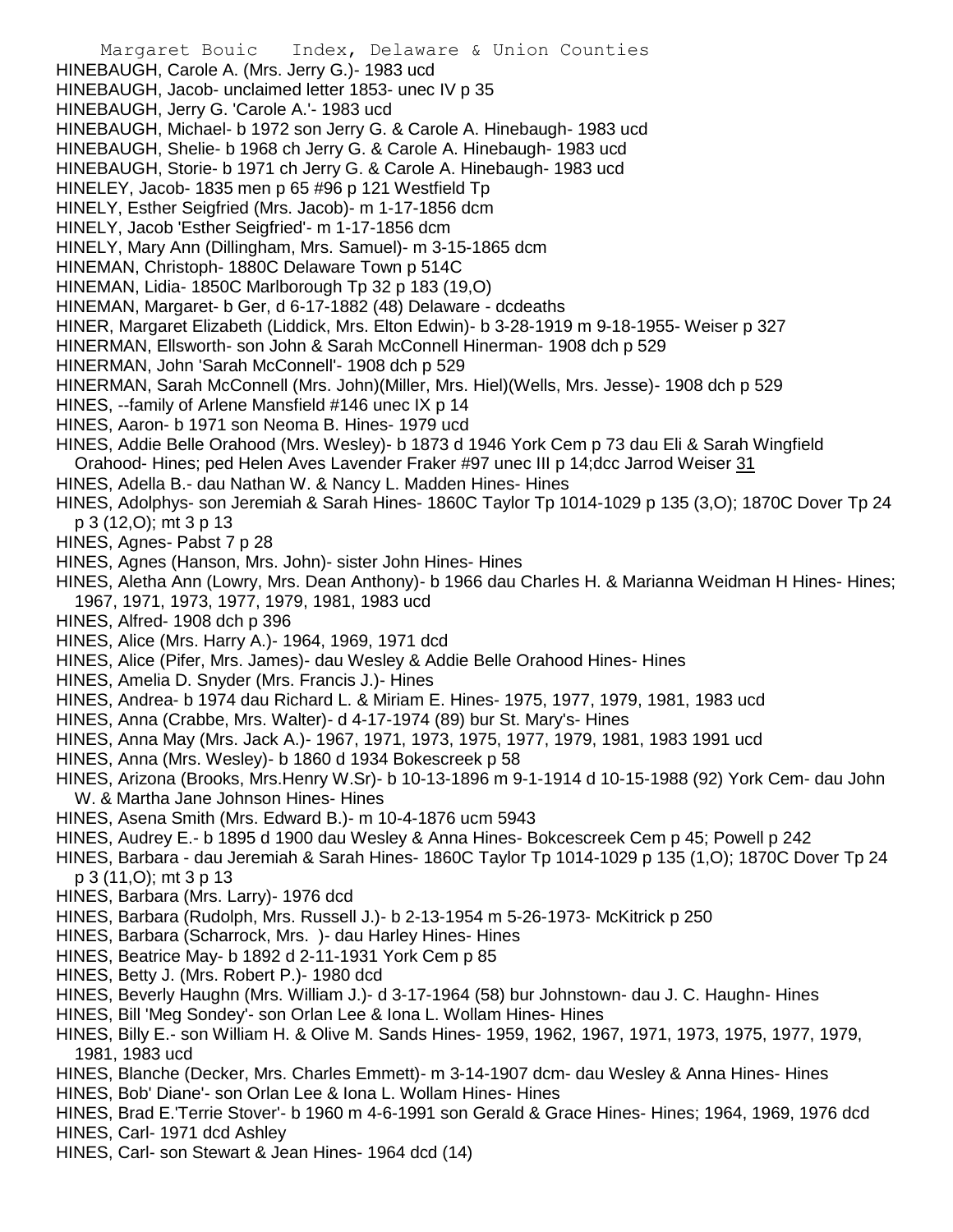- Margaret Bouic Index, Delaware & Union Counties
- HINES, Carol (Eads, Mrs. )- dau Homer C. & Frances Nickol Hines- Hines
- HINES, Carole Mason (Mrs. Harley)- Hines; 1961 dcd
- HINES, Carolyn Ann Bailey (Mrs. Rev. William)- b 8-3-1934 m 8-29-1954 dau Don & Erna Renner Bailey Rausch 16921 III p 301; unvmec p 33
- HINES, Carrie Margaret Wottring (Mrs. Glen)- b 10-19-1900 m 1920 d 1970 Price Cem djlm p 68 dau Frank & Barbara Daum Wottring- Hines; 1949, 1962, 1967 ucd
- HINES, Catharine (Hoover, Mrs. John H.)- b 8-31-1826 dau Christopher & Jane Hines- 1883 uch V p 543
- HINES, Catherine (Mrs. Gilmore)- 1850C Liberty Tp Un Co 1592 p 105 (25,O)
- HINES, C. 'E. B.'- djlm p 28
- HINES, Charles- 1880C Brown Tp p 381C (46,O,O,O)
- HINES, Charles Harland 'Marianna Weidman'- m 7-22-1961 son Lloyd & Mary Hines- 1949, 1959(16), 1962, 1967, 1971, 1973, 1977, 1979, 1981, 1983, 1991 ucd
- HINES, Charles 'Marianna'- son Lloyd Harland & Mary Eastman Hines- Hines
- HINES, Charles 'Wilma Dilts'- m 7-22-1961 son Wesley & Addie Belle Orahood Hines- Hines; 1961, 1964, 1969, 1971, 1976 dcd
- HINES, Charlyne (Janes, Mrs.Robert L.)- dau Wilma Dilts Hines- Hines; 1985 uch p 80
- HINES, Chris- b 1980 ch James D. & Rita E. Hines- 1981, 1983 ucd
- HINES, Chris- b 1967 ch Larry & Barbara Hines- 1976 dcd
- HINES, Christena (Hover, Mrs. Henry)- m 11-21-1861 ucm 3253
- HINES, Christena (Shaffer, Mrs. Samuel)- ped David Ray Markley 19 23; unec III p 26
- HINES/HINDS, Christina (Mattox, Mrs. Christopher) b 1779 m 1797 d 1834 delge IV p 64
- HINES, Christiana- dau Jane Hines- 1860C York Tp 1379-1389 p 186 (23,O)
- HINES, M. Christine Allen (Mrs. Dewey M.)- b 1907 m 12-12-1931- d 1979 York Cem p 87- dau William G. Allen- Hines; 1967, 1971, 1973, 1975, 1977 ucd
- HINES, Christopher- dates illegible York Cem p 29
- HINES, Christopher- d 5-26-1860 (68-5-30 York Cem p 37
- HINES, Christopher C. 'Elizabeth J. Davis'- m 10-12-1867 ucm 4257
- HINES, Christopher 'Jane'- 1883 uch V p 543; ped Helen Avis Lavender Fraker #9 24, unec III p 14
- HINES, C. L.- 1991 ucd
- HINES, Clara (Baker, Mrs. Glee)- dau Glen & Carrie Margaret Wottring Hines- Hines
- HINES, Clara- dau Stewart & Jean Hines- 1964 dcd (15)
- HINES, Clarista (Mrs. Dewey)- 1962 ucd
- HINES, Claude R. 'Grace L.;'- 1961, 1964, 1971 dcd
- HINES, Claude R.'Verna'- 1961, 1964, 1969, 1971, 1976, 1980 dcd
- HINES, J. Clinton- b 1969 son Richard L. & Miriam E. Hines- 1971, 1973, 1974, 1977, 1979, 1981, 1983 ucd
- HINES, Cody Lawrence- b 1-27-1992 son Roger & Lisa Hines- Hines
- HINES, Connie L. (Mrs. Steve R.)- 1977, 1979, 1981 ucd
- HINES, Connie Sue (Ormeroid, Mrs. )- dau Wesley & Wilma Dilts Hines- Hines; 1961, 1964(15) dcd
- HINES, Cora (Irwin, Mrs. )- dau John & Jane Hines- Hines
- HINES, Daisy (Devers, Mrs. )- sister Richard E. Hines- Hines
- HINES, Daniel 'Sarah McCimmey'- b 1804 d 1895 ped Jean Brown Nepsund #98 22; unec VII p 17
- HINES, David- 1840C Liberty Tp Un Co 396 (40-50)
- HINES, David- son Claude R.,Jr. & Verna Hines- 1961, 1964(6), 1969, 1971 dcd
- HINES, David- b 1960 son Ray L. & Janice L. Hines- 1961, 1964, 1969 dcd; lived with Donald F. & Janis L. Roof
- HINES, Deanna- b 1963 dau Charles Harland & Marianna Weidman Hines- Hines; 1971, 1973, 1977, 1983 ucd
- HINKLE, Debbie (Queen, Mrs. )- dau Harley Hines- Hines
- HINES, Delbert- son Richard E. & Mollie Hines- Hines
- HINES, Delvin V. Jr. 'Elizabeth'- 1991 ucd
- HINES, Derik- b 10-17-1960 ch William & Carolyn Ann Bailey Hines- Rausch 169214 III p 301
- HINES, Dessie Haschel (Mrs. John)- dau Fred & Maria Eikelberner Haschel- Weiser p 162
- HINES, Dewey M. 'M. Christine Allen'- b 10-23-1898 m 12-12-1931 d 2-3-1986 (87) York Cem p 87- son John
- W. & Jane Johnson Hines- Hines; 1967, 1971, 1973, 1975, 1977, 1979, 1981 cd
- HINES, Dewey M. 'Clarista'- 1959, 1962 ucd
- HINES, M. Diane- dau Dewey M. & M. Christine Allen Hines\Mary- Hines; 1949, 1959, 1975, 1979, 1981, 1983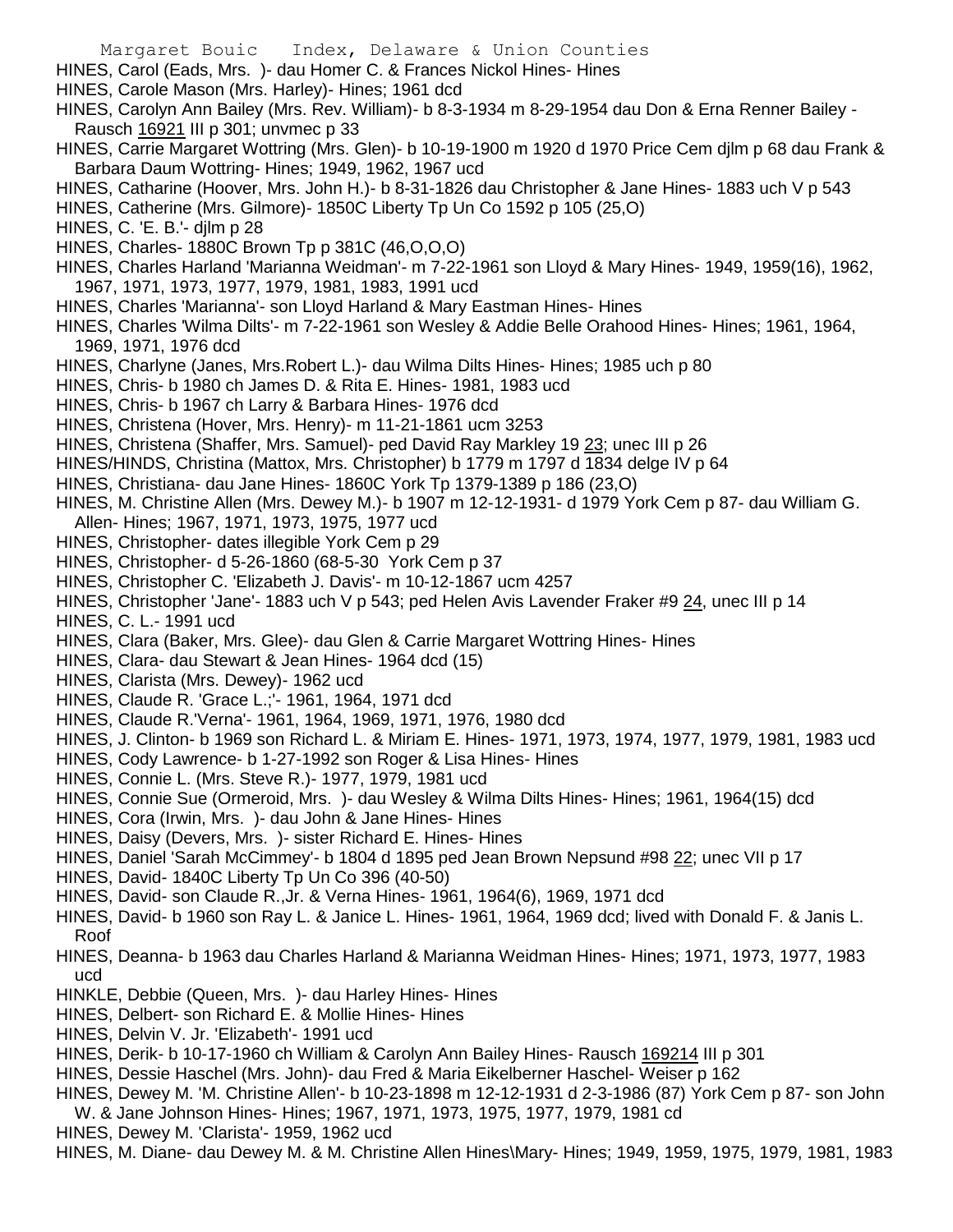ucd

- HINES, Diane (Mrs. Bob)- Hines
- HINES, Dianna Lynn (Whetzel, Mrs. James Michael)- m 6-23-1984 dau Charles Hines- Hines
- HINES, Dick- son Dewey & Clarista/Mary Hines- 1949, 1959 ucd (15)
- HINES, Dixie (Mrs. Paul)- 1971 ucd
- HINES, D. M. 'Mary'- 1949 ucd
- HINES, Rev. Donald E.- son Rev. Thomas C. & Elsie Marie Hines- Hines
- HINES, Donna-b 1957 dau Harry A. & Alice J. Hines- 1964, 1971 dcd
- HINES, Donna L.- dau Ray & Janice Hines- 1961(17), 1964 dcd
- HINES, Douglas Aaron 'Jenise Ann Cyskowski'- b1962 m 3-22-1986 son Gerald & Grace Hines- Hines; 1964, 1969, 1976 dcd
- HINES, Dutch- brother of Rev. Thomas C. Hines- Hines
- HINES, Earl H. 'Nannie'- b 1889 d 1934 Maskill Cem lptw p 93
- HINES, E. B. (Mrs. C.)- djlm p 28
- HINES, Edward B. 'Asena Smith'- m 10-4-1876 ucm 5943; mt 3 p 13
- HINES, Edward J.- Hines
- HINES, Edward J. 'Grace E.' 1976, 1980 dcd
- HINES, Edward Jr.'Mary'- 1964, 1969, 1971 dcd
- HINES, Edwin S.- son Nathan W. & Nancy L. Madden Hines- Hines
- HINES, Elizabeth (Mrs. Delvin V.,Jr.)- 1991 ucd
- HINES, Elizabeth J. (Cahill, Mrs. Alexander)- m 4-19-1882 ucm 7160
- HINES, Elizabeth J. Davis (Mrs. Christopher C.)- m 10-12-1867 ucm 4257 d 1-2-1873 (25y 10m) E. York Cem p 7
- HINES, Elmer E.- son Jeremiah & Sarah Hines- mt 3 p 13; 1870C Dover Tp 24 p 3 (8,O)
- HINES, Elsie M. (Mrs. Thomas C.)- 1964, 1969, 1971, 1976, 1980 dcd
- HINES, Emma- dau Joseph & Rachel A. Hoover Hines- 1880C York Tp 304 p 29 (5,O,O,O)
- HINES, Eric- b 1971 son Neoma B. Hines- 1979 ucd
- HINES, Essie (Mahan, Mrs. )- sister Richard E. Hines- Hines
- HINES, Esther (Culwell, Mrs. )- dau Lloyd Harland & Mary Eastman Hines- Hines; 1959 ucd (7)
- HINES, Etta (Mrs. Ross C.)- 1961, 1964, 1969, 1971, 1976, 1980 dcd
- HINES, Evelyn Mae Sellers (Mrs. James Charles)- m 8-8-1965 dau Arthur D. Sellers- Hines- 1971 dcd
- HINES, Florence D. (Mrs. Vaughn M.)- b 1896 York Cem p 78
- HINES, Frances Nickol'(Mrs. Homer C.)- b 7-9-1912 d 3-31-1990 (77) bur Middleburg- Hines
- HINES, Francis J. 'Amelia D. Snyder'- Hines
- HINES, Fred- b 1963 son Fred M. & Judy K. Hines- 1971, 1976, 1980 dcd
- HINES, Fred M. 'Judy K.;- 1971, 1976, 1980 dcd
- HINES, George W.- (1845) delge VIII p 15, 66
- HINES, Georgia Ruth- b 10-22-1850 d 5-22-1851 Price Cem djlm p 51
- HINES, Gerald A.'Grace'- Hines; 1964, 1969, 1976 dcd
- HINES, Gilmore 'Catherine'- 1850C Liberty Tp Un Co 1592 p 105 (25,O)
- HINES, Gladys M.- 1961, 1964, 1969, 1971, 1976, 1980 dcd
- HINES, Glen 'Carrie Margaret Wottring'- b 1896 d 1979 Price Cem djlm p 68; 1949, 1959, 1962, 1967, 1971, 1973 ucd; Hines
- HINES, Grace Brentlinger (Mrs. Theodore)- d 1947- Hines
- HINES, Grace E. (Mrs. Edward J.)- 1976, 1980 dcd
- HINES, Grace (Mrs. Gerald A.)- Hines; 1964, 1969, 1976 dcd
- HINES, Grace L. (Mrs. Claude R.)- 1961, 1964 dcd
- HINES, Gregg- b 1963 son Harley W. & Marquetta Hines- Hines; 1980 dcd
- HINES, Gregory d. 'Michelle'- 1991 ucd
- HINES, Guy Francis 'Zella Cunningham'- b 9-18-1891 m 1911 d 5-27-1968 Byhalia Cem lptw p 129- son Jonathan & Lora Mayhugh Hines- Hines; 1949, 1959, 1962, 1967 ucd
- HINES, G. W.- son Nathan W. & Nancy L. Madden Hines- Hines
- HINES, Hannah Erwin (Mrs. William T.)- m 3-24-1861 dcm
- HINES, Harley 'Carole Mason''Marquitta'- son Hazel Hines; 1961, 1969, 1971, 1976, 1980 dcd
- HINES, Harold A.- son William J. & Blanche I. Haughn Hines- Hines
- HINES, Harry A. 'Alice'- 1961, 1964, 1969, 1971, 1976, 1980 dcd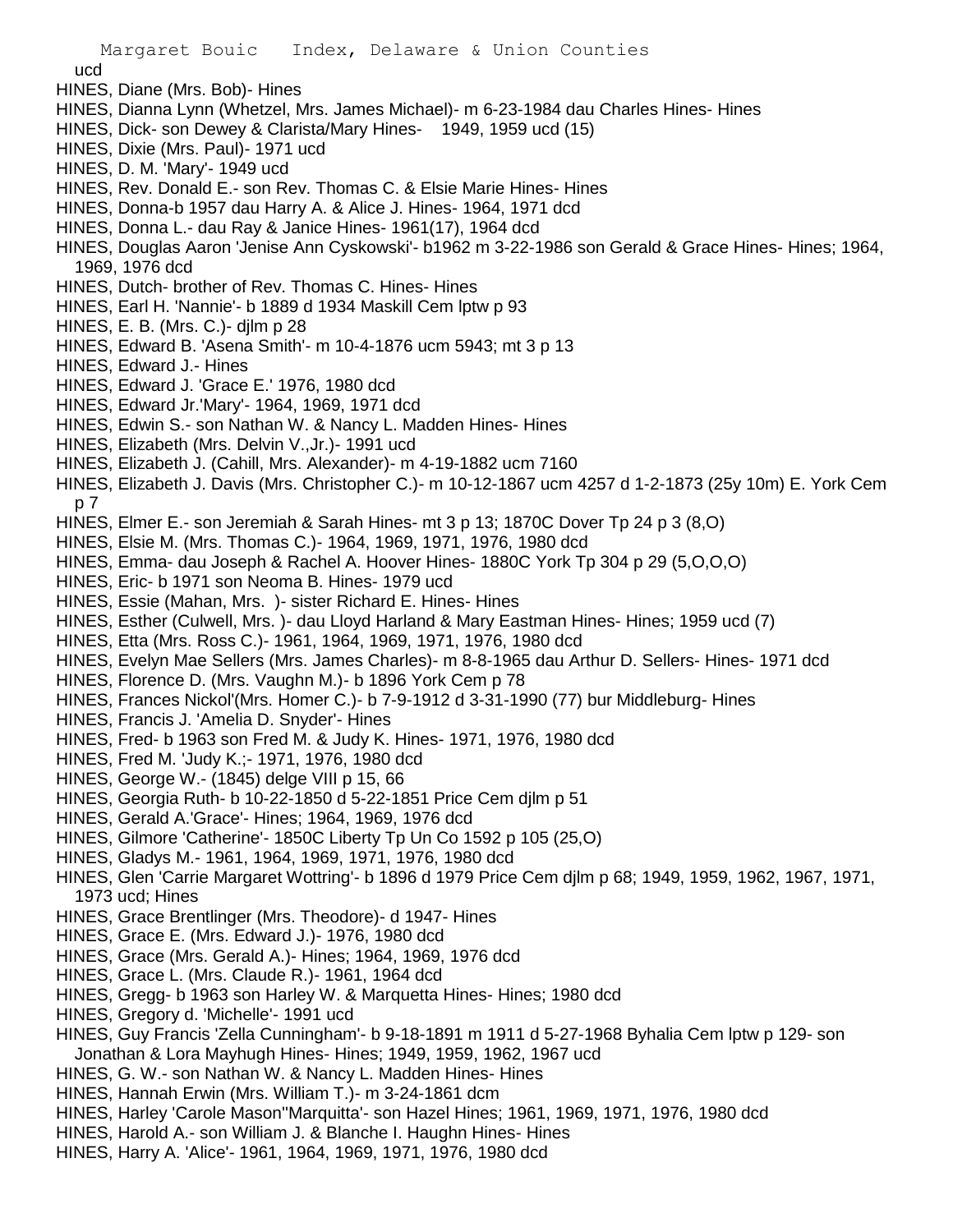- Margaret Bouic Index, Delaware & Union Counties
- HINES, Hazel I. (Mrs. Karl G.)- Hines; 1961, 1964, 1969, 1971, 1976, 1980 dcd
- HINES, Heather- b 1972 ch R. Steve & Connie L. Hines- 1977, 1979, 1983 ucd
- HINES, Helen (Goldsmith, Mrs. Eldon)- dau Glen & Carrie Margaret Wottring Hines- Hines
- HINES, Helen Jean Wood (Mrs. Robert R.) -3-3-1929 m 4-17-1949 dau Ralph & Eva Pauline Howison Wood-1985 uch p 149; 1961, 1964 dcd; 1967, 1971, 1973, 1975, 1977, 1979, 1981, 1983 ucd
- HINES, Henry Wilson- b 1866 d 12-26-1948 York Cem p 78 son Joseph & Rachel A. Hoover Hines- 1870C York Tp 110-108 (4,O); 1880C York Tp 304 p 29 (14,O,O,O)
- HINES, Herbert- b 1957 son Kenneth L. & Waltraud Hines- Hines; 1961, 1964, 1979 dcd
- HINES, Herbert Q.- son William J. & Blanche I. Haughn Hines- Hines
- HINES, Homer C. 'Frances Nickol'- b 1-31-1905 d 8-3-1987 (82) bur Middleburg Cem- Hines
- HINES, Iona L. Wollam (Mrs.Orlan Lee) b 2-17-1919 d 10-1991 (72) dau John Austin & Edith Marie Conroy Wollam- Hines
- HINES, Jacquelyn- dau Harry E. & Alice J. Hines- 1964 dcd(12)
- HINES, Jack A. 'Anna May'- son Dewey M. & Christian Allen Hines- 1967, 1971, 1973, 1977, 1979, 1981, 1981, 1991 ucd
- HINES, Jack- son Dewey M. & May Hines- 1949 ucd
- HINES, Jack Lee 'Norma Jean Jamison'- m 9-10-1961 son Myrtle Hines- Hines; 1961, 1964, 1969 dcd
- HINES, Jackie- b 1959 son Jack A. & Anna M. Hines- 1967, 1971, 1973, 1975, 1977 ucd
- HINES, James Ashley, 1971 dcd
- HINES, James Charles 'Evelyn Mae Sellers'- m 8-8-1965 son CHarles & Wilma Dilts Hines- Hines; 1961 (15), 1971 dcd
- HINES, James- son Dewey M. & M. Christine Allen/Mary Hines- Hines; 1949, 1973 ucd
- HINES, James- son Dewey & Clarista Hines- 1959 ucd (17)
- HINES, James D. 'Rita'- 1967, 1971, 1977, 1979, 1981, 1983, 1991 ucd
- HINES, Jane (Mrs. Christopher)- b 1860 d 10-9-1935 York Cem p 85; 1883 uch V p 543; ped Helen Avis Lavender Fraker #9 25; unec III p 14; 1860C York Tp 1379-1389 p 186 (67,Pa); 1870C York Tp 13 p 2 (74,O)
- HINES, Jane Johnson (Mrs. John W.)- Hines
- HINES, Jane dau William & Peggy Y. Hines- 1880C York Tp 310 p 30 (19,O,O,O)
- HINES, Janet- dau Claude R. & Janet/Verna Hines- 1961, 1964(7), 1969, 1971 dcd
- HINES, Janice L. Benson (Mrs. Raymond L.)- Hines; 1961, 1964 dcd
- HINES, Janis (Temple, Mrs. Carroll Leland)- b 8-12-1940 m 11-16-1958 dau Dewey M. & M. Christine Allen/Mary Hines- Hines; 1985 uch p 34, 126; 1949 ucd
- HINES, Jean (Mrs. Stewart)- 1964 dcd
- HINES, Jeff- son Lloyd Harland & Mary Eastman Hines- Hines
- HINES, Jeff- son Rev. William A. Hines- Hines
- HINES, Jeffrey Brent- b 10-17-1955 son William & Carolyn Ann Bailey Hines- Rausch 169211 III p 301
- HINES, Jeffrey- son Lloyd & Mary Hines- 1959 ucd (5)
- HINES, Jenise Ann Cyskowski (Mrs. Douglas Aaron)- m 3-12-1986 dau Robert Cyskowski- Hines
- HINES, Jere- Co D. 88th Ohio Inf Union Christian Ch Cem lptw p 89
- HINES, Jeremiah 'Sarah'- d 5-19-1863; 1883 uch IV p 494; 1860C Taylor Tp 1014-1029 p 135 (33,O)
- HINES, J. N. (85-1880) dg 7-22-1880; delge VIII p 52; Berlin Tp
- HINES, Joan- Scioto Tp 1964dcd
- HINES, Joann (O'Quinn, Mrs. )- dau Rev. Thomas C. & Elsie Marie Hines- Hines
- HINES, Jo Ann dau Homer C. & Frances Nickol Hines- Hines
- HINES, ---infant d 2-23-1879 (4d) Liberty Tp son John & Anna S. Falrey Hines- dcdeaths
- HINES, John- 1908 dch p 396
- HINES, John- Gavitt Cem 59
- HINES, John- 1880C Liberty Tp Del Co p 318A
- HINES, John- brother Anna Hines Crabbe- Hines
- HINES, John 'Dessie Haschel'- Weiser p 162
- HINES, John- son James C. & Evelyn M. Hines- 1971 ucd
- HINES, John M.- son Joseph & Rachel A. Hoover Hines- 1870C York tp 110-108 p 4 (1,O)
- HINES, J. M. 'R. A.'- York Cem p 29
- HINES, John R.- 1976 dcd
- HINES, John 'Renee'- son Orlan Lee & Iona L. Wollam Hines- Hines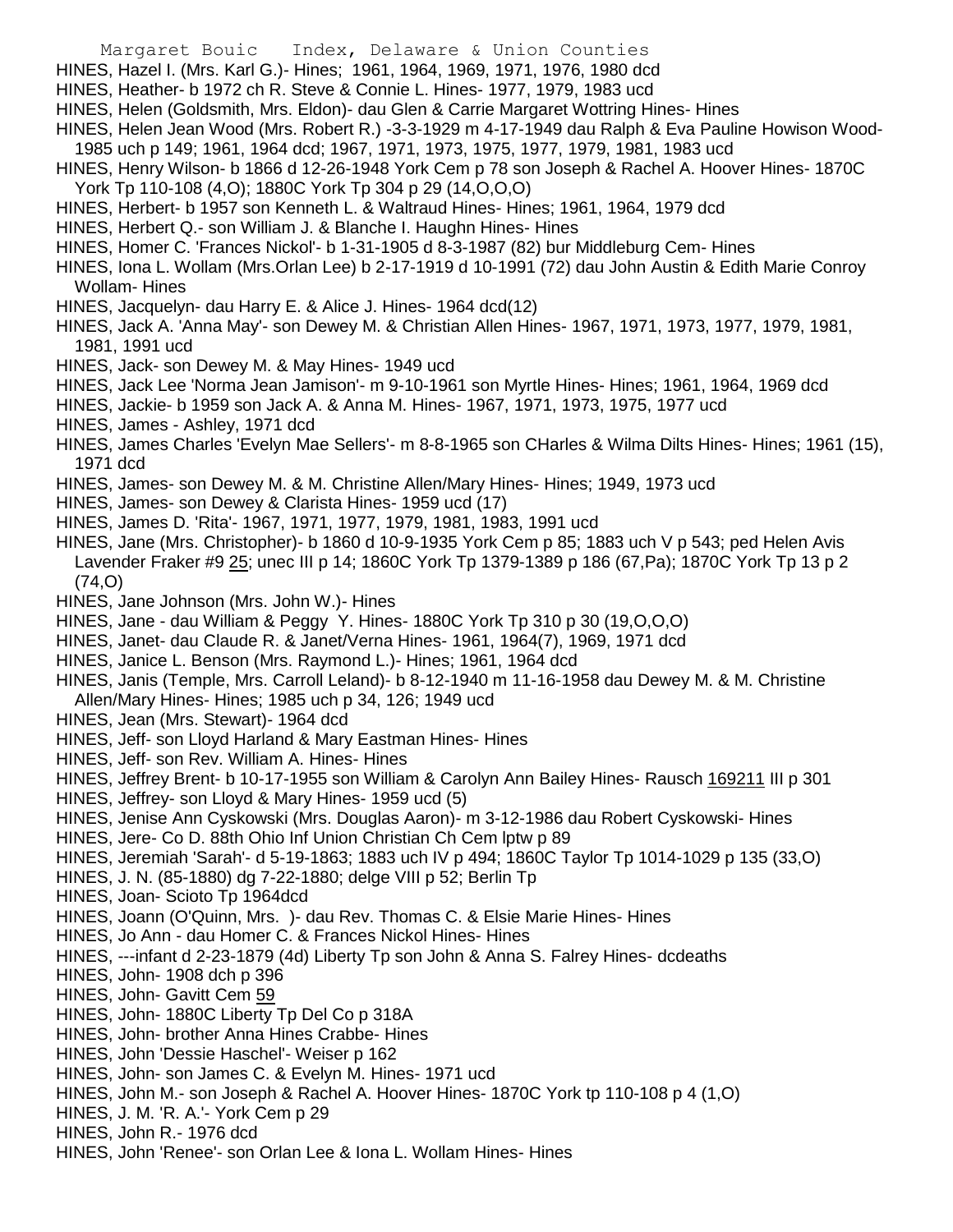- HINES, John- son Ronald A. & Kathy Webb Hines- Hines
- HINES, John W. 'Martha Jane Johnson'- Hines
- HINES, John W.- b 1859 d 1-17-1947 York Cem p 85- son William & Peggy Y. Hines- 1860C York Tp 1377- 1387 p 186 (12,O); 1880C York Tp 310 p 30 (20,O,O,O)
- HINES, Johnathan/Jonathan- b 1957 son Edward & Mary Hines- 1964, 1969, 1971 dcd
- HINES, Jonathan 'Lora Mayhugh'- Hines
- HINES, Joseph A. 'Rachel Hoover'- m 12-5-1861 ucm 3259 dcc Jarod Weiser 60; ped Helen Avis Lavender Fraker #9 12 unec III p 14; 1860C York Tp 1379 p 186 (19,O); 1870C York Tp 110-103 p 4 (29,O); 1880C York Tp 304 p 29 (38,O,Irel,Pa)
- HINES,---2 children of Joseph Hines- SR no dates York Cem p 29
- HINES, Josephine A.(Mrs. Donald E.)- 1961, 1964, 1969, 1971, 1976, 1980 dcd
- HINES, Judy K. (Mrs. Fred M.)- 1971, 1976, 1980 dcd
- HINES, Karl G. 'Hazel I.'- 1961, 1964, 1969, 1971, 1976, 1980 dcd
- HINES, Kathryn/Katherine (Hutchins, Mrs. Arthur)- dau William H. & Olive M. Sands Hines- Hines; 1949 ucd
- HINES, Kathy- dau Gerald A. & Grace Hines- 1964 dcd
- HINES, Kathy Webb (Mrs. Ronald A.)- m 7-2-1977
- HINES, Kenneth L.- son Rev. Thomas C. & Elsie Marie Hines- Hines
- HINES, Kenneth L. 'Waltraud'- Hines; 1964, 1969, 1971 dcd
- HINES, Keri Jo- b 12-24-1956 ch William & Carolyn Ann Bailey Hines- Rausch 169213 III p 301
- HINES, Kevin Wayne- b 3-30-1961 d 1-14-1993 (31) bur Ashley Union Cem- son Harley & Carole Mason Hines- Hines; 1961 dcd
- HINES, Kirby Glen- b 3-8-1990 son Robert & Lisa Hines- Hines
- HINES, Lance- b 1976 ch Victor L. & Melody Hines- 1979 ucd
- HINES, Larry 'Barbara'- 1976 dcd
- HINES, Lawrence- son Ray L. & Janice L. Hines- 1961, 1964 dcd (14)
- HINES, Leah Marie (Ayers, Mrs. Carl Abner)- b 11-26-1897 m 2-29-1919 d 8-6-1944 dau Wesley & Addie Orahood Hines- dcc Jarrod Weiser 15; Ayres 3,4; 1900C Liberty Tp Un Co 3 p 1A (3, O, O, O)
- HINES, Lee- brother Richard E. Hines- Hines
- HINES, Lena (Fields, Mrs. Clyde)(Bates, Mrs. Harry)- b 5-5-1912 m(2) 6-25-1983 d 8-20-1990 (78) dau Guy Francis & Zella Cunningham Hines- Hines
- HINES, Leota (Gale, Mrs. Owen)- dau Wesley & Addie Belle Orahood Hines- Hines
- HINES, Linda- b 1951 dau Robert E. & Helen Jean Wood Hines-1985 uch p 149; 1961, 1964 dcd; 1967 ucd
- HINES, Linden- son Richard E. & Mollie Hines- Hines
- HINES, Lisa Lowery (Mrs. Roger)- dau Max & Mary Lowery- Hines
- HINES, Lloyd Harland 'Mary Eastman'- b 10-3-1919 m 7-18-1938 d 1-29-1989 (69) Byhalia Cem- son Guy Francis & Zella Cunningham Hines- Hines; 1949, 1959, 1975, 1977, 1979, 1981, 1983 ucd
- HINES, Lloyd- b 1956 son Kenneth L. & Waltraud Hines- Hines; 1964, 1969, 1971 dcd
- HINES, Lois (Mrs. Paul)- Hines
- HINES, Lora Mayhugh (Mrs. Jonathan)- Hines
- HINES, Lori- b 1970 dau Pat Hines- 1971 dcd
- HINES, Louva Hill (Mrs. Pearl H.)- unec IV p 28
- HINES, Lowell L. 'Beverly A.''Vickey'- son Lloyd Harland & Mary Eastman Hines- Hines; 1949, 1959(12), 1967, 1975, 1977, 1979, 1981 ucd
- HINES, Mabel (Lavender, Mrs. William J.)- b 9-1895 d 1970 dau Wesley Heston & Addie Belle Orahood Hines-Hines; Lavender 3,4; Cowgill p 61; ped Helen Avis Lavender Fraker #9 3, unec III p 14; 1900C Liberty Tp Un Co 3 p 1A (4,O,O,O); 1961 dcd
- HINES, Marcia (Glaze, Mrs. )- dau Wilma Dilts Hines- Hines
- HINES, Margaret/Peggy Y (Mrs. William)- 1860C York Tp 1377-1387 p 186 (24,O); 1880C York Tp 310 p 30 (47,O,Pa,Pa); 1900C Paris Tp 73-76 p 7B (64,O); uninf p 11
- HINES, Margret- Gavitt Cem 58
- HINES, Marianna Weidman (Mrs. Charles Harland)- m 7-22-1961 dau Louis Weidman-Hines; 1962, 1971, 1973, 1977, 1979, 1981, 1983 ucd
- HINES, Mark- b 1963 son Donald E. & Josephine Hines- 19964, 1969, 1971, 1976, 1980 dcd
- HINES, Marquitta (Mrs. Harley W.)- Hines; 1976, 1980 dcd
- HINES, Martha J. Johnson (Mrs. John W.)- Hines
- HINES, Mary A.- 1976 dcd Ashley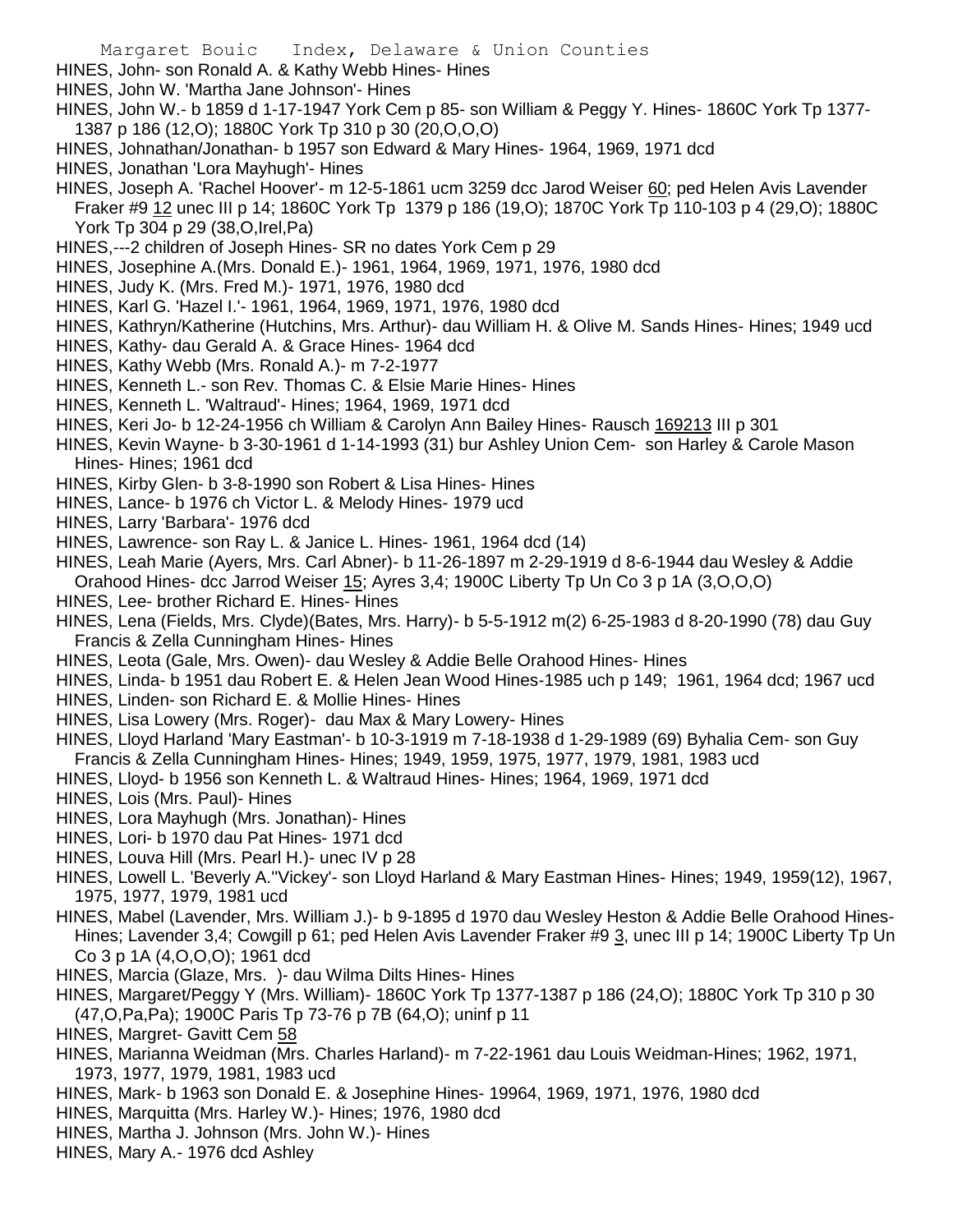Margaret Bouic Index, Delaware & Union Counties HINES, Mary (Mrs. D. M.)- 1949 ucd HINES, Mary D. (Oman, Mrs. Charles S.)- b 5-12-1891 m 12-7-1911 d 12-3-1985 (94) bur Ashville- dau Francis J. & Amelia D. Snyder Hines- Hines HINES, Mary Eastman (Mrs. Lloyd Harland)- m 7-18-1938; Hines; 1949, 1959, 1975, 1977, 1979, 1981, 1983 ucd HINES, Mary (Mrs. Edward J.)- 1964, 1971 dcd, Ashley HINES, Mary (Hurlow, Mrs. )- sister John Hines- Hines HINES, Mary (Martin, Mrs. )- b 1959 dau Edward & Mary Hines- Hines; 1964, 1969, 1971 dcd HINES, Mary M.- dau William & Peggy Y. Hines- 1880C York Tp 310 p 30 (13,O,O,O) HINES, Mary S. T. John (Mrs. Patrick)- m lic 11-24-1856 ucm 2483 HINES, Matt- b 1977 son James D. & Rita Hines- 1981, 1983 ucd HINES, M. D.- 1991 ucd HINES, Meg Sonday (Mrs. Bill)- Hines HINES, Melissa- b 1978 dau Randy & Stephanie Hines- 1980 dcd HINES, Melody K. (Mrs. Victor L.)- 1975, 1979 ucd HINES, Michael- b 1966 son Robert P. & Betty J. Hines- 1980 dcd HINES, Michelle (Mrs. Gregory D.)- 1991 ucd HINES, Mildred Irene Baughman (Mrs. Ward)- b 10-1-1908 dau James Wilson & Lyda Maude Ward Baughman- Graham 127431 HINES, Minnie Beach Porter (Mrs. Theodore T)- 1959, 1962 ucd HINES, Miriam E. (Mrs. Richard L.)- 1971, 1973, 1975, 1977, 1979, 1981, 1983, 1991 ucd HINES, Mollie (Mrs. Richard E.)- Hines HINES, Myrtle (Mrs. )- Hines; 1961, 1969, 1971, 1976 dcd HINES, Nancy (Davis, Mrs. Larry)- dau Dewey M. & M. Christina Allen Hines- Hines; 1985 uch p 39; 1949 ucd HINES, Nancy J. - d 7-25-1865 (3) York Cem p 29 dau J. M. & R. A. HINES, Nancy- dau Lloyd & Mary Hines- 1949 ucd HINES, Nancy L. Madden (Mrs. Nathan W.)- m 6-14-1866 Hines HINES, Nannie (Mrs. Earl H.)- b 1886 d 1932 Maskill Cem lptw p 93 HINES, Naomi/Neoma B.- dau Lloyd & Mary Eastman Hines- 1959(7), 1979, 1981, 1983 ucd HINES, Naomi- dau Harry Harland & Mary Eastman Hines- Hines HINES, Nathan W. 'Nancy L. Madden'- b 11-21-1840 m 6-14-1866 d 6-11-1907 bur Delaware - Hines HINES, ----(Anderson, Mrs. H. E.)- dau Nathan W. & Nancy L. Madden Hines- Hines HINES, --- (Cummings, Mrs. A. S.)- dau Nathan W. & Nancy L. Madden Hines- Hines HINES, Nathaniel ' Penn'- b 1764 d 12-21-1844- Pabst Pion I p 57, 58 HINES, ----Penn (Mrs. Nathaniel)- dau Benjamin Penn- Pabst Pion I p 57,58 HINES, Nellie (Brown, Mrs. )- dau Richard E. & Mollie Hines- Hines HINES, Nena- b 1963 ch Charles H. & Marianna Hines- 1979 ucd HINES, Nettie A.- dau William & Peggy Y. Hines- 1880C York Tp 310 p 30 (7,O,O,O) HINES, Neva- 1981 ucd HINES, Nina (Michaels, Mrs. Dale)- b 10-1899 d 4-24-1966 New Millcreek Cem dau Wesley & Addie Belle Orahood Hines- Hines; Graham (17532); 1900C Liberty Tp Un Co 3 p 1A (7/12,O,O,O) HINES, Nora (Decker, Mrs. )- sister John Hines- Hines HINES, Norma J.- d 3-7-1986 (46) Oak Grove Cem- Hines HINES, Norma (Mrs. Jack)- 1964, 1969 dcd

- HINES, Norma (Knox, Mrs. )- dau Wilson & Ruth Glick Hines- Hines
- HINES, Olive M. Sands (Mrs. William H.)- b 8-28-1899 m 12-17-1942 d 8-1-1989 (89) York Cem- dau Millin & Alice Hillyer Sands- Hines; 1949, 1959, 1962, 1967, 1971, 1973, 1975, 1979, 1981,1983, 1991 ucd
- HINES, Ollie (Mosley, Mrs. )- dau Wesley & Ann Hines- Hines
- HINES, Orena- ch Janice L. Hines- 1961, 1964(17) dcd
- HINES, Orlan Lee 'Iona L. Wollam'- d 1975- Hines
- HINES, Pat- 1971 dcd
- HINES, Patrick 'Mary St. John'- lic 11-24-1856 ucm 22483
- HINES, Paul E. 'Dixie'- 1971 ucd
- HINES, Paul E. 'Lois'- Hines
- HINES, Paul 'Shirley J.- son Lloyd Harland & Mary Eastman Hines- Hines; 1949, 1959(14), 1973, 1975, 1977, 1979, 1981, 1983, 1991 ucd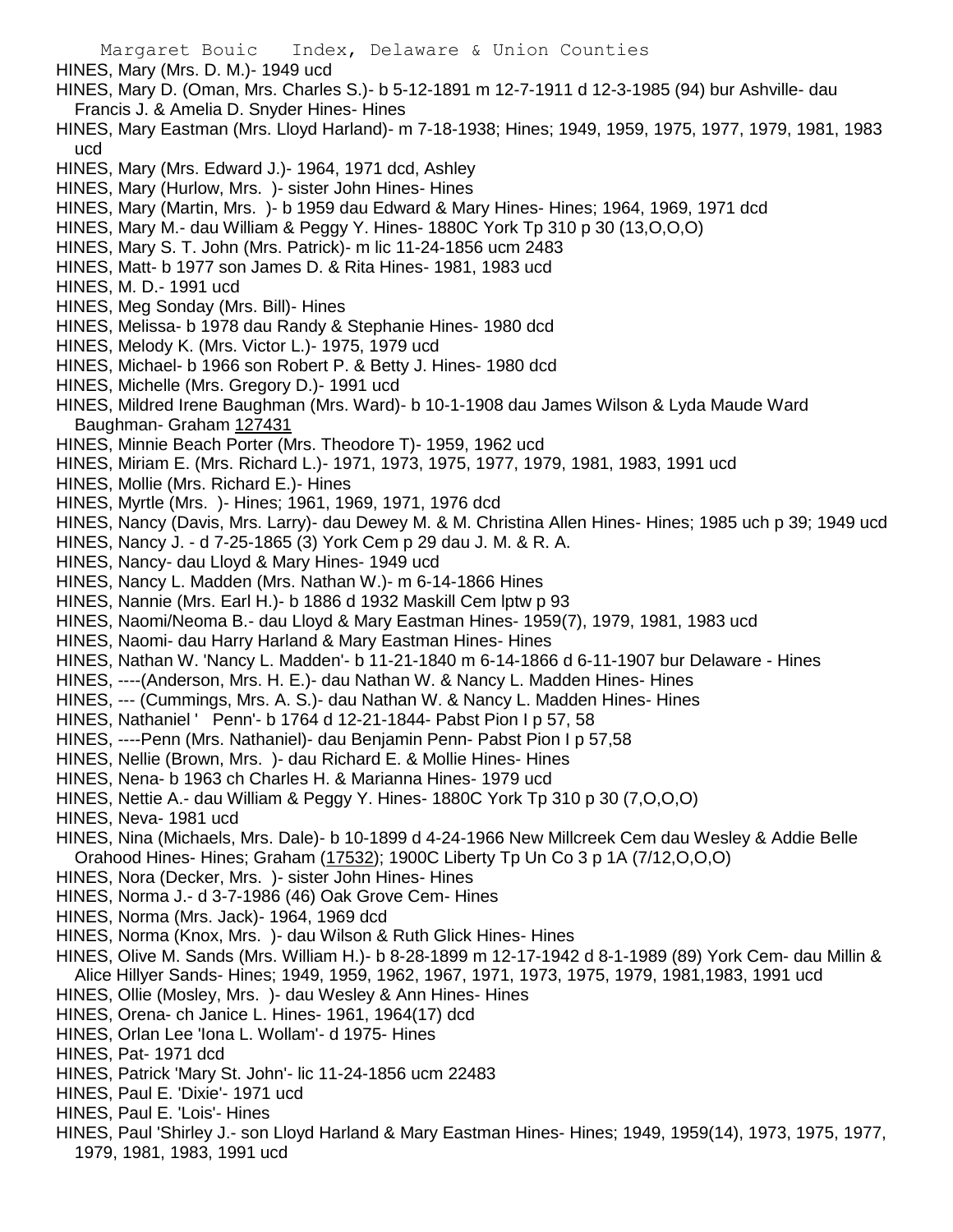- Margaret Bouic Index, Delaware & Union Counties
- HINES, Paul- b 1968 son Paul E. & Dixie Hines- 1971 ucd
- HINES, Paul- b 1899 d 1900 son Wesley & Anna Hines- Bokescreek Cem p 45; Powell p 242
- HINES, Pearl H. 'Louva Hill;- m 1894 unec IV p 28
- HINES, Pearl- b 1878 d 7-31-1962 York Cem p 78- son Joseph & Rachel Hoover Hines- 1880 York Tp 304 p 29 (2,O,Pa,O)
- HINES, Philip- b 6-20-1793 Knox Co d 8-7-1897 (104-O-O) Brown Tp Gavitt Cem- dcdeaths; dg 8-10-1897 Cryder Abst p 123 1880C Oxford Tp p 393A
- HINES, Phoebe- b 1977 dau Lowell L. & Vicky L. Hines- 1977, 1979, 1981 ucd
- HINES, Polly (Bigelow, Mrs. Jonathan)- m 7-12-1827 Madison Co unec V p 28
- HINES, R. A. (Mrs. J. M.)- York Cem p 29
- HINES, Rachel Diane- b 2-16-1984 d 3-21-1993 (9) bur Kenton- dau Tony & Kathy Webb Hines- Hines
- HINES, Rachel Hoover (Mrs. Joseph)- m 12-5-1861 ucm 3257 ped Helen Avis Lavender Fraker #9 13, unec III
- p 14; dcc Jarrod Weiser 61; 1870C York Tp 110-108 p 14 (31,O); 1880C York Tp 304 p 29 (41,O,O,O)
- HINES, Rachel- dau Stewart & Jean Hines- Hines; 1964 dcd (13)
- HINES, Donald Ralph- son Guy Francis & Zella Cunningham Hines- Hines; J. W. Cunningham 12; 1949 ucd
- HINES, Randy 'Stephanie'- 1980 dcd
- HINES, Randy- son Stewart & Jean Hines- 1964 dcd (9)
- HINES, Raymond T. 'Janice Benson'- Hines; 1961, 1964 dcd
- HINES, Rebecca- dau Harry A. & Alice J. Hines- 1964 dcd (14)
- HINES, Rebecca Mae- b 1874 d 6-3-1958 York Cem p 78
- HINES, Rebecca M.- dau William & Peggy Y. Hines- 1880C York Tp 310 p 30 (17,O,O,O)
- HINES, Renee (Mrs. John)- Hines
- HINES, Rhoda E.- dau Gilmore & Catherine Hines- 1850C Liberty Tp Un Co 1592 p 105 (2,O)
- HINES, Richard- son Dewey M. & M. Christine Allen Hines- Hines
- HINES, Richard E. 'Mollie'- d 7-13-1959 bur Olive Green- Hines
- HINES, Richard L. 'Miriam E.'- 1971, 1973, 1975, 1977, 1979, 1981, 1983, 1991 ucd
- HINES, Richard- son William J. & Blanche I. Haughn Hines- Hines
- HINES, Rick-son Stewart & Jean Hines- 1964 (7), 1976 dcd (MoHo)
- HINES, Rita E. (Mrs. James D.)- 1977, 1979, 1981, 1983, 1991 ucd
- HINES, Robert E. 'Helen Jean Wood'- m 4-17-1949; 1985 uch p 149; 1961, 1964 dcd; 1971, 1973, 1977, 1979, 1981 ucd
- HINES, Robert Mayhugh- b 1874 d 1969 Price Cem djlm p 68
- HINES, Robert P. 'Betty J.'- 1980 dcd
- HINES, Roberta- dau Stewart/Stuart & Jean Hines- 1964 dcd(12)
- HINES, Roger E 'Lisa Lowery'- b 1960 son Robert E. & Helen Jean Wood Hines- Hines; 1985 uch p 149; 1961, 1964 dcd; 1967, 1971, 1973, 1975, 1977, 1981, 1983 ucd
- HINES, Ronald A. "Tony"'Kathy Webb'- b 12-19-1946 m 7-2-1977 d 6-1-1993 (47) bur Kenton- son Dewey & Christine Allen Hines- Hines; 1949, 1971, 1973 ucd
- HINES, Ronald- b 1962 son Kenneth L. & Waltraud Hines- 1964, 1969, 1971 dcd
- HINES, Rosalie (Miller, Mrs. )- dau Lloyd Harland & Mary Eastman Hines- Hines; 1959 ucd (4)
- HINES, Rosanna (Miller, Mrs. Christian)- b 1826 d 1892 dau Hamel & Sarah McCimmey Hines- ped Jean Brown Nepsund 11; unec VII p 17
- HINES, Rosetta (Danrea, Mrs. )- dau Richard E. & Mollie Hines- Hines
- HINES, Rosie (Dandrea, Mrs. )- sister Rev. Thomas C. Hines- Hines
- HINES, Ross c/o Etta- 1969, 1971 dcd
- HINES, Ross 'Etta'- son Richard E. & Mollie Hines- Hines; 1961, 1964 dcd
- HINES, R. R. d Marion 2-1872 dg 2-23-1872 Cryder Abst p 94
- HINES, Ru--d 9-11-1889 (1m) son C. & E. B. Hines- Price Cem djlm p 28
- HINES, Rudolph- Pabst Pion I p 58
- HINES, Ruth Glick (Mrs. Wilson)- b 1-10-1902 d 6-6-1992 (90) Oak Grove Cem dau William & Jesse Daughtery Glick- Hines
- HINES, Ruth (McIntosh, Mrs.Phillip)- dau Guy Francis & Zella Cunningham Hines- Hines
- HINES, Samuel Charles- b 6-1973 son Charles Harland & Marianna Weidman Hines- Hines; 1973, 1977, 1979, 1981, 1983, 1991 ucd
- HINES, Sandy (Sharp, Mrs. )- dau Jack Hines- Hines
- HINES, Sarah Belle (Hicks, Mrs. Charles H.)- m 4-1887, unec VIII p 44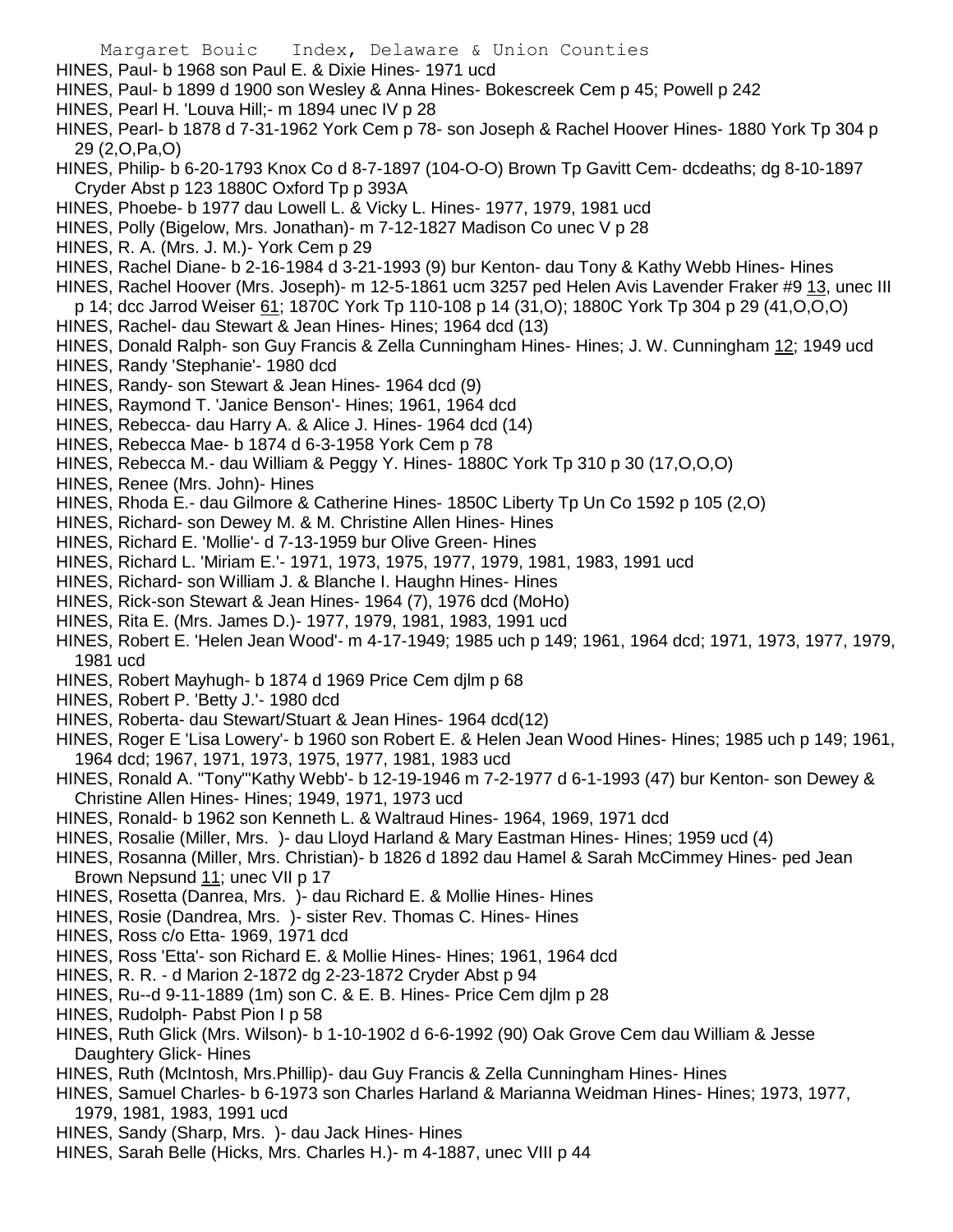- Margaret Bouic Index, Delaware & Union Counties
- HINES, Sarah B.- dau William & Peggy Y. Hines- 1880C York Tp 310 p 30 (10,O,O,O)
- HINES, Sarah (Mrs. Jeremiah)- 1860C Taylor Tp 1014-1029 p 135 (25,O); 1870C Dover Tp 24 p 3 (34,O)
- HINES, Sarah J. (Filler, Mrs. Benjamin)- m 10-4-1866 ucm 4047
- HINES, Sarah McCimmey (Mrs. Daniel)- b 1809 d 1878 ped Jean Brown Nepsund #98 23; unec VII p 17
- HINES, Sarah (Stewart, Mrs. )- dau Lloyd Harland & Mary Eastman Hines- Hines; 1949, 1959(11) ucd
- HINES, Saundra Jo (Sharp, Mrs. Donald Lee Sharp)- n 2962m 8-22-1987 dau Jack A. & Anna M. Hines-Hines; 1967, 1971, 1973, 1975, 1977, 1979, 1981, 1983 ucd
- HINES, Sharan- ch Edward Jr. & Mary Hines- 1964 dcd (15)
- HINES, Sharon- b 1969 dau James C. & Evelyn M. Hines- 1971 dcd
- HINES, Sharon Lee (Ruby, Mrs. )- dau Edward J. & Mary Hines- Hines; 1964 dcd (15)
- HINES, Sheila Renee Laird (Mrs. Timothy Lee)- m 12-2-1990 dau Claude Laird- Hines; 1991 ucd
- HINES, Sherri Sue (Bauserman, Mrs. Christian E.)- m 6-8-1985 dau Rev. William A. Hines- Hines
- HINES, Sherry- b 1959 dau Donald E. & Josephine Hines- 1961, 1964, 1969, 1971, 1976 dcd
- HINES, Shirley (Gusler, Mrs. )- dau Edward & Mary Hines- Hines
- HINES, Shirley J. (Mrs. Paul E.)- 1975, 1977, 1979, 1981, 1983 ucd
- HINES, Sindy (Kohler, Mrs. )- b1953 dau Edward & Mary Hines- Hines; 1964, 1969, 1971 dcd
- HINES, Stacey Eugene 'Tressa Michelle Stevens'- m 9-19-1987 son Stuart & Dora Jean Hines- Hines; 1964 dcd (8m)
- HINES, Stephanie Kay- b 7-2-1967 d 7-5-1967 dau Raymond T. & Janice Benson Hines- Hines
- HINES, Stephanie (Mrs. Randy)- 1980 dcd
- HINES, Stephen Edward- b 1952 d c 1989 (41) son Edward & Mary Hines- Hines; 1964, 1969, 1971 dcd
- HINES, R. Steven 'Connie L.'- son Robert E. & Helen Jean Wood Hines- 1985 uch p 149; 1961 dcd (7); 1967,
- 1971, 1973, 1975, 1977, 1979, 1981, 1983 ucd
- HINES, Steward 'Jean'- 1964, 19076 dcd
- HINES, Sue (Gillen, Mrs. )- dau Lloyd Harland & Mary Eastman Hines- Hines; 1949, 1959(17) ucd
- HINES, Susan K. (Lamb, Mrs. David A.)- b 1962 m 12-22-1982 dau Edward & Mary Hines- Hines; 1964, 1969 dcd
- HINES, Susan- b 1972 dau Larry & Barbara Hines- 1976 dcd
- HINES, Susie (Gantz, Mrs. )- dau Homer C. & Frances Nickol Hines- Hines
- HINES, Terri Stover (Mrs. Brad)- m 4-6-1991 dau Don & Reecie Elsasser- Hines
- HINES, Terry Lin- b 10-9-1956 ch William & Carolyn Ann Bailey Hines- Rausbh 169212 III p 301
- HINES, Theodore T. 'Minnie Beach Porter''Grace Brentlinger'- b 7-10-1885 d 1-13-1963 (78) Hines; 1959, 1962 ucd
- HINES, Rev. Thomas C. 'Elsie Marie'- d 12-22-1986 (72) bur Fairview Me.Pk- Hines- 1964, 1969, 1971, 1976, 1980 dcd
- HINES, Thomas- b 1956 son Jack A. & Anna M. Hines- 1967, 1971, 1973, 1977 ucd
- HINES, Thomas- b 1960 son Kenneth L. & Waltraud Hines- 1964, 1969, 1971 dcd
- HINES, Thomas- son Richard E. & Mollie Hines- Hines
- HINES, Thomas R.- son Rev. Thomas C. & Elsie Marie Hines= Hines
- HINES, Timothy Lee 'Sheila Renee Laird' -b 1962 m 12-2-1990 son Jack A. & Anna M. Hines- Hines; 1967, 1971, 1973, 1975, 1977, 1979, 1981. 1983 ucd
- HINES, Tom- Hines
- HINES, Tony- son Dewey & Clarissa Hines- Hines; 1959(14), 1962, 1967, 1975 ucd
- HINES, Tressa Michelle Stevens (Mrs. Stacey Eugene)- m 9-19-1987 dau James & Barbara Maggard- Hines
- HINES, Trudy- b 1970 dau Paul E. & Dixie Hines- 1971 ucd
- HINES, Vaughn M. 'Florence D.'- b 1896 d 11-24-1918 York Cem p 78
- HINES, Verna (Mrs. Claude R.,Jr.)- 1961, 1964, 1969, 1971, 1980 dcd
- HINES, Vick(e)y L. (Mrs. Lowell L.)- 1975, 1977, 1979, 1981 ucd
- HINES, Victor L.'Melody K.'- son Lloyd Harland & Mary Eastman Hines- Hines; 1959(3), 1975, 1979 ucd
- HINES, Violet L.- dau Wilson & Ruth Glick Hines- Hines; 1971, 1976 dcd
- HINES, Walter- b 1958 son Kenneth L. & Waltraud Hines- 1964, 1969, 1971 dcd
- HINES, Waltraud (Mrs. Kenneth L.)- 1964, 1969, 1971 dcd
- HINES, Wanda (Amato, Mrs. )- dau Wilson & Ruth Glick Hines- Hines
- HINES, Wanda (Foreman, Mrs. Marion)- dau Glen & Carrie Margaret Wottring Hines- Hines
- HINES, Ward 'Mildred Irene Baughman'- Graham (127321)
- HINES, Wesley Heston 'Addie Belle Orahood'- b 1873 d 3-10-1944 York Cem p 73 son Joseph & Rachel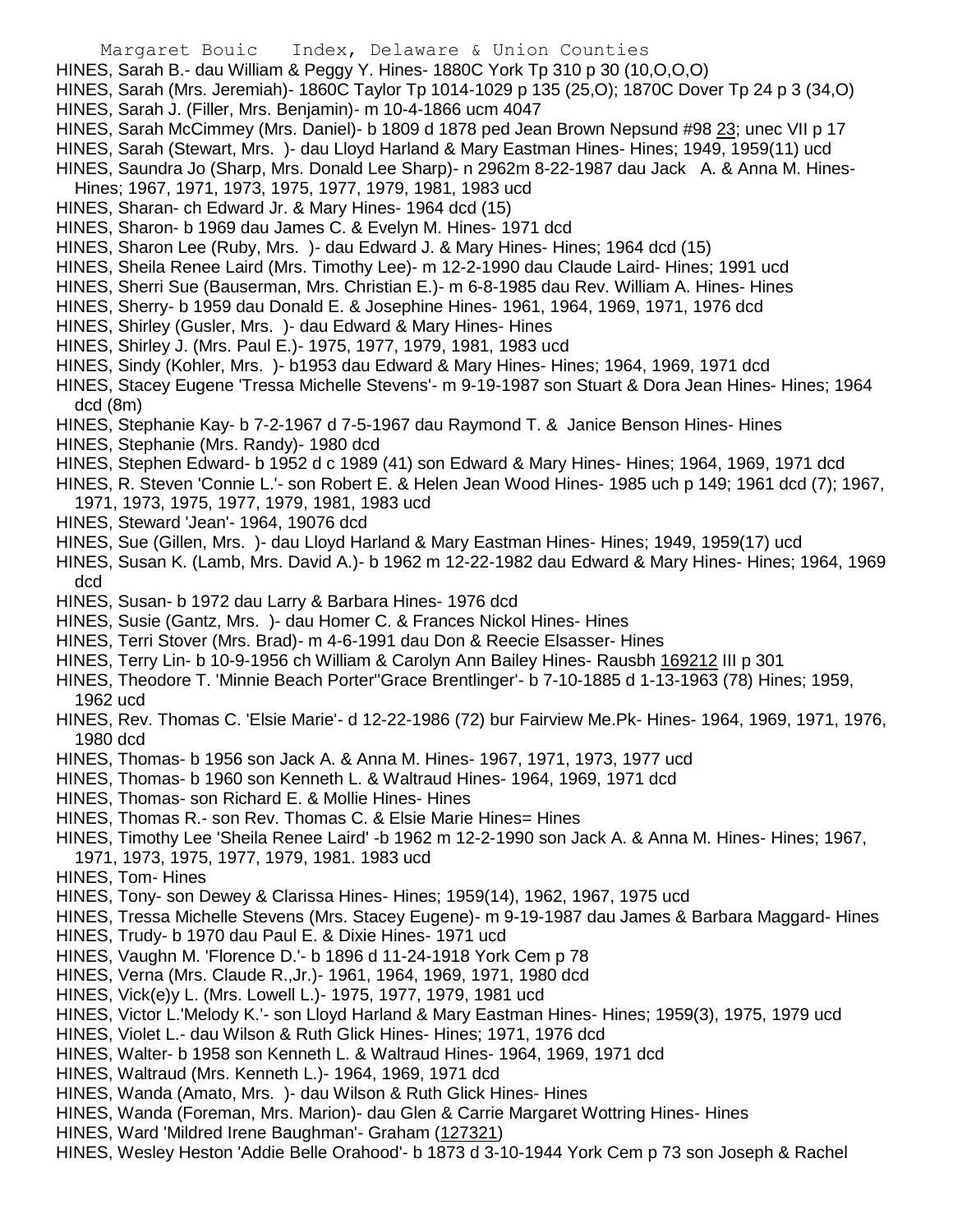Margaret Bouic Index, Delaware & Union Counties Hoover Hines- dcc Jarrod Weiser 30; ped Helen Avis Lavender Fraker #9 6 unec III p 14; 1880C York Tp 304 p 29 (6,O,O,O); 1900C Liberty Tp Un Co 3 p 1A (26,O,O,O)

- HINES, Wesley 'Anna'- b 1862 d 1928 Bookscreek Cem p 59
- HINES, D. Wesley- son Homer C. & Frances Nickol Hines- Hines
- HINES, Wesley S.- 1980 dcd
- HINES, W. H. 'Olive M. Sands'- m 12-17-1942 d 1979- Hines
- HINES, William- 1991 ucd Richwood
- HINES, William- d 2-27-1892 SR York Cem p 55
- HINES, Rev. William A.- Hines
- HINES, Rev. William 'Carolyn Ann Bailey'- m 8-29-1954 Rausch (16921) III p 301; unvmec p 23, 33
- HINES, William "Billy E."- son W. H. & Olive M. Sands Hines- Hines
- HINES, William H. 'Beatrice May'- b 1892 d 2-11-1931 York Cem p 85
- HINES, William H. 'Olive M. Sands;- b 12-5-1890 d 11-21-1972 York Cem son John & Jane Johnson Hines-Hines; 1949, 1959, 1962, 1967, 1971 ucd
- HINES, William J. 'Blanche I. Haughn'- Hines
- HINES, William 'Peggy Y.'- 1860C Yor, Tp 1377-1387 p 186 (32,O); 1880C York Tp 310 p 30 (50,O,Irel,Pa)
- HINES, William T. 'Hannah Erwin'- m 3-24-1861 dcm
- HINES, William- son William & Olive Hines- 1949 ucd
- HINES, William J.- son Joseph Hines- 1870C York Tp 110-108 p 14 (12,O)
- HINES, Wilma Dilts (Mrs.Charles)- b 3-20-1909 d 8-9-1988 (79) Newhouse Cem- Hines; 1961, 19164, 1969, 1971, 1976 dcd
- HINES, Wilson 'Ruth Glick'- son Wesley Heston & Addie Belle Orahood Hines- Hines; 1961, 1964, 1969, 1971 dcd
- HINES, Zella F. Cunningham (Mrs. Guy)- b 1890 d 1980 Byhalie Cem lptw p 12; Hines; 1949, 1962, 1967, 1971, 1973, 1975, 1977, 1979 ucd
- HING, Jack 'Mamie Chan'- b 8-5-1911 China m 6-29-1941 d 1-17-1992 (80) Radnor Cem- Hing; 1980 dcd
- HING, Kenneth- son Jack & Mamie Chan Hing- Hing
- HING, Mamie Chan (Mrs. Jack)- m 6-29-1941- Hing
- HING, Olivia Janice (Linville, Mrs. William Michael)- m 10-23-1965 dau Jaci & Mamie Chan Hing- Hing
- HINGDEFER,Margaret Kritline- dumch p 127
- HINGSBERGEN, Anna Marie (Sister Dorothy)- b 10-20-1923 d 10-5-1987 bur convent Cem sister of Joseph H. Hingsbergen- Hingsbergen
- HINGSBERGEN, Joan Marie (Egan, Mrs. Larry David)- m 11-26-1983 dau Joseph Hingsbergen- Hingsbergen HINGSBERGEN, Joseph H.- Hingsbergen
- HINGSBERGEN, Theresa (Sackenheim, Mrs. )- sister Joseph H. Hingsbergen- Hingsbergen
- HINGSBERGEN, Vera (Cook, Mrs. )- sister Joseph H. Hingsbergen- Hingsbergen
- HININGER, J. S. 'Mary G. Worley'- 1915 uch p 1034
- HININGER, Mary G. Worley (Mrs. J. S.)- 1915 uch p 1034
- HINIOD or HINROD, Charlotte A. (Janes, Mrs. Daniel M.)- m 11-11-1840 dcm
- HINKE, --- Strassburger & Longbrake p 4
- HINKEL, ---family of Jason Huffman #294 unec X p 49, XI p 13, XII p 13
- HINKEL, Donald C.Jr. 'Zelma Reed'- Hinkel
- HINKEL, Zelma Reed (Mrs. Donald C.,Jr.)- Hinkel
- HINKENS, N. H.- 1883 uch IV p 506
- HINKLE, Rev.- dcga p 6 , 18, 23; Del Patron & Franklin Chronicle
- HINKLE, A.- hadc p 34 (1849 Liberty Tp)
- HINKLE, Ada (Bartling, Mrs. )- sister Vada Hinkle Ashley- Hinkle; Ashley
- HINKLE, Adaline- dau Peter & Louisa Hinkle- 1850C Jackson Tp 56 p 9 (8,O)
- HINKLE, Albert- 1880C Concord Tp 11 p 260A (26,O,Pa,O)
- HINKLE, Mrs. Albert- 1880C Concord Tp 11 p 260A (21,O,Pa,Pa)
- HINKLE, Aleta- b 1961 ch Glenn & Barbara Hinkle- 1971 dcd
- HINKLE, Amanda- dau Peter & Louisa Hinkle- 1840C Jackson Tp 210 (5-10); 1850C Jackson Tp 56 p 8 (16,O)
- HINKLE, Amelia L.- dau Peter & Louisa Hinkle- 1850C Jackson Tp 56 p 9 (2,O)
- HINKLE, Amy Michelle- b 12-21-1968 dau Marvin James & Linda Lynette Hinkle- Phillips p 202 135122111; Taylor (1111252); Mitchell (112181252); 1969, 1980 dcd
- HINKLE, Anice/Eunice- dau John Nelson & Lorinda Jenkins Hinkle- 1850C Millcreek Tp 2026-2047 p 294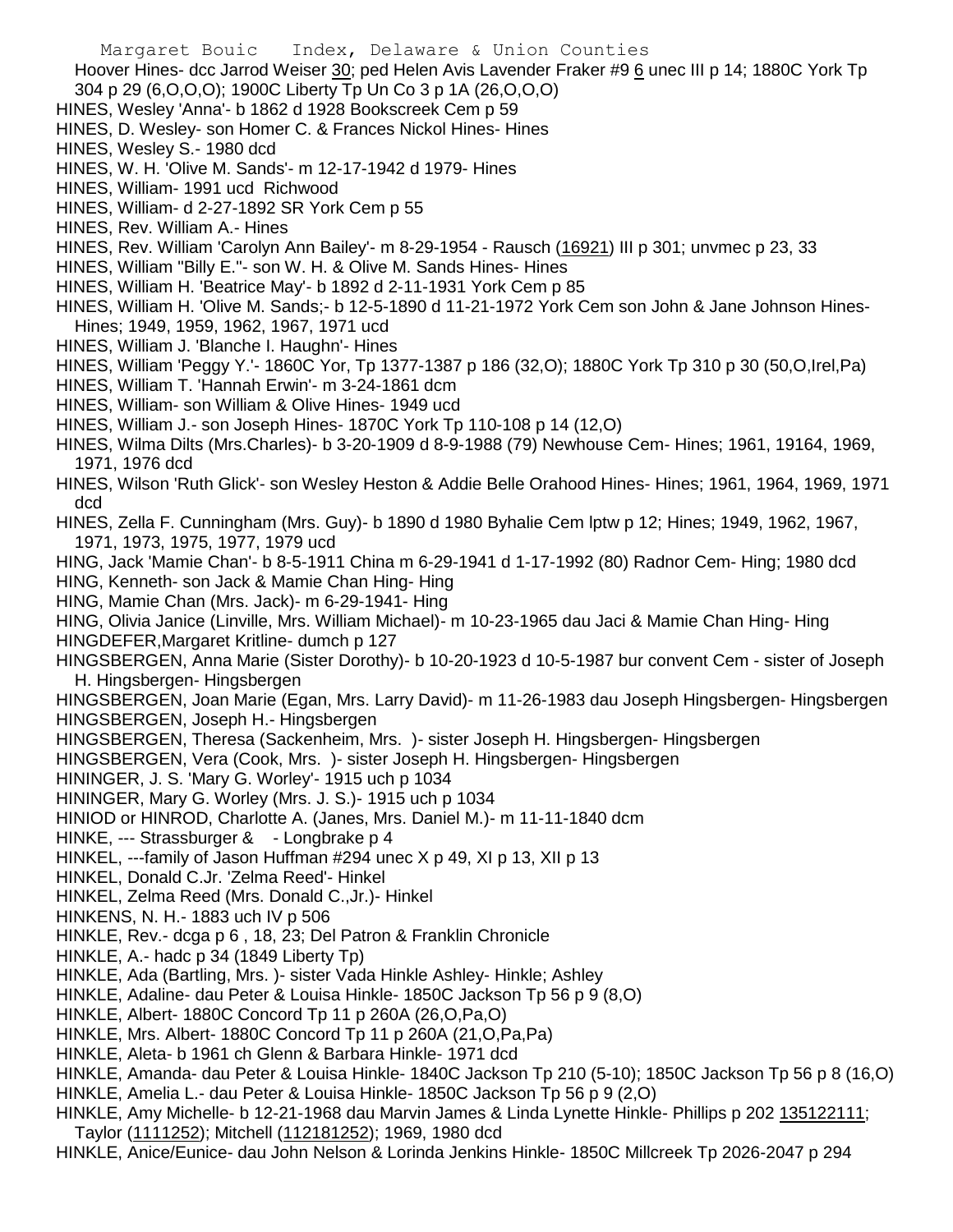- (1,O); 1860C Mil Tp 36 (11,O)
- HINKLE, Anna Graham (Mrs. Fred Sherman)- b 4-6-1882 dau Silas & Abbie Gray Graham 1421; Kirkland 5
- HINKLE, Anna (White, Mrs. Franklin D.)(Mrs. )- White (94)
- HINKLE, Arabelle McLaughlin (Mrs. John B.)- m 4-27-1848 Madison Co unec X p 64
- HINKLE, C. Arthur- b 1885 d 1954 Oller Cem p 20
- HINKLE, Asenath (Mrs. Michael)- d 1-25-1844 (46) Old Liberty Chyd Powell p 151
- HINKLE, Ashley R. W.- b 9-23-1854 son James & Elizabeth M. Wood Hinkle- 1880 dch p 664; delge VII p 22; dg 6-15-1900; 1880C Liberty Tp Del Co p 309C
- HINKLE, Barbara A.(Mrs. Glenn)- 1971, 1976, 1980 dcd
- HINKLE, Barbra Elnora Conklin (Mrs. James Albert)- dau James & Christina Cramer Conklin- delge VII p 12
- HINKLE, Benjamin- son Peter & Louisa Hinkle- 1840C Jackson Tp 210 (5-10); 1850C Jackson Tp 56 p 8  $(14,0)$
- HINKLE, Betty Jane Shaw (Mrs. Gerald Roy)- b 4-2-1927 (1351221); Phillips p 101, 202; Hinkle; 1961, 1964, 1969, 1971 dcd
- HINKLE, Carl P. 'Mabel'- 1961, 1964, 1969, 1971, 1976 dcd
- HINKLE, Carol- guery delge VII p 32, III p 68
- HINKLE, Carole (Dreffer, Mrs. )- dau Max D. & Lucile Martin Hinkle- Hinkle
- HINKLE, Charles 'Mary Jordan'- Genther p 193
- HINKLE, Charlie D.- son Samantha Kirkland Hinkle- 1880C Scioto Tp 130
- HINKLE, Christopher b 1854- 1900C Jackson Tp 146-148 p 7A (45,O,Ger,Ger)
- HINKLE, Christopher- son Peter & Louisa Hinkle- 1840C Jackson Tp 210 (-5); 1850C Jackson Tp 56 p 8 (12,O)
- HINKLE, Clarence Arthur- b son Emery Burton & Jo Hannah Heekar Hinkle- dcb late
- HINKLE, Clement- brother Vada Hinkle Ashley- Ashley
- HINKLE, Connie- dau Robert L. & Virginia J. Hinkle- 1964 dcd(4)
- HINKLE, Dana C. 'Elsie Williamson'- b 1-8-1916 m 1941 d 5-27-1967 son James & Mary Gillespie Hinkle-Hinkle; 1959, 1962 ucd
- HINKLE, Daniel G.- son Floyd J.,Sr & Gladys P. Frost Hinkle- Hinkle
- HINKLE, Daniel H. 'Mary C. Kirkland'- m 9-28-1882 d 4-26-1951 (80) Oak Grove; dg 4-26-1951, 4-28-1951 son John M. & Mary J. McFarlin Hinkle- Kirkland 4,5; 1870C Millcreek Tp 101 p 12 99,O); 1880C Mill. Tp 58-62 p 6 (18,O,Pa,O)
- HINKLE, David- son David J. & Joanne Hinkle- 1961 dcd(2)
- HINKLE, David J.'Joanne'- 1961, 1964, 1969, 1971 dcd- son Floyd J.,Sr. & Gladys P. Frost Hinkle- Hinkle
- HINKLE, W. Delmar- d 2-21-1966 (82) bur Sidney- Hinkle
- HINKLE, Dennis- son Dana C. & Elsie Williamson Hinkle- Hinkle; 1959(12), 1962 ucd
- HINKLE, Donald P.- son Floyd J.,Sr. & Gladys P. Frost Hinkle- Hinkle
- HINKLE, Donna- b 1967 dau Robert J. & Rosemary A. Hinkle- 1969, 1971, 1976, 1980 dcd
- HINKLE, Dora (Fox, Mrs. )(Mrs. Fred)- d 1-20-1970 (88) Oak Grove- Hinkle
- HINKLE, Edwin- son Elmer G. Hinkle- Hinkle
- HINKLE, Eileen Moore (Mrs. Roy)- b 5-2-1906 m 9-22-1928 dau John Franklin & Hester Marie Bowsher Moore- Cowgill p 8
- HINKLE, Elbia- son James & May Gillispie Hinkle- Hinkle
- HINKLE, Elizabeth Jane (McIntire, Mrs. Elmer Louis)- b 3-15-1907 m 1924 d 1-8-1971 Oller Cem dau Miner & Elizabeth Phillips Hinkle- Phillips p 100, 101, 204;135125
- HINKLE, Elizabeth M. Wood (Mrs. James)- b 9-1826 m 5-3/7-1853 d 6-1900 1880 dch p 664; delge VIII p 22; dg 11-28-1900 Cryder Abst. p 226
- HINKLE, Ella (Sarver, Mrs. )(Mrs. Rev. Norman)- Hinkle
- HINKLE, Ellen- dau Michael & Selinda Hinkle- 1880C Concord Tp 66 (11,O,O,O)
- HINKLE, Elmer E.- d 8-19-1961 son Daniel H. & Mary C. Kirkland Hinkle- dg 4-28-1951; Hinkle
- HINKLE, Elmer B. 'Ethel'- d 8-30-1962 bur St. Petersburg,Fla- brother Fred S. Hinkle- Hinkle
- HINKLE, Elsie Williamson (Mrs. Dana C.)- Hinkle; 1959, 1962 ucd
- HINKLE, Elstle- son James & May Gillispie Hinkle- Hinkle
- HINKLE, Emerald- son Elmer G. Hinkle- Hinkle
- HINKLE, Emery B. b 1863 d 1913 Oller Cem p 20 son John Nelson & Mary Jane McFarlin Hinkle; 1908 dch p 428; 1870C Millcreek Tp 101 p 12 (7,O); 1880C Mil Tp 58-62 p 667 (16,O,Pa,O); dcb late (Clarence Arthur) HINKLE, Erma (Harmon, Mrs. )- dau James & Mary Gillispie Hinkle- Hinkle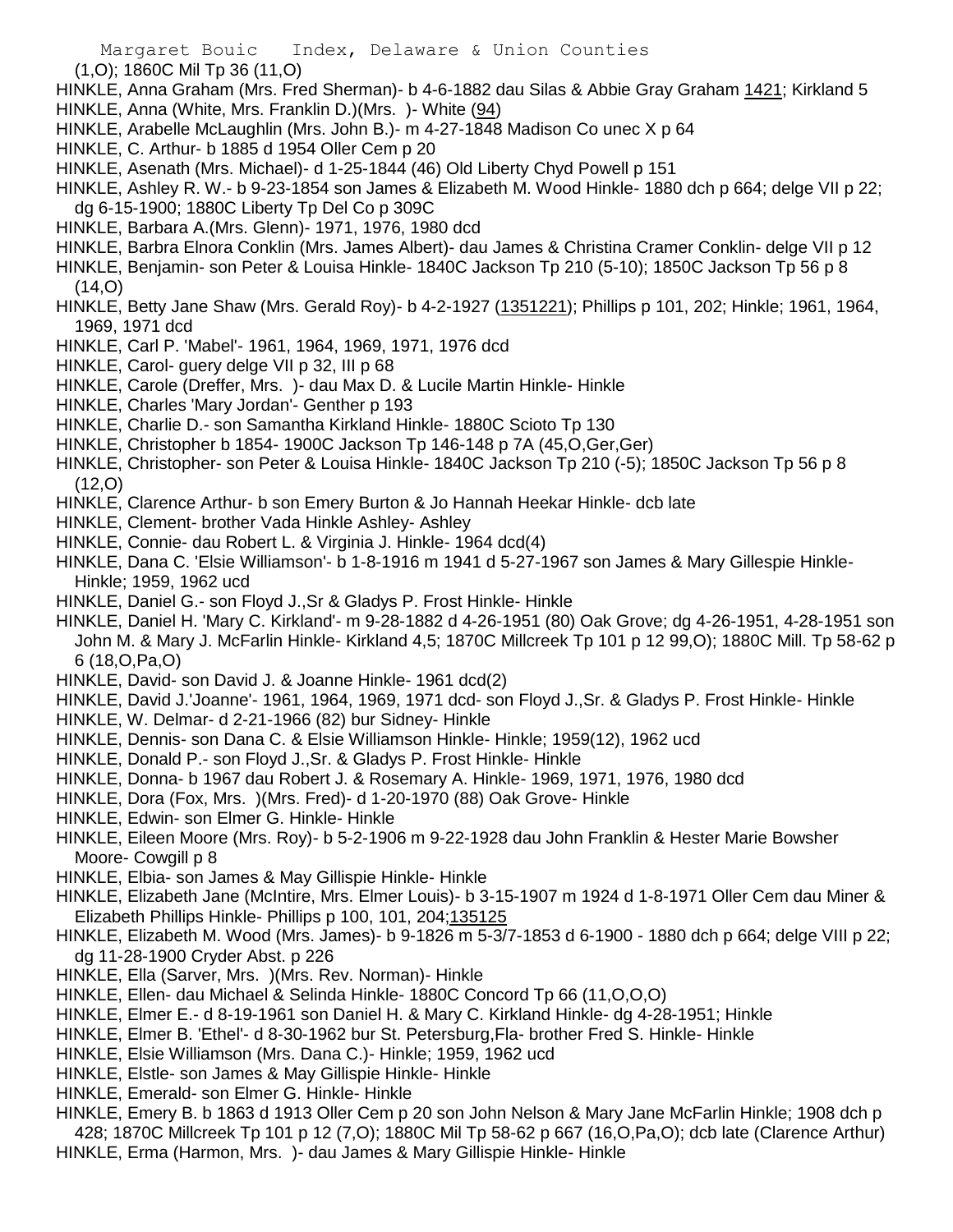- HINKLE, Eugene P.- d 6-17-1966 (65) Oller Cem- brother Elmer E. Hinkle- Hinkle
- HINKLE, Eunice(Wollam, Mrs. Joseph)- b 8-28-1849 d 9-28-1884 dau John Nelson & Lorinda Jenkins Hinkle-1850C Millcreek Tp 2026-2047 p 294 (1,O)
- HINKLE, Eva Clyde Weeks (Mrs. W. D.)- Hinkle
- HINKLE, Floyd J., Sr. 'Gladys P. Frost'- Hinkle
- HINKLE, Floyd J.,Jr.- son Floyd J.Sr. & Gladys P. Frost Hinkle- Hinkle

HINKLE, Fred Sherman 'Anna Graham''Cora'- b 7-19-1883 m 1-14-1904 d 1-15-1965 Oak Grove Cem- son Daniel & Mary C. Kirkland Hinkle- dg 4-28-1891; Kirkland 5; Graham (1421)

HINKLE, Genie Atkinson (Mrs. Rev. Norman)- d 1943 Hinkle

HINKLE, George Lester 'Sylvia Petty'- b 7-23-1898 m 4-26-1924 d 10-12-1967 Randor Cem son Miner & Katherine Ann Phillips Hinkle- Phillips p 101, 201, 202, 135122; Dunlap; 1964 dcd

- HINKLE, George 'Sylvia M. Petty'- d 1967- Hinkle
- HINKLE, George W.- b 1902 Oller Cem p 20
- HINKLE, Gerald Roy 'Betty Jane Shaw'- b 1927 d 3-25-1983 Radnor Cem- son George Lester & Sylvia M. Petty Hinkle- Hinkle; Phillips p 101, 201, 202, 1351221; 1961, 1964, 1969, 1971 dcd
- HINKLE, Gladys P. Frost (Mrs. Floyd J.)- d 5-3-1987 (75)- bur Fargo Cem- Hinkle
- HINKLE, Glenn R. 'Barbara'- 1996, 1971, 1980 dcd
- HINKLE, Harless G.- 1967 ucd
- HINKLE, Harold- son Elmer G. Hinkle- Hinkle
- HINKLE, Hattie- dau Michael & Selinda Hinkle- 1880C Concord Tp 66 (3,O,O,O)
- HINKLE, Helen Pauline (Garner, Mrs. James)- b 1930 dau George Lester & Sylvia M. Petty Hinkle- Hinkle; Phillips p 101 1351223
- HINKLE, Hiram 'Victoria Young'- Hinkle
- HINKLE, Horace G.- b 7-14-1908 d 11-18-1971 son W. D. & Eva Clyde Hinkle- Hinkle; 1959, 1962 ucd
- HINKLE, Ida C. (Ms. John)- 1959 ucd
- HINKLE, Ida Irene (Mrs. )- d 1-27 dg 2-2-1950
- HINKLE, Ina (Snider, Mrs. )- sister Vada Hinkle Ashley- Ashley; Hinkle
- HINKLE, Inez T. d 2-20-1988 (89) Oak Grove Cem- sister Elmer E. Hinkle; aunt of Richard Midden-Hinkle
- HINKLE, Isabella S.- dau Peter & Louisa Hinkle- 1840C Jackson Tp 210 (-5); 1850C Jackson Tp 56 p 8 (10,O)
- HINKLE, Iva Marie (Hayes, Mrs. Earl)- b 1-31-1896 m 6-2-1917 dau Miner & Katherine Ann Phillips Hinkle-
- Dunlap; Phillips p 101, 200 135121
- HINKLE, M. James- 1971 dcd Brown Tp
- HINKLE, James- 1971 dcd Ashley
- HINKLE, James- Liberty Tp Del Co 1880; delge III p 4i
- HINKLE, James Albert 'Barbra Elnore Conklin'- son William & Matilda Rodes Hinkle- delge VII p 12
- HINKLE, James- b 1966 son David J. & Joanne Hisey- 1969 dcd
- HINKLE, James 'Elizabeth M. Wood'- b 8-1-1825 m 5-3/7-1853 d 11-22-1899 (75) dg 11-28-1899 Cryder Ab. p 226, Powell p 170- son Michael & Nancy Ayres Hinkle- 1880 dch p 664; 1908 dch p 142, 396; 49ers p 3;
- Liberty p 1; hadc p 107; delge VIII p 22; 1880C Liberty Tp Del Co p 311C
- HINKLE, James- son Gerald R. & Betty L. Hinkle- 1961 dcd(14)
- HINKLE, James 'Linda''Peggy'- son Gerald R. & Betty Hinkle- Hinkle
- HINKLE, James 'Mary Gillispie'- Hinkle
- HINKLE, James- brother Vada Hinkle Ashley- Ashley
- HINKLE, James W.- b 2-28-1859 son James & Elizabeth M. Wood Hinkle- 1880 dch p 664
- HINKLE, Janet E.- b 1962 dau Robert J. & Rosemary A. Hinkle- 1969, 1971, 1976, 1980 dcd
- HINKLE, Jeffrey- b 1959 son David J. & JoAnne Hinkle- 1961, 1964, 1971 dcd
- HINKLE, Jennifer- b 1961 dau David J. & JoAnne Hinkle- 1964, 1969 dcd
- HINKLE, Jenny- b 1961 dau David J. & JoAnne Hinkle- 1971 dcd
- HINKLE, Jenny- b 1975 dau Marvin James & Linda Lynette Knauber Hinkle- Phillips p 202; 1980 dcd
- HINKLE, Jessie Shoemaker (Mrs. Truman E.)- Hinkle; see White 94
- HINKLE, Jim- b 1966 son David J. & JoAnne Hinkle- 1971 dcd
- HINKLE, JoAnne (Mrs. David)- 1961, 1964, 1969, 1971 dcd
- HINKLE, Joel- 1915 uch p 516; 1883 uch V p 67
- HINKLE, Jo Hannah Heckar (Mrs. Emery Burton) b 1859 d 1943 Oller Cem p 20; dcb late (Clarence Arthur) HINKLE, John B.- hadc p 107
- HINKLE, John B. 'Arabelle McLaughlin'- m 4-27-1848 Madison Co unec X p 64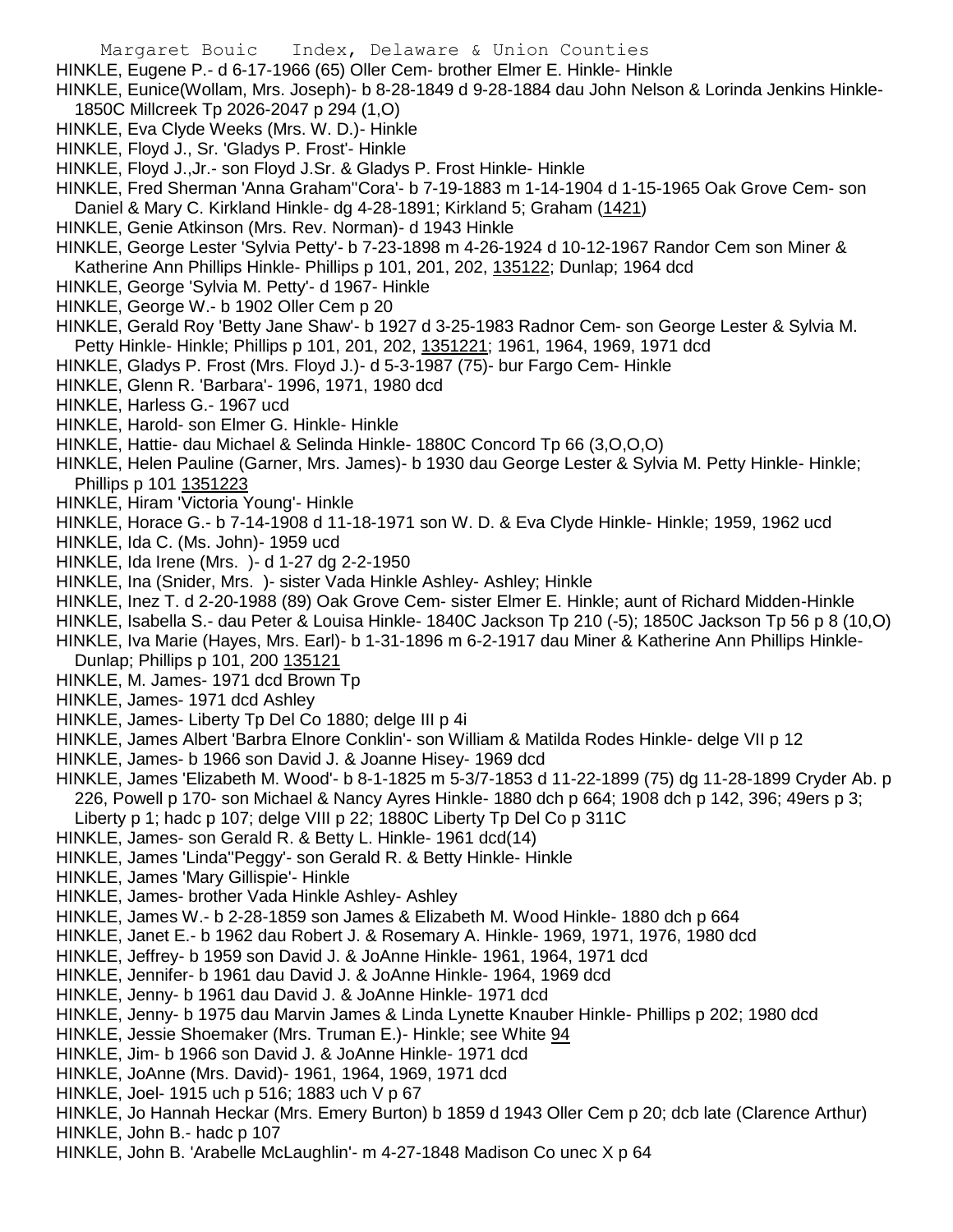- HINKLE, John 'Ida C.'- 1959 ucd
- HINKLE, John- brother James Hinkle- delge VIII p 22
- HINKLE, John 'Lorinda Jenkins'- m 6-9-1844 ucm 969; unec VI p 15
- HINKLE, John Nelson 'Malinda Jenkins''Mary J. McFarlin''Sarah Cookin''Martha Rutherford'- b 4-19-1824 d 4- 25-1905 Oller Cem p 19; unec IX p 30; 1850C Millcreek Tp 2026-2057 p 294 (26,Pa); 1860C Mil Tp 36
	- (26,Pa); 1870C Mil Tp 101 p 12 (46,Pa)
- HINKLE, John Nelson,Jr.- son John Nelson & Malinda Jenkins Hinkle-
- HINKLE, John- son Paul G. & Sarah A. Hinkle- 1961, 1964(17) dcd
- HINKLE, John P. -son Peter & Louisa Hinkle- 1850C Jackson Tp 56 p 8 (4,O)
- HINKLE, John- son Samantha Kirkland Hinkle- 1880C Sciot Tp 136
- HINKLE, Juanita Frances (Hayes, Mrs. Frank)- b 1909 m 1926 dau Miner & Katherine Phillips Hinkle- Hinkle; Phillips p 100, 102
- HINKLE, Julia A.- dau Peter & Louisa Hinkle- 1850C Jackson Tp 56 p 8 (6,O)
- HINKLE, June Ilene- b d 6-27-1929 dau George Lester & Sylvia Petty Hinkle- Phillips p 101, 201, 1351223
- HINKLE, June (Weiser, Mrs. Frederick Penrose)- b 2-27-1920 m 11-20-1935 Weiser p 101
- HINKLE, Katherine Ann (Mrs. Miner P.)- b 1-28-1877 m 2-24-1895 d 5-26-1936 Oller Cem p 24- dau P. Simeon & Elizabeth Hill Phillips- Phillips p 100, 200
- HINTON, Lassie- dau Michael & Selinda Hinkle- 1880C Concord Tp 66 (8,O,O,O)
- HINKLE, Leo- son James & Mary Gillispie Hinkle- Hinkle
- HINKLE, ---(Landis, Mrs. Harold)- dau Rev. Norman Hinkle- Hinkle
- HINKLE, Leonard- son John & Lorinda Jenkins Hinkle- 1860C Millcreek Tp 36 (7,O)
- HINKLE, Lewis J.- son John Nelson & Lorinda Jenkins Hinkle- 1860C Millcreek Tp 36 (15,O)
- HINKLE, Linda Lynette Knauber (Mrs. Marvin James)- m 112-2-1967 dau Donald Knauber- Hinkle; Phillips p 202 (13512211); 1969, 1980 dcd
- HINKLE, Lorinda/Malinda Jenkins (Mrs. John Nelson)- b 2-13-1828 m 6-9-1844 ucm 969 d 9-16-1957; 1850C Millcreek Tp 2026-2047 p 294 (21,O); unec VI p 15, IX p 30
- HINKLE, Louisa- 1908 dch p 429
- HINKLE, Louisa (Mrs. Peter)- 1840C Jackson Tp 210 (20-30); 1850C Jackson Tp 56 p 8 (33,O)
- HINKLE, Lucile Martin (Mrs. Max D.)- Hinkle
- HINKLE, Lucius- son John & Mary Jane McFarlin Hinkle- 1860C Millcreek Tp 36 (4,O)
- HINKLE, Lydia (Rhoads, Mrs. Joseph Button)- dau William & Matilda Rodes Hinkle- delge VII p 12; 1850C Marlborough Tp 75 p 185 (3,O)
- HINKLE, Lydia Rhoads (Mrs. Michael)- m 3-13-1845 dcm d 4-24-1863 (72-1-5) Westfield Cem Powell p 363
- HINKLE, Mabel Florence Irene (Parks, Mrs. Woodrow)- b 1912 m 1940 dau Miner & Katherine Phillips Hinkle-Hinkle; Phillips p 100, 102
- HINKLE, Mable/Mabel (Mrs. Carl P.)- 1961, 1964, 1969, 1971, 1976 dcd
- HINKLE, Macil (Alfred, Mrs. )- dau James & Mary Gillispie Hinkle- Hinkle
- HINKLE, Malinda Slane (Mrs. Rhinalda)- delge VII p 12
- HINKLE, Malissa- dau John N. & Mary Jane McFarlin Hinkle- 1870C Millcreek Tp 101 p 12 (3,O)
- HINKLE, Marcia- dau Robert L. & Virginia J. Hinkle- 1964 dcd (8)
- HINKLE, Margaret b 1-15-1916 d 1-24-1989 (73) Oak Grove Cem sister of Eloise Martin- Hinkle
- HINKLE, Margaret (Snyder, Mrs. Jacob)- b 7-7-1791 d 8-1-1871/2 dau William & Margaret Hinkle- 1883 uch V p 692; ped Dora Ellen Robinson 13
- HINKLE, Margaret (Mrs. William)- ped Dora Ellen Robinson- filed Jolliff
- HINKLE, Martha Irene- b 3-26-1926 d 4-7-1926 dau George Lester & Sylvia Petty Hinkle- Phillips p 101, 201, 1351222
- HINKLE, Marvin James 'Linda Lynette Knauber'- b 5-17-1946 m 12-2-1967 son Gerald Roy & Betty Jane Shaw Hinkle- Hinkle; Phillips p 101, 202, 13512211; 1964, 1969, 1980 dcd
- HINKLE, Mary B.- grad DHS 1883- delge VII p 6
- HINKLE, Mary C. Kirkland (Mrs. Daniel)- m 9-28-1882 dau George B. & Josephine Kirkland- Kirkland 4,5
- HINKLE, Mary E.- b 12-6-1865 dau James & Elizabeth M. Wood Hinkle- 1880 dch p 664
- HINKLE, Mary Jane McFarlin (Mrs. John Nelson)- m 8-19-1858 dcm; 1860C Millcreek Tp 13 (32,O); 1870C Mil Tp 101 p 12 (42,O); 1880C Mil Tp 58-62 p 6 (52,O,O,O)
- HINKLE, Mary Jane (Staten, Mrs. )- dau Floyd J.Sr. & Gladys P. Frost Hinkle- Hinkle
- HINKLE, Mary Jordan (Ms. Charles)- Genther p 193
- HINKLE, Mary Selina (Mrs. Michael H)- d 5-18-1885 (34-5-10) Oller Cem p 17, Powell p 87; 1880C Concord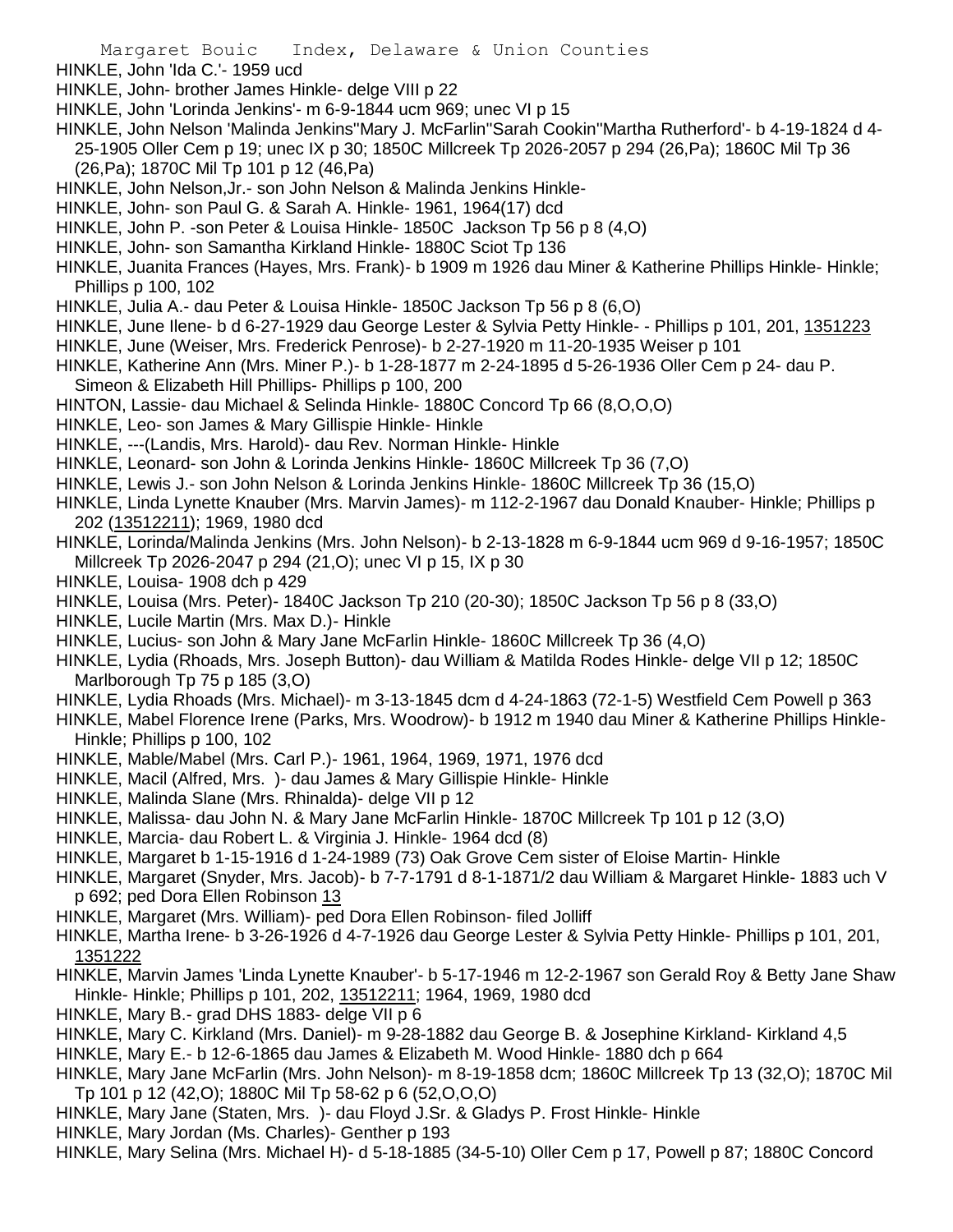Tp 66 (29,O,O,O)

- HINKLE, Matilda (Macomber, Mrs. Alva)(Mrs. )- 1880 dch p 669
- HINKLE, Matilda Rodes (Mrs. William)- m 7-3-1845 dcm; delge VII p 12; 1880 dch p 746; 1850C Marlborough Tp 75 p 185 (23,O)
- HINKLE, Max D. 'Lucile Martin'- b 4-22-1914 d 5-20-1993 (79) son Truman B. & Jessie Shoemaker Hinkle-Hinkle; see White 94
- HINKLE, May Gillispie (Mrs. James)- Hinkle
- HINKLE, Melody Ann (Carson, Mrs. Frank B.)- m 11-7-1987 Hinkle
- HINKLE, Michael- 1880C Concord Tp p 263C; dg 2-7-1908 delge VIII p 14
- HINKLE, Michael 'Asenath'- Powell p 151
- HINKLE, Michael H.'Mary Selina'-b 1847 d 1912 Oller Cem p 17 Powell p 87; son John Nelson & Lorinda Jenkins Hinkle- 1908 dch p 396, 428, 429; 1850C Millcreek Tp 2026-2047 p 294 (4,O); 1860C Mil Tp 36 (13,O); 1880C Concord Tp (32,O,Pa,O)
- HINKLE, Michael James-b 4-25-1970 son Marvin James & Linda Lynette Knauber Hinkle- Hinkle; Phillips p 202 135122112; 1980 dcd- engaged to Carla Kay Reynolds
- HINKLE, Michael 'Lydia Rhoads'- m 3-13-1845 dcm d 12-3-1878 (86) Westfield Cem Powell p 363
- HINKLE, Michael 'Nancy Ayres'- d 12-1877 1880 dch p 664
- HINKLE, Miner P. 'Katherine Ann Phillips'- b 1870 m 1895 d 1929 Oller Cem p 24; son John Nelson & Mary Jane McFarlin Hinkle- Phillips p 100, 200 (13512); 1880C Millcreek Tp 58-62 p 6 (9,O)
- HINKLE, Miney Pearl (Dunlap, Mrs. )- b 1905 dau Miner & Katherine Phillips Hinkle- Phillips p 100, 101
- HINKLE, Minnie (Wical, Mrs. )- sister Rev. Norman Hinkle- Hinkle
- HINKLE, Nancy Ayres (Mrs. Michael)- 1880 dch p 664
- HINKLE, Nancy- b 1958 dau Robert J. & Rosemary Hinkle- 1969, 1971, 1976 dcd
- HINKLE, Naomi- dau Floyd J. Sr. & Gladys P. Frost Hinkle- Hinkle; 1976, 1980 dcd
- HINKLE, Nelson- son John & Lorinda Jenkins Hinkle- 1860C Millcreek Tp 36-35 p 6 (6,O)
- HINKLE, Nettie L. (Oller, Mrs. )- dau John Nelson & Mary J. McFarlin Hinkle- 1880C Millcreek Tp 58-62 p 6 (12,O,Pa,O)
- HINKLE, Rev. Norman 'Genie Atkinson''Ella Sarver'- b 3-2-1886 d 3-10-1966 bur Cedar Point- son Hiram & Victoria Young Hinkle- Hinkle
- HINKLE, Oleda- b 1961 dau Glenn R. & Barbara Hinkle- 1976 dcd
- HINKLE, Oma (Zimmerman, Mrs. )- sister Vada Hinkle Ashley- Hinkle; Ashley
- HINKLE, Orrel R.'Alva Macomber'-delge VII p 12- son William & Matilda Hinkle- 1850C Marlborough Tp 75 p 185 (5,O); 1880C Liberty Tp Del Co p 308A
- HINKLE, P.- son John Nelson & Mary Jane McFarlin Hinkle- 1860C Millcreek Tp 36-335 p 6 (2/12,O)
- HINKLE, Patricia- b 1960 dau Robert J. & Rosemay Hinkle- 1969, 1971, 1976 dcd
- HINKLE, Paul G. 'Sarah A.'- 1961, 1964, 1969, 1971 dcd
- HINKLE, Pauline- b 1904 d 1929 Oller Cem p 20
- HINKLE, Pearl (Dunlap, Mrs. )(Mrs. )-d 7-23-1988 (83) bur NJ- dau Miner & Katherine Ann Phillips Hinkle-Hinkle; Phillips p 100
- HINKLE, Peggy (Mrs. James)- Hinkle
- HINKLE, Permelia (Mrs. M.)- d 8-18-1883 (76y3d) Westfield Cem Powell p 363
- HINKLE, Peter 'Louisa'- 1915 uch p 471; 1883 uch V p 492, 493; 1840C Jackson Tp 210 (20-30); 1850C Jackson Tp 56 p 8 (38,O)
- HINKLE, Philemon B.- b 7-3-1861 son James & Elizabeth M. Wood Hinkle- 1880 dch p 664
- HINKLE, Ray D. b 8-11-1896 d 7-4-1988 (91) Oak Grove- son Daniel & Mary Kirkland Hinkle- dg 4-28-1951; Hinkle
- HINKLE, Rinaldo'Malinda Slane'- son William & Matilda Hinkle- 1850C Marlborough Tp 75 p 185 (1,O); delge VII p 12
- HINKLE, Robert- son Gerald R. & Betty L. Hinkle- Hinkle; 1961 dcd
- HINKLE, Robert J.- son Floyd J.,Sr. & Gladys P. Frost Hinkle- Hinkle
- HINKLE, Robert J. 'Rosemary A.'- 1969, 1971, 1976, 1980 dcd
- HINKLE, Robert L. 'Virginia J.'- 1964 dcd
- HINKLE, Robert Paul- b 11-5-1950 son Gerald Roy & Betty Jane Shaw Hinkle- Phillips 13512212 p 202, 203; 1964, 1969, 1971 dcd
- HINKLE, Robert,Jr.- b 1964 son Robert J. & Rosemary A. Hinkle- 1969, 1971, 1976, 1980 dcd
- HINKLE, Ronald J.- son Floyd J.Sr. & Gladys P. Frost Hinkle- Hinkle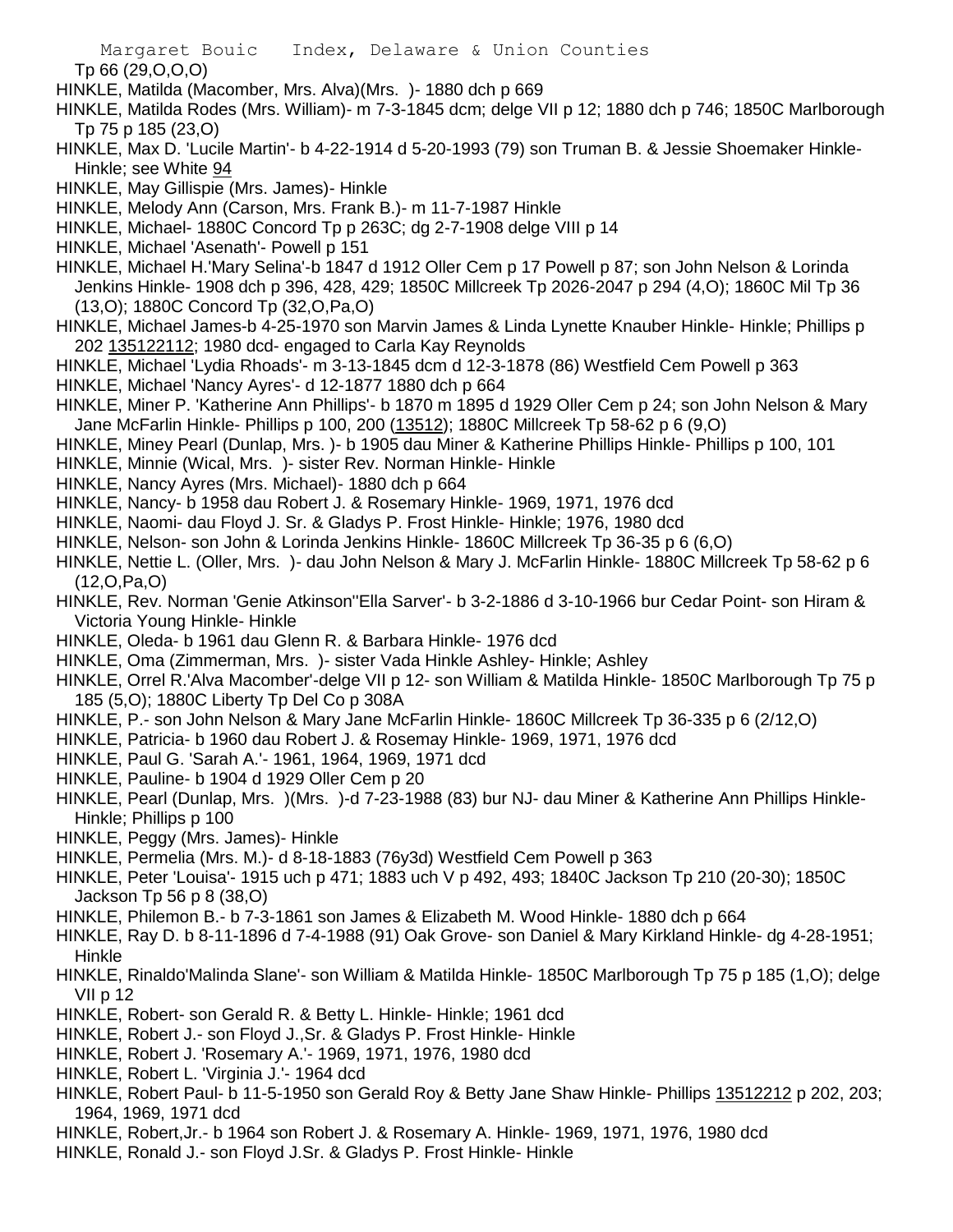- HINKLE, Rosea Violet (Dunlap, Mrs. George Washington)- b 1903 m 1925 d 12-26-1945 Oller Cem p 24- dau Miner & Katherine Ann Phillips Hinkle- Dunlap Phillips p 200, 204, 135123
- HINKLE, Rosemary A. (Mrs. Robert J.)- 1969, 1971, 1976, 1980 dcd
- HINKLE, Rosetta (Penrod, Mrs. John F.)- b 10-3-1851 m 10-3-1872 dau William & Matilda Rodes Hinkle- 1880 dch p 746; delge VII p 12
- HINKLE, Roy 'Eileen Moore'- b 5-4-1906 m 9-22-1928 Cowgill p 8
- HINKLE, Ruth Ann (Nininger, Mrs. )- dau Floyd J.Sr. & Gladys P. Frost Hinkle- Hinkle
- HINKLE, Ruth (Irwin, Mrs. )(Sesler, Mrs. Kenneth Eugene)- m 6-29-1986 dau Charles & Mary Jordan Hinkle-Genther p 193
- HINKLE, Samantha Kirkland- dau Mary Kirkland- 1880C Scioto tp 130 p 283C
- HINKLE, Samuel K.- son Floyd J.Sr. & Gladys P. Frost Hinkle- Hinkle
- HINKLE, Samuel 'Selora Benedict'- m 44-6-1848 dcm
- HINKLE, Sarah A. (Mrs. Paul G.)- 1961, 1964, 1969, 1971 dcd
- HINKLE, Sarah (Gagle, mrs. )- sister Vada Hinkle Ashley- Ashley; Hinkle
- HINKLE, Selora Benedict (Mrs. Samuel)- m 4-6-1848 dcm
- HINKLE, Sherry (Lutz, Mrs. )- dau Max D. & Lucile Martin Hinkle- Hinkle
- HINKLE, Sylvia M. Petty (Mrs. George Lester)- b 7-29-1906 m 4-26-1924 d 12-22-1984 (78) Radnor Cemsister of Rev. Clyde Petty- Hinkle; Phillips p 101, 201; 1964, 1969, 1971 dcd
- HINKLE, Teresa- dau Robert L. & Virginia L. Hinkle- 1964 dcd (5)
- HINKLE, Dr. Truman B. 'Jessie Shoemaker'- Hinkle; see White 94
- HINKLE, Vada (Ashley Mrs. James W.)- b 10-23-1881 d 7-5-1962 (80) Oller Cem; Ashley; Hinkle
- HINKLE, Victor A.- b 12-1-1856 son James & ELizabeth A. Wood Hinkle- 1880 dch p 664
- HINKLE, Victoria Young (Mrs. Hiram)- Hinkle
- HINKLE, Viola (Hazelgrove, Mrs. )- dau Rev. Norman Hinkle- Hinkle
- HINKLE, Virginia J. (Mrs. Robert L.)- 1964 dcd
- HINKLE, W. D. 'Eva Clyde Weeks'- Hinkle
- HINKLE, William 'Margaret'- ped Dora Allen Robinson 26; filed Jolliff
- HINKLE, William 'Matilda Rodes'- m 7-3-1845 dcm; 1880 dch p 746; delge VII p 12; 1850C Marlborough Tp 75 p 185 (28,O)
- HINKLE, William S.- son John Nelson & Mary Jane McFarlin Hinkle- 1870C Millcreek Tp 101 p 12 (5,O)
- HINKLEY, Daisy Cooper (Mrs. )- dau Jane V. Wilson Cooper- Wilson 1213
- HINKLEY, Helen (Poole, Mrs. )- dau Daisy Cooper Hinkley- Wilson 12131
- HINKLEY, Joseph- Powers Pat p 173
- HINKLIN, Betty Eleanor Bricker (Mrs. Cornelius B.)-b 9-25-1916 d 10-4-1990 (74) dau Paul M. & Martha Hazel Sharpe Bricker- Hinklin
- HINKLIN, Cornelius B. 'Betty Eleanor Bricker'- Hinklin
- HINKLIN, Kay (Mongardi, Mrs. )- dau Cornelius B. & Betty Eleanor Bricker Hinklin- Hinklin
- HINKLING, Rev.- see Hickley- dg 1-1-1897 Cryder Abst. p 98
- HINKLY, Jacob- 1840C Concord Tp
- HINKS, Dennis- son Donald R. & Joan Hinks- 1961 dcd
- HINKS, Donald R. 'Joan'- 1961 dcd
- HINKS, Joan (Mrs. Donald R.)- 1961 dcd
- HINKS, Judith- dau Donald R. & Joan Hinks- 1961 dcd
- HINKS, Scott- son Donald R. & Joan Hinks- 1961 dcd
- HINKS, Stephen- son Donald R. & Joan Hinks- 1961 (8m) dcd
- HINLEY, Samuel- 1870C Richwood 32-31 p 4 (24,O)
- HINMAN, Betsey (Mrs. )(Maine, Mrs. Daniel Lee)- d 9-24-1853 (58) Asp (287)
- HINMAN, Hattie (Maine, Mrs. C. Ernest)- m 11-22-1873 d 8-1-1880- Asp (1980)
- HINMAN, Thomas- unclaimed letter unec XI p 42
- HINNEKAMP, Dirk S.- b 1956 son Elmer R. & Nance S. Hinnekamp- Hinnekamp; 1969, 1971, 1976 dcd
- HINNEKAMP, Elmer Richard 'Nance'- d 4-17-1987 (62) bur Cincinnati; Hinnekamp; 1969, 1971, 1976, 1980 dcd
- HINNEKAMP, Gregg b 1959 son Elmer & Nancy Hinnekamp- Hinnekamp; 1969, 1971, 1976 dcd
- HINNEKAMP, Nance (Mrs. Elmer Richard)- Hinnecamp; 1969, 1971, 1976, 1980 dcd
- HINNESY, Fred 'Orpha Irwin'- Weiser p 704
- HINNESY, Orpha Irwin (Mrs. Fred)- dau Alex & Louise Candess Kahle Irwin- Weiser p 704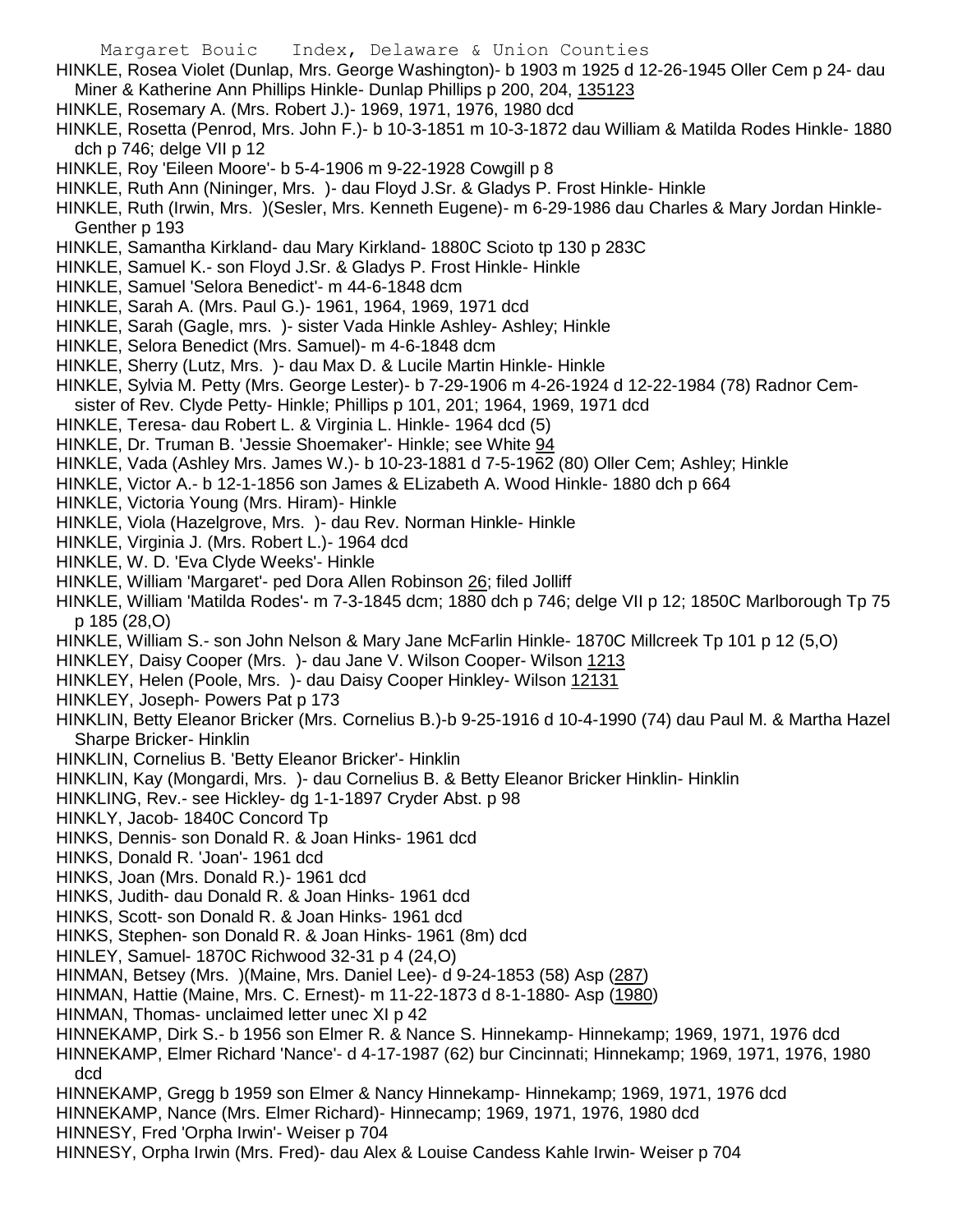- Margaret Bouic Index, Delaware & Union Counties HINOR, Betsey (McDonald, Mrs. Patrick)- m 5-4-1820 dcga p 122 Frank. Chron. HINS, Margaret Henry- d 4-15-1965 (86) bur St. Mary's Delaware- Hins HINSAN, Mrs. W.- unclaimed letter; unec XII p 40 HINSDALE, Catharine (Plumb, Mrs. Ichabod)- 1880 dch p 690 HINSDALE, Elias 'Mary Williams'- m 3-28-1844 dcm; 1840C Radnor Tp p 107 (30-40); 1880C Genoa Tp 401D; delge IV p 5 HINSDALE, Hannah (Janes, Mrs. Benjamin)(Broughton, Mrs. John)- m(2) 11-20-1662 dau Samuel & Mehitable Johnson Hinsdale- dcq Roy Scott 193; Maugans Anc p 141, 143 HINSDALE, Harriet (Budd, Mrs. Benjamin)- m 9-14-1851 dcm; 1850C Orange Tp 1688 p 110 (22,NY) HINSDALE, Mary Williams (Mrs. Elias)- m 3-28-1844 dcm; 1880C Genoa Tp 410A HINSDALE, Mehitable Johnson (Mrs. Samuel)- dcq Roy Scott 387; Maugans Anc p 141 HINSDALE, Samuel 'Mehitable Johnson'- dcq Roy Scott 386; Maugans Anc p 141, 143 HINSDALE, Sarah (James, Mrs. Samuel)- Maugans Anc p 143 HINSHAW, Chris Hunter- b 1955 son Lester L. & Frances Johnson Hinshaw- Hinshaw; 1961, 1964, 1969, 1971 dcd HINSHAW, Frances Johnson (Mrs. Lester)- (RN); Hinshaw; 1961, 1964, 1969, 1971, 1976 dcd HINSHAW, Lester L.'Frances Johnson'- Hinshaw; 1961, 1964, 1969, 1971, 1976 dcd HINSHAW, Louis- miller HINSHAW, Lynn-b 1956 son Lester L.& Frances Johnson Hinshaw- Hinshaw; 1961, 1964, 1969, 1971 dcd HINSHAW, Rebecca Sue- b 8-23-1953 d 3-4-1991 (37) Oak Grove Cem dau Lester L.& Frances Johnson Hinshaw- Hinshaw; 1961, 1964, 1969, 1971 dcd HINSHAW, Sharon Kay Miller (Mrs. Steven Alan)- m 6-23-1973 dau John & Mildred Shively Miller- Miller HINSHAW, Steven Alan 'Sharon Kay Miller;- m 6-23-1973 son Louis Hinshaw- Miller HINSON, Anna Tharp (Mrs. Benjamin)- m 9-20-1804 onwq I HINSON, Benjamin 'Anna Tharp'- m 9-20-1804 onwq I HINSON, Bertha- 1962, 1967, 1971 ucd HINSON, Sarah (Armsey, Mrs. Ephraim)- b 5-1-1815 d 5-22-1863 dcc Owen Tagg 23 HINSON, Thomas- Nash p 386 HINTER, Francis J.-b 2-1867 son Scheid--Hinter- 1900C Jerome Tp 9-10 p 1A (33,O,Ger,O) HINTER, John- b 11-1866 son Scheid--Hinter- 1900C Jerome Tp 9-10-p 1A (33,O,Ger,O) HINTER, Levi- Powell p 177 HINTER, Scheid--- b 4-1844 1900C Jerome Tp 9-10 p 1A (56,O,Ger,Ger) HINTERSCHEND, F. J.- 1915 uch p 433 HINTERSCHITT, Peter- dcw Bk 4 p 155(18) witness HINTLY, Elsie- 1870C Millcreek Tp 144 p 18 (18,O) HINTON, --family of Flossie Camp #236 unec p 2; Jan Stevenson #169 unec IX p 14 HINTON, ---1883 uch V p 402 HINTON, Alice Cooksey (Mrs. Frank)- m 11-3-1881 ucm 7055; Hinton HINTON, Alice - dau Daniel & Olive Hinton- 1870C Concord Tp 173 (13) HINTON, Alice (Hartshorn, Mrs. Frank)- Hartshorn HINTON, Alice (Hughes, Mrs. Neal)- dau John & Ida Furer Hinton- Hinton HINTON, Alice (Thompson, Mrs. Andrew J.)- m 8-1-1877 ucm 6096 HINTON, Alice- dau William & Mary Maria Honeter Hinton- 1880C Taylor Tp 287-289 p 28 (8,O,O,O) unec III p 4 HINTON, Almire (Bogan, Mrs. Joseph)- m 9-5-1848 ucm 1343; unec VII p 40 HINTON, America Ann Harrington (Mrs. Levi)- m 9-11-1828 ucm 152; 1883 uch III p 288 HINTON, Amis- dau Daniel & Olive Hinton- 1870C Concord Tp 173 (3) HINTON, Andrew- son Michael & Catherine Hinton- 1915 uch p 1076; 1880C Union Tp 108 p 20 (4,O,O,Irel) HINTON, Andrew- d 8-1-1845 (1y) Wyatt Cem Powell p 305- son William & Ellen Hinton HINTON, Anna Brown (Mrs. John)- m 5-30-1868 ucm 4387 dau Martin & Dorthal Luckenbell Brown- 1915 uch p 1112 HINTON, Annie Cole (Mrs. William A.)- m 10-24-1875 ucm 5771; mt 3 p 17 HINTON, Annis- dau Daniel & Olive Hinton- 1880C Taylor Tp 33-34 p 3 (13,O,O,O); unec III p 3 HINTON, Ann Mariah- b 1828 d 1829 Oak Grove Cem Powell p 433
	- HINTON, Anthony- d 5-30-1846 (16-6-26) Price Cem djlm p 29- son T. & M. Hinton
	- HINTON, Asa- son John Hinton- 1880C Union Tp 125 p 23 (10,O,O,O)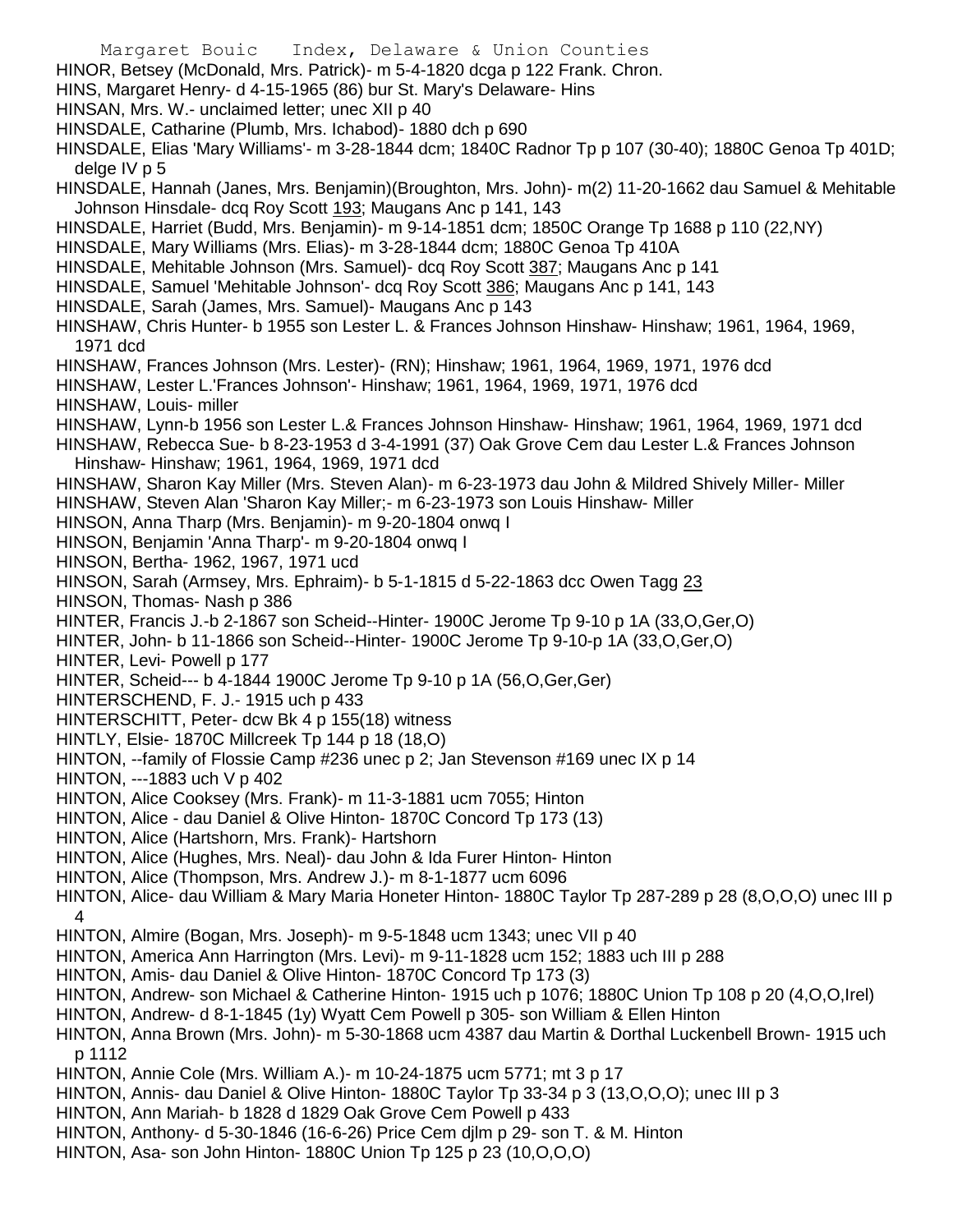HINTON, Barbara- dau Hubert Hinton- Hinton

- HINTON, Benjamin- grandson William Hinton- dcw Bk 2 p 297
- HINTON, Betty (Curtis, Mrs.) dau Edgar L. & Marie Ramsey Hinton- Graham 1455413; Hamilton 155413; dg 8-30-1952
- HINTON, Blanche- b 8-1888 granddau Elisabeth Crippin- 1900C Dover Tp 114-116 p 5B (11,O,O,O)
- HINTON, Blanche Dorsey (Mrs. Mac)- Hinton
- HINTON, Caroline- 1850C Trenton Tp 937 p 75 (21,-)
- HINTON, Caroline (Seigfried, Mrs. Levi)- m 2-19-1852 dcm
- HINTON, Caroline- dau William Hinton- 1850C Marlborough Tp 30 p 183 (19,O)
- HINTON, Cassander (Mrs. William)-pcmc p 5
- HINTON, Catharine- dau Samuel & Elisabeth Hinton- 1850C York Tp 438-445 p 67 (8,O)
- HINTON, Catherine (Mrs. Michael)- d 1904 (62) 1915 uch p 1076; 1870C Taylor Tp 157-149 p 19 (30,Irel)
- HINTON, Catherine- dau William Hinton- 1850C Marlborough Tp 30 p 183 (7,O)
- HINTON, Cathy L. (Burns, Mrs. Michael)- dau Hubert R. Hinton- Hinton; Rausch (14512) II p 271, III p 284; 1971 ucd
- HINTON, Charles M.- son Francis M. & Rebecca A. Beard Hinton- 1870C Paris Tp 259-260 p 35 (9,O)
- HINTON, Charlotte (Haneter, Mrs. Jeremiah)- lic 8-18-1857 ucm 2587
- HINTON, Charlotte- dau James & Sarah Hinton- 1860C Dover Tp (24,O)
- HINTON, Charlotte (Thompson, Mrs. Francis Marion)- m 9-29-1861 granddau William Hinton; dcw Bk 2 p 397; Graham (139); Thompson (129); unec XIII p 17
- HINTON, Clifton 'Grace'- d 12-1-1960 (63) Oak Grove Cem Hinton
- HINTON, Comfort- dau William & Hannah Hinton- 1850C Claibourne Tp 1138 p 22 (12,O)
- HINTON, Cora Shirk- b 9-17-1870 d 2-26-1895 (25-5-9) Broadway Cem lptw p 76
- HINTON, Cory- b 1969 son James & Kathleen Hinton- 1976 dcd
- HINTON, D.- hadc p 38 (1849 Marlborough Tp)
- HINTON, Daniel- son Michael & Catherine Hinton- 1915 uch p 1076; 1870C Taylor Tp 157-1149 p 19 (5,O); 1880C Union Tp 108 p 20 (15,O,O,Irel)
- HINTON, Daniel 'Olive'- 1860C Concord Tp 488 (29); 1870C Conc. Tp 173 (40); 1880C Taylor Tp 33-34 p 3 (50,O,O,O); unec III p 2; wagonmaker
- HINTON, Deborah- d 8-19-1835 (84) Old Millcreek Cem p 2; Powell p 78; 1883 uch V p 338
- HINTON, Deborah (Mrs. Thomas III) mother of Seburn Hinton- Mick Hinton letter
- HINTON, Diana Lynn Buettner (Mrs. Eric Brent)- m 4-14-1990 dau Waldemar Buettner
- HINTON, Dolph- son Frank & Alice Cooksey Hinton- Hinton
- HINTON, Edgar- 1880 dch p 283; 1908 dch p 382;Marine; delge VIII p 25; dg 5-31-1895
- HINTON, Edgar L.- b 1825 d 1857 Oak Grove Powell p 433
- HINTON, Edgar L. 'Marie Ramsey'- b 9-1-1895 d 6-30-1946 New Millcreek Cem p 15; Hamilton (15541); Graham (145541)
- HINTON, Edmund- son Otho & Rebecca Hinton- 1850C Delaware Town 1078 p 84 (20,O)
- HINTON, Edwin/Edward C. 'Mary M.'- 1971, 1976, 1980 dcd
- HINTON, Edmund- b 1830 d 1854 Oak Grove Powell p 433
- HINTON, Elias- unec IV p 9
- HINTON, Elijah- son William Hinton- 1850C Marlborough Tp 30 p 183 (13,O)
- HINTON, E. L.'Jane'- Powell p 78; 1880 dch p 282; delge VIII p 30, 67
- HINTON, Eliza (Aigin, Mrs. George)- m 9-27-1860 dcm
- HINTON, Eliza (Hummell, Mrs. Simon)- m 12-17-1857 dcm
- HINTON, Elizabeth (Brown, Mrs. Elijah M.)- m 11-16-1869 ucm 4645
- HINTON, Elisabeth (Mrs. Samuel)- 1850C York Tp 438-445 p 65 (33,Del)
- HINTON, Elizabeth- dau Thomas & Mary Hinton- 1850C Jackson Tp 38 p 6 (14,O)
- HINTON, Ella (17-1882) unec III p 3
- HINTON, Ellen- dau Daniel & Olive Hinton- 1870C Concord Tp 173 (6)
- HINTON, Ellen (Mrs. William)- 1850C Marlborough Tp 30 p 183 (29,Md)
- HINTON, Elva- son Frank & Alice Cooksey Hinton- Hinton
- HINTON, Emery- son Thomas & Mary Hinton- 1850C Jackson Tp 38 p 6 (19,O)
- HINTON, Emma A.- b 1860 d 1891 Broadway Cem lptw p 76
- HINTON, E. P. Sturdevant (Mrs. Samuel G.)- m 10-19-1854 dcm
- HINTON, Eric Brent 'Diana Lynn Buettner'- b 1964 m 4-14-1990 son Richard M. & Rosemary Hinton- Hinton;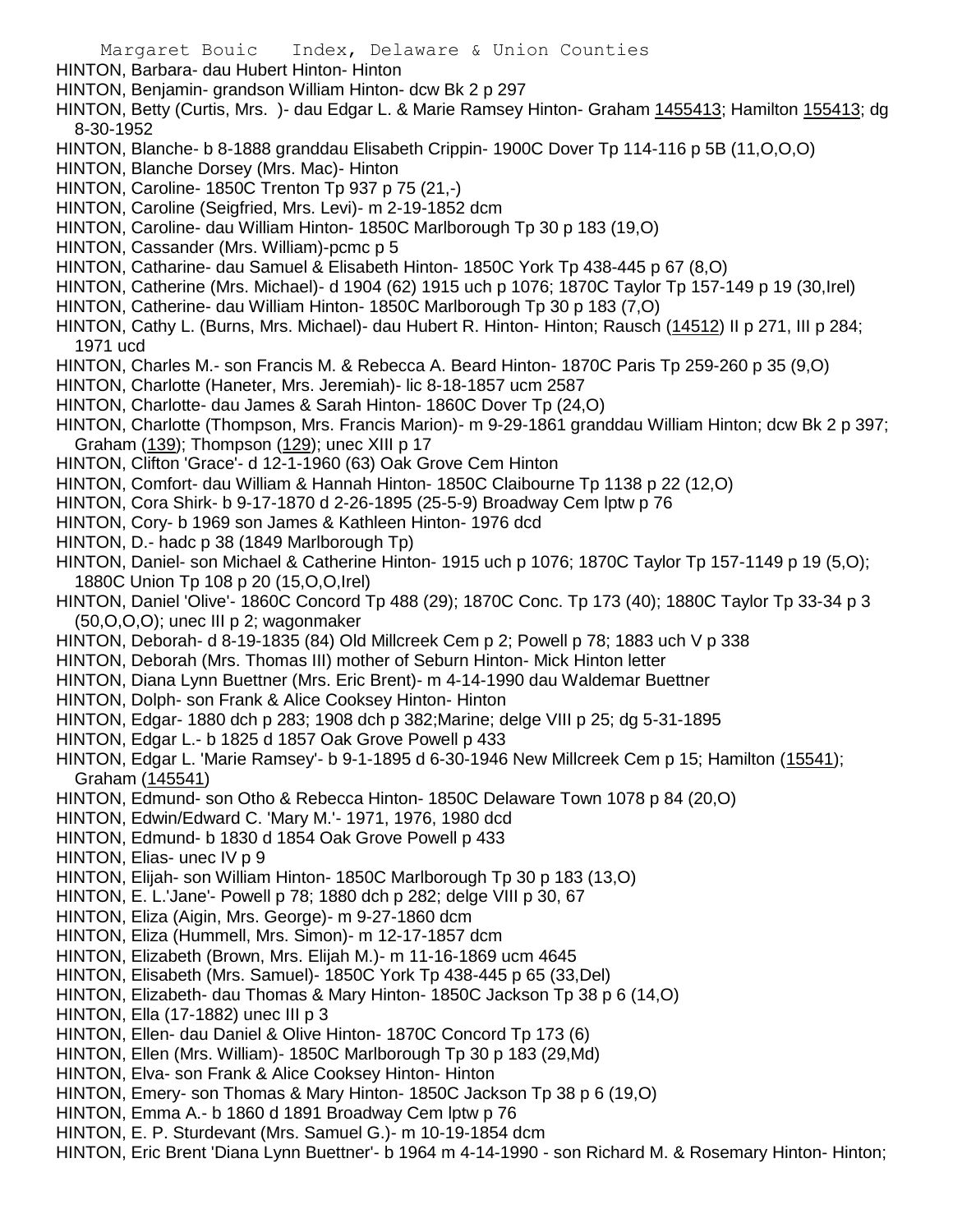1977, 1979, 1981 ucd

- HINTON, Ezekiel- son Seburn Hinton- Mick Hinton letter; 1835 men p 20 #109 p 31 Concord Tp
- HINTON, Fanny C. Picket (Mrs. Oscar F.)- m 9-24-1849 dcm; 1850C Delaware Town 1027 p 81 (23,O)
- HINTON, Florida- dau Thomas & Mary Hinton- 1850C Jackson Tp 38 p 6 (15,O)
- HINTON, Francis 'Rebecca Beard'- m 9-16-1852 ucm 1852 unec IV p 9; 1870C Paris Tp 259-260 p 35 (37,O)
- HINTON, Frank 'Alice Cooksey'- m 11-3-1881 ucm 7055; Hinton
- HINTON, Frank C.- b 1880 d 1912 Oak Grove Powell p 434
- HINTON, Gladys (Durfey, Mrs. Ivan)- Warren-Swick p 17
- HINTON, Hannah Bell (Mrs. Wesley)- m 10-25-1851 ucm 1726
- HINTON, Hannah (Mrs. William)- 1850C Claibourne Tp 138 p 22 (47,Va)
- HINTON, Hannah- dau William & Hannah Hinton- 1850C Claibourne Tp 138 p 22 (3,O)
- HINTON, Harriet- 1850C Marlborough Tp 30 p 183 (4,O)
- HINTON, Harriet (Mrs. Henry)- 1850C Millcreek Tp 1961-1982 p 286 (20,O)
- HINTON, Harriet Honiter (Mrs. Solomon)- m 12-31-1866 ucm 4111
- HINTON, Hellen- dau Daniel & Olive Hinton- 1880C Taylor Tp 33-34 p 3 (18,O,O,O)
- HINTON, Helen J.- 1880C Millcreek Tp 125-130 p 14 (16,O,O,O) sister-in-law of Andrew J. Thompson
- HINTON, Helen (Warner, Mrs. )- dau Edgar L. & Marie Ramsey Hinton- Hamilton 155412; Graham 1455412; dg 8-30-1952
- HINTON, Henry 'Harriet'- 1850C Millcreek Tp 1961-1982 p 286 (21,O)
- HINTON, Herbert R.- 1991 ucd
- HINTON, Hubert R. 'Ruth G.'- Hinton; 1971, 1973, 1975, 1977, 1979, 1981 ucd
- HINTON, Hulbert A.- son Francis M. & Rebecca A. Beard Hinton- 1870C Paris Tp 259-260 p 35 (10,O)
- HINTON, Ida C. (Mrs. John)- 1949, 1959, 1962, 1967 ucd
- HINTON, Ida K. (Hush, Mrs. Stewart)- b 12-8-1905 d 11-15-1991 (85)- dau Mac & Blanche Dorsey Hinton-**Hinton**
- HINTON, James- unec X p 4
- HINTON, James- d 1-17-1861 Oak Grove dbg Powell p 98
- HINTON, James F.- son Samuel & Elisabeth Hinton- 1850C York Tp 438-445 p 67 (2,O)
- HINTON, James 'Kathleen'- 1976 dcd
- HINTON, James- son Michael & Catherine Hinton- 1915 uch p 1076; 1870C Taylor Tp 157-149 p 19 (9,O); 1880C Union Tp 108 p 20 (18, (O,O,Irel)
- HINTON, James 'Sarah' d 10-16-1869 (72-11-28) Blues Creek Cem djlm p 76; 1860C Dover Tp 229 (62, Ky)
- HINTON, James- grandson William Hinton- dcw Bk 3 p 397
- HINTON, Jane (Mrs. E. L.)- d 2-18-1831 (20-11-25) Old Millcreek Cem p 3, Powell p 78
- HINTON, Jane- dau Thomas & Mary Hinton- 1850C Jackson Tp 38 p 6 (2,O)
- HINTON, Janice- b 1965 dau Edward C. & Mary M. Hinton- 1971, 1976, 1980 dcd
- HINTON, Jeremiah 'Mary'- 1850C Claibourne Tp 140 p 22 (26,O)
- HINTON, John- unec X p 4; 1883 uch IV p 507; delge VI p 68; dbg p 15
- HINTON, John- d 2-7-1933 uninf p 22, Union Tp
- HINTON, John- 1870C Jackson Tp 82-81 p 12 (6,O)
- HINTON, John- 1850C Troy Tp 2607 p 137 (15,O)
- HINTON, John 'Annie Brown'- m 5-30-1868 ucm 4387
- HINTON, John B.- b 1860 d 1927 Broadway Cem lptw p 74
- HINTON, John- son Daniel & Olive Hinton- 1870C Concord Tp 173 (8)
- HINTON, John- son Edgar L. & Marie Ramsey Hinton- Hamilton 155411; Graham 1455411; dg 8-30-1952
- HINTON, John 'Ida Furer'- b 10-12-1886 m 12-18-1909 d 2-20-1967 bur Mt. Pleasant- son Frank & Alice Cooksey Hinton- Hinton; 1949, 1959, 1962 ucd
- HINTON, John- son James & Sarah Hinton- 1860C Dover Tp 229 (17,O)
- HINTON, John 'Matilda'- 1880C Union Tp 125 p 23 (35,O,Va,Ky)
- HINTON, John- son Michael & Catherine Hinton- 1915 uch p 1076; 1880C Union Tp 108 p 20 (9,O,O,Irel)
- HINTON, John N.- son William H. & Mary Maria Honeter Hinton- 1880C Taylor Tp 287-269 p 28 (20,O,O,O)
- HINTON, John W.- son Daniel & Olive Hinton- 1880C Taylor Tp 33-34 p 3 (18,O,O,O)
- HINTON, John- son William Hinton- 1850C Marlborough Tp 30 p 183 (14,O)
- HINTON, Josephine- dau Otho & Rebecca Hinton- 1850C Delaware Town 1078 p 84 (13,O)
- HINTON, Josephine (Westenhaver, Mrs. Samuel)- m 9-28-1857 dcm
- HINTON, Joshua- son John Hinton- 1880C Union Tp 125 p 23 (8,O,O,O)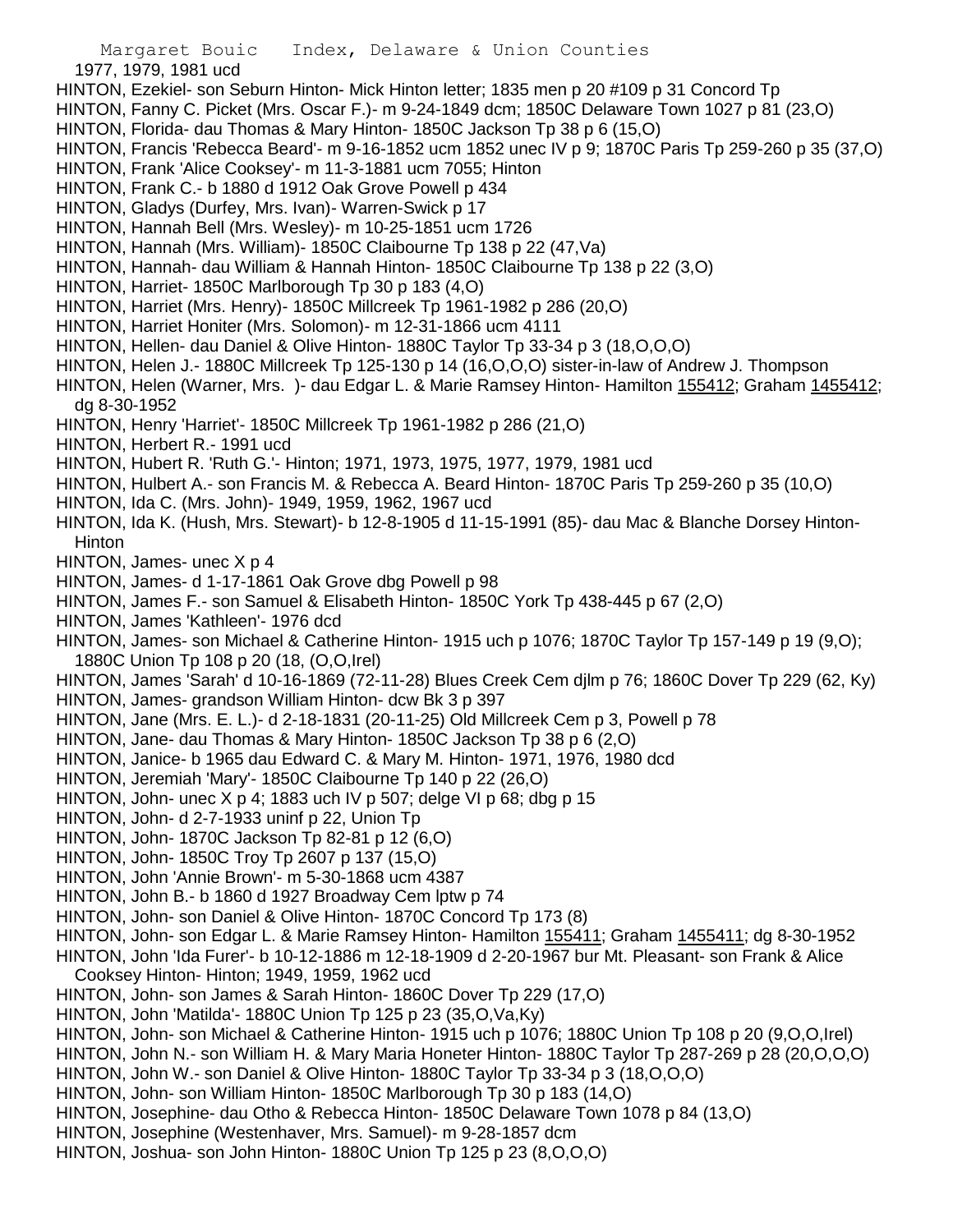Margaret Bouic Index, Delaware & Union Counties HINTON, Joyce (Reid, Mrs. Tom)- m 7-27-1968 dau Hubert Hinton- Hinton HINTON, Julia Ann Allen (Mrs. Perry L)-(43-1898) dcb late (Ruth Marie0 HINTON, Kathleen (Mrs. James)- 1976 dcd HINTON, Kitty E. Ingle (Mrs. William)- m 2-3-1843 dcm HINTON, Laura- granddau William Hinton- dcw Bk 2 p 397 HINTON, Leburn- 1835 men p 18 #26 p 28 Concord Tp HINTON, Lee- (22-1882) unec III p 3 HINTON, Levi- 1835 men p 42 #109 p 75 Marlborough Tp; 1840C Mlb. Tp p 249 (70-80) HINTON, Levi 'America Ann Harrington' -m 9-11-1828 ucm 152; 1883 uch IV 288, V p 338; 1880 dch p 194, 519, 524, 526; 1908 dch p 492; Pabst 7 p 4;1820C Troy Tp; 1835 men p 62 #80 p 115 Troy Tp; delge VII p 61, 62, VIII p 8, 55, 56; Powell p 177, 305 HINTON, Levi J.- son Daniel & Olive Hinton- 1860C Concord Tp 488 (2); 1870C Conc. Tp 173 (11); 1880C Taylor Tp 33-34 p 3 (21,O,O,O) HINTON, Levi 'Pamelia C. E. Watson'- m 5-18-1843 dcm; Hinton-Watson Bible; 1840C Concord Tp (30-40) HINTON, Lillie M.- dau Francis M. & Rebecca A. Beard Hinton- 1870C Paris Tp 259-260 p 35 (4,O) HINTON, Lilly- dau James & Sarah Hinton- 1860C Dover Tp 229 (19,O) HINTON, Linda- 1980 dcd Berlin Tp HINTON, L.J.- unec V p 7 HINTON, Loyd/Loid- d 11-24-1894 (20-10-25) Broadway cem lptw p 74 son William & Mary Maria Honeter Hinton- 1880C Taylor Tp 287-289 p 28 (6,O,O,O) HINTON, L. R.- 1976 dcd Berlin Tp HINTON, Lydia Miller (Mrs. Thomas)- dau James & ELizabeth Romine Miller- 1915 uch p 660 HINTON, M. (Mrs. T.)- djlm p 29 HINTON, Mac(k) 'Blanche Dorsey'- Hinton; 1915 uch p 327 HINTON, Magdalena (Mrs. Uriah)- 1850C Troy Tp 2546 p 135 (23,O) HINTON, Maggie- (7-1882) dau Daniel & Olive Hinton- 1880C Taylor Tp 33-34 p 3 (6,O,O,O); unec III p 4 HINTON, Maggie L.- b 1870 d 1945 Broadway Cem lptw p 76 HINTON, Malessa (Anderson, Mrs. John S.)- m 12-31-1837 dcm HINTON, Malissa- dau Thomas & Mary Hinton- 1850C Jackson Tp 38 p 6 (8,O) HINTON, Margaret Conefair (Mrs. Uriah)- m 8-23-1849 dcm HINTON, Margaret- b 1961 dau Edwin C. & Mary M. Hinton- 1971, 1976 dcd HINTON, Margaret- dau Samuel & Elisabeth Hinton- 1850C York Tp 438-445 p 67 (17,O) HINTON, Maria (Price, Mrs. Anderson)- m 1-23-1866 ucm 3902 HINTON, Marie Ramsey (Mrs. Edgar L.)- d 8-30-1952 (45) Oak Grove- dau Thomas & Edna Hamilton Ramsey- Harmilton 15541; Graham 125541; dg 8-30-1952 (45); dg HINTON, Mark- b 1970 son James & Kathleen Hinton- 1976 dcd HINTON, Martha J.- dau Henry & Harriet Hinton- 1850C Millcreek Tp 1961-1982 p 286 (2,O) HINTON, Mary- 1850C Troy Tp 2557 p 1135 (8,O) HINTON, Mary A.-dau Otho & Rebecca Hinton- 1850C Delaware Town 1078 p 84 (-,O) HINTON, Mary (Coonfare, Mrs. Peter)- m 4-6-1839 dcm HINTON, Mary (Dea, Mrs. Michael H.)- b 5-8-1863 m 11-4-1884 dau Michael & Catherine Hinton- 1915 uch p 1076; 1870C Taylor Tp 150-149 p 19 (7,O) HINTON, Mary- b 1957/8 dau Edwin C. & Mary M. Hinton- 1971, 1976 dcd HINTON, Mary E.- dau Francis M. & Rebecca A. Beard Hinton- 1870C Paris Tp 259-260 p 35 (2,O) HINTON, Mary Jane (Wood, Mrs. Albert)- m 3-25-1872 ucm 5060 HINTON, Mary (Mrs. Jeremiah)- 1850C Claibourne Tp 1140 p 22 (25,O) HINTON, Mary- dau Michael & Catherine Hinton- 1880C Union Tp 108 p 20 (17,O,O,Irel) HINTON, Mary J.- dau William H. & Mary M. Hinton- 1870C Taylor Tp 56-55 p 18 (13,O) HINTON, Mary Maria Honeter (Mrs. William H.)- m 2-21-1856 dcm; 1880C Taylor Tp 287-289 p 28 (45,O,Pa,Pa)

- HINTON, Mary M (Mrs. Edward/Edwin C.)- 1971, 1976, 1980 dcd
- HINTON, Mary/Martha (Reed, Mrs. William)- dau Thomas III & Deborah Hinton- Mick Hinton letter
- HINTON, Mary M. (Mrs. William H.)- b 1836 d 1913 Broadway cem lptw p 74; 1870C Taylor Tp 56-55 p 7 (33,O)
- HINTON, Mary (Mrs. Thomas)- 1850C Jackson Tp 38 p 6 (44,O)
- HINTON, Mary- dau William Hinton- 1850C Marlborough Tp 30 p 183 (9,O)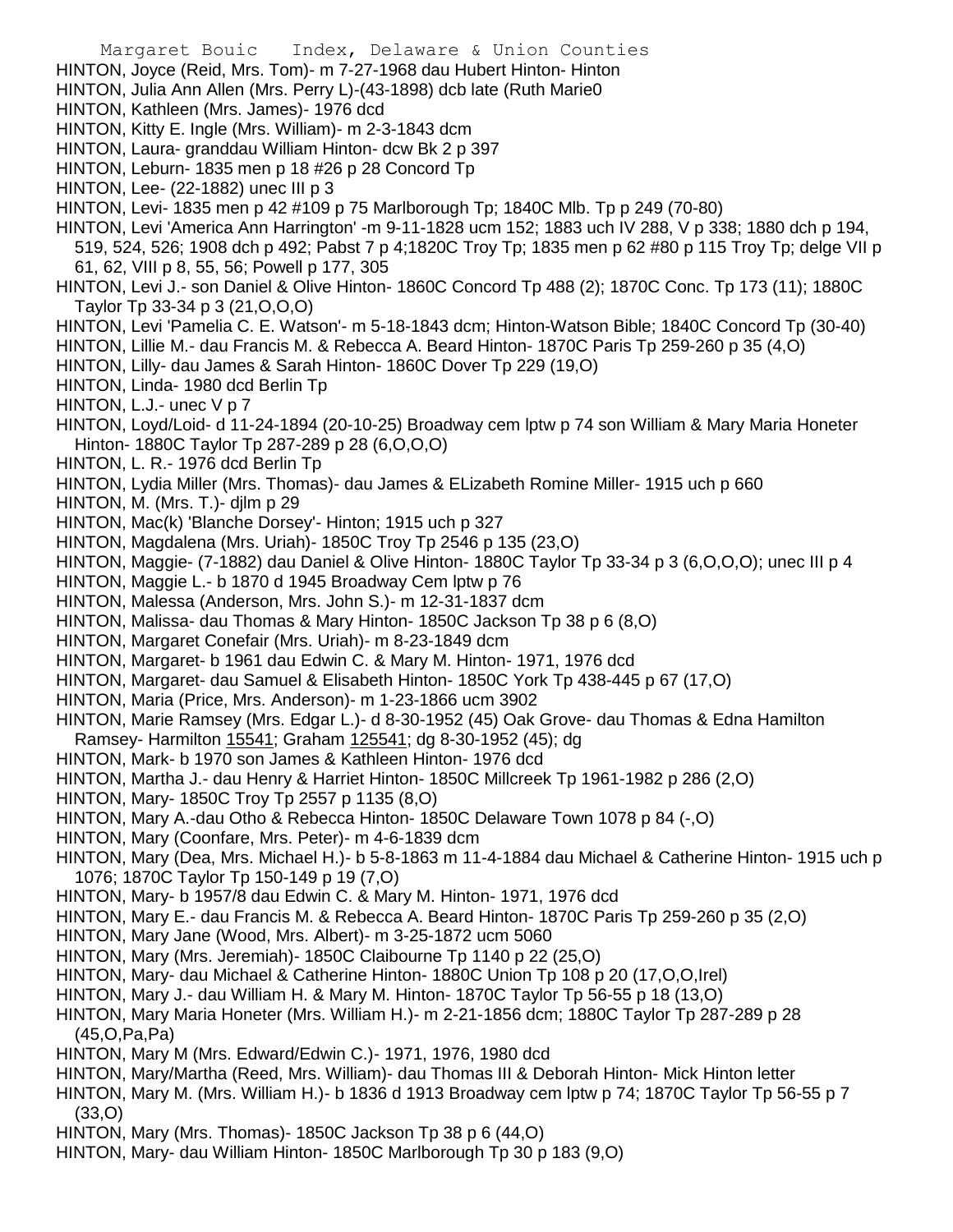HINTON, Matilda H. (Mrs. John)- 1880C Union Tp 125 p 23 (23,O,O,O)

HINTON, Michael 'Catherine'- 1915 uch p 1076; 1870C Taylor Tp 1157-149 p 19 (31,O); 1880C Union Tp 108 p 20 (42,O,Va,Va)

- HINTON, Michael- son James & Sarah Hinton- 1860C Dover Tp 229 (21,O)
- HINTON, Michael- son Michael & Catherine Hinton- 1915 uch p 1076; 1880C Union Tp 108 p 20 (2,O,O,Irel)
- HINTON, Mike Eric- b 1965 son Richard M. & Rosemary Hinton- 1975 ucd
- HINTON, Millard- son Franics M. & Rebecca A. Beard Hinton- 1870c Paris Tp 258-259 p 35 (12,O)
- HINTON, Mina Ann (Mrs. Levi)- d 12-23-1835 (24) Wyuatt Cem Powell p 305; 1883 uch V p 338
- HINTON, Minnie (Gamble, Mrs. Jearl)- dau John & Ida Furer Hinton- Hinton
- HINTON, Olive/Emily (Mrs. Daniel)- 1860C Concord Tp 488 (23); 1870C Conc. Tp 173 (33); 1880C Taylor Tp 33-34 p 3 (43,O,Maine,Vt)
- HINTON, Ortho- delge IX p 53 (carpenter)
- HINTON, Oscar F. 'Fanny C. Picket'- m 9-24-1849 dcm; 1850C Delaware Town 1027 p 81 (26,O)
- HINTON, Gen. Otho 'Rebecca Gorton' mar Franklinton dcga p 5, 31, 52, 127 Del Pat & Fr Ch 7-10-1822; 1880 dch p 282, 318, 326, 348; 1908 dch p 110; ffd p 7; 1835 men p 25 #210 p 41 Delaware Tp; 1850C Delaware Town 1078 p 84 (48,Md); delge VI p 58, 59; Powers Pat p 248; delge IV p 29, V p 33, 34, 66, 67; dg 12-12- 1862 Cryder Ab. p 26;
- HINTON, Pamelia C. E. Bogan (Mrs. Levi)(Watson, Mrs. John)(Morrison, Mrs. John) b 1814 m 5-18-1843, m 5- 3-1847 dcm Watson Bible
- HINTON, Paul- b 1953 son Edwin C. & Mary Hinton- 1971 dcd
- HINTON, Rev. Perry L. 'Julia Ann Allen'- (69-1898) dcb late (Ruth Marie)
- HINTON, Peter- 1850C York Tp 438-445 p 65 (73,Pa)
- HINTON, Phoebe (Lewis, Mrs. Joseph)- m 1860 d 1865 dau William Hinton- dumch p 307; 1850C Marlborough Tp 30 p 183 (11,O)
- HINTON, Ralph- b 1959 son Edwin C. & Mary M. Hinton- 1971, 1976 dcd
- HINTON, Rebecca Bailey (Mrs. Thomas)- m 1825 delge IV p 19
- HINTON, Rebecca Beard (Mrs. Francis)- m 9-16-1852 ucm 1852; unec IV p 9; 1870C Paris Tp 259-260 p 35 (35,O)
- HINTON, Rebecca (Mrs. Otho)- 1850C Delaware Town 1078 p 84 (46,Pa)
- HINTON, Rebecca (Roberts, Mrs. Daneil)- dau Thomas III & Deborah Hinton- mick Hinton letter
- HINTON, Rebecca (Mrs. William)- d 8--17-1832 (30y8m) Wyatt Cem Powell p 305
- HINTON, Richard M. 'Rosemary'- 1975, 1977, 1979, 1981, 1983, 1991 ucd
- HINTON, Rosa- dau John Hinton- 1880C Union Tp 125 p 23 (5,O,O,O)
- HINTON, Rose A.- dau William & Hannah Hinton- 1850C Claibourne Tp 138 p 22 (19,O)
- HINTON, Rosemary (Mrs. Richard M.)- 1975, 1977, 1979, 1981, 1983, 1991 ucd
- HINTON, Ruth G.(Mrs. Hubert R.)- 1971, 1973, 1975, 1977, 1979, 1981 ucd
- HINTON, Ruth Marie- b 6-4-1898 dau Perry L. & Julia Ann Allen Hinton- dcb late
- HINTON, Samantha- granch William Hinton- dcw Bk 2 p 397
- HINTON, Samantha- dau Uriah & Magdalena Hinton- 1850C Troy Tp 2546 p 135 (2/12,O)
- HINTON, Samuel 'Elisabeth'- 1850C York Tp 438-445 p 65 (39,O)
- HINTON, Samuel G. 'E. P. Sturdevant'- m 10-19-1854 dcm d Tenn- dg 12-12-1862 Cryder Abst.- son Otho & Rebecca Hinton- 1908 dch p 396; 49ers p 2; 1850C Delaware Town 1078 p 84 (27,O)
- HINTON, Samuel Jr.- son Samuel & Elisabeth Hinton- 1850C York Tp 438-445 p 67 (8/12,O)
- HINTON, Sarah B.- dau William & Mary Maria Honeter Hinton- 1880C Taylor Tp 187-289 p 28 (15,O,O,O)
- HINTON, Sarah (Duvall, Mrs. William)- dau Thomas III & Deborah Hinton-
- HINTON, Sarah (Feaster, Mrs. George)- 1880 dch p 773
- HINTON, Sarah (Mrs. James)- d 1-15-1869 (60y) Blues Creek Cem djlm p 76; 1860C Dover Tp 229 (53,Va)
- HINTON, Sarah-d 9-18-1886 (19-3-15) Our Lady of Lourdes Cem lptw p 52-= dau Michael & Catherine Hinton-
- 1870C Taylor Tp 1157-149 p 19 (3,O); 1880C Union Tp 108 p 20 (12,O,O,Irel)
- HINTON, Sarah- dau Samuel & ELisabeth Hinton- 1850C York Tp 438-445 p 65 (18,O)
- HINTON, Sarah Reed (Mrs. William)- dau William Reed- delge VII p 33
- HINTON, Sarah J.- dau Thomas & Mary Hinton- 1850C Jackson Tp 38 p 6 (7,O)
- HINTON, Sarah J.- dau William H. & Mary M. Hinton- 1870C Taylor Tp 56-55 p 8 (4,O)
- HINTON, Sebert/Sebuns/Seburn- son Thomas III & Deborah Hinton- Mick Hinton letter- 1880 dch p 422, 497; 1908 dch p 135,448, 493; 1820C Concord Tp; Pabst 7 p 3; delge V p 54, VI p 56, 57, VII p 19, VIII p 30, 56, 67; dcga p 42 Del Pat 7 Fr Chron 2-28-1828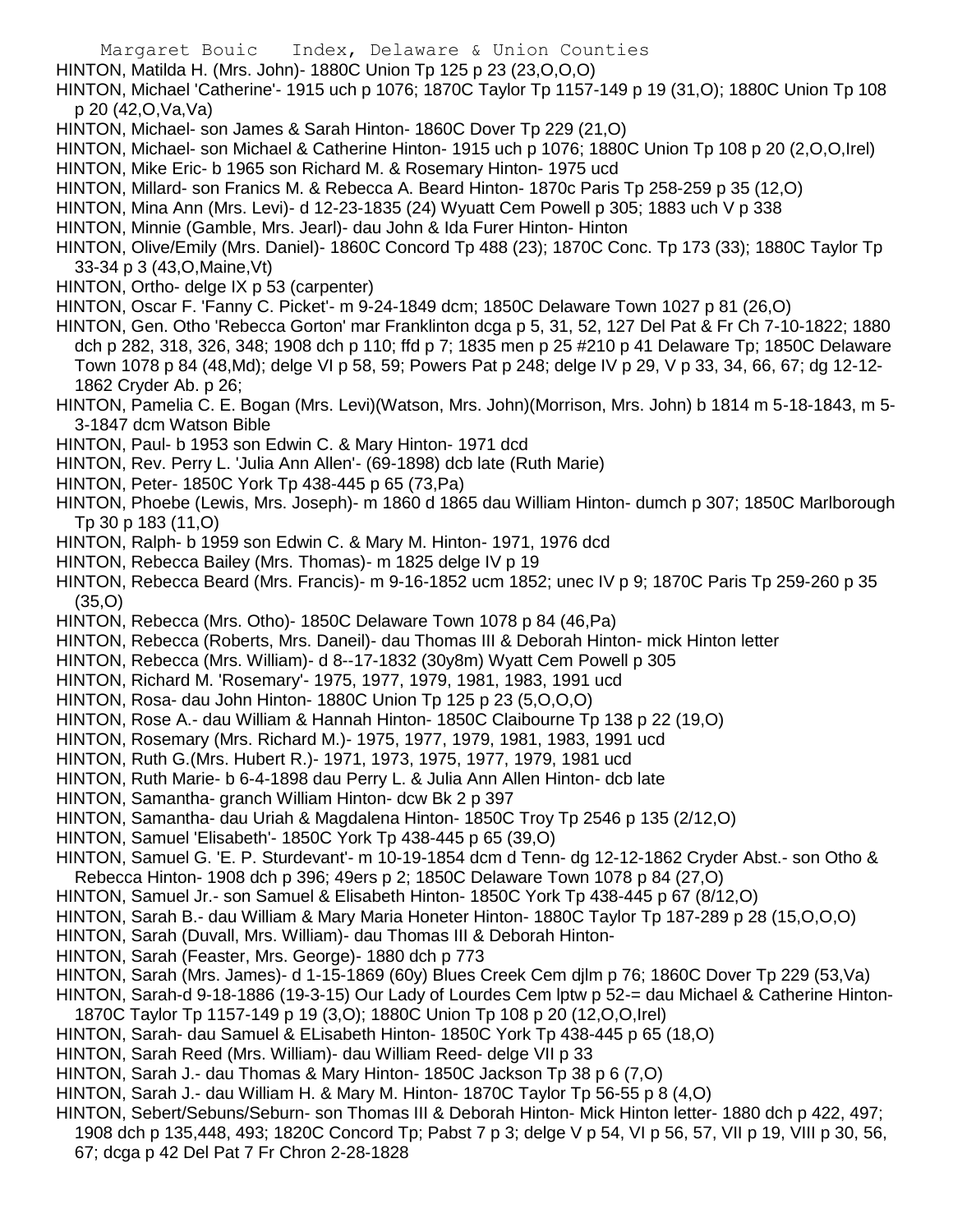- HINTON, Simeon S.- b 1833 Concord Tp- son Ezekiel Hinton- Mick Hinton letter
- HINTON, Solomon 'Harriet Honiter'- m 12-31-1866 ucm 4111- son James & Sarah Hinton- 1860C Dover Tp 229 (21,O)
- HINTON, Susan E.- dau Henry & Harriet Hinton- 1850C Millcreek Tp 1961-1982 p 286 (1,O)
- HINTON, T. 'M.'- djlm p 29
- HINTON, Thomas- 1870C Taylor Tp 56-55 p 8 (32,O)
- HINTON, Thomas- 1826 Concord Tp delge V p 55
- HINTON, Thomas- 1820C Liberty Tp Del Co; 1835 men p 62 #81 p 115 Troy Tp
- HINTON, Thomas J.- b 1863 d 1935 Broadway cem lptw p 76
- HINTON, Thomas- son James & Sarah Hinton- 1860C Dover Tp 229 (20,O)
- HINTON, Thomas- brother John Hinton- 1880C Union Tp 125 p 23 (38,O,Va,Ky)
- HINTON, Thomas 'Lydia Miller'- 1915 uch p 660
- HINTON, Thomas 'Mary'- 1850C Jackson Tp 38 p 6 (56,Ky)
- HINTON, Thomas P.- son Daniel & Olive Hinton- 1880C Taylor Tp 33-34 p 3 (2,O,O,O)
- HINTON, Thomas 'Rebecca Bailey'- m 1825 delge IV p 19
- HINTON, Thomas- son Thomas & Mary Hinton- 1850C Jackson Tp 38 p 6 (9,O)
- HINTON, Thomas- nephew Wilson & Catherine Brown- 1880C Union Tp 179 p 41 (11,O,O,O)
- HINTON, Thomas- son William & Hannah Hinton- 1850C Claibourne Tp 1138 p 22 (18,O)
- HINTON, Thomas J.- son William & Mary Maria Honeter Hinton- 1870C Taylor Tp 56-55 p 8 (7,O); 1880C Taylor Tp 287-289 p 28 (17,O,O,O)
- HINTON, Uriah 'Margaret Conefair'- m 8-23-1849 dcm
- HINTON, Uriah W. 'Magdalena'- grandchild William Hinton- dcw Bk 2 p 397; hadc p 56; 1850C Troy Tp 2546 p 135 (26,O)
- HINTON, Wesley 'Hannah Bell'- m 10-25-1851 ucm 1726 son Thomas & Mary Hinton- 1850C Jackson Tp 38 p 6 (23,O)
- HINTON, William- 1883 uch V p 681
- HINTON, William- 1880C Delaware Tp p 332A
- HINTON, William- 1835 men p 62 #94 p 116 Troy Tp
- HINTON, William A. 'Annie Cole'- m 10-24-1875 ucm 5771; mt 3 p 17
- HINTON, William 'Cassander'- 1880 dch p 518, 519, 521, 524, 526; 1908 dch p 492; dumch p 307; dcw Bk 2 p 397; Pabst 7 p 3; 1820C Troy Tp; 1840C Marlborough Tp p 249 (20-300; delge VII p 61; tcmc p 5
- HINTON, William- son Daniel & Olive Hinton- 1860C Concord Tp 488 (5); 1870C Conc. Tp 173 (15)
- HINTON, William 'Ellen'- hadc p 38; 1850C Marlborough Tp 30 p 183 (41,Ky)
- HINTON, William 'Hannah'- 1850C Claibourne Tp 138 p 22 (49,Va)
- HINTON, William H. 'Mary Maria Honeter'- b 1834 m 2-21-1856 dcm d 4-9-1889(54-10-13) Broadway Cem
- lptw p 74, 77; 1870C Taylor Tp 56-55 p 7 (36,O); 1880C Taylor Tp 287-289 p 28 (45,O,Ky,Va)
- HINTON, William H.- son William Hinton- 1850C Marlborough Tp 30 p 183 (2,O)
- HINTON, William H.- son Michael & Catherine Hinton- 1915 uch p 1076; 1880C Union Tp 108 p 20 (7,O,O,Irel)
- HINTON, William 'Kitty E. Ingle'- m 2-3-1843 dcm
- HINTON, William 'Rebecca'- d 7-10-1834 (24) Wyatt Cem Powell p 305
- HINTON, William- son Samuel & Elisabeth Hinton- 1850C York Tp 438-445 p 67 (10,O)
- HINTON, William 'Sarah Reed'- delge VII p 33
- HINTON, William- d 4-28-1847 (18m21d) son T. & M.- Price Cem djlm p 29
- HINTON, William- son William & Hannah Hinton- 1850C Claibourne Tp 138 p 22 (10,O)
- HINTON, Willis S.- son Frrancis M. & Rebecca A. Beard Hinton- 1870C Paris Tp 259-260 p 35 (14,O)
- HINTON, Willie/Wylie- son Daniel & Olive Hinton- 1870C Concord Tp 173 (2); 1880C Taylor Tp 33-34 p 3
	- (11,O,O,O) unec III p 3
- HINTZ, Jim- son Robert Hintz- Hintz
- HINTZ, Marcy- dau Rev. Marvin & Marilyn Hintz- (19-1991) Hintz
- HINTZ, Marilyn (Mrs. Rev. Martin)- Hintz
- HINTZ, Matthew- son Rev. Marvin & Marilyn Hintz- (17-1991) Hintz
- HINTZ, Rev. Marvin'Marilyn'- Hintz
- HINTZ, Melissa- dau Rev. Marvin & Marilyn Hintz (15-1991) Hintz
- HINTZ, Robert- Hintz
- HINTZMAN, Barbara M. Smith (Mrs. Clemens W.)- dau Harry Daniel & Mildred Moore Smith- Cowgill p 8 HINTZMAN, Clemens W. 'Barbara M. Smith'- Cowgill p 8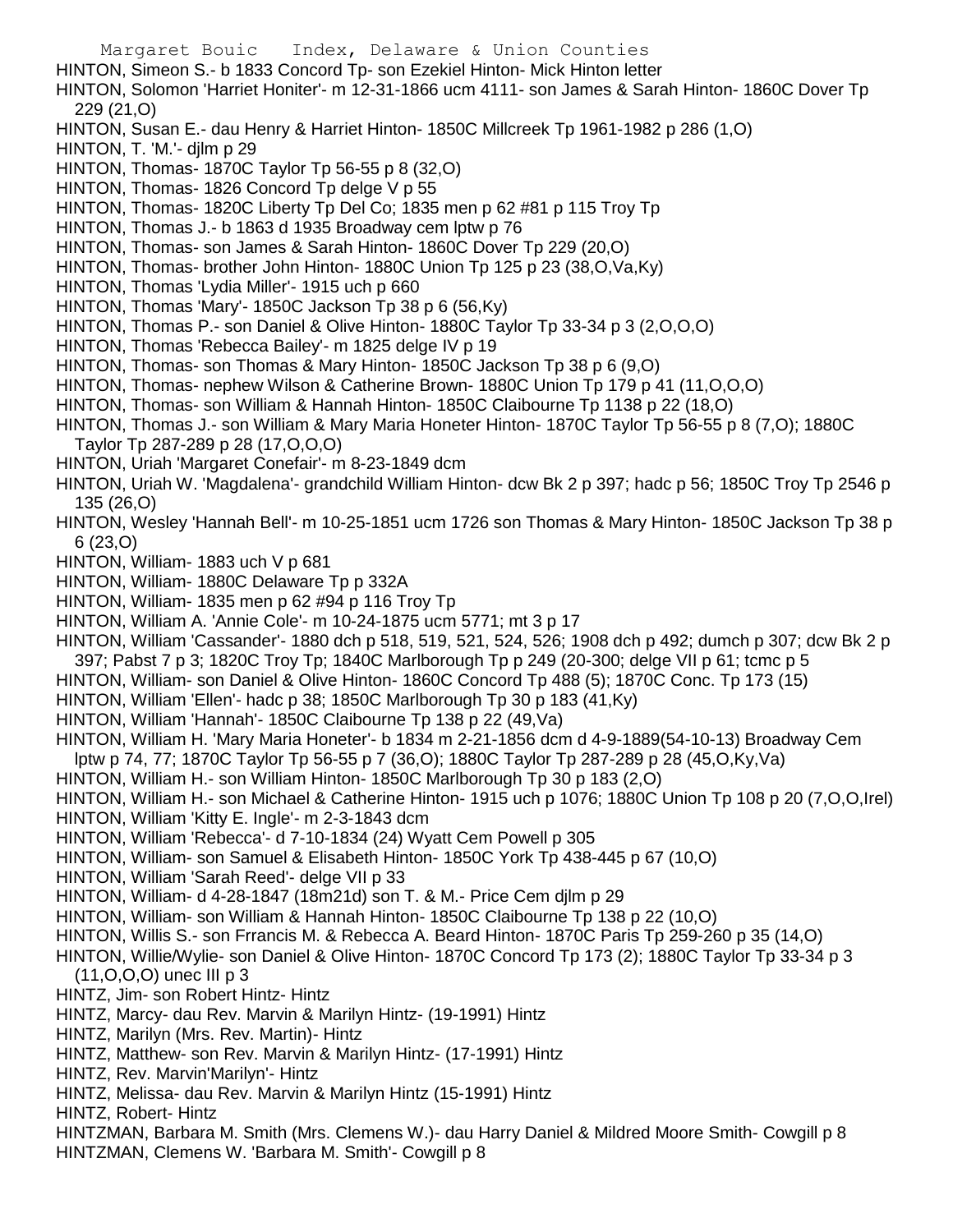HINTZMAN, Harold R. 'Naomi Lee Moore'- Cowgill p 8

HINTZMAN, Joan Ann Smith (Mrs. Paul)- dau Harry Daniel & Mildred More Smith- Cowgill p 8

- HINTZMAN, Naomi Lee Moore (Mrs. Harold R.)- dau Fred Emerson & Madge Lorraine Popejoy Moore Cowgill p 8
- HINTZMAN, Paul 'Joan Ann Smith' -Cowgill p 8
- HIPPLE, Jones & --delge IV p 25
- HIPPLE, Ada Waters- b 1836 d 1887 Oak Grove Powell p 433
- HIPPLE, Alice- dau Jackson & Susan Hubble Hipple- dg 2-3-1903 (semi-weekly) 1869 wsc p 12; Pabst 8 p 25
- HIPPLE, ---(Mahon, Mrs. )- dau Jackson & Susan Hubbell Hipple- dg 2-3-1903
- HIPPLE, Ann (Mrs. G. W.)- 1908 dch p 851
- HIPPLE, Annabel Lee Eppley (Mrs. Richard Blaine)(Schrauder, Mrs. Harry Alfred)- b 1-20-1889 m(1) 12-20- 1905 (2) 11-18-1950 dau John Calvin & Delilah Conrad Eppley- Weiser p 469
- HIPPLE, Austin- son George Hipple- 1850C Brown Tp 2825 p 157 (13,Pa)
- HIPPLE, Bess M.- d 10-1-5-1964 (88) Oak Grove Hipple; dg 1-28-1908; delge VIII p 14
- HIPPLE, Bessie- dau Jackson & Susan Hubble Hipple- dg 2-3-1903; dg 5-22-1949
- HIPPLE, Carl- son Jackson & Susan Hubbell Hipple- dg 2-3-1903, 5-22-1949
- HIPPLE, Daisy- grad DHS 1888 delge IV p 46, VII p 20
- HIPPLE, Deanna Kay- b 11-4-1937 dau Earl Eugene & Gertrude Mae Keel Hipple- Weiser p 470
- HIPPLE, Dorothy Ann Farris (Mrs. George W.)- m 3-24-1857 dcm; delge VI p 32 dau James Faris
- HIPPLE, Earl Eugene 'Gertrude Mae Keel'- b 7-7-1909 m 12-7-1928 son Richard Blaine & Annabel Lee Eppley Hipple- Weiser p 469
- HIPPLE, Eleanor Elizabeth Cash (Mrs. Roy Blaine)- b 9-19-1912 m 6-9-1934 Weiser p 469
- HIPPLE, Ella (Myers, Mrs. James W.)- dau George W. & Dorothy A. Faris Hipple- delge VI p 32
- HIPPLE, Ellen (Olmster, Mrs. James W.)- m 12-5-1854 dcm
- HIPPLE, Emma (Coyner, Mrs. Judge George)- dau George W. & Dorothy A. Faris Hipple- delge VI p 32
- HIPPLE, E. R. (Tod) dg 5-22-1949
- HIPPLE, Eunice A. (Coyner, Mrs. George)- dau G. W. & Ann Hipple- 1908 dch p 851
- HIPPLE, Fanny Longwell (Mrs. Hiram)- m 7-22-1849 dcm- dau Ralph & Betsey Thurston Longwell- Thurston p 2
- HIPPLE, Francis- m 7-22-1849 dcm; 1850C Brown Tp 2826 p 157
- HIPPLE, Frank Carlton- b 5-20-1873 son Jackson & Susan E. Hubbell Hipple- dcb late
- HIPPLE, Mrs. George- delge VIII p 13, dg 2-7-1908
- HIPPLE, George- 1850C Brown Tp 285 p 157 (59,Pa); CCC; 1880C Brown Tp p 385A
- HIPPLE, George C.- grad DHS 1884; delge VII p 6; 1908 dch p 434
- HIPPLE, George- son George Hipple- 1850C Brown Tp 2825 p 157 (19,Pa)
- HIPPLE, George- son Jackson & Susan Hubbell Hipple- dg 2-3-1903 (semi-weekly)
- HIPPLE, George 'Nancy Leonard'- m 6-30-1846 d 12-16-1876 (86) Old Eden Cem Powell p 65; delge VI p 32; 1908 dch p 317; Pabst 7 p 61
- HIPPLE, George W. 'Dorothy Ann Farris'- b 7-23-1831 m 3-24-1857 dcm d 9-13-1902 son George & Nancy Hipple- 1908 dch p 851
- HIPPLE, Gertrude Mae Keel (Mrs. Earl Eugene)- b 4-25-1909 m 12-7-1928 Weiser p 469
- HIPPLE, Hannah (Lytle, Mrs. John W.)- delge VII p 52
- HIPPLE, Harry H. 'Lillian Scott'- son Jackson & Susan Hubbell Hipple- 1908 dch p 434, 759; dg 2-6-1903; 1869 wsc p 12; Pabst 8 p 25
- HIPPLE, Hiram 'Fanny Longwell'- m 7-22-1849 dcm; Thurston p 2; 1850C Brown Tp 2826 p 157 (26,Pa)
- HIPPLE, Jackson 'Susan E. Hubbell'- b 1835 m 3-14-1861 d 2-3-1903 son George Hipple- 1880 dch p 217, 228, 354; 1908 dch p 102, 116, 160, 314, 317, 396; Pabst 8 p 17; dcb late (Frank Carlton); Powers p 250;
- delge VI p 32; 1850C Brown Tp 2825 p 157 (15,Pa); delge VII p 39
- HIPPLE, Jerusha Thurston (Mrs. John)- m 2-7-1864 dcm
- HIPPLE, J. J.- Powers Pat p 193, 195
- HIPPLE, John-son George & Nancy Hipple- delge VI p 32, IX p 72; 1908 dch p 396; 1850C Brown Tp 2825 p 157 (8,Pa)
- HIPPLE, Lillian Scott (Mrs. Harry R.)- dau Tilden Seymour & Octavia Thrall Scott- 1908 dch p 759; dg 5-22- 1949
- HIPPLE, Mary Lisabeth- b 11-15-1958 d 11-21-1958 dau Robert Eugene & Sara Louise Metz Hipple- Weiser p 470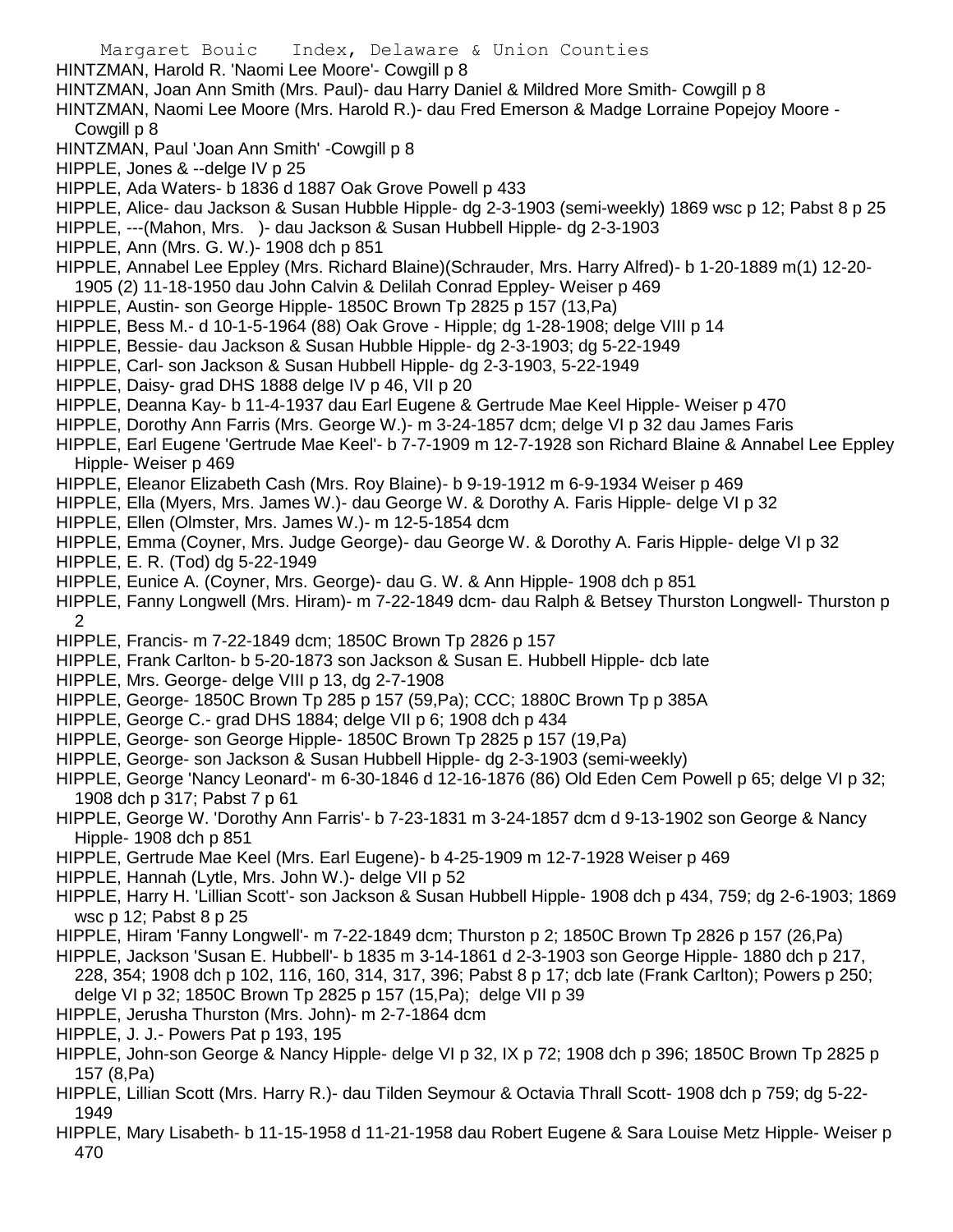- Margaret Bouic Index, Delaware & Union Counties HIPPLE, Nancy- 1880C Berlin Tp p 371C HIPPLE, Nancy (Mrs. George)- d 9-18-1845 (38) Old Eden Cem Powell p 65; delge VII p 32 HIPPLE, Nancy Leonard (Mrs. George)- 1908 dch p 317; m 6-30-1846 dcm HIPPLE, Nettie- d 11-29-1882 dau George W. & Dorothy A. Faris Hipple- delge VI p 32; dg 9-19-1902; 1880C Thompson Tp p 295A HIPPLE, Ralph- b 3-8-1911 son Richard Blaine & Annabel Lee Eppley Hipple- Weiser p 470 HIPPLE, Richard Blaine 'Annabel Lee Eppley'- b 9-3-1884 m 12-20-1905 d 1-6-1945- Weiser p 469 HIPPLE, Robert Allen- b 6-28-1957 son Robert Eugene & Sara Louise Metz Hipple - Weiser p 469 HIPPLE, Robert Eugene 'Sara Louise Metz'- b 7-5-1930 m 8-4-1951 son Earl Eugene & Gertrude Mae Keel Hipple- Weiser p 469 HIPPLE, Roy Blaine 'Eleanor Elizabeth Cash'- b 6-24-1907 m 6-9-1934 son Richard Blaine & Annabel Lee Eppley- Weiser p 469 HIPPLE, Roy Gene- b 8-29-1935 son Roy Blaine & Eleanor Elizabeth Cash Hipple- Weiser p 469 HIPPLE, Rudolph- son Jackson & Susan Hubbell Hipple- dg 2-3-1903 (semi-wk) HIPPLE, Sarah- dau George Hipple- 1850C Brown Tp 2825 p 157 (12,Pa) HIPPLE, Susan E. hubbell (Mrs. Jackson)- m 3-14-1861 dcm; dg 2-6-1903; dcb late (Frank Carlton); (35- 1873); 1869 wsc p 6; delge VIII p 14; dg 1-28-1908 HIPSLEY, Caleb 'Jane Cronkleton'- m 9-3-1850 dcm; Cronkleton HIPSLEY, Jane Cronkleton (Mrs. Caleb)- m 9-3-1850 dcm; Cronkleton HIRAGER, Mary (Lawrence, Mrs. John W.)- m 4-30-1857 dcm HIRCH, Fredereick- naturalized 10-14-1862 from Germany- delge IX p 42 HIRE, Eugene M. 'Joan P.'- 1967 ucd HIRE, Gary- b 1953 son Eugene M. & Joan P. Hire- 1967 ucd HIRE, Joan P. (Mrs. Eugene M.)- 1967 ucd HIRE, John- Berlin Tp 1980 dcd HIRE, Susannah (McFarland, Mrs. William)- m 10-10-1815 Madison Co unec IV p 22 HIRE, William- b 1954 son Eugene M. & Joan P. Hire- 1967 ucd HIRES, Carol Susanne Shoup (Ms. Thomas)- m 8-1-1961 dau Ralph Shoup- Hires HIRES, Thomas 'Carol Susanne Shoup'- m 8-1-1961 son Orville Hires- Hires HIRLACHER, John- 1880C Delaware Town p 510C HIRNEISE, Sharon (Phillians, Mrs. Herman Gordon)- b 1943- Maugans Anc p 8 HIRSCH, Alfred F. 'Barbara R.'- b 1917 d 1967 Claibourne Cem p 103 HIRSCH, Barbara R. (Mrs. Alfred F.)- b 1920 d 1980 Claibourne Cem p 103 HIRSCH, Bertha (Mrs. Emil George)- Hirsch HIRSCH, Eliza (Schroeder, Mrs. Frederick)- Maugans Anc p 174 HIRSCH, Elizabeth (Koettenmaier, Mrs. Jacob)- 1915 uch p 637 HIRSCH, Emil George 'Bertha'- d 6-29-1970 (75) bur Forest Lawn Cem- Hirsch HIRSCH, Flora- Oak Grove Powell p 432 HIRSCH, Fred- 1880C Delaware Town p 548A HIRSCH, Ina (Cunningham, Mrs. )- dau Louise C. Hirsch- Hirsch HIRSCH, Louise C. (Ms. )- d 11-6-1968 (90) Oak Grove Cem- Pabst 8 p 39; Hirsch HIRSCH, Marianne (Becker, Mrs. Johanna Franz)- dcc James Fathbruckner 75 HIRSCH, Walter- brother Emil George Hirsch- Hirsch HIRSCH, William- Oak Grove- Powell p 432 HIRSCHER, Anne (McJunkin, Mrs. Howard Brittain)- Powers p 238 HIRSCHI, Dianne- query, Heard- unec XIII p 21 HIRSH, Catharine (Legner, Mrs. Augustus)- m 4-17-1858 dcm HIRST, B. T.- 1908 dch p 427 HIRST, Elizabeth J.- 1860C Allen Tp 729-736 p 100 (8,O) HIRST, Mae (Mrs. Richard)- 1980 dcd HIRST, Richard 'Mae'- 1980 dcd HIRT, Helen Viola Rabuck (Mrs.Oscar)- b 5-27-1909 m 11-28-1929 dau George Weiser & Bessie Edna Lentz Rabuck- Weiser p 413
- HIRT, Jean Carol (Patterson, Mrs. Jayson O.)- b 7-25-1933 m 5-31-1952 dau Oscar & Helen Viola Rabuck Hirt- Weiser p 413
- HIRT, Oscar 'Helen Viola Rabuck'- b 3-16-1904 m 11-28-1929 Weiser p 413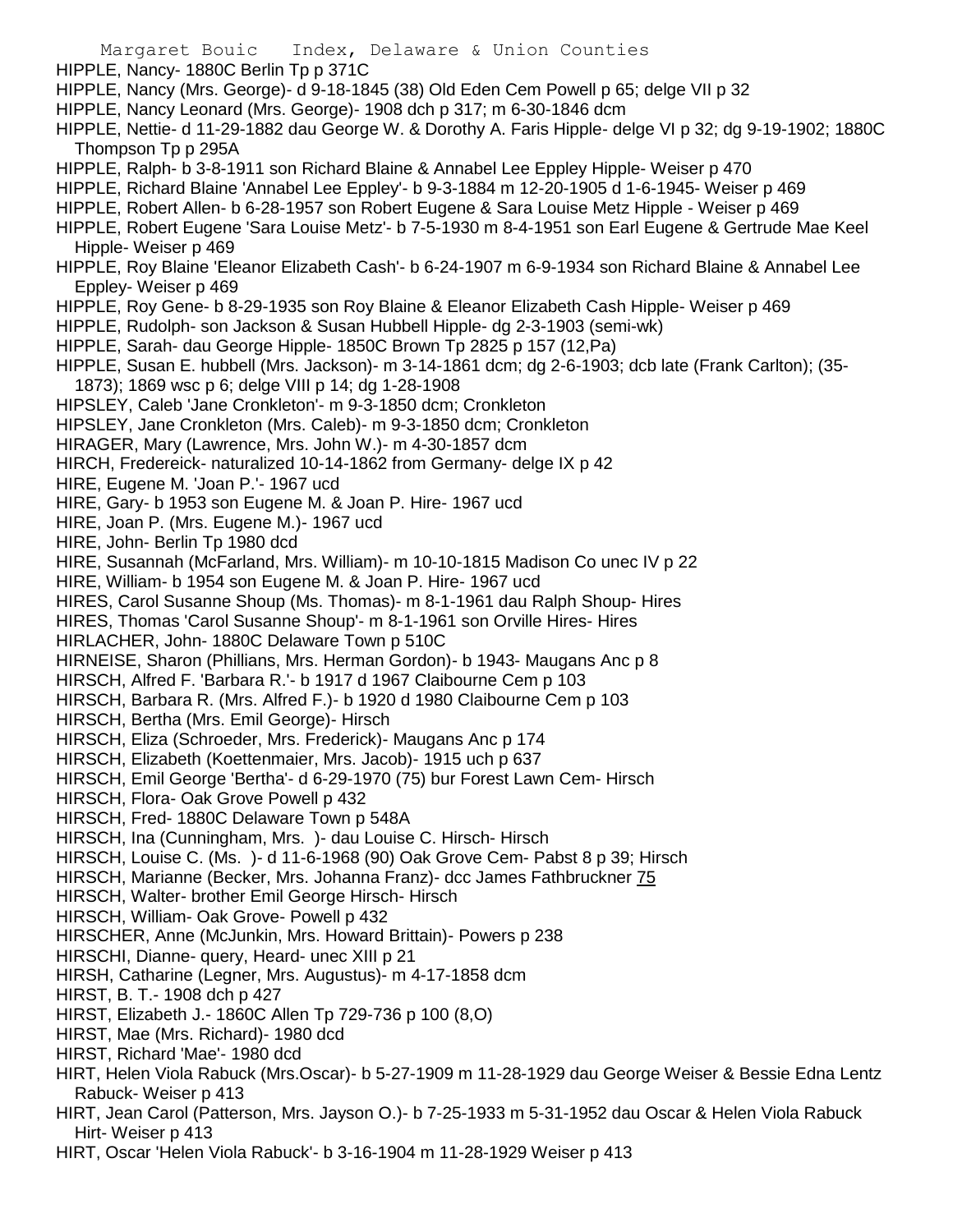- Margaret Bouic Index, Delaware & Union Counties
- HIRT, Pattie Lynn- b 1-27-1958 dau Robert George & Rose Densavage Hirt- Weiser p 413
- HIRT, Robert George 'Rose Densavage'- b 10-22-1937 m 9-28-1957 son Oscar &
- Helen Viola Rabuck Hirt- Weiser p 413
- HIRT, Rose Densavage (Mrs. Robert George)- b 12-7-1937 m 9-28-1957 Weiser p 413
- HIRT, William Richard- 2-8-1940 son Oscar & Helen Viola Rabuck Hirt- Weiser p 413
- HIRTH, Albert 'Helen'- Hirth; 1961, 1964, 1969 dcd
- HIRTH, Bonnie (Stottlemyer, Mrs. George)- dau Roy & Ruth T. F. Hirth- Hirth
- HIRTH, Christina Sammet (Mrs. George)- Hirth
- HIRTH, David- son Roy & Ruth T. F. Hirth- Hirth
- HIRTH, Elizabeth- dau George & Christina Sammet Hirth- Hirth
- HIRTH, Fred 'Laura'- son Roy & Ruth T. F. Hirth- Hirth
- HIRTH, George 'Christina Sammet'- Hirth
- HIRTH, Harold- son George & Chirstina Sammet Hirth- Hirth
- HIRTH, Harry- son Henry Adam & Lois E. Whitacker Hirth- Hirth
- HIRTH, Helen (Mrs. Albert)- Hirth; 1961, 1964, 1969 dcd
- HIRTH, ---(Bowers, Mrs. Donald)- dau Albert & Helen Hirth- Hirth
- HIRTH, --- (Jackson, Mrs. Raymond)- dau Albert & Helen Hirth- Hirth
- HIRTH, Henry Adam 'Lois E. Whitacker'- m 1-21-1925 d 10-1-1989 (86) Dublin Cem- son George & Christina Sammet Hirth- Hirth
- HIRTH, Jimmy- son Roy & Ruth T. F. Hirth- Hirth
- HIRTH, Laura (Mrs. Fred)- Hirth
- HIRTH, Lois E. Whitacker (Mrs. Henry Adam)- d 4-20-1990 (87) Dublin Cem- dau Harry O. & Nellie Rutan Whitacker - Hirth
- HIRTH, Roy 'Ruth T. F.'- son Henry Adam & Lois E. Whitacker Hirth- Hirth
- HIRTH, Ruth T. F. (Mrs. Roy)- d 11-3-1987 (64) bur St. Paul's Cem- sister Mary Wanamaker- Hirch
- HIRTH, William- son George & Christina Sammet Hirth- Hirth
- HIRTLER, Charles -1964, 1971 dcd
- HISCH, Maud (Mrs. )(Ege, Mrs. William S.)- m(2) 1-27-1909- Weiser p 174
- HISCOX, Emily E. Maine (Mrs. John Henry)(Palmer, Mrs. William Henry)- b 6-7-1833 m(1) 10-1852 (2) 5-2- 1862 dau Sexton M. & Sophronia Stanton Maine- Asp 567
- HISCOX, Rev. E. T.- Powers Pat p 39
- HISCOX, Hannah Worden (Mrs. William E.)- m 11-9-1899 Asp (1319)
- HISCOX, John Henry 'Emily E. Maine'- m 10-1852 div Asp (567)
- HISCOX, William E. 'Hannah Worden'- b 3-17-1856 m 11-9-1899 son John Henry & Emily E. Maine Hiscox-Asp 1319
- HISEL, Minnie Louella (Reid, Mrs. Hudson Lunsford)- b 1-29-1883 m 4-4-1909 d 2-11-1954- Weiser p 280
- HISER, Clenming (Sands, Mrs. William H.)- m 3-24-1853 dcm
- HISER, David G. 'Kimberly E.'- 1979, 1981, 1991 ucd
- HISER, Kimberly E. (Mrs. David G.)- 1991 ucd
- HISER, William- 1883 uch IV p 525-526
- HISEY, Albert- son John C. & Nancy J. Hisey- 1880C Marysville 332-366 p 24 (7,Ind,O,O)
- HISEY, Albert Lee- d 10-24-1886 (15-10-24) Un Christian Ch Cem lptw p 89- twin son William P. & Irena Sanaft Hisey- 1880C Liberty Tp Un Co 115-16 p 3 (9,O,O,O)
- HISEY, Albro D. d 4-18-1887 (16-4-21) Union Christian Ch Cem lptw p 89; son William P. & Irena Sanaft Hisey- 1880C Liberty Tp Un 15-16 p 3 (9,O,O,O)
- HISEY, Ambrose (10-1882)- unec III p 3
- HISEY, Andrew 'Clarinda Shirk'- m 9-17-1857 ucm 2600; unec XII p 12; 1860C Liberty Tp Un Co 1099-1109 p 150 (31,O)
- HISEY, Anna- 1880C Paris Tp 44-57 p 43 (29,O,O,O)
- HISEY, Annie F.- dau Andrew & Clarinda Shirk Hisey- 1860C Liberty Tp Un Co 1099-1109 p 150 (2,O)
- HISEY, Annie (Maine, Mrs. Arthur Herbert)- Asp (1789)
- HISEY, Arminta- dau John C. & Nancy J. Hisey- 1880C Marysville 332-366 p 24 (13,O,O,O)
- HISEY, Augustus- son Jacob W. & Hannah Hisey- 1850C Taylor Tp 1129-1147 p 167 (4,O); 1860C Taylor Tp 917-902 p 121 (14,O)
- HISEY, Barbary- 1860C Taylor Tp 918-903 p 121 (42,O) perhaps dau Henry & Catharine Hisey
- HISEY, Benjamin 'Emily Shirk'- m 2-26-1876 ucm 5844-lptw p 88; son Henry & Catharine Hisey- 1883 uch V p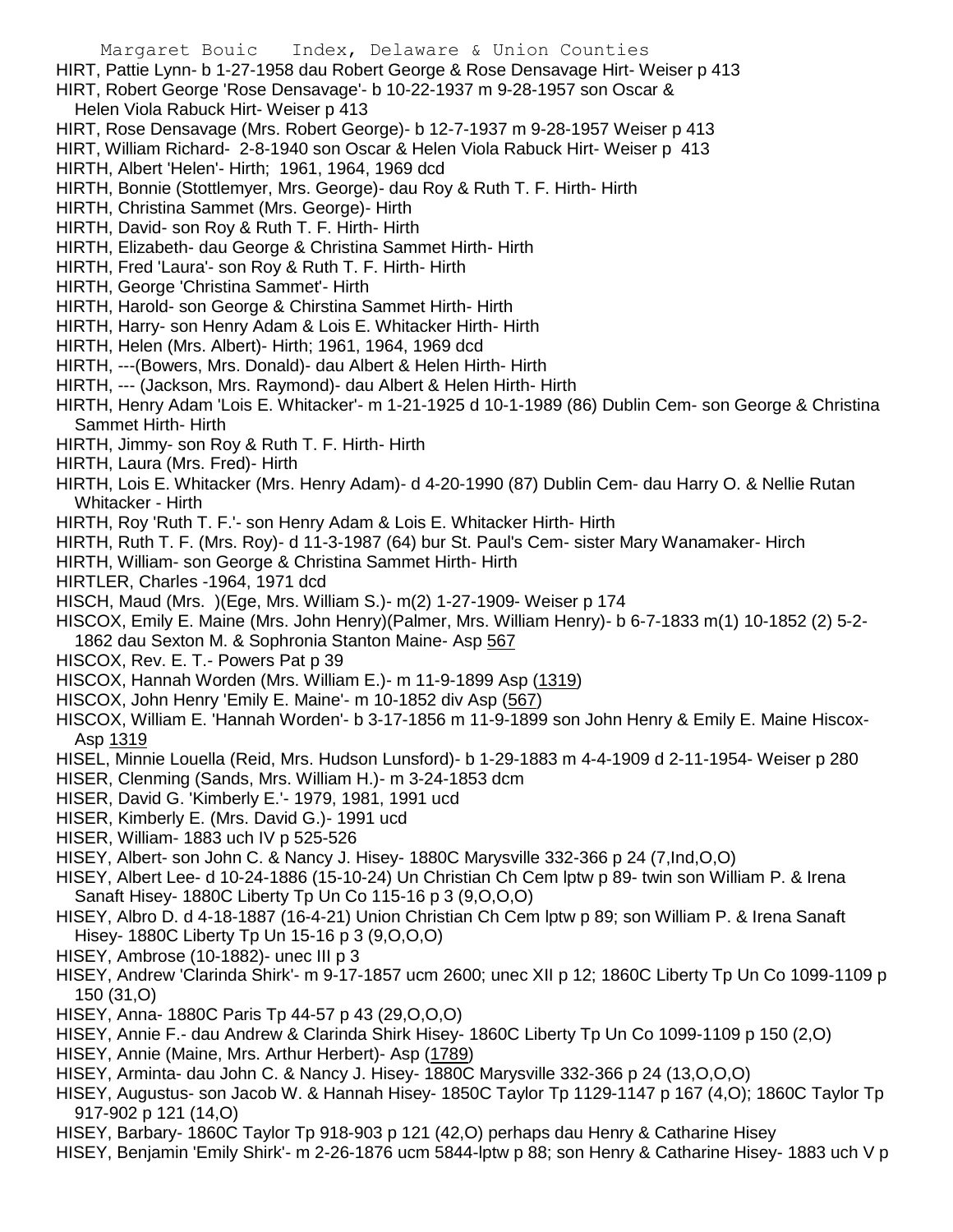413; mt 3 p 23; 1850C Taylor Tp 1130-1148 p 168 (7,O); 1870C Liberty Tp Un Co 267 p 32 (37,O); 1900C Lib. Tp 237-241 p 11A (57,O,Va,Pa) wid

HISEY, Bertha- b 6-1880 dau Benjamin Hisey- 1900C Liberty Tp Un Co 237-241 p 11A (19,O,O,O)

HISEY, Catharine (Mrs. Henry)- 1850C Taylor Tp 1130-1148 p 168 (51,Va); 1860C Taylor Tp 918-903 p 121 (63,Va)

HISEY, Catharine (Mrs. Jacob)- 1860C Taylor Tp 917-902 p 121 (34,O)

- HISEY, Charles C.- son Olover P. & Sarah R. Hisey- 1880C Taylor Tp 207-209 p 20 (2,O,O,O)
- HISEY, Charles F.- son Jacob & Hannah Hisey- 1850C Taylor Tp 1129-1147 p 167 (1,O); 1860C Taylor Tp 918-903 p 121 (10,O)
- HISEY, Charlotte Rea (Mrs. Michael)- m 5-30-1848 ucm 1318 dau Allen & Maria Bishop Rea- 1883 uch V p 388; unec VII p 39
- HISEY, Clarinda Shirk (Mrs. Andrew)- m 9-17-1857 ucm 2600; unec XII p 12; 1860C Liberty Tp Un Co 1099- 1109 p 150 (22,O)
- HISEY, Daniel W.- son Jacob W. & Hannah Hisey- 1860C Taylor Tp 917-902 p 121 (5,O)
- HISEY, Elma Flora- dau John R. & Ruth A. Hisey- 1860C Liberty Tp Un Co 1104-1114 p 150 (3,O)
- HISEY, Emily Shirk (Mrs. Benjamin)- b 1-14-1850 d 2-12-1897 (47-0-28) Un. Christian Ch. Cem lptw p 88- dau Stephen & Mary Brake Shirk- 1883 uch V p 413
- HISEY, Ettie- dau Henry C. & Hope E. Hisey- 1880C York Tp 173 p 17 (9,Ind,O,O)
- HISEY, Eva (McKitrick, Mrs. Emmett)- McKitrick p 76
- HISEY, Evelyn- dau Howard & Nannie Newlove Hisey- Hisey
- HISEY, Evelyn L.- b 1918 Broadway Cem lptw p 83
- HISEY, Flora (Hamilton, Mrs. Guy)- b 1-22-1877 m 4-6-1895 d 9-21-1964 Oakdale Cem II p 44 (G-R7-6)- dau Benjamin & Emilie Shirk Hisey- Graham (1457; Hamilton (157); 1959 ucd
- HISEY, Francis- son Henry C. & Hope E. Hisey- 1880C York Tp 173 p 17 (19,ILL,O,O)
- HISEY, Gary Ray- b 1-2-1953 son Mervyn Ray & Mary Ruth Ann Russell Hisey- Weaver 1294(10)21
- HISEY, George 'Miriam J.'- b 1920 m 9-14-1947-lptw p 82 son Howard & Nannie Newlove Hisey- Hisey; 1959, 1962, 1967, 1971, 1973, 1975, 1977, 1979, 1981, 1983, 1991 ucd
- HISEY, Hannah (Mrs. Jacob W.\_)- 1850C Taylor Tp 1129-1147 p 167 (26,O);
- HISEY, Harry- son Henry C. & Hope E. Hisey- 1880C York Tp 173 p 17 (1,O,O,O)
- HISEY, Henry- 1883 uch V p 679
- HISEY, Henry 'Catharine'- 1850C Taylor Tp 1130-1148 p 168 (53,Va); 1860C Taylor Tp 918-903 p 121 (63,Va)
- HISEY, Henry C. 'Hope' son Henry & Catharine Hisey- 1850C Taylor Tp 1130-1148 p 168 (17,O); 1880C York Tp 173 p 17 (47,O,Va,Va)
- HISEY, Henry- son Jacob W. & Hannah Hisey- 1850C Taylor Tp 1129-1147 p 167 (2,O); 1860C Taylor Tp 917-902 p 121 (12,O); 1880C Liberty Tp Un Cp 219-228 p 23 (31,O,O,O); nephew David Henderson
- HISEY, H. L.- unec III p 18
- HISEY, Hope E. (Mrs. Henry C.)- 1880C York Tp 173 p 17 (44,O,O,-)
- HISEY, Howard 'Nannie Newlove'- b 5-1887 d 1956 Broadway Cem lptw p 78; 1915 uch p 264; Hisey; 1900C Liberty Tp Un Co 237-241 p 11A (13,O,O,O)
- HISEY, Ida C. (Sanderson, Mrs. John H.)- m 6-1-1882 ucm 7176 dau William P. & Irena Sanaft Hisey- 1870C Liberty Tp Un Co 176 p 21 (6,O); 1880C Lib. Tp 115-16 p 3 (16,O,O,O); unec III p 3
- HISEY, Ida- dau Henry C. & Hope E. Hisey- 1880C York Tp 173 p 17 (6,O,O,O)
- HISEY, Iola- b 1911 d 1913 dau Howard & Mamie Hisey- Broadway Cem lptw p 78
- HISEY, Irena Sanaft (Mrs. William P) b 5-14-1842 m 4-20-1861 ucm 3175 d 12-1919 Oakdale Cem I p 87 (D-R6-2) Un Chrstian Ch Cem lptw p 89 dau Isaac J. & Elizabeth Greene Sanaft- 1883 uch V p 678; 1915 uch p 1011; 1870C Liberty Tp Un Co 175 (28,O); 1880C Lib. Tp 15-16 p 3 (38,O,O,Vt)
- HISEY, Jacob W. 'Hannah'- 1850C Taylor Tp 1129-1147 p 167 (39,O); 1860C Taylor Tp 917-902 p 120 (37,O) HISEY, J. B. (52-1882) unec III p 2
- HISEY, Jean (Rex, Mrs. Stephen)- b 1954 dau George & Miriam J. Hisey- Hisey; 1959, 1962, 1967, 1971, 1973 ucd
- HISEY, J. 'N. J.'- lptw p 88
- HISEY, 5-6-1866 Un Christian Ch Cem lptw p 88 infant son of J. & N.J.
- HISEY, John B.- 1883 uch V p 681
- HISEY, John E.-b 1-30-1949 d 7-29-1969 Vietnam Broadway Cem lptw p 82- son George & Miriam J. King Hisey- Hisey; 1959, 1962, 1967 ucd
- HISEY, John- son Henry & Catharine Hisey- 1850C Taylor Tp 1130-1148 p 168 (21,O)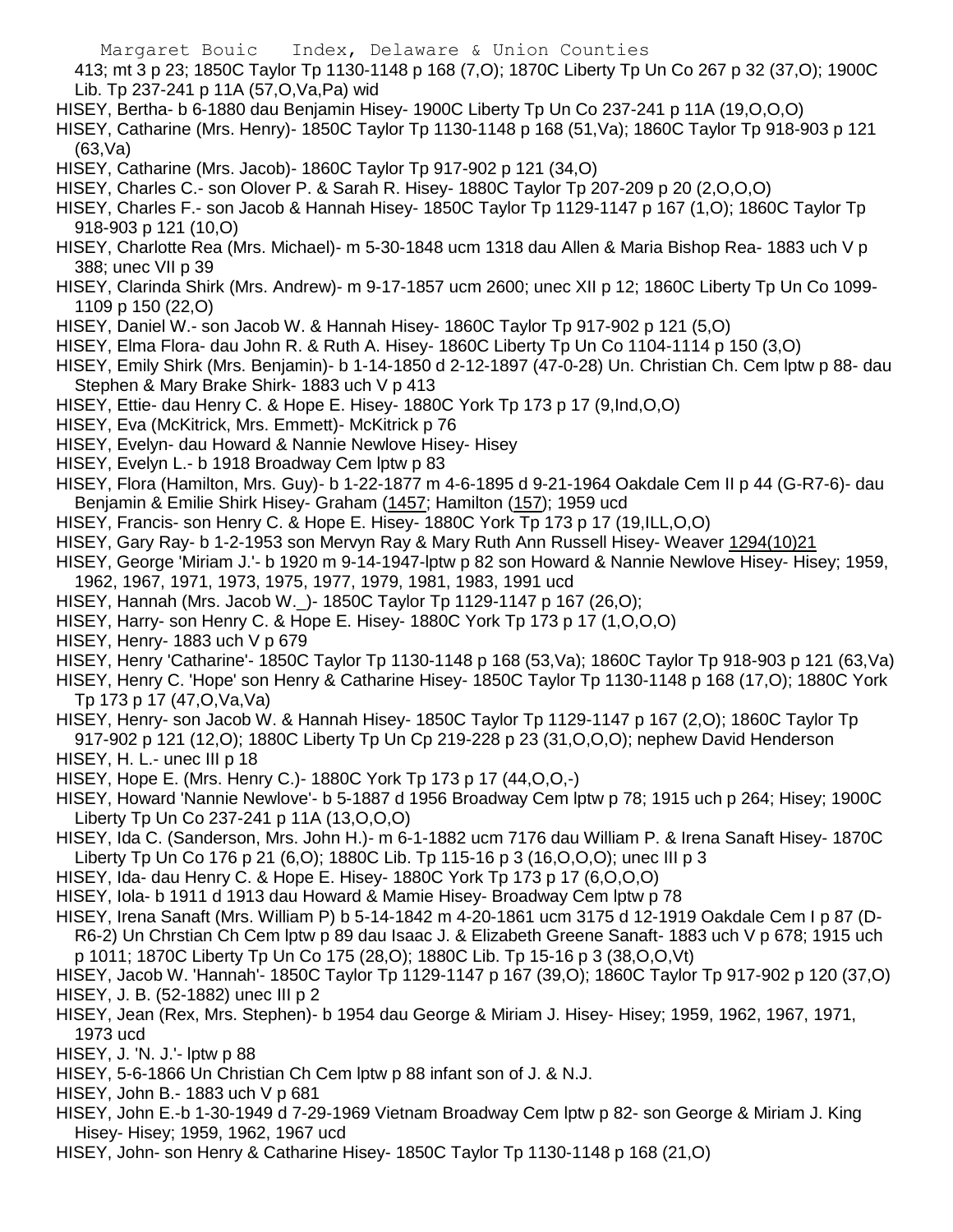HISEY, John- son Jacob W. & Hannah Hisey- 1850C Taylor Tp 1128-1147 p 167 (6,O); 1860C Taylor Tp 917- 902 p 120 (16,O)

HISEY, John C. 'Nancy J. Shirk'- m 3-19-1865 ucm 3694; 1880C Marysville 332-366 p 24 (35,O,O,O)

HISEY, John R. 'Ruth A.'- 1860C Liberty Tp Un Co 1104-1114 p 150 (30,O); 1880C Taylor Tp 207-209 p 20 (51,O,Va,Pa)

HISEY, Joseph W.- 1883 uch V p 379

- HISEY, Laurie- dau Henry C. & Hope E. Hisey- 1880C York Tp 173 p 17 (12,Ind,O,O)
- HISEY, Lidian- ch Jacob H. & Hannah Hisey- 1860C Taylor Tp 917-902 p 121 (8,O)
- HISEY, Linda Kay- b 3-7-1949 dau Mervyn Ray & Mary Ruth Ann Russell- Weaver 1294(10)21
- HISEY, Mamie (Mrs. Howard)- Broadway Cem lptw p 78
- HISEY, Maria Louisa Garwood (Mrs. Solomon)- m 11-28-1852 ucm 1885; unec IV p 27; 1860C Liberty Tp Un Co 1055-1065 p 144 (23,O)
- HISEY, Mary Ruth Ann Russell (Mrs. Mervyn Ray)- b 3-13-1922 m 9-12-1943 dau Alvin Curtis & Ethel Florence Sabins Russell- Weaver 1294(10)2
- HISEY, Mervyn Ray 'Mary Ruth Ann Russell'- m 9-12-1943- Weaver (1294(10)2)
- HISEY, Michael 'Charlotte Ray'- m 5-30-1848 ucm 1318; 1883 uch V p 388
- HISEY, Miriam J. King (Mrs. George)- m 9-14-1947- Hisey; Broadway Cem p 82; 1959, 1962, 1967, 1971, 1973, 1975, 1977, 1979, 1981, 1983, 1991 ucd
- HISEY, Nancy J. Shirk (Mrs. John C.)- m 3-19-1865 ucm 3694; 1880C Marysville 332-366 p 24 (38,O,Va,Va)
- HISEY, Nannie Newlove (Hanby, Mrs. )(Mrs. Howard)- b 8-14-1881 d 2-28-1989 (107) Broadway Cem p 83 dau George & Josephine Maskill Newlove- Hisey
- HISEY, N. J. (Mrs. J.)- lptw p 88
- HISEY, Olover P.'Sarah R.'- son John R. & Ruth A. Hisey- 1860C Liberty Tp Un Co 1104-1114 (4,O); 1880C Taylor Tp 207-209 p 20 (24,O,O,O)
- HISEY, Philena- dau Solomon & Maria L. Garwood Hisey- 1860C Liberty tp Un Co 1055-1065 p 144 (2,O)
- HISEY, Rena- dau Henry C. & Hope E. Hisey- 1880C York Tp 173 p 17 (4,O,O,O)
- HISEY, Robert D.'Terry'- b 1951 son George & Miriam J. Hisey- Hisey; 1962, 1967, 1971, 1973 ucd
- HISEY, Ruth A. (Mrs. John R.)- 1860C Liberty Tp 1104-1114 (25,O); 1880C Taylor Tp 207-209 p 20 (44,O,Va,O); unec III p 2
- HISEY, Ruth Rea (Mrs. )- dau David & Ruth Skidmore Rea- 1915 uch p 962
- HISEY, Ruth M.- 1883 uch V p 681
- HISEY, Samuel- son Henry C. & Hope E. Hisey- 1880C York Tp 173 p 17 (16,Ind,O,O)
- HISEY, Sarah- dau Henry & Catharine Hisey- 1850C Taylor Tp 1130-1148 p 168 (15,O)
- HISEY, Sarah R. (Mrs. Olover P.) -1880C Taylor Tp 207-209 p 20 (22,O,O,O)
- HISEY, Sarah (Safford, Mrs. Joseph)- m 4-30-1853 ucm 1958; unec VIII p 10
- HISEY, Solomon 'Maria Louisa Garwood'- m 11-28-1852 ucm 1885 son Henry & Catharine Hisey- 1850C Taylor Tp 1130-1148 p 168 (19,O); 1860C Lib. Tp 1055-1065 p 144 929,O); hjt p 134; 1883 uch IV p 505, 506; unec IV p 27
- HISEY, Terry (Mrs. Robert)- Hisey
- HISEY, William- son Henry & Catharine Hisey- 1850C Taylor Tp 1130-1148 p 168 (10,O)
- HISEY, William P . 'Irene Sanaft'- Un. Christian Ch. Cem lptw p 89; 1915 uch p 1011; 1883 uch IV p 507, V p 678; 1870C Liberty Tp Un Co 175 (30,O); 1880C Lib. Tp 15-16 p 3 (40,O,-,-)
- HISKIN, Edward Lawrence 'Merle Lois Rogers'- dix- McKitrick p 147
- HISKIN, Karen Irene- b 8-15-1951 dau Edward Lawrence & Merle Lois Rogers- McKitrick p 147
- HISKIN, Merle Lois Rogers (Mrs. Edward Lawrence)(Harris, Mrs. Miran Maxwell)- b 11-14-1932 div, div- dau Raymon Robert & Ardis Romayne Wagner Rogers- McKitrick p 147
- HISLE, Ronda- 1983, 1991 ucd
- HISLEY, Michael- 1860C Union Tp 687-693 p 95 (22,Irel)
- HISLOP, John H.- Hislop
- HISLOP, ---(Pace, Mrs. William G.)- dau John H. Hislop- Hislop
- HISLOP, Thomas H.- d 1-4-1960 (33) son John H. Hislop- Hislop
- HISS, Alfred George 'Lenna Brown'- b 12-28-1891 m 8-1-1923 daon son Johann Friedrich & Emma Bates Hiss- McKitrick p 161
- HISS, Anna Barbara (Jalbert, Mrs. Gerard Hector)- b 7-23-1935 m 11-18-1953 dau Alfred George & Lenna Brown Hiss- McKitrick p 162
- HISS, Anna Reh (Mrs. )- d 3-24-1969 Hiss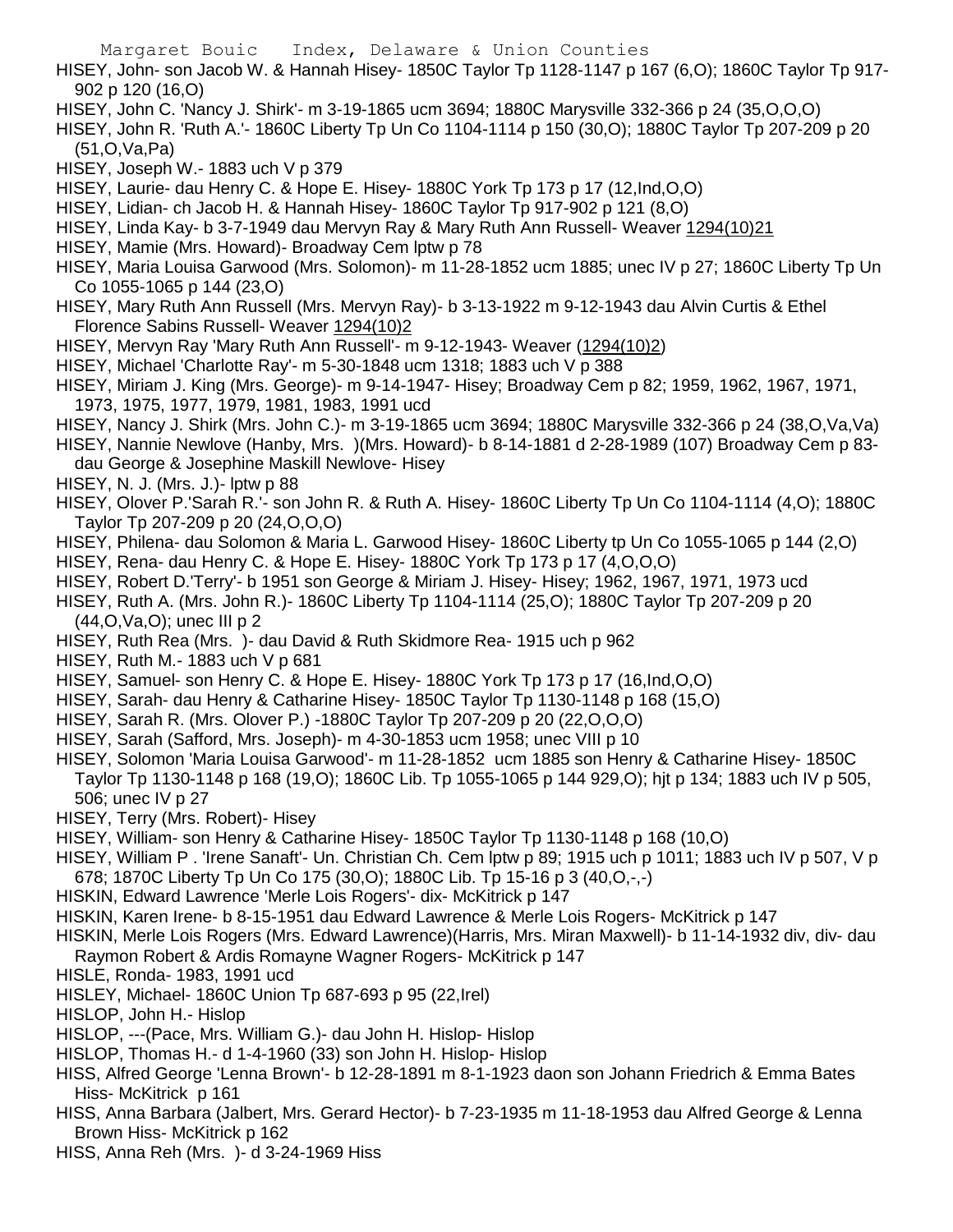- HISS, Calvin Brown b 4-23-1933 d 4-1934 son Alfred George & Lenna Brown Hiss- McKitrick p 162
- HISS, Camia Kay- dau Frederick George & Yvonne Child Hiss- McKitrick 162
- HISS, Dorothy Lenna (Erickson, Mrs. Clifford Lloyd)- b 10-12-1924 dau Alfred George & Lenna Brown Hiss-McKitrick p 162
- HISS, Ellen Francess (Robbins, Mrs. William)- m 7-1900 delge VIII p 43
- HISS, Emil 'Mary Ann Frey'- m 10-10-1859 dcm; dbg p 14; 1880C Delaware Town p 544A
- HISS, Emma Bates (Mrs. Johann Friedrich)- b 1858 d 1925 McKitrick p 162
- HISS, Flora- b 1866 d 1871 Oak Grove Powell p 434
- HISS, Francis J.- d 2-16-1960 (68) bur St. Mary's Delaware- Hiss; dg 5-2-1953
- HISS, Frederick George 'Yvonne Child'- b 5-20-1928 m 9-13-1948 son Alfred George & Lenna Brown Hiss-McKitrick p 162
- HISS, George Edward'Mary Margaret'- d 10-3-1971 (62) bur St. Mary's- Nephew Mary Cecelia Hiss- dg 5-2- 1953; Hiss
- HISS, Herman- naturalized 7-3-1878 from Ger. delge IX p 42; 1880C Delaware Town p 530A
- HISS, Johanna Friedrich 'Emma Bates'- b 1836 d 1906- McKitrick p 161
- HISS, Karie Charla- dau Frederick George & Yvonne Child Hiss- McKitrick 162
- HISS, Kennen Alfred- son Frederick George & Yvonne Child Hiss- McKitrick 162
- HISS, Laura-b 3-7-1863 d 12-23-1863 dau Emil & Mary Ann Frey Hiss- dbg p 14-
- HISS, Lena (Mooney, Mrs. Charles)- grad DHS 1885 delge VII p 6; Freshwater p 198
- HISS, Lenna Brown (Mrs. Alfred George)- b 9-29-1900 m 8-1-1923 dau Hans George & Anna Orthelia McClenahan Brown- McKitrick p 161
- HISS, Leobold 'Lucinda Ward'- m 8-15-1863 dcm
- HISS, Leopold- from Baden Naturalized 10-16-1899; delge IX p 42; 1880C Delaware Town p 534A
- HISS, Levi-ch Frederick George & Yvonne Child Hiss- McKitrick p 162
- HISS, Lucinda Ward (Mrs. Leobold)- m 8-15-1863 dcm
- HISS, Mary Ann Frey (Mrs. Emil)- m 10-10-1859 dcm; dbg p 14
- HISS, Mary Cecelia- d 5-2-1953 (67) dg; sister Francis Hiss-
- HISS, Nancy-dau Frederick George & Yvonne Child Hiss- McKitrick p 162
- HISS, Rebecca- dau Frederick George & Yvonne Child Hiss- McKitrick p 162
- HISS, Robert S.- nephew Mary Cecelia Hiss- dg 5-2-1953; Hiss
- HISS, Vonnie Mae- b 1948 dau Frederick George & Yvonne Child Hiss- McKitrick p 162
- HISS, Yolanda- dau Frederick George & Yvonne Child Hiss- McKitrick p 162
- HISS, Yvonne Child (Mrs. Frederick George)- m 9-13-1948- McKitrick p 162
- HISSONG, Lovina (Brown, Mrs. Raymond)- m 6-14-1863 dcm
- HISSONG, Richard 'Sally'- 1980 dcd
- HISSONG, Sally (Mrs. Richard)- 1980 dcd
- HIST, Jennie- d 2-3-1907 (48)- uninf p 1
- HISTAND, E. Stakes- 1880c Delaware Town p 493A
- HISY, Daniel 'Jane Mitchell'- d 8-10-1988 drowned- Hisy
- HISY, Jane Mitchell (Mrs. Daniel)- Hisy
- HIT----delge VII p 24; dg 11-3-1902
- HITAMAN, Vera (Kehl, Mrs. Charles L.)- Weiser p 537
- HITCH, Mr.- Powers Pat p 103
- HITCH, Rev. Ebenezer Pabst 1 p 7; delge II p 37
- HITCHCOCK, Judge- died- mt 4-13-1853; unec V p 22
- HITCHCOCK, Aaron- delge VII p 10 unclaimed letter
- HITCHCOCK, Abbie Gail Brown (Mrs. Caleb)- b 4-23-1877 m 1896 d 4-25-1971 bur Ky- Hitchcock; 1971, 1973 ucd
- HITCHCOCK, Allen- b 1977 son William & Karen Hitchcock- 1991 ucd
- HITCHCOCK, Audrey (Picklesimer, Mrs. )- dau Verlie & Margie Hitchcock- Hitchcock
- HITCHCOCK, Bessie (Boylan, Mrs. Edward)- Maugans Anc p 231
- HITCHCOCK, Betty Lou (Williams, Mrs. Russell)- dau Van Buren & Louise Hannah Hitchcock- Hitchcock
- HITCHCOCK, Bobbie Gene- son Van Buren & Louise Hannah Hitchcock- Hitchcock
- HITCHCOCK, Bonnie (Stewart, Mrs. Glenn)- dau William P. & Mae Hicks Hitchcock- Hitchcock
- HITCHCOCK, Bonnie Sue (Webb, Mrs. )- dau VanBuren & Louise Hannah Hitchcock- Hitchcock
- HITCHCOCK, Caleb 'Abbie Gail Brown'- m 1896 d 1951 Hitchcock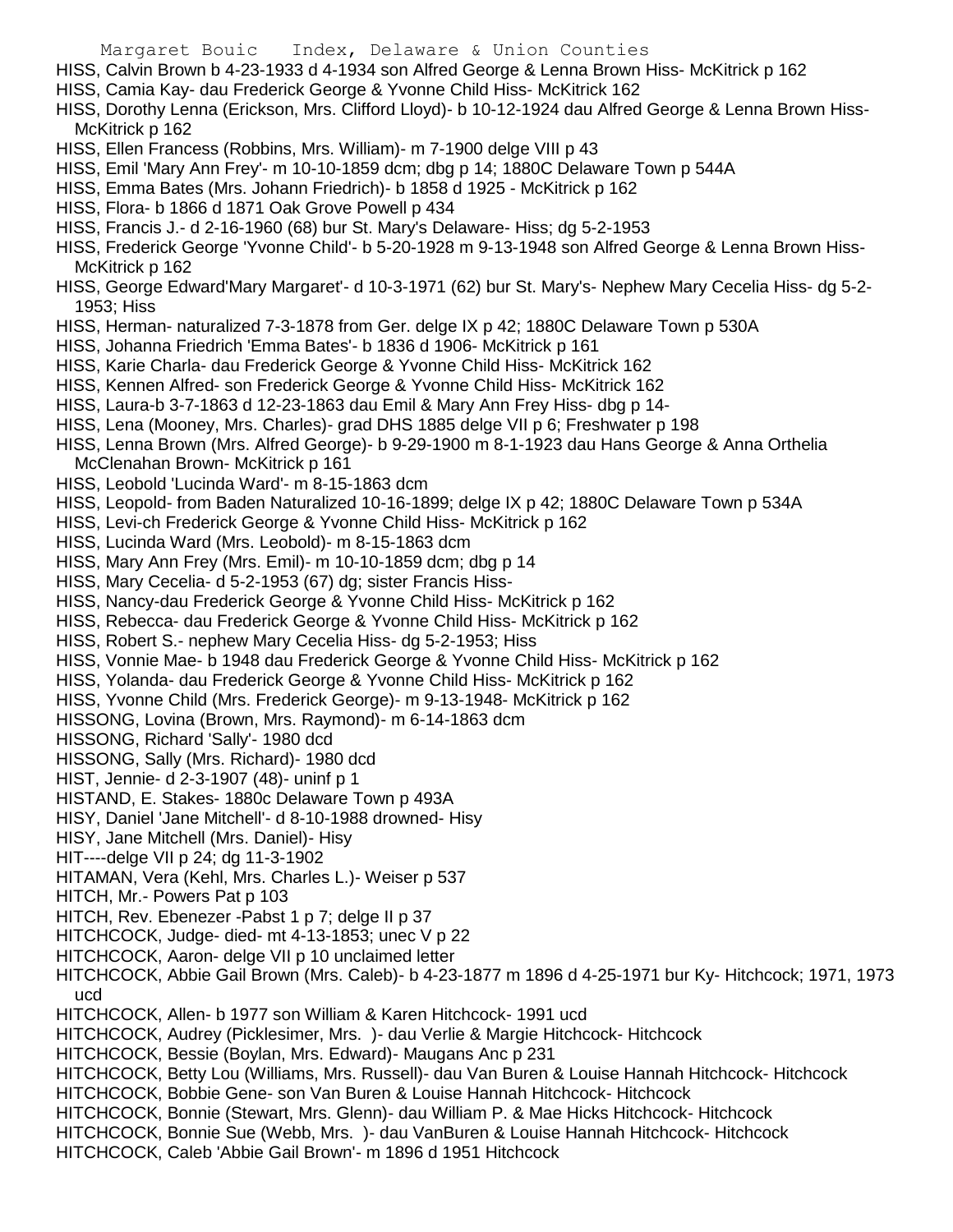- Margaret Bouic Index, Delaware & Union Counties HITCHCOCK, Cheryl (Mrs. Robert G.)- 1971, 1973, 1975, 1977, 1979, 1981, 1983, 1991 ucd HITCHCOCK, Corrinne O. (Mrs. )- d 6-13-1967 (71) Claibourne Cem- Hitchcock; 1961, 1964 dcd HITCHCOCK, Dana- son Robert Irwin & Marlene Hitchcock- Hitchcock; Andrews HITCHCOCK, Debria (Wood, Mrs. Michael)- dau Van Buren & Louise Hannah Hitchcock- Hitchcock HITCHCOCK, Don 'Ettalena'- 1976 dcd HITCHCOCK, Edward- Potter p 1 HITCHCOCK, Electa (Bennett, Mrs. Richard)- b 1813 d 1896 ped Elaine Bennett \$42, unec IV p 15 HITCHCOCK, Emmet E. 'Grace Andrews'- d 1977- Hitchcock; Andrews; 1961, 1964, 1969, 1971, 1976 dcd HITCHCOCK, Erasuts- 1835 men p 10 #17 p 11 Bennington Tp HITCHCOCK, Frank- Strong p 2 HITCHCOCK, Franny (Picklesimer, Mrs. Charles W.)- b 7-23-1911 m 10-26-1929 d 10-17-1987 (76) Milford Cem- dau Caleb & Abbie Gail Brown Hitchcock- Hitchcock HITCHCOCK, Gene- son Verlie & Maggie Hitchcock- Hitchcock; 1959 ucd HITCHCOCK, Grace Andrews (Mrs. Emmet)- d 2-27-1991 (81) Oak Grove Cem- dau Ernest & Minnie Adams Andrews- Hitchcock; Andrews; 1961, 1964, 1969, 1971, 1976 dcd; grad Watkins HS 1927; unec VIII p 28 HITCHCOCK, Harvey 'Harriet Case'- m 12-5-1884 dcm HITCHCOCK, Harriet Case (Mrs. Harvey)- m 12-5-1884 dcm HITCHCOCK, Rev. Henry T.- 1908 dch p 2240; dpc p 16, 21; hmp p 47, 66, 321 HITCHCOCK, H. L.- Pabst 1 p 62 HITCHCOCK, Howard S.- d 5-31-1882 (1y17d) son Leonard S. & N. L. Hitchcock- Cheshire Cem Powell p 53 HITCHCOCK, Inis/Inez (LeMaster, Mrs. Leon)- dau William P. & Mae Hicks Hitchcock- Hitchcock HITCHCOCK, Janie (Williams, Mrs. Caleb)- dau Taulba & Mae Hicks Hitchcock- Hitchcock HITCHCOCK, Jean (McDonald, Mrs. Jack Love)- m 10-10-1940 Maugans Anc p 181 HITCHCOCK, Jeanette L.- Pabst 1 p 66 HITCHCOCK, Jennie Gail- dau Taulba & Mae Hicks Hitchcock- Hitchcock HITCHCOCK, John- Nash p 20 HITCHCOCK, Joy E.- b 1972 dau Robert G. & Cheryl Hitchcock- Hitchcock- engaged to Jonathan Taylor; 1977, 1979, 1981, 1983, 1991 ucd HITCHCOCK, Judy S.- 1976 dcd HITCHCOCK, Karen S. Thompson (Mrs. William )- b 3-7-1955 m 9-5-1981 d 1-23-1992 (36) dau Clarence R. & Margarette M. Hart Thompson- Hitchcock; 1991 ucd HITCHCOCK, Kerry- son Robert Irwin & Marlene Hitchcock- Hitchcock; Andrews HITCHCOCK, Leonard Franklin- son L. S. & N. L. Hitchcock- Pabst 1 p 66 HITCHCOCK, Leonard M.- Pabst 1 p 63, 3 p 32; 6 p 12; btp p 9; hadc p 92; CCC, 1900 Berlin Tp see Hitchcox HITCHCOCK, Leonard S. 'Nina V. Norris'- b 11-1855 d 11-1930 Cheshire Cem Powell p 53 HITCHCOCK, Lester Eugene- son E. S. & N. L. Hitchcock- Pabst 1 p 66; Strong p 2 HITCHCOCK, Linda- b 1960 dau Don & Ettalena Hitchcock- 1976 dcd HITCHCOCK, Linda L. Hughes (Mrs. Michael D.)- m 9-9-1989- dau Mr. & Mrs. James H. Cross- Hitchcock HITCHCOCK, Louise Hannah (Mrs. Van Buren)- b 1-27-1917 m 5-4-1940 d 12-3-1991 (74) bur Mutual dau Elza & Nolda Jones Hannah- Hitchcock HITCHCOCK, Elder L. S.- hmp p 85 HITCHCOCK, M.- 1875 Berlin Tp; CCC p 31 HITCHCOCK, Mae Hicks (Mrs. William P.)(Mrs. Taulba)- b 6-6-1910 m 11-30-1936 d 2-21-1982 (71) bur Ky. dau David & Rosa Stephenson Hicks- Hitchcock; 1971, 1973, 1975, 1977, 1979, 1981 ucd HITCHCOCK, Margie (Mrs. Verlie)- Hitchcock; 1959 ucd HITCHCOCK, Marlene (Mrs. Robert Irwin)- Hitchcock; Andrews HITCHCOCK, Mary (Russell, Mrs. )(Potter, Mrs. John Jr.)- dau Edward Hitchcock- Potter p 1 (3) HITCHCOCK, Mary J. Sewell (Mrs. Leonard)- d 11-9-1891 (74-10-4) Cheshire Cem Powell p 93, 60b see **Hitchcox** HITCHCOCK, Maxine Estelle Kamper (Mrs. William C.)- dau William George & Anna Starr Horr Kamper- Pabst 2 p 49
- HITCHCOCK, Michael D. 'Linda L. Hughes'- b 1964 m 9-9-1989 son Robert & Cheryl L. Hitchcock- Hitchcock; 1973, 1975, 1977, 1979, 1971, 1973 ucd
- HITCHCOCK, Nancy Lee McKitrick (Mrs. William Ronald)- b 11-22-1936 m 2954- dau William Ernest & Alma Farmer McKitrick - McKitrick p 328
- HITCHCOCK, Nettie (Genett) Strong (Mrs. Sewell)- Strong p 2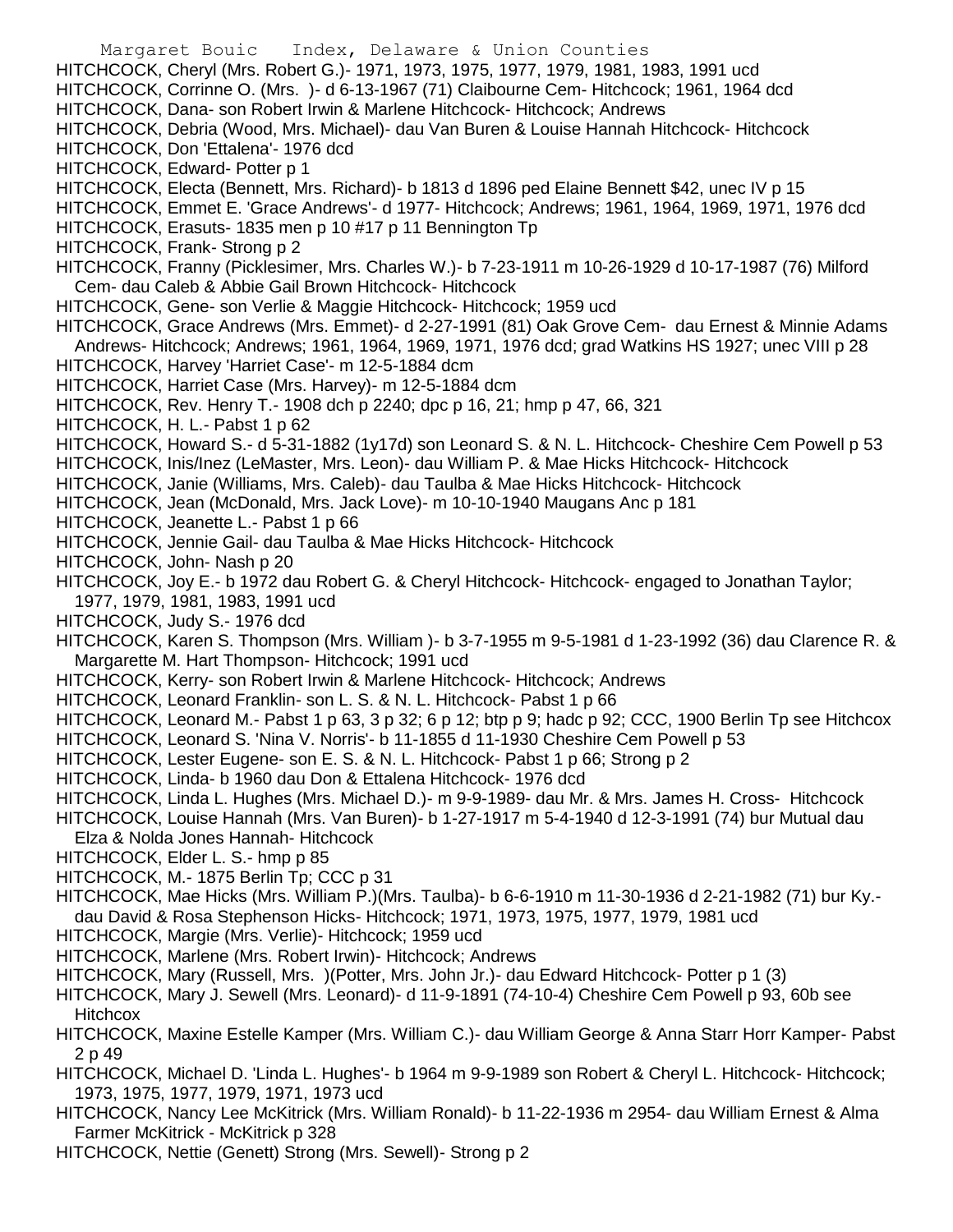- Margaret Bouic Index, Delaware & Union Counties
- HITCHCOCK, Nina V. Norris (Mrs. Leonard S.)- b 1865 d 1913 Cheshire Cem Powell p 53
- HITCHCOCK, N. L. (Mrs. L. S.)- Pabst 1 p 66
- HITCHCOCK, Pam Cline (Mrs. William K.)- m 2-6-1993 dau Dorothy Pfarr Cline- Hitchcock
- HITCHCOCK, Judge Peter- 1883 uch III p 369, 370, 384, 394
- HITCHCOCK, Robert Irwin 'Marlene'- b 5-4-1934 d 4-19-1992 (57) son Emmet & Grace Andrews Hitchcock-Hitchcock; Andrews
- HITCHCOCK, Robert G. 'Cheryl'-m 6-3-1962-Hitchcock; 1973, 1975, 1977, 1979, 1981, 1983, 1991 ucd
- HITCHCOCK, Robin- d 8-1976 son Robert Irwin & Marlen Hitchcock- Hitchcock
- HITCHCOCK, Samantha- dau William K. Hitchcock- Hitchcock; 1991 ucd
- HITCHCOCK, Sarah J.- Pabst 1 p 65
- HITCHCOCK, Sarah J.- d 8-29-1886 (42y1m) dau Leonard M. & Mary J. Sewell Hitchcock- Powell p 53
- HITCHCOCK, Sewell 'Nettie (Gennett)Strong'- Strong p 2
- HITCHCOCK, Sharon (Aiken, Mrs. Richard Dale)- dau William P. & Mae Hicks Hitchcock- Hitchcock
- HITCHCOCK, Sherry (Atwell, Mrs. Steven)- b 1963 m 4-16-1983 dau Robert & Cheryl Hitchcock- Hitchcockengaged to Don Brown; 1971, 1973, 1975, 1977, 1979, 1981 ucd
- HITCHCOCK, Sue (Webb, Mrs. Adrian)- dau Van Buren & Louise Hannah Hitchcock- Hitchcock
- HITCHCOCK, Susan (Ferguson, Mrs. Hugh L.)- b 1840 d 1906 ped Marianne Ferguson Garn 9; unec IX p 9
- HITCHCOCK, Taulba 'Mae Hicks'- m 11-30-1936 d 1973- son Caleb & Abbie Gail Brown Hitchcock-Hitchcock;1971, 1973 ucd
- HITCHCOCK, Van Buren 'Louise Hanna'- b 2-15-1911 m 5-4-1940 d 4-14-1991 (80) bur Mutual- son Mae Hitchcock- Hitchcock
- HITCHCOCK, Verlie 'Maggie'- b 7-18-1898 d 8-2-1964 son Caleb & Abbie Gail Brown Hitchcock- Hitchcock; 1959 ucd
- HITCHCOCK, Walter- b 1899 d 1942 Claibourne Cem p 54
- HITCHCOCK, Wayne William- b 6-26-1993 dau William K. & Pam Cline Hitchcock- Hitchcock
- HITCHCOCK, William Allen- son William K. Hitchcock- Hitchcock
- HITCHCOCK, William Charles- son William C. & Maxine Estelle Kamper Hitchcock- Pabst 2 p 49
- HITCHCOCK, William K.' ''Karen S. Thompson''Pam Cline'-b 1953 m(2) 9-5-1981 m(3) 2-6-1992- son William P. & Mae Hicks Hitchcock- Hitchcock; 1971, 1991 ucd
- HITCHCOCK, William P. 'Mae Hicks'- b 5-6-1909 d 8-6-1873 bur Ky- son Caleb & Abbie Gail Brown Hitchcock-**Hitchcock**
- HITCHCOCK, William Ronald 'Nancy Lee McKitrick'- m 1954- McKitrick p 328
- HITCHCOX, ---1880C Berlin Tp p 365C
- HITCHCOX, Gladys Ann Montgomery (Mrs. )- b 5-20-1923 d 9-25-1992 (69) Lucasville Cem- dau Dewey C. & Julia Howard Montgomery- Hitchcox
- HITCHCOX, Leonard M. 'Mary J. Sewell'- b 11-1-1818 d 1-21-1907 Cheshire Cem Powell p 53
- HITCHCOX, Lewis- 1880C Berlin Tp p 366A
- HITCHCOX, Shane Gregory- son Gladys Ann Montgomery Hitchcox- Hitchcox
- HITCHCOX, Trudda (Alton, Mrs. )- dau Gladys Ann Montgomery Hitchcox- Hitchcox
- HITCHINS, Elisha- unec XII p 7
- HITCHINGS, Amy K.- 1991 ucd
- HITCHINGS, Donavon- b 1987 son Amy K. Hitchings- 1991 ucd
- HITCHINGS, Maxine Howison (Mrs. )- b 8-27-1886 m 1926 dau Samuel & Martha Jane Fitten Howison-Howison 237
- HITE, ---hadc p 52
- HITE, ---(Shirk, Mrs. Merle)- dau T. A. & Lucinda Hite- dg 8-28-1951
- HITE, ---(Beutell, Mrs. Frank)- dau T. A. & Lucinda Hite- dg 8-28-1951
- HITE, Abraham 'Angeline white'- m 3-31-1850 dcm; 1850C Trenton Tp 827 p 691 (24,O)
- HITE, Abraham 'Elizabeth'- 1835 men p 60 #135 p 111 Trenton Tp; 1850C Trenton Tp 827 p 691 (65,Va); hadc p 54
- HITE, Alice (Gallion, Mrs. )- dau Arthur L. & Marguerite Hite- Hite
- HITE, Amy- dau Abraham & Elizabeth Hite- 1850C Trenton Tp 827 p 691 (25,O)
- HITE, Andrew 'Elizabeth Duly'- m 8-27-1835 Madison Co unec VII p 23
- HITE, Angeline White (Mrs. Abraham)- m 3-31-1850 dcm; 1850C Trenton Tp 827 p 691 (17,O)
- HITE, Anna Rebecca Knowles (Mrs. John)- b 1855 d 1927 Bokescreek Cem p 60; (26-1881) dcb late (Daisy Irene)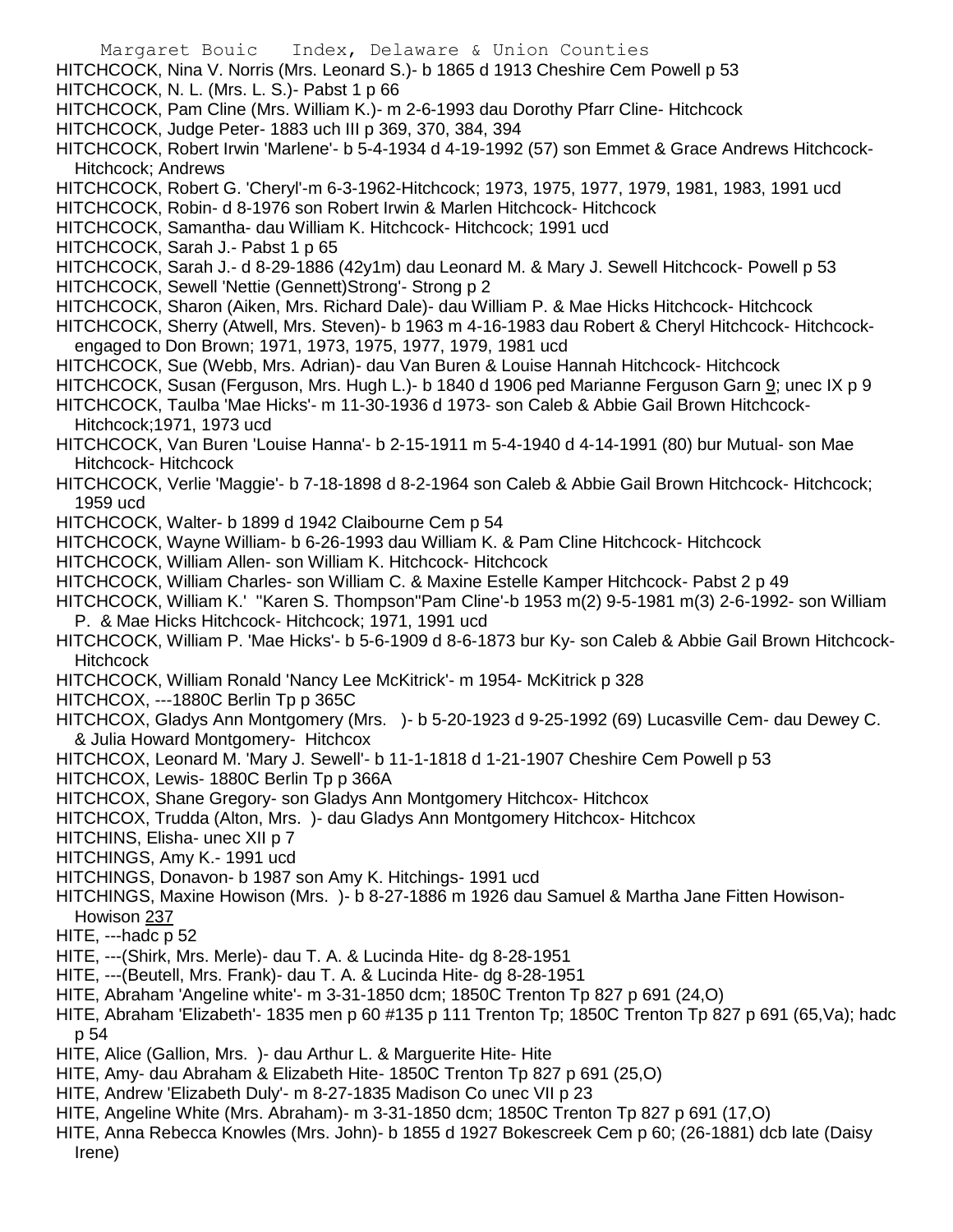HITE, Arthur L. 'Marguerite'- b 1-22-1915 d 2-11-1988 (73) Westfield Cem- Hite

- HITE, Arthur,Jr.- son Arthur L. & Marguerite Hite- Hite
- HITE, Caroline (Young, Mrs. Oliver)- m 6-16-1850 dcm
- HITE, Charles Elmer- d 9-25-1861 (2y7d) Bokescreek Cem p 53; Powell p 237 son Emmanuel & Elizabeth Hite
- HITE, Charley- b 8-5-1885 d 8-27-1885 Bokescreek Cem p 59; son J. & Z. White
- HITE, Chesley K.- b 7-22-1841 d 6-18-1844 son Israel & Jemima Hite- Wionsor Corners- Powell p 194
- HITE, Daisy Irene b 4-4-1881 dau John & Anna Rebecca Knowles Hite dcb late
- HITE, Daniel- son Arthur L. & Marguerite Hite- Hite
- HITE, Dennis- 1964 dcd
- HITE, Doris (DeRonna, Mrs. )- dau Arthur L. & Marguerite Hite- Hite
- HITE, Drusilla (Thomas, Mrs. Joshua B.)- 1915 uch p 1085
- HITE, Elizabeth (Mrs. Abraham)- 1850C Trenton Tp 827 p 69 (59,Md)
- HITE, Elizabeth Dilsaver (Mrs. Emanuel)- m 9-13-1842 dcm d 1-2-1879 (60-5-18) Bokescreek Cem p 53, Powell p 237; 1850C Thompson Tp 121 p 90 (32,O)
- HITE, Elizabeth Duly (Mrs. Andrew)- m 8-27-1835 Madison Co unec VII p 23
- HITE, Elizabeth Dilsaver (Mrs. Emanuel)- Cowgill p 58
- HITE, Elizabeth (Gardner, Mrs. John)- delge IX p 64
- HITE, Emanuel 'Elizabeth Dilsaver'- m 9-13-1842 dcm d 1-21-1889 (74-9-14) Bokescreek Cem p 53; Powell p 237, 269; dcw Bk 4 p 162(18) witness; Cowgill p 58; 1850C Thomson Tp 121 p 190 (34,Md); 1880C Thompson Tp p 295A
- HITE, Emma (Jacobus, Mrs. Marcus)- m 11-14-1852 dcm
- HITE, Estaline (Armstrong, Mrs. David)- dau Israel Hite- Powell p 368
- HITE, Etta M.- Sunbury- 1964 dcd
- HITE, Eunice (Ross, Mrs. Isaac)- m 8-15-1836 dcm
- HITE, Eva (Mrs. William R.)- 1964 dcd
- HITE, Fannie (Griffith, Mrs. Elmor)- Hite
- HITE, Fanny- b 8-1885 dau William H. & Mary Hite- 1900C Claibourne Tp 48-53 p 3A (14,O,O,O)
- HITE, Forrest 'Sarah Mildred Baker'- m 4-17-1971 Hite; 1975, 1977, 1979 1981, 1983, 1991 ucd (Hites)
- HITE, George E.- b 9-2-1878 ucb d 1942 Bokescreek Cem p 60 son John & Rebecca Fuller Hite
- HITE, Hannah- d 5-3-1864 (17-6-2) Bokescreek Cem p 53, Powell p 127 dau Emanuel & Elizabeth Dilsaver Hite; 1850C Thomson Tp 121 p 190 (4,O)
- HITE, Harriet- dau Arthur L. & Marguerite Hite- Hite
- HITE, Hulda McFarland (Mrs. Raymond)- b 2-19-1919 m 5-20-1935 dau William & Glenna Fisher McFarland-Genther p 218
- HITE, Isaac- son Abraham & Elizabeth Hite- 1850C Trenton Tp 827 p 69 (21,O)
- HITE, Isaac- Millcreek Tp unec XII p 4
- HITE, Ismael- 1835 men p 43 #5 p 78 Oxford Tp
- HITE, Israel'Jemima'- hmp p 152, 153; hadc p 38, 1849 Marlborough Tp; Powell p 194, 368
- HITE, J.- unclaimed letter- unec VII p 30
- HITE, Jacob 'Zoe Carpenter'- b 8-1851 Cowgill p 49; 1900C Claibourne Tp 50-55 p 3A (48,O,Pa,O) m 17y
- HITE, Jemima (Mrs. Israel)- d 7-11-1854 (54-3-19) Winsor Corners Cem Powell p 194
- HITE, Jerry 'Karen L.'- 1980 dcd
- HITE, John 'Anna Rebecca Knowles'- (37-1831) dcb late (Daisy Irene)
- HITE, John- b 1844 d 1918 Bokescreek Cem p 60- son Emanuel & ELizabeth Hite- 1850C Thomson Tp 121 p 190 (6,O)
- HITE, John 'Rebecca Fuller'- Union Co Births
- HITE, Juanita- b 2-1-1936 dau Raymond & Hilda McFarland Hite- Genther p 218
- HITE, Julie- b 1970 dau Jerry L. & Karen L. Hite- 1980 dcd
- HITE, Karen L. (Mrs. Jerry L.)- 1980 dcd
- HITE, Lisa- b 1964 dau Jerry L. & Karen L. Hite- 1980 dcd
- HITE, Lucinda McBride (Mrs. Therin A.)- b 10-13-1863 d 8-28-1951 (87) Shoup Cem- dg; Hite
- HITE, Madge Fay (Shirk, Mrs. Murrow E.)- b 9-26-1886 m 6-3-1903 d 3-14-1982 (95) Hopewell Cem- dau Therin & Lucinda McBride Hite- Hite
- HITE, Marguerite (Mrs. Arthur L.)- Hite
- HITE, Mark- son William R. & Eva Hite- 1964 dcd (12)
- HITE, Mary- d 12-10-1859 (24-11-19) Winsor Corners Cem Powell p 194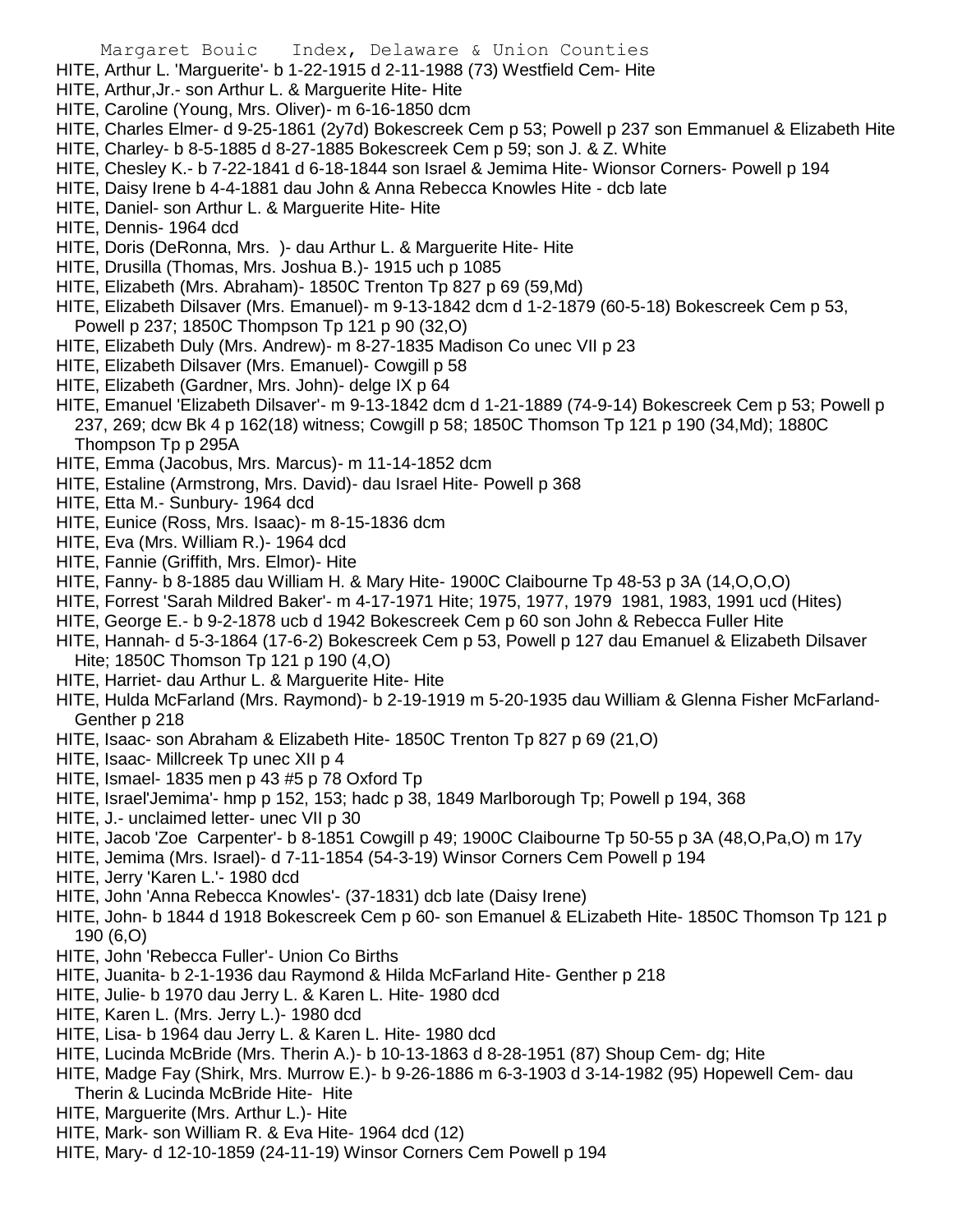- HITE, Mary A.- dau Emanuel & ELizabeth Hite- 1850C Thomson Tp 121 p 190 (14,O)
- HITE, Mary Ann (Hill, Mrs. James G.)- m 11-3-1864 dcm
- HITE, Mary (Mrs. William)- b 8-1857; 1880C Claibourne Tp 100-105 p 36 (22,O, Pa,O); 1900C Claib. Tp 48-53 p 2B (42,O,Penn,O) m 20y 1 ch
- HITE, Michael- 1826 Oxford Tp; delge VI p 71
- HITE, Mike- son William R. & Eva Hite- 1964 dcd (14)
- HITE, Moses- son Abraham & Elizabeth Hite- 1850C Trenton Tp 827 p 69 (30,Va)
- HITE, Raymond 'Hilda McFarland'- m 5-20-1935 Genther p 218
- HITE, Rebecca Fuller (Mrs. John)- Union Co. Births
- HITE, Robert- 1835 men p 44 #12 p 79 Oxford Tp
- HITE, Robert,Jr- hadc p 58; 1849 Oxford Tp CCC, hadc p 42
- HITE, Robert S.- Hite
- HITE, Rozena V. (Cowgill, Mrs. Columubs Franklin)- b 12-18-1959 m 1-28-1883 d 11-18-1923 dau Emanuel & Elizabeth Dilsaver Hite- Cowgill p 58
- HITE, Ruth (Cheney, Mrs. )- dau Arthur L. & Marguerite Hite- Hite
- HITE, Sarah Mildred Baker (Mrs. Forrest)- b 3-12-1932 d 1-2-6-1989 (56) Grand Prairie Cem- dau Orvel & Mary Wildridge Baker- Hite; 1973, 1975, 1977, 1979, 1981, 1983, 1991 ucd
- HITE, Sheri Anne- dau Robert S. Hite- Hite
- HITE, Therin A.'Lucinda McBride'- Hite; dg 8-28-1951
- HITE, Truda (Mrs. )- Sunbury p 52
- HITE, Valentine- son Emanuel & Elizabeth Hite- 1850C Thomson Tp 121 p 190 (14,O)
- HITE, Vearl- b 5- 1889 dau Jacob & Zoe Hite- 1900C Claibourne Tp 50-55 p 3A (11,O,O,O)
- HITE, Verne- brother Arthur L. Hite- Hite
- HITE, Virginia- b 4-7-1828 d 9-1829 91y6m) dau Israel & Jemima Hite- Winsor Corners Cem Powell p 194
- HITE, W.- 1850C Scioto Tp; hadc p 50
- HITE, William H.- son Emanuel & Elizabeth Hite- 1850C Thomson Tp 121 p 190 (2,O)
- HITE, William 'Mary'- b 1-1848; 1880C Claibourne Tp 100-105 p 10 (32,O,Pa,O); 1900C Claib. Tp 48-53 p 2B (52,O,Md,O)
- HITE, William R. 'Eva'- 1964 dcd
- HITE, Zoe Carpenter (Mrs. Jacob)(Smart, Mrs. Lawrence)- b 11-10-1866; Cowgill p p 49; 1900C Claibourne Tp 50-55 p 3A (33,O,Unk,-); m 17y, 3 ch, 1 living
- HITES, Alan- b 1960 son David & Sue Hites'Sheila Snook'- Hites; 1962, 1971, 1973, 1975, 1977, 1979, 1981, 1983 ucd
- HITES, David W. 'Sue'- son Donald W. & Dorothy L. Hites- 1949, 1959, 1962, 1967, 1971, 1973, 1975, 1977, 1979, 1981, 1983 ucd
- HITES, Donald W. 'Dorothy L.'- b 1918 m 7-30-1938- Oakdale Cem II p 137 (M-R3-18); Hites; unvmec p 17,
- 18. 19, 23; 1949, 1959, 1962, 1967, 1971, 1973, 1975, 1977, 1979, 1981 1983, 1991 ucd
- HITES, Donna M. (Mrs. Howard E.)- 1977, 1979, 1981, 1983, 1991 ucd
- HITES, Dorothy L. (Mrs. Donald W.)- b 1919 m 7-30-1938 Oakdale Cem II p 137 (M-R3-18); Hites; unvmec p 22, 23, 27, 28; 1949, 1959, 1962, 1967, 1971, 1973, 1975, 1977, 1979, 1981, 1983, 1991 ucd
- HITES, Howard E. 'Donna M.'- 1977, 1979, 1981, 1983, 1991 ucd
- HITES, Karen Sue Rogers (Mrs. Timothy Lee)- m 2-6-1988 dau William & Eileen Rogers- Hites
- HITES, Lauren Alyssa- b 6-8-1988 dau Timothy Lee & Karen Sue Rogers Hites- Hites
- HITES, Pamela Sue (Moceri, Mrs. Michael Robert)- b 1959 m 2-16-1985 dau David & Sue Hites- Hites; 1962, 1971, 1975, 1977, 1979, 1981 ucd
- HITES, Sandra (Young, Mrs. )(Lambert, Mrs. Gene)- dau Donald W. & Dorothy L. Hites- Hites; 1949(12), 1959 ucd; unvmec p 32
- HITES, Sheila Snook (Mrs. Alan)- Hites
- HITES, Sue (Mrs. David W.)- 1962, 1973, 1975, 1977, 1979, 1981, 1983 ucd
- HITES, Taylor Lynn- b 7-11-1992 day Alan & Sheila Snook Hites- Hites
- HITES, Timothy Lee 'Karen Sue Rogers'- b 1965 m 2-6-1988 son David & Sue/Elizabeth Hites- Hites; 1971, 1973, 1975, 1977, 1979 ucd
- HITSMAN, Vera (Kehl, Mrs. Charles L.)- Weiser p 537
- HITSON, Eve (Conklin, Mrs. Malachi)- 1883 uch V p 332
- HITT, Albert 'Mary A.'- 1880C Taylor Tp 132-133 p 12 (46,O,Va,Va)
- HITT, Albert- son Albert & Mary A. Hitt- 1880C Taylor Tp 132-133 p 12 (9,O,O,O)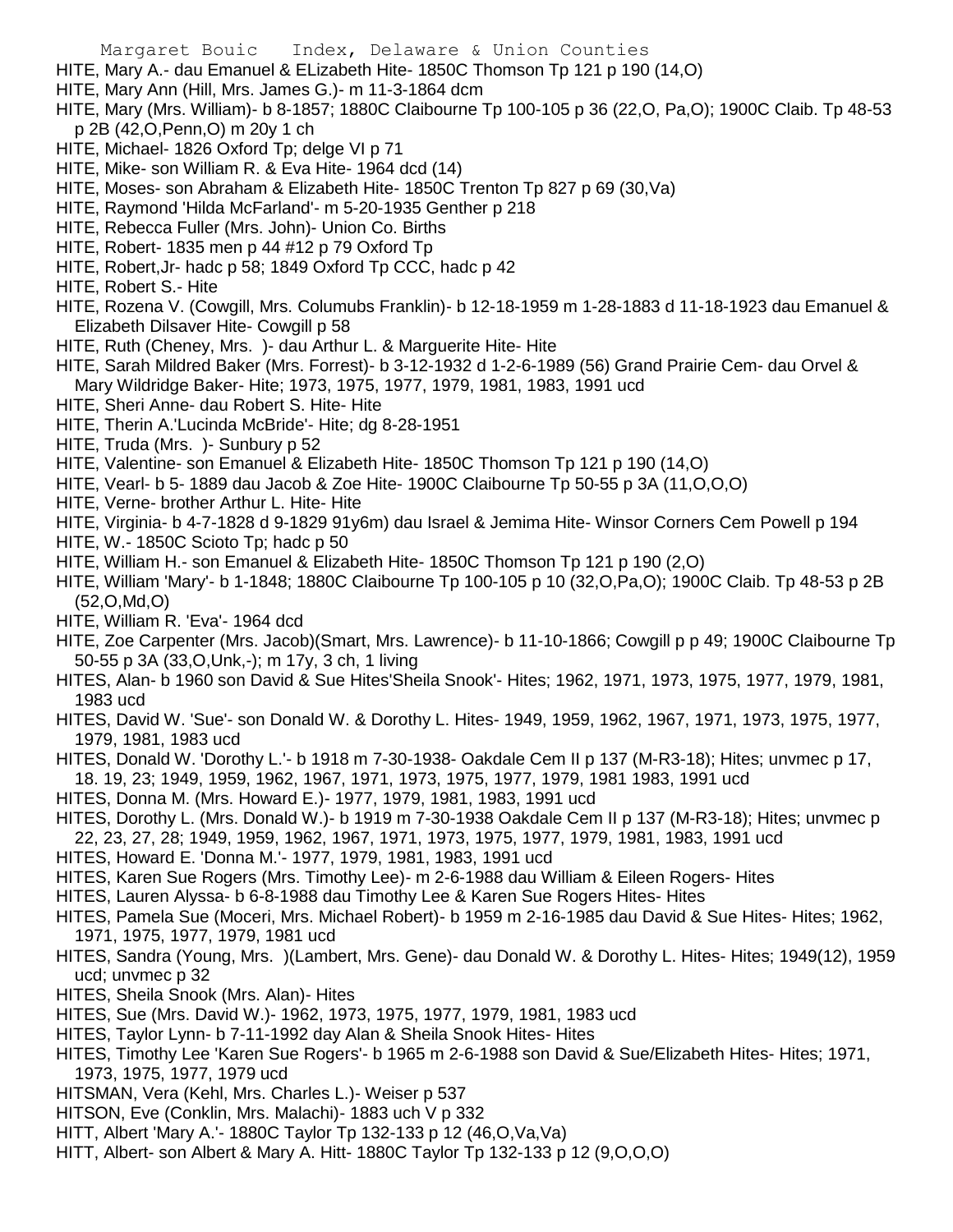- HITT, Alice May Hughes (Mrs. Charles E.)- b 6-4-1908 d 11-27-1973 Claibourne Cem p 91- dau Earl & Blanche Tonguet Hughes- Hitt; 1971, 1973 ucd
- HITT, Allen T.'Mary A.'- 1883 uch V p 681
- HITT, Alma A.- b 1885 d 1924 Claibourne Cem p 26
- HITT, A. T.- Maskill Cem lptw p 92
- HITT, Cecelia/Celia (Evans, Mrs. )- dau Howard & Mina Belle Tropp Hitt- Hitt
- HITT, Charles E. 'Alice May Charles'- b 6-27-1930 m 1958 d 11-15-1973 Claibourne Cem p 91; Hitt; 1971, 1973 ucd
- HITT, Charles- son Howard & Mina Belle Tropp Hitt- Hitt
- HITT, Christine- b 1967 dau James & Gail Hitt- 1975, 1977, 1979, 1981 ucd
- HITT, Cynthia- b 1965 dau James & Gail Hitt- 1975, 1977, 1979, 1981 ucd
- HITT, David L. 'Florence I. Hull'- m 12-24-1879 ucm 6621
- HITT, Deborah- b 1964 dau James & Gail Hitt- 1975, 1977, 1979, 1981 ucd
- HITT, Diana (Yaker, Mrs. Raymond)- dau Walter C. & Etta Mae Hitt- Hitt
- HITT, Edna (Davis, Mrs. )- dau Howard & Mina Belle Tropp Hitt- Hitt
- HITT, Eliza (Shape, Mrs. James)- m 2-11-1872 ucm 5050
- HITT, I. Emmit- b 1869 d 1954 Claibourne Cem p 26; grandson Peter & Mary Hitt- 1880C Leesburg p 314 p 31 (10,O,O,O)
- HITT, Etta Mae (Mrs. Walter C.)- m 9-10-1954- Hitt; 1962, 1967, 1971, 1975, 1977, 1981, 1983 ucd
- HITT, Florence- dau Albert & Mary A. Hitt- 1880c Taylor Tp 132-133 p 12 (2,O,O,O)
- HITT, Florence I. Hull (Mrs. David L.)- m 12-24-1879 ucm 6621
- HITT, Frank E.- son John & Sarah Hitt- 1880C Leesburg Tp 311 p 30 (4,O,O,O)
- HITT, Frank Irwin- b 8-9-1907 d 4-9-1960 Claibourne Cem p 93- son Howard & Mina Belle Tropp Hitt- Hitt
- HITT, Fred- son Howard & Mina Belle Tropp Hitt- Hitt
- HITT, Gail (Mrs. James)- 1975, 1977, 1979, 1981 ucd
- HITT, George- 1869 wsc p 6 George C.- Pabst 8 p 17
- HITT, George W.- 1869 wsc p 6; Pabst 8 p 17
- HITT, Howard E.- son John & Sarah Hitt- 1880C Leesburg Tp 311 p 30 (5,O,O,O)
- HITT, Howard H.- son Albert & Mary A. Hitt- 1880C Taylor Tp 132-133 p 12 (6,O,O,O)
- HITT, Howard 'Mina Belle Tropp'- b 1875 d 1956 Claibourne Cem p 94; Hitt
- HITT, James M. 'Gail'- 1975, 1977, 1979, 1981 ucd
- HITT, J. J/T.- b 1972 ch James & Gail Hitt- 1975, 1977, 1979, 1981 ucd
- HITT, John H. 'Sarah M. Estal'- m 1-25-1874 ucm 5428; 1880C Leesburg Tp 311 p 30 (43,O,Va,Pa)
- HITT, John W.- son Walter C. & Etta Mae Hitt- Hitt
- HITT, Jonathan J.- 1908 dch p 396
- HITT, Kathy (Ablous, Mrs. )- dau Walter C. & Etta Mae Hitt- Hitt
- HITT, Loretta (Bailey, Mrs. Steven)- dau Walter C. & Etta Mae Hitt- Hitt
- HITT, Lucretia- b NY d 3-22-1891 (82) Taylor Tp uninf p 6
- HITT, Lucy L.- dau Albert & Mary A. Hitt- 1880C Taylor Tp 132-133 p 12 (12,O,O,O)
- HITT, Lurania (Hubbell, Mrs. Harvey S.)- b 11-28-1818 m 3-11-1839 d 12-11-1863 ped Wanda Bishop Boerger 31; delge III p 6, IV p 59; 1880 dch p 811
- HITT, Mary A. (Mrs. Albert)- b 8-11-1840 d 8-11-1909 Maskill Cem lptw p 92; 1880C Taylor Tp 132-1133 p 12 (39,O,Vt,Canada)
- HITT, Mary Lou (Morgan, Mrs. Davis)- dau Walter C. & Etta Mae Hitt- Hitt
- HITT, Mary (Mrs. Peter)- d 4-16-1881 (74y2m) Broadway Cem lptw p 69- 1880C Leesburg Tp 314 p 31 (75,Va,Va,Va)
- HITT, Mildred (Nickelson, Mrs. Dennis)- b 1956 dau Walter C. & Etta Mae Hitt- Hitt; 1959. 1962, 1967, 1971, 1973, 1975, 1977 ucd
- HITT, Mina Belle Tropp (Mrs. Howard)- b 1885 d 12-26-1965 (80) Claibourne Cem p 94- Hitt
- HITT, Mina Louisa (Fisher, Mrs. )- dau Walter C. & Etta Mae Hitt-Hitt
- HITT, Minnie W.- dau Albert & Mary A. Hitt- 1880C Taylor Tp 132-133 p 12 (18,O,O,O)
- HITT, Miriam (Blue, Mrs. Robert)- b 1956 dau Walter C. & Etta Mae Hitt- Hitt; 1959, 1962, 1967, 1971, 1973 ucd
- HITT, Patty (Price, Mrs. )- dau Walter C. & Etta Mae Hitt- Hitt
- HITT, Peter 'Mary'- lptw p 69; 1880C Leesburg Tp 314 p 31 (69,Va,Va,Va)
- HITT, Ruth Kay Berry (Mrs. )- dau Howard & Mina Belle Tropp Hitt- Hitt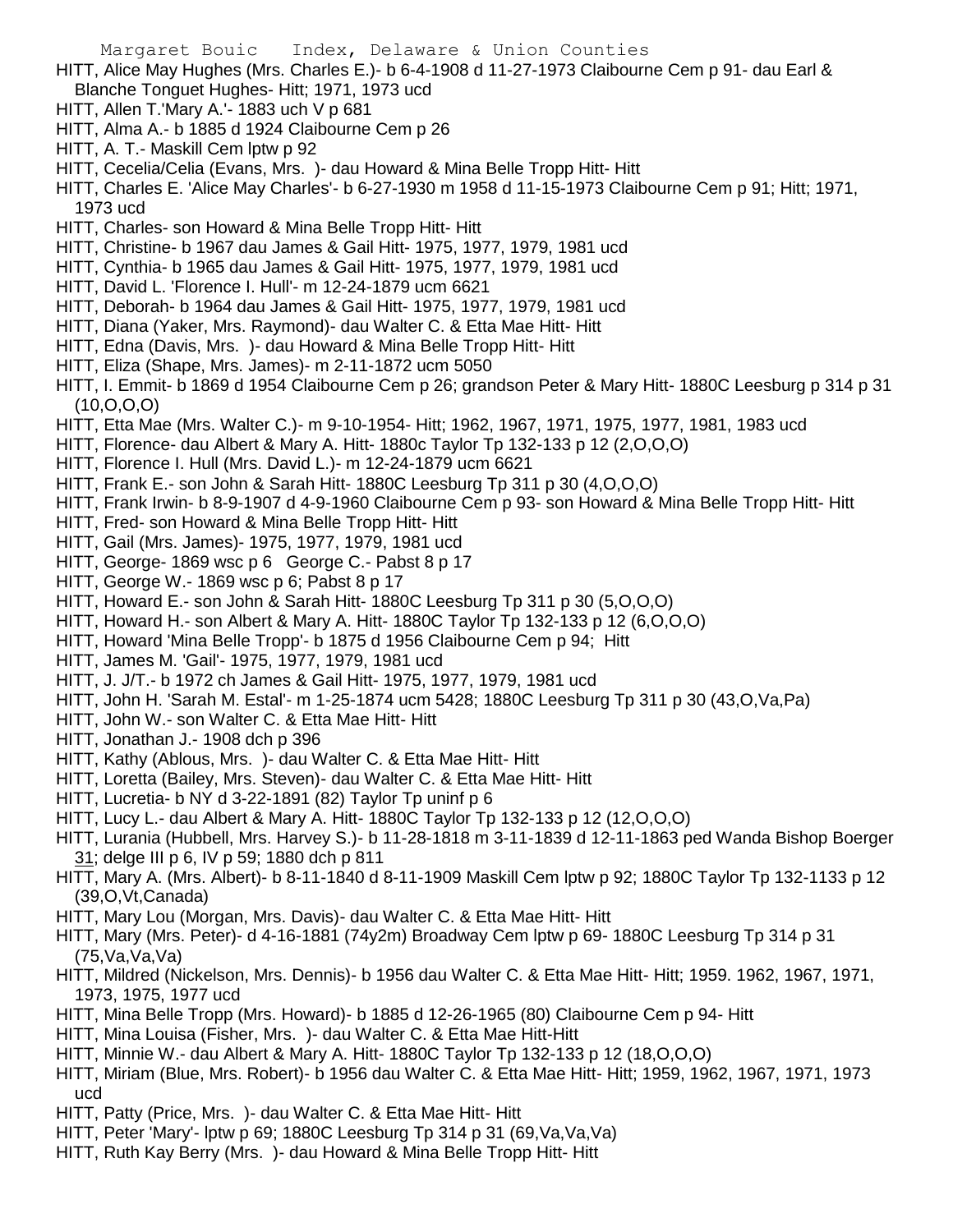Margaret Bouic Index, Delaware & Union Counties HITT, Sarah M. Estal (Mrs. John H.)- m 1-25-1874 ucm 5428; 1880C Leesburg Tp 311 p 30 (38,O,Va,Pa) HITT, Sherry (Mrs. Walter)- 1979, 1983 ucd HITT, Thomas A.- b 1-10-1921 d 6-12/8-1967 Claibourne Cem p 93 son Howard & Mina Belle Tropp Hitt- Hitt HITT, Walter C/W. 'Etta Mae'- b 4-2/4-1922 m 9-10-1954 d 12-21-1987 WWII Claibourne Cem p 106; son Howard & Mina Belle Tropp Hitt- Hitt; 1959, 1962, 1967, 1971, 1973, 1975, 1977, 1979, 1981, 1983, 1991 ucd HITT, Walter- son Howard & Mina Belle Tropp Hitt- Hitt HITT, Walter W.'Sherry'- b 1955 son Walter C. & Etta Mae Hitt- Hitt; 1959, 1962, 1967, 1971, 1973, 1979, 1983 ucd HITT, William H.- b 6-15-1914 d 4-23-1959 WWII Claibourne Cem p 94 HITTINGER, Earl- Hittinger HITTINGER, William R.- son Earl Hittinger- Hittinger- engaged to Sherry Lynn Rise HITTLER,?- John- 1870C Marysville 131 p 15 (27,O) HIVELY, Charles- son Mary Finley Hively- Maugans Anc p 151 HIVELY, Ed- son Mary Finley Hively- Maugans Anc p 151 HIVELY, Mary Finley (Mrs. )- dau John & Mary Waters Finley- Maugans Anc p 151 HIVELY, Sarah A. (Johnson, Mrs. Daniel Sturgeon)- b 1828 d 1854 ped Gerald Ramsey #81 29; unec VI p 54 HIVLEY, Susannah (Bibler, Mrs. Jacob)- b 1792/4 d 1863 ped Pat Smith Gray #88 21 unec VI p 62 HIX, Amy- dau Rev. Donald & Dorothy Mingus Hix- Hix HIX, Rev. Donald 'Dorothy Mingus'- m 10-7-1961- Hix HIX, Dorothy Mingus (Mrs. Rev. Donald)- m 10-7-1961 Hix HIX, H. J. (Bency, Mrs. Thomas)- dau Thomas Hix- 1880 dch p 820 HIX, Tamara (Brewer, Mrs. Dwayne)- dau Rev. Donald & Dorothy Mingus Hix- Hix HIX, Thomas- 1880 dch p 820 HIX, Tracie (House, Mrs. Dale)- dau Rev. Donald & Dorothy Mingus Hix-Hix HIXENBAUGH, Hazel M.- b 2-9-1912 d 12-22-1984 Price Cem djlm p 55 HIXON, Abigail (Corwine, Mrs. ) - dcq Ruby Bockoven Pugh 53 HIXON, Beatrice (Martin, Mrs. )- dau dau William E. & Myrta M. Riegal Hixon- Hixon HIXON, Betty May (Gebhart, Mrs. Richard Eugene)- b 2-27-1925 m 12-8-1945- Weiser p 728 HIXON, Brenda (Vermillion, Mrs. Michael)- dau Wilbur Ray & Garney Keeton Hixon- Hixon HIXON, Carolyn (Huxley, Mrs. Jerry)- dau Wilbur Ray & Garney Keeton Hixon- Hixon HIXON, Garney Keeton (Mrs. Wilbur Ray)- m 8-1-1959- Hixon HIXON, Gerald- 1961 dcd HIXON, John- son William E. & Myrta M. Riegal Hixon- Hixon HIXON, Mable (Hilterbrand, Mrs. )- dau William E. & Myrta M. Riegal Hixon- Hixon HIXON, Margaret (Evans, Mrs. )- dau William E. & Myrta M. Riegal Hixon- Hixon HIXON, Mary Beth- dau Wilbur Ray & Garney Keeton Hixon- Hixon HIXON, Melissa (Lallo, Mrs. Jeffery)- dau Wilbur Ray & Garney Keeton Hixon- Hixon HIXON, Mildred (Houghland, Mrs. )- dau William E. & Myrta M. Riegal Hixon- Hixon HIXON, Myrta M. Riegal (Mrs. William E.)- Hixon HIXON, Samuel 'Susan McDougal'- m 5-5-1857 dcm HIXON, Susan McDougal (Mrs. Samuel)- m 5-5-1857 dcm HIXON, Wilbur Ray 'Garney Keeton'- b 10-14-1934 m 8-1-1959 d 9-16-1992 (57) bur Mutual- son William E. & Myrta M. Riegal Hixon- Hixon HIXON, William E. 'Myrta M. Riegal'- Hixon HIXSON, Arthur 'Betty'- 1976 dcd HIXSON, Arthur L. 'Doris M.'- 1967, 1971 dcd HIXSON, Betty (Mrs. Arthur)- 1976 dcd HIXSON, Dr. Carolyn (Mrs. John)- (29-1987)- Hixson HIXSON, Chad- b 1978 son Jeffrey R. & Lisa Hixson- 1983, 1991 ucd HIXSON, Christina- dau John & Dr. Carolyn S. Hixson- Hixson HIXSON, Cindy- b 1971 dau Darrell L. & Marsha A. Hixson- Hixson; 1973, 1975, 1977, 1979, 1981, 1983 ucd HIXSON, Cory- b 1982 ch Jeffrey R. & Lisa Hixson- 1983, 1991 ucd HIXSON, Daniel- son John & Dr. Carolyn S. Hixson- Hixson HIXSON, Darrell 'Marsha'- Hixson; 1975, 1979, 1991 ucd HIXSON, Donna- b 1960 dau Arthur L. & Doris M. Hixson- 1967, 1971, 1973, 1977, 1979 ucd